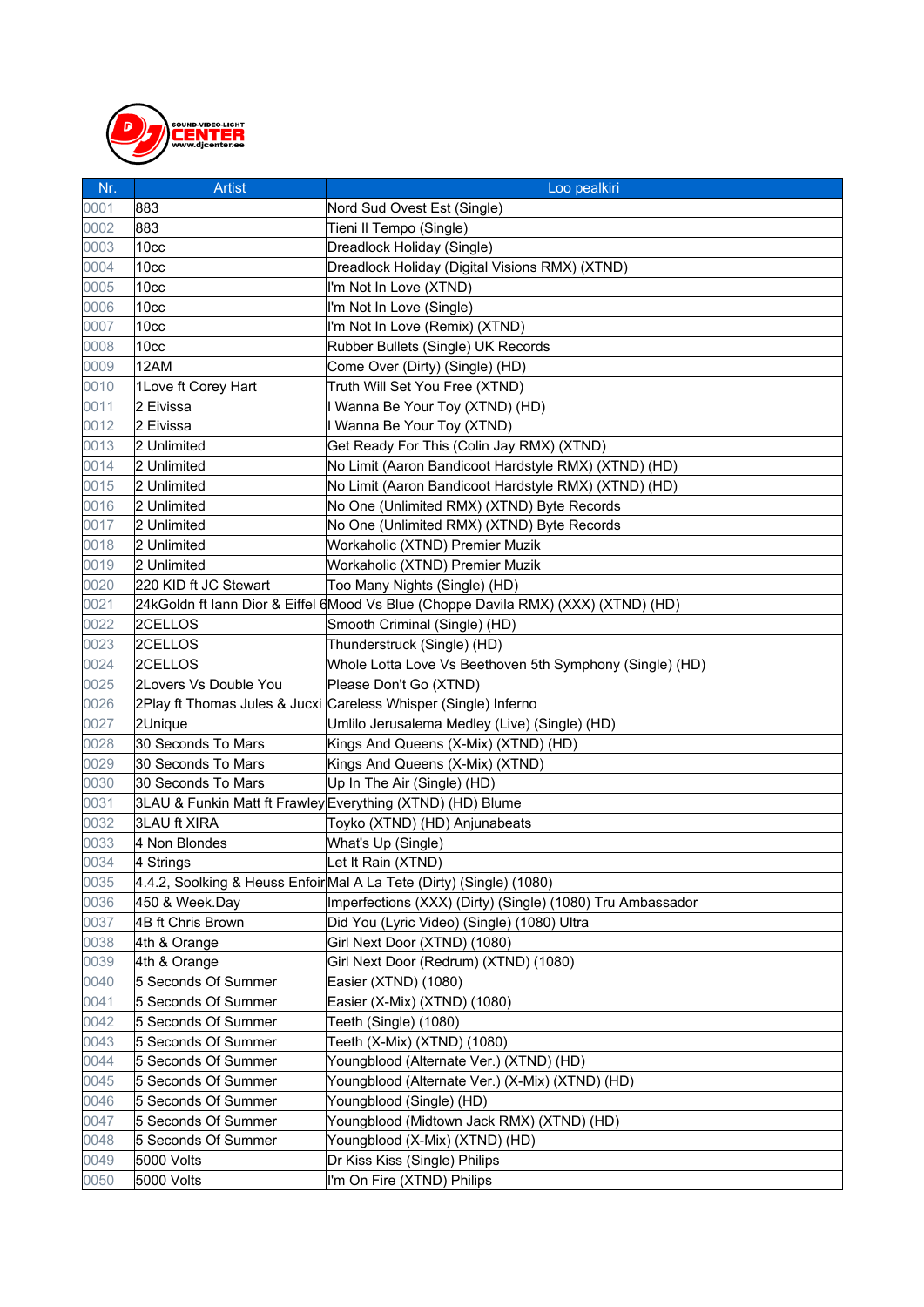| 0051 | 5WEST                                                        | Stars About You (Cahill Mix) (XTND) (1080) 2220 Records                        |
|------|--------------------------------------------------------------|--------------------------------------------------------------------------------|
| 0052 | 808 State                                                    | Cubik (Single) Razor & Tie                                                     |
| 0053 | 808 State                                                    | In Yer Face (Single) Razor & Tie                                               |
| 0054 |                                                              | 88rising, Joji & Jackson Wang Walking (Dirty) (XTND) (1080) Avex Entertainment |
| 0055 | 95 South                                                     | Heiny Heiny (Single) Rip-It Records                                            |
| 0056 | 98 Degrees                                                   | I Do (Cherish You) (Single)                                                    |
| 0057 | 99 Souls ft Destiny's Child & B The Girl Is Mine (XTND) (HD) |                                                                                |
| 0058 |                                                              | A Flock Of Seagulls With the PSpace Age Love Song (Single) (HD)                |
| 0059 | A Taste Of Honey                                             | Boogie Oogie Oogie (Remix) (XTND)                                              |
| 0060 | A-Ha                                                         | I've Been Losing You (Single)                                                  |
| 0061 | A-Ha                                                         | Take On Me (1984 Ver.) (Single)                                                |
| 0062 | A-Ha                                                         | Take On Me (Digital Visions RMX) (XTND) (1080)                                 |
| 0063 | A-Ha                                                         | The Living Daylights (Single)                                                  |
| 0064 | A-Ha                                                         | The Sun Always Shines On TV (XTND)                                             |
| 0065 | A-Ha                                                         | The Sun Always Shines On TV (Digital Visions RMX) (XTND)                       |
| 0066 | A-Teens                                                      | Dancing Queen (Single)                                                         |
| 0067 | A-Teens                                                      | Halfway Around The World (Single)                                              |
| 0068 | A-Teens                                                      | I Can't Help Falling In Love With You (Single)                                 |
| 0069 | A-Teens                                                      | Mamma Mia (Single)                                                             |
| 0070 | A-Teens                                                      | Mamma Mia (Single)                                                             |
| 0071 | A-Teens                                                      | Upside Down (Single)                                                           |
| 0072 | A\$AP Rocky                                                  | Babushka Boi (Dirty) (XTND) (1080)                                             |
| 0073 | A1                                                           | Take On Me (Single)                                                            |
| 0074 | Aaron                                                        | Ultrareve (Single) (1080) Birds In The Storm                                   |
| 0075 | Aaron Carpenter                                              | Attitude (Vertical Video) (Single) (HD)                                        |
| 0076 | Abba                                                         | Bang-A-Boomerang (Single)                                                      |
| 0077 | Abba                                                         | Chiquitita (XTND)                                                              |
| 0078 | Abba                                                         | Conociendome, Conociendote (Knowing Me, Knowing You) (Single)                  |
| 0079 | Abba                                                         | Dancing Queen (XTND) (1080)                                                    |
| 0080 | Abba                                                         | Dancing Queen (Digital Visions RMX) (XTND) (1080)                              |
| 0081 | Abba                                                         | Dancing Queen (Digital Visions RMX) (XTND)                                     |
| 0082 | Abba                                                         | Dancing Queen (Funkastik RMX) (XTND)                                           |
| 0083 | Abba                                                         | Dancing Queen (Master Chic Mix) (XTND) (1080)                                  |
| 0084 | Abba                                                         | Dancing Queen (Master Chic Mix) (XTND) (1080)                                  |
| 0085 | ABBA                                                         | Dancing Queen (Yastreb RMX) (XTND)                                             |
| 0086 | Abba                                                         | Don't Shut Me Down (Lyric Video) (Single) (HD)                                 |
| 0087 | Abba                                                         | Don't Shut Me Down (Lyric Video) (Single) (HD)                                 |
| 0088 | Abba                                                         | Dum Dum Diddle (Single)                                                        |
| 0089 | Abba                                                         | Dum Dum Diddle (Disco Vinnie RMX) (XTND)                                       |
| 0090 | Abba                                                         | Eagle (Single)                                                                 |
| 0091 | Abba                                                         | Fernando (XTND)                                                                |
| 0092 | Abba                                                         | Fernando (Disco Vinnie RMX) (XTND)                                             |
| 0093 | Abba                                                         | Gimme! Gimme! Gimme! (A Man After Midnight) (Freejak RMX) (XTND)               |
| 0094 | Abba                                                         | Gracias Por La Musica (Thank You For The Music) (Single)                       |
| 0095 | Abba                                                         | Happy Hawaii (Single)                                                          |
| 0096 | Abba                                                         | Hasta Manana (Single)                                                          |
| 0097 | Abba                                                         | I Do I Do I Do I Do I Do (Single)                                              |
| 0098 | Abba                                                         | Do I Do I Do I Do I Do (Disco Vinnie RMX) (XTND)                               |
| 0099 | Abba                                                         | Have A Dream (Single)                                                          |
| 0100 | Abba                                                         | Still Have Faith In You (XTND) (1080)                                          |
| 0101 | Abba                                                         | Still Have Faith In You (XTND) (1080)                                          |
| 0102 | Abba                                                         | Still Have Faith In You (Single) (1080)                                        |
| 0103 | Abba                                                         | Still Have Faith In You (Single) (1080)                                        |
| 0104 | Abba                                                         | I've Been Waiting For You (Single)                                             |
| 0105 | Abba                                                         | If It Wasn't For The Nights (Single)                                           |
| 0106 | Abba                                                         | Knowing Me Knowing You (XTND)                                                  |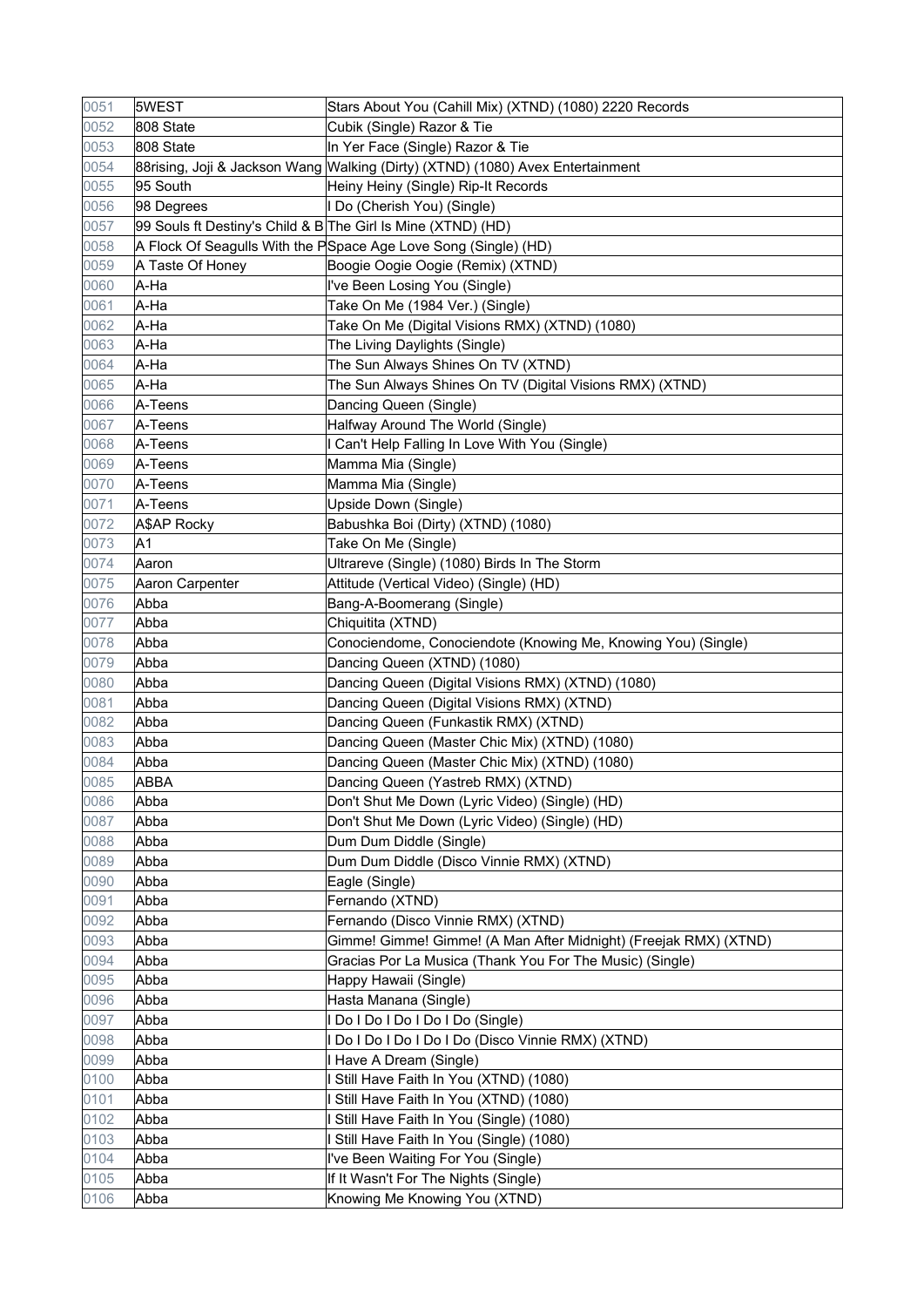| 0107 | Abba                                         | Knowing Me Knowing You (Single)                    |
|------|----------------------------------------------|----------------------------------------------------|
| 0108 | Abba                                         | Lay All Your Love On Me (Single)                   |
| 0109 | Abba                                         | Lay All Your Love On Me (Mighty Mouse Edit) (XTND) |
| 0110 | Abba                                         | Lay All Your Love On Me (Mighty Mouse Edit) (XTND) |
| 0111 | Abba                                         | Mamma Mia (Digital Visions RMX) (XTND)             |
| 0112 | Abba                                         | Mamma Mia (Digital Visions RMX) (XTND)             |
| 0113 | Abba                                         | Mamma Mia (Redrum) (XTND)                          |
| 0114 | Abba                                         | Mamma Mia (Redrum) (XTND)                          |
| 0115 | Abba                                         | My Love, My Life (Single)                          |
| 0116 | Abba                                         | My Love, My Life (Single)                          |
| 0117 | Abba                                         | One Man, One Woman (Single)                        |
| 0118 | Abba                                         | Rock Me (Single)                                   |
| 0119 | Abba                                         | S.O.S. (Single)                                    |
| 0120 | Abba                                         | Slipping Through My Fingers (Single)               |
| 0121 | Abba                                         | So Long (Single)                                   |
| 0122 | Abba                                         | Summer Night City (Single)                         |
| 0123 | Abba                                         | Take A Chance On Me (XTND)                         |
| 0124 | Abba                                         | Take A Chance On Me (Digital Visions RMX) (XTND)   |
| 0125 | Abba                                         | Take A Chance On Me (Redrum) (XTND)                |
| 0126 | Abba                                         | Thank You For The Music (Single)                   |
| 0127 | Abba                                         | That's Me (Single)                                 |
| 0128 | Abba                                         | That's Me (Single)                                 |
| 0129 | Abba                                         | The Abba Medley (Megamix) (Single)                 |
| 0130 | Abba                                         | The Day Before You Came (XTND)                     |
| 0131 | Abba                                         | The Name Of The Game (XTND)                        |
| 0132 | Abba                                         | The Name Of The Game (Single)                      |
| 0133 | Abba                                         | The Tiger (Single)                                 |
| 0134 | Abba                                         | The Tiger (Disco Vinnie RMX) (XTND)                |
| 0135 | Abba                                         | The Winner Takes It All (XTND)                     |
| 0136 | Abba                                         | The Winner Takes It All (Remix) (XTND)             |
| 0137 | Abba                                         | Voulez Vous (Remix) (XTND)                         |
| 0138 | Abba                                         | Voulez Vous (Remix) (XTND)                         |
| 0139 | Abba                                         | Voulez-Vous (XTND)                                 |
| 0140 | Abba                                         | When I Kissed The Teacher (Single)                 |
| 0141 | Abba                                         | Why Did It Have To Be Me (Single) (1080)           |
| 0142 | <b>Abby Anderson</b>                         | Dance Away My Broken Heart (Single) (HD)           |
| 0143 | <b>ABC</b>                                   | All Of My Heart (Single)                           |
| 0144 | <b>ABC</b>                                   | Look Of Love (Digital Visions RMX) (XTND)          |
| 0145 | <b>ABC</b>                                   | Look Of Love (Digital Visions RMX) (XTND)          |
| 0146 | ABC                                          | The Look Of Love (XTND)                            |
| 0147 | <b>ABC</b>                                   | The Look Of Love (Les Bisous RMX) (XTND)           |
| 0148 | Abigail Breslin                              | You Suck (Single) (HD) Digital Launch Records      |
| 0149 | Above & Beyond Vs New OrdeBlue Monday (XTND) |                                                    |
| 0150 | Abreu                                        | Lusikat (Single) (HD)                              |
| 0151 | AC DC                                        | Back In Black (Digital Visions RMX) (XTND) (1080)  |
| 0152 | AC DC                                        | Back In Black (Digital Visions RMX) (XTND) (1080)  |
| 0153 | AC DC                                        | Highway To Hell (XTND)                             |
| 0154 | AC DC                                        | Highway To Hell (Redrum) (XTND)                    |
| 0155 | AC DC                                        | If You Want Blood (You've Got It) (Single)         |
| 0156 | AC DC                                        | Jailbreak (Single) (1080)                          |
| 0157 | AC DC                                        | Through The Mists Of Time (Single) (1080)          |
| 0158 | AC DC                                        | Through The Mists Of Time (Single) (1080)          |
| 0159 | AC DC                                        | TNT (Single)                                       |
| 0160 | <b>ACDC</b>                                  | Touch Too Much (Single)                            |
| 0161 | AC DC                                        | Whole Lotta Rosie (Single) (HD)                    |
| 0162 | AC DC                                        | Whole Lotta Rosie (Single) (HD)                    |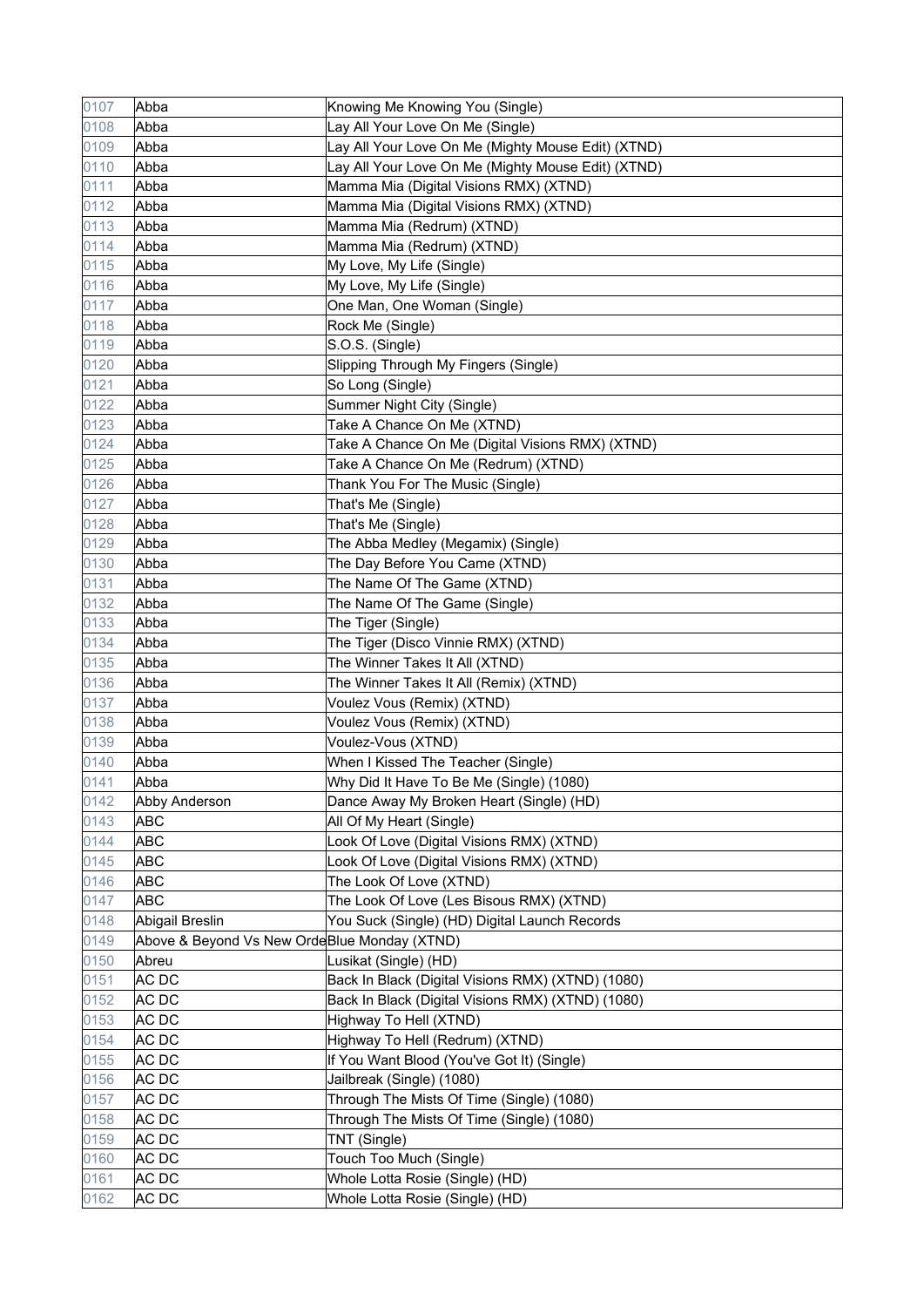| 0163 | AC DC                                                        | Whole Lotta Rosie (Single)                                             |
|------|--------------------------------------------------------------|------------------------------------------------------------------------|
| 0164 | AC DC                                                        | Witch's Spell (Single) (1080) Leidseplein Presse                       |
| 0165 | AC DC                                                        | You Shook Me All Night Long (XTND)                                     |
| 0166 | Accept                                                       | Koolaid (Lyric Video) (Single) (HD) Nuclear Blast                      |
| 0167 | <b>ACDC</b>                                                  | Hells Bells (Single)                                                   |
| 0168 | Ace Of Base                                                  | All That She Wants (XTND)                                              |
| 0169 | Ace Of Base                                                  | Life Is A Flower (XTND)                                                |
| 0170 | Ace Of Base                                                  | The Sign (Luca Debonaire RMX) (XTND)                                   |
| 0171 | Ace Of Base                                                  | Wheel Of Fortune (Remix) (XTND)                                        |
| 0172 | <b>Acid Arcade</b>                                           | Roma (Single) (HD) JST Records                                         |
| 0173 | Adam Lambert                                                 | Closer To You (Single) (1080)                                          |
| 0174 | Adam Lambert                                                 | For Your Entertainment (Single)                                        |
| 0175 | <b>Adam Lambert</b>                                          | If I Had You (XTND)                                                    |
| 0176 | Adam Lambert                                                 | If I Had You (XTND)                                                    |
| 0177 | <b>Adam Lambert</b>                                          | Superpower (Dirty) (XTND) (1080)                                       |
| 0178 | Adam Lambert                                                 | Superpower (Wideboys RMX) (Dirty) (XTND) (1080)                        |
| 0179 | Adamski ft Seal                                              | Killer (Original 12 Inch Mix) (XTND)                                   |
| 0180 | Adamski ft Seal                                              | Killer (Remix) (XTND)                                                  |
| 0181 | Adekunle Gold & Davido                                       | High (XTND) (1080)                                                     |
| 0182 | Adel Tawil ft Peachy                                         | Tu M'Appelles (Single) (1080)                                          |
| 0183 | Adele                                                        | Rumour Has It (XTND) (HD)                                              |
| 0184 | Adelen                                                       | OIĆ© (Single) (HD)                                                     |
| 0185 | Adriano Celentano                                            | Il Tempo Se Ne Va (Single)                                             |
| 0186 | Adriano Celentano                                            | Il Tempo Se Ne Va (Lyric Video) (Single) (1080)                        |
| 0187 | Adriano Celentano                                            | L'Emozione Non Ha Voce (Lyric Video) (Single) (1080)                   |
| 0188 | Adriano Celentano                                            | Ma Perke (Single)                                                      |
| 0189 | Aerosmith                                                    | Amazing (Single)                                                       |
| 0190 | Aerosmith                                                    | Dream On (Single)                                                      |
| 0191 | Aerosmith                                                    | Fly Away From Here (Single)                                            |
| 0192 | Aerosmith                                                    | I Don't Want To Miss A Thing (Choppe Davila RMX) (XTND) (1080)         |
| 0193 | Aerosmith                                                    | Livin' On The Edge (Single)                                            |
| 0194 | Aerosmith                                                    | Walk This Way (Single)                                                 |
| 0195 | Aexcit ft Hilla                                              | Dancing In The Moonlight (Lyric Video) (Single) (HD)                   |
| 0196 | Aexcit ft Hilla                                              | Dancing In The Moonlight (Lyric Video) (Single) (HD)                   |
| 0197 | <b>Afric Simone</b>                                          | Hafanana (Single) Barclay                                              |
| 0198 | Afrika Bambaataa & UB40                                      | Reckless (XTND)                                                        |
| 0199 | Afro B ft Team Salut                                         | Shaku Shaku (Dance Video) (XTND) (HD)                                  |
| 0200 | Afrojack, Jewelz & Sparks ft                                 | Switch (XTND) (HD)                                                     |
| 0201 | Afrojack, Jewelz & Sparks ft                                 | Switch (XTND) (HD)                                                     |
| 0202 | Age Of Love                                                  | The Age Of Love (Charlotte De Witte & E.Sangiuliano RMX) (XTND) (1080) |
| 0203 | Age Of Love                                                  | The Age Of Love (Charlotte De Witte & E.Sangiuliano RMX) (XTND) (1080) |
| 0204 | Agnes                                                        | 24 Hours (Single) (HD)                                                 |
| 0205 | Aimee                                                        | Naked (Single) (1080)                                                  |
| 0206 | Air Supply                                                   | Power Of Love (You Are My Lady) (Single)                               |
| 0207 | Air Traffic                                                  | Shooting Star (Single)                                                 |
| 0208 | Airbourne                                                    | Blonde, Bad And Beautiful (Single)                                     |
| 0209 | Airbourne                                                    | Live It Up (Single) (HD)                                               |
| 0210 | Airbourne                                                    | Runnin' Wild (Single) The All Blacks                                   |
| 0211 | Airbourne                                                    | Too Much, Too Young, Too Fast (Single) The All Blacks                  |
| 0212 | AJ Mitchell ft Ava Max                                       | Slow Dance (Single) (1080)                                             |
| 0213 | AJ Mitchell ft Ava Max                                       | Slow Dance (Redrum) (XTND) (1080)                                      |
| 0214 | AJ Mitchell ft Ava Max                                       | Slow Dance (Sam Feldt RMX) (XTND) (1080)                               |
| 0215 | AJ Mitchell ft Ava Max                                       | Slow Dance (Sam Feldt RMX) (X-Mix) (XTND) (1080)                       |
| 0216 | AJ Tracey & Mabel                                            | West Ten (Callum Knight RMX) (XTND) (HD)                               |
| 0217 | AJ Tracey & Mabel                                            | West Ten (Dirty) (XTND) (1080)                                         |
| 0218 | Aja ft Alexis Michelle, PeppermC.L.A.T (Dirty) (Single) (HD) |                                                                        |
|      |                                                              |                                                                        |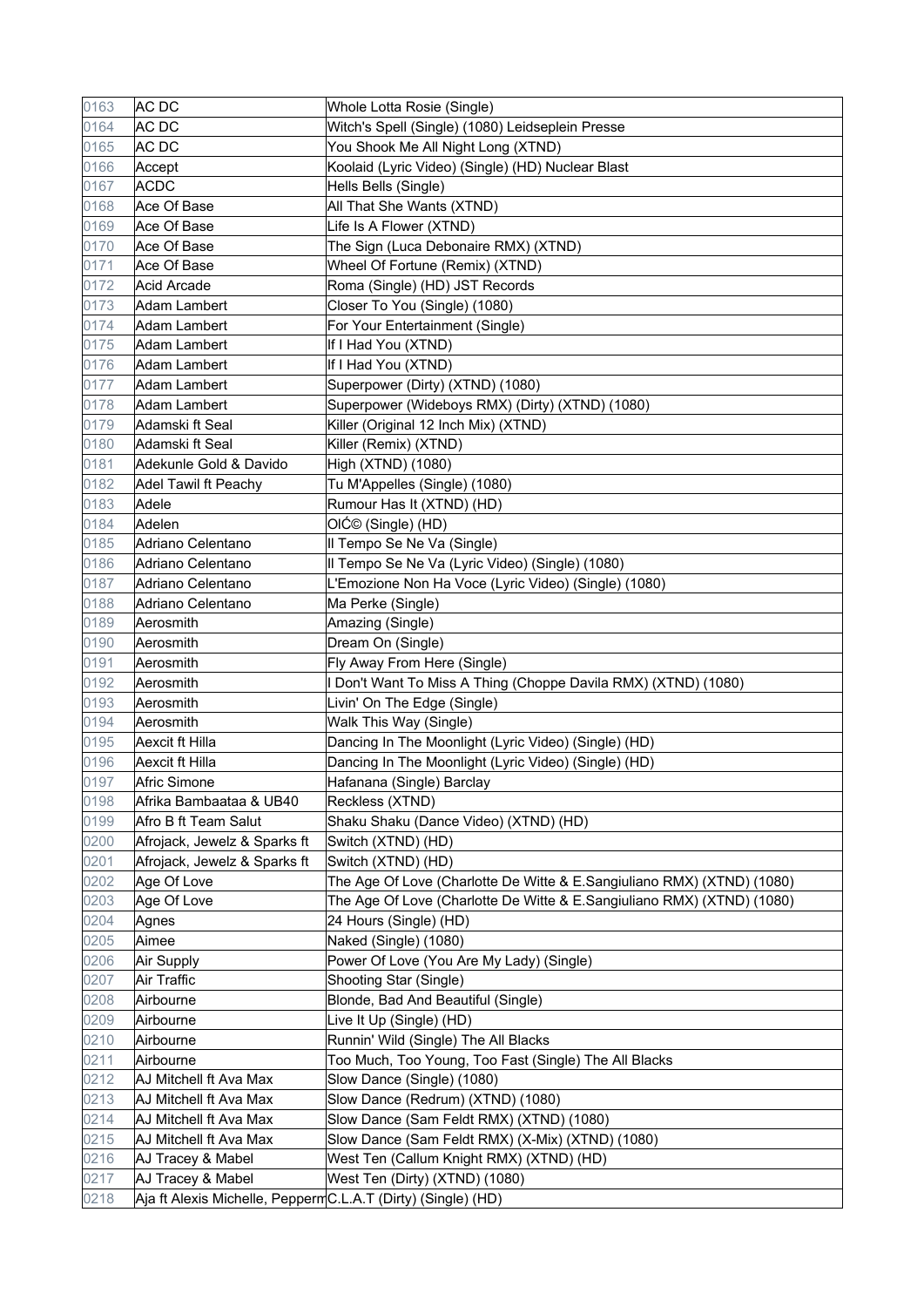| 0219 | <b>AJR</b>                                               | I'm Not Famous (XTND) (HD)                                                |
|------|----------------------------------------------------------|---------------------------------------------------------------------------|
| 0220 | AKB48                                                    | Halloween Night (Single) (HD)                                             |
| 0221 | AKB48                                                    | Halloween Night (Single) (HD)                                             |
| 0222 | Akon ft Keri Wilson                                      | Oh Africa (Single)                                                        |
| 0223 | Al Bano & Romina Power                                   | Felicita (XTND) Baby Records                                              |
| 0224 | Al Green                                                 | Let's Stay Together (Master Chic Mix) (XTND)                              |
| 0225 | Al Green                                                 | Let's Stay Together (Remix) (XTND)                                        |
| 0226 | Al Jarreau                                               | Aqua De Beber (Single)                                                    |
| 0227 | Al Jarreau                                               | Boogie Down (Single)                                                      |
| 0228 | Al Jarreau                                               | Mornin' (Single)                                                          |
| 0229 | Al Jarreau                                               | Tell Me What I Gotta Do (Single)                                          |
| 0230 | Al Jarreau                                               | We're In This Love Together (Single)                                      |
| 0231 | Al Martino                                               | Spanish Eyes (Single) (HD)                                                |
| 0232 | Al Martino                                               | Spanish Eyes (Single) (HD)                                                |
| 0233 | Al Martino                                               | Volare (Digital Visions RMX) (XTND)                                       |
| 0234 | Alabama 3                                                | Ain't Goin' To Goa (Single)                                               |
| 0235 | Alan Jackson                                             | A Million Ways To Die (Lyric Video) (Single) (HD)                         |
| 0236 | Alan Parsons Project                                     | Eye In The Sky (XTND)                                                     |
| 0237 | Alan Parsons Project                                     | Eye In The Sky (Digital Visions RMX) (XTND)                               |
| 0238 | Alan Parsons Project                                     | Eye In The Sky (Master Chic Mix) (XTND)                                   |
| 0239 | Alan Parsons Project                                     | Eye In The Sky (Remix) (XTND)                                             |
| 0240 | Alan Parsons Project                                     | Games People Play (Single)                                                |
| 0241 | Alan Parsons Project                                     | I Wouldn't Want To Be Like You (Single)                                   |
| 0242 | Alan Parsons Project                                     | Prime Time (Single)                                                       |
| 0243 | Alan Parsons Project                                     | Standing On Higher Ground (Single)                                        |
| 0244 | Alan Parsons Project                                     | Time (Single)                                                             |
| 0245 | Alan Parsons Project                                     | Time (Disco Vinnie RMX) (XTND)                                            |
| 0246 | Alan Parsons Project                                     | Time (Disco Vinnie RMX) (XTND)                                            |
| 0247 | Alan Walker & Ava Max                                    | Alone (Part 2) (Single) (HD)                                              |
| 0248 | Alan Walker & Ava Max                                    | Alone (Part 2) (Single) (HD)                                              |
| 0249 | Alan Walker & Ava Max                                    | Alone (Part 2) (Rave Republic RMX) (XTND) (HD)                            |
| 0250 | Alan Walker & Ava Max                                    | Alone (Part 2) (Rave Republic RMX) (XTND) (HD)                            |
| 0251 | Alan Walker & Ava Max                                    | Alone (Part 2) (Rave Republic RMX) (XTND) (HD)                            |
| 0252 | Alan Walker & Georgia Ku                                 | Don't You Hold Me Down (XTND) (1080)                                      |
| 0253 | Alan Walker & Hans Zimmer                                | Time (XTND) (HD)                                                          |
| 0254 | Alan Walker & Imanbek                                    | Sweet Dreams (XTND) (HD)                                                  |
| 0255 | Alan Walker & Imanbek                                    | Sweet Dreams (Nitrex & Suvorov RMX) (XTND) (HD)                           |
| 0256 | Alan Walker & Imanbek                                    | Sweet Dreams (Nitrex & Suvorov RMX) (XTND) (HD)                           |
| 0257 | Alan Walker & ISAK                                       | Sorry (Single) (HD)                                                       |
| 0258 | Alan Walker ft AuRa & Tomine Darkside (XTND)             |                                                                           |
| 0259 |                                                          | Alan Walker ft Noah Cyrus & DAII Falls Down (Kue RMX) (Dirty) (XTND) (HD) |
| 0260 | Alan Walker ft Sabrina Carpen On My Way (Single) (HD)    |                                                                           |
| 0261 | Alan Walker ft Sofia Carson,                             | Different World (Lyric Video) (Single) (HD) Ultra                         |
| 0262 | Alan Walker ft Sophia Somajo Diamond Heart (XTND) (HD)   |                                                                           |
| 0263 | Alan Walker ft Sophia Somajo Diamond Heart (XTND)        |                                                                           |
| 0264 | Alan Walker ft Sophia Somajo Diamond Heart (Single) (HD) |                                                                           |
| 0265 | Alaska Thunderfuck                                       | Hieeee (Dirty) (Single) (HD)                                              |
| 0266 | Alaska Thunderfuck                                       | Leopard Print (XXX) (Dirty) (Single) (HD)                                 |
| 0267 | Alaska Thunderfuck                                       | Your Makeup Is Terrible (Dirty) (Single) (HD)                             |
| 0268 | Albert Hammond                                           | It Never Rains In Southern California (Single)                            |
| 0269 | Albina                                                   | La La Love (Single) (1080)                                                |
| 0270 | Albina                                                   | Tick-Tock (Single) (HD)                                                   |
| 0271 | Alcazar                                                  | Sexual Guarantee (Single)                                                 |
| 0272 | Alec Benjamin                                            | If We Have Each Other (Single) (HD)                                       |
| 0273 | Alejandro Fuentes                                        | Sail Away (Single)                                                        |
| 0274 | Alessi Brothers                                          | Oh Lori (Single)                                                          |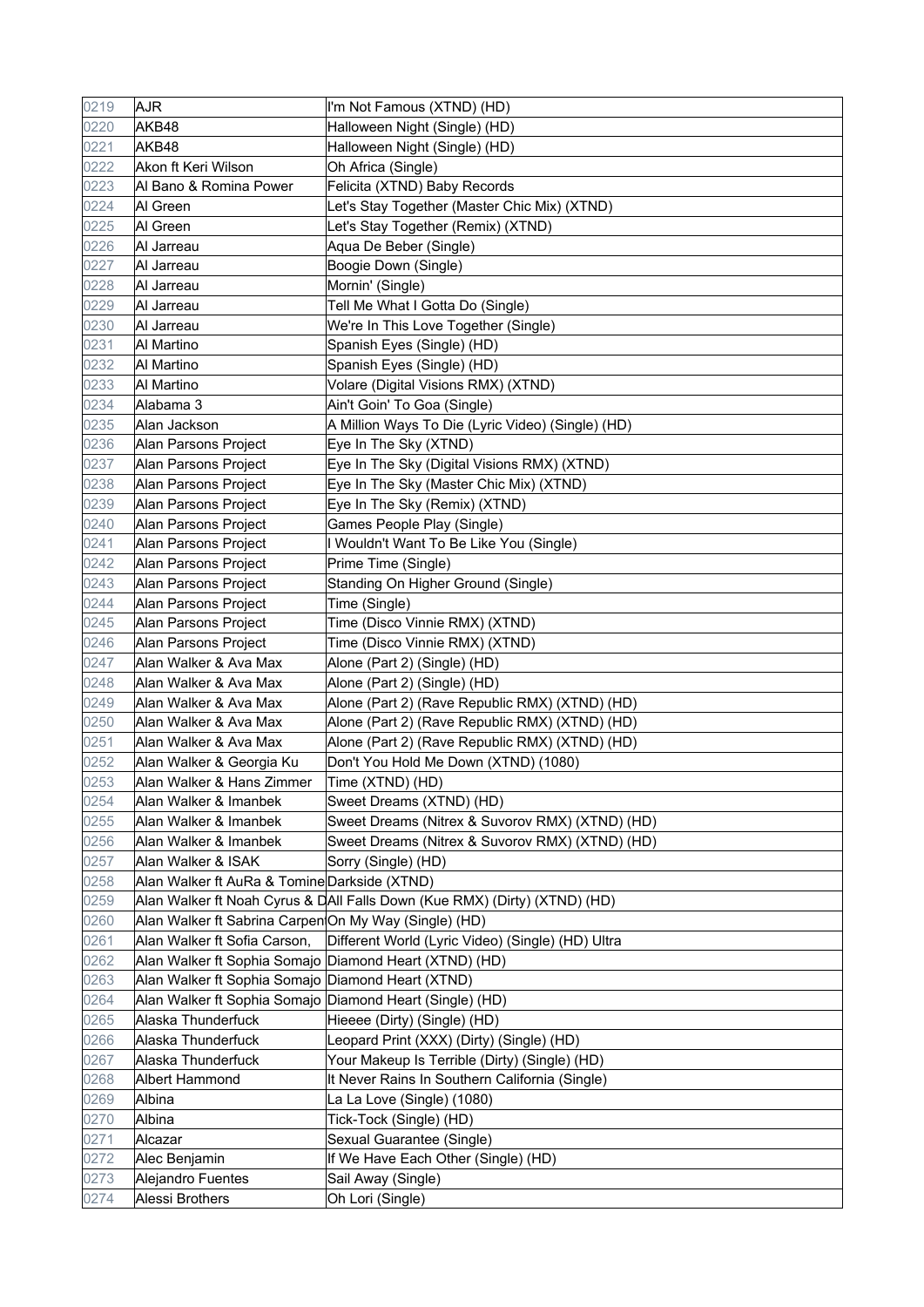| 0275 | Alessia Cara                                              | Apartment Song (Lyric Video) (Single) (HD)                           |
|------|-----------------------------------------------------------|----------------------------------------------------------------------|
| 0276 | Alessia Cara                                              | Best Days (Single) (1080)                                            |
| 0277 | Alessia Cara                                              | Bluebird (Lyric Video) (Single) (HD)                                 |
| 0278 | Alessia Cara                                              | Box In The Ocean (Lyric Video) (Single) (HD)                         |
| 0279 | Alessia Cara                                              | Fishbowl (Lyric Video) (Single) (HD)                                 |
| 0280 | Alessia Cara                                              | Growing Pains (Alphalove RMX) (XTND) (HD)                            |
| 0281 | Alessia Cara                                              | I Miss You, Don't Call Me (Lyric Video) (Single) (HD)                |
| 0282 | Alessia Cara                                              | Lie To Me (Lyric Video) (Single) (HD)                                |
| 0283 | Alessia Cara                                              | October (Single) (HD)                                                |
| 0284 | Alessia Cara                                              | Rooting For You (XTND) (1080)                                        |
| 0285 | Alessia Cara                                              | Rooting For You (X-Mix) (XTND) (1080)                                |
| 0286 | Alessia Cara                                              | Shapeshifter (Single) (1080)                                         |
| 0287 | Alessia Cara                                              | Slow Lie (Lyric Video) (Single) (HD)                                 |
| 0288 | Alessia Cara                                              | Sweet Dream (XTND) (1080)                                            |
| 0289 | Alessia Cara                                              | Sweet Dream (Single) (1080)                                          |
| 0290 | Alessia Cara                                              | Sweet Dream (Single) (1080)                                          |
| 0291 | Alessia Cara                                              | The Use In Trying (Lyric Video) (Single) (HD)                        |
| 0292 | Alessia Cara ft Chika                                     | Middle Ground (Lyric Video) (Single) (HD)                            |
| 0293 | Alesso ft Charlotte Lawrence                              | The End (Lyric Video) (Single) (HD)                                  |
| 0294 |                                                           | Alesso ft Stray Kids & Corsak Going Dumb (Lyric Video) (Single) (HD) |
| 0295 | Alesso ft SUMR CAMP                                       | In The Middle (Lyric Video) (XTND) (HD)                              |
| 0296 | Alex Cameron                                              | Far From Born Again (Single) (HD)                                    |
| 0297 | Alex Christensen & The Berlin Another Night (Single) (HD) |                                                                      |
| 0298 | Alex Christensen & The Berlin Another Night (Single) (HD) |                                                                      |
| 0299 | Alex Christensen & The Berlin Another Night (Single) (HD) |                                                                      |
| 0300 | Alex Christensen & The Berlin What Is Love (Single) (HD)  |                                                                      |
| 0301 | Alex Christensen & The Berlin What Is Love (Single) (HD)  |                                                                      |
| 0302 | Alex Christensen & The Berlin What Is Love (Single) (HD)  |                                                                      |
| 0303 |                                                           | Alex Christensen & The Berlin Rhythm Is A Dancer (Single) (HD)       |
| 0304 | Alex Christensen & The Berlin The Sign (Single) (HD)      |                                                                      |
| 0305 |                                                           | Alex Christensen & The Berlin The Rhythm Of The Night (Single) (HD)  |
| 0306 |                                                           | Alex Christensen & The Berlin The Rhythm Of The Night (Single) (HD)  |
| 0307 | <b>Alex Frankel</b>                                       | Still Got It (Single) (HD)                                           |
| 0308 | <b>Alex Frankel</b>                                       | Still Got It (Single) (HD)                                           |
| 0309 | Alex Megane ft CvB                                        | We Are The Colors (XTND) (HD)                                        |
| 0310 | <b>Alex Mills</b>                                         | Want You To Want Me (XTND) (HD) Ultra                                |
| 0311 | <b>Alex Party</b>                                         | Wrap Me Up (XTND)                                                    |
| 0312 | <b>Alex Schulz</b>                                        | Save A Life (Single) (1080)                                          |
| 0313 | Alexandra Stan & NERVO                                    | Come Into My World (XTND) (1080)                                     |
| 0314 | Alexandra Stan & NERVO                                    | Come Into My World (XTND) (1080)                                     |
| 0315 | Alfa                                                      | Cin Cin (Vertical Video) (Single) (HD)                               |
| 0316 | Ali Gatie                                                 | Can't Let You Go (Lyric Video) (Single) (HD)                         |
| 0317 | Ali Gatie                                                 | It's You (XTND) (HD)                                                 |
| 0318 | Ali Gatie                                                 | It's You (X-Mix) (XTND) (HD)                                         |
| 0319 | Ali Gatie                                                 | Running On My Mind (Redrum) (XTND) (HD)                              |
| 0320 | Ali Gatie                                                 | Say To You (Single) (HD)                                             |
| 0321 | Ali Gatie ft Alessia Cara                                 | Welcome Back (XTND) (HD)                                             |
| 0322 | Ali Gatie ft Alessia Cara                                 | Welcome Back (XTND) (HD)                                             |
| 0323 |                                                           | Ali Gatie ft Ty Dolla \$ign & Ma Do You Believe (Single) (1080)      |
| 0324 | Alice Chater                                              | Hourglass (Single) (HD)                                              |
| 0325 |                                                           | Two Of Us (Single) (1080)                                            |
| 0326 | <b>Alice Chater</b>                                       | How You Gonna See Me Now (Single)                                    |
| 0327 | Alice Cooper                                              | Better Off Alone (Laidback Luke RMX) (XTND)                          |
| 0328 | Alice Deejay<br>Alice Merton                              | Lash Out (Single) (HD)                                               |
|      |                                                           |                                                                      |
| 0329 | Alice Merton                                              | Vertigo (XTND) (1080)                                                |
| 0330 | Alicia Bridges                                            | I Love The Nightlife (Disco Round) (Redrum) (XTND)                   |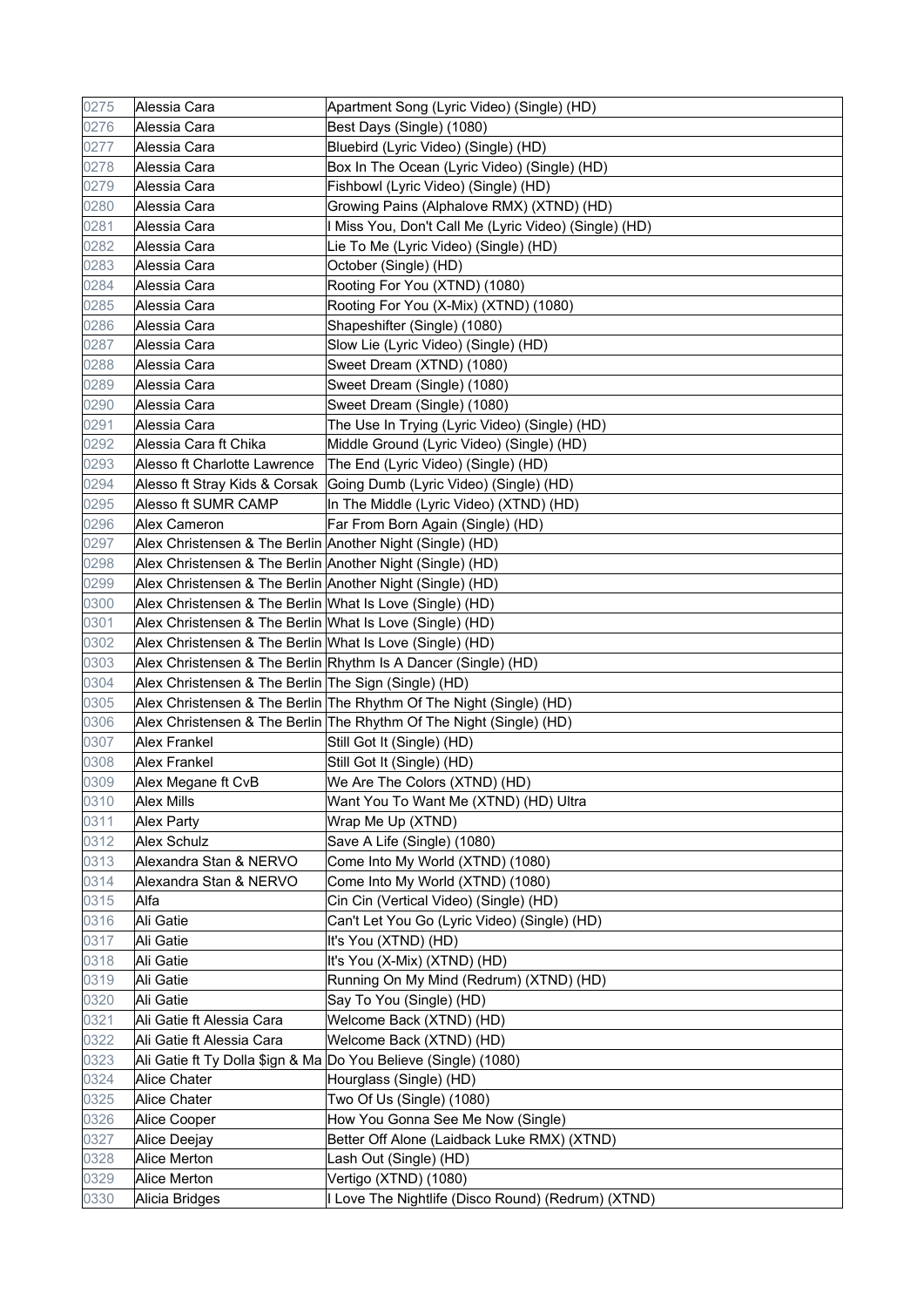| 0331 | Alicia Keys                                       | Time Machine (XTND) (1080)                                                 |
|------|---------------------------------------------------|----------------------------------------------------------------------------|
| 0332 | Alicia Keys, Brandi Carlile                       | A Beautiful Noise (Single) (HD)                                            |
| 0333 | <b>Alison Moyet</b>                               | Love Resurrection (Starting From Scratch RMX) (XTND)                       |
| 0334 |                                                   | Alison Wonderland & ValentindAnything (XTND) (1080) Mad Decent             |
| 0335 | AlizƩe                                            | J'ai Pas Vingt Ans (Single) (HD)                                           |
| 0336 | Alizee                                            | Gourmandises (Single)                                                      |
| 0337 | Alizee                                            | J'en Ai Marre (Single)                                                     |
| 0338 | Alizee                                            | L'Alize (Single) Requiem Publishing                                        |
| 0339 | Alizee                                            | Mademoiselle Juliette (Single)                                             |
| 0340 | Alizee                                            | MoiLolita (Single)                                                         |
| 0341 | <b>All Saints</b>                                 | Never Ever (XTND)                                                          |
| 0342 | <b>All Saints</b>                                 | Pure Shores (Redrum) (XTND)                                                |
| 0343 | Alle Farben & Fools Garden                        | Lemon Tree (Single) (1080)                                                 |
| 0344 | Alle Farben & Vize ft Graham                      | Kids (XTND) (HD)                                                           |
| 0345 | Alle Farben ft James Blunt                        | Walk Away (XTND) (HD)                                                      |
| 0346 | Alle Farben ft Kelvin Jones                       | Only Thing We Know (XTND) (HD)                                             |
| 0347 |                                                   | Alle Farben ft Younotus & KelvOnly Think We Know (Single) (HD)             |
| 0348 | Allj                                              | Rvanie Jinsy (Single) (HD)                                                 |
| 0349 | Almeda ft Burak Yeter                             | Alabama (Single) (HD)                                                      |
| 0350 | Almeda ft Burak Yeter                             | Alabama (Single)                                                           |
| 0351 | Alok & Bhaskar                                    | Fuego (XTND) (HD)                                                          |
| 0352 | Alok & John Legend                                | In My Mind (Single) (1080)                                                 |
| 0353 |                                                   | Alok & Vintage Culture ft Oxia Domino (XTND) (HD) Controversia             |
| 0354 |                                                   | Alok ft Martin Jensen & Jason Don't Cry For Me (XTND) (1080)               |
| 0355 |                                                   | Alok ft Martin Jensen & Jason Don't Cry For Me (Lyric Video) (Single) (HD) |
| 0356 | Alok ft Sofi Tukker & Inna                        | It Don't Matter (Lyric Video) (XTND) (HD)                                  |
| 0357 | Alok ft Sofi Tukker & Inna                        | It Don't Matter (Lyric Video) (XTND) (HD)                                  |
| 0358 | Alonzo ft Jul & Naps                              | La Selecao (Dirty) (XTND) (1080)                                           |
| 0359 | Alpenzusjes                                       | Like A Prayer (Single) (HD) Berk Music Productions                         |
| 0360 | Alpha Blondy                                      | Whole Lotta Love (XTND) (HD) Alphalliance                                  |
| 0361 | Alphaville                                        | Big In Japan (Taner Ozturk RMX) (XTND)                                     |
| 0362 | Alphaville                                        | Big In Japan (Taner Ozturk RMX) (XTND)                                     |
| 0363 | Alphaville                                        | Dance With Me (Paul Van Dyk RMX) (Single) (HD)                             |
| 0364 | Alphaville                                        | Dance With Me (Paul Van Dyk RMX) (Single) (HD)                             |
| 0365 | Alphaville                                        | Jet Set (Single)                                                           |
| 0366 | Altın Gun                                         | Kisasa Kisas (Single) (1080)                                               |
| 0367 | AlunaGeorge ft Popcaan                            | I'm In Control (INTLparty RMX) (XTND) (HD)                                 |
| 0368 | AlunaGeorge ft Popcaan                            | I'm In Control (Martin Flex RMX) (XTND) (HD)                               |
| 0369 | Alvaro Soler                                      | La Cintura (XTND) (HD)                                                     |
| 0370 | <b>Alvaro Soler</b>                               | La Libertad (Single) (HD)                                                  |
| 0371 | <b>Alvaro Soler</b>                               | Si Te Vas (Single) (1080)                                                  |
| 0372 | <b>Alvaro Soler</b>                               | Si Te Vas (Single) (1080)                                                  |
| 0373 | <b>Alvin Stardust</b>                             | Jealous Mind (Single)                                                      |
| 0374 | <b>Alvin Stardust</b>                             | My Coo-Ca-Choo (Single)                                                    |
| 0375 | Alyx Ander & Redondo ft MariaCasually (XTND) (HD) |                                                                            |
| 0376 | Amaarae                                           | Fancy (Dirty) (Single) (HD)                                                |
| 0377 | Amanda Lear                                       | Can't Take My Eyes Off You (Single) (HD)                                   |
| 0378 | Amanda Lear                                       | Can't Take My Eyes Off You (Single) (HD)                                   |
| 0379 | Amanda Lear                                       | Enigma (Give A Bit Of Mmh To Me) (TOTP Ver.) (XTND)                        |
| 0380 | Amanda Lear                                       | Enigma (Give A Bit Of Mmh To Me) (TOTP Ver.) (Single)                      |
| 0381 | Amanda Lear                                       | Follow Me (Single) Amiga                                                   |
| 0382 | Amanda Lear                                       | Lilli Marleen (Single)                                                     |
| 0383 | Amanda Lear                                       | Lilli Marleen (Single)                                                     |
| 0384 | Amanda Lear                                       | Queen Of Chinatown (Single)                                                |
| 0385 | Amber                                             | One More Night (Single) Tommy Boy                                          |
| 0386 | Amber                                             | One More Night (Single) Tommy Boy                                          |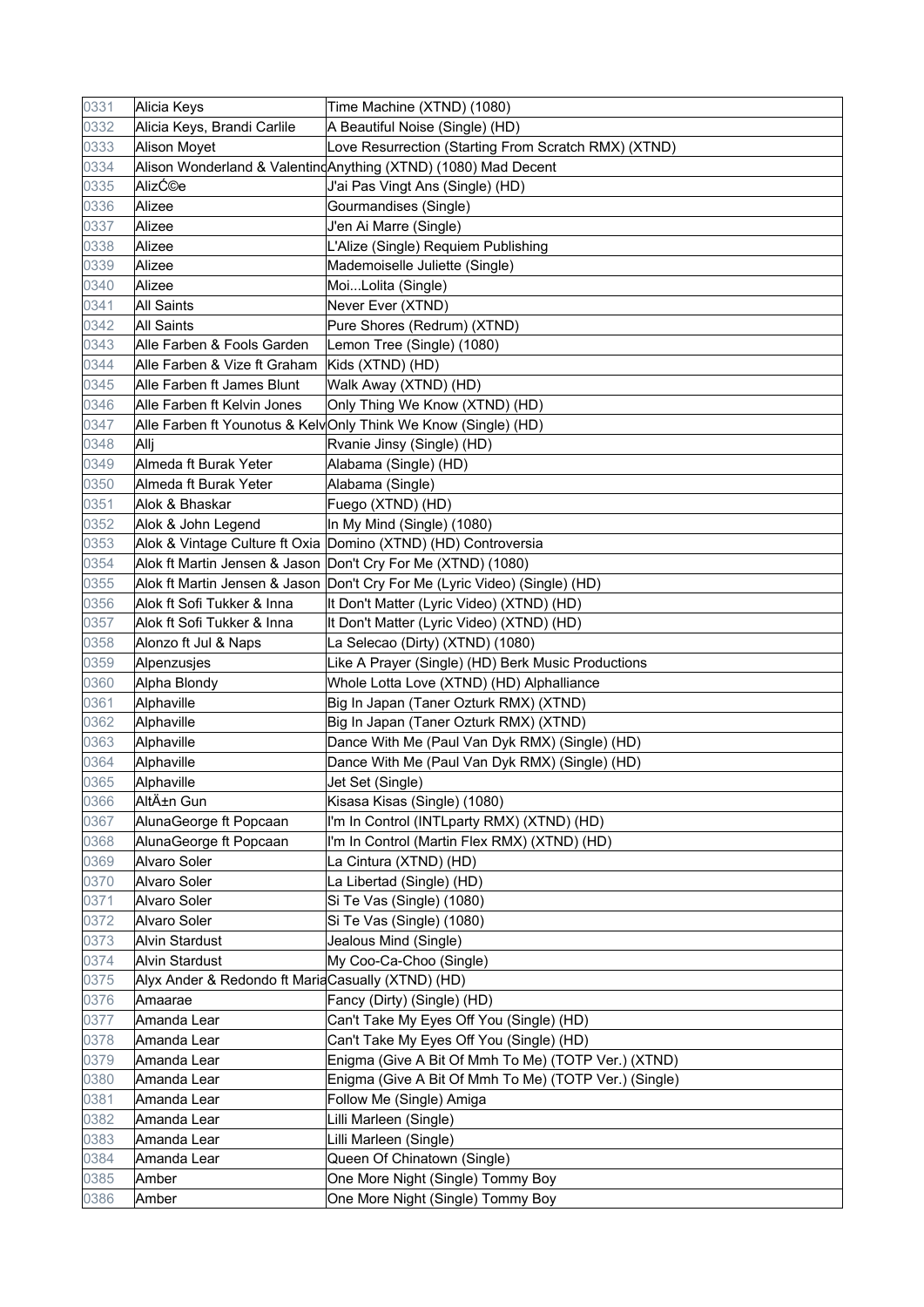| 0387 | Amber & Zelma Davis                                    | No More Tears (Enough Is Enough) (Single) JMCA                        |
|------|--------------------------------------------------------|-----------------------------------------------------------------------|
| 0388 | Ambjaay ft Wiz Khalifa                                 | Blow The Pickle (Dirty) (XTND) (HD)                                   |
| 0389 | Amel Bent ft Imen Es                                   | Jusqu'au Bout (Single) (HD)                                           |
| 0390 | Amel Bent ft Imen Es                                   | Jusqu'au Bout (Single) (HD)                                           |
| 0391 | Amelia Lily                                            | You Bring Me Joy (Single) (HD)                                        |
| 0392 | Amelie Patterson                                       | The Patient Kind (Single) (HD)                                        |
| 0393 | Amelie Patterson                                       | The Patient Kind (Single) (HD)                                        |
| 0394 | America                                                | Sister Golden Hair (Single)                                           |
| 0395 | American Authors                                       | Stay Around (Single) (HD)                                             |
| 0396 | American Breed                                         | Bend Me, Shape Me (Single)                                            |
| 0397 | Amii Stewart                                           | Jealousy (Single)                                                     |
| 0398 | Amii Stewart                                           | Light My Fire (Single)                                                |
| 0399 | Amii Stewart                                           | Where Did Our Love Go (Single)                                        |
| 0400 | Amii Stewart                                           | Where Did Our Love Go (Single)                                        |
| 0401 | Amoure                                                 | Strasbourg (Single) (HD) Deaf Rock                                    |
| 0402 | Amy Grant & Vince Gill                                 | House Of Love (Single)                                                |
| 0403 | Amy Macdonald                                          | Bridges (Lyric Video) (Single) (HD)                                   |
| 0404 | Amy Macdonald                                          | Statues (Single) (1080)                                               |
| 0405 | Amy Macdonald                                          | The Hudson (Single) (HD)                                              |
| 0406 | Amy Miyu & Rochelle                                    | All Good (Dirty) (XTND) (HD) Mad Decent                               |
| 0407 | Amy Winehouse                                          | Back To Black (Single)                                                |
| 0408 | Amy Winehouse                                          | Back To Black (Remix) (XTND)                                          |
| 0409 | Amy Winehouse                                          | Take The Box (Dirty) (Single)                                         |
| 0410 | Anastacia                                              | I'm Outta Love (XTND)                                                 |
| 0411 | Anderson .Paak ft Smokey RoMake It Better (XTND) (HD)  |                                                                       |
| 0412 | Andrea Berg                                            | Hallo Houston (King & White DJ Mix) (Single) (HD)                     |
| 0413 | Andrea Berg                                            | Mosiak (Single) (HD) Bergrecords                                      |
| 0414 | Andrea Bocelli                                         | Con Te Partiro (Romanza) (Single)                                     |
| 0415 | Andrea Bocelli                                         | Return To Love (Christmas Ver.) (Single) (HD)                         |
| 0416 | Andrea Bocelli                                         | Santa Claus Is Coming To Town (Single) (HD)                           |
| 0417 | Andrea Bocelli & Matteo Bocel Fall On Me (Single) (HD) |                                                                       |
| 0418 | Andrea True Connection                                 | More, More, More (Single)                                             |
| 0419 | Andreea Balan                                          | Like A Bunny (Single) (HD)                                            |
| 0420 | Andrew Spencer & The Vampr Zombie (Single)             |                                                                       |
| 0421 | Andrew Spencer & The Vampr Zombie (Single)             |                                                                       |
| 0422 | <b>Andy Gibb</b>                                       | I Just Want To Be Your Everything (Single) RSO                        |
| 0423 | <b>Andy Grammer</b>                                    | Damn It Feels Good To Be Me (Lyric Video) (Single) (HD)               |
| 0424 | <b>Andy Grammer</b>                                    | Damn It Feels Good To Be Me (Lyric Video) (Single) (HD)               |
| 0425 | Andy Grammer ft Ladysmith B She'd Say (Single) (HD)    |                                                                       |
| 0426 | <b>Andy Williams</b>                                   | Sleigh Ride (Single)                                                  |
| 0427 | Angie & Debbie                                         | Light Of Love (Remix) (XTND)                                          |
| 0428 | Ania DÄbrowska                                         | Z TobÄ Nie Umiem Wygrać (Single) (HD)                                 |
| 0429 | Anita Ward                                             | Ring My Bell (XTND) T.K. Disco                                        |
| 0430 | Anita Ward                                             | Ring My Bell (Digital Visions RMX) (XTND) T.K. Disco                  |
| 0431 | Anitta                                                 | Girl From Rio (XTND) (HD)                                             |
| 0432 | Anitta & Becky G                                       | Banana (XXX) (XTND) (HD)                                              |
| 0433 | Anitta ft DaBaby                                       | Girl From Rio (XTND) (1080)                                           |
| 0434 | Anjulie                                                | God Complex (Single) (HD)                                             |
| 0435 | <b>ANNA &amp; Gue Pequeno</b>                          | BLA BLA (XXX) (Dirty) (Single) (1080)                                 |
| 0436 | Anna-Carina Woitschack                                 | Leuchtturm (Single) (HD)                                              |
| 0437 | Anne Murray                                            | Snowbird (Alternate Ver.) (Single)                                    |
| 0438 | Anne-Marie & Little Mix                                | Kiss My (Uh Oh) (Single) (1080)                                       |
| 0439 | Anne-Marie & Little Mix                                | Kiss My (Uh Oh) (Colin Jay RMX) (XTND) (1080)                         |
| 0440 | Anne-Marie & Little Mix                                | Kiss My (Uh Oh) (Colin Jay RMX) (XTND) (1080)                         |
| 0441 | Anne-Marie & Niall Horan                               | Our Song (XTND) (HD)                                                  |
| 0442 |                                                        | Anne-Marie ft KSI & Digital Fa Don't Play (Colin Jay RMX) (XTND) (HD) |
|      |                                                        |                                                                       |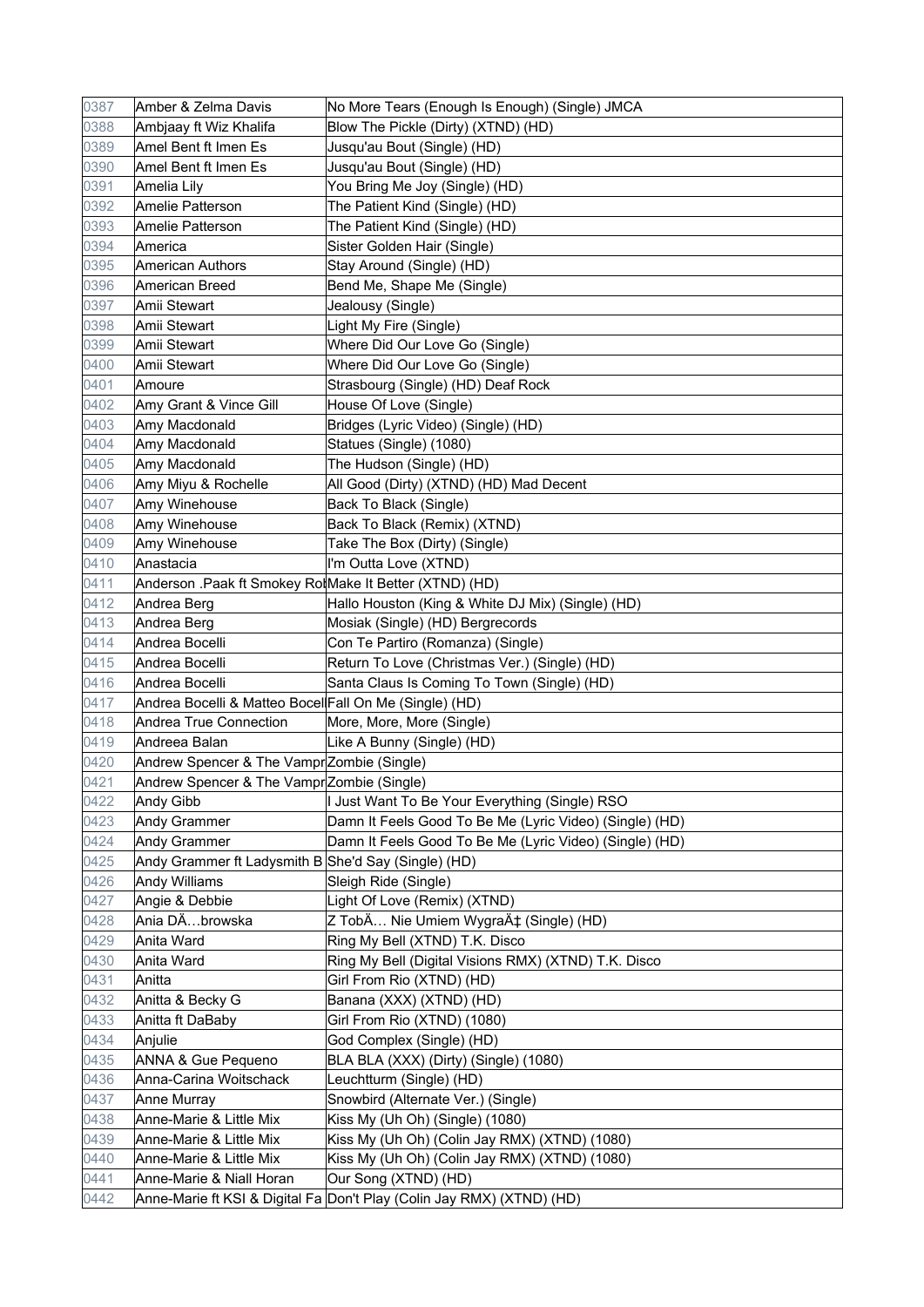| 0443 |                                                          | Anne-Marie ft KSI & Digital Fa Don't Play (Colin Jay RMX) (XTND) (HD)           |
|------|----------------------------------------------------------|---------------------------------------------------------------------------------|
| 0444 | Annie Lennox                                             | Walking On Broken Glass (Single)                                                |
| 0445 | Annie Lennox                                             | Why (Single)                                                                    |
| 0446 | Annie Lennox                                             | Why (Redrum) (XTND)                                                             |
| 0447 | Ant Clemons & Justin TimberlaBetter Days (Single) (1080) |                                                                                 |
| 0448 | <b>Anthony Ramos</b>                                     | Lose My Mind (Dirty) (Single) (1080)                                            |
| 0449 | <b>Anthony Russo</b>                                     | Thinkin Bout' You (Lyric Video) (XXX) (Dirty) (Single) (HD)                     |
| 0450 | Antiloop                                                 | In My Mind (Single)                                                             |
| 0451 | Antiloop                                                 | Start Rockin' (XTND)                                                            |
| 0452 | <b>Antoine Simar</b>                                     | Be Alright (Lyric Video) (Single) (HD)                                          |
| 0453 | Anuhea                                                   | Follow Me (Single) (HD)                                                         |
| 0454 | AP3                                                      | Just The Same (XTND) (HD)                                                       |
| 0455 | Apache 207                                               | Wieso Tust Du Dir Das An (Dirty) (Single) (1080)                                |
| 0456 | Apashe                                                   | Uebok VIP (Dirty) (Single) (HD)                                                 |
| 0457 | Aphrodite's Child                                        | It's Five O'Clock (Single)                                                      |
| 0458 | Aphrodite's Child                                        | It's Five O'Clock (Single)                                                      |
| 0459 | Aphrodite's Child                                        | Rain And Tears (Single)                                                         |
| 0460 | Aphrodite's Child                                        | Rain And Tears (Single)                                                         |
| 0461 | Apollo 440                                               | Krupa (XTND)                                                                    |
| 0462 | <b>April Wine</b>                                        | Just Between You & Me (Single)                                                  |
| 0463 | <b>April Wine</b>                                        | Ladies Man (Single)                                                             |
| 0464 | <b>April Wine</b>                                        | Roller (Single)                                                                 |
| 0465 | Aqua                                                     | Barbie Girl (Giovi MMXX RMX) (XTND)                                             |
| 0466 | Arabesque                                                | In For A Penny, In For A Pound (Single) Victor                                  |
| 0467 | Arabesque                                                | In For A Penny, In For A Pound (Single) Victor                                  |
| 0468 | <b>Arcade Fire</b>                                       | Everything Now (Choppe Davila RMX) (XTND) (HD)                                  |
| 0469 | Arcadia                                                  | Election Day (Single)                                                           |
| 0470 | <b>Arctic Monkeys</b>                                    | Arabella (XTND) (HD)                                                            |
| 0471 | <b>Arctic Monkeys</b>                                    | Do I Wanna Know (XXX) (X-Mix) (XTND) (HD)                                       |
| 0472 | <b>Arctic Monkeys</b>                                    | Do I Wanna Know (XXX) (X-Mix) (XTND)                                            |
| 0473 | <b>Arctic Monkeys</b>                                    | Why'd You Only Call Me When You're High (XTND) (HD)                             |
| 0474 | <b>Arctic Monkeys</b>                                    | Why'd You Only Call Me When You're High (Single) (HD)                           |
| 0475 | Ardian Bujupi                                            | Baila Morena (Single) (1080)                                                    |
| 0476 | Aretha Franklin                                          | Chain Of Fools (Live Video) (Single)                                            |
| 0477 | Aretha Franklin                                          | Jump To It (XTND)                                                               |
| 0478 | Aretha Franklin                                          | R.E.S.P.E.C.T. (Cartoon Ver.) (Redrum) (XTND) (HD)                              |
| 0479 | Aretha Franklin                                          | R.E.S.P.E.C.T. (XTND)                                                           |
| 0480 | Aretha Franklin                                          | R.E.S.P.E.C.T. (Redrum) (XTND)                                                  |
| 0481 | Aretha Franklin                                          | Rock Steady (Single)                                                            |
| 0482 | Aretha Franklin                                          | Rock Steady (Redrum) (XTND)                                                     |
| 0483 | Aretha Franklin                                          | Think (Single)                                                                  |
| 0484 |                                                          | Aretha Franklin & George Michl Knew You Were Waiting (For Me) (Redrurm) (XTND)  |
| 0485 |                                                          | Aretha Franklin & George Michl Knew You Were Waiting (Jet Boot Jack RMX) (XTND) |
| 0486 |                                                          | Aretha Franklin & George Michl Knew You Were Waiting (Jet Boot Jack RMX) (XTND) |
| 0487 | Ariana Grande                                            | 34+35 (Lyric Video) (XXX) (Dirty) (Single) (HD)                                 |
| 0488 | Ariana Grande                                            | 7 Rings (Barry Harris Mix) (Dirty) (XTND) (HD)                                  |
| 0489 | Ariana Grande                                            | 7 Rings (Dirty Werk RMX) (XTND) (HD)                                            |
| 0490 | Ariana Grande                                            | 7 Rings (Dirty Werk RMX) (Dirty) (XTND) (HD)                                    |
| 0491 | Ariana Grande                                            | 7 Rings (Division 4 & Matt Consola RMX) (Single) (HD)                           |
| 0492 | Ariana Grande                                            | 7 Rings (Lincoln Baio RMX) (XTND) (HD)                                          |
| 0493 | Ariana Grande                                            | Break Up With Your Girlfriend, I'm Bored (XTND) (HD)                            |
| 0494 | Ariana Grande                                            | Break Up With Your Girlfriend, I'm Bored (Division 4 & Consola) (XTND) (HD)     |
| 0495 | Ariana Grande                                            | Breathin (SG Lewis RMX) (Dirty) (XTND) (HD)                                     |
| 0496 | Ariana Grande                                            | Breathin (X-Mix) (XTND) (HD)                                                    |
| 0497 | Ariana Grande                                            | In My Head (Performance Ver.) (Dirty) (XTND) (1080)                             |
| 0498 | Ariana Grande                                            | No Tears Left To Cry (Dance RMX) (Single) (HD)                                  |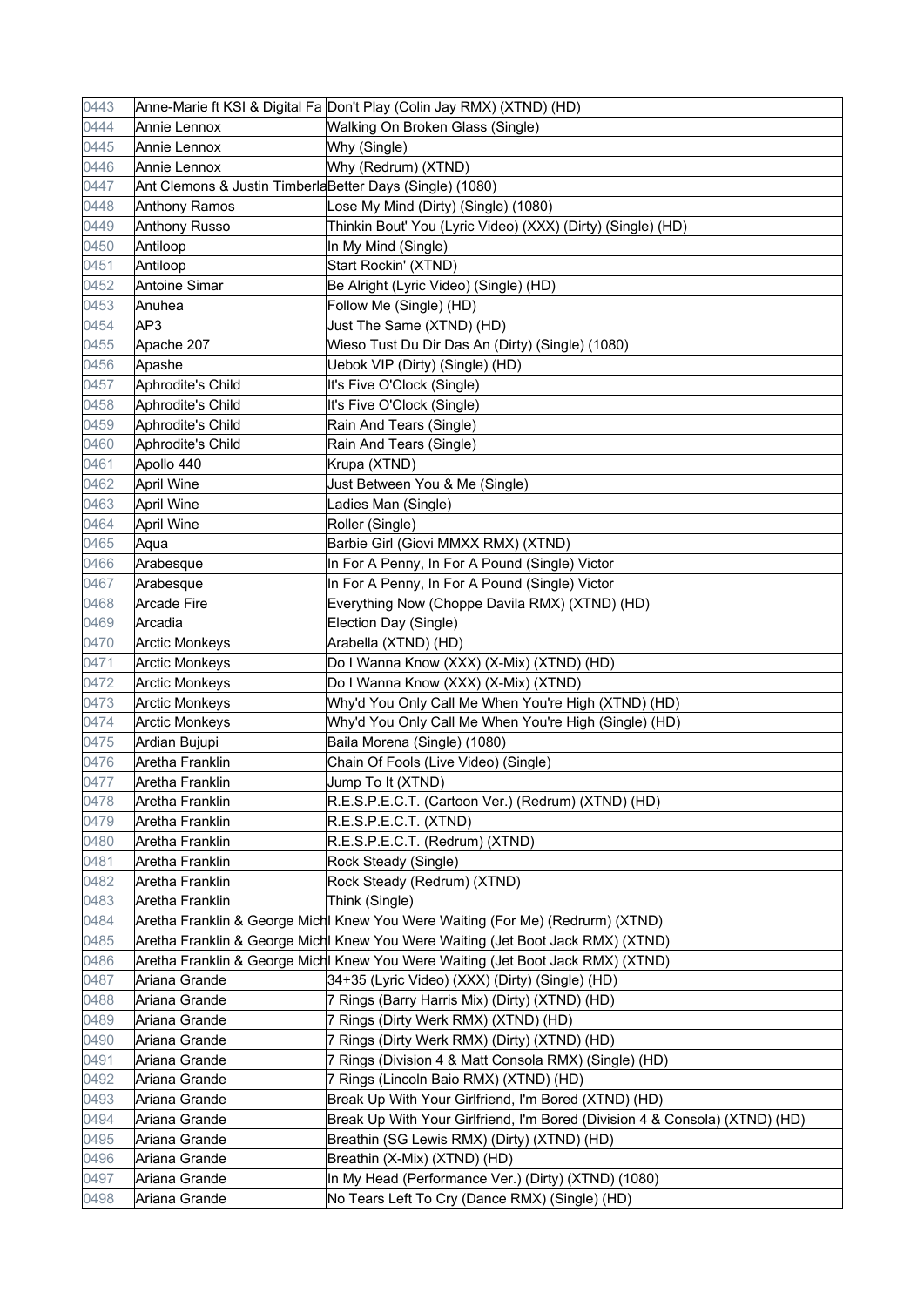| 0499         | Ariana Grande                                                | Positions (Dirty) (XTND) (1080)                                                |
|--------------|--------------------------------------------------------------|--------------------------------------------------------------------------------|
| 0500         | Ariana Grande                                                | POV (DJ Mike D RMX) (Lyric Video) (XTND) (HD)                                  |
| 0501         | Ariana Grande                                                | Thank U, Next (Single) (HD)                                                    |
| 0502         | Ariana Grande                                                | Thank U, Next (Full Tilt RMX) (XTND) (HD)                                      |
| 0503         | Ariana Grande                                                | Thank U, Next (Petedown Mix) (Dirty) (XTND) (HD)                               |
| 0504         | Ariana Grande                                                | Thank U, Next (X-Mix) (XTND) (HD)                                              |
| 0505         |                                                              | Ariana Grande & Justin Bieber Stuck With U (X-Mix) (XTND) (1080)               |
| 0506         | Ariana Grande & Justin Bieber Stuck With U (X-Mix) (XTND)    |                                                                                |
| 0507         | Ariana Grande & Social House Boyfriend (Dirty) (Single) (HD) |                                                                                |
| 0508         |                                                              | Ariana Grande & Social House Boyfriend (X-Mix) (XTND) (1080)                   |
| 0509         |                                                              | Ariana Grande & Social House Boyfriend (X-Mix) (XTND) (1080)                   |
| 0510         | Ariana Grande & Victoria Mon Monopoly (XXX) (XTND) (HD)      |                                                                                |
| 0511         | Ariana Grande ft 2 Chainz                                    | 7 Rings (Mike D RMX) (XTND) (HD)                                               |
| 0512         | Ariana Grande ft 2 Chainz                                    | 7 Rings (Mike D RMX) (Dirty) (Single) (HD)                                     |
| 0513         |                                                              | Ariana Grande ft Doja Cat & M 34+35 (Remix) (Dirty) (XTND) (1080)              |
| 0514         |                                                              | Ariana Grande ft Ty Dolla \$ign Safety Net (Performance Video) (Single) (1080) |
| 0515         |                                                              | Ariana Grande, Miley Cyrus & Don't Call Me Angel (XTND) (1080)                 |
| 0516         |                                                              | Ariana Grande, Miley Cyrus & Don't Call Me Angel (Single) (1080)               |
| 0517         |                                                              | Ariana Grande, Miley Cyrus & Don't Call Me Angel (Single) (1080)               |
| 0518         |                                                              | Ariana Grande, Miley Cyrus & Don't Call Me Angel (Single) (1080)               |
| 0519         |                                                              | Ariana Grande, Miley Cyrus & Don't Call Me Angel (Lyric Video) (Single) (HD)   |
| 0520         |                                                              | Ariana Grande, Miley Cyrus & Don't Call Me Angel (X-Mix) (XTND) (1080)         |
| 0521         | Arianna ft Shaggy                                            | Bella Vita (Single) (HD)                                                       |
| 0522         | Arizona                                                      | Problems (Single) (1080)                                                       |
| 0523         | Arkells                                                      | One Thing I Know (Single) (1080)                                               |
| 0524         |                                                              | Arman Cekin ft Snoop Dogg & California Dreaming (XXX) (Single) (HD)            |
| 0525         |                                                              | Arman Cekin ft Snoop Dogg & California Dreaming (XXX) (Redrum) (XTND) (HD)     |
| 0526         | Armand Van Helden                                            | The Funk Phenomena (XTND)                                                      |
| 0527         | Armand Van Helden                                            | The Funk Phenomena (Rap RMX) (XTND)                                            |
| 0528         | Armand Van Helden                                            | You Don't Know Me (XTND)                                                       |
|              |                                                              |                                                                                |
| 0529         | Armand Van Helden ft Tara MoMy My My (Vocal Mix) (Single)    |                                                                                |
| 0530         | Armin Van Buuren                                             | Blah Blah Blah (Bassjackers RMX) (Lyric Video) (XTND) (HD)                     |
| 0531         | Armin Van Buuren                                             | Blah Blah Blah (Bassjackers RMX) (Lyric Video) (XTND) (HD)                     |
| 0532         | Armin Van Buuren                                             | Turn It Up (Lyric Video) (XTND) (HD)                                           |
| 0533         | Armin Van Buuren                                             | Turn It Up (Lyric Video) (XTND) (HD)                                           |
| 0534         | Armin Van Buuren                                             | Turn It Up (Lyric Video) (Single) (HD)                                         |
| 0535         | Armin Van Buuren & Avian GraSomething Real (XTND) (HD)       |                                                                                |
| 0536         |                                                              | Armin Van Buuren & Avian GraSomething Real (Lyric Video) (XTND) (HD)           |
| 0537         |                                                              | Armin Van Buuren & DubVisio I Should Be Loving You (Lyric Video) (Single) (HD) |
| 0538         |                                                              | Armin Van Buuren & DubVision Should Be Loving You (Lyric Video) (Single) (HD)  |
| 0539         | Armin Van Buuren ft Ne-Yo                                    | Unlove You (Lyric Video) (Single) (HD)                                         |
| 0540         |                                                              | Armin Van Buuren ft Sam MartMiles Away (Lyric Video) (Single) (HD)             |
| 0541         | Armin Van Buuren ft Skoles                                   | Goodbye (Lyric Video) (Single) (HD)                                            |
| 0542         | Army Of Lovers                                               | My Army Of Lovers (Single) Ton Son Ton                                         |
| 0543         | AronChupa & Little Sis Nora                                  | Hole In The Roof (XXX) (Dirty) (XTND) (HD)                                     |
| 0544         | AronChupa ft Little Sis Nora                                 | Thai Massage (Single) (1080)                                                   |
| 0545         | Art Of Noise                                                 | Dragnet (Single)                                                               |
| 0546         | Art Of Noise                                                 | Legs (Single)                                                                  |
| 0547         | Art Of Noise ft Duane Eddy                                   | Peter Gunn (Single)                                                            |
| 0548         | Art Of Noise ft Mahlathini & T                               | Yebo (Single)                                                                  |
| 0549         | Artik & Asti                                                 | Indivisible (Single) (1080)                                                    |
| 0550         | Artik & Asti                                                 | Š Š <sup>2</sup> / <sub>4</sub> mep 1 (Single)                                 |
| 0551         | Arty                                                         | Save Me Tonight (XTND) (HD)                                                    |
| 0552         | <b>ARTY ft Cimo Frankel</b>                                  | Daydreams (Single) (HD)                                                        |
| 0553<br>0554 | Ashba ft Cali Tucker<br>Ashba ft Cali Tucker                 | Hypnotic (Single) (1080)<br>Hypnotic (Single) (1080)                           |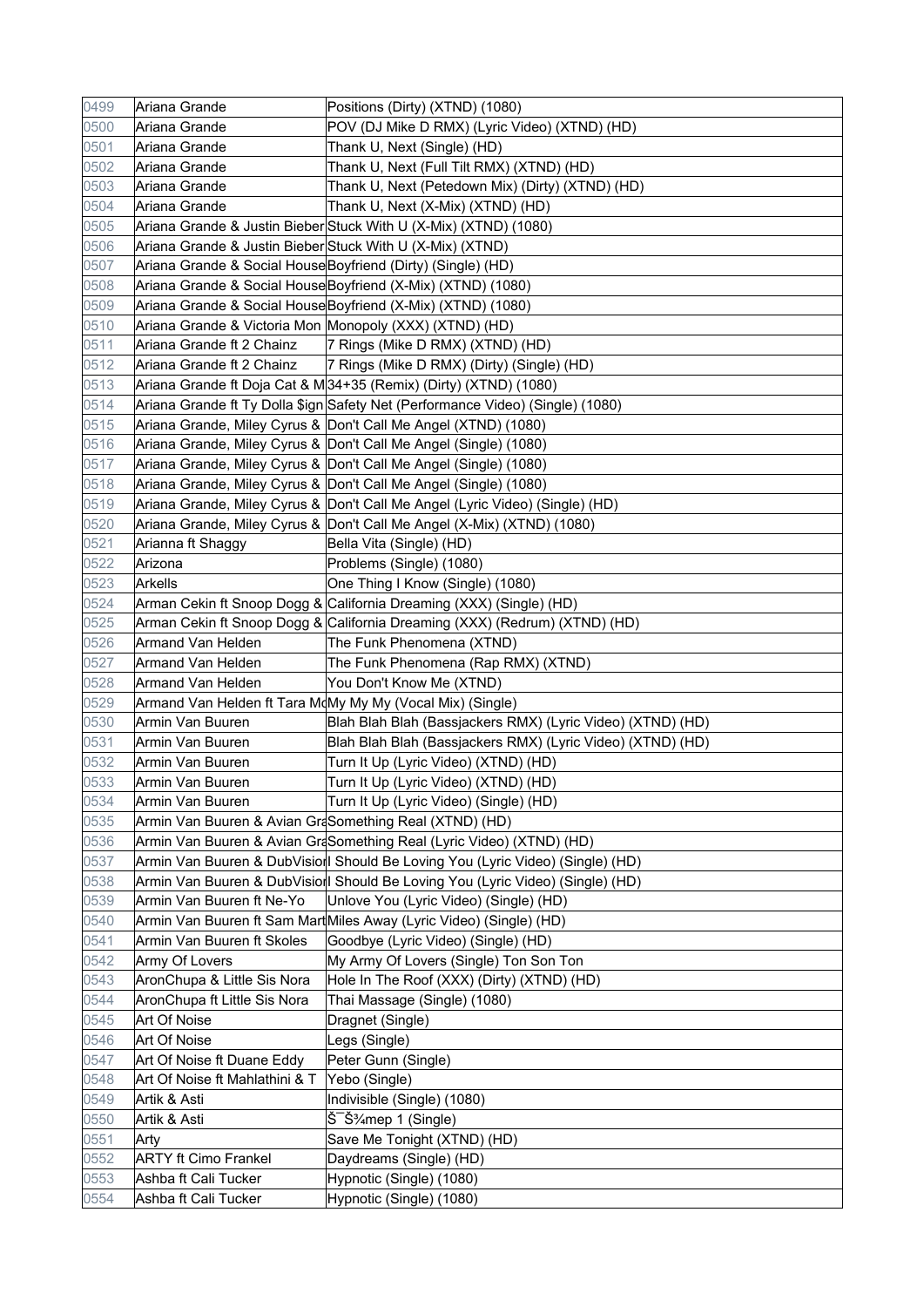| 0555 |                     | Ashbury Heights ft Danny Blu   Cutscenes (Dirty) (Single) (HD) Out Of Line Music |
|------|---------------------|----------------------------------------------------------------------------------|
| 0556 | Ashe ft Niall Horan | Moral Of The Story (Lyric Video) (X-Mix) (XXX) (XTND)                            |
| 0557 | Ashford & Simpson   | Found A Cure (Digital Visions RMX) (XTND)                                        |
| 0558 | Ashley O            | I'm On A Roll (Chris Wess RMX) (XTND) (HD)                                       |
| 0559 | Ashley O            | On a Roll (Single) (HD)                                                          |
| 0560 | Ashnikko            | Daisy (Dirty) (Single) (HD)                                                      |
| 0561 | Ashnikko            | Halloweenie II Pumpkin Spice (Dirty) (Single) (1080)                             |
| 0562 | Asia                | Only Time Will Tell (Single)                                                     |
| 0563 | Asia                | Only Time Will Tell (Redrum) (XTND)                                              |
| 0564 | Asia                | The Smile Has Left Your Eyes (Single)                                            |
| 0565 | Asia                | The Smile Has Left Your Eyes (Disco Vinnie RMX) (XTND)                           |
| 0566 | Asia O'Hara         | Crown Up (Single) (HD)                                                           |
| 0567 | Assi ft BM          | Gwara Nao Para (XTND) (HD)                                                       |
| 0568 | Astrid S            | Someone New (XTND) (HD)                                                          |
| 0569 | Astrid S            | Trust Issues (Lyric Video) (XTND) (HD)                                           |
| 0570 | Azjah               | Spotlight (Dirty) (XTND) (HD) RoccSolidEnt                                       |
| 0571 | ATB                 | 9 PM (Till I Cum) (Massivedrum RMX) (XTND) Kontor                                |
| 0572 | ATB                 | Killer (XTND) Kontor                                                             |
| 0573 | ATB ft Topic & A7S  | Your Love (9PM) (XTND) (HD)                                                      |
| 0574 | ATB, Topic & A7S    | Your Love (9PM) (Cosmic Dawn RMX) (XTND) (1080)                                  |
| 0575 | ATB, Topic & A7S    | Your Love (9PM) (Tiesto RMX) (XTND) (1080)                                       |
| 0576 | Atomic Kitten       | Southgate You're the One (Football's Coming Home Again) (Single) (HD)            |
| 0577 | Aura Dione          | Can't Steal The Music (Single) (HD)                                              |
| 0578 | Austin Mahone       | Anxious (XTND) (HD)                                                              |
| 0579 | Austin Mahone       | Summer Love (Single) (HD)                                                        |
| 0580 | Austra              | I Am Not Waiting (Claptone RMX) (XTND) (1080)                                    |
| 0581 | Ava Max             | Blood, Sweat & Tears (Lyric Video) (Single) (HD)                                 |
| 0582 | Ava Max             | Everytime I Cry (XTND) (1080)                                                    |
| 0583 | Ava Max             | Everytime I Cry (XTND) (1080)                                                    |
| 0584 | Ava Max             | Everytime I Cry (Lyric Video) (Single) (HD)                                      |
| 0585 | Ava Max             | Everytime I Cry (Lyric Video) (Single) (HD)                                      |
| 0586 | Ava Max             | Everytime I Cry (Lyric Video) (Single) (HD)                                      |
| 0587 | Ava Max             | Everytime I Cry (R3hab Mix) (XTND) (1080)                                        |
| 0588 | Ava Max             | Everytime I Cry (R3hab Mix) (XTND) (1080)                                        |
| 0589 | Ava Max             | Everytime I Cry (Ray Isaac RMX) (XTND) (1080)                                    |
| 0590 | Ava Max             | Everytime I Cry (Ray Isaac RMX) (XTND) (1080)                                    |
| 0591 | Ava Max             | Freaking Me Out (Lyric Video) (Single) (HD)                                      |
| 0592 | Ava Max             | Kings & Queens (Kay Stafford At The Ibiza Beach RMX) (XTND) (HD)                 |
| 0593 | Ava Max             | Kings & Queens (Kay Stafford At The Ibiza Beach RMX) (XTND) (HD)                 |
| 0594 | Ava Max             | My Head & My Heart (Dance Video) (XTND) (1080)                                   |
| 0595 | Ava Max             | My Head & My Heart (Dance Video) (XTND) (1080)                                   |
| 0596 | Ava Max             | My Head & My Heart (Dance Video) (XTND) (1080)                                   |
| 0597 | Ava Max             | My Head & My Heart (Lyric Video) (X-Mix) (XTND) (HD)                             |
| 0598 | Ava Max             | My Head & My Heart (Performance Video) (Single) (HD)                             |
| 0599 | Ava Max             | My Way (Single) (HD)                                                             |
| 0600 | Ava Max             | Naked (XTND) (1080)                                                              |
| 0601 | Ava Max             | OMG What's Happening (XTND) (1080)                                               |
| 0602 | Ava Max             | OMG What's Happening (Lyric Video) (Single) (HD)                                 |
| 0603 | Ava Max             | So Am I (XTND) (HD)                                                              |
| 0604 | Ava Max             | So Am I (Colin Jay RMX) (XTND) (HD)                                              |
| 0605 | Ava Max             | So Am I (Deepend RMX) (XTND) (HD)                                                |
| 0606 | Ava Max             | Sweet But Psycho (XTND) (HD)                                                     |
| 0607 | Ava Max             | Sweet But Psycho (Colin Jay RMX) (XTND) (HD)                                     |
| 0608 | Ava Max             | Sweet But Psycho (DJ Dark & Adrian Funk RMX) (XTND) (HD)                         |
| 0609 | Ava Max             | Sweet But Psycho (Morgan Page RMX) (XTND) (HD)                                   |
| 0610 | Ava Max             | Torn (Single) (HD)                                                               |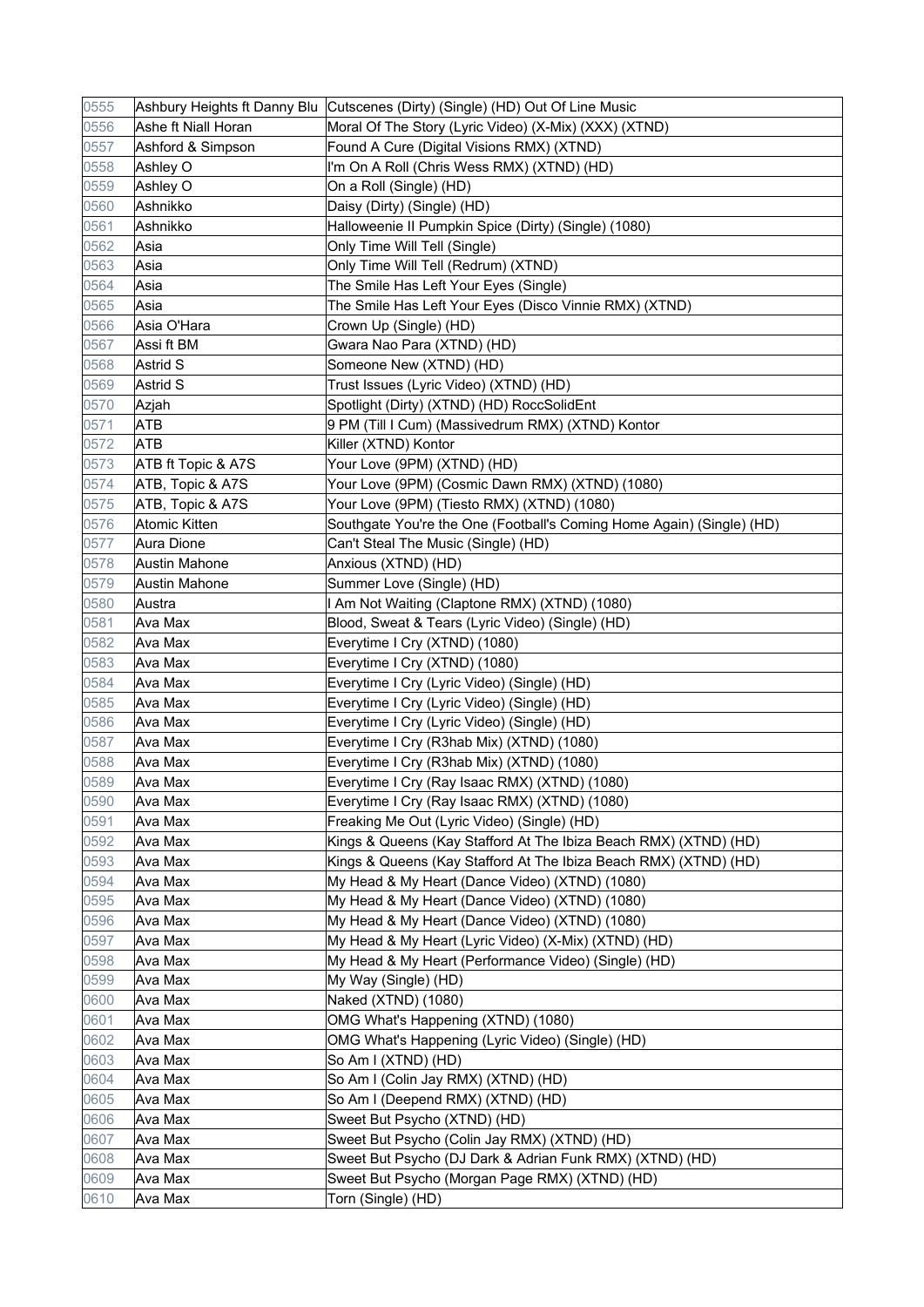| 0611 | Ava Max                                                   | Who's Laughing Now (XTND) (HD)                                       |
|------|-----------------------------------------------------------|----------------------------------------------------------------------|
| 0612 | Ava Max Vs M83                                            | Sweet But Psycho Vs Midnight City (DJs From Mars Edit) (Single) (HD) |
| 0613 | Ava Max Vs M83                                            | Sweet But Psycho Vs Midnight City (DJs From Mars Edit) (Single) (HD) |
| 0614 | Average White Band                                        | Pick Up The Pieces (Redrum) (XTND)                                   |
| 0615 | Avicii                                                    | Heaven (Single) (1080)                                               |
| 0616 | Avicii ft Agnes, Vargas & LagolTough Love (XTND) (HD)     |                                                                      |
| 0617 | Avicii ft Sandro Cavazza                                  | Forever Yours (Kygo RMX) (Lyric Video) (Single) (HD)                 |
| 0618 | Avril Lavigne                                             | I Fell In Love With The Devil (XTND) (HD)                            |
| 0619 | Avril Lavigne                                             | I Fell In Love With The Devil (Single) (HD)                          |
| 0620 | Axis                                                      | Ela Ela (Single) Riviera                                             |
| 0621 | Axwell                                                    | Nobody Else (XTND) (HD)                                              |
| 0622 | Axwell & Ingrosso                                         | Dancing Alone (XTND) (HD)                                            |
| 0623 |                                                           | Axwell, Ingrosso, Steve Angel Leave The World Behind (XTND)          |
| 0624 | <b>B-52's</b>                                             | Channel Z (Single)                                                   |
| 0625 | B-52's                                                    | Private Idaho (Digital Visions RMX) (XTND)                           |
| 0626 | <b>B-52's</b>                                             | Rock Lobster (Single)                                                |
| 0627 | <b>B.A. Robertson</b>                                     | Bang Bang (Single)                                                   |
| 0628 | B.B.E.                                                    | Seven Days And One Week (XTND) Positiva                              |
| 0629 | B.B.E.                                                    | Seven Days And One Week (Genji Yoshida RMX) (XTND) Ultra             |
| 0630 | <b>B.J. Thomas</b>                                        | Raindrops Keep Fallin' On My Head (Single) Scepter Records           |
| 0631 | <b>B.J. Thomas</b>                                        | Raindrops Keep Fallin' On My Head (Disco Vinnie RMX) (XTND)          |
| 0632 | <b>Baby Alice</b>                                         | Pina Colada Boy (XTND) Ultra                                         |
| 0633 | <b>Baby Queen</b>                                         | Raw Thoughts (Dirty) (Single) (1080)                                 |
| 0634 | Babybird                                                  | You're Gorgeous (Single) Echo                                        |
| 0635 | BabyJake                                                  | Daddy's Coming Home (XTND) (HD) SRV LabelCo                          |
| 0636 | Baccara                                                   | Sorry, I'm A Lady (Single)                                           |
| 0637 | Bachman Turner Overdrive                                  | Takin' Care Of Business (Lyric Video) (XTND) (1080)                  |
| 0638 | Bachman-Turner Overdrive                                  | Taking Care Of Business (Single)                                     |
| 0639 | <b>Backstreet Boys</b>                                    | As Long As You Love Me (XTND)                                        |
| 0640 | <b>Backstreet Boys</b>                                    | Breathe (Lyric Video) (Single) (HD)                                  |
| 0641 | <b>Backstreet Boys</b>                                    | Get Down (You're The One For Me) (Single)                            |
| 0642 | <b>Backstreet Boys</b>                                    | Get Down (You're The One For Me) (Redrum) (XTND)                     |
| 0643 | <b>Backstreet Boys</b>                                    | I Want It That Way (XTND)                                            |
| 0644 | <b>Backstreet Boys</b>                                    | I Want It That Way (Millennium 20 Edition) (Remix) (XTND) (HD)       |
| 0645 | <b>Backstreet Boys</b>                                    | I Want It That Way (Sam Halabi RMX) (XTND)                           |
| 0646 | <b>Backstreet Boys</b>                                    | Larger Than Life (XTND)                                              |
| 0647 | <b>Backstreet Boys</b>                                    | No Place (Single) (HD)                                               |
| 0648 | <b>Backstreet Boys</b>                                    | Show Me The Meaning (XTND)                                           |
| 0649 | <b>Backstreet Boys</b>                                    | The Call (Thunderpuss RMX) (XTND)                                    |
| 0650 | <b>Backstreet Boys</b>                                    | The Call (Thunderpuss RMX) (XTND)                                    |
| 0651 | Bad Boy Chiller Crew ft Chris NFree (Dirty) (XTND) (1080) |                                                                      |
| 0652 | Bad Boy Chiller Crew ft S Dog 450 (Dirty) (Single) (HD)   |                                                                      |
| 0653 | <b>Bad Boys Blue</b>                                      | Killers (Single) (HD)                                                |
| 0654 | <b>Bad Boys Blue</b>                                      | Pretty Young Girl (Single)                                           |
| 0655 | <b>Bad Boys Blue</b>                                      | Queen Of Hearts (Single)                                             |
| 0656 | <b>Bad Boys Blue</b>                                      | The Turbomegamix '98 (Single)                                        |
| 0657 | <b>Bad Manners</b>                                        | Can Can (Single) Magnet                                              |
| 0658 | <b>Bad Manners</b>                                        | Lip Up Fatty (Single) Magnet                                         |
| 0659 | <b>Bad Manners</b>                                        | My Girl Lollipop (My Boy Lollipop) (Single)                          |
| 0660 | <b>Bad Manners</b>                                        | Ne-Ne-Na-Na-Na-Na-Nu-Nu (Single)                                     |
| 0661 | <b>Bad Manners</b>                                        | Sampson & Delilah (Single)                                           |
| 0662 | <b>Bad Manners</b>                                        | Special Brew (Single) Magnet                                         |
| 0663 | <b>Bad Manners</b>                                        | Walking In The Sunshine (Single)                                     |
| 0664 | <b>Badfinger</b>                                          | No Matter What (Single)                                              |
| 0665 | Baha Men                                                  | Holla (Single)                                                       |
| 0666 |                                                           | Baiana (XTND) (HD) Be Yourself                                       |
|      | Bakermat                                                  |                                                                      |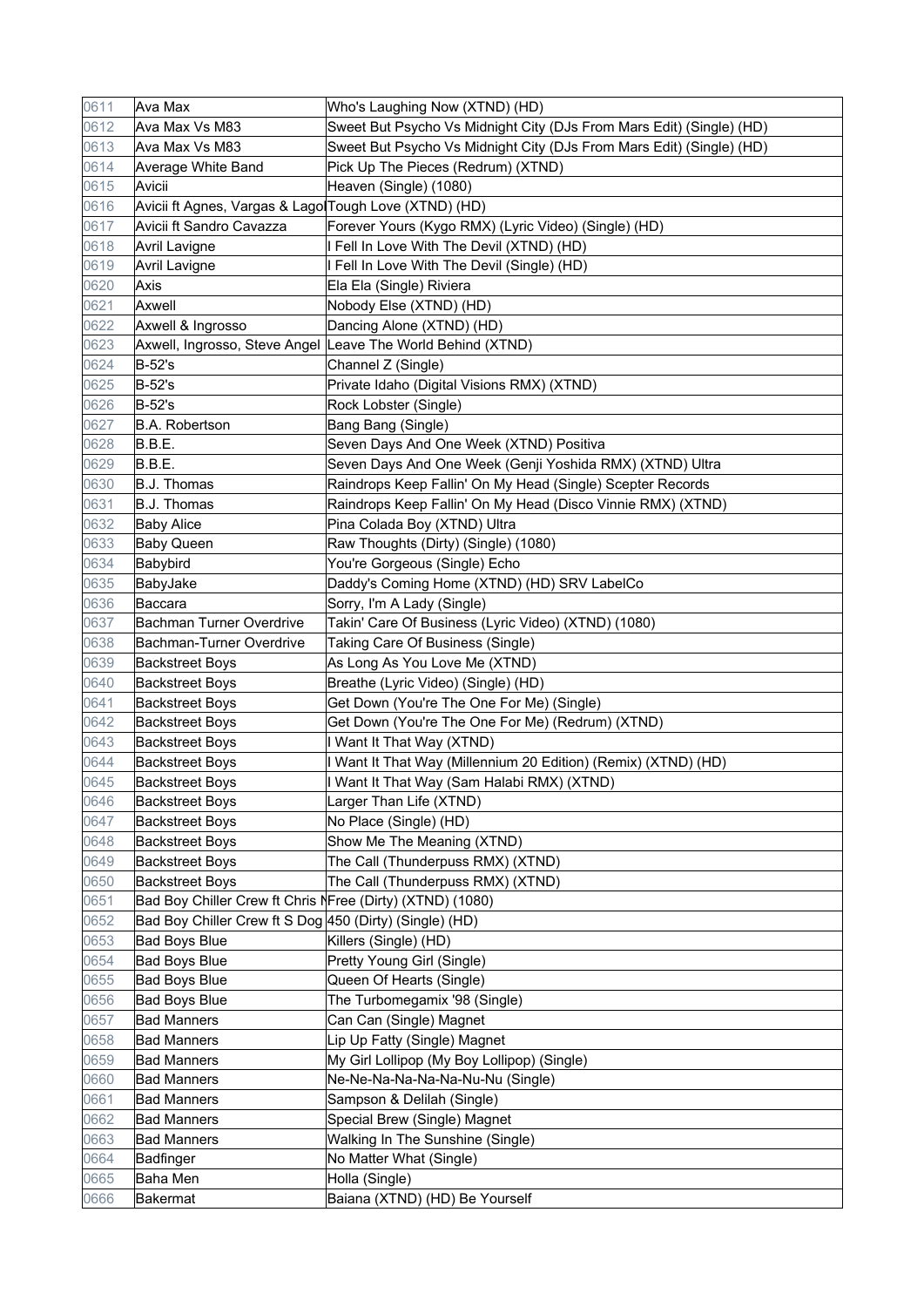| 0667 | Bakermat ft LaShun Pace                                   | Ain't Nobody (Single) (HD) B1 Recordings                                           |
|------|-----------------------------------------------------------|------------------------------------------------------------------------------------|
| 0668 | <b>Bali Bandits</b>                                       | Girls & Boys (XTND) (HD)                                                           |
| 0669 | Balloon                                                   | Technorocker (Single) Zeitgeist                                                    |
| 0670 | Baltimora                                                 | Tarzan Boy (Digital Visions RMX) (XTND)                                            |
| 0671 | Baltimora                                                 | Tarzan Boy (Digital Visions RMX) (XTND)                                            |
| 0672 | Bananarama                                                | Megamix (Single) London Records                                                    |
| 0673 | Bananarama                                                | Na Na Hey Hey (Kiss Him Goodbye) (Division 4 RMX) (XTND)                           |
| 0674 | Bananarama                                                | Venus (Remix) (XTND)                                                               |
| 0675 | Banda El Recodo Ee Cruz LizaY Llegaste Tu (Single) (1080) |                                                                                    |
| 0676 | Bang Bang Romeo                                           | What's Up (Single) (HD)                                                            |
| 0677 |                                                           | Bankroll Freddie ft Megan The Pop It (XXX) (Dirty) (XTND) (1080)                   |
| 0678 | <b>Barbara Walters</b>                                    | 2020 (Retro Footage) (Single)                                                      |
| 0679 | <b>Barbra Streisand</b>                                   | Evergreen (Love Theme From A Star Is Born) (Single)                                |
| 0680 | <b>Barbra Streisand</b>                                   | Woman In Love (Digital Visions RMX) (XTND) (HD)                                    |
| 0681 |                                                           | Barbra Streisand & Bryan Ada   Finally Found Someone (Single)                      |
| 0682 |                                                           | Barbra Streisand & Neil Diamo You Don't Bring Me Flowers (Live) (Single)           |
| 0683 |                                                           | Barbra Streisand & Willie Nels   I'd Want It To Be You (Lyric Video) (Single) (HD) |
| 0684 | <b>Bardeux</b>                                            | I Love To Bass (XTND)                                                              |
| 0685 | <b>Barry Manilow</b>                                      | Can't Smile Without You (Single)                                                   |
| 0686 | <b>Barry Manilow</b>                                      | Copacabana ('93 RMX) (XTND)                                                        |
| 0687 | <b>Barry Manilow</b>                                      | Copacabana (At The Copa) (XTND)                                                    |
| 0688 | <b>Barry Manilow</b>                                      | Copacabana (At The Copa) (Digital Visions RMX) (XTND)                              |
| 0689 | <b>Barry Manilow</b>                                      | Copacabana (At The Copa) (Digital Visions RMX) (XTND)                              |
| 0690 | <b>Barry Manilow</b>                                      | It Never Rains In Southern California (Single)                                     |
| 0691 | <b>Barry Manilow</b>                                      | Mandy (Single) Bell Records                                                        |
| 0692 | <b>Barry White</b>                                        | Can't Get Enough Of Your Love, Babe (Single) Phillips                              |
| 0693 | <b>Barry White</b>                                        | Can't Get Enough Of Your Love, Babe (Master Chic Mix) (XTND)                       |
| 0694 | <b>Barry White</b>                                        | Can't Get Enough Of Your Love, Babe (Redrum) (XTND) Phillips                       |
| 0695 | <b>Barry White</b>                                        | Let The Music Play (Funkstar Deluxe Edit) (Single)                                 |
| 0696 | Barry White                                               | Let The Music Play (Master Chic Mix) (XTND) 20th Century Records                   |
| 0697 | <b>Barry White</b>                                        | What Am I Gonna Do With You (TOTP Performance) (Single)                            |
| 0698 | <b>Barry White</b>                                        | You're The First, The Last, My Everything (XTND)                                   |
| 0699 | <b>Barry White</b>                                        | You're The First, The Last, My Everything (Funkastik RMX) (XTND)                   |
| 0700 | <b>Basement Jaxx</b>                                      | Oh My Gosh (XTND)                                                                  |
| 0701 | <b>Basic Element</b>                                      | The Promise Man (Single)                                                           |
| 0702 | Basshunter                                                | Boten Anna (XTND)                                                                  |
| 0703 | <b>Basshunter</b>                                         | Home (Lyric Video) (Single) (HD)                                                   |
| 0704 | <b>Basshunter</b>                                         | Now You're Gone (XTND)                                                             |
| 0705 | <b>Basshunters</b>                                        | Angels Ain't Listening (Lyric Video) (Single) (HD)                                 |
| 0706 | Bassjackers & Apster                                      | No Style (Dirty) (XTND) (HD)                                                       |
| 0707 | Bassjackers & TWIIG                                       | Memento (Single) (HD)                                                              |
| 0708 | <b>Bastille ft Graham Coxon</b>                           | What You Gonna Do (Single) (1080)                                                  |
| 0709 | Bazart ft Eefje De Visser                                 | Onder Ons (XTND) (HD) Play It Again Sam                                            |
| 0710 | Bazzi                                                     | I Like That (Dirty) (XTND) (HD)                                                    |
| 0711 | Bazzi                                                     | Paradise (XTND) (HD)                                                               |
| 0712 | Bazzi                                                     | Paradise (Dirty) (XTND) (HD)                                                       |
| 0713 | Bazzi                                                     | Paradise (Dirty) (Single) (HD)                                                     |
| 0714 | Bazzi                                                     | Paradise (The Magician RMX) (XXX) (Dirty) (XTND) (1080)                            |
| 0715 | Bazzi                                                     | Soul Searching (Single) (HD)                                                       |
| 0716 | <b>Baustelle</b>                                          | Amanda Lear (Single) (HD)                                                          |
| 0717 | <b>Bay City Rollers</b>                                   | I Only Wanna Be With You (Single)                                                  |
| 0718 | Bayera                                                    | ObrÄczki SzczerozÅ,ote (Single) (HD)                                               |
| 0719 | <b>BBE ft ZoeXenia</b>                                    | 7 Days & One Week (S Martin RMX) (Single) (HD) Ultra                               |
| 0720 | <b>Beastie Boys</b>                                       | Fight For Your Right (X-Mix) (XTND)                                                |
| 0721 | <b>Beastie Boys</b>                                       | Root Down (XTND)                                                                   |
| 0722 | Beatfactory ft Massiv4                                    | Sugar Sugar (XTND) Kontor                                                          |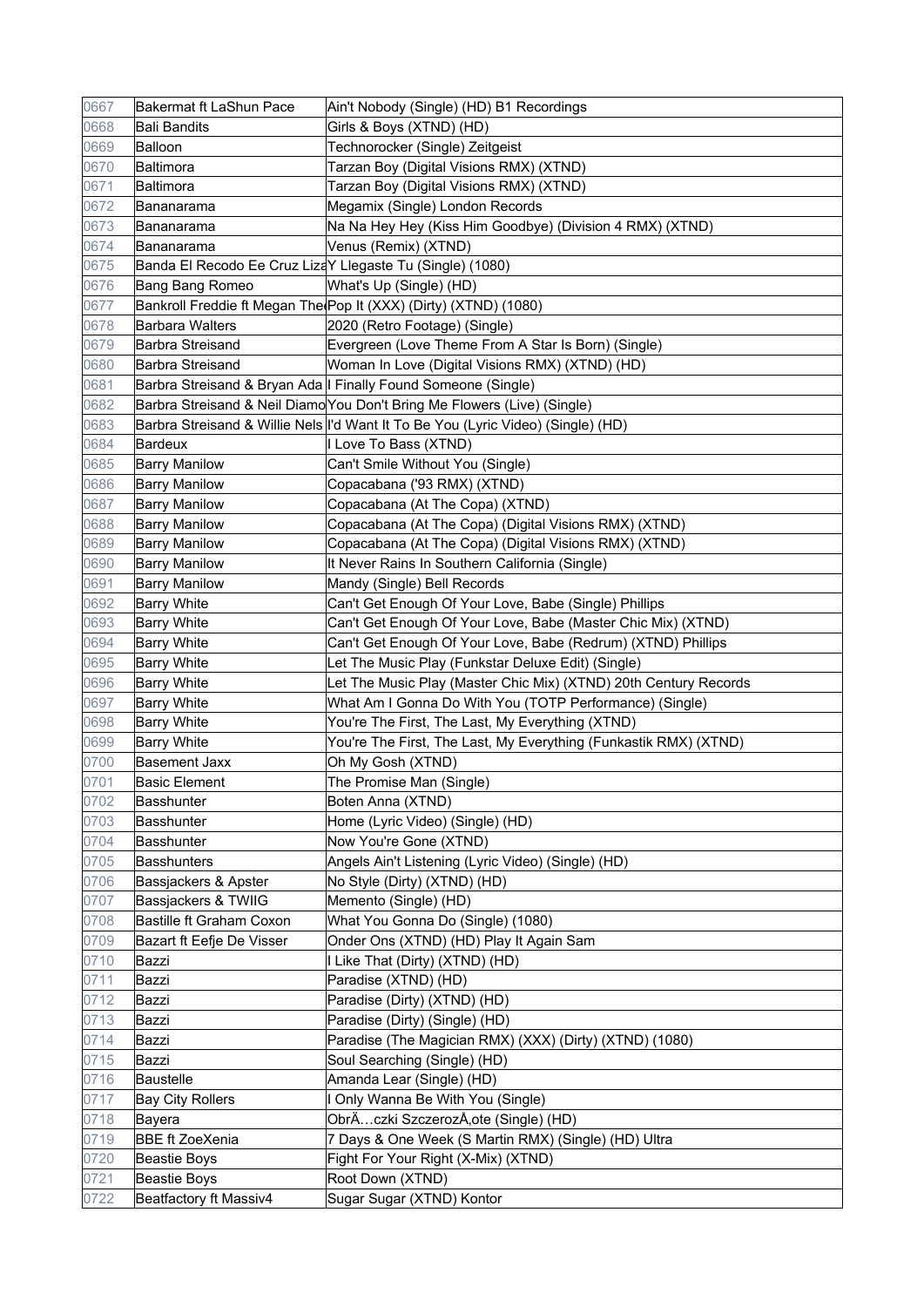| 0723 | Bebe Rexha                | Ferrari (Lyric Video) (XTND) (HD)                   |
|------|---------------------------|-----------------------------------------------------|
| 0724 | Bebe Rexha                | I Can't Stop Drinking About You (X-Mix) (XTND) (HD) |
| 0725 | Bebe Rexha                | I Got You (XTND) (HD)                               |
| 0726 | Bebe Rexha                | Got You (XTND) (HD)                                 |
| 0727 | Bebe Rexha                | I Got You (X-Mix) (XTND) (HD)                       |
| 0728 | Bebe Rexha                | I Got You (X-Mix) (XTND) (HD)                       |
| 0729 | Bebe Rexha                | Sabotage (Dirty) (XTND) (1080)                      |
| 0730 | Bebe Rexha                | Sacrifice (Gorgon City RMX) (XTND) (1080)           |
| 0731 | <b>Bebe Rexha</b>         | Sacrifice (Gorgon City RMX) (XTND) (1080)           |
| 0732 | Bebe Rexha                | Sacrifice (Gorgon City RMX) (XTND) (1080)           |
| 0733 | Bebe Rexha                | Self Control (Lyric Video) (Single) (HD)            |
| 0734 | Bebe Rexha                | You Can't Stop The Girl (XTND) (HD)                 |
| 0735 | Bebe Rexha ft Doja Cat    | Baby I'm Jealous (XTND) (1080)                      |
| 0736 | Beck                      | Colors (XTND) (HD)                                  |
| 0737 | <b>Becky Hill</b>         | Last Time (Single) (1080)                           |
| 0738 | <b>Becky Hill</b>         | Space (Single) (1080)                               |
| 0739 | Becky Hill & David Guetta | Remember (XTND) (1080)                              |
| 0740 | Becky Hill & David Guetta | Remember (Lyric VIdeo) (XTND) (HD)                  |
| 0741 | Becky Hill & Topic        | My Heart Goes (La Di Da) (Lyric Video) (XTND) (HD)  |
| 0742 | Becky Hill & Topic        | My Heart Goes (La Di Da) (Lyric Video) (XTND) (HD)  |
| 0743 | Becky Hill ft Topic       | My Heart Goes (Live) (Single) (HD)                  |
| 0744 | Bee Gees                  | Alive (Single)                                      |
| 0745 | Bee Gees                  | How Deep Is Your Love (XTND)                        |
| 0746 | Bee Gees                  | How Deep Is Your Love (Master Chic Mix) (XTND)      |
| 0747 | Bee Gees                  | How Deep Is Your Love (Redrum) (XTND)               |
| 0748 | <b>Bee Gees</b>           | How Deep Is Your Love (Remix) (XTND)                |
| 0749 | <b>Bee Gees</b>           | Jive Talkin' (Digital Visions RMX) (XTND)           |
| 0750 | <b>Bee Gees</b>           | Jive Talkin' (Mastermix) (XTND)                     |
| 0751 | <b>Bee Gees</b>           | Jive Talkin' (Remix) (XTND)                         |
| 0752 | Bee Gees                  | Massachusetts (Single)                              |
| 0753 | Bee Gees                  | More Than A Woman (XTND)                            |
| 0754 | Bee Gees                  | More Than A Woman (Remix) (XTND)                    |
| 0755 | Bee Gees                  | Night Fever (Barry & Gibbs Edit) (XTND)             |
| 0756 | <b>Bee Gees</b>           | Night Fever (XTND)                                  |
| 0757 | Bee Gees                  | Night Fever (Master Chic Mix) (XTND)                |
| 0758 | Bee Gees                  | Night Fever (Redrum) (XTND)                         |
| 0759 | <b>Bee Gees</b>           | Night Fever (Redrum) (XTND)                         |
| 0760 | Bee Gees                  | Night Fever (Redrum) (XTND)                         |
| 0761 | <b>Bee Gees</b>           | Night Fever (Remix) (XTND)                          |
| 0762 | Bee Gees                  | Nights On Broadway (XTND) RSO                       |
| 0763 | Bee Gees                  | Nights On Broadway (Redrum) (XTND) RSO              |
| 0764 | Bee Gees                  | Stayin' Alive (XTND)                                |
| 0765 | Bee Gees                  | Stayin' Alive (Master Chic Mix) (XTND)              |
| 0766 | Bee Gees                  | Stayin' Alive (X-Mix) (XTND)                        |
| 0767 | <b>Bee Gees</b>           | Too Much Heaven (Redrum) (XTND)                     |
| 0768 | Bee Gees                  | Too Much Heaven (Redrum) (XTND)                     |
| 0769 | Bee Gees                  | Tragedy (XTND)                                      |
| 0770 | Bee Gees                  | Tragedy (Disco Vinnie RMX) (XTND)                   |
| 0771 | Bee Gees                  | Tragedy (Disco Vinnie RMX) (XTND)                   |
| 0772 | Bee Gees                  | Tragedy (Redrum) (XTND)                             |
| 0773 | Bee Gees                  | World (Single)                                      |
| 0774 | Bee Gees                  | You Should Be Dancing (Alphalove RMX) (XTND)        |
| 0775 | Bee Gees                  | You Should Be Dancing (Alphalove RMX) (XTND)        |
| 0776 | Bee Gees                  | You Should Be Dancing (Alternate RMX) (XTND)        |
| 0777 | Bee Gees                  | You Should Be Dancing (Alternate RMX) (XTND)        |
| 0778 | <b>Bee Gees</b>           | You Should Be Dancing (Barry & Gibbs Edit) (XTND)   |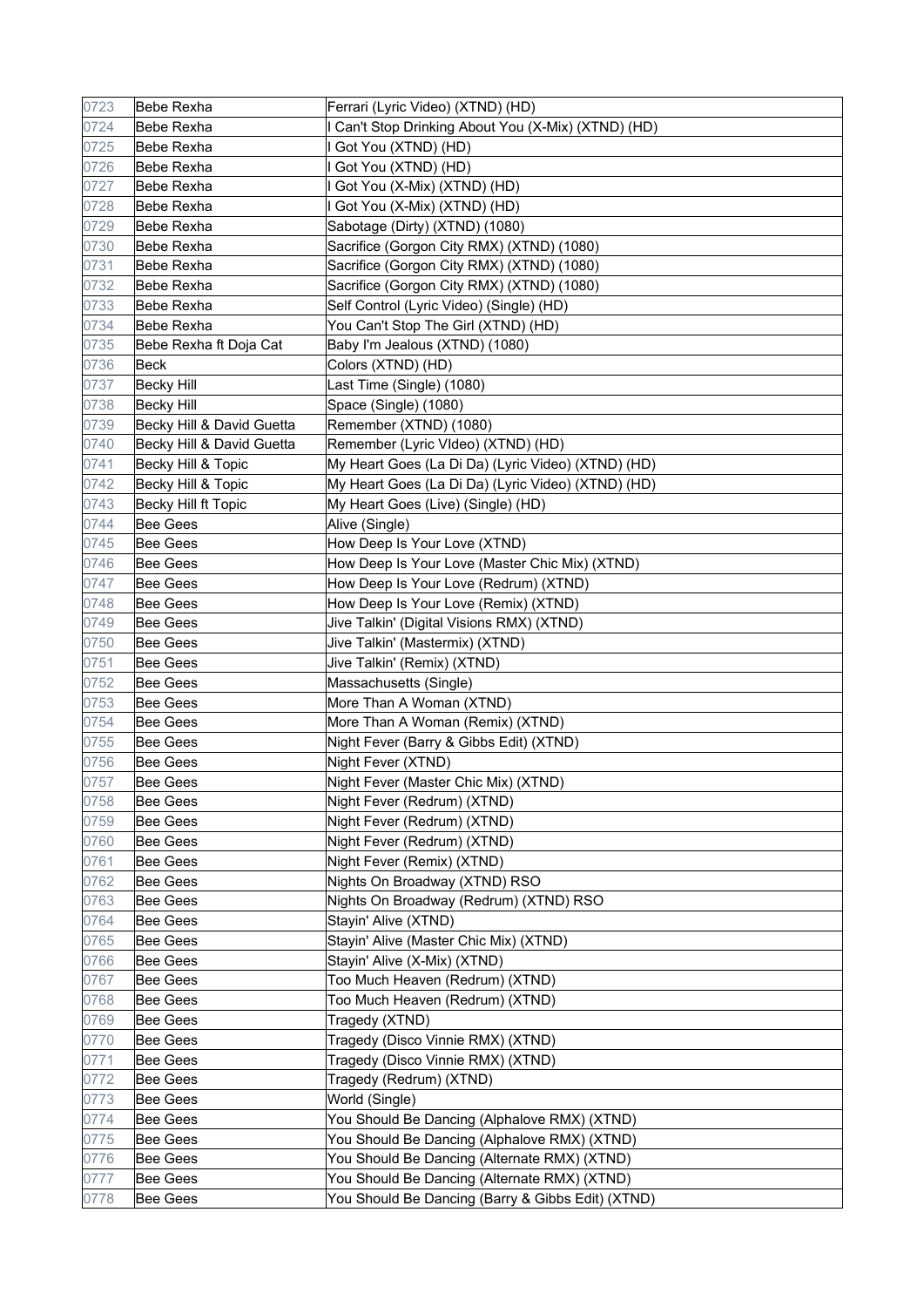| 0779 | Bee Gees                                                | You Should Be Dancing (XTND)                                                                |
|------|---------------------------------------------------------|---------------------------------------------------------------------------------------------|
| 0780 | <b>Bee Gees</b>                                         | You Should Be Dancing (XTND)                                                                |
| 0781 | <b>Bee Gees</b>                                         | You Should Be Dancing (XTND)                                                                |
| 0782 | Bee Gees                                                | You Should Be Dancing (XTND)                                                                |
| 0783 | Bee Gees                                                | You Should Be Dancing (Master Chic Mix) (XTND)                                              |
| 0784 | Bee Gees                                                | You Should Be Dancing (Master Chic Mix) (XTND)                                              |
| 0785 | Bee Gees                                                | You Should Be Dancing (Master Chic Mix) (XTND)                                              |
| 0786 | <b>Bee Gees</b>                                         | You Should Be Dancing (Master Chic Mix) (XTND)                                              |
| 0787 | <b>Bee Gees</b>                                         | You Should Be Dancing (Remix) (Extended)                                                    |
| 0788 | Belinda Carlisle                                        | Heaven Is A Place On Earth (Digital Visions RMX) (XTND)                                     |
| 0789 | Belinda Carlisle                                        | Runaway Horses (Single)                                                                     |
| 0790 | Belinda Carlisle                                        | Vision Of You (Single)                                                                      |
| 0791 | Bella Poarch                                            | Build A Bitch (XXX) (Dirty) (XTND) (1080)                                                   |
| 0792 | <b>Bellamy Brothers</b>                                 | Let Your Love Flow (Single)                                                                 |
| 0793 | <b>Belle Epoque</b>                                     | Black Is Black (XTND)                                                                       |
| 0794 | <b>Belle Epoque</b>                                     | Miss Broadway (Single)                                                                      |
| 0795 | Ben E. King                                             | Stand By Me (Single)                                                                        |
| 0796 | Ben E. King                                             | Stand By Me (Kaoru 2021 RMX) (Extended)                                                     |
| 0797 | Ben E. King                                             | Stand By Me (Kaoru 2021 RMX) (Extended)                                                     |
| 0798 | Ben E. King                                             | Stand By Me (LEEX RMX) (XTND)                                                               |
| 0799 | Ben E. King                                             | Stand By Me (LEEX RMX) (XTND)                                                               |
| 0800 | Benjamin Hav                                            | Den Dejligste Boy (Single) (HD)                                                             |
| 0801 | Benjamin Hav ft Pind & Emil K Hurra (Single) (1080)     |                                                                                             |
| 0802 | Benny Benassi                                           | Satisfaction (XTND) Hard2Beat Records                                                       |
| 0803 | Benny Benassi ft Lil Yachty                             | Lonely Nights (Joel Corry RMX) (XTND) (1080)                                                |
| 0804 | Benny Blanco & Calvin Harris   Found You (XTND) (HD)    |                                                                                             |
| 0805 |                                                         | Benny Blanco & Calvin Harris   Found You (X-Mix) (XTND) (HD)                                |
| 0806 | Benny Blanco, Halsey & KhalidEastside (XXX) (XTND) (HD) |                                                                                             |
| 0807 | Benny Blanco, Marshmello & VYou (Single) (1080)         |                                                                                             |
| 0808 | <b>Berlin</b>                                           | Take My Breath Away (Choppe Davila 2K21 RMX) (XTND)                                         |
| 0809 | <b>Berlin</b>                                           | Take My Breath Away (Choppe Davila 2K21 RMX) (XTND)                                         |
| 0810 | Berlin                                                  | Take My Breath Away (Redrum) (XTND)                                                         |
| 0811 | Berlin                                                  | Take My Breath Away (Remix) (XTND)                                                          |
| 0812 |                                                         | Bernard Sumner, Hot Chip & HDidn't Know What Love Was (XTND) (HD)                           |
| 0813 | Berri                                                   | Sunshine After The Rain (Single) Ffrredom                                                   |
| 0814 | Berry Malinka                                           | Habib (Single) (1080) Fomenkof                                                              |
| 0815 | Berry Malinka                                           | Habib (Single) (1080) Fomenkof                                                              |
| 0816 | Betta Lemme                                             | Give It (Single) (HD) Ultra                                                                 |
| 0817 | Bette Midler                                            | The Rose (Single) (1080)                                                                    |
| 0818 | <b>Bette Midler</b>                                     | To Deserve You (Remix) (XTND)                                                               |
| 0819 | <b>Betty Wright</b>                                     | Clean Up Woman (T.G.I.D. & Barry Harris Edit) (XTND) (HD) Alston Records                    |
| 0820 | Beverly Hills 90210                                     | Beverly Hills 90210 Theme (Single)                                                          |
| 0821 | Beyonce                                                 | Bigger (Single) (HD)                                                                        |
| 0822 | Beyonce                                                 | If I Were A Boy (Maurice Joshua RMX) (XTND)                                                 |
| 0823 | Beyonce                                                 | Single Ladies (Put A Ring On It) (Maurice Joshua RMX) (XTND)                                |
| 0824 | Beyonce                                                 | Spirit (XTND) (HD)                                                                          |
| 0825 | Beyonce                                                 | Spirit (Single) (HD)                                                                        |
| 0826 | Beyonce                                                 | Spirit (Single) (HD)                                                                        |
| 0827 | Big Bad Voodoo Daddy                                    | Why Me (Single) (HD) SLG                                                                    |
| 0828 | Big Freedia ft Icona Pop                                | Louder (Dirty) (Single) (1080)                                                              |
| 0829 |                                                         | Big Red Machine ft Taylor SwitRenegade (Lyric Video) (XXX) (Dirty) (Single) (HD) Jagjaguwar |
| 0830 | <b>Bill Conti</b>                                       | Gonna Fly Now (Theme From Rocky) (Single)                                                   |
| 0831 | Bill Haley & His Comets                                 | Hail Hail Rock 'N' Roll (Single) Sonet                                                      |
| 0832 | Bill Haley & His Comets                                 | Rip It Up (Single)                                                                          |
| 0833 | Bill Haley & His Comets                                 | Rock Around The Clock (Choppe Davila 12 Inch RMX) (XTND)                                    |
| 0834 | Bill Haley & His Comets                                 | See You Later Alligator (Single)                                                            |
|      |                                                         |                                                                                             |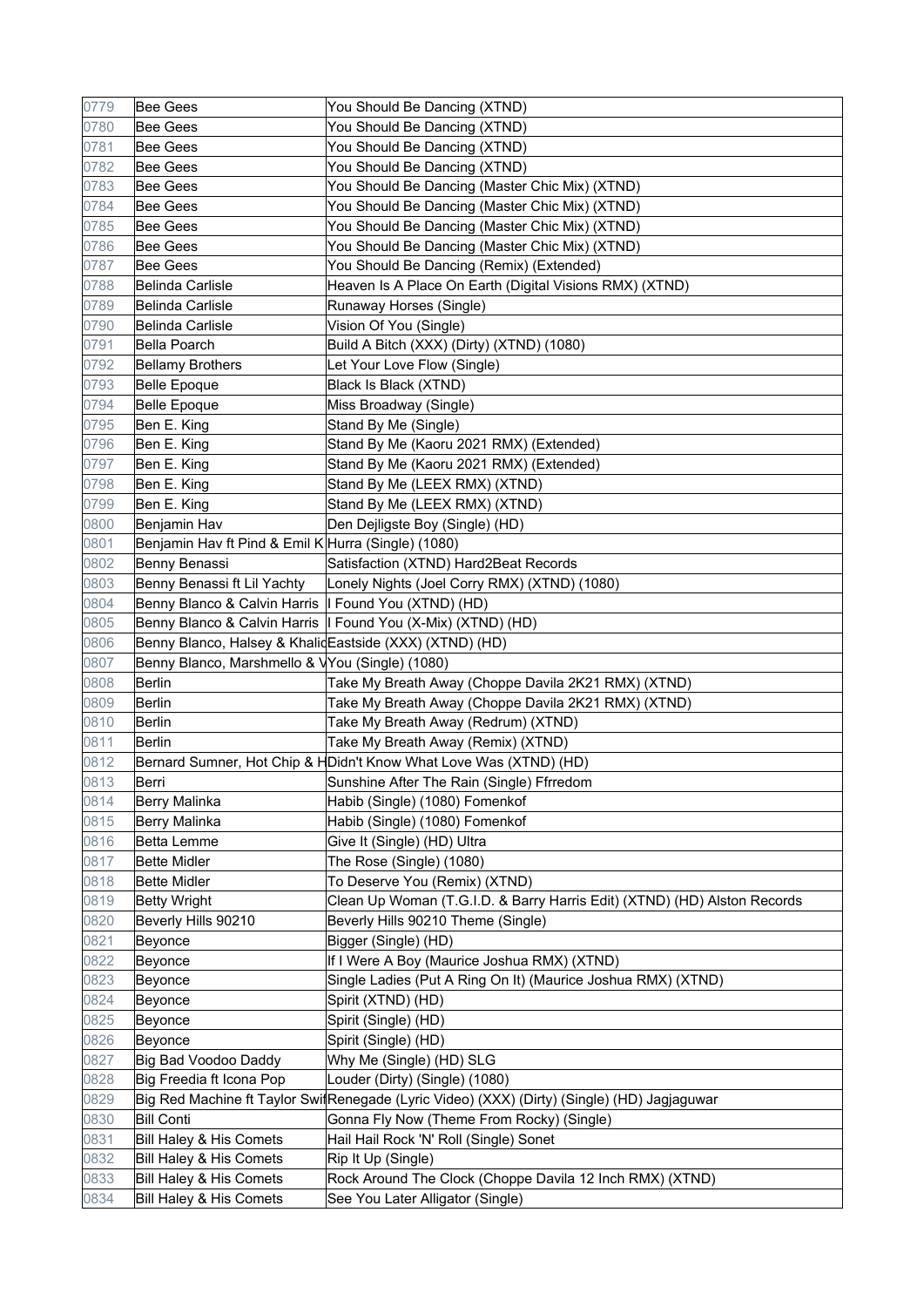| 0835         | Bill Haley & His Comets                  | See You Later Alligator (Single)                                               |
|--------------|------------------------------------------|--------------------------------------------------------------------------------|
| 0836         | Bill Haley & The Comets                  | Rock Around The Clock (Single)                                                 |
| 0837         | Bill Haley & The Comets                  | Rock Around The Clock (Redrum) (XTND)                                          |
| 0838         | <b>Bill Withers</b>                      | Ain't No Sunshine (Single)                                                     |
| 0839         | <b>Bill Withers</b>                      | Lean On Me (Single)                                                            |
| 0840         | <b>Billen Ted ft Mae Muller</b>          | When You're Out (Lyric Video) (Single) (HD) Black Butter Limited               |
| 0841         | <b>Billie Eilish</b>                     | All The Good Girls Go To Hell (XTND) (HD)                                      |
| 0842         | <b>Billie Eilish</b>                     | All The Good Girls Go To Hell (X-Mix) (XTND) (HD)                              |
| 0843         | <b>Billie Eilish</b>                     | Bad Guy (XTND) (HD)                                                            |
| 0844         | <b>Billie Eilish</b>                     | Bad Guy (Division 4 RMX) (XTND) (HD)                                           |
| 0845         | <b>Billie Eilish</b>                     | Bad Guy (Tiesto's Big Room Mix) (XTND) (HD)                                    |
| 0846         | <b>Billie Eilish</b>                     | Bad Guy (X-Mix) (XTND) (HD)                                                    |
| 0847         | <b>Billie Eilish</b>                     | Happier Than Ever (Dirty) (Single) (1080)                                      |
| 0848         | <b>Billie Eilish</b>                     | I Didn't Change My Number (Lyric Video) (XXX) (Dirty) (Single) (HD)            |
| 0849         | <b>Billie Eilish</b>                     | Lost Cause (Single) (1080)                                                     |
| 0850         | <b>Billie Eilish</b>                     | My Future (XTND) (HD)                                                          |
| 0851         | <b>Billie Eilish</b>                     | NDA (Dirty) (XTND) (1080)                                                      |
| 0852         | <b>Billie Eilish</b>                     | No Time To Die (Brit Awards Performance) (Single) (HD)                         |
| 0853         | <b>Billie Eilish</b>                     | Oxytocin (Lyric Video) (XTND) (HD)                                             |
| 0854         | <b>Billie Eilish</b>                     | Oxytocin (Lyric Video) (Single) (HD)                                           |
| 0855         | <b>Billie Eilish</b>                     | Therefore I Am (Single) (1080)                                                 |
| 0856         | Billie Eilish                            | Xanny (XXX) (Dirty) (XTND) (1080)                                              |
| 0857         | <b>Billie Eilish</b>                     | Your Power (Charlie Lane RMX) (XTND) (1080)                                    |
| 0858         | <b>Billie Eilish</b>                     | Your Power (Charlie Lane RMX) (XTND) (1080)                                    |
| 0859         | <b>Billie Eilish</b>                     | Your Power (XTND) (1080)                                                       |
| 0860         | <b>Billie Eilish</b>                     | Your Power (DJ Mike D RMX) (XTND) (1080)                                       |
| 0861         | <b>Billie Eilish</b>                     | Your Power (DJ Mike D RMX) (XTND) (1080)                                       |
| 0862         | <b>Billie Eilish</b>                     | Your Power (Kue RMX) (XTND) (1080)                                             |
|              |                                          |                                                                                |
|              |                                          |                                                                                |
| 0863         | Billie Eilish vs Benny Benassi           | Satisfaction Guy (ANGEMI Vs Rudeejay & Da Brozz Bootleg) (XTND) (HD)           |
| 0864         | <b>Billie Myers</b>                      | Kiss The Rain (XTND)                                                           |
| 0865         | <b>Billie Myers</b>                      | Kiss The Rain (Single)                                                         |
| 0866         | <b>Billie Myers</b>                      | Kiss The Rain (TP2K RMX) (XTND)                                                |
| 0867         | <b>Billie Myers</b>                      | Kiss The Rain (TP2K RMX) (XTND)                                                |
| 0868         | <b>Billy Idol</b>                        | Bitter Taste (Single) (HD)                                                     |
| 0869         | <b>Billy Idol</b>                        | Cradle Of Love (Single)                                                        |
| 0870         | <b>Billy Idol</b>                        | Cradle Of Love (Redrum) (XTND)                                                 |
| 0871         | <b>Billy Idol</b>                        | Flesh For Fantasy (Single)                                                     |
| 0872         | <b>Billy Idol</b>                        | Mony Mony (XTND) (1080)                                                        |
| 0873         | Billy Idol                               | Mony Mony (Digital Visions RMX) (XTND) (1080)                                  |
| 0874         | <b>Billy Joel</b>                        | All For Leyna (Single)                                                         |
| 0875         | <b>Billy Joel</b>                        | Honesty (XTND)                                                                 |
| 0876         | <b>Billy Joel</b>                        | Honesty (Single)                                                               |
| 0877         | <b>Billy Joel</b>                        | Honesty (Disco Vinnie RMX) (XTND)                                              |
| 0878         | <b>Billy Joel</b>                        | My Life (Single)                                                               |
| 0879         | <b>Billy Joel</b>                        | My Life (Redrum) (XTND)                                                        |
| 0880         | <b>Billy Joel</b>                        | Piano Man (Single)                                                             |
| 0881         | <b>Billy Joel</b>                        | Piano Man (Concert Ver.) (Single)                                              |
| 0882         | <b>Billy Joel</b>                        | Piano Man (Redrum) (XTND)                                                      |
| 0883         | <b>Billy Joel</b>                        | Tell Her About It (XTND)                                                       |
| 0884         | <b>Billy Joel</b>                        | Uptown Girl (Digital Visions RMX) (XTND)                                       |
| 0885         | <b>Billy Joel</b>                        | Uptown Girl (Remix) (XTND)                                                     |
| 0886         | <b>Billy Joel</b>                        | We Didn't Start The Fire (Redrum) (XTND)                                       |
| 0887         | <b>Billy Ocean</b>                       | Caribbean Queen (Master Chic Mix) (XTND)                                       |
| 0888         | <b>Billy Ocean</b>                       | Caribbean Queen (Redrum) (XTND)                                                |
| 0889<br>0890 | <b>Billy Ocean</b><br><b>Billy Ocean</b> | Love Really Hurts Without You (XTND)<br>Love Really Hurts Without You (Single) |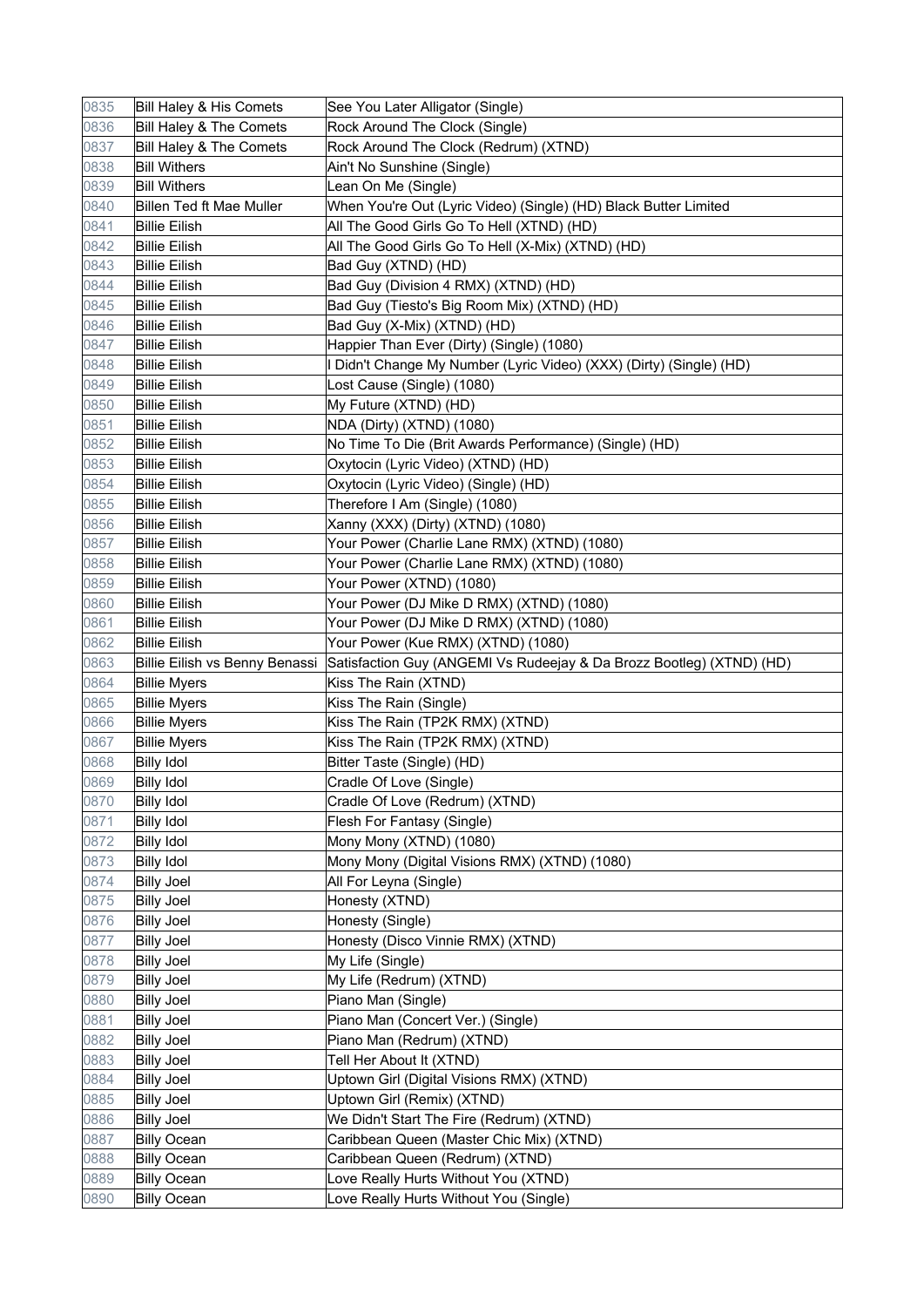| 0891 | <b>Billy Paul</b>                                          | Let 'Em In (Single) (1080)                                              |
|------|------------------------------------------------------------|-------------------------------------------------------------------------|
| 0892 | <b>Billy Paul</b>                                          | Your Song (Single)                                                      |
| 0893 | <b>Bing Crosby</b>                                         | White Christmas (Alternate Ver.) (Single) (1080)                        |
| 0894 | <b>Bing Crosby</b>                                         | Winter Wonderland (Animated Video) (Single) (1080)                      |
| 0895 |                                                            | Bing Crosby & The London Sy White Christmas (Lyric Video) (Single) (HD) |
| 0896 | <b>Bingo Players</b>                                       | Rattle (Addams Family Halloween Ver.) (XTND) (HD) Kontor                |
| 0897 | Bingo Players & Zookeper                                   | Do What You Like (XTND) (HD)                                            |
| 0898 | Bingo Players & Zookeper                                   | Do What You Like (XTND) (HD)                                            |
| 0899 |                                                            | Bingo Players ft Far East Mov Get Up (Rattle) (Remix) (XTND) (HD)       |
| 0900 | <b>Binki</b>                                               | Heybb! (Single) (HD) Fader Label                                        |
| 0901 | Birdy                                                      | The Otherside (Single) (HD)                                             |
| 0902 | <b>Bissett</b>                                             | Every Single Time (Lyric Video) (Single) (HD)                           |
| 0903 | <b>Bissett &amp; Silky</b>                                 | Every Single Time (XTND) (1080)                                         |
| 0904 |                                                            | Bizzey ft Frenna, KM & RamiksCulo (Dirty) (Single) (HD) Noah's Ark VOF  |
| 0905 | Biwai                                                      | Copacabana (Single) (HD) Musicast                                       |
| 0906 | <b>Bjork</b>                                               | Big Time Sensuality (Dance Ver.) (XTND)                                 |
| 0907 | Bjorn Again                                                | A Little Respect (Single) M&G Records                                   |
| 0908 | <b>Black Box</b>                                           | Everybody Everybody (Redrum) (XTND)                                     |
| 0909 | <b>Black Box</b>                                           | Fantasy (Single) Razor & Tie                                            |
| 0910 | Black Box                                                  | I Don't Know Anybody Else (Remix) (XTND)                                |
| 0911 | Black Box                                                  | Ride On Time (Redrum) (XTND)                                            |
| 0912 | Black Box                                                  | Ride On Time (Remix) (XTND)                                             |
| 0913 | <b>Black Box</b>                                           | Right On Time (The Come Back Mix) (XTND)                                |
| 0914 | <b>Black Box</b>                                           | Strike It Up (XTND)                                                     |
| 0915 | <b>Black Box</b>                                           | Strike It Up (X-Mix) (XTND)                                             |
| 0916 | <b>Black Eyed Peas</b>                                     | Action (Dirty) (XTND) (HD)                                              |
| 0917 | <b>Black Eyed Peas</b>                                     | I Gotta Feeling (X-Mix) (XTND)                                          |
| 0918 | <b>Black Eyed Peas</b>                                     | New Wave (Dirty) (XTND) (HD)                                            |
| 0919 | Black Eyed Peas & J Balvin                                 | RITMO (Bad Boys For Life) (Single) (1080)                               |
| 0920 | Black Eyed Peas ft Saweetie & Hit It (Dirty) (XTND) (1080) |                                                                         |
| 0921 | Black Eyed Peas ft Saweetie & Hit It (Dirty) (XTND) (1080) |                                                                         |
| 0922 | Black Eyed Peas ft Saweetie & Hit It (Dirty) (XTND) (1080) |                                                                         |
| 0923 | Black Lace & DJ Neil Philips                               | We Are The England Fans (Single) Believe Music                          |
| 0924 | <b>Black M</b>                                             | Mon Beau-FrĆØre (Single) (HD) Wati-B                                    |
| 0925 | <b>Black Rose</b>                                          | Melody (XTND) DFC                                                       |
| 0926 | <b>Black Sabbath</b>                                       | God Is Dead (Single) (HD)                                               |
| 0927 | <b>Black Sabbath</b>                                       | Iron Man (Single)                                                       |
| 0928 | <b>Black Sabbath</b>                                       | Loner (XXX) (Single) (HD)                                               |
| 0929 | <b>Black Sabbath</b>                                       | No Stranger To Love (Single)                                            |
| 0930 | <b>Black Saint ft Sam Fischer</b>                          | Everybody Wants You (Single) (HD)                                       |
| 0931 | Blackbear                                                  | 1 Sided Love (XTND) (HD)                                                |
| 0932 | Blackbear                                                  | Queen Of Broken Hearts (Single) (HD) Beartrap                           |
| 0933 | <b>Blackbear ft Tate McRae</b>                             | U Love U (Dirty) (Single) (1080)                                        |
| 0934 | Blackpink & Selena Gomez                                   | Ice Cream (XTND) (1080)                                                 |
| 0935 | Blackpink & Selena Gomez                                   | Ice Cream (X-Mix) (XTND) (1080)                                         |
| 0936 | <b>Blackstreet</b>                                         | No Diggity (Rogerson & Ray Montreal RMX) (XTND) (HD)                    |
| 0937 | Blaise ft Sweetie Irie & NoNo                              | Good Body (XTND) (1080) Jinsing                                         |
| 0938 | Blaiz Fayah & Tribal Kush                                  | Bad (Buskilaz RMX) (Lyric Video) (XXX) (Dirty) (Single) (HD)            |
| 0939 | Blaiz Fayah & Tribal Kush                                  | Bad (Buskilaz RMX) (Lyric Video) (XXX) (Dirty) (Single) (HD)            |
| 0940 | Blanco & Sfera Ebbasta                                     | Mi Fai Impazzire (Dirty) (Single) (HD)                                  |
| 0941 | Blando                                                     | Sweet Caroline (Lyric Video) (XTND) (HD)                                |
| 0942 | Blando                                                     | Sweet Caroline (Lyric Video) (XTND) (HD)                                |
| 0943 | Blasterjaxx & DBSTF ft Ryder                               | Beautiful World (XTND) (HD)                                             |
| 0944 | Blasterjaxx ft Harris & Ford                               | Bassman (XTND) (1080)                                                   |
| 0945 | Blasterjaxx ft Junior Funke                                | Monster (XTND) (HD)                                                     |
| 0946 | Bleu Jeans Bleu                                            | J't'en Craque-Tu Une (Single) (HD)                                      |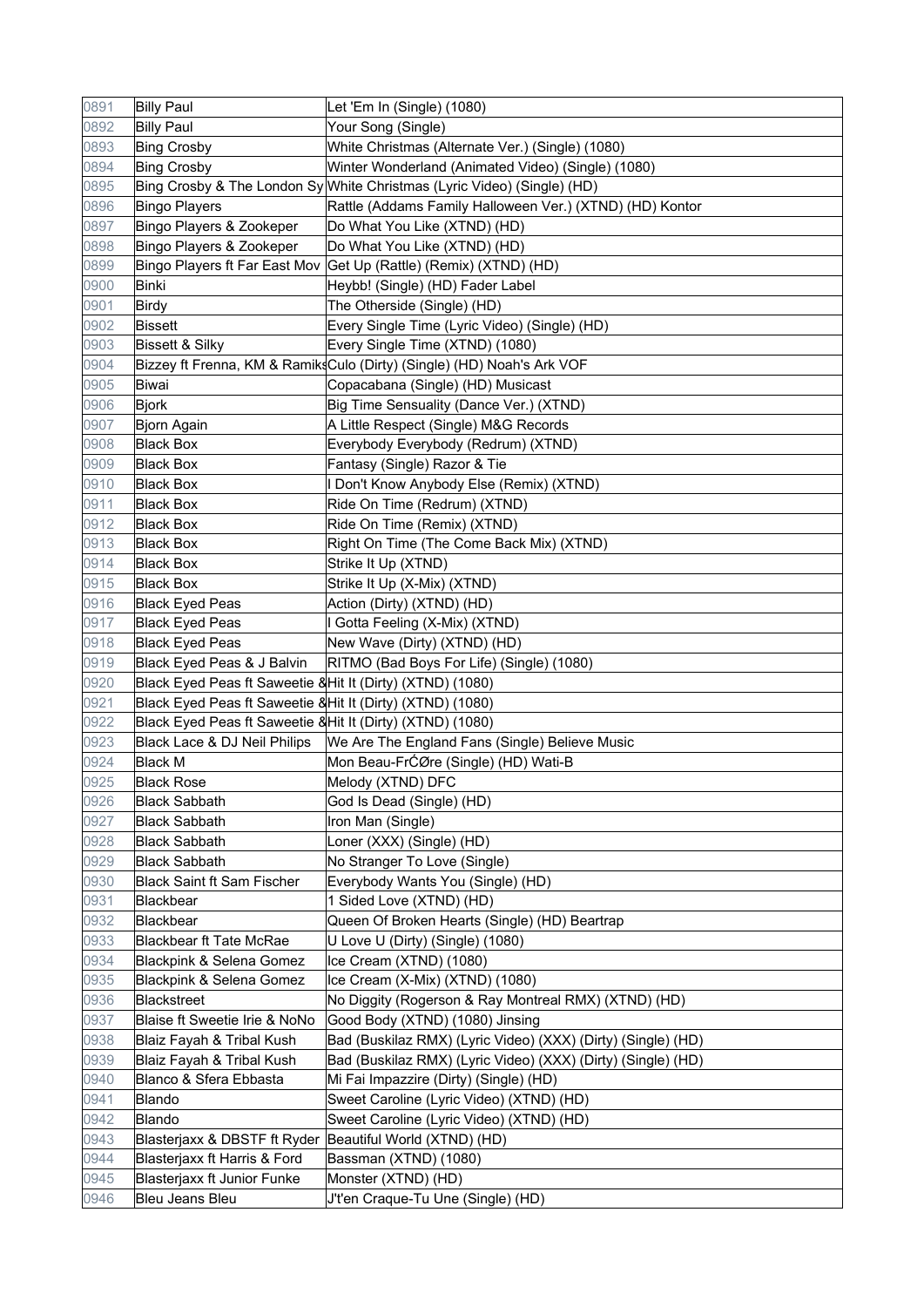| 0947 | Blink 182                 | All The Small Things (XTND)                                           |
|------|---------------------------|-----------------------------------------------------------------------|
| 0948 | Blink 182                 | What's My Age Again (Dirty) (XTND)                                    |
| 0949 | Blink-182                 | All The Small Things (Redrum) (XTND)                                  |
| 0950 | Blonde & Craig David      | Nothing Like This (Alternate Video) (Single) (HD)                     |
| 0951 | Blondie                   | Atomic (Single)                                                       |
| 0952 | Blondie                   | Call Me (XTND)                                                        |
| 0953 | Blondie                   | Denis (Single)                                                        |
| 0954 | <b>Blondie</b>            | Dreaming (Single)                                                     |
| 0955 | Blondie                   | Heart Of Glass (XTND)                                                 |
| 0956 | Blondie                   | Heart Of Glass (Digital Visions RMX) (XTND) (1080)                    |
| 0957 | Blondie                   | Heart Of Glass (Remix) (XTND)                                         |
| 0958 | Blondie                   | Maria (XTND)                                                          |
| 0959 | Blondie                   | Medley (Single)                                                       |
| 0960 | Blondie                   | One Way Or Another (XTND)                                             |
| 0961 | Blondie                   | One Way Or Another (Single)                                           |
| 0962 | <b>Blondie</b>            | Rapture (Barry Harris 2021 RMX) (XTND)                                |
| 0963 | Blondie                   | Sunday Girl (Single)                                                  |
| 0964 | Blondie                   | The Tide Is High (Single)                                             |
| 0965 | Blood, Sweat & Tears      | Spinning Wheel (The Reflex Revision) (XTND)                           |
| 0966 | <b>Bloodhound Gang</b>    | Kiss Me Where It Smells Funny (Dirty) (Single)                        |
| 0967 | <b>Bloodhound Gang</b>    | The Ballad Of Chasey Lain (XXX) (Dirty) (XTND)                        |
| 0968 | <b>Bloody Beetroots</b>   | Cornelius (XXX) (XTND) Dim Mak                                        |
| 0969 | <b>Blossoms</b>           | Your Girlfriend (Single) (1080)                                       |
| 0970 | <b>Blu Cantrell</b>       | Hit 'Em Up Style (Oops!) (Division 4 RMX) (XTND)                      |
| 0971 | <b>Blu DeTiger</b>        | Vintage (Single) (HD)                                                 |
| 0972 | Blue                      | All Rise (XTND)                                                       |
| 0973 | Blue                      | One Love (Redrum) (XTND)                                              |
| 0974 | Blue Angel (Cyndi Lauper) | I'm Gonna Be Strong (Single)                                          |
| 0975 | Blue ft Elton John        | Sorry Seems To Be The Hardest Word (XTND)                             |
| 0976 | Blue ft Elton John        | Sorry Seems To Be The Hardest Word (Single)                           |
| 0977 | Blue ft Elton John        | Sorry Seems To Be The Hardest Word (Single)                           |
| 0978 | <b>Blue Mercedes</b>      | I Want To Be Your Property (XTND)                                     |
| 0979 | <b>Blue Oyster Cult</b>   | (Don't Fear) The Reaper (XTND)                                        |
| 0980 | <b>Blue Oyster Cult</b>   | (Don't Fear) The Reaper (Single)                                      |
| 0981 | <b>Blue Oyster Cult</b>   | Burnin' For You (Single)                                              |
| 0982 | <b>Blue Oyster Cult</b>   | Burnin' For You (Single)                                              |
| 0983 | <b>Blue Swede</b>         | Hooked On A Feeling (Lyric Video) (Digital Visions RMX) (XTND) (1080) |
| 0984 | <b>Blue Swede</b>         | Hooked On A Feeling (Lyric Video) (Redrum) (XTND) (HD)                |
| 0985 | <b>Blue Swede</b>         | Hooked On A Feeling (Lyric Video) (Short Edit) (XTND) (HD)            |
| 0986 | Blueface ft Ambjaay       | Carne Asada (XXX) (Dirty) (Single) (1080)                             |
| 0987 | <b>Blues Brothers</b>     | Everybody Needs Somebody To Love (Single) (HD)                        |
| 0988 | <b>Blues Brothers</b>     | Soul Man (Single)                                                     |
| 0989 | Blur                      | Bang (Single)                                                         |
| 0990 | Blur                      | Beetlebum (XTND)                                                      |
| 0991 | Blur                      | Girls & Boys (XTND)                                                   |
| 0992 | Blur                      | Girls & Boys (Pet Shop Boys RMX) (XTND)                               |
| 0993 | <b>Blur</b>               | Girls And Boys (Single)                                               |
| 0994 | Blur                      | Out Of Time (Single)                                                  |
| 0995 | Blur                      | Song 2 (Joe Maz RMX) (XTND)                                           |
| 0996 | Blur                      | Song 2 (Single)                                                       |
| 0997 | Blur                      | Sunday Sunday (Single)                                                |
| 0998 | Bob Dylan                 | It Must Be Santa (Single)                                             |
| 0999 | Bob Dylan                 | Masters Of War (The Avener Rework) (XTND) (HD)                        |
| 1000 | <b>Bob Dylan</b>          | Subterranean Homesick Blues (Single)                                  |
| 1001 | Bob Dylan                 | Thunder On The Mountain (Single)                                      |
| 1002 | <b>Bob Marley</b>         | Could You Be Loved (Kid Goodman RMX) (XTND)                           |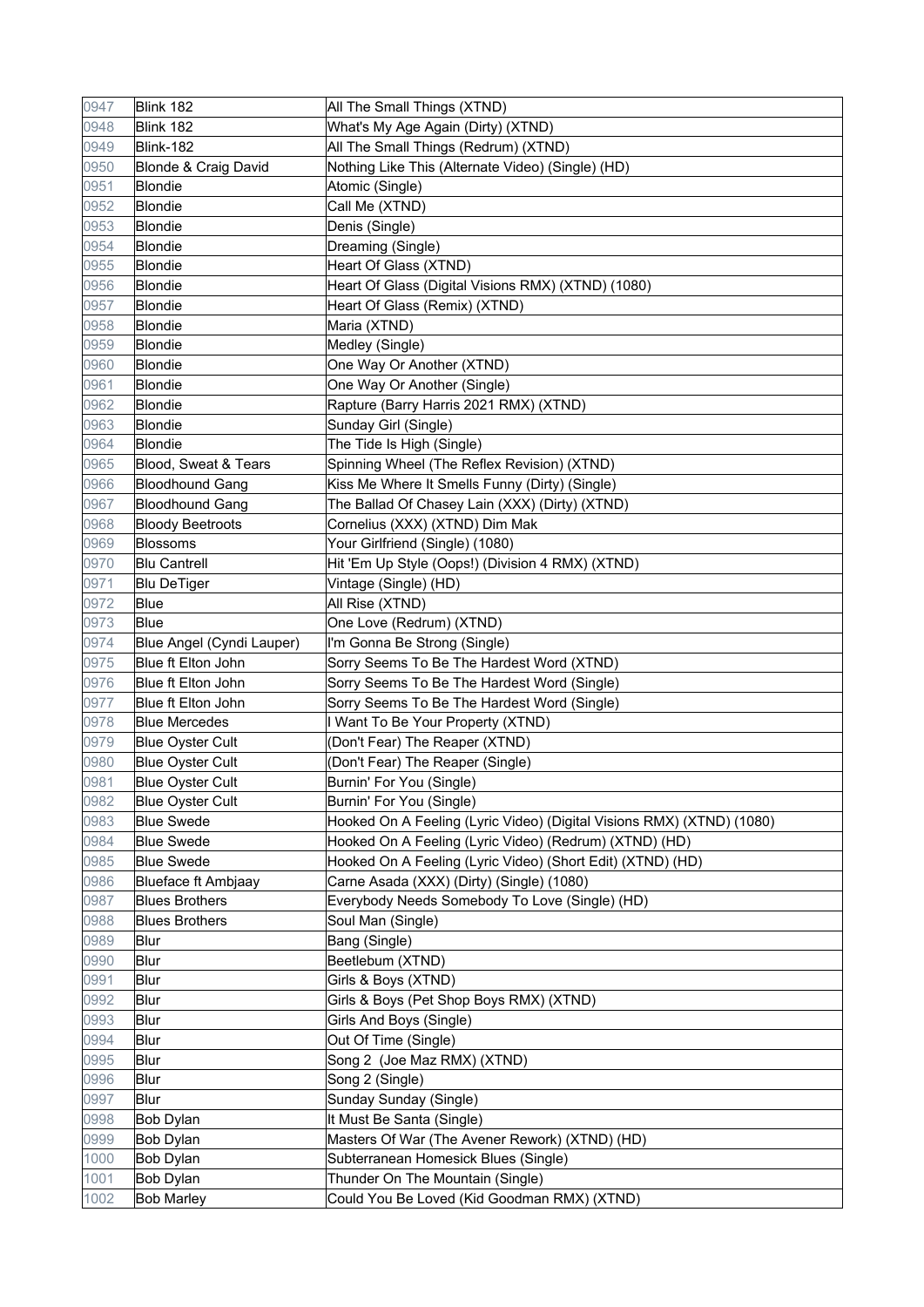| 1003 | <b>Bob Marley</b>                                   | Could You Be Loved (Remix) (XTND)                                             |
|------|-----------------------------------------------------|-------------------------------------------------------------------------------|
| 1004 | <b>Bob Marley</b>                                   | <b>Shot The Sheriff (Single)</b>                                              |
| 1005 | <b>Bob Marley</b>                                   | Jammin' (Alternate Video) (XTND) (1080)                                       |
| 1006 | <b>Bob Marley</b>                                   | Jammin' (Alternate Video) (Redrum) (XTND) (1080)                              |
| 1007 | Bob Marley & The Wailers                            | Is This Love (Vicetone RMX) (XTND)                                            |
| 1008 | Bob Marley & The Wailers                            | No Woman No Cry (Single) (1080)                                               |
| 1009 | Bob Marley & The Wailers                            | No Woman No Cry (Single)                                                      |
| 1010 | Bob Marley & The Wailers                            | Redemption Song (Single) (HD)                                                 |
| 1011 | Bob Marley & The Wailers                            | Redemption Song (Single) (HD)                                                 |
| 1012 | Bob Marley & The Wailers                            | Redemption Song (Redrum) (XTND) (HD)                                          |
| 1013 | Bob Marley & The Wailers                            | Redemption Song (Redrum) (XTND) (HD)                                          |
| 1014 | Bob Marley & The Wailers                            | Waiting In Vain (Remix) (XTND)                                                |
| 1015 | Bob Marley ft Robin Schulz                          | Sun Is Shining (Lyric Video) (XTND) (HD)                                      |
| 1016 |                                                     | Bob Marley Vs Funkstar De Lu Rainbow Country (XTND) Club Tools                |
| 1017 | Bob Sinclar ft Molly Hammar                         | We Could Be Dancing (Single) (1080)                                           |
| 1018 | Bob Sinclar ft OMI                                  | I'm On My Way (XTND) (1080)                                                   |
| 1019 | Bob Sinclar ft OMI                                  | I'm On My Way (Lyric Video) (XTND) (HD)                                       |
| 1020 | <b>Bob Sinclar ft OMI</b>                           | I'm On My Way (Lyric Video) (XTND) (HD)                                       |
| 1021 | Bob Sinclar ft Raffaella Carra   Far L'Amore (XTND) |                                                                               |
| 1022 |                                                     | Bob Sinclar ft Sophie Ellis Bex Fuck With You (XXX) (Club Mix) (Dirty) (XTND) |
| 1023 |                                                     | Bob The Drag Queen ft DJ Mit Purse First (Dirty) (Single) (HD)                |
| 1024 | <b>Bobby Darin</b>                                  | Splish Splash (Lyric Video) (Single) (1080)                                   |
| 1025 | <b>Bobby Darin</b>                                  | Splish Splash (Lyric Video) (Redrum) (XTND) (1080)                            |
| 1026 | <b>Bobby Day</b>                                    | Rockin' Robin (Lyric Video) (Single) (1080) Class                             |
| 1027 | <b>Bobby Day</b>                                    | Rockin' Robin (Lyric Video) (Redrum) (XTND) (1080)                            |
| 1028 | <b>Bobby Hebb</b>                                   | Sunny (Lyric Video) (Single) (1080) Philips                                   |
| 1029 | <b>Bodies Without Organs</b>                        | Lay Your Love On Me (Single)                                                  |
| 1030 | <b>Bodies Without Organs</b>                        | Sunshine In The Rain (Single)                                                 |
| 1031 | <b>Bodies Without Organs</b>                        | Temple Of Love (Single)                                                       |
| 1032 | Bodybangers                                         | Again (Single) (HD)                                                           |
| 1033 | <b>Bodybangers</b>                                  | Megamix (Single) (1080) Kontor                                                |
| 1034 | Bodybangers & Lizot by ByMiaMad Love (Single) (HD)  |                                                                               |
| 1035 | Bolland                                             | You're In The Army Now (Single)                                               |
| 1036 | Bolland & Bolland                                   | Spaceman (Single) Negram                                                      |
| 1037 | <b>Bomb The Bass</b>                                | Say A Little Prayer (XTND)                                                    |
| 1038 |                                                     | Bon Entendeur Vs Isabelle PieLe Temps Est Bon (Single) (1080)                 |
| 1039 | <b>Bon Jovi</b>                                     | Story Of Love (Single) (HD)                                                   |
| 1040 | Bon Jovi                                            | Story Of Love (Single) (HD)                                                   |
| 1041 | Bon Jovi                                            | This Ain't A Love Song (Choppe Davila RMX) (XTND)                             |
| 1042 | <b>Boney M</b>                                      | Bahama Mama (Single)                                                          |
| 1043 | <b>Boney M</b>                                      | Bahama Mama (Single)                                                          |
| 1044 | <b>Boney M</b>                                      | Belfast (Single)                                                              |
| 1045 | <b>Boney M</b>                                      | Brown Girl In The Ring (Single)                                               |
| 1046 | <b>Boney M</b>                                      | Brown Girl In The Ring (Starting From Scratch RMX) (XTND)                     |
| 1047 | <b>Boney M</b>                                      | Daddy Cool (Barry Harris 2021 RMX) (XTND)                                     |
| 1048 | Boney M                                             | Daddy Cool (Barry Harris 2021 RMX) (XTND)                                     |
| 1049 | <b>Boney M</b>                                      | Daddy Cool (Master Chic Mix) (XTND)                                           |
| 1050 | <b>Boney M</b>                                      | Daddy Cool (Master Chic Mix) (XTND)                                           |
| 1051 | <b>Boney M</b>                                      | Daddy Cool (Redrum) (XTND)                                                    |
| 1052 |                                                     |                                                                               |
|      |                                                     |                                                                               |
| 1053 | <b>Boney M</b>                                      | El Lute (Single)                                                              |
| 1054 | <b>Boney M</b>                                      | Going Back West (Single)                                                      |
| 1055 | <b>Boney M</b>                                      | Gotta Go Home (XTND)                                                          |
| 1056 | <b>Boney M</b>                                      | Gotta Go Home (XTND)                                                          |
| 1057 | <b>Boney M</b><br><b>Boney M</b>                    | Gotta Go Home (XTND)                                                          |
| 1058 | <b>Boney M</b>                                      | Gotta Go Home (XTND)<br>Hooray Hooray It's A Holi-Holiday (XTND)              |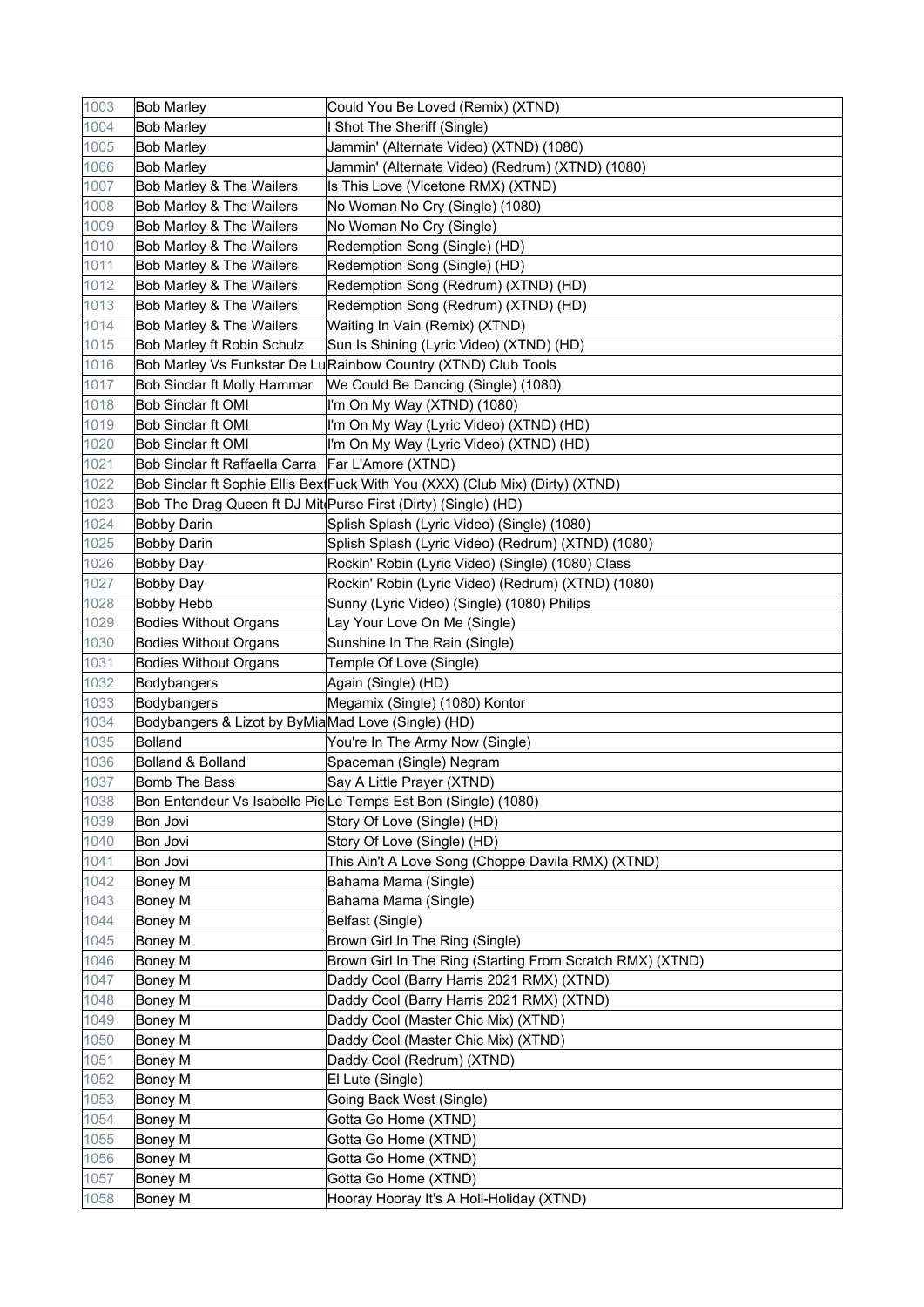| 1059 | Boney M                   | Kalimba De Luna (XXX) (XTND) (HD)                                      |
|------|---------------------------|------------------------------------------------------------------------|
| 1060 | <b>Boney M</b>            | Ma Baker (Single)                                                      |
| 1061 | <b>Boney M</b>            | No More Chain Gang (XTND)                                              |
| 1062 | Boney M                   | Painter Man (Single)                                                   |
| 1063 | <b>Boney M</b>            | Raputin (Digital Visions RMX) (XTND)                                   |
| 1064 | <b>Boney M</b>            | Rasputin (Single)                                                      |
| 1065 | <b>Boney M</b>            | Rasputin (Lyric Video) (Single) (HD)                                   |
| 1066 | Boney M                   | Rasputin (Redrum) (XTND)                                               |
| 1067 | Boney M                   | Rivers of Babylon '88 (XTND)                                           |
| 1068 | <b>Boney M</b>            | Rivers Of Babylon (XTND)                                               |
| 1069 | <b>Boney M</b>            | Rivers Of Babylon (XTND)                                               |
| 1070 | <b>Boney M</b>            | Sunny (Digital Visions RMX) (XTND)                                     |
| 1071 | <b>Boney M</b>            | Sunny (Redrum) (XTND)                                                  |
| 1072 | <b>Boney M</b>            | Sunny (Remix) (XTND)                                                   |
| 1073 | Boney M                   | The Summer Megamix (Single) (HD)                                       |
| 1074 | Boney M ft Liz Mitchell   | Feliz Navidad (Remix) (XTND)                                           |
| 1075 | Bonnie & Clyde            | The Good Life (Single) (1080) Ultra                                    |
| 1076 | <b>Bonnie Pointer</b>     | Heaven Must Have Sent You (XTND)                                       |
| 1077 | <b>Bonnie Pointer</b>     | Heaven Must Have Sent You (Redrum) (XTND)                              |
| 1078 | Bonnie Pointer            | Heaven Must Have Sent You (Redrum) (XTND)                              |
| 1079 | <b>Bonnie Tyler</b>       | Holding Out For A Hero (XTND)                                          |
| 1080 | <b>Bonnie Tyler</b>       | Holding Out For A Hero (Lyric Video) (Single) (HD)                     |
| 1081 | Bonnie Tyler              | If You Were A Woman (And I Was A Man) (Single)                         |
| 1082 | <b>Bonnie Tyler</b>       | It's A Heartache (Single) (1080)                                       |
| 1083 | Bonnie Tyler              | It's A Heartache (Disco Vinnie RMX) (XTND) (1080)                      |
| 1084 | <b>Bonnie Tyler</b>       | It's A Heartache (Disco Vinnie RMX) (XTND) (1080)                      |
| 1085 | <b>Bonnie Tyler</b>       | It's A Heartache (Redrum) (XTND) (1080)                                |
| 1086 | <b>Bonnie Tyler</b>       | It's A Heartache (Redrum) (XTND) (1080)                                |
| 1087 | <b>Bonnie Tyler</b>       | It's A Heartache (Redrum) (XTND) (1080)                                |
| 1088 | <b>Bonnie Tyler</b>       | It's A Heartache (Redrum) (XTND) (HD)                                  |
| 1089 | <b>Bonnie Tyler</b>       | It's A Heartache (Redrum) (XTND) (HD)                                  |
| 1090 | <b>Bonnie Tyler</b>       | Lost In France (Single)                                                |
| 1091 | Bonnie Tyler              | The Best (Single)                                                      |
| 1092 | Bonnie Tyler              | Total Eclipse Of The Heart (Choppe Davila RMX) (XTND)                  |
| 1093 | Bonnie Tyler              | Total Eclipse Of The Heart (Choppe Davila RMX) (XTND)                  |
| 1094 | Booba                     | PGP (XXX) (Dirty) (XTND) (HD) Tallac Records                           |
| 1095 | Booker T & The MG's       | Green Onions (Single) Stax                                             |
| 1096 | <b>Boomtown Rats</b>      | Don't Like Mondays (Single)                                            |
| 1097 | <b>Bosson</b>             | One In A Million (Single) MNW                                          |
| 1098 | Boston                    | More Than A Feeling (Single)                                           |
| 1099 | Bougenvilla               | Radiance (XTND) (HD)                                                   |
| 1100 | <b>Bowling For Soup</b>   | Getting Old Sucks (But Everybody's Doing It) (Dirty) (Single) (1080)   |
| 1101 | Boy George                | The Crying Game (XTND)                                                 |
| 1102 | Boy George & Culture Club | Life (Single) (HD)                                                     |
| 1103 | <b>Boy Harsher</b>        | Electric (Single) (HD) Nude Club                                       |
| 1104 | Boyce Avenue              | Can't Help Falling In Love (Single) (HD)                               |
| 1105 | Boyce Avenue              | Good Riddance (Time Of Your Life) (Single) (HD)                        |
| 1106 | <b>Boys Town Gang</b>     | Signed, Sealed, Delivered (I'm Yours) (Single)                         |
| 1107 | Boyzone                   | No Matter What (XTND)                                                  |
| 1108 | Boyzone                   | No Matter What (Single)                                                |
| 1109 | Boyzone                   | No Matter What (Single)                                                |
| 1110 | Boyzone                   | Picture Of You (Non-Movie Ver.) (Single)                               |
| 1111 | <b>Brandy</b>             | Starting Now (XTND) (HD)                                               |
| 1112 | <b>Break Machine</b>      | Street Dance (XTND)                                                    |
| 1113 | <b>Brenda Lee</b>         | Rockin' Around The Christmas Tree (Animated Ver.) (Single) (HD)        |
| 1114 | <b>Brenda Lee</b>         | Rockin' Around The Christmas Tree (Animated Ver.) (Redrum) (XTND) (HD) |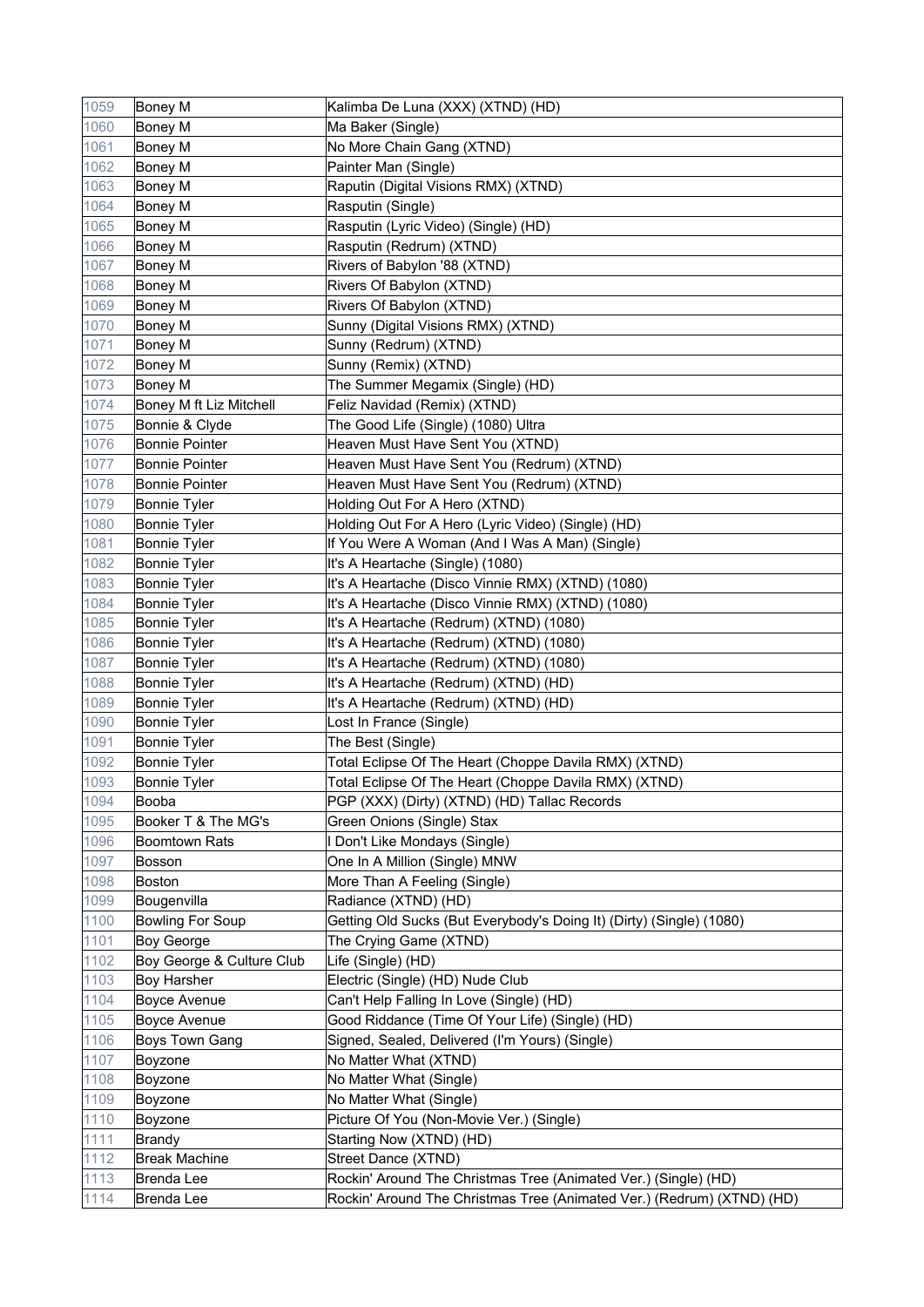| 1115 | <b>Brenton Wood</b>       | Gimme Little Sign (Lyric Video) (Single) (HD) Bicycle Music Company |
|------|---------------------------|---------------------------------------------------------------------|
| 1116 |                           | Brian Culbertson ft Bootsy CollDance Like This (Single) (HD)        |
| 1117 | <b>Brian May</b>          | Too Much Love Will Kill You (Single)                                |
| 1118 | Bring Me The Horizon      | Mantra (Single) (HD)                                                |
| 1119 | Bring Me The Horizon      | Mantra (Single) (HD)                                                |
| 1120 | <b>Britney Spears</b>     | (You Drive Me) Crazy (XTND)                                         |
| 1121 | <b>Britney Spears</b>     | Baby One More Time (Choppe Davila RMX) (XTND)                       |
| 1122 | <b>Britney Spears</b>     | Baby One More Time (XTND)                                           |
| 1123 | <b>Britney Spears</b>     | Megamix (Single)                                                    |
| 1124 | <b>Britney Spears</b>     | Toxic (XTND) (HD)                                                   |
| 1125 | <b>BROHUG</b>             | Children (XTND) (HD)                                                |
| 1126 | <b>BROHUG</b>             | Children (XTND) (HD)                                                |
| 1127 | <b>BROHUG</b>             | Swag (XTND) (1080)                                                  |
| 1128 | Broiler ft Bekuh Boom     | Money (Dirty) (XTND) (HD)                                           |
| 1129 | <b>Broken Bells</b>       | After The Disco (XTND) (HD)                                         |
| 1130 | <b>Bronski Beat</b>       | Hit That Perfect Beat (Single)                                      |
| 1131 | Bronski Beat              | It Ain't Necessarily So (XTND)                                      |
| 1132 | Bronski Beat              | Smalltown Boy (Arnaud Rebotini RMX) (Single) (HD)                   |
| 1133 | Bronski Beat              | Smalltown Boy (XTND)                                                |
| 1134 | Bronski Beat              | Smalltown Boy (Digital Visions RMX) (XTND)                          |
| 1135 | <b>Bronski Beat</b>       | Why (12 Inch Mix) (XTND) London Records                             |
| 1136 | Bronski Beat              | Why (Single) London Records                                         |
| 1137 | <b>Brooklyn Bounce</b>    | Born To Bounce (Music Is My Destiny) (Single)                       |
| 1138 | <b>Brooklyn Bounce</b>    | Bring It Back (XTND)                                                |
| 1139 | <b>Brooklyn Bounce</b>    | Canda (The Darkside Returns) (XTND) Club Tools                      |
| 1140 | Brotherhood Of Man        | Angelo (Single)                                                     |
| 1141 | Brotherhood Of Man        | Figaro (Single)                                                     |
| 1142 | Brotherhood Of Man        | Save Your Kisses For Me (Single)                                    |
| 1143 | <b>Brothers Johnson</b>   | Stomp (XTND)                                                        |
| 1144 | <b>Brothers Johnson</b>   | Stomp (XTND)                                                        |
| 1145 | <b>Brothers Johnson</b>   | Stomp (XTND)                                                        |
| 1146 | <b>Brothers Johnson</b>   | Stomp (XTND)                                                        |
| 1147 | <b>Brothers Johnson</b>   | Stomp (XTND)                                                        |
| 1148 | <b>Brothers Johnson</b>   | Stomp (XTND)                                                        |
| 1149 | <b>Brothers Johnson</b>   | Stomp (Digital Visions RMX) (XTND)                                  |
| 1150 | <b>Brothers Johnson</b>   | Strawberry Letter 23 (XTND)                                         |
| 1151 | <b>Brothers Johnson</b>   | Strawberry Letter 23 (XTND)                                         |
| 1152 | <b>Brothers Johnson</b>   | Strawberry Letter 23 (XTND)                                         |
| 1153 | <b>Brothers Johnson</b>   | Strawberry Letter 23 (XTND)                                         |
| 1154 | <b>Brothers Johnson</b>   | Strawberry Letter 23 (XTND)                                         |
| 1155 | <b>Bruce Channel</b>      | Hey Baby (Lyric Video) (Redrum) (XTND) (HD)                         |
| 1156 | <b>Bruce Hornsby</b>      | The Valley Road (Disco Vinnie RMX) (XTND)                           |
| 1157 | Bruce Hornsby & The Range | The Way It Is (Digital Visions RMX) (XTND)                          |
| 1158 | Bruce Hornsby & The Range | The Way It Is (Digital Visions RMX) (XTND)                          |
| 1159 | <b>Bruce Springsteen</b>  | Born In The U.S.A. (Redrum) (XTND)                                  |
| 1160 | <b>Bruce Springsteen</b>  | Dancing In The Dark (XTND)                                          |
| 1161 | <b>Bruce Springsteen</b>  | Dancing In The Dark (Single)                                        |
| 1162 | <b>Bruce Springsteen</b>  | Ghosts (Lyric Video) (Single) (HD)                                  |
| 1163 | <b>Bruce Springsteen</b>  | I'm On Fire (Disco Vinnie RMX) (XTND)                               |
| 1164 | <b>Bruce Springsteen</b>  | Letter To You (Single) (HD)                                         |
| 1165 | <b>Bruce Springsteen</b>  | Radio Nowhere (Single)                                              |
| 1166 | <b>Bruce Springsteen</b>  | Streets Of Philadelphia (XTND)                                      |
| 1167 | <b>Bruce Springsteen</b>  | Streets Of Philadelphia (Single)                                    |
| 1168 | <b>Bruce Willis</b>       | Save The Last Dance For Me (Single)                                 |
| 1169 | <b>Bruce Willis</b>       | Under The Boardwalk (Single)                                        |
| 1170 | <b>Bruno Mars</b>         | Marry You (Lyric Video) (Choppe Davila RMX) (XTND) (HD)             |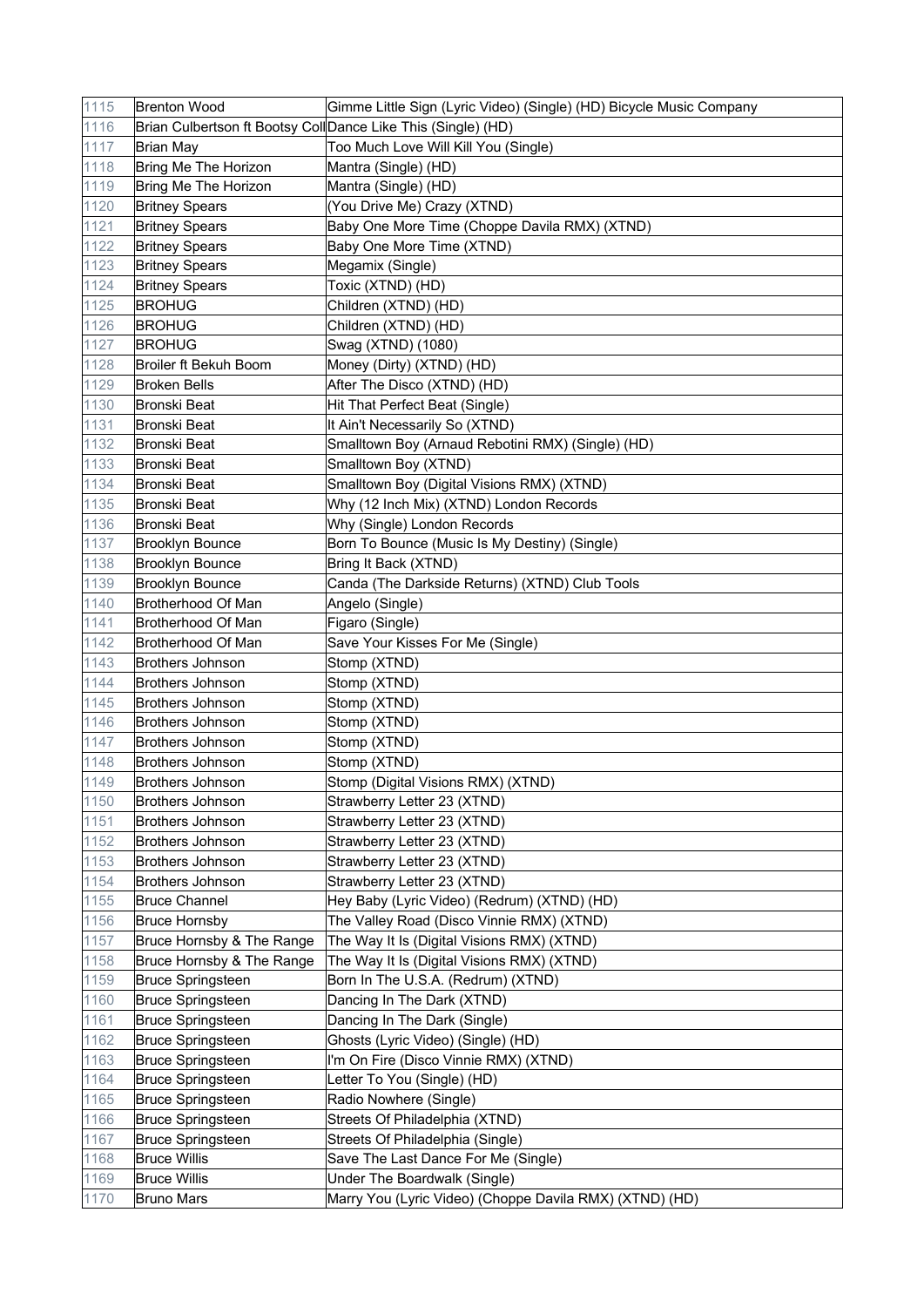| 1171 | <b>Bruno Mars</b>                                       | Marry You (Lyric Video) (XTND) (HD)                                    |
|------|---------------------------------------------------------|------------------------------------------------------------------------|
| 1172 |                                                         | Bruno Mars ft Anderson .Paak Leave The Door Open (Single) (1080)       |
| 1173 |                                                         | Bruno Mars ft Anderson .Paak Leave The Door Open (X-Mix) (XTND) (1080) |
| 1174 | Bruno Mars ft Anderson .Paak Skate (XTND) (1080)        |                                                                        |
| 1175 | Bruno Mars ft Anderson .Paak Skate (XTND) (1080)        |                                                                        |
| 1176 | Bruno Mars ft Anderson .Paak Skate (Single) (1080)      |                                                                        |
| 1177 | Bruno Mars ft Anderson .Paak Skate (Single) (1080)      |                                                                        |
| 1178 | <b>Bryan Adams</b>                                      | Christmas Time (Single) (1080) Badams Music                            |
| 1179 | <b>Bryan Adams</b>                                      | Have You Ever Really Loved A Woman (Single)                            |
| 1180 | <b>Bryan Adams</b>                                      | Have You Ever Really Loved A Woman (Single)                            |
| 1181 | Bryan Adams                                             | Have You Ever Really Loved A Woman (Single)                            |
| 1182 | Bryan Adams                                             | Have You Ever Really Loved A Woman (Single)                            |
| 1183 | Bryan Adams                                             | Have You Ever Really Loved A Woman (Single)                            |
| 1184 | <b>Bryan Adams</b>                                      | Joe And Mary (Single) (HD)                                             |
| 1185 | Bryan Adams                                             | Joe And Mary (Single) (HD)                                             |
| 1186 | <b>Bryan Adams</b>                                      | Shine A Light (Single) (HD)                                            |
| 1187 | <b>Bryan Adams</b>                                      | Summer Of '69 (Starting From Scratch RMX) (XTND) (HD)                  |
| 1188 | Bryan Adams ft Rod Stewart & All For Love (XTND) (1080) |                                                                        |
| 1189 | <b>Bryan Ferry</b>                                      | Don't Stop The Dance (XTND)                                            |
| 1190 |                                                         | Let's Stick Together (Single)                                          |
| 1191 | <b>Bryan Ferry</b><br>Bryce ft Carlprit                 |                                                                        |
| 1192 |                                                         | Dance With Me (Single) (HD) Planet Punk                                |
|      | <b>Bryce Vine</b><br><b>BT</b>                          | Life Goes On (XTND) (1080)                                             |
| 1193 | <b>BT</b>                                               | Remember (XTND) (HD)                                                   |
| 1194 |                                                         | Remember (XTND) (HD)                                                   |
| 1195 | <b>BTS</b>                                              | Butter (Amice RMX) (XTND) (HD)                                         |
| 1196 | <b>BTS</b>                                              | Butter (Choppe Davila RMX) (XTND) (HD)                                 |
| 1197 | <b>BTS</b>                                              | Butter (XTND) (HD)                                                     |
| 1198 | <b>BTS</b>                                              | Butter (Liam Pfeifer RMX) (XTND) (HD)                                  |
| 1199 | <b>BTS</b>                                              | Dynamite (Amice RMX) (XTND) (1080)                                     |
| 1200 | <b>BTS</b>                                              | Dynamite (Amice RMX) (XTND) (1080)                                     |
| 1201 | <b>BTS</b>                                              | Dynamite (XTND) (1080)                                                 |
| 1202 | <b>BTS</b>                                              | Permission To Dance (XTND) (1080)                                      |
| 1203 | <b>BTS &amp; Megan Thee Stallion</b>                    | Butter (Remix) (XTND) (1080)                                           |
| 1204 | <b>BTS ft Lauv</b>                                      | Make It Right (XTND) (HD)                                              |
| 1205 | <b>BTS ft Lauv</b>                                      | Make It Right (X-Mix) (XTND) (HD)                                      |
| 1206 | <b>BTS ft Megan Thee Stallion</b>                       | Butter (Remix) (Visualizer) (XTND) (HD)                                |
| 1207 | <b>Buddy Holly</b>                                      | Everyday (Lyric Video) (Single) (1080) Coral                           |
| 1208 | <b>Buddy Holly</b>                                      | Peggy Sue (Single)                                                     |
| 1209 | <b>Buddy Holly</b>                                      | That'll Be The Day (Lyric Video) (Single) (1080)                       |
| 1210 | <b>Buddy Holly</b>                                      | That'll Be The Day (Lyric Video) (Redrum) (XTND) (1080)                |
| 1211 | Buddy Holly & The Crickets                              | Oh Boy (Single)                                                        |
| 1212 | <b>Bulow</b>                                            | Get Stupid (Dirty) (XTND) (1080)                                       |
| 1213 | Burak Balkan                                            | Telling the Truth (Single) (1080)                                      |
| 1214 | <b>Burak Yeter</b>                                      | Crash (Single) (HD)                                                    |
| 1215 | Burak Yeter                                             | Friday Night (Lyric Video) (Single) (HD)                               |
| 1216 | <b>Burak Yeter</b>                                      | Friday Night (Lyric Video) (Single) (HD)                               |
| 1217 | <b>Burak Yeter</b>                                      | Happy (Single) (HD)                                                    |
| 1218 | Burak Yeter ft Danielle Sandov Tuesday (XTND) (HD)      |                                                                        |
| 1219 | Burak Yeter ft Ryan Riback                              | Go 2.0 (Single) (HD)                                                   |
| 1220 | <b>BURNS</b>                                            | Talamanca (Visualizer) (Single) (HD)                                   |
| 1221 | <b>BURNS</b>                                            | Talamanca (Visualizer) (Single) (HD)                                   |
| 1222 | Bus Stop & Carl Douglas                                 | Kung Fu Fighting (Single)                                              |
| 1223 | Busted                                                  | Sleeping With the Light On (Single)                                    |
| 1224 | Buzzcocks                                               | Ever Fallen In Love (With Someone You Shouldn't've) (Single)           |
| 1225 | Buzzcocks                                               | Lipstick (Single)                                                      |
| 1226 | Buzzcocks                                               | Promises (Single)                                                      |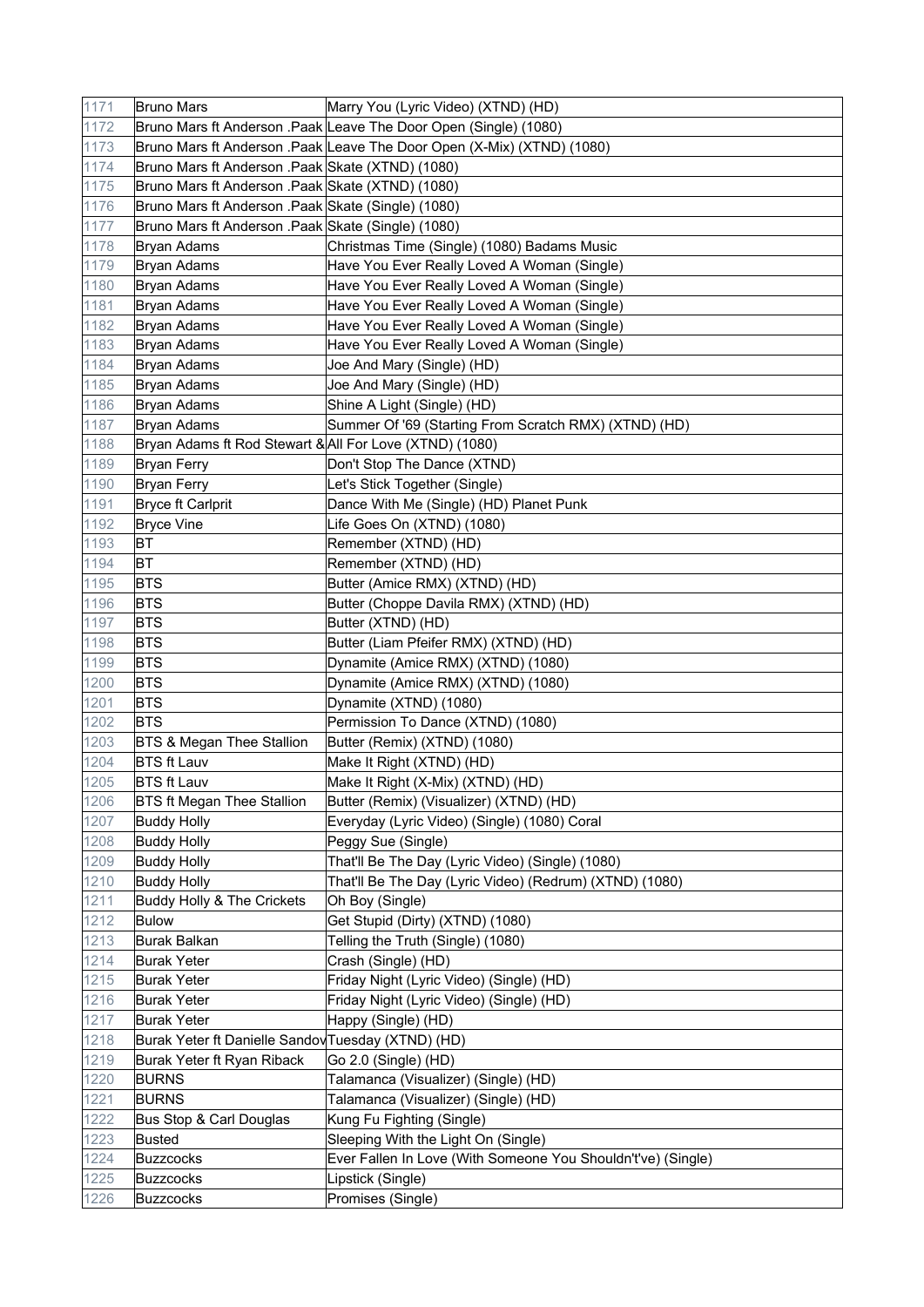| 1227 | Buzzcocks                    | What Do I Get (Single)                                                    |
|------|------------------------------|---------------------------------------------------------------------------|
| 1228 | C-BooL                       | Golden Rules (XTND) (HD)                                                  |
| 1229 | C-BooL                       | Golden Rules (XTND) (HD)                                                  |
| 1230 | C-Bool                       | Would You Feel (Single)                                                   |
| 1231 | C.C. Catch                   | Backseat Of Your Cadillac (Single)                                        |
| 1232 | C.C. Catch                   | Cause You Are Young (Single)                                              |
| 1233 | C.C. Catch                   | Heartbreak Hotel (XTND)                                                   |
| 1234 | C.C. Catch                   | Heaven And Hell (XXX) (Single)                                            |
| 1235 | C.C. Catch                   | Soul Survivor (Single)                                                    |
| 1236 | C.C. Catch                   | Summer Kisses (Single)                                                    |
| 1237 | Ɖtienne Drapeau              | CĆ⊡sate Conmigo (Single) (HD)                                             |
| 1238 | <b>Cabaret Voltaire</b>      | Yashar (XTND) Factory                                                     |
| 1239 | Caesars                      | Jerk It Out (Yastreb RMX) (XTND)                                          |
| 1240 | Cage The Elephant            | Mess Around (X-Mix) (XTND) (HD)                                           |
| 1241 | Caleb & Kelsey               | I'll Be There For You (Friends Theme) (Single) (HD)                       |
| 1242 | Callum Beattie               | Easter Road (Single) (HD) 3 Beat                                          |
| 1243 | Callum Beattie               | Lovers (Single) (1080) 3 Beat                                             |
| 1244 | <b>Callum Beattie</b>        | Salamander Street (Single) (HD) 3 Beat                                    |
| 1245 | Calogero                     | Centre Ville (Single) (1080)                                              |
| 1246 | Calum Scott                  | Biblical (Single) (HD)                                                    |
| 1247 |                              | Calvin Harris & Rag'n'Bone MaGiant (Fry Ups RMX) (XTND) (HD)              |
| 1248 |                              | Calvin Harris & Rag'n'Bone MaGiant (Lyric Video) (X-Mix) (XTND) (HD)      |
| 1249 |                              | Calvin Harris & Rag'n'Bone MaGiant (Mark Jay RMX) (XTND) (HD)             |
| 1250 |                              | Calvin Harris & Rag'n'Bone MaGiant (Purple Disco Machine RMX) (XTND) (HD) |
| 1251 |                              | Calvin Harris & Rag'n' Giant (Lyric Video) (Single) (HD)                  |
| 1252 | Calvin Harris & Sam Smith    | Promises (X-Mix) (XTND) (HD)                                              |
| 1253 | Calvin Harris & The Weeknd   | Over Now (Denis First RMX) (Dirty) (XTND) (1080)                          |
| 1254 | Calvin Harris & The Weeknd   | Over Now (Dirty) (XTND) (1080)                                            |
| 1255 | Calvin Harris & The Weeknd   | Over Now (X-Mix) (XTND) (1080)                                            |
| 1256 | Calvin Harris & The Weeknd   | Over Now (X-Mix) (XTND)                                                   |
| 1257 | Calvin Harris ft Rihanna     | This Is What You Came For (Carlos Da Fifth RMX) (XTND) (HD)               |
| 1258 | Calvin Harris ft Rihanna     | This Is What You Came For (XTND) (HD)                                     |
| 1259 | Calvin Harris ft Rihanna     | This Is What You Came For (Danny Dove RMX) (XTND) (HD)                    |
| 1260 | Calvin Harris ft Rihanna     | This Is What You Came For (R3hab & Henry Fong RMX) (XTND) (HD)            |
| 1261 | Calvin Harris ft Rihanna     | This Is What You Came For (Redrum) (XTND) (HD)                            |
| 1262 | Calvin Harris ft Sam Smith   | Promises (David Guetta RMX) (XTND) (HD)                                   |
| 1263 | Calvin Harris ft Sam Smith   | Promises (MK RMX) (XTND) (HD)                                             |
| 1264 | Calvin Harris ft Tom Grennan | By Your Side (Charlie Lane RMX) (XTND) (1080)                             |
| 1265 | Calvin Harris ft Tom Grennan | By Your Side (Felix Jaehn RMX) (XTND) (1080)                              |
| 1266 | CamelPhat & Cristoph ft Jem  | Breathe (XTND) (HD) Pryda Presents                                        |
| 1267 | CamelPhat & Cristoph ft Jem  | Breathe (Single) (HD) Pryda                                               |
| 1268 | Cameo                        | Be Yourself (Single)                                                      |
| 1269 | Cameo                        | Word Up (XTND)                                                            |
| 1270 | Camila Cabello               | Don't Go Yet (Single) (1080)                                              |
| 1271 | Camila Cabello               | Don't Go Yet (Liam Pfeifer RMX) (XTND) (1080)                             |
| 1272 | Camila Cabello               | Don't Go Yet (Liam Pfeifer RMX) (XTND) (1080)                             |
| 1273 | Camila Cabello               | Don't Go Yet (Major Lazer RMX) (XTND) (1080)                              |
| 1274 | Camila Cabello               | Don't Go Yet (Major Lazer RMX) (XTND) (1080)                              |
| 1275 | Camila Cabello               | Living Proof (XTND) (1080)                                                |
| 1276 | Camila Cabello               | Shameless (XTND) (1080)                                                   |
| 1277 |                              | Camila Cabello ft Young Thug Havana (Bren F RMX) (XTND) (HD)              |
| 1278 | Camouflage                   | Love Is A Shield (Single)                                                 |
| 1279 | Camouflage                   | Neighbours (Single)                                                       |
| 1280 | Camouflage                   | Suspicious Love (Single)                                                  |
| 1281 | Candi Staton                 | Young Hearts Run Free (Barry Harris 2021 RMX) (XTND)                      |
| 1282 | Candi Staton                 | Young Hearts Run Free (Barry Harris 2021 RMX) (XTND)                      |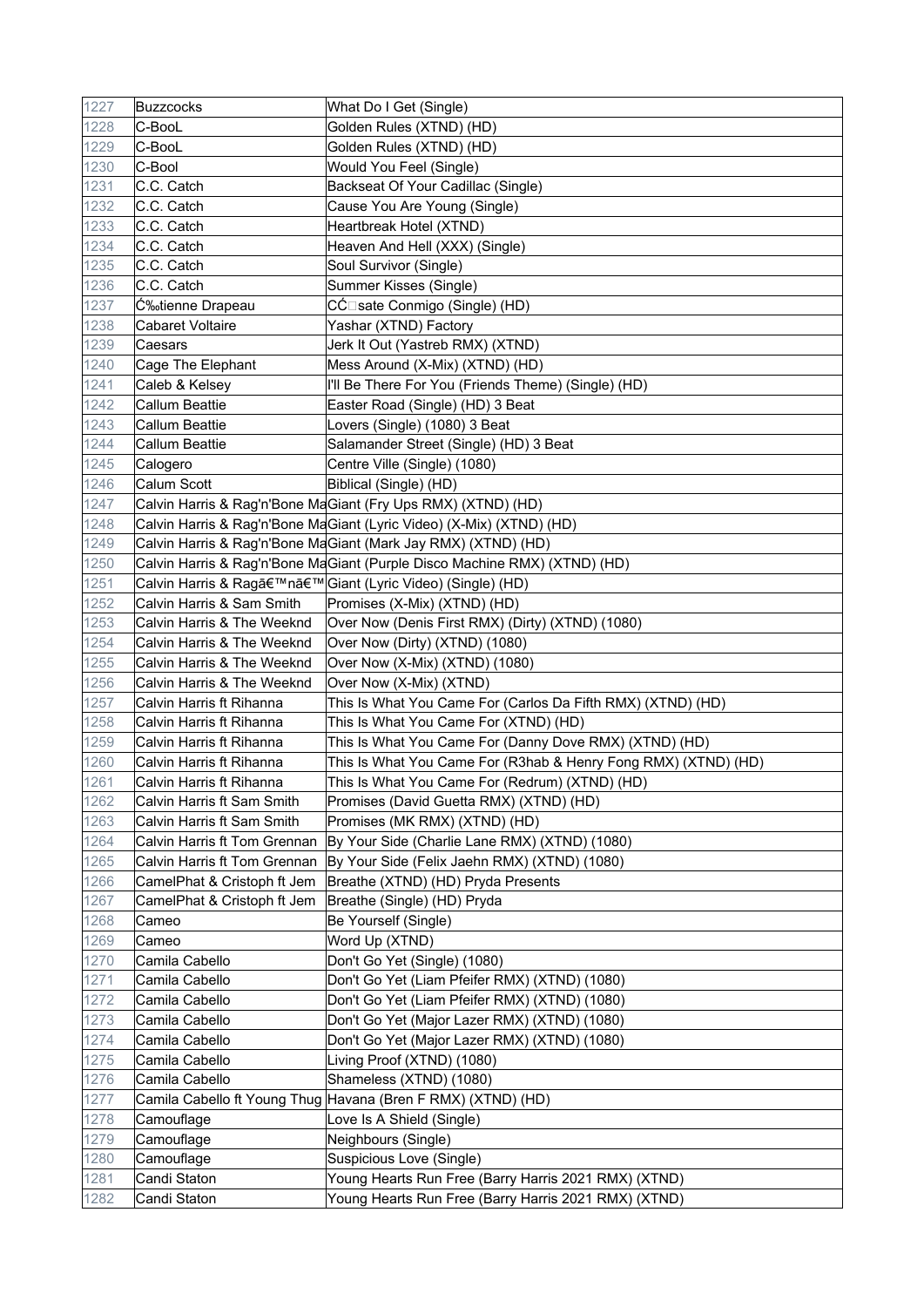| 1283 | Candi Staton                                              | Young Hearts Run Free (Single)                                                   |
|------|-----------------------------------------------------------|----------------------------------------------------------------------------------|
| 1284 | Candi Staton                                              | Young Hearts Run Free (The Reflex Revision) (XTND)                               |
| 1285 | Candy Foxx                                                | Omen (Dirty) (Single) (1080)                                                     |
| 1286 | Cannons                                                   | Footsteps In The Dark (Single) (HD)                                              |
| 1287 | Capital Bra                                               | Benzema (Dirty) (Single) (HD) Bushido                                            |
| 1288 | Capital Bra                                               | Komm Komm (XXX) (Dirty) (Single) (1080) Bra Musik                                |
| 1289 | Capital Bra                                               | Prinzessa (Dirty) (Single) (HD) Bushido                                          |
| 1290 | Capo Plaza ft Aya Nakamura                                | Panama (Dirty) (Single) (HD)                                                     |
| 1291 | Captain X                                                 | Wellerman (Harris & Ford RMX) (XTND) (HD) Shut Up & Rave                         |
| 1292 | Capyac                                                    | Ooeeooeeoo (Dirty) (Single) (HD)                                                 |
| 1293 | Caracol ft Mike Clay                                      | Infini (Single) (1080) Grosse Maman Production                                   |
| 1294 | Caracol ft Mike Clay                                      | Infini (Single) (1080) Grosse Maman Production                                   |
| 1295 | Caravan Palace                                            | Moonshine (Single) (HD) MKVA                                                     |
| 1296 | Caravan Palace                                            | Rock It For Me (Single) (HD) Cafe De La Danse                                    |
| 1297 | Cardi B ft Bad Bunny & J Balvill Like It (Kue RMX) (XTND) |                                                                                  |
| 1298 |                                                           | Cardi B ft Megan Thee Stallion WAP (James Godfrey RMX) (XXX) (Dirty) (XTND) (HD) |
| 1299 | Cardigans                                                 | Lovefool (Single)                                                                |
| 1300 | Carl Carlton                                              | Everlasting Love (Single)                                                        |
| 1301 | Carl Carlton                                              | Everlasting Love (Redrum) (XTND)                                                 |
| 1302 | Carl Douglas                                              | Kung Fu Fighting (Master Chic Mix) (XTND)                                        |
| 1303 | Carl Douglas                                              | Kung Fu Fighting (Redrum) (XTND)                                                 |
| 1304 | Carl Douglas                                              | Run Back (Single)                                                                |
| 1305 | Carly Rae Jepsen                                          | Call Me Maybe (Digital Dog RMX) (XTND) (HD)                                      |
| 1306 | Carly Simon                                               | Nobody Does It Better (Single)                                                   |
| 1307 | Carly Simon                                               | Nobody Does It Better (Disco Vinnie RMX) (XTND)                                  |
| 1308 | Carly Simon                                               | You Belong To Me (Single)                                                        |
| 1309 | Carly Simon                                               | You're So Vain (Single)                                                          |
| 1310 | Carnage & The Martinez Broth Together (XTND) (1080) Ultra |                                                                                  |
| 1311 | Carnage & The Martinez Broth Together (XTND) (1080) Ultra |                                                                                  |
| 1312 | Carole King & James Taylor                                | It's Too Late (Live) (Single) (HD)                                               |
| 1313 | Carolyn Miller                                            | When I Say I Do Today (Single) (HD)                                              |
| 1314 | Carpenters                                                | (They Long To Be) Close To You (Single)                                          |
| 1315 | Carpenters                                                | Please Mr Postman (Single)                                                       |
| 1316 | Carpenters                                                | Rainy Days And Mondays (Single)                                                  |
| 1317 | Cars                                                      | Drive (Digital Visions RMX) (XTND)                                               |
| 1318 | Cartel Madras                                             | Working (Dirty) (Single) (HD)                                                    |
| 1319 | Cascada                                                   | Like The Way I Do (Single) (1080) Zooland                                        |
| 1320 | Cash Cash ft Bebe Rexha                                   | Take Me Home (Lyric Video) (Single) (HD)                                         |
| 1321 |                                                           | Casper Magico ft Nio Garcia, QTe Bote II (Dirty) (XTND) (HD)                     |
| 1322 |                                                           | Casper Magico ft Nio Garcia, QTe Bote II (Dirty) (Single) (HD)                   |
| 1323 | Cassette                                                  | My Way (Single) (HD)                                                             |
| 1324 | Castelle ft Nic Hanson                                    | We Don't Need To Dance (Single) (HD) Big Top                                     |
| 1325 | Cazztek ft Man 3 Faces                                    | Down Like That (XTND) (HD)                                                       |
| 1326 | Cat Power ft Lana Del Rey                                 | Woman (Single) (HD)                                                              |
| 1327 | Cat Stevens                                               | Father & Son (Single)                                                            |
| 1328 | <b>Cat Stevens</b>                                        | Morning Has Broken (Single)                                                      |
| 1329 | Cat Stevens                                               | Wild World (Single) Amiga                                                        |
| 1330 | <b>Cathy Dennis</b>                                       | Too Many Walls (90's RMX) (XTND)                                                 |
| 1331 | Cats                                                      | One Way Wind (Single)                                                            |
| 1332 | Ce Ce Peniston                                            | Finally (Giovi MMXXI RMX) (XTND) (HD)                                            |
| 1333 | Ce Ce Peniston                                            | Finally (Giovi MMXXI RMX) (XTND) (HD)                                            |
| 1334 | Ce Ce Peniston                                            | Hit By Love (XTND)                                                               |
| 1335 | Ce Ce Peniston                                            | I'm In The Mood (UK Mix) (Single)                                                |
| 1336 | Cecilia Krull                                             | My Life Is Going On (Single) (HD)                                                |
| 1337 |                                                           | Celestal ft Rachel Pearl & GryrOld School Romance (Remix) (XTND) (HD)            |
| 1338 | Celeste                                                   | Tonight Tonight (XTND) (1080)                                                    |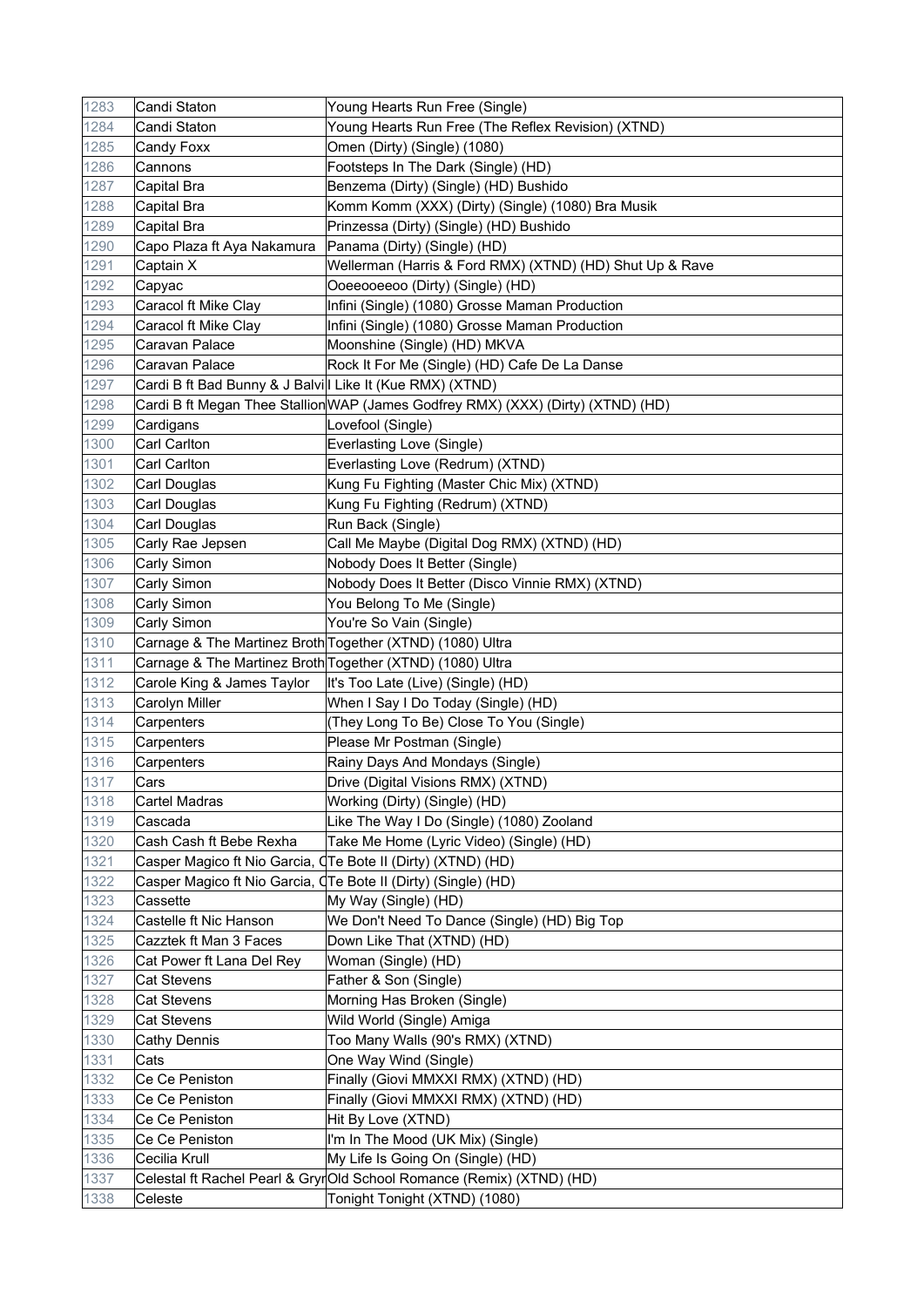| 1339 | Celine Dion                                       | All By Myself (XTND) (1080)                                                         |
|------|---------------------------------------------------|-------------------------------------------------------------------------------------|
| 1340 | Celine Dion                                       | All By Myself (Single)                                                              |
| 1341 | Celine Dion                                       | Imperfections (Single) (HD)                                                         |
| 1342 | Celine Dion                                       | My Heart Will Go On (Single)                                                        |
| 1343 | Celine Dion                                       | My Heart Will Go On (Tony Moran Mix) (Single)                                       |
| 1344 | Centerfold                                        | Dictator (Single) Injection Disco Dance                                             |
| 1345 | Cerrone                                           | Cerrone's Paradise (XTND)                                                           |
| 1346 | Cerrone                                           | Give Me Love (XTND)                                                                 |
| 1347 | Cerrone                                           | Give Me Love (XTND)                                                                 |
| 1348 | Cerrone                                           | Give Me Love (Digital Visions RMX) (XTND)                                           |
| 1349 | Cerrone                                           | Hysteria (XXX) (Single)                                                             |
| 1350 | Cerrone                                           | Panic (Single) Malligator                                                           |
| 1351 | Cerrone ft Katherine Ellis                        | Laisser Toucher (Single) Malligator                                                 |
| 1352 | Cerrone ft Sweet Connection                       | Misunderstanding (XTND) Malligator                                                  |
| 1353 | Cerrone ft Yasmin                                 | Kiss it Better (Lyric Video) (Single) (HD)                                          |
| 1354 | Chaka Demus & Freddie McGrSweet Caroline (Single) |                                                                                     |
| 1355 | Chaka Khan                                        | Hello Happiness (Single) (HD)                                                       |
| 1356 | Chaka Khan                                        | I Feel For You (XTND)                                                               |
| 1357 | Chaka Khan                                        | I Feel For You (Dance RMX) (XTND)                                                   |
| 1358 | Chaka Khan                                        | I Feel For You (Digital Visions RMX) (XTND)                                         |
| 1359 | Chaka Khan                                        | I Feel For You (Digital Visions RMX) (XTND)                                         |
| 1360 | Chaka Khan                                        | I Feel For You (Digital Visions RMX) (XTND)                                         |
| 1361 | Chaka Khan                                        | I Feel For You (Digital Visions RMX) (XTND)                                         |
| 1362 | Chaka Khan                                        | I'm Every Woman (Single)                                                            |
| 1363 | Chaka Khan                                        | I'm Every Woman (Remix) (XTND)                                                      |
| 1364 | Chaka Khan                                        | Love You All My Lifetime (Love Suite Opus Mix) (XTND)                               |
| 1365 |                                                   | Chance The Rapper ft Shawn Ballin Flossin (Lyric Video) (XXX) (Dirty) (Single) (HD) |
| 1366 |                                                   | Chance The Rapper ft Shawn Ballin Flossin (Lyric Video) (XXX) (Dirty) (Single) (HD) |
| 1367 | Change ft Luther Vandross                         | The Glow Of Love (XTND)                                                             |
| 1368 | Change ft Luther Vandross                         | The Glow Of Love (XTND)                                                             |
| 1369 | <b>Channel Tres</b>                               | Skate Depot (Dirty) (Single) (1080) Art For Their God                               |
| 1370 | <b>Channel Tres</b>                               | Topdown (Dirty) (XTND) (1080)                                                       |
| 1371 | Chappell Roan                                     | Pink Pony Club (Single) (HD)                                                        |
| 1372 | <b>Charles Aznavour</b>                           | She (Single) Barclay                                                                |
| 1373 | Charli XCX                                        | Good Ones (Single) (1080)                                                           |
| 1374 | Charli XCX & Troye Sivan                          | 1999 (Alphalove RMX) (XTND) (HD)                                                    |
| 1375 | Charli XCX & Troye Sivan                          | 1999 (XTND) (HD)                                                                    |
| 1376 | Charli XCX & Troye Sivan                          | 1999 (X-Mix) (XTND) (HD)                                                            |
| 1377 | Charli XCX ft Christine & The                     | Gone (Dirty) (Single) (1080)                                                        |
| 1378 | Charli XCX ft Christine & The                     | Gone (Dirty) (Single) (1080)                                                        |
| 1379 | Charlie Puth                                      | Attention (Choppe Davila 2K19 RMX) (XTND) (HD)                                      |
| 1380 | Charlie Puth                                      | Cheating On You (Single) (1080)                                                     |
| 1381 | Charlie Puth                                      | Free (Single) (1080)                                                                |
| 1382 | Charlie Puth                                      | I Warned Myself (Single) (1080)                                                     |
| 1383 | <b>Charlie Puth</b>                               | Mother (Single) (1080)                                                              |
| 1384 | Charlie Puth                                      | Mother (Fedde Le Grand RMX) (XTND) (1080)                                           |
| 1385 | Charlotte Cardin                                  | Anyone Who Loves Me (Dirty) (Single) (HD)                                           |
| 1386 | <b>Charly Black</b>                               | Wine (XTND) (HD) TJ Records                                                         |
| 1387 | Charmes & Rowen Reecks                            | These Sounds (XTND) (HD)                                                            |
| 1388 | Charming Horses ft Jano                           | Killing Me Softly With His Song (XTND) (HD)                                         |
| 1389 | Chawki ft Dr Alban                                | It's My Life (XTND) (HD)                                                            |
| 1390 | Cheat Codes ft Tinashe                            | Lean On Me (XTND) (1080)                                                            |
| 1391 | <b>Cheat Codes ft Tinashe</b>                     | Lean On Me (X-Mix) (XTND) (1080)                                                    |
| 1392 | Checco Zalone                                     | La Vacinada (Single) (HD)                                                           |
| 1393 | <b>Chemical Brothers</b>                          | Eve Of Destruction (Single) (HD)                                                    |
| 1394 | <b>Chemical Brothers</b>                          | Free Yourself (Single) (HD)                                                         |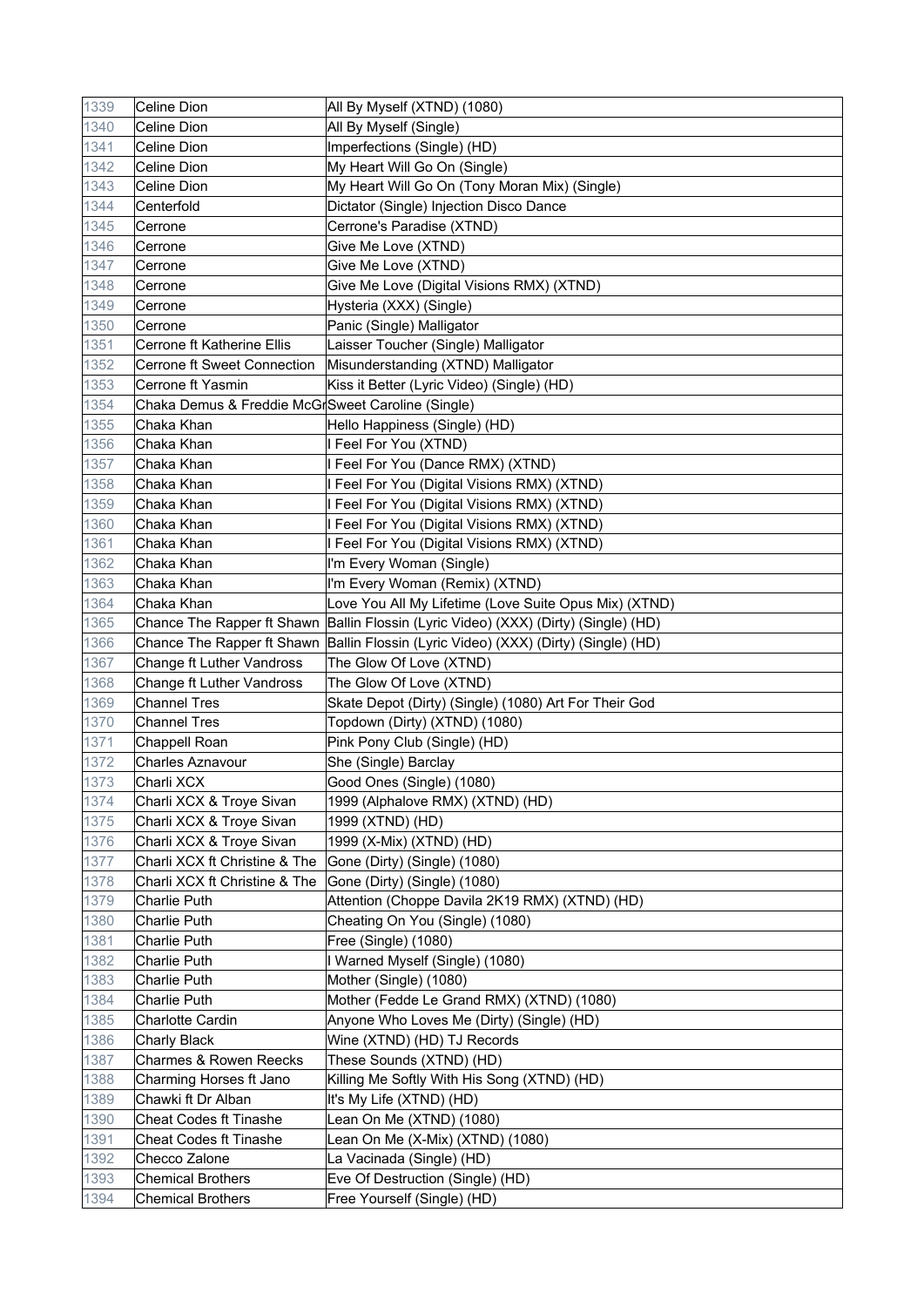| 1395 | <b>Chemical Brothers</b>                          | Star Guitar (Single)                                       |
|------|---------------------------------------------------|------------------------------------------------------------|
| 1396 | <b>Chemical Brothers</b>                          | Star Guitar (Single)                                       |
| 1397 | <b>Chemical Brothers</b>                          | The Darkness That You Fear (Single) (HD)                   |
| 1398 | Cher                                              | Believe (Almighty Definitive Mix) (XTND)                   |
| 1399 | Cher                                              | Believe (Party Bangaz) (XTND)                              |
| 1400 | Cher                                              | Strong Enough (XTND) (HD)                                  |
| 1401 | Cher                                              | Strong Enough (Single)                                     |
| 1402 | Cher & Andy Garcia                                | Fernando (Movie Ver.) (Single) (1080)                      |
| 1403 | Cher & Meryl Streep                               | Super Trouper (Single) (HD)                                |
| 1404 | Cher & Meryl Streep                               | Super Trouper (Single)                                     |
| 1405 | <b>Cherry Poppin' Daddies</b>                     | Brown Derby Jump (Single)                                  |
| 1406 | Chi Ching Ching ft Hanging                        | Rope (XTND) (HD)                                           |
| 1407 | Chic                                              | Dance, Dance, Dance (XTND)                                 |
| 1408 | Chic                                              | Dance, Dance, Dance (Digital Visions RMX) (XTND)           |
| 1409 | Chic                                              | Everybody Dance (XTND)                                     |
| 1410 | Chic                                              | Everybody Dance (Master Chic Mix) (XTND)                   |
| 1411 | Chic                                              | Everybody Dance (Master Chic Mix) (XTND)                   |
| 1412 | Chic                                              | Everybody Dance (Remix) (XTND)                             |
| 1413 | Chic                                              | Good Times (Digital Visions RMX) (XTND)                    |
| 1414 | Chic                                              | Good Times (Redrum) (XTND)                                 |
| 1415 | Chic                                              | I Want Your Love (XTND)                                    |
| 1416 | Chic                                              | I Want Your Love (Master Chic Mix) (XTND)                  |
| 1417 | Chic                                              | I Want Your Love (Remix) (XTND)                            |
| 1418 | Chic                                              | Le Freak (Digital Visions RMX) (XTND)                      |
| 1419 | Chic                                              | Le Freak (Digital Visions RMX) (XTND)                      |
| 1420 | Chic                                              | Le Freak (Master Chic Mix) (XTND)                          |
| 1421 | Chic                                              | Le Freak (Redrum) (XTND)                                   |
| 1422 | Chic                                              | Le Freak (Remix) (XTND)                                    |
| 1423 | Chic                                              | Le Freak (Remix) (XTND)                                    |
| 1424 | Chic                                              | Le Freak (TOTP Ver.) (Redrum) (XTND)                       |
| 1425 | Chicago                                           | If You Leave Me Now (Single)                               |
| 1426 | Chicago                                           | If You Leave Me Now (Master Chic Mix) (XTND)               |
| 1427 | Chicane                                           | Sailing (XTND) (1080)                                      |
| 1428 | Chicane                                           | Sailing (XTND) (1080)                                      |
| 1429 | Chicane                                           | Sailing (Single) (1080)                                    |
| 1430 | Chico Rose ft B-Case                              | Do It Like Me (Robin Schulz RMX) (Lyric Video) (XTND) (HD) |
| 1431 | Children Rave                                     | Figa You Extinguish (XTND) (1080) Rhymes Music Inc         |
| 1432 | Children Rave                                     | Figa You Extinguish (XTND) (1080) Rhymes Music Inc         |
| 1433 | Chilli ft Carrapicho                              | Tic Tic Tac (Single) MCI                                   |
| 1434 | Chillove                                          | Nocnopulsuje (Single) (HD) Polskie Radio                   |
| 1435 | Chilly                                            | For Your Love (Single)                                     |
| 1436 | Chimbala & Omega                                  | Se Me Nota (Agarrame) (Dirty) (XTND) (1080) Planet Records |
| 1437 | Chimbala ft Los Slow                              | Burlao (Single) (HD)                                       |
| 1438 | Chloe                                             | Have Mercy (Dirty) (Single) (1080)                         |
| 1439 | <b>Chris Andrews</b>                              | Yesterday Man (Single)                                     |
| 1440 | Chris Brown ft Young Thug                         | Go Crazy (Callum Knight RMX) (Dirty) (XTND) (1080)         |
| 1441 | Chris De Burgh                                    | High On Emotion (Single)                                   |
| 1442 | Chris De Burgh                                    | Missing You (PeteDown Classic Mix) (XTND)                  |
| 1443 | Chris Isaak                                       | Besame Mucho (Lyric Video) (Single) (HD)                   |
| 1444 | Chris Isaak                                       | Wicked Game (Master Chic Mix) (XTND)                       |
| 1445 | Chris Isaak                                       | Wicked Game (Remix) (XTND)                                 |
| 1446 | Chris Klafford                                    | Lost Someone (Single) (HD)                                 |
| 1447 | Chris Malinchak ft Cocanina                       | True Say (XTND) (1080) Ultra                               |
| 1448 | Chris Malinchak ft Cocanina                       | True Say (XTND) (1080) Ultra                               |
| 1449 | <b>Chris Montez</b>                               | Let's Dance (Single)                                       |
| 1450 | Chris Norman & Natasha Koro Stumblin' In (Single) |                                                            |
|      |                                                   |                                                            |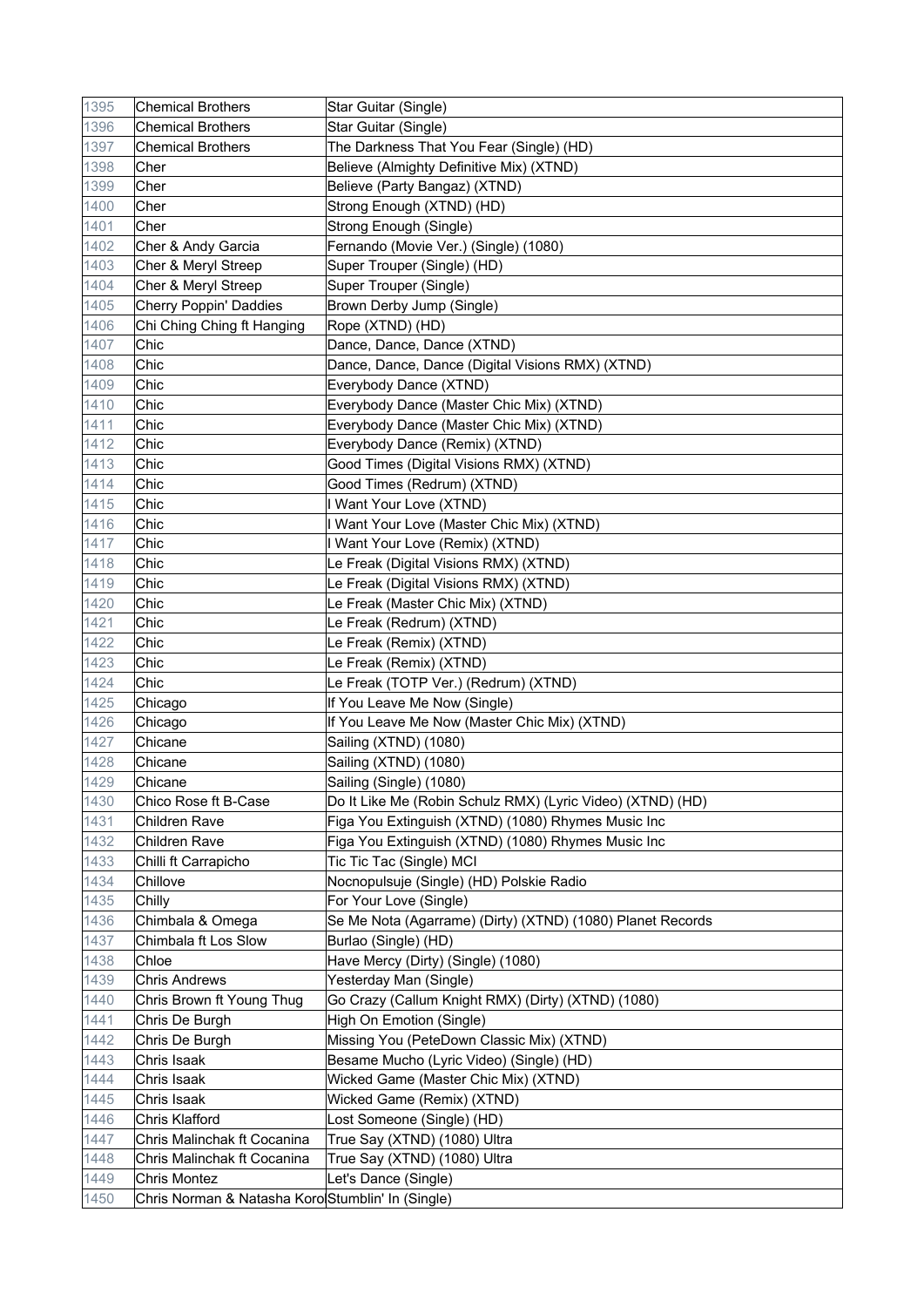| 1451         | Chris Norman & Suzi Quatro                                | Stumblin' In (XTND) RSO                                                                                                                 |
|--------------|-----------------------------------------------------------|-----------------------------------------------------------------------------------------------------------------------------------------|
| 1452         | Chris Rea                                                 | Diamonds (Disco Vinnie RMX) (XTND) Magnet                                                                                               |
| 1453         | Chris Rea                                                 | On The Beach (Colour Ver.) (Single)                                                                                                     |
| 1454         | Chris Rea                                                 | On The Beach (Remix) (XTND)                                                                                                             |
| 1455         | Chris Rea                                                 | The Road To Hell (Single)                                                                                                               |
| 1456         | Chris Rea                                                 | The Road To Hell (Part 2) (Single)                                                                                                      |
| 1457         | Chris Young                                               | Raised On Country (Lyric Video) (Single) (HD)                                                                                           |
| 1458         | Christina Aguilera                                        | Haunted Heart (Lyric Video) (Single) (HD)                                                                                               |
| 1459         | Christina Aguilera                                        | Loyal Brave True (Single) (HD)                                                                                                          |
| 1460         | Christina Aguilera                                        | What A Girl Wants (Thunderpuss RMX) (XTND)                                                                                              |
| 1461         | Christina Aguilera                                        | What A Girl Wants (Thunderpuss RMX) (XTND)                                                                                              |
| 1462         | Christina Aguilera ft 2 Chainz & Accelerate (Single) (HD) |                                                                                                                                         |
| 1463         | <b>Christina Sturmer</b>                                  | In Ein Paar Jahren (Single) (1080)                                                                                                      |
| 1464         | Christophe Mae                                            | Y'a Du Soleil (Single) (1080)                                                                                                           |
| 1465         | <b>Christopher Cross</b>                                  | Ride Like The Wind (Alternate Video) (XTND)                                                                                             |
| 1466         | <b>Christopher Cross</b>                                  | Ride Like The Wind (Alternate Video) (Redrum) (XTND)                                                                                    |
| 1467         | <b>Christopher Cross</b>                                  | Ride Like The Wind (Digital Visions RMX) (XTND)                                                                                         |
| 1468         | <b>Christopher Cross</b>                                  | Ride Like The Wind (Master Chic Mix) (XTND)                                                                                             |
| 1469         | <b>Christopher Cross</b>                                  | Ride Like The Wind (Master Chic Mix) (XTND)                                                                                             |
| 1470         | Christopher Just                                          | I'm A Disco Dancer (XTND)                                                                                                               |
| 1471         | Christopher Just                                          | I'm A Disco Dancer (XTND)                                                                                                               |
| 1472         | Christopher Von Deylen                                    | Infinity (Single) (HD)                                                                                                                  |
| 1473         |                                                           | Chromeo ft French Montana & Don't Sleep (Dirty) (XTND) (HD)                                                                             |
| 1474         | Chubby Checker                                            | I Love To Twist (Single) Cameo                                                                                                          |
| 1475         | Chubby Checker                                            | La Paloma Twist (Single) Parkway                                                                                                        |
| 1476         | Chubby Checker                                            | Limbo Rock (Single) Abkco                                                                                                               |
| 1477         | Chubby Checker                                            | Limbo Rock (Redrum) (XTND) Abkco                                                                                                        |
| 1478         | Chubby Checker                                            | The Jet (Single) Galleria Del Corso                                                                                                     |
| 1479         | Chubby Checker                                            | The Twist (Lyric Video) (Single) (HD)                                                                                                   |
| 1480         | Chubby Checker                                            | Your Lips And Mine (Single)                                                                                                             |
| 1481         | <b>Chuck Berry</b>                                        | Rock And Roll Music (XTND)                                                                                                              |
| 1482         | <b>Chuck Berry</b>                                        | Rock And Roll Music (Single)                                                                                                            |
| 1483         | <b>Chuck Berry</b>                                        | You Never Can Tell (Pulp Fiction Ver.) (XTND) (1080)                                                                                    |
| 1484         | <b>Chuck Berry</b>                                        | You Never Can Tell (Pulp Fiction Ver.) (Redrum) (XTND) (1080)                                                                           |
| 1485         | Chung Ha                                                  | Gotta Go (Single) (HD) MNH Entertainment                                                                                                |
| 1486         | <b>CHVRCHES</b>                                           | Good Girls (Dirty) (Single) (1080)                                                                                                      |
| 1487         | Chyp-Notics                                               | I Can't Get Enough (XTND) Coconut                                                                                                       |
| 1488         |                                                           | Circa Waves ft Alfie TemplemaLemonade (Single) (HD) Play It Again Sam                                                                   |
| 1489         | Cityflash ft Laura-Ly                                     | Don't Leave Me (Single) (HD) Kontor                                                                                                     |
| 1490         | <b>Claire Richards</b>                                    | Shame On You (Single) (HD)                                                                                                              |
| 1491         | Claire Rosinkranz                                         | Frankenstein (Dirty) (XTND) (HD)                                                                                                        |
| 1492         | Claire Rosinkranz                                         | Frankenstein (Dirty) (Single) (HD)                                                                                                      |
| 1493         | Classics IV                                               | Spooky (Lyric Video) (XTND) (1080)                                                                                                      |
| 1494         | Classics IV                                               | Spooky (Lyric Video) (Redrum) (XTND) (1080)                                                                                             |
| 1495         | <b>Classix Nouveaux</b>                                   | Guilty (XTND) Liberty                                                                                                                   |
| 1496         | Classix Nouveaux                                          | Is It A Dream (Single)                                                                                                                  |
| 1497         | Classix Nouveaux                                          | The EndOr The Beginning (Single) Liberty                                                                                                |
| 1498         | Claude Francois                                           | Cette Annee La (Single)                                                                                                                 |
| 1499         | Claude Francois                                           | Laisse Une Chance A Notre Amour (Single) Disques Fleche                                                                                 |
|              |                                                           |                                                                                                                                         |
| 1500         | Claudio Capeo                                             | J'T'emmenerai (Con Me) (Single) (1080)                                                                                                  |
| 1501         | Claudja Barry                                             | Boogie Woogie Dancing Shoes (XTND)                                                                                                      |
| 1502         | Claudja Barry                                             | Boogie Woogie Dancing Shoes (Digital Visions RMX) (XTND)                                                                                |
| 1503         | Claudja Barry                                             | Boogie Woogie Dancing Shoes (Digital Visions RMX) (XTND)                                                                                |
| 1504<br>1505 | <b>Clay And Friends</b>                                   | Bouge Ton Thang (Dirty) (Single) (1080) ADJ S.E.N.C.<br>Clean Bandit & Dario G ft Jess Real Love x Sunchyme (VIP Mash-Up) (Single) (HD) |
|              |                                                           |                                                                                                                                         |
| 1506         |                                                           | Clean Bandit & Mabel ft 24kGdTick Tock (Amice RMX) (XTND) (HD)                                                                          |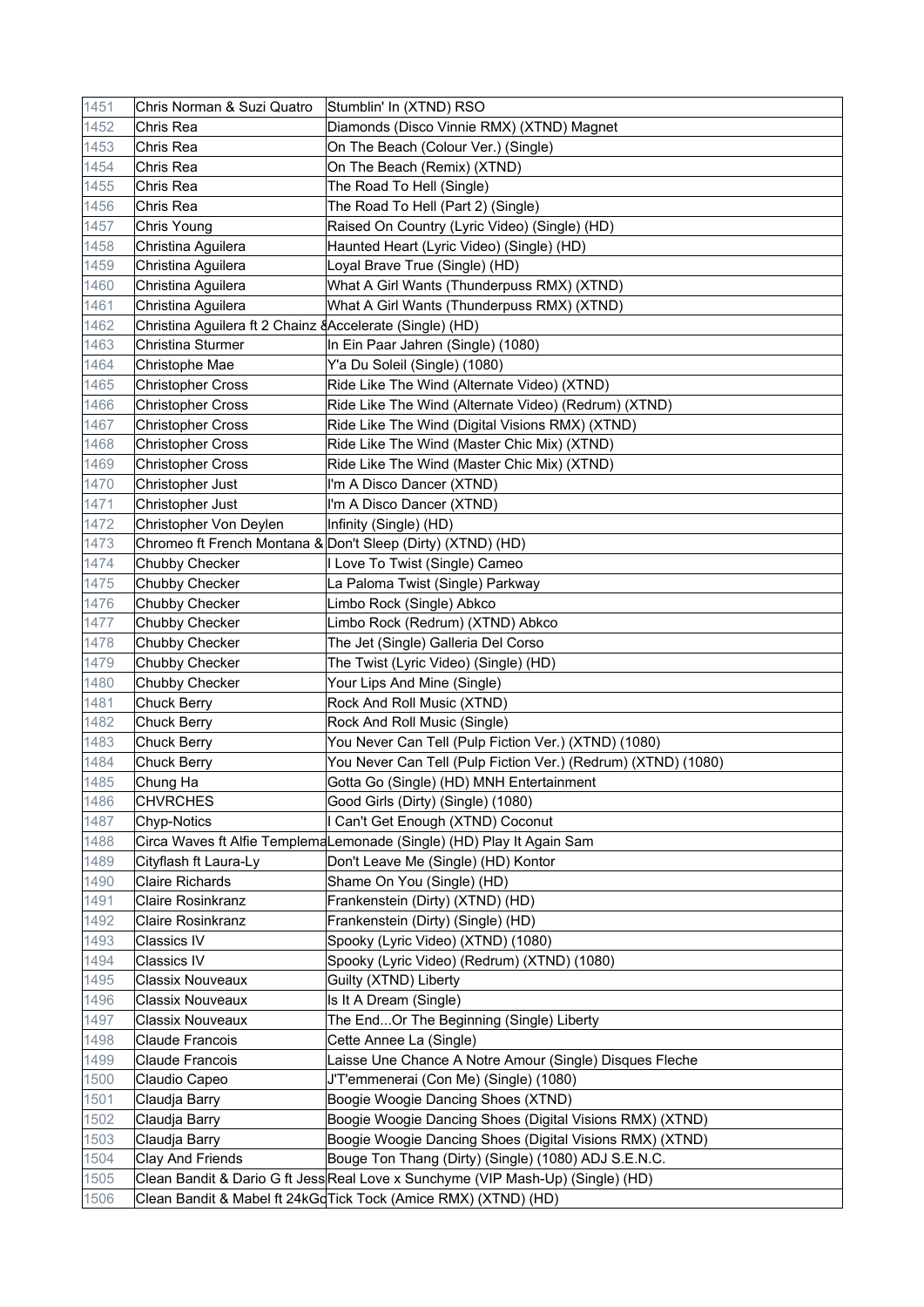| 1507 |                                                          | Clean Bandit & Mabel ft 24kGdTick Tock (Amice RMX) (XTND) (HD)         |
|------|----------------------------------------------------------|------------------------------------------------------------------------|
| 1508 |                                                          | Clean Bandit & Mabel ft 24kGd Tick Tock (Joel Corry RMX) (XTND) (1080) |
| 1509 |                                                          | Clean Bandit & Topic ft Wes NDrive (Lyric Video) (Single) (HD)         |
| 1510 |                                                          | Clean Bandit & Topic ft Wes NDrive (Lyric Video) (Single) (HD)         |
| 1511 | Clean Bandit ft Jess Glynne                              | Rather Be (Full Tilt) (XTND) (HD)                                      |
| 1512 | <b>Cliff Richard</b>                                     | Baby You're Dynamite (Single)                                          |
| 1513 | <b>Cliff Richard</b>                                     | Congratulations (Single)                                               |
| 1514 | <b>Cliff Richard</b>                                     | Devil Woman (XTND)                                                     |
| 1515 | <b>Cliff Richard</b>                                     | Devil Woman (Digital Visions RMX) (XTND)                               |
| 1516 | <b>Cliff Richard</b>                                     | Power To All Our Friends (Single)                                      |
| 1517 | <b>Cliff Richard</b>                                     | Somewhere Over The Rainbow (Single)                                    |
| 1518 | <b>Cliff Richard</b>                                     | Somewhere Over The Rainbow (Single)                                    |
| 1519 | <b>Cliff Richard</b>                                     | We Don't Talk Anymore (XTND) (HD)                                      |
| 1520 | <b>Cliff Richard</b>                                     | We Don't Talk Anymore (Digital Visions RMX) (XTND) (HD)                |
| 1521 | <b>Cliff Richard</b>                                     | White Christmas (Single)                                               |
| 1522 | Cliff Richard & Sarah Brightma All I Ask Of You (Single) |                                                                        |
| 1523 | Cliff Richard & The Shadows                              | Do You Wanna Dance (Single)                                            |
| 1524 | <b>Climie Fisher</b>                                     | Rise To The Occasion (Single)                                          |
| 1525 | <b>Clinton Kane</b>                                      | I Guess I'm In Love (Single) (HD)                                      |
| 1526 | Clock                                                    | U Sexy Thing (Single)                                                  |
| 1527 | Cloonee                                                  | Be Good To Me (Lyric Video) (XTND) (HD)                                |
| 1528 | Cloudya & Nuro                                           | All That She Wants (Single) (HD) Flextimebeats                         |
| 1529 | Clout                                                    | Save Me (Single) Carrere                                               |
| 1530 | Clout                                                    | Substitute (Single) Carrere                                            |
| 1531 | <b>Club Nouveau</b>                                      | Why You Treat Me So Bad (XTND)                                         |
| 1532 | CNCO ft Meghan Trainor & SeHey DJ (XTND) (HD)            |                                                                        |
| 1533 |                                                          | CNCO ft Meghan Trainor & Se Hey DJ (Lyric Video) (XTND) (HD)           |
| 1534 | Cockney Rebel                                            | Sebastian (Single)                                                     |
| 1535 | Cockney Rebel                                            | Sebastian (Single)                                                     |
| 1536 | Cockney Rebel                                            | Sebastian (Single)                                                     |
| 1537 | Cockney Rebel                                            | Sebastian (Single)                                                     |
| 1538 | Coldplay                                                 | Broken (Lyric Video) (Single) (HD)                                     |
| 1539 | Coldplay                                                 | Everyday Life (Single) (HD)                                            |
| 1540 | Coldplay                                                 | Everyday Life (Lyric Video) (Single) (HD)                              |
| 1541 | Coldplay                                                 | Higher Power (Charlie Lane RMX) (XTND) (1080)                          |
| 1542 | Coldplay                                                 | Higher Power (dEVOLVE RMX) (XTND) (1080)                               |
| 1543 | Coldplay                                                 | Higher Power (PeteDown RMX) (XTND) (1080)                              |
| 1544 | Coldplay                                                 | Magic (X-Mix) (XTND) (HD)                                              |
| 1545 | Coldplay                                                 | Old Friends (Lyric Video) (Single) (HD)                                |
| 1546 | Coldplay                                                 | Orphans (XTND) (1080)                                                  |
| 1547 | Coldplay                                                 | Orphans (X-Mix) (XTND) (1080)                                          |
| 1548 | Coldplay                                                 | Viva La Vida (Single) (HD)                                             |
| 1549 | Coldplay                                                 | Viva La Vida (Grant's Uplifting Mix) (XTND) (HD)                       |
| 1550 | Coldplay                                                 | Viva La Vida (House Mix) (XTND) (HD)                                   |
| 1551 | Coldplay                                                 | Viva La Vida (X-Mix) (XTND) (HD)                                       |
| 1552 | Coldplay & BTS                                           | My Universe (Acoustic Ver.) (Lyric Video) (Single) (HD)                |
| 1553 | Coldplay & BTS                                           | My Universe (Lyric Video) (XTND) (HD)                                  |
| 1554 | Coldplay ft BTS                                          | My Universe (XTND) (1080)                                              |
| 1555 | Coldplay ft BTS                                          | My Universe (XTND) (1080)                                              |
| 1556 | Coldplay ft BTS                                          | My Universe (Supernova 7 Mix) (Single) (HD)                            |
| 1557 | <b>Collectif Metisse</b>                                 | Dame El Kuduro (Single) (HD)                                           |
| 1558 | Colplay                                                  | Higher Power (Alternate Video) (Single) (1080)                         |
| 1559 | Colplay                                                  | Higher Power (Alternate Video) (X-Mix) (XTND) (1080)                   |
| 1560 | Colplay                                                  | Higher Power (Alternate Video) (X-Mix) (XTND) (1080)                   |
| 1561 | Comino                                                   | So Little Time (Single) (HD)                                           |
| 1562 | <b>Commander Tom</b>                                     | Attention (Single) Data Records                                        |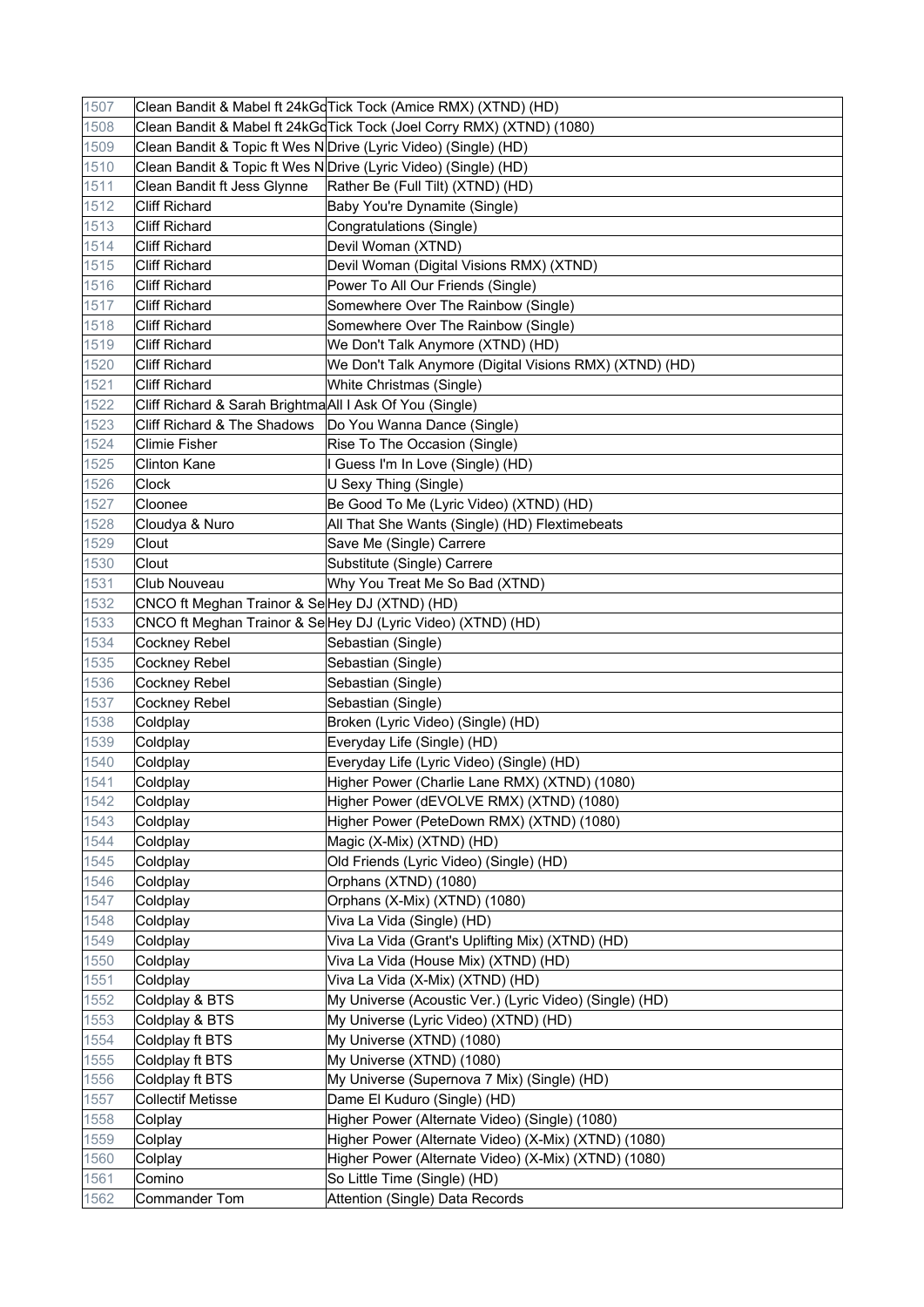| 1563 | Commodores                                                 | Easy (Single)                                                                       |
|------|------------------------------------------------------------|-------------------------------------------------------------------------------------|
| 1564 | Commodores                                                 | Goin' To The Bank (Single)                                                          |
| 1565 | Commodores                                                 | Sail On (Single)                                                                    |
| 1566 | Communards                                                 | Disenchanted (Single)                                                               |
| 1567 | Communards                                                 | Don't Leave Me This Way (Single)                                                    |
| 1568 | Communards                                                 | Don't Leave Me This Way (Single)                                                    |
| 1569 | Communards                                                 | Don't Leave Me This Way (Single)                                                    |
| 1570 | <b>Compact Disk Dummies</b>                                | What You Want (Single) (1080)                                                       |
| 1571 | Computerbandit                                             | By Your Side (Single) (HD)                                                          |
| 1572 | Conkarah ft Shaggy                                         | Banana (Amice RMX) (XTND) (HD)                                                      |
| 1573 | Conkarah ft Shaggy                                         | Banana (Amice RMX) (XTND) (HD)                                                      |
| 1574 | <b>Connor Meister</b>                                      | Nicht Noch Einmal (Single) (HD) Fiesta Records                                      |
| 1575 | Coone & Joe Killington                                     | Painkiller (Single) (1080) Dirty Workz                                              |
| 1576 | Corey Hart                                                 | 92 Days Of Rain (Single)                                                            |
| 1577 | Corey Hart                                                 | Never Surrender (Angels) (Single) (HD)                                              |
| 1578 | Corey Hart                                                 | Sunglasses At Night (XTND)                                                          |
| 1579 | Corey Hart                                                 | Sunglasses At Night (Redrum) (XTND) (HD)                                            |
| 1580 | Corey Hart                                                 | Sunglasses At Night (Redrum) (XTND)                                                 |
| 1581 | Corey Hart                                                 | Sunglasses At Night (Redrum) (XTND)                                                 |
| 1582 | Corey Hart ft Dante Hart                                   | Shoreline (Lyric Video) (Single) (HD)                                               |
| 1583 | Corona                                                     | Baby Baby (Redrum) (XTND)                                                           |
| 1584 | Corona                                                     | Rhythm Of The Night (James Godfrey & Zillionaire RMX) (XTND)                        |
| 1585 | Courtney Act                                               | Body Parts (Single) (HD)                                                            |
| 1586 | <b>Cover Drive</b>                                         | Sparks (Single) (1080)                                                              |
| 1587 | Crazy Frog                                                 | Popcorn (Single)                                                                    |
| 1588 | Cream & The Hoxtons                                        | Sunshine Of My Love (Single)                                                        |
| 1589 | Creedence Clearwater Revival Bad Moon Rising (Single)      |                                                                                     |
| 1590 |                                                            | Creedence Clearwater Revival Bad Moon Rising (Redrum) (XTND)                        |
| 1591 |                                                            | Creedence Clearwater Revival Bootleg (Single) America Records                       |
| 1592 |                                                            | Creedence Clearwater Revival Born On The Bayou (Lyric Video) (Single)               |
| 1593 | Creedence Clearwater Revival Down On The Corner (Single)   |                                                                                     |
| 1594 | Creedence Clearwater Revival Fortunate Son (Single) (HD)   |                                                                                     |
| 1595 |                                                            | Creedence Clearwater Revival Fortunate Son (Redrum) (XTND) (HD)                     |
| 1596 |                                                            | Creedence Clearwater Revival Have You Ever Seen The Rain (Choppe Davila RMX) (XTND) |
| 1597 | Creedence Clearwater Revival   Put A Spell On You (Single) |                                                                                     |
| 1598 | Creedence Clearwater Revival Proud Mary (Single)           |                                                                                     |
| 1599 |                                                            | Creedence Clearwater Revival Who'll Stop The Rain (Single) Fantasy                  |
| 1600 | Crew 7 & Blaikz                                            | Everytime We Touch (XTND) (HD)                                                      |
| 1601 | Crispie & Ilira                                            | Ladida (My Heart Goes Boom) (XTND) (1080) JINX Music                                |
| 1602 |                                                            | Cristian Marchi & Luis Rodrigu Shout It Out (XTND) (HD) Mind The Floor              |
| 1603 | Crosby, Still & Nash                                       | Just A Song Before I Go (TOTP performance) (Scratch RMX) (XTND)                     |
| 1604 | Crosby, Stills, Nash & Young                               | American Dream (Single)                                                             |
| 1605 | Crosby, Stills, Nash & Young                               | Our House (Storytelling Video) (Single) (HD)                                        |
| 1606 | Crosby, Stills, Nash & Young                               | Teach Your Children (Single)                                                        |
| 1607 | <b>Crowded House</b>                                       | To The Island (Single) (HD)                                                         |
| 1608 | Crusaders feat Randy Crawfor Street Life (XTND)            |                                                                                     |
| 1609 | Crusaders ft Randy Crawford                                | Street Life (Master Chic Mix) (XTND)                                                |
| 1610 | <b>Crystal Gayle</b>                                       | Don't It Make My Brown Eyes Blue (Single)                                           |
| 1611 | <b>Crystal Waters</b>                                      | 100% Pure Love (XTND)                                                               |
| 1612 | <b>Crystal Waters</b>                                      | 100% Pure Love (Jet Boot Jack RMX) (XTND)                                           |
| 1613 | <b>Crystal Waters</b>                                      | Gypsy Woman (She's Homeless) (XTND)                                                 |
| 1614 | <b>Crystal Waters</b>                                      | Gypsy Woman (She's Homeless) (Remix) (XTND)                                         |
| 1615 | <b>Crystal Waters</b>                                      | Gypsy Woman (She's Homeless) (Safety First RMX) (XTND)                              |
| 1616 | <b>Crystal Waters</b>                                      | Makin' Happy (XTND)                                                                 |
| 1617 | <b>Crystal Waters</b>                                      | What I Need (Single)                                                                |
| 1618 | Cuebrick                                                   | Wonderful Days (XTND) (HD)                                                          |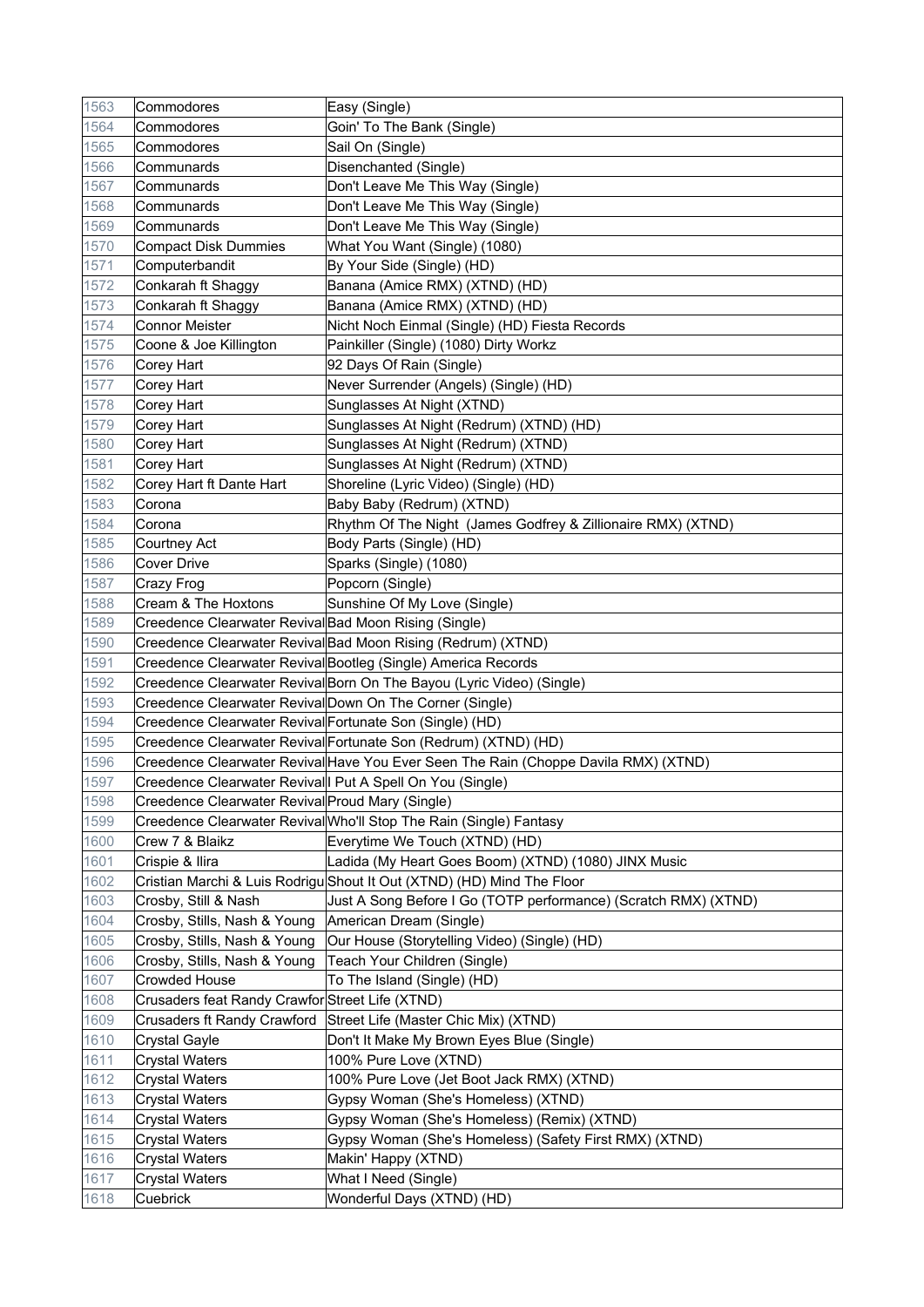| 1619 | Cuebrick & Jochen Miller                                      | T-Shirt (Lyric Video) (XTND) (HD)                                 |
|------|---------------------------------------------------------------|-------------------------------------------------------------------|
| 1620 | Culcha Candela                                                | No Tengo Problema (Single) (1080)                                 |
| 1621 | <b>Culture Club</b>                                           | The War Song (XTND)                                               |
| 1622 | <b>Culture Club</b>                                           | Victims (Disco Vinnie RMX) (XTND)                                 |
| 1623 | <b>Culture Club</b>                                           | White Boy (Single)                                                |
| 1624 | Curbi                                                         | Too Much (XXX) (Dirty) (XTND) (HD)                                |
| 1625 | Curbi ft Brooke Tomlinson                                     | Spiritual (XTND) (HD)                                             |
| 1626 | <b>Curtis Alto</b>                                            | Sunday (XTND) (HD)                                                |
| 1627 | <b>Curtis Mayfield</b>                                        | Pusherman (The Reflex Revision) (Dirty) (XTND) Curtom             |
| 1628 | Curtis Waters ft Harm Franklin Stunnin' (Dirty) (XTND) (1080) |                                                                   |
| 1629 | <b>Cutting Crew</b>                                           | (I Just) Died In Your Arms (XTND)                                 |
| 1630 | <b>Cutting Crew</b>                                           | (I Just) Died In Your Arms (Redrum) (XTND) (HD)                   |
| 1631 | Cyndi Lauper                                                  | Girls Just Wanna Have Fun (Digital Visions RMX) (XTND)            |
| 1632 | Cyndi Lauper                                                  | Hey Now (Girls Just Wanna Have Fun) (Single)                      |
| 1633 | Cyndi Lauper                                                  | Hope (The Tracy Young Hopeful Mix) (Single) (HD)                  |
| 1634 | Cyndi Lauper                                                  | I Drove All Night (Single)                                        |
| 1635 | Cyndi Lauper                                                  | Time After Time (Single)                                          |
| 1636 | Cyndi Lauper                                                  | Time After Time (Luca Debonaire RMX) (XTND)                       |
| 1637 | D.O.D                                                         | Every Step (Lyric Video) (XTND) (HD)                              |
| 1638 | D.O.N.S. & DBN ft Kadoc                                       | The Nighttrain (Vocal Mix) (XTND) Dos Or Die                      |
| 1639 | D'Banj ft Tiwa Savage                                         | Shake It (Single) (HD)                                            |
| 1640 | Da Buzz                                                       | Here Comes The Rain Again (Lyric Video) (Single) (HD)             |
| 1641 | Da Hool                                                       | Meet Her At The Love Parade (Nalin & Kane Edit) (XTND)            |
| 1642 | Daddy DJ                                                      | Daddy DJ (XTND)                                                   |
| 1643 | Daddy Yankee                                                  | Que Tire Pa Lante (XTND) (1080)                                   |
| 1644 | Daddy Yankee                                                  | Que Tire Pa Lante (X-Mix) (XTND) (1080)                           |
| 1645 |                                                               | Daddy Yankee, Myke TowersASubele El Volumen (Dirty) (XTND) (1080) |
| 1646 | Daft Punk                                                     | One More Time (Capital People RMX) (XTND)                         |
| 1647 | Dagny                                                         | Somebody (Single) (HD)                                            |
| 1648 | Dagny                                                         | Somebody (Single) (HD)                                            |
| 1649 | Dalida                                                        | Darla Dirladada (Single) Gamma                                    |
| 1650 | Dame Shirley Bassey                                           | Get The Party Started (Single) Lock Stock & Barrel                |
| 1651 | Dan + Shay ft Justin Bieber                                   | 10,000 Hours (XTND) (1080)                                        |
| 1652 | Dan + Shay ft Justin Bieber                                   | 10,000 Hours (Lyric Video) (Single) (HD)                          |
| 1653 | Dan + Shay ft Justin Bieber                                   | 10,000 Hours (X-Mix) (XTND) (1080)                                |
| 1654 |                                                               | Dan Balan ft Lusia Chebotina   Balzam (Single) (HD) Best Music    |
| 1655 | Dan Hartman                                                   | Instant Replay (Single)                                           |
| 1656 | Dan Hartman                                                   | Relight My Fire (XTND)                                            |
| 1657 | Dan Hartman                                                   | Second Nature (XTND) (1080)                                       |
| 1658 | Dan Hartman                                                   | Vertigo-Relight My Fire (Digital Visions RMX) (XTND)              |
| 1659 | Dana                                                          | Fairytales (Single) GTO                                           |
| 1660 | Dana                                                          | Fairytales (Single) GTO                                           |
| 1661 | Dance 2 Trance                                                | Power Of American Natives (XTND)                                  |
| 1662 | Danger Mouse & Daniele Lupp Two Against One (Single)          |                                                                   |
| 1663 | Daniela Alfinito                                              | Liebes-Tattoo (Single) (HD)                                       |
| 1664 | Daniela Andrade                                               | Crazy (Single) (HD)                                               |
| 1665 | Danky Cigale                                                  | Killer (Single) (HD)                                              |
| 1666 | Dannix ft Valentina & Naomi SiClub 96 (Single) (HD)           |                                                                   |
| 1667 | Danny & The Juniors                                           | At The Hop (Single) Sparton                                       |
| 1668 | Danny & The Juniors                                           | At The Hop (Redrum) (XTND) Sparton                                |
| 1669 | Danny Avila                                                   | Good Times (XTND) (HD)                                            |
| 1670 | Danny Avila                                                   | Good Times (XTND) (HD)                                            |
| 1671 | Danny Avila                                                   | Good Times (XTND) (HD)                                            |
| 1672 | Danny Elfman                                                  | This Is Halloween (Lyric Video) (XTND) (1080)                     |
| 1673 | Danny Elfman                                                  | This Is Halloween (Lyric Video) (Redrum) (XTND) (1080)            |
| 1674 | Danny Mirror                                                  | Remember Elvis Presley (Single) Stone                             |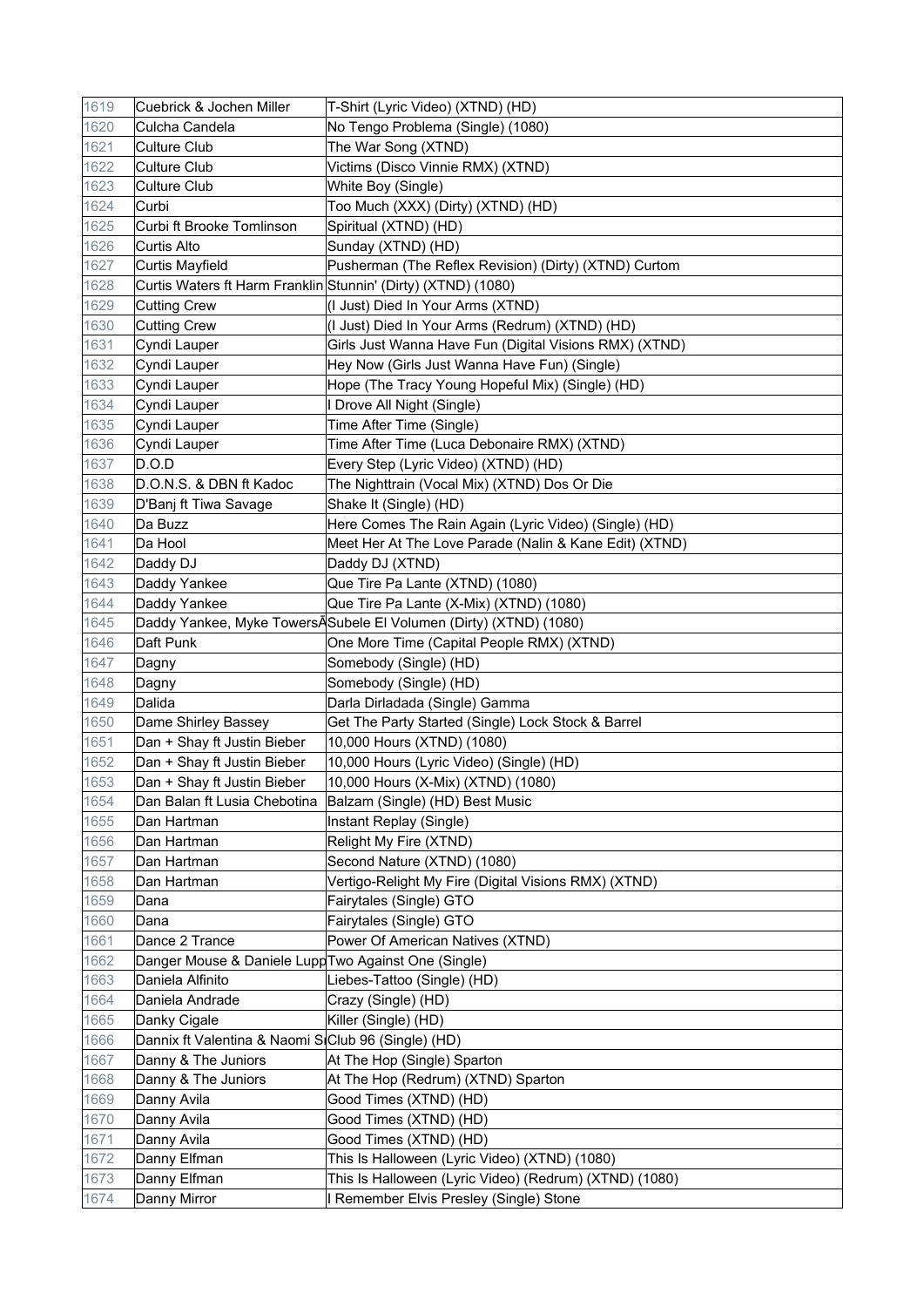| 1675 | Dante Klein ft Raven & Kreyn Escape (XTND) (HD) |                                                             |
|------|-------------------------------------------------|-------------------------------------------------------------|
| 1676 | Daoi Freyr                                      | Think About Things (Single) (HD) AWAL Recordings            |
| 1677 | Dario G                                         | Sunchyme (Single)                                           |
| 1678 | <b>Darkness</b>                                 | One Way Ticket To HellAnd Back (Single)                     |
| 1679 | Darts                                           | Come Back My Love (Single) Magnet                           |
| 1680 | Darts                                           | Duke Of Earl (Single) Magnet                                |
| 1681 | Darude                                          | Feel The Beat (XTND) Robbins Entertainment                  |
| 1682 | Darude                                          | Out Of Control (Back For More) (XTND) Robbins Entertainment |
| 1683 | Darude ft Sebastian Rejman                      | Superman (Single) (HD)                                      |
| 1684 | Daz Dillinger                                   | Just Keep It (Gangsta) (XTND) DPG Records                   |
| 1685 | Dave Hollister                                  | Take Care Of Home (Single)                                  |
| 1686 | David Bowie                                     | Absolute Beginners (Single)                                 |
| 1687 | David Bowie                                     | As The World Falls Down (Single)                            |
| 1688 | David Bowie                                     | Ashes To Ashes (XTND)                                       |
| 1689 | David Bowie                                     | Ashes To Ashes (Single)                                     |
| 1690 | David Bowie                                     | Ashes To Ashes (Starting From Scratch RMX) (XTND)           |
| 1691 | David Bowie                                     | Blackstar (Single) (HD)                                     |
| 1692 | David Bowie                                     | Blackstar (Single) (HD)                                     |
| 1693 | David Bowie                                     | Blackstar (Single) (HD)                                     |
| 1694 | David Bowie                                     | Blackstar (Single) (HD)                                     |
| 1695 | David Bowie                                     | Blackstar (Single)                                          |
| 1696 | David Bowie                                     | Blackstar (Single)                                          |
| 1697 | David Bowie                                     | Blue Jean (Single)                                          |
| 1698 | David Bowie                                     | Boys Keep Swinging (Single)                                 |
| 1699 | David Bowie                                     | Cat People (Putting Out Fire) (Single)                      |
| 1700 | David Bowie                                     | China Girl (XTND)                                           |
| 1701 | David Bowie                                     | Dead Man Walking (Single)                                   |
| 1702 | David Bowie                                     | DJ (Single)                                                 |
| 1703 | David Bowie                                     | Fame '90 (Single)                                           |
| 1704 | David Bowie                                     | Fashion (Single)                                            |
| 1705 | David Bowie                                     | Five Years (XTND)                                           |
| 1706 | David Bowie                                     | Golden Years (XTND)                                         |
| 1707 | David Bowie                                     | Golden Years (The Reflex Revision) (XTND)                   |
| 1708 | David Bowie                                     | Heroes (Redrum) (XTND)                                      |
| 1709 | David Bowie                                     | I Can't Give Everything Away (Lyric Video) (Single) (HD)    |
| 1710 | David Bowie                                     | John, I'm Only Dancing (Single)                             |
| 1711 | David Bowie                                     | Lazarus (Single) (HD)                                       |
| 1712 | David Bowie                                     | Let Me Sleep Beside You (Single)                            |
| 1713 | David Bowie                                     | Let Me Sleep Beside You (Single)                            |
| 1714 | David Bowie                                     | Let's Dance (Master Chic Mix) (XTND)                        |
| 1715 | David Bowie                                     | Let's Dance (Master Chic Mix) (XTND)                        |
| 1716 | David Bowie                                     | Life On Mars (Single)                                       |
| 1717 | David Bowie                                     | Little Wonder (Single)                                      |
| 1718 | David Bowie                                     | Look Back In Anger (Single)                                 |
| 1719 | David Bowie                                     | Loving The Alien (Single)                                   |
| 1720 | David Bowie                                     | Modern Love (Single)                                        |
| 1721 | David Bowie                                     | Modern Love (Digital Visions RMX) (XTND)                    |
| 1722 | David Bowie                                     | Modern Love (Redrum) (XTND)                                 |
| 1723 | David Bowie                                     | No Plan (Single) (HD)                                       |
| 1724 | David Bowie                                     | Oh! You Pretty Things (Single)                              |
| 1725 | David Bowie                                     | Rebel Rebel (XTND)                                          |
| 1726 | David Bowie                                     | Space Oddity (Redrum) (XTND)                                |
| 1727 | David Bowie                                     | Starman (Single)                                            |
| 1728 | David Bowie                                     | Starman (Single)                                            |
| 1729 | David Bowie                                     | Starman (Digital Visions RMX) (XTND)                        |
| 1730 | David Bowie                                     | The Hearts Filthy Lesson (XTND)                             |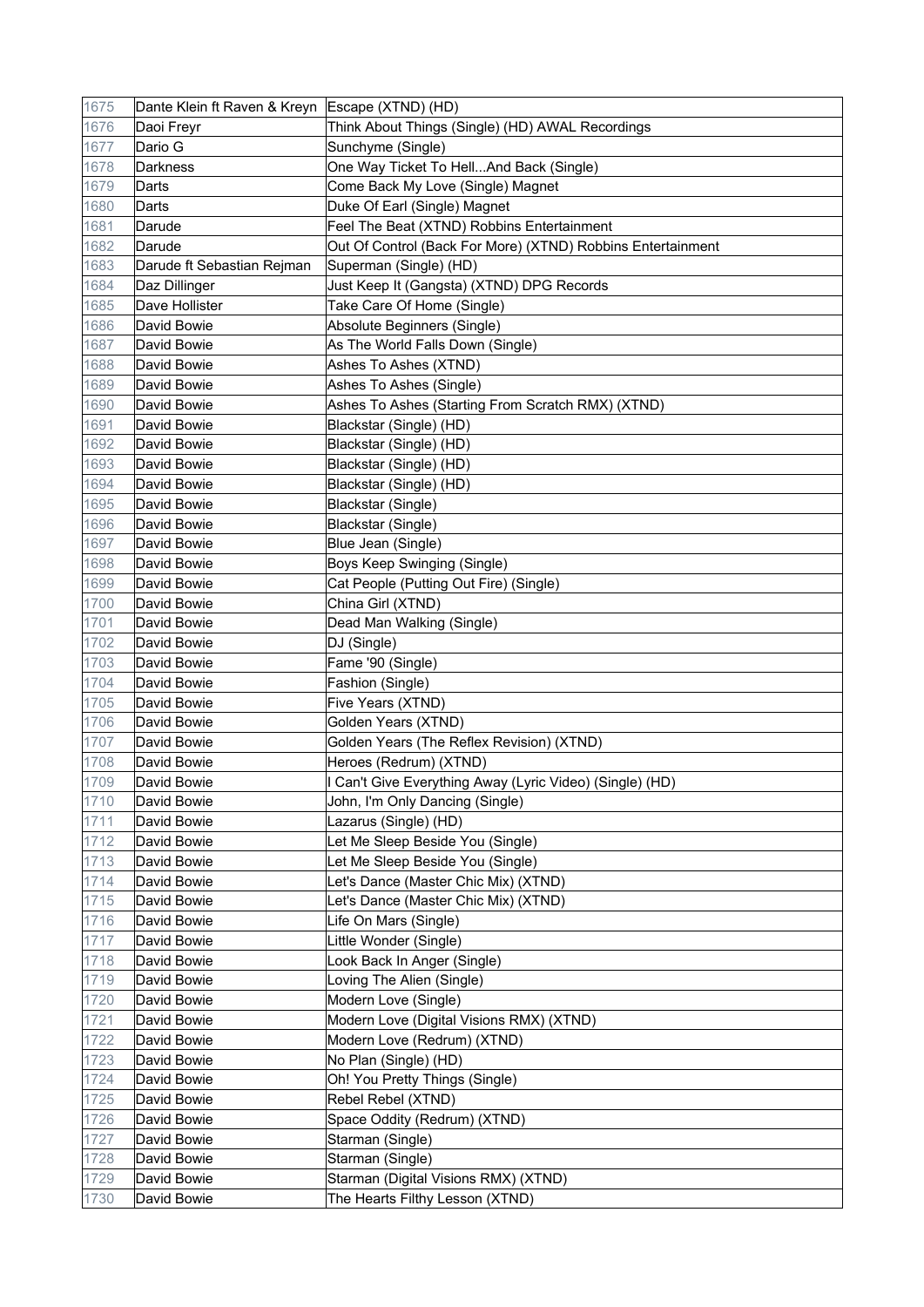| 1731 | David Bowie                                              | The Jean Genie (Single)                                                                             |
|------|----------------------------------------------------------|-----------------------------------------------------------------------------------------------------|
| 1732 | David Bowie                                              | The Stars (Are Out Tonight) (Single) (HD)                                                           |
| 1733 | David Bowie                                              | Thursday's Child (Single)                                                                           |
| 1734 | David Bowie                                              | Time Will Crawl (Single)                                                                            |
| 1735 | David Bowie                                              | Valentine's Day (Single) (HD)                                                                       |
| 1736 | David Bowie                                              | Where Are We Now (Single) (HD)                                                                      |
| 1737 | David Bowie                                              | Wild Is The Wind (Single)                                                                           |
| 1738 | David Bowie & Pat Metheny GiThis Is Not America (Single) |                                                                                                     |
| 1739 | David Bowie & Pet Shop Boys Hallo Spaceboy (Single)      |                                                                                                     |
| 1740 | David Essex                                              | Silver Dream Machine (Single)                                                                       |
| 1741 | David Guetta                                             | Get Together (Lyric Video) (XTND) (HD)                                                              |
| 1742 |                                                          | David Guetta & Martin Solveig Thing For You (Dirty) (XTND) (1080)                                   |
| 1743 |                                                          | David Guetta & Martin Solveig Thing For You (Lyric Video) (Dirty) (XTND) (HD)                       |
| 1744 |                                                          | David Guetta & Martin Solveig Thing For You (Lyric Video) (Dirty) (XTND) (HD)                       |
| 1745 |                                                          | David Guetta & Martin Solveig Thing For You (Lyric Video) (Dirty) (XTND) (HD)                       |
| 1746 |                                                          | David Guetta & Martin Solveig Thing For You (Lyric Video) (Dirty) (XTND) (HD)                       |
| 1747 |                                                          | David Guetta & MistaJam ft J   If You Really Love Me (How Will I Know) (MistaJam RMX) (XTND) (1080) |
| 1748 |                                                          | David Guetta & MistaJam ft J   If You Really Love Me (How Will I Know) (MistaJam RMX) (XTND) (1080) |
| 1749 | David Guetta & Sia                                       | Let's Love (Charlie Lane RMX) (XTND) (HD)                                                           |
| 1750 | David Guetta ft Anne-Marie                               | Don't Leave Me Alone (XTND) (HD)                                                                    |
| 1751 | David Guetta ft Anne-Marie                               | Don't Leave Me Alone (X-Mix) (XTND) (HD)                                                            |
| 1752 |                                                          | David Guetta ft Brooks & LooteBetter When You're Gone (Lyric Video) (Single) (HD)                   |
| 1753 |                                                          | David Guetta ft Cedric Gervais Would I Lie To You (Lyric Video) (Single) (HD)                       |
| 1754 | David Guetta ft JD Davis                                 | The World Is Mine (Gumanev & Tim Cosmos Tech RMX) (XTND)                                            |
| 1755 | David Guetta ft JD Davis                                 | The World Is Mine (Gumanev & Tim Cosmos Tech RMX) (XTND)                                            |
| 1756 | David Guetta ft MistaJam & J                             | If You Really Love Me (How Will I Know) (XTND) (1080)                                               |
| 1757 | David Guetta ft MistaJam & J                             | If You Really Love Me (How Will I Know) (XTND) (1080)                                               |
| 1758 | David Guetta ft MistaJam & J                             | If You Really Love Me (How Will I Know) (Lyric Video) (XTND) (HD)                                   |
| 1759 | David Guetta ft MORTEN                                   | Kill Me Slow (Lyric Video) (XTND) (HD)                                                              |
| 1760 | David Guetta ft Raye                                     | Stay (Don't Go Away) (Lyric Video) (XTND) (HD)                                                      |
| 1761 | David Guetta ft Raye                                     | Stay (Don't Go Away) (Pink Panda RMX) (XTND) (1080)                                                 |
| 1762 | David Guetta ft Sia                                      | Titanium (David Guetta & Morten Future Rave RMX) (Single) (HD)                                      |
| 1763 | David Guetta ft Sia                                      | Titanium (David Guetta & Morten Future Rave RMX) (Concert Ver.) (Single) (HD)                       |
| 1764 |                                                          | David Guetta, Bebe Rexha & JSay My Name (Lucas & Steve RMX) (XTND) (HD)                             |
| 1765 | David Hasselhoff                                         | DamnitĀ I LoveĀ YouĀ (Verdammt Ich lieb Dich) (Single) (HD)                                         |
| 1766 | David Hasselhoff                                         | Sweet Caroline (Single) (1080) Restless                                                             |
| 1767 | David Hasselhoff                                         | The Passenger (Single) (1080) Schubert Music Group                                                  |
| 1768 | David Lee Roth                                           | Just A Gigolo (Single)                                                                              |
| 1769 |                                                          | David Puentez & Ten Tonne SOutta Love (Lyric Video) (Single) (HD)                                   |
| 1770 |                                                          | David Puentez & Ten Tonne S Outta Love (Lyric Video) (Single) (HD)                                  |
| 1771 | Davido ft Chris Brown                                    | Blow My Mind (Dirty) (XTND) (HD)                                                                    |
| 1772 | Day Sulan & YG                                           | Bailar (XXX) (Dirty) (XTND) (1080)                                                                  |
| 1773 | Daya                                                     | Bad Girl (XTND) (1080) Awal Recordings                                                              |
| 1774 | Daya                                                     | Bad Girl (X-Mix) (XTND) (1080) Awal Recordings                                                      |
| 1775 | Daya                                                     | Insomnia (XTND) (HD)                                                                                |
| 1776 | Dead Or Alive                                            | Lover Come Back To Me (Digital Visions RMX) (XTND)                                                  |
| 1777 | Dead Or Alive                                            | My Heart Goes Bang (Digital Visions RMX) (XTND)                                                     |
| 1778 | Dead Or Alive                                            | That's The Way (I Like It) (Single)                                                                 |
| 1779 | Dead Or Alive                                            | Turn Around & Count 2 Ten (12 Inch Mix) (XTND)                                                      |
| 1780 | Dead Or Alive                                            | You Spin Me Round (Like A Record) (XTND) (1080)                                                     |
| 1781 | Dead Or Alive                                            | You Spin Me Round (Like A Record) (Digital Visions RMX) (XTND) (1080)                               |
| 1782 | Dead Or Alive                                            | You Spin Me Round (Like A Record) (Redrum) (XTND) (1080)                                            |
| 1783 | Dead Or Alive                                            | You Spin Me Round (Like A Record) (Redrum) (XTND)                                                   |
| 1784 | Deadmau5 & Lights                                        | When The Summer Dies (Lyric Video) (XXX) (Dirty) (XTND) (HD)                                        |
| 1785 | Deadmau5 & Lights                                        | When The Summer Dies (Lyric Video) (XXX) (Dirty) (XTND) (HD)                                        |
| 1786 | Deadmau5 & The Neptunes                                  | Pomegranate (Dirty) (XTND) (HD) AWAL Recordings                                                     |
|      |                                                          |                                                                                                     |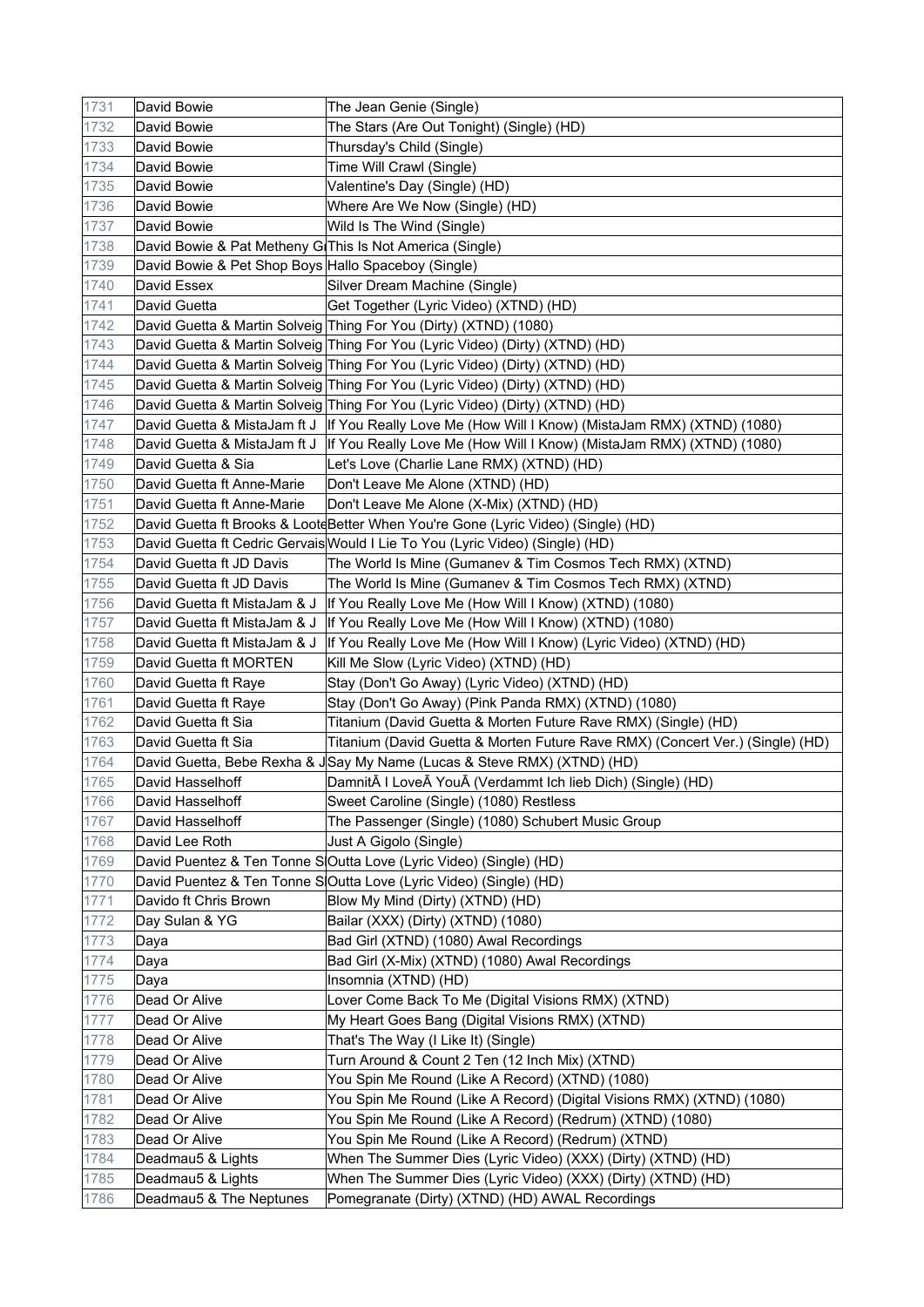| 1787 | Deamn                                            | Save Me (Lyric Video) (Single) (HD) Spinnup                                |
|------|--------------------------------------------------|----------------------------------------------------------------------------|
| 1788 | Deamn                                            | Save Me (Lyric Video) (Single) (HD) Spinnup                                |
| 1789 | Dean Brody                                       | Dose Of Country (Single) (HD) Open Road Recordings                         |
| 1790 | Dean Lewis                                       | Be Alright (XTND) (HD)                                                     |
| 1791 | Dean Lewis                                       | Stay Awake (Single) (HD)                                                   |
| 1792 | Dean Martin                                      | Let It Snow! Let It Snow! Let It Snow! (Animated Video) (Single) (1080)    |
| 1793 | Dean Martin                                      | That's Amore (Single)                                                      |
| 1794 | Debbie Gibson                                    | Girls Night Out (Lyric Video) (Single) (1080)                              |
| 1795 | Debbie Gibson                                    | Only In My Dreams (The Scene Kings RMX) (XTND)                             |
| 1796 | Deborah Harry                                    | I Can See Clearly (Single)                                                 |
| 1797 | Dee Dee                                          | I Put A Spell On You (Single) Bovema Negram                                |
| 1798 | Deep Blue Something                              | Breakfast At Tiffany's (Single)                                            |
| 1799 |                                                  | Deep Dish ft Everything But Th The Future Of The Future (Stay Gold) (XTND) |
| 1800 | Deep Purple                                      | <b>Black Night (Single) Harvest</b>                                        |
| 1801 | Deep Purple                                      | Highway Star (Single)                                                      |
| 1802 | Deep Purple                                      | Highway Star (Single)                                                      |
| 1803 | Deep Purple                                      | Smoke On The Water (Single)                                                |
| 1804 | Deep Purple                                      | Strange Kind Of Woman (Single) Purple Records                              |
| 1805 | Del Shannon                                      | Runaway (Single) Big Top                                                   |
| 1806 | Delmoro                                          | Dove Siamo Finiti (Single) (HD) Carosello Records                          |
| 1807 | Delphic                                          | Doubt (Single) Chimeric Records                                            |
| 1808 | Demi Lovato                                      | Commander In Chief (Single) (1080)                                         |
| 1809 | Demis Roussos                                    | Forever And Ever (Single) Philips                                          |
| 1810 | Demis Roussos                                    | Goodbye My Love Goodbye (Single) Philips                                   |
| 1811 | <b>Demis Roussos</b>                             | Goodbye My Love Goodbye (Single) Philips                                   |
| 1812 | Demis Roussos                                    | Goodbye My Love Goodbye (Single) Philips                                   |
| 1813 | <b>Demis Roussos</b>                             | Goodbye My Love Goodbye (Single) Philips                                   |
| 1814 | Demis Roussos                                    | Goodbye My Love Goodbye (Single) Philips                                   |
| 1815 | Demis Roussos                                    | Goodbye My Love Goodbye (Single) Philips                                   |
| 1816 | Demis Roussos                                    | My Friend The Wind (Alternate Ver.) (Single) Philips                       |
| 1817 | Demis Roussos                                    | My Friend The Wind (Alternate Ver.) (Single) Philips                       |
| 1818 | Demis Roussos                                    | My Friend The Wind (Single) Philips                                        |
| 1819 | Demis Roussos & Florence WaLost In Love (Single) |                                                                            |
| 1820 | Den Harrow                                       | Charleston (XTND)                                                          |
| 1821 | Den Harrow                                       | Don't Break My Heart (Single)                                              |
| 1822 | Den Harrow                                       | Don't Break My Heart (Single)                                              |
| 1823 | Deniece Williams                                 | I've Got the Next Dance (XTND)                                             |
| 1824 | Dennis Ferrer                                    | Hey Hey (XTND) Strictly Rhythm                                             |
| 1825 | Dennis Ferrer                                    | Hey Hey (Friscia & Lamboy RMX) (XTND) Strictly Rhythm                      |
| 1826 | Dennis Lloyd                                     | Alien (Single) (HD)                                                        |
| 1827 | Dennis Lloyd                                     | Alien (Live) (Single) (HD)                                                 |
| 1828 | Deorro                                           | Yee (XTND) (HD) Revealed Recordings                                        |
| 1829 | Depeche Mode                                     | A Question Of Time (Single)                                                |
| 1830 | Depeche Mode                                     | But Not Tonight (Single)                                                   |
| 1831 | Depeche Mode                                     | Enjoy The Silence (Digital Visions RMX) (XTND)                             |
| 1832 | Depeche Mode                                     | Enjoy The Silence (Ewan Pearson RMX) (XTND)                                |
| 1833 | Depeche Mode                                     | Enjoy The Silence (Ewan Pearson RMX) (XTND)                                |
| 1834 | Depeche Mode                                     | Enjoy The Silence (Hands And Feet Mix) (XTND)                              |
| 1835 | Depeche Mode                                     | Enjoy The Silence (Hands And Feet Mix) (XTND)                              |
| 1836 | Depeche Mode                                     | Heroes (Single) (HD)                                                       |
| 1837 | Depeche Mode                                     | Just Can't Get Enough (Jingle Bells Edit) (XTND)                           |
| 1838 | Depeche Mode                                     | Just Can't Get Enough (Les Bisous RMX) (XTND)                              |
| 1839 | Depeche Mode                                     | Just Can't Get Enough (Les Bisous RMX) (XTND)                              |
| 1840 | Depeche Mode                                     | Master & Servant (Digital Visions RMX) (XTND)                              |
| 1841 | Depeche Mode                                     | Master & Servant (Digital Visions RMX) (XTND)                              |
| 1842 | Depeche Mode                                     | Never Let Me Down Again (Redrum) (XTND)                                    |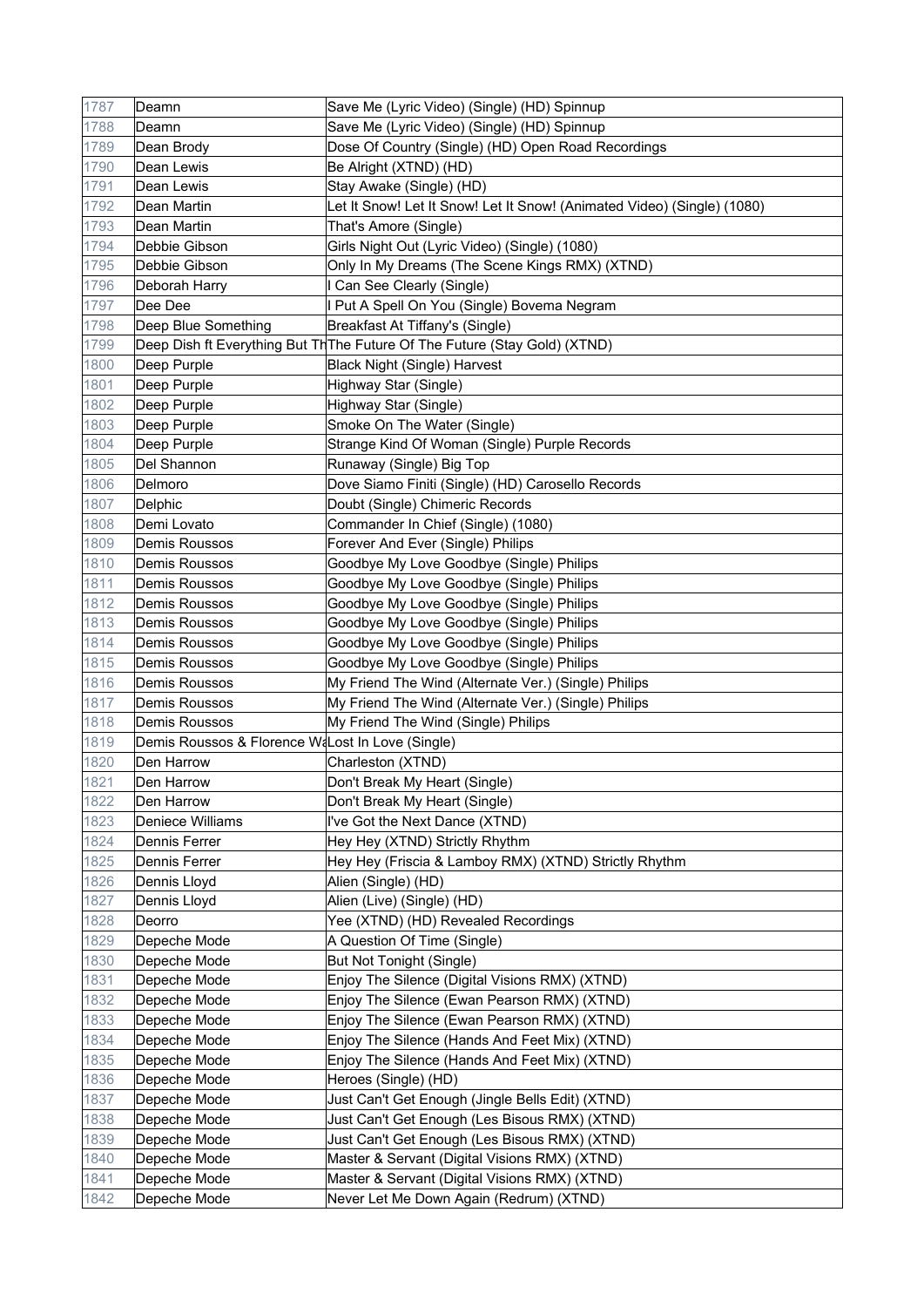| 1843 | Depeche Mode                                          | Personal Jesus (The Stargate Mix) (Single)                                           |
|------|-------------------------------------------------------|--------------------------------------------------------------------------------------|
| 1844 | Depeche Mode                                          | Policy Of Truth (Capitol Mix) (XTND)                                                 |
| 1845 | Depeche Mode                                          | Policy Of Truth (XTND)                                                               |
| 1846 | Depeche Mode                                          | See You (Single)                                                                     |
| 1847 | Depeche Mode                                          | Shake The Disease (XTND)                                                             |
| 1848 | Depeche Mode                                          | Shake The Disease (XTND)                                                             |
| 1849 | Depeche Mode                                          | Shake The Disease (Single)                                                           |
| 1850 | Depeche Mode                                          | Strangelove (Blind Mix) (XTND)                                                       |
| 1851 | Depeche Mode                                          | Strangelove (Pablo Martin Air Guitar Mix) (XTND)                                     |
| 1852 | Depeche Mode                                          | Strangelove (Pablo Martin Air Guitar Mix) (XTND)                                     |
| 1853 | Depeche Mode                                          | Strangelove (Pain Mix) (XTND)                                                        |
| 1854 | Deric ft Dj Sebb                                      | En Blok (Dirty) (Single) (HD)                                                        |
| 1855 | Dermot Kennedy                                        | Better Days (XTND) (HD) Riggins Recording Limited                                    |
| 1856 | Dermot Kennedy                                        | Giants (Single) (HD)                                                                 |
| 1857 |                                                       | Descemer Bueno & Enrique Ig Nos Fuimos Lejos (Arabic Ver.) (XTND) (HD)               |
| 1858 |                                                       | DeSchoWieda ft Fred & Richarll'm Too Sexy (Auf Da Bierbank) (Single) (HD) TKBZ Media |
| 1859 | Desire                                                | Zeros (XXX) (XTND) (1080) Italians Do It Better                                      |
| 1860 | <b>Desire</b>                                         | Zeros (XXX) (XTND) (1080) Italians Do It Better                                      |
| 1861 | Desire                                                | Zeros (XXX) (XTND) (1080) Italians Do It Better                                      |
| 1862 | <b>Desireless</b>                                     | John (Single)                                                                        |
| 1863 | Desmond Dekker & The Aces 007 (Single) Trojan Records |                                                                                      |
| 1864 | Destiny                                               | Je Me Casse (Single) (1080) Jagged House                                             |
| 1865 | Destra Garcia                                         | Wine Of Di Century (Single) (HD) Krazi Music                                         |
| 1866 | Destra Garcia & Spice                                 | Trouble (Single) Ā (1080) Krazi Music                                                |
| 1867 | Dev                                                   | Dancing In The Dark (DJ Kue RMX) (XTND)                                              |
| 1868 | Dev                                                   | Dancing Shoes (Single)                                                               |
| 1869 | Devin Townsend Project                                | Stormbending (Single) (HD) HevyDevy Records                                          |
| 1870 | Devo                                                  | Are You Experienced (XTND)                                                           |
| 1871 | Devo                                                  | Whip It (Single)                                                                     |
| 1872 | Dexy's Midnight Runners                               | Come On Eileen (XTND)                                                                |
| 1873 | Dexy's Midnight Runners                               | Come On Eileen (Single)                                                              |
| 1874 | Dexy's Midnight Runners                               | Geno (Single)                                                                        |
| 1875 | Dexy's Midnight Runners                               | Jackie Wilson Said (I'm In Heaven When You Smile) (Single)                           |
| 1876 | Diana Ross                                            | My Old Piano (Single)                                                                |
| 1877 | Diana Ross                                            | Not Over You Yet (Single)                                                            |
| 1878 | Diana Ross                                            | Take Me Higher (Single)                                                              |
| 1879 | Diana Ross                                            | Thank You (Single) (1080)                                                            |
| 1880 | Diana Ross                                            | Theme From Mahogany (Single)                                                         |
| 1881 | Diana Ross                                            | Upside Down (XTND)                                                                   |
| 1882 | Diana Ross                                            | Upside Down (Digital Visions RMX) (XTND)                                             |
| 1883 | Diana Ross                                            | Upside Down (Digital Visions RMX) (XTND)                                             |
| 1884 | Diana Ross                                            | Upside Down (Redrum) (XTND)                                                          |
| 1885 |                                                       | Diana Ross & Michael Jacksor Ease On Down The Road (Single)                          |
| 1886 | Diana Ross & The Supremes                             | Baby Love (Redrum) (XTND)                                                            |
| 1887 | Diana Ross & The Supremes                             | Baby Love (Lyric Video) (Single) (HD)                                                |
| 1888 | Diana Ross & The Supremes                             | Love Child (Single)                                                                  |
| 1889 | Diana Ross & The Supremes                             | Stop! In The Name Of Love (XTND)                                                     |
| 1890 | Diana Ross & The Supremes                             | Stop! In The Name Of Love (Redrum) (XTND)                                            |
| 1891 | Diana Ross & The Supremes                             | Where Did Our Love Go (Lyric Video) (Single) (HD)                                    |
| 1892 | Diana Ross & The Supremes                             | You Can't Hurry Love (Redrum) (XTND)                                                 |
| 1893 | Diane Warren ft Rita Ora, SofQSeaside (Single) (1080) |                                                                                      |
| 1894 | Diane Warren ft Rita Ora, SofÓSeaside (Single) (1080) |                                                                                      |
| 1895 | Die Antwoord                                          | Enter The Ninja (Single)                                                             |
| 1896 | Die Antwoord                                          | Pitbull Terrier (Dirty) (XTND) (HD) Zef Records                                      |
| 1897 | Digitalo                                              | Girl From Russia (Single) (HD) ZYX Music                                             |
| 1898 | Digitalo                                              | Girl From Russia (Single) (HD) ZYX Music                                             |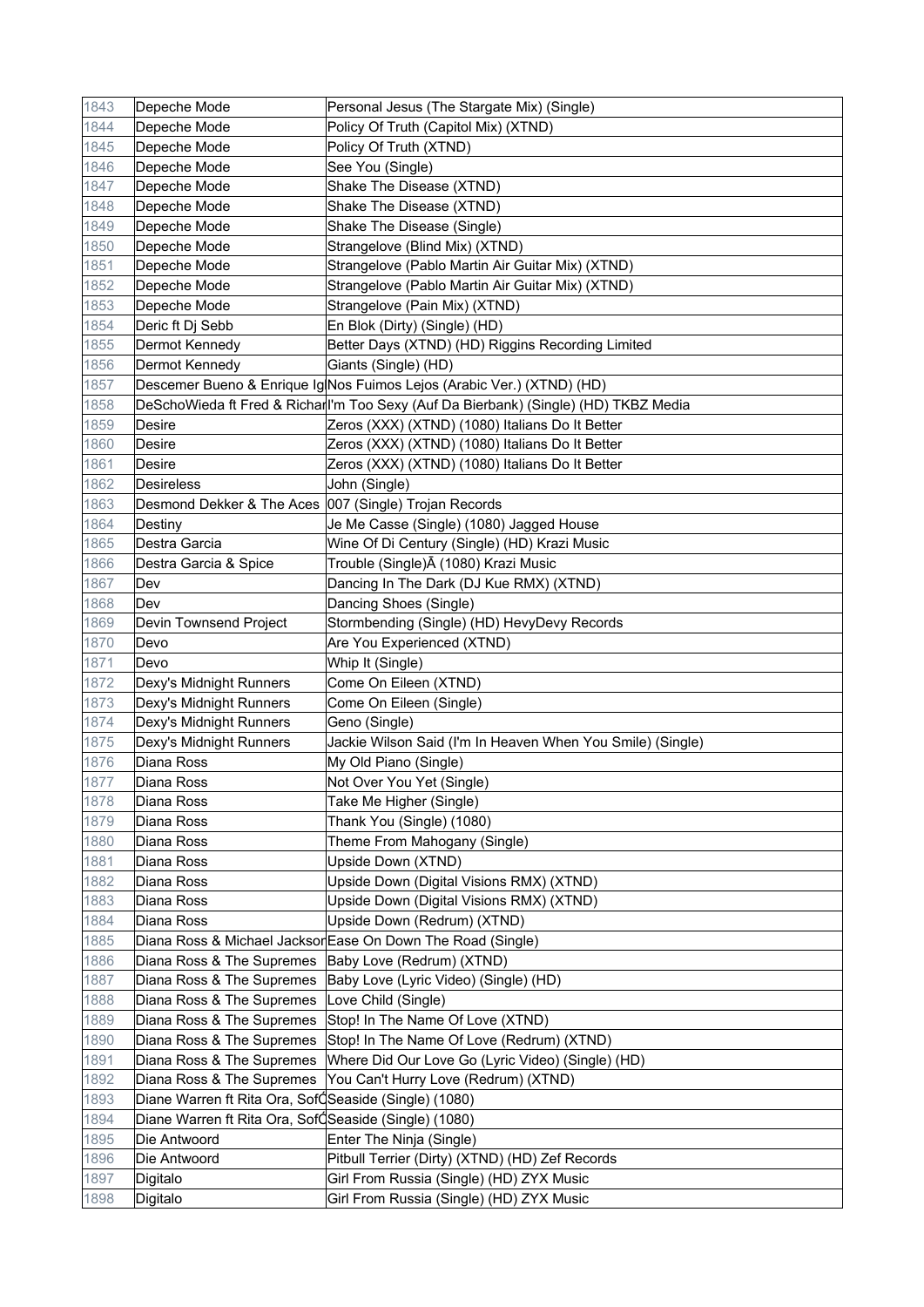| 1899         | Dillinger                                                  | Cocaine In My Brain (TOTP Performance) (Single) Jamaica Sound                                           |
|--------------|------------------------------------------------------------|---------------------------------------------------------------------------------------------------------|
| 1900         |                                                            | Dillon Francis ft Bow Anderson Reaching Out (Single) (1080) IDGAFOS                                     |
| 1901         |                                                            | Dillon Francis ft Lovelytheband Change Your Mind (XTND) (HD) IDGAFOS                                    |
| 1902         | Dimash Kudaibergen                                         | Love Of Tired Swans (Single) (HD) ARS-Rekordz                                                           |
| 1903         | Dimitri Vegas & Like Mike                                  | Chattahoochee (Tomorrowland 2013 Anthem) (XTND) Smash The House                                         |
| 1904         |                                                            | Dimitri Vegas & Like Mike ft D  Instagram (Dirty) (XTND) (HD) Smash The House                           |
| 1905         |                                                            | Dimitri Vegas & Like Mike ft Er Selfish (XTND) (HD) Smash The House                                     |
| 1906         |                                                            | Dimitri Vegas & Like Mike ft SqWe Love Hardcore (Single) (1080) Smash The House                         |
| 1907         |                                                            | Dimitri Vegas & Like Mike ft SqWe Love Hardcore (Single) (1080) Smash The House                         |
| 1908         | Dimitri Vegas & Like Mike ft                               | Feel Your Love (Single) (HD) Smash The House                                                            |
| 1909         | Dimitri Vegas & Like Mike ft                               | Feel Your Love (Single) (HD) Smash The House                                                            |
| 1910         | Dimitri Vegas & Like Mike ft                               | Beast (All As One) (Dirty) (XTND) (1080) Smash The House                                                |
| 1911         | Dimitri Vegas & Like Mike Vs   Repeat After Me (XTND) (HD) |                                                                                                         |
| 1912         |                                                            | Dimitri Vegas & Like Mike Vs J Turn Up (Dirty) (XTND) (1080) Smash The House                            |
| 1913         |                                                            | Dimitri Vegas & Like Mike Vs F Best Friend's Ass (Dimitri Vegas & Ariel Vromen RMX) (Dirty) (XTND) (HD) |
| 1914         |                                                            | Dimitri Vegas & Like Mike Vs Say My Name (Lyric Video) (XTND) (HD) Smash The House                      |
|              |                                                            |                                                                                                         |
| 1915         |                                                            | Dimitri Vegas & Like Mike Vs VGet In Trouble (So What) (Lyric Video) (XTND) (HD) Smash The House        |
| 1916         |                                                            | Dimitri Vegas & Like Mike Vs   Arcade Mammoth (XTND) (HD) Smash The House                               |
| 1917         |                                                            | Dimitri Vegas & Like Mike, Az  We'll Be Dancing Soon (Lyric Video) (XTND) (HD) Smash The House          |
| 1918         |                                                            | Dimitri Vegas & Like Mike, Az  We'll Be Dancing Soon (Lyric Video) (XTND) (HD) Smash The House          |
| 1919         | Dimitri Vegas & Like Mike, D                               | Too Much (Visualizer) (Dirty) (XTND) (HD) Ultra                                                         |
| 1920         |                                                            | Dimitri Vegas & Like Mike, KimDo It (XTND) (1080) Smash The House                                       |
| 1921         |                                                            | Dimitri Vegas, Moguai & Like NBody Talk (Mammoth) (XTND) (HD)                                           |
| 1922         | Ding Dong                                                  | Cha Cha Bwoy (Single) (HD) Bassick Records                                                              |
| 1923         | Ding Dong                                                  | Cha Cha Bwoy (Dirty) (Single) (HD) Bassick Records                                                      |
| 1924         | Ding Dong ft Boom Boom                                     | Vibes (XTND) (HD) JA Productions                                                                        |
| 1925         | Dio                                                        | Rainbow In The Dark (Single)                                                                            |
| 1926         | Dion                                                       | The Wanderer (Single)                                                                                   |
| 1927         | Dion ft Paul Simon                                         | Song For Sam Cooke (Here In America) (Single) (HD)                                                      |
| 1928         | Dionne Warwick                                             | Heartbreaker (Single)                                                                                   |
| 1929         | Dionne Warwick                                             | Heartbreaker (Digital Visions RMX) (XTND)                                                               |
| 1930         | Dionne Warwick                                             | Walk On By (Digital Visions RMX) (XTND) (HD) Scepter Records                                            |
| 1931         |                                                            | Diplo & Damian Lazarus ft Jun Don't Be Afraid (XTND) (1080) Higher Ground                               |
| 1932         |                                                            | Diplo & Damian Lazarus ft Jun Don't Be Afraid (XTND) (1080) Higher Ground                               |
| 1933         | Diplo & Jonas Brothers                                     | Lonely (Single) (HD) Mad Decent                                                                         |
| 1934         | Diplo & Jonas Brothers                                     | Lonely (X-Mix) (XTND) (HD) Mad Decent                                                                   |
| 1935         | Diplo & Noah Cyrus                                         | On Mine (Single) (1080)                                                                                 |
| 1936         |                                                            | Diplo & Thomas Wesley ft Tho Dance With Me (Single) (HD) Mad Decent                                     |
| 1937         | Diplo ft D.R.A.M.                                          | Look Back (Single) (HD)                                                                                 |
| 1938         | <b>Dire Straits</b>                                        | Brothers In Arms (Single)                                                                               |
| 1939<br>1940 | <b>Dire Straits</b><br><b>Dire Straits</b>                 | Heavy Fuel (Single)                                                                                     |
|              |                                                            | Money For Nothing (Single)                                                                              |
| 1941         | <b>Dire Straits</b>                                        | So Far Away (Single)                                                                                    |
| 1942         | <b>Dire Straits</b>                                        | So Far Away (Redrum) (XTND)                                                                             |
| 1943         | <b>Dire Straits</b>                                        | Sultans Of Swing (Single)                                                                               |
| 1944         | Dire Straits                                               | Twistin' By The Pool (Single)                                                                           |
| 1945         | <b>Dire Straits</b>                                        | Walk Of Life (Single)                                                                                   |
| 1946         | Dirty Loops                                                | Hit Me (Single) (1080)                                                                                  |
| 1947         | Dirty Loops                                                | Hit Me (Single) (1080)                                                                                  |
| 1948         | Dirty Loops                                                | Wake Me Up (Single) (1080)                                                                              |
| 1949         | Dirty Loops                                                | Wake Me Up (Single) (1080)                                                                              |
| 1950         | <b>Dirty Loops</b>                                         | Wake Me Up (Single) (HD)                                                                                |
| 1951         | Disciples ft bshp                                          | Solid Gold (XTND) (1080)                                                                                |
| 1952         | Disclosure ft Eliza Doolittle                              | You & Me (Flume RMX) (Single) (HD)                                                                      |
| 1953         |                                                            | Disclosure ft Fatoumata DiawaDouha Mali Mali (XTND) (1080)                                              |
| 1954         |                                                            | Disco Culture Vs Greg & Greg(You To Me Are Everything (Single) (HD) A45 Music                           |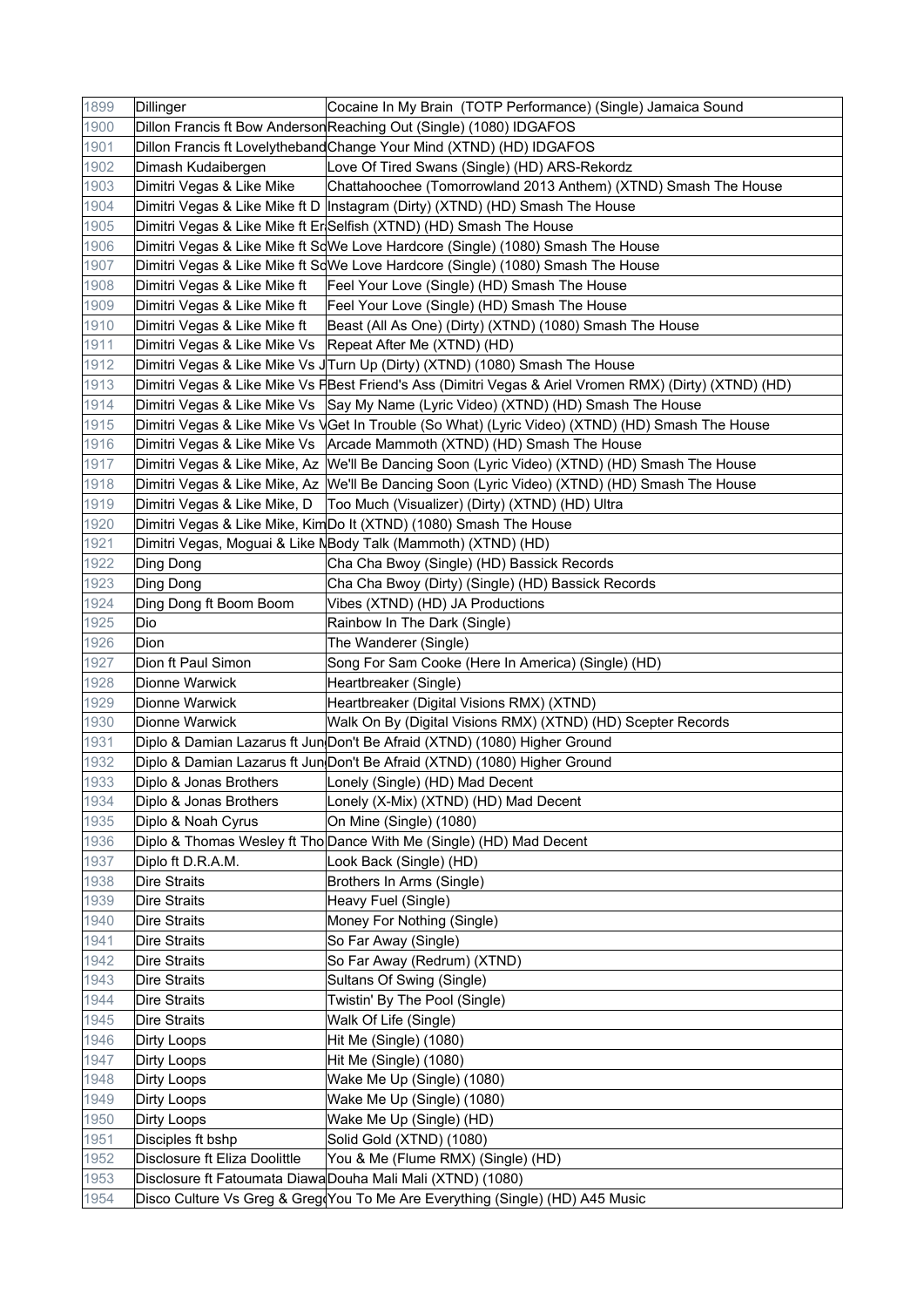| 1955 | Disco's Hit                                                      | Sunglasses (XTND) (HD) FLD Records                                                                  |
|------|------------------------------------------------------------------|-----------------------------------------------------------------------------------------------------|
| 1956 | <b>Disturbed</b>                                                 | Are You Ready (Single) (HD)                                                                         |
| 1957 | Disturbed                                                        | Down With The Sickness (Dirty) (Single)                                                             |
| 1958 | Disturbed                                                        | Remember (Single)                                                                                   |
| 1959 | <b>Divided</b>                                                   | Easy Lover (Single) eOne                                                                            |
| 1960 | <b>Divine</b>                                                    | Hard Magic (Single) Pronto Records                                                                  |
| 1961 | Divine                                                           | I'm So Beautiful (XTND)                                                                             |
| 1962 | Divine                                                           | Native Love (Remix) (Single)                                                                        |
| 1963 | Divine                                                           | Shoot Your Shot (XTND) Carrere                                                                      |
| 1964 | <b>Divine</b>                                                    | Walk Like A Man (XTND) Pronto Records                                                               |
| 1965 | Dixie ft Rubi Rose                                               | Psycho (Dirty) (XTND) (1080) HITCO                                                                  |
| 1966 | Dixie ft Rubi Rose                                               | Psycho (Dirty) (XTND) (1080) HITCO                                                                  |
| 1967 | Dixie ft Rubi Rose                                               | Psycho (X-Mix) (XTND) (1080) HITCO                                                                  |
| 1968 | <b>DJ Abilities</b>                                              | Worldwide (Single) (HD) Rhythmsayers Ent                                                            |
| 1969 | DJ Aligator                                                      | The Whistle Song (XTND)                                                                             |
| 1970 | DJ Aligator                                                      | The Whistle Song (Dirty) (XTND)                                                                     |
| 1971 |                                                                  | DJ Aligator ft Copenhagen Dr Bang That Drum (Single) (1080) Gator Records                           |
| 1972 |                                                                  | DJ Antoine ft Kidmyn, Armand(Symphony (Kidmyn RMX) (Dirty) (XTND) (1080) Global Productions         |
| 1973 |                                                                  | DJ Antoine Vs Timati ft Kalenn Welcome To St Tropez (DJ Antoine & Mad Mark RMX) (Dirty) (XTND) (HD) |
| 1974 |                                                                  | DJ Antoine Vs Timati ft Kalenn Welcome To St Tropez (DJ Antoine & Mad Mark RMX) (Dirty) (XTND) (HD) |
| 1975 | DJ Bobo                                                          | Let The Dream Come True (XTND) (HD) ToCo International                                              |
| 1976 | DJ Bobo ft Irene Cara                                            | What A Feeling (Filatov & Karas RMX) (XTND) (HD) EAMS                                               |
| 1977 | DJ Bobo ft Irene Cara                                            | What A Feeling (Filatov & Karas RMX) (XTND) (HD) EAMS                                               |
| 1978 | DJ Cassidy ft Nile Rodgers &                                     | Blame It On The Freak (Dirty) (XTND) (1080) Humble Angel Records                                    |
| 1979 | DJ Cummerbund                                                    | Beyonce's Heil (Rammstein In Love) (Live) (Single) (HD)                                             |
| 1980 | DJ Dean                                                          | Play It Hard (XTND) Digidance                                                                       |
| 1981 | DJ Earworm                                                       | Decade Of Pop 100 Song Mashup (Single) (HD)                                                         |
| 1982 | DJ Earworm                                                       | United State Of Pop 2018 (Turnin' It Up) (Single) (HD)                                              |
| 1983 | DJ Earworm                                                       | United State Of Pop 2019 (Run Away) (Single) (HD)                                                   |
| 1984 | DJ Frodo ft Mr Polska & Blach La Luna (Single) (1080)            |                                                                                                     |
| 1985 |                                                                  | DJ Herzbeat & Sonia Liebing   Immer Wieder Wenn Die Sonne Scheint (Single) (1080)                   |
| 1986 |                                                                  | DJ Herzbeat ft Roger Whittake Albany (Lyric Video) (Single) (HD)                                    |
| 1987 |                                                                  | DJ Jazzy D The Groovemaster Wonderful (Single) (HD) TakeOva Records                                 |
| 1988 | DJ Kent ft Liquideep                                             | Top Of The World (XTND) (HD) 88 Productions                                                         |
| 1989 | DJ Khaled ft John Legend & NiHigher (Dirty) (XTND) (1080)        |                                                                                                     |
| 1990 |                                                                  | DJ Khaled ft Meek Mill & Lil BaWeather The Storm (Dirty) (XTND) (1080)                              |
| 1991 | DJ Kuba & Neitan ft Bounce In Cream (XTND) (HD)                  |                                                                                                     |
| 1992 | DJ Kuba & Neitan ft Bounce In Cream (XTND) (HD)                  |                                                                                                     |
| 1993 | DJ Kuba & Neitan ft Skytech                                      | Dancing (XTND) (HD)                                                                                 |
| 1994 | DJ Oggy & Iz The Realest                                         | Close To Me (Lyric Video) (XTND) (HD)                                                               |
| 1995 | DJ Quicksilver                                                   | Bellissima (XTND)                                                                                   |
| 1996 | <b>DJ Quicksilver</b>                                            | I Have A Dream (Single) Dos Or Die                                                                  |
| 1997 | DJ Quicksilver Meets Shaggy                                      | Boombastic (XTND)                                                                                   |
| 1998 |                                                                  | DJ Sammy ft The Jackie Boys Shut Up & Kiss Me (Jose De Mara Mix) (XTND) (HD) Kontor                 |
| 1999 | DJ Shoza ft Gazza                                                | Take Me Back (Single) (1080)                                                                        |
| 2000 | DJ Snake & Selena Gomez                                          | Selfish Love (Tiesto RMX) (XTND) (1080)                                                             |
| 2001 | DJ Snake & Zhu                                                   | No More (Lyric Video) (XXX) (Dirty) (XTND) (HD)                                                     |
| 2002 | DJ Snake ft Selena Gomez, O <sup>1</sup> Taki Taki (XTND) (HD)   |                                                                                                     |
| 2003 | DJ Snake ft Selena Gomez, O <sup>1</sup> Taki Taki (Single) (HD) |                                                                                                     |
| 2004 | DJ Snake ft Selena Gomez, O Taki Taki (Dirty) (Single) (HD)      |                                                                                                     |
| 2005 |                                                                  | DJ Tommy Love ft Alinne RosaShake It Out (XTND) (HD) Motion Records                                 |
| 2006 |                                                                  | DJ Tommy Love ft Alinne RosaShake It Out (XTND) (HD) Motion Records                                 |
| 2007 | DJEFF ft Zakes Bantwini                                          | OUAGADOUGOU (Single) (HD)                                                                           |
| 2008 | DJs From Mars                                                    | Best Of 90's Megamashup (Single) (HD)                                                               |
| 2009 | Doda                                                             | Don't Wanna Hide (Single) (1080)                                                                    |
| 2010 | Doda                                                             | Don't Wanna Hide (Single) (1080)                                                                    |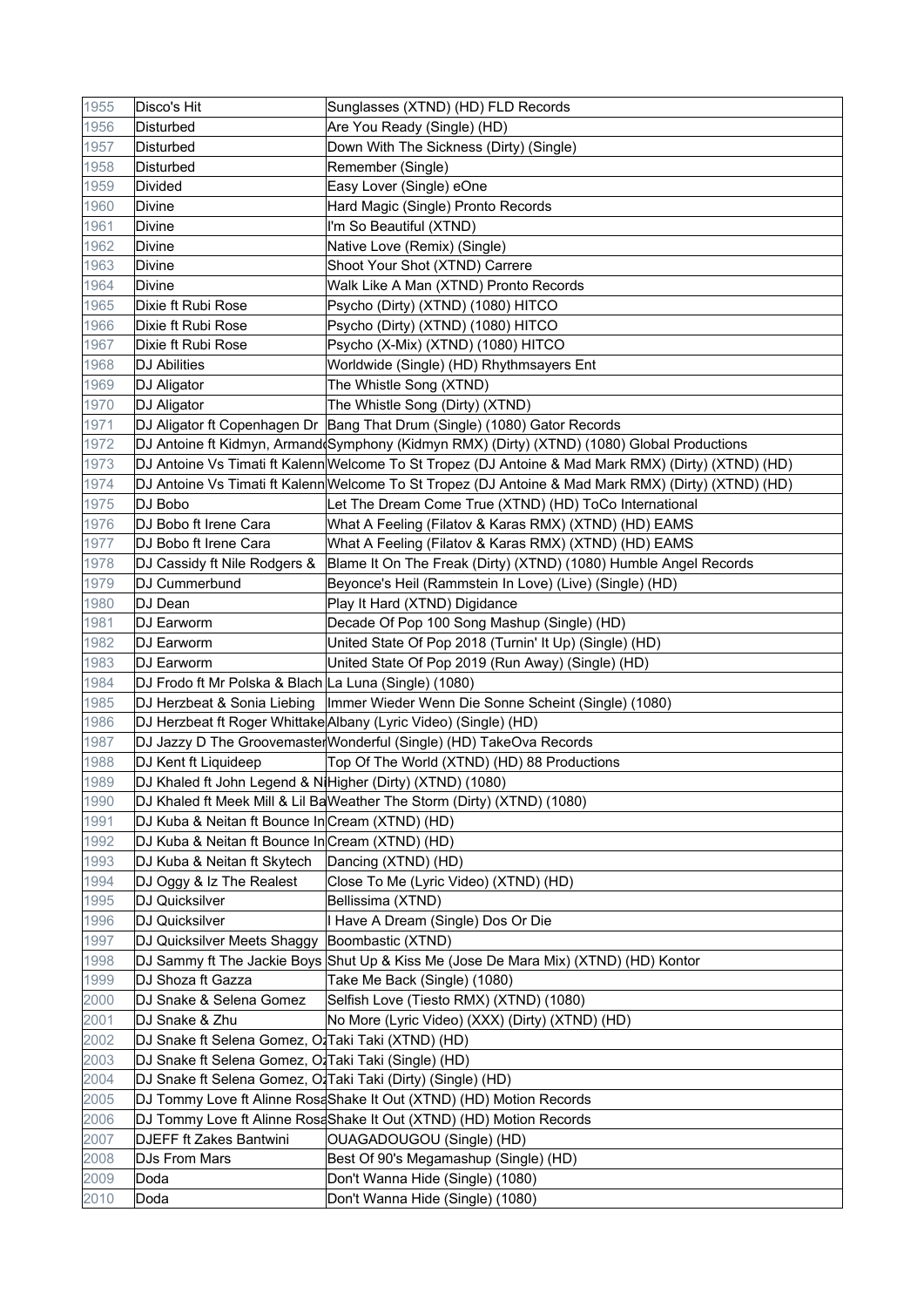| 2011 | Dodgy                 | Good Enough (Single)                                                          |
|------|-----------------------|-------------------------------------------------------------------------------|
| 2012 | Doja Cat              | Get Into It (Yuh) (Visualizer) (Dirty) (XTND) (HD)                            |
| 2013 | Doja Cat              | Streets (Disclosure RMX) (Dirty) (XTND) (1080)                                |
| 2014 | Doja Cat              | Streets (Disclosure RMX) (Dirty) (XTND) (1080)                                |
| 2015 | Doja Cat ft SZA       | Kiss Me More (Choppe Davila RMX) (Dirty) (XTND) (1080)                        |
| 2016 | Doja Cat ft SZA       | Kiss Me More (Choppe Davila RMX) (Dirty) (XTND) (1080)                        |
| 2017 | Doja Cat ft SZA       | Kiss Me More (Dirty) (XTND) (1080)                                            |
| 2018 | Doja Cat ft SZA       | Kiss Me More (M Plus Ike RMX) (Dirty) (XTND) (1080)                           |
| 2019 | Doja Cat ft SZA       | Kiss Me More (M Plus Ike RMX) (Dirty) (XTND) (1080)                           |
| 2020 | Dollar                | Shooting Star (XTND) Carrere                                                  |
| 2021 | <b>Dolly Dots</b>     | Love Me Just A Little Bit More (Single)                                       |
| 2022 | Dolly Dots            | Tell It All About Boys (Single)                                               |
| 2023 | Dolly Parton          | 9 To 5 (Redrum) (XTND)                                                        |
| 2024 | Dolly Parton          | Here You Come Again (Digital Visions RMX) (XTND)                              |
| 2025 | Dolly Parton          | I Will Always Love You (Single)                                               |
| 2026 | Dolly Parton          | Jolene (Dumplin' RMX) (Single) (HD)                                           |
| 2027 | Dom Dolla             | Take It (XTND) (HD) Sweat It Out Music                                        |
| 2028 | Dominatrix            | The Dominatrix Sleeps Tonight (XTND) Streetwise                               |
| 2029 | Dominic Fike          | Vampire (Single) (HD)                                                         |
| 2030 | Don Diablo            | Mr Brightside (XTND) (HD) Hexagon                                             |
| 2031 | Don Diablo            | Never Change (XTND) (HD) Hexagon                                              |
| 2032 | Don Diablo            | The Rhythm (XTND) (1080) Hexagon                                              |
| 2033 | Don Diablo & Jessie J | Brave (XTND) (HD)                                                             |
| 2034 | Don McLean            | American Pie (Lyric Video) (Intro Only) (XTND) (HD)                           |
| 2035 | Don McLean            | Crying (Single)                                                               |
| 2036 | Donkeyboy             | Pull Of The Eye (Single) (HD)                                                 |
| 2037 | Donna Summer          | Bad Girls (XTND)                                                              |
| 2038 | Donna Summer          | Bad Girls (Gigamesh RMX) (XTND)                                               |
| 2039 | Donna Summer          | Bad Girls (Master Chic Mix) (XTND)                                            |
| 2040 | Donna Summer          | Bad Girls (Redrum) (XTND)                                                     |
| 2041 | Donna Summer          | Could It Be Magic (Single)                                                    |
| 2042 | Donna Summer          | Could It Be Magic (Digital Visions RMX) (XTND)                                |
| 2043 | Donna Summer          | Hot Stuff (Alternate Video) (XTND)                                            |
| 2044 | Donna Summer          | Hot Stuff (XTND)                                                              |
| 2045 | Donna Summer          | Hot Stuff (Dave Aude RMX) (XTND)                                              |
| 2046 | Donna Summer          | Hot Stuff (Dave Aude RMX) (XTND)                                              |
| 2047 | Donna Summer          | Hot Stuff (Digital Visions RMX) (XTND)                                        |
| 2048 | Donna Summer          | Hot Stuff (Master Chic Mix) (XTND)                                            |
| 2049 | Donna Summer          | Hot Stuff (Master Chic Mix) (XTND)                                            |
| 2050 | Donna Summer          | I Don't Wanna Get Hurt (XTND)                                                 |
| 2051 | Donna Summer          | I Feel Love (Alternate Video) (Single)                                        |
| 2052 | Donna Summer          | I Feel Love (Alternate Video) (Redrum) (XTND)                                 |
| 2053 | Donna Summer          | I Will Go With You (Con Te Partiro) (Single)                                  |
| 2054 | Donna Summer          | Lady Of The Night (Single)                                                    |
| 2055 | Donna Summer          | Last Dance (XTND)                                                             |
| 2056 | Donna Summer          | Last Dance (Remix) (Single)                                                   |
| 2057 | Donna Summer          | Love Is In Control (Finger On The Trigger) (Chromeo & Oliver RMX) (XTND) (HD) |
| 2058 | Donna Summer          | Love To Love You (Alternate Ver.) (XTND) Oasis                                |
| 2059 | Donna Summer          | Love To Love You Baby (Single) Oasis                                          |
| 2060 | Donna Summer          | Love To Love You Baby (Giorgio Moroder ft Chris Cox RMX) (Single) (HD)        |
| 2061 | Donna Summer          | MacArthur Park (XTND)                                                         |
| 2062 | Donna Summer          | Medley (Single)                                                               |
| 2063 | Donna Summer          | On The Radio (Digital Visions RMX) (XTND)                                     |
| 2064 | Donna Summer          | On The Radio (Live) (Single)                                                  |
| 2065 | Donna Summer          | Romeo (XTND)                                                                  |
| 2066 | Donna Summer          | Romeo (XTND)                                                                  |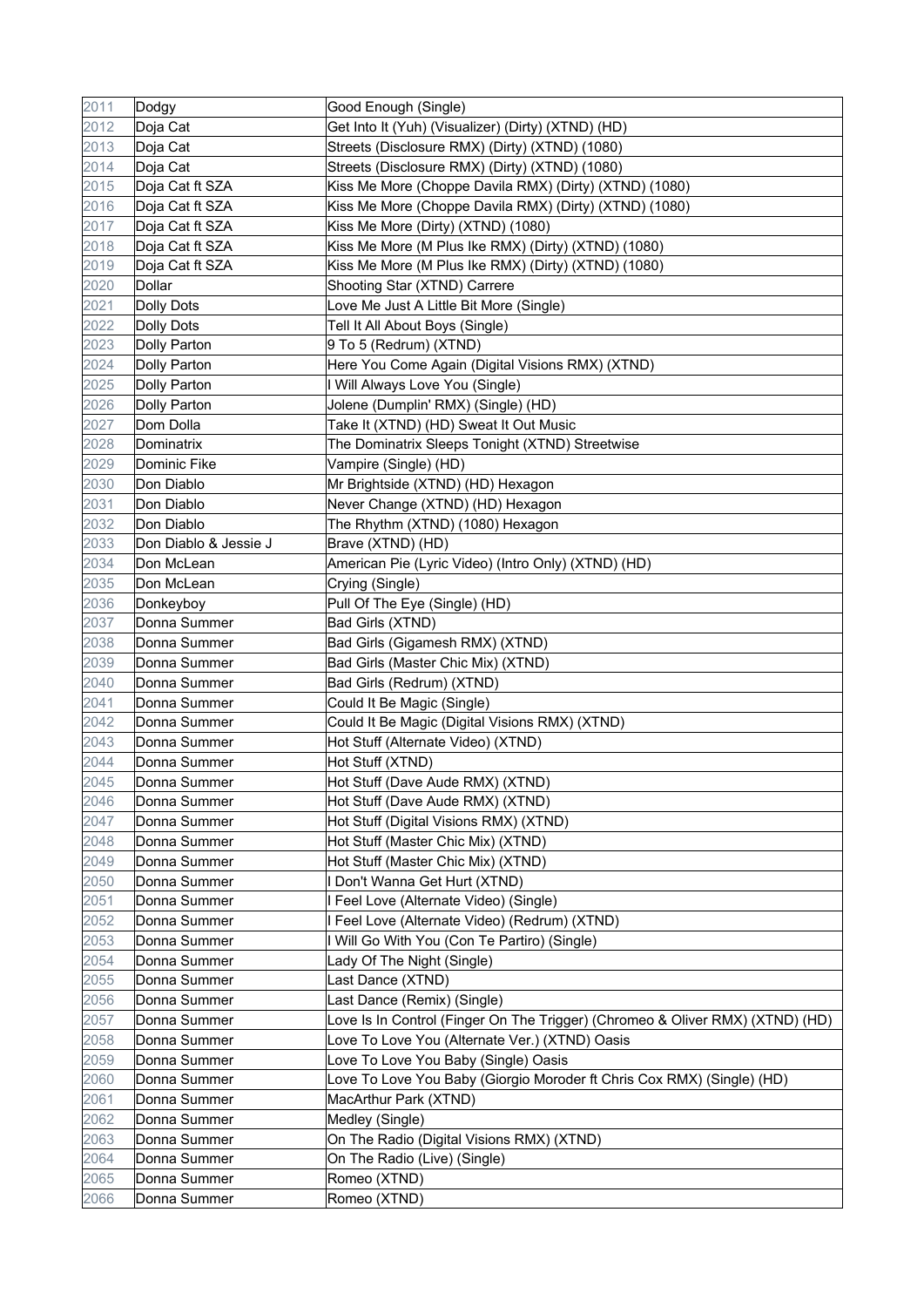| 2067 | Donna Summer                                            | Romeo (Lyric Video) (Single) (1080)                                          |
|------|---------------------------------------------------------|------------------------------------------------------------------------------|
| 2068 | Donna Summer                                            | This Time I Know It's For Real (Digital Visions RMX) (XTND)                  |
| 2069 | Donna Summer                                            | This Time I Know It's For Real (Digital Visions RMX) (XTND)                  |
| 2070 | Donny Hathaway                                          | A Song For You (Lyric Video) (Single) (HD) ATCO                              |
| 2071 | Donny Hathaway                                          | A Song For You (Lyric Video) (Single) (HD) ATCO                              |
| 2072 | Donny Hathaway                                          | A Song For You (Lyric Video) (Single) (HD) ATCO                              |
| 2073 | Donny Hathaway                                          | A Song For You (Lyric Video) (Single) (HD) ATCO                              |
| 2074 | Doop                                                    | Doop (Single) Clubstitute Records                                            |
| 2075 | Dorian Electra                                          | Daddy Like (Single) (1080)                                                   |
| 2076 | Dorian Electra                                          | Daddy Like (Single) (1080)                                                   |
| 2077 | Doris Day                                               | Que Sera, Sera (Whatever Will Be, Will Be) (Lyric Video) (Single) (1080)     |
| 2078 | Doris Day                                               | Que Sera, Sera (Whatever Will Be, Will Be) (Lyric Video) (Single) (HD)       |
| 2079 | Doris Troy                                              | Just One Look (Lyric Video) (Single) (1080)                                  |
| 2080 | Doris Troy                                              | Just One Look (Lyric Video) (Redrum) (XTND) (1080)                           |
| 2081 | Doss                                                    | Look (Single) (1080)                                                         |
| 2082 | Double You                                              | We All Need Love (Xtendamix RMX) (XTND)                                      |
| 2083 | Double You                                              | We All Need Love (Xtendamix RMX) (XTND)                                      |
| 2084 | Dove Cameron                                            | So Good (Dirty) (Single) (HD)                                                |
| 2085 | Dr Alban                                                | It's My Life (XTND) (1080)                                                   |
| 2086 | Dr Alban                                                | It's My Life (Digital Visions RMX) (XTND) (1080)                             |
| 2087 | Dr Alban                                                | This Time I'm Free (XTND) Tempo Records                                      |
| 2088 | Dr Baker                                                | Kaos (Single) Desire Records                                                 |
| 2089 | Dr Feelgood                                             | Milk & Alcohol (Single)                                                      |
| 2090 | Dr Hook                                                 | All The Time In The World (Single)                                           |
| 2091 | Dr Hook                                                 | Better Love Next Time (Disco Vinnie RMX) (XTND)                              |
| 2092 | Dr Hook                                                 | Sexy Eyes (Single)                                                           |
| 2093 | Dr Hook                                                 | What Do You Want (Single)                                                    |
| 2094 | Dr Hook                                                 | When You're In Love With A Beautiful Woman (Redrum) (XTND)                   |
| 2095 | Dragonette ft Sunnery James, Summer Thing (XTND) (1080) |                                                                              |
| 2096 | Dragonette ft Sunnery James, Summer Thing (XTND) (1080) |                                                                              |
| 2097 |                                                         | Dragonette ft Sunnery James, Summer Thing (Kryder RMX) (XTND) (1080)         |
| 2098 |                                                         | Dragonette ft Sunnery James, Summer Thing (Kryder RMX) (XTND) (1080)         |
| 2099 | Drake                                                   | Toosie Slide (Amice RMX) (XTND) (HD)                                         |
| 2100 | <b>Drake</b>                                            | Toosie Slide (Amice RMX) (XTND) (HD)                                         |
| 2101 | Drake                                                   | Toosie Slide (Sam Collins & Jom X Terry VIP Edit) (Dirty) (XTND) (HD)        |
| 2102 |                                                         | Drake ft Future & Young Thug Way 2 Sexy (Dirty) (XTND) (1080)                |
| 2103 |                                                         | Drake ft Future & Young Thug Way 2 Sexy (Kue RMX) (Dirty) (XTND) (1080)      |
| 2104 |                                                         | Drake ft Future & Young Thug Way 2 Sexy (Kue RMX) (Dirty) (XTND) (1080)      |
| 2105 | Drake ft Giveon                                         | Chicago Freestyle (Paul Rees & Bren F RMX) (XXX) (XTND) (HD)                 |
| 2106 |                                                         | Drake ft Rihanna Vs The Weel Take Care Vs Take My Breath (Dirty) (XTND) (HD) |
| 2107 | Drake ft The Weeknd                                     | Crew Love (Lyric Video) (XTND) (1080)                                        |
| 2108 | Drake ft The Weeknd                                     | Crew Love (Lyric Video) (XTND) (1080)                                        |
| 2109 | Drake ft The Weeknd                                     | Crew Love (Lyric Video) (Single) (1080)                                      |
| 2110 | Drake ft The Weeknd                                     | Crew Love (Lyric Video) (Dirty) (Single) (1080)                              |
| 2111 | Drake ft The Weeknd                                     | Crew Love (Lyric Video) (Dirty) (Single) (1080)                              |
| 2112 |                                                         | Drax Project ft Hailee Steinfeld Woke Up Late (Lyric Video) (Single) (HD)    |
| 2113 | Dream Academy                                           | Life In A Northern Town (PeteDown Classic Mix) (XTND)                        |
| 2114 | Drenchill ft Indiiana                                   | Freed From Desire (XTND) (HD)                                                |
| 2115 | Drenchill ft Indiiana                                   | Never Never (XTND) (HD)                                                      |
| 2116 | Drenchill ft Indiiana                                   | Never Never (XTND) (HD)                                                      |
| 2117 | Drenchill ft Indiiana                                   | Paradise (Single) (HD)                                                       |
| 2118 | <b>Drew Sycamore</b>                                    | 45 Fahrenheit Girl (Single) (HD)                                             |
| 2119 | Drove ft Dillon Francis                                 | Places (Lyric Video) (Single) (HD)                                           |
| 2120 | <b>Dschinghis Khan</b>                                  | Moskau (Single) Jupiter Records                                              |
| 2121 | Dschinghis Khan                                         | Moskau (Single) Jupiter Records                                              |
| 2122 | Dua Lipa                                                | Break My Heart (Jax Jones Midnight Snack RMX) (XTND) (1080)                  |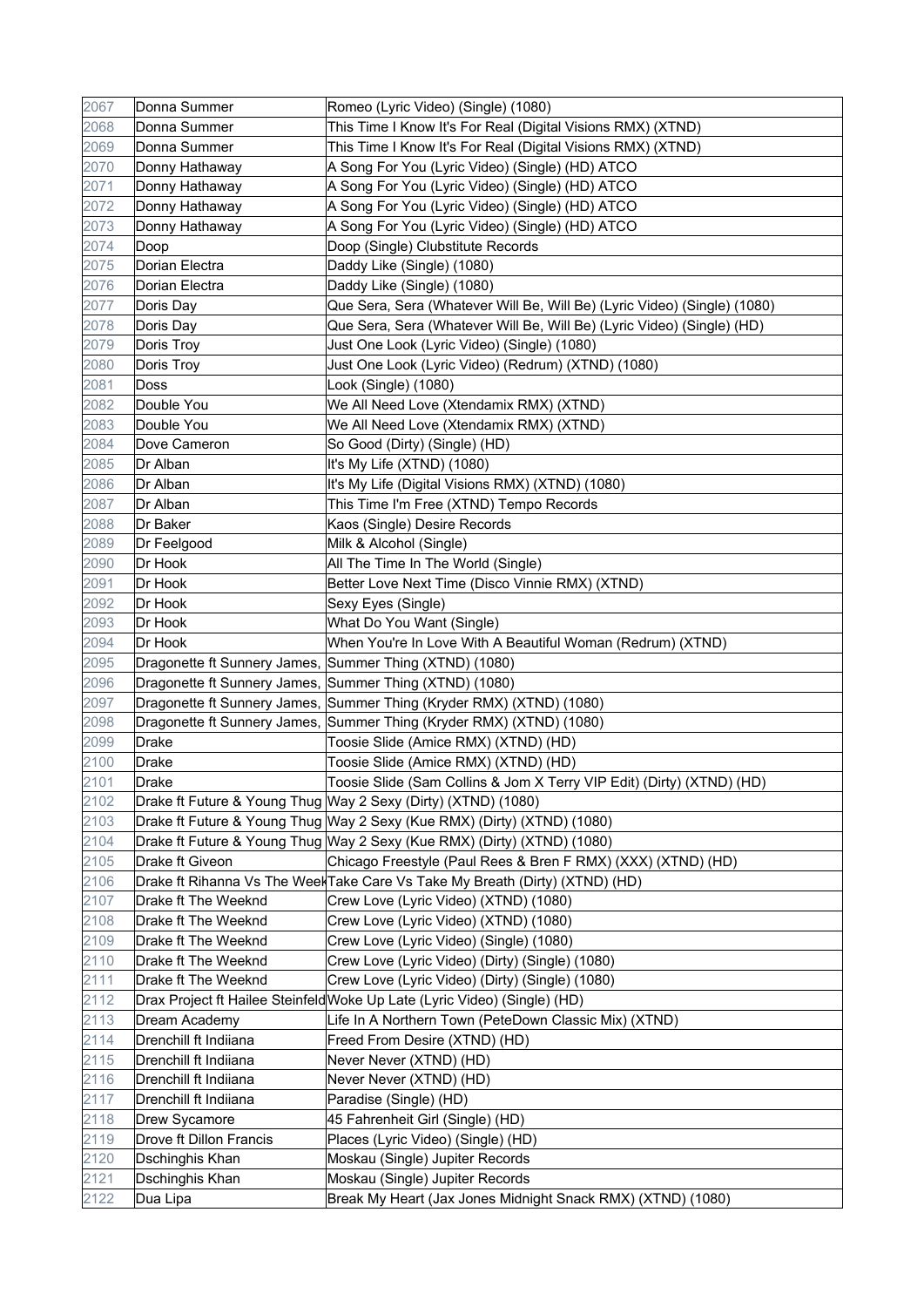| 2123 | Dua Lipa                                              | Break My Heart (Remix) (XTND) (HD)                                            |
|------|-------------------------------------------------------|-------------------------------------------------------------------------------|
| 2124 | Dua Lipa                                              | Don't Start Now (Barry Harris RMX) (XTND) (1080)                              |
| 2125 | Dua Lipa                                              | Don't Start Now (XTND) (HD)                                                   |
| 2126 | Dua Lipa                                              | Don't Start Now (Dom Dolla RMX) (XTND) (1080)                                 |
| 2127 | Dua Lipa                                              | Don't Start Now (Purple Disco Machine RMX) (Single) (HD)                      |
| 2128 | Dua Lipa                                              | Don't Start Now (Remix) (XTND) (HD)                                           |
| 2129 | Dua Lipa                                              | Don't Start Now (X-Mix) (XTND) (1080)                                         |
| 2130 | Dua Lipa                                              | Future Nostalgia (Lyric Video) (Single) (HD)                                  |
| 2131 | Dua Lipa                                              | Hallucinate (Akey RMX) (XTND) (1080)                                          |
| 2132 | Dua Lipa                                              | Hallucinate (XTND) (1080)                                                     |
| 2133 | Dua Lipa                                              | IDGAF (XTND) (HD)                                                             |
| 2134 | Dua Lipa                                              | IDGAF (Dirty) (Single) (HD)                                                   |
| 2135 | Dua Lipa                                              | IDGAF (Panic City RMX) (XTND) (HD)                                            |
| 2136 | Dua Lipa                                              | Love Again (Amice RMX) (XTND) (1080)                                          |
| 2137 | Dua Lipa                                              | Love Again (Amice RMX) (XTND) (1080)                                          |
| 2138 | Dua Lipa                                              | Love Again (Dirty) (XTND) (1080)                                              |
| 2139 | Dua Lipa                                              | Love Again (Dirty) (XTND) (1080)                                              |
| 2140 | Dua Lipa                                              | Love Again (Dirty) (XTND) (1080)                                              |
| 2141 | Dua Lipa                                              | Love Again (DJ Dark & Mentol RMX) (XTND) (1080)                               |
| 2142 | Dua Lipa                                              | Love Again (Horse Meat Disco RMX) (Lyric Video) (XTND) (HD)                   |
| 2143 | Dua Lipa                                              | Love Again (New York Loft Party RMX) (XTND) (1080)                            |
| 2144 | Dua Lipa                                              | Love Again (New York Loft Party RMX) (XTND) (1080)                            |
| 2145 | Dua Lipa                                              | Love Again (X-Mix) (XTND) (1080)                                              |
| 2146 | Dua Lipa                                              | Physical (Bren F RMX) (XTND) (1080)                                           |
| 2147 | Dua Lipa                                              | Physical (XTND) (1080)                                                        |
| 2148 | Dua Lipa                                              | Physical (Division 4 RMX) (XTND) (1080)                                       |
| 2149 | Dua Lipa                                              | Physical (X-Mix) (XTND) (1080)                                                |
| 2150 | Dua Lipa                                              | Swan Song (Andrew Marks RMX) (XTND) (HD)                                      |
| 2151 | Dua Lipa                                              | We're Good (Amice RMX) (XTND) (1080)                                          |
| 2152 | Dua Lipa                                              | We're Good (Amice RMX) (XTND) (1080)                                          |
| 2153 | Dua Lipa                                              | We're Good (XTND) (1080)                                                      |
| 2154 | Dua Lipa                                              | We're Good (Dillon Francis RMX) (Dirty) (XTND) (1080)                         |
| 2155 | Dua Lipa                                              | We're Good (Dillon Francis RMX) (Dirty) (XTND) (1080)                         |
| 2156 | Dua Lipa & Angele                                     | Fever (Bren F RMX) (XTND) (1080)                                              |
| 2157 | Dua Lipa & Angele                                     | Fever (Bren F RMX) (XTND) (1080)                                              |
| 2158 | Dua Lipa & Angele                                     | Fever (XTND) (1080)                                                           |
| 2159 | Dua Lipa & Angele                                     | Fever (Lyric Video) (Single) (HD)                                             |
| 2160 | Dua Lipa ft DaBaby                                    | Levitating (Remix) (XTND) (1080)                                              |
| 2161 |                                                       | Dua Lipa ft Madonna & Missy [Levitating (Ray Isaac RMX) (XTND) (HD)           |
| 2162 |                                                       | Dua Lipa ft Madonna & Missy (Levitating (The Blessed Madonna RMX) (XTND) (HD) |
| 2163 | Duck Sauce                                            | Barbra Streisand (XTND) Fool's Gold                                           |
| 2164 | Duck Sauce                                            | Mesmerize (XXX) (Single) (HD)                                                 |
| 2165 | Duck Sauce, A-Trak & ArmandNonchalant (Single) (1080) |                                                                               |
| 2166 | Duck Sauce, A-Trak & ArmandNonchalant (Single) (1080) |                                                                               |
| 2167 | Duran Duran                                           | Electric Barbarella (Single)                                                  |
| 2168 | Duran Duran                                           | Five Years (Single) (1080)                                                    |
| 2169 | Duran Duran                                           | Five Years (Single) (1080)                                                    |
| 2170 | Duran Duran                                           | Five Years (Single) (1080)                                                    |
| 2171 | Duran Duran                                           | Five Years (Single) (HD)                                                      |
| 2172 | Duran Duran                                           | Friends Of Mine (XTND)                                                        |
| 2173 | Duran Duran                                           | Invisible (Single) (1080)                                                     |
| 2174 | Duran Duran                                           | New Moon On Monday (Disco Vinnie RMX) (XTND)                                  |
| 2175 | Duran Duran                                           | Save A Prayer (XTND)                                                          |
| 2176 | Duran Duran                                           | Save A Prayer (Single)                                                        |
| 2177 | Duran Duran ft Chai                                   | More Joy (Lyric Video) (Single) (HD)                                          |
| 2178 |                                                       | Durand Jones & The Indication Witchoo (Single) (1080) Dead Oceans             |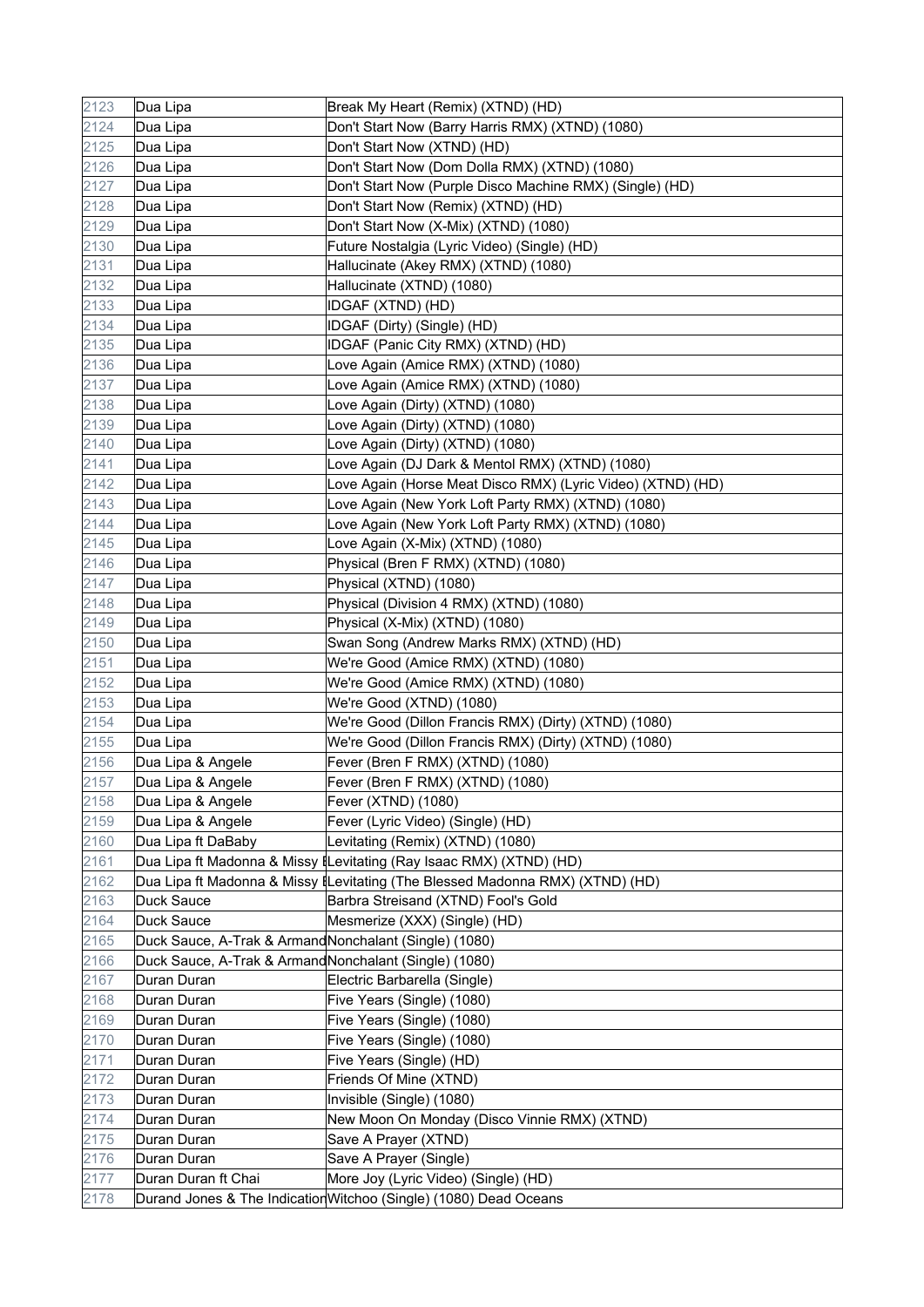| 2179 | <b>Dusty Springfield</b>    | I Only Want To Be With You (Single) Philips                 |
|------|-----------------------------|-------------------------------------------------------------|
| 2180 | <b>Dusty Springfield</b>    | In Private (Single)                                         |
| 2181 | <b>Dusty Springfield</b>    | Son Of A Preacher Man (Single) Phillips                     |
| 2182 | <b>Dusty Springfield</b>    | The Windmills Of Your Mind (Single)                         |
| 2183 | <b>Dusty Springfield</b>    | The Windmills Of Your Mind (Single)                         |
| 2184 | Dutch ft Crystal Waters     | My Time (Single)                                            |
| 2185 | DVBBS & Borgeous            | Tsunami (Blasterjaxx Mix) (XTND) (HD)                       |
| 2186 | <b>DVBBS &amp; Borgeous</b> | Tsunami (Christmas Edition) (XTND) (HD)                     |
| 2187 | <b>DVBBS &amp; Borgeous</b> | TSUNAMI (XTND) (HD)                                         |
| 2188 | <b>DVBBS &amp; Borgeous</b> | Tsunami (St Patrick's Day Ver.) (XTND) (HD)                 |
| 2189 |                             | DVBBS ft Blackbear & 24kGoldTinted Eyes (XTND) (1080) Ultra |
| 2190 | Dynoro & Outwork ft Mr Gee  | Elektro (Single) (1080)                                     |
| 2191 | Dynoro ft 24kGoldn          | Monsters (Single) (1080) B1 Recordings                      |
| 2192 | Dynoro ft 24kGoldn          | Monsters (Single) (1080) B1 Recordings                      |
| 2193 | E-Rotic                     | Head Over Heels (Single) (HD) Bros Music                    |
| 2194 | Earth Wind & Fire           | December (Single) (HD)                                      |
| 2195 | Earth Wind & Fire           | Fantasy (Master Chic Mix) (XTND)                            |
| 2196 | Earth Wind & Fire           | Let's Groove (XTND)                                         |
| 2197 | Earth Wind & Fire           | September '99 (Phats & Small RMX) (XTND)                    |
| 2198 | Earth Wind & Fire           | September (Single)                                          |
| 2199 | Earth Wind & Fire           | September (X-Mix) (XTND)                                    |
| 2200 | Earth Wind & Fire           | Shining Star (Single)                                       |
| 2201 | Earth, Wind & Fire          | After The Love Has Gone (Master Chic Mix) (XTND)            |
| 2202 | Earth, Wind & Fire          | Boogie Wonderland (Digital Visions RMX) (XTND)              |
| 2203 | Earth, Wind & Fire          | Boogie Wonderland (Master Chic Mix) (XTND)                  |
| 2204 | Earth, Wind & Fire          | Boogie Wonderland (The Reflex Revision) (XTND)              |
| 2205 | Earth, Wind & Fire          | Fantasy (Single)                                            |
| 2206 | Earth, Wind & Fire          | Happy Season (Lyric Video) (Single) (HD)                    |
| 2207 | Earth, Wind & Fire          | September (Digital Visions RMX) (XTND)                      |
| 2208 | Earth, Wind & Fire          | September (Luca Debonaire RMX) (XTND)                       |
| 2209 | Earth, Wind & Fire          | September (The Reflex Revision) (XTND)                      |
| 2210 | Earth, Wind & Fire          | Serpentine Fire (Disco Vinnie RMX) (XTND)                   |
| 2211 | Earth, Wind & Fire          | Shining Star (The Reflex Revision) (XTND)                   |
| 2212 | Earth, Wind & Fire          | System Of Survival (XTND)                                   |
| 2213 | Earth, Wind & Fire          | Winter Wonderland (Single) (HD)                             |
| 2214 | Eartha Kitt                 | I Don't Care (XTND)                                         |
| 2215 | Eartha Kitt                 | I Love Men (Single)                                         |
| 2216 | Eartha Kitt                 | This Is My Life (XTND)                                      |
| 2217 | Eartha Kitt                 | Where Is My Man (Single) Scorpio Music                      |
| 2218 | Eartha Kitt & Bronski Beat  | Cha Cha Heels (Single)                                      |
| 2219 | East 17                     | House Of Love (Single) London Records                       |
| 2220 | East 17                     | Stay Another Day (Snow Ver.) (Single)                       |
| 2221 | East 17                     | West End Girls (Single) London Records                      |
| 2222 | Easy Life ft Arlo Parks     | Sangria (XXX) (Dirty) (Single) (HD)                         |
| 2223 | Echo & The Bunnymen         | The Killing Moon (XTND)                                     |
| 2224 | Ed Sheeran                  | Afterglow (Chizzle & Syntrix RMX) (XTND) (HD)               |
| 2225 | Ed Sheeran                  | Afterglow (DJ Mike D RMX) (XTND) (HD)                       |
| 2226 | Ed Sheeran                  | Afterglow (DJ Mike D RMX) (XTND) (HD)                       |
| 2227 | Ed Sheeran                  | Afterglow (DJ Mike D RMX) (XTND) (HD)                       |
| 2228 | <b>Ed Sheeran</b>           | Afterglow (DJ Mike D RMX) (XTND) (HD)                       |
| 2229 | Ed Sheeran                  | Bad Habbits (DJ Arman Aveiru Edit) (XTND) (1080)            |
| 2230 | Ed Sheeran                  | Bad Habits (Amice RMX) (XTND) (1080)                        |
| 2231 | Ed Sheeran                  | Bad Habits (Amice RMX) (XTND) (1080)                        |
| 2232 | Ed Sheeran                  | Bad Habits (Charlie Lane RMX) (XTND) (1080)                 |
| 2233 | Ed Sheeran                  | Bad Habits (XTND) (1080)                                    |
| 2234 | <b>Ed Sheeran</b>           | Bad Habits (Colin Jay RMX) (XTND) (1080)                    |
|      |                             |                                                             |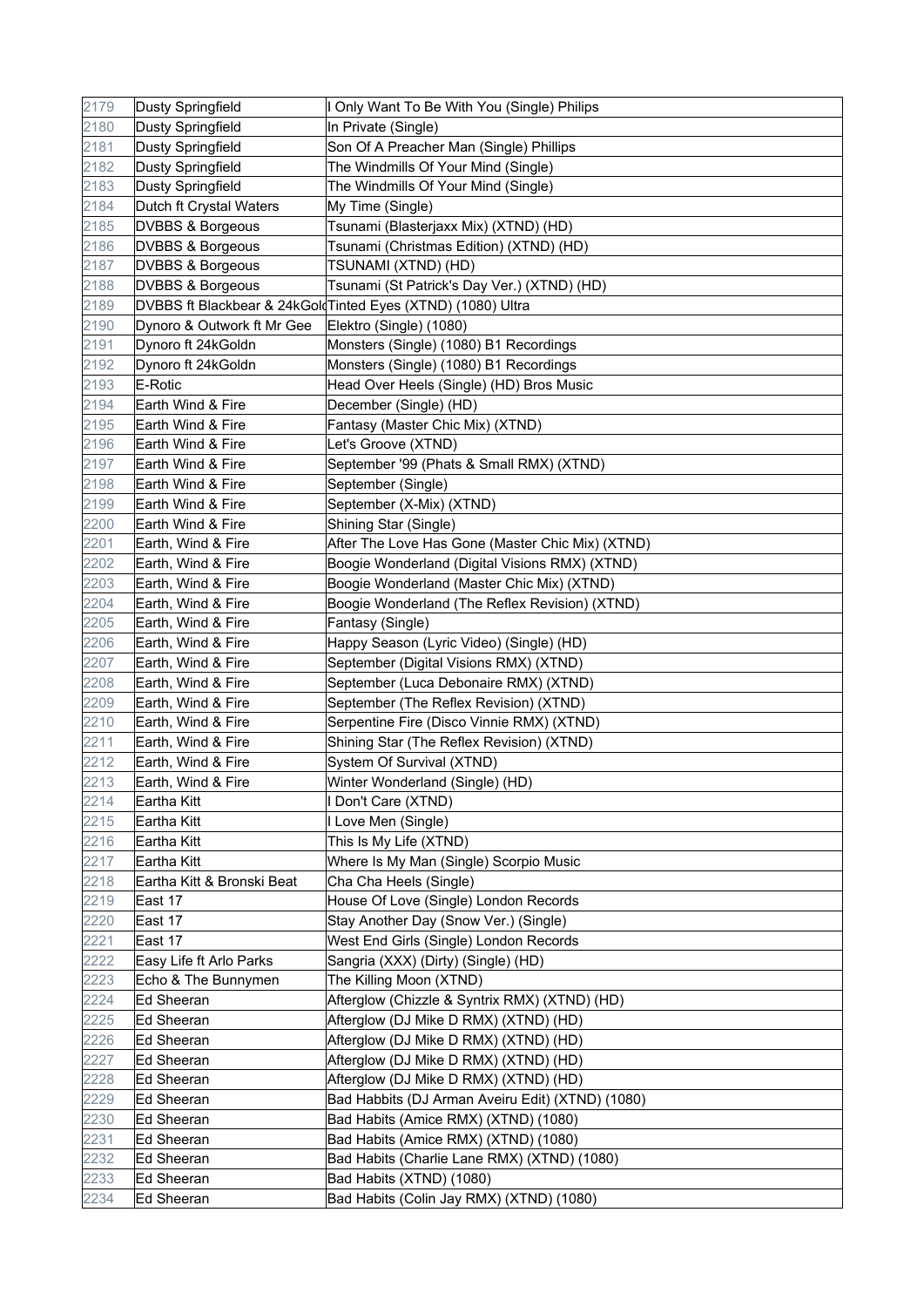| 2235 | Ed Sheeran                                       | Bad Habits (Joel Corry RMX) (XTND) (1080)                                                |
|------|--------------------------------------------------|------------------------------------------------------------------------------------------|
| 2236 | Ed Sheeran                                       | Bad Habits (Joel Corry RMX) (XTND) (1080)                                                |
| 2237 | Ed Sheeran                                       | Bad Habits (Kue RMX) (XTND) (1080)                                                       |
| 2238 | Ed Sheeran                                       | Bad Habits (Lyric Video) (XTND) (HD)                                                     |
| 2239 | Ed Sheeran                                       | Bad Habits (Lyric Video) (XTND) (HD)                                                     |
| 2240 | Ed Sheeran                                       | Bad Habits (Meduza RMX) (XTND) (1080)                                                    |
| 2241 | Ed Sheeran                                       | Bad Habits (Meduza RMX) (XTND) (1080)                                                    |
| 2242 | <b>Ed Sheeran</b>                                | Bad Habits (Meduza RMX) (XTND) (1080)                                                    |
| 2243 | Ed Sheeran                                       | Bad Habits (Ray Isaac RMX) (XTND) (1080)                                                 |
| 2244 | Ed Sheeran                                       | Bad Habits (Ray Isaac RMX) (XTND) (1080)                                                 |
| 2245 | Ed Sheeran                                       | Bad Habits (X-Mix) (XTND) (1080)                                                         |
| 2246 | Ed Sheeran                                       | Perfect (Electro RMX) (XTND) (HD)                                                        |
| 2247 | Ed Sheeran                                       | Shape Of You (Redrum) (XTND) (HD)                                                        |
| 2248 | Ed Sheeran                                       | Shivers (XTND) (1080)                                                                    |
| 2249 | Ed Sheeran                                       | Shivers (XTND) (1080)                                                                    |
| 2250 | <b>Ed Sheeran</b>                                | Shivers (Colin Jay RMX) (XTND) (1080)                                                    |
| 2251 | Ed Sheeran                                       | Shivers (Colin Jay RMX) (XTND) (1080)                                                    |
| 2252 | Ed Sheeran                                       | Shivers (Ligotti RMX) (XTND) (1080)                                                      |
| 2253 | Ed Sheeran                                       | Shivers (Ligotti RMX) (XTND) (1080)                                                      |
| 2254 | Ed Sheeran                                       | Shivers (Lyric Video) (XTND) (HD)                                                        |
| 2255 | Ed Sheeran                                       | Shivers (Lyric Video) (XTND) (HD)                                                        |
| 2256 | Ed Sheeran                                       | Shivers (Ray Isaac RMX) (XTND) (1080)                                                    |
| 2257 | <b>Ed Sheeran</b>                                | Shivers (Ray Isaac RMX) (XTND) (1080)                                                    |
| 2258 | <b>Ed Sheeran</b>                                | Shivers (X-Mix) (XTND) (1080)                                                            |
| 2259 | Ed Sheeran                                       | Sing (XTND) (HD)                                                                         |
| 2260 | Ed Sheeran                                       | Sing (Vacayday RMX) (XTND) (HD)                                                          |
| 2261 | Ed Sheeran                                       | Sing (X-Mix) (XTND) (HD)                                                                 |
| 2262 | Ed Sheeran & Andrea Bocelli                      | Perfect Symphony (Single) (HD)                                                           |
| 2263 | Ed Sheeran & Justin Bieber                       | I Don't Care (XTND) (HD)                                                                 |
| 2264 | Ed Sheeran & Justin Bieber                       | I Don't Care (Colin Jay RMX) (XTND) (HD)                                                 |
| 2265 | Ed Sheeran & Justin Bieber                       | I Don't Care (Jack Shore RMX) (Single) (1080)                                            |
| 2266 | Ed Sheeran & Justin Bieber                       | I Don't Care (Jack Shore RMX) (Single) (1080)                                            |
| 2267 | Ed Sheeran & Justin Bieber                       | I Don't Care (Lyric Video) (XTND) (HD)                                                   |
| 2268 | Ed Sheeran & Justin Bieber                       | I Don't Care (X-Mix) (XTND) (1080)                                                       |
| 2269 |                                                  | Ed Sheeran ft Camila Cabello South Of The Border (Lyric Video) (XTND) (HD)               |
| 2270 |                                                  | Ed Sheeran ft Camila Cabello South Of The Border (Lyric Video) (XTND) (HD)               |
| 2271 |                                                  | Ed Sheeran ft Chance The Ra Cross Me (Lyric Video) (XXX) (Dirty) (XTND) (1080)           |
| 2272 | Ed Sheeran ft Chris Stapleton Blow (XTND) (1080) |                                                                                          |
| 2273 | Ed Sheeran ft Chris Stapleton Blow (XTND) (1080) |                                                                                          |
| 2274 | Ed Sheeran ft Ella Mai                           | Put It All On Me (Lyric Video) (XXX) (Dirty) (XTND) (HD)                                 |
| 2275 |                                                  | Ed Sheeran ft Eminem & 50 C(Remember The Name (Lyric Video) (XXX) (Dirty) (XTND) (HD)    |
| 2276 |                                                  | Ed Sheeran ft Eminem & 50 C(Remember The Name (Lyric Video) (XXX) (Dirty) (XTND) (HD)    |
| 2277 | Ed Sheeran ft H.E.R.                             | I Don't Want Your Money (Lyric Video) (Single) (HD)                                      |
| 2278 | Ed Sheeran ft Khalid                             | Beautiful People (XTND) (HD)                                                             |
| 2279 | Ed Sheeran ft Khalid                             | Beautiful People (Jack Wins RMX) (XTND) (HD)                                             |
| 2280 | Ed Sheeran ft Khalid                             | Beautiful People (Jack Wins RMX) (XTND) (HD)                                             |
| 2281 | Ed Sheeran ft Khalid                             | Beautiful People (Lyric Video) (Single) (HD)                                             |
| 2282 | Ed Sheeran ft Khalid                             | Beautiful People (X-Mix) (XTND) (HD)                                                     |
| 2283 |                                                  | Ed Sheeran ft Meek Mill & A B 1000 Nights (Lyric Video) (XXX) (Dirty) (XTND) (HD)        |
| 2284 |                                                  | Ed Sheeran ft Paulo Londra & Nothing On You (XTND) (1080)                                |
| 2285 |                                                  | Ed Sheeran ft Paulo Londra & Nothing On You (Lyric Video) (Single) (HD)                  |
| 2286 |                                                  | Ed Sheeran ft Paulo Londra & Nothing On You (Lyric Video) (Single) (HD)                  |
| 2287 | Ed Sheeran ft Skrillex                           | Way To Break Your Heart (Lyric Video) (XTND) (HD)                                        |
| 2288 | Ed Sheeran ft Skrillex                           | Way To Break Your Heart (Lyric Video) (XTND) (HD)                                        |
| 2289 |                                                  | ∣Ed Sheeran ft Stormzy, Jaykaേ∏ake Me Back To London (Sir Spyro RMX) (Dirty) (XTND) (HD) |
| 2290 | Ed Sheeran ft Travis Scott                       | Antisocial (XTND) (1080)                                                                 |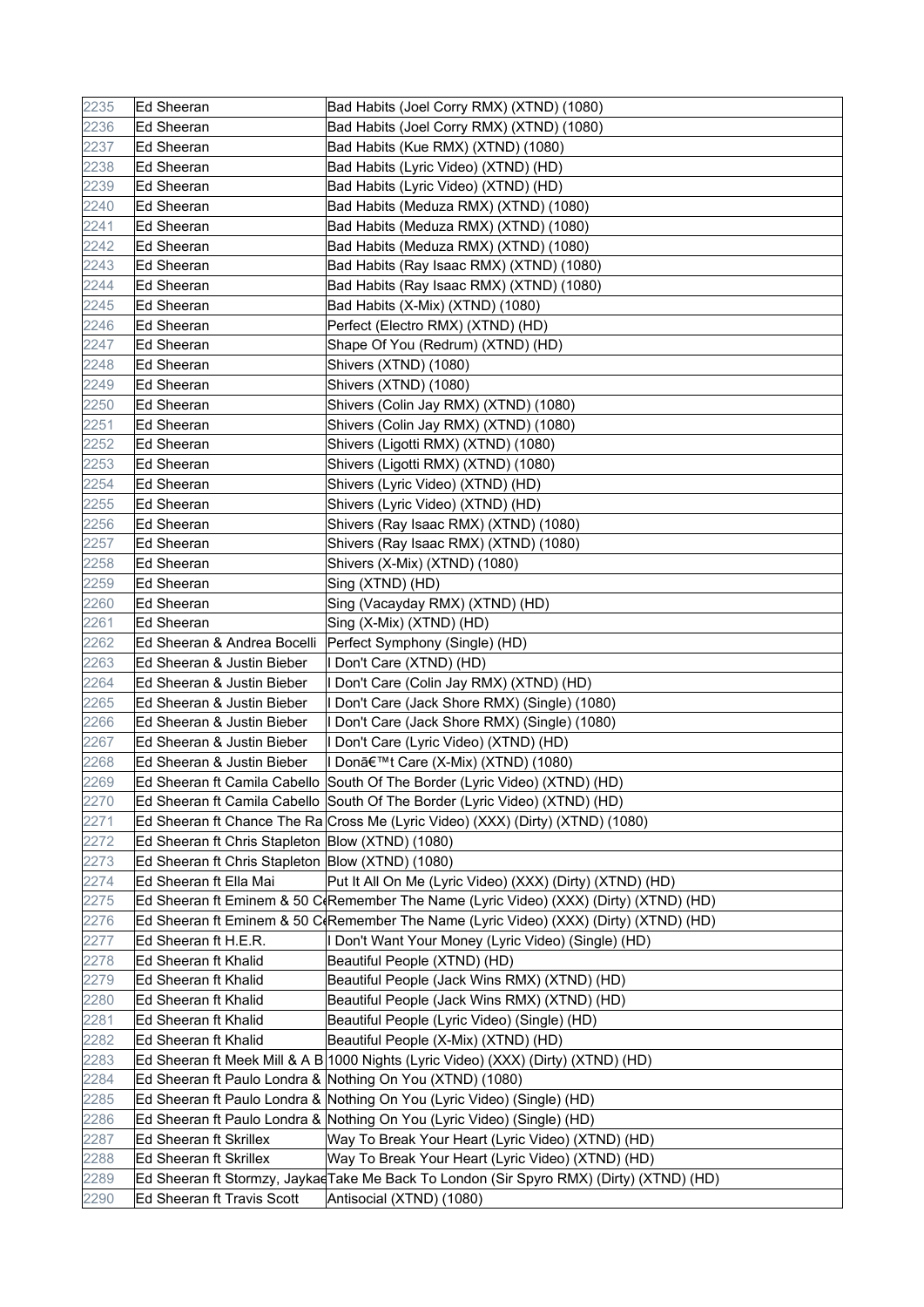| 2291 | Eddie Cochran                                   | Summertime Blues (XTND) Liberty                             |
|------|-------------------------------------------------|-------------------------------------------------------------|
| 2292 | Eddie Murphy & Michael Jacks Whatzupwitu (XTND) |                                                             |
| 2293 | Eddie Rabbitt                                   | I Love A Rainy Night (Digital Visions RMX) (XTND)           |
| 2294 | Eddy Grant                                      | Do You Feel My Love (TOTP Ver.) (Single)                    |
| 2295 | Eddy Grant                                      | Electric Avenue (Ringabang RMX) (XTND)                      |
| 2296 | Eddy Grant                                      | I Don't Wanna Dance (Single)                                |
| 2297 | <b>Eddy Grant</b>                               | My Turn To Love You (Single) Ice                            |
| 2298 | <b>Eddy Grant</b>                               | Romancing The Stone (Disco Vinnie RMX) (XTND)               |
| 2299 | <b>Eddy Grant</b>                               | Till I Can't Love No More (Single)                          |
| 2300 | Eden Alene                                      | Set Me Free (Single) (1080)                                 |
| 2301 | Edison Lighthouse                               | Love Grows (Where My Rosemary Goes) (Single) Bell Records   |
| 2302 | Edward Maya ft Vika Jigulina                    | Stereo Love (Choppe Davila RMX) (XTND) (HD) Ultra           |
| 2303 | Edward Maya ft Vika Jigulina                    | Stereo Love (Choppe Davila RMX) (XTND) (HD) Ultra           |
| 2304 | Edwin Starr                                     | Contact (XTND) 20th Century Fox Records                     |
| 2305 | <b>Edwin Starr</b>                              | Contact (Single) 20th Century Fox Records                   |
| 2306 | <b>Edwin Starr</b>                              | Contact (Redrum) (XTND) 20th Century Fox Records            |
| 2307 | EDX                                             | Ubuntu (XTND) (HD)                                          |
| 2308 | Eiffel 65                                       | Move Your Body (Remix) (XTND) Bliss Corporation             |
| 2309 | Eiffel 65                                       | Who Let The Dogs Out (Eiffel 65 RMX) (XTND)                 |
| 2310 | El Alfa & El Jefe                               | Singapur (El Androide) (Dirty) (Single) (HD)                |
| 2311 | El Chombo                                       | Chacarron (Single) Altra Moda Music                         |
| 2312 | El Chulo & Gente De Zona                        | Loco Por Bailar Contigo (Single) (HD)                       |
| 2313 | El Completo Rd & Chimbala                       | Una Mala (Remix) (XTND) (1080)                              |
| 2314 | El Pasador                                      | Amada Mia, Amore Mio (Single) (HD) Philips                  |
| 2315 | El Profesor                                     | Bongo Cha Cha Cha (Summer Anthem) (Lyric Video) (XTND) (HD) |
| 2316 | <b>El Profesor</b>                              | Bongo Cha Cha Cha (Summer Anthem) (Lyric Video) (XTND) (HD) |
| 2317 | El Profesor ft Laura White                      | Ce Soir (HUGEL RMX) (Single) (HD) Scorpio Music             |
| 2318 | El Simbolo                                      | No Te Preocupes (XTND)                                      |
| 2319 | Ela Minus                                       | Megapunk (XTND) (1080)                                      |
| 2320 | Elderbrook                                      | Numb (XTND) (1080)                                          |
| 2321 | Elderbrook & Rudimental                         | Something About You (XTND) (HD)                             |
| 2322 | Elderbrook & Rudimental                         | Something About You (VIP Mix) (XTND) (HD)                   |
| 2323 | Electric Guest                                  | More (Single) (HD)                                          |
| 2324 | Electric Light Orchestra                        | All Over The World (Single)                                 |
| 2325 | Electric Light Orchestra                        | Confusion (Single)                                          |
| 2326 | Electric Light Orchestra                        | Don't Bring Me Down (Single)                                |
| 2327 | Electric Light Orchestra                        | Don't Bring Me Down (Single)                                |
| 2328 | Electric Light Orchestra                        | Don't Bring Me Down (Redrum) (XTND)                         |
| 2329 | Electric Light Orchestra                        | Last Train To London (Alex Barattini RMX) (XTND)            |
| 2330 | Electric Light Orchestra                        | Last Train To London (XTND)                                 |
| 2331 | Electric Light Orchestra                        | Mr Blue Sky (Single)                                        |
| 2332 | Electric Light Orchestra                        | Mr Blue Sky (Single)                                        |
| 2333 | Electric Light Orchestra                        | Rock 'N' Roll Is King (Disco Vinnie RMX) (XTND)             |
| 2334 | Electric Light Orchestra                        | Rockaria! (Single)                                          |
| 2335 | Electric Light Orchestra                        | Shine A Little Love (XTND)                                  |
| 2336 | Electric Light Orchestra                        | Shine A Little Love (Single)                                |
| 2337 | Electric Light Orchestra                        | Ticket To The Moon (Single)                                 |
| 2338 | Electric Light Orchestra                        | Time Of Our Life (Single) (HD)                              |
| 2339 | Electric Light Orchestra                        | Turn To Stone (Single)                                      |
| 2340 | Electric Light Orchestra                        | Twilight (Single)                                           |
| 2341 | Electric Six                                    | Gay Bar (Single) Beggars Banquet                            |
| 2342 | Electronic                                      | Disappointed (XTND)                                         |
| 2343 | Electronic                                      | Forbidden City (Single)                                     |
| 2344 | Electroset                                      | How Does It Feel (Single) London Records                    |
| 2345 | Elena Tsagrinou                                 | El Diablo (Single) (1080)                                   |
| 2346 | Elephant Heart                                  | The Digital (XTND) (1080)                                   |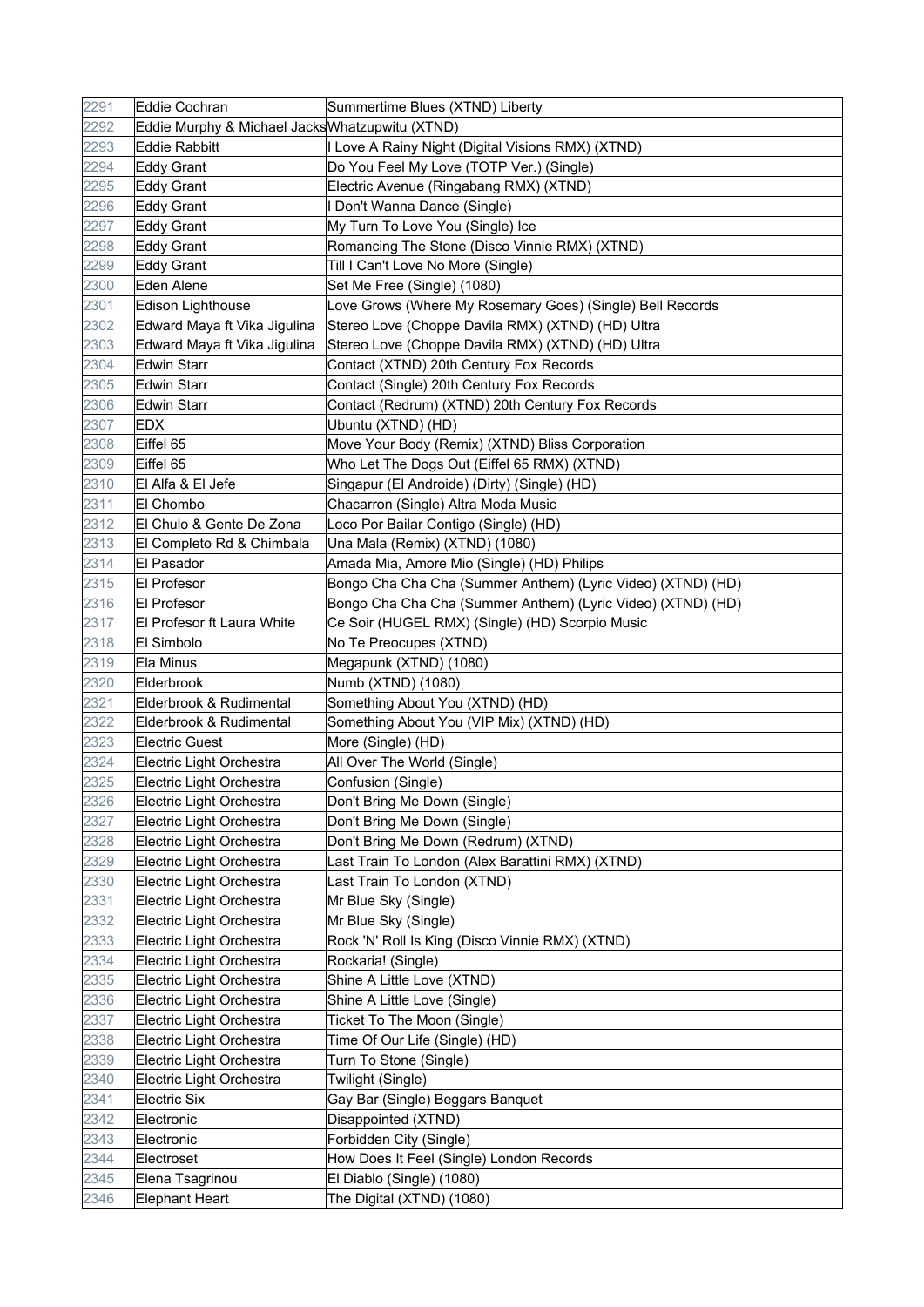| 2347 | Elettra Lamborghini                               | Pistolero (Single) (HD)                                                 |
|------|---------------------------------------------------|-------------------------------------------------------------------------|
| 2348 | Eli & Fur                                         | Come Back Around (Single) (HD) Anjunadeep                               |
| 2349 | Elias Kaskinen                                    | Beibe (Single) (HD)                                                     |
| 2350 | Elijah Woods                                      | Lights (Single) (1080)                                                  |
| 2351 | <b>Elkie Brooks</b>                               | Pearl's A Singer (Single)                                               |
| 2352 | Ella Eyre ft Yxng Bane                            | Dreams (Single) (HD)                                                    |
| 2353 | Ella Eyre ft Yxng Bane                            | Dreams (Colin Jay RMX) (XTND) (HD)                                      |
| 2354 | Ella Eyre, Banx & Ranx ft Kian Mama (XTND) (1080) |                                                                         |
| 2355 |                                                   | Ella Eyre, Banx & Ranx ft Kian Mama (Just Kiddin RMX) (XTND) (1080)     |
| 2356 | Ella Henderson                                    | Take Care Of You (Dirty) (Single) (HD)                                  |
| 2357 | Ella Mai                                          | 10,000 Hours (Dirty) (XTND) (HD) 10 Summers Records                     |
| 2358 | Elle King                                         | Shame (XTND) (HD)                                                       |
| 2359 | Elle King ft Miranda Lambert                      | Drunk (And I Don't Wanna Go Home) (Goldhouse RMX) (XTND) (1080)         |
| 2360 | Elle King ft Miranda Lambert                      | Drunk (And I Don't Wanna Go Home) (Goldhouse RMX) (XTND) (1080)         |
| 2361 | Elle King ft Miranda Lambert                      | Drunk (And I Don't Wanna Go Home) (Goldhouse RMX) (X-Mix) (XTND) (1080) |
| 2362 | <b>Elles Bailey</b>                               | Little Piece Of Heaven (Single) (HD) Outlaw Music                       |
| 2363 | <b>Ellie Goulding</b>                             | Sixteen (Don Diablo RMX) (XTND) (HD)                                    |
| 2364 | Ellie Goulding                                    | Your Song (Single)                                                      |
| 2365 |                                                   | Ellie Goulding ft Diplo & Swae Close To Me (X-Mix) (XTND) (HD)          |
| 2366 | Ellie Goulding ft Juice WRLD                      | Hate Me (X-Mix) (XTND) (1080)                                           |
| 2367 | Ellie Goulding ft Juice WRLD                      | Hate Me (X-Mix) (XTND) (1080)                                           |
| 2368 | Elton John                                        | Bennie And The Jets (2017 Video) (Digital Visions RMX) (XTND) (HD)      |
| 2369 | Elton John                                        | Bennie And The Jets (Live) (Single)                                     |
| 2370 | Elton John                                        | Benny And The Jets (2017 Video) (Single) (HD)                           |
| 2371 | Elton John                                        | Blue Eyes (Single)                                                      |
| 2372 | Elton John                                        | Border Song (Live) (Single)                                             |
| 2373 | Elton John                                        | Candle In The Wind (Single)                                             |
| 2374 | Elton John                                        | Candle In The Wind (Disco Vinnie RMX) (XTND)                            |
| 2375 | Elton John                                        | Club At The End Of The Street (Single)                                  |
| 2376 | Elton John                                        | Club At The End Of The Street (Disco Vinnie RMX) (XTND) (1080)          |
| 2377 | Elton John                                        | Crocodile Rock (Single)                                                 |
| 2378 | Elton John                                        | Crocodile Rock (Redrum) (XTND)                                          |
| 2379 | Elton John                                        | Crocodile Rock (Redrum) (XTND)                                          |
| 2380 | Elton John                                        | Crocodile Rock (Redrum) (XTND)                                          |
| 2381 | Elton John                                        | Cry To Heaven (Single) The Rocket Music Company                         |
| 2382 | Elton John                                        | Daniel (XTND)                                                           |
| 2383 | Elton John                                        | Daniel (XTND)                                                           |
| 2384 | Elton John                                        | Daniel (Single)                                                         |
| 2385 | Elton John                                        | Daniel (Redrum) (XTND)                                                  |
| 2386 | Elton John                                        | Electricity (Single)                                                    |
| 2387 | Elton John                                        | Goodbye Yellow Brick Road (Single)                                      |
| 2388 | Elton John                                        | Goodbye Yellow Brick Road (Disco Vinnie RMX) (XTND)                     |
| 2389 | Elton John                                        | Goodbye Yellow Brick Road (Disco Vinnie RMX) (XTND)                     |
| 2390 | Elton John                                        | Goodbye Yellow Brick Road (Disco Vinnie RMX) (XTND)                     |
| 2391 | Elton John                                        | Here's To The Next Time (Lyric Video) (Single) (HD)                     |
| 2392 | Elton John                                        | I Want Love (Single)                                                    |
| 2393 | Elton John                                        | I'm Still Standing (Redrum) (XTND) (1080)                               |
| 2394 | Elton John                                        | Little Jeannie (Single)                                                 |
| 2395 | Elton John                                        | Never Too Late (Lyric Video) (Single) (HD)                              |
| 2396 | Elton John                                        | Nikita (PeteDown Classic Mix) (XTND) (HD)                               |
| 2397 | Elton John                                        | Nikita (PeteDown Classic Mix) (XTND) (HD)                               |
| 2398 | Elton John                                        | Philadelphia Freedom (Single)                                           |
| 2399 | Elton John                                        | Philadelphia Freedom (Digital Visions RMX) (XTND)                       |
| 2400 | Elton John                                        | Rocket Man (2017 Video) (Redrum) (XTND) (HD)                            |
| 2401 | Elton John                                        | Rocket Man (2017 Video) (Redrum) (XTND)                                 |
| 2402 | Elton John                                        | Rocket Man (Barry Harris RMX) (XTND) (HD)                               |
|      |                                                   |                                                                         |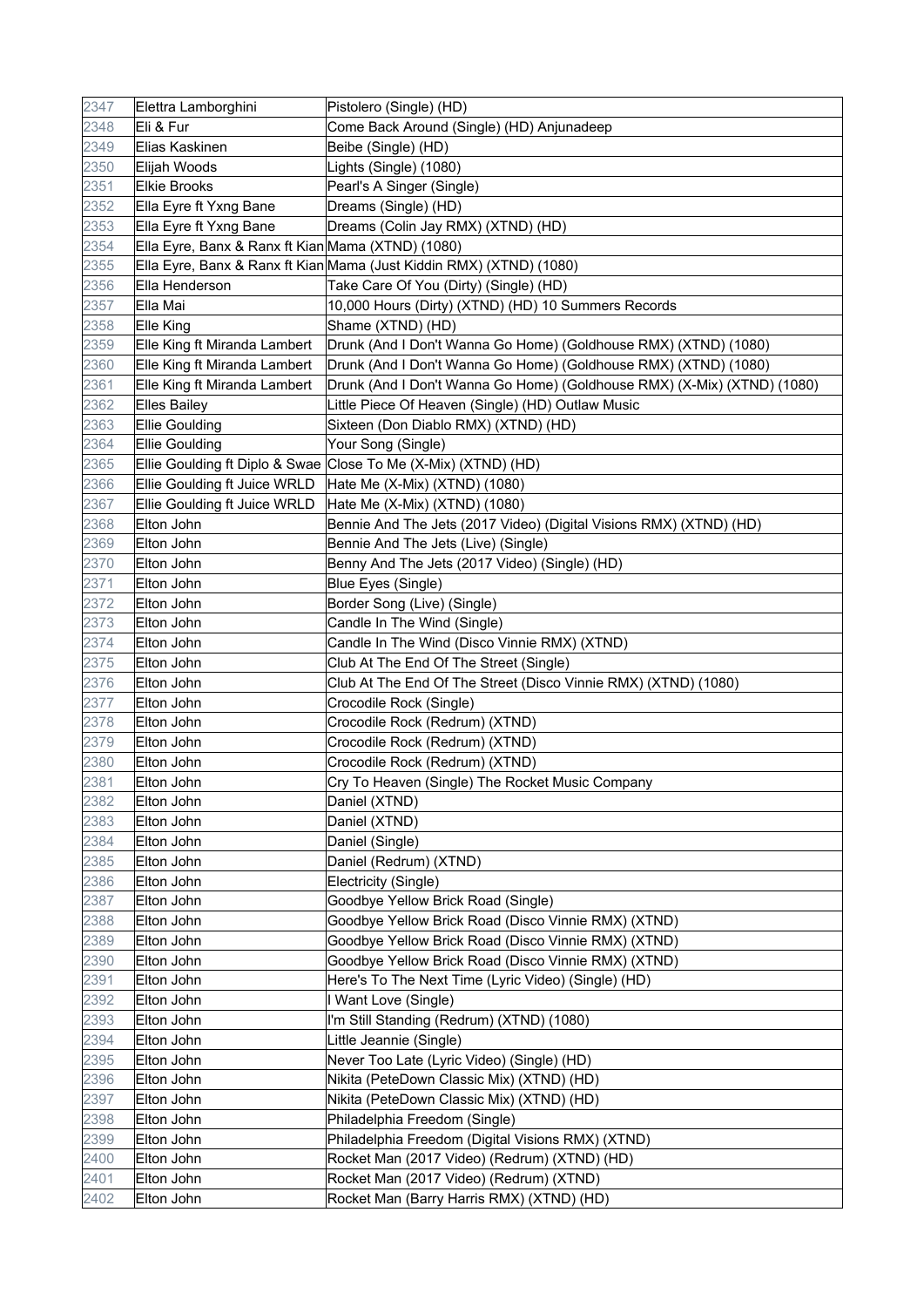| 2403 | Elton John                  | Rocket Man (Barry Harris RMX) (XTND) (HD)                          |
|------|-----------------------------|--------------------------------------------------------------------|
| 2404 | Elton John                  | Rocket Man (Single)                                                |
| 2405 | Elton John                  | Rocket Man (Redrum) (XTND)                                         |
| 2406 | Elton John                  | Rocket Man (Remix) (XTND)                                          |
| 2407 | Elton John                  | Rocket Man (Starchaser RMX) (XTND)                                 |
| 2408 | Elton John                  | Sacrifice (XTND)                                                   |
| 2409 | Elton John                  | Sacrifice (Redrum) (XTND)                                          |
| 2410 | Elton John                  | Sacrifice (Remix) (XTND)                                           |
| 2411 | Elton John                  | Sad Songs (Say So Much) (XTND)                                     |
| 2412 | Elton John                  | Saturday Night's Alright For Fighting (Single)                     |
| 2413 | Elton John                  | Saturday Night's Alright For Fighting (Digital Visions RMX) (XTND) |
| 2414 | Elton John                  | Song For Guy (Single) The Rocket Record Company                    |
| 2415 | Elton John                  | Song For Guy (Single) The Rocket Record Company                    |
| 2416 | Elton John                  | Song For Guy (Single) The Rocket Record Company                    |
| 2417 | Elton John                  | The Bitch Is Back (Dirty) (XTND)                                   |
| 2418 | Elton John                  | The One (Disco Vinnie RMX) (XTND)                                  |
| 2419 | Elton John                  | Tiny Dancer (2017 Video) (XTND) (HD)                               |
| 2420 | Elton John                  | Tiny Dancer (2017 Video) (Single) (HD)                             |
| 2421 | Elton John                  | Tiny Dancer (2017 Video) (Digital Visions RMX) (XTND) (HD)         |
| 2422 | Elton John                  | Tiny Dancer (Single)                                               |
| 2423 | Elton John                  | Your Song (Alternate Ver.) (XTND)                                  |
| 2424 | Elton John                  | Your Song (Single)                                                 |
| 2425 | Elton John & Dua Lipa       | Cold Heart (DJ Baur Sacrifice Edit) (XTND) (1080)                  |
| 2426 | Elton John & Dua Lipa       | Cold Heart (DJ Baur Sacrifice Edit) (XTND) (1080)                  |
| 2427 | Elton John & Dua Lipa       | Cold Heart (Mark Anthony Edit) (XTND) (1080)                       |
| 2428 | Elton John & Dua Lipa       | Cold Heart (Mark Anthony Edit) (XTND) (1080)                       |
| 2429 | Elton John & Dua Lipa       | Cold Heart (PeteDown NuDisco Mix) (XTND) (1080)                    |
| 2430 | Elton John & Dua Lipa       | Cold Heart (PNAU RMX) (XTND) (1080)                                |
| 2431 | Elton John & Dua Lipa       | Cold Heart (PNAU RMX) (XTND) (1080)                                |
| 2432 | Elton John & Dua Lipa       | Cold Heart (PS1 RMX) (XTND) (1080)                                 |
| 2433 | Elton John & Dua Lipa       | Cold Heart (PS1 RMX) (XTND) (1080)                                 |
| 2434 | Elton John & Dua Lipa       | Cold Heart (The Blessed Madonna RMX) (Single) (1080)               |
| 2435 | Elton John & George Michael | Wrap Her Up (XTND)                                                 |
| 2436 | Elton John & Kiki Dee       | Don't Go Breaking My Heart (Redrum) (XTND)                         |
| 2437 | <b>Elvis Crespo</b>         | Abracadabra (XTND) (1080)                                          |
| 2438 | Elvis Crespo                | Abracadabra (XTND)                                                 |
| 2439 | <b>Elvis Presley</b>        | Amazing Grace (Lyric Video) (Single) (HD)                          |
| 2440 | <b>Elvis Presley</b>        | Bossa Nova Baby (Viva Elvis) (Single) (1080)                       |
| 2441 | <b>Elvis Presley</b>        | Devil In Disguise (Single)                                         |
| 2442 | <b>Elvis Presley</b>        | Devil In Disguise (Single)                                         |
| 2443 | <b>Elvis Presley</b>        | Frankfurt Special (Single) (HD)                                    |
| 2444 | <b>Elvis Presley</b>        | Hawaiian Wedding Song (Movie Ver.) (Single) (1080)                 |
| 2445 | <b>Elvis Presley</b>        | I'll Be Home For Christmas (Single)                                |
| 2446 | <b>Elvis Presley</b>        | Medley (Single)                                                    |
| 2447 | <b>Elvis Presley</b>        | My Way (Single) (HD)                                               |
| 2448 | <b>Elvis Presley</b>        | Suspicious Minds (Choppe Davila Rock RMX) (XTND)                   |
| 2449 | <b>Elvis Presley</b>        | Suspicious Minds (Choppe Davila Rock RMX) (XTND)                   |
| 2450 | <b>Elvis Presley</b>        | Viva Las Vegas (Single) (HD)                                       |
| 2451 | Emancipator                 | Blue Dream (Single) (HD) Loci Records                              |
| 2452 | Emeli SandƩ                 | Shine (Single) (HD)                                                |
| 2453 | Emeli SandƩ                 | You Are Not Alone (Single) (HD)                                    |
| 2454 | <b>EMF</b>                  | I Believe (Single)                                                 |
| 2455 | <b>EMF</b>                  | Lies (XTND)                                                        |
| 2456 | Emigrate                    | You Can't Run Away (Single) (1080)                                 |
| 2457 | Emil Lange                  | Det Her (Single) (1080)                                            |
| 2458 | Emily Burns & JP Cooper     | Is It Just Me (Dirty) (Single) (HD)                                |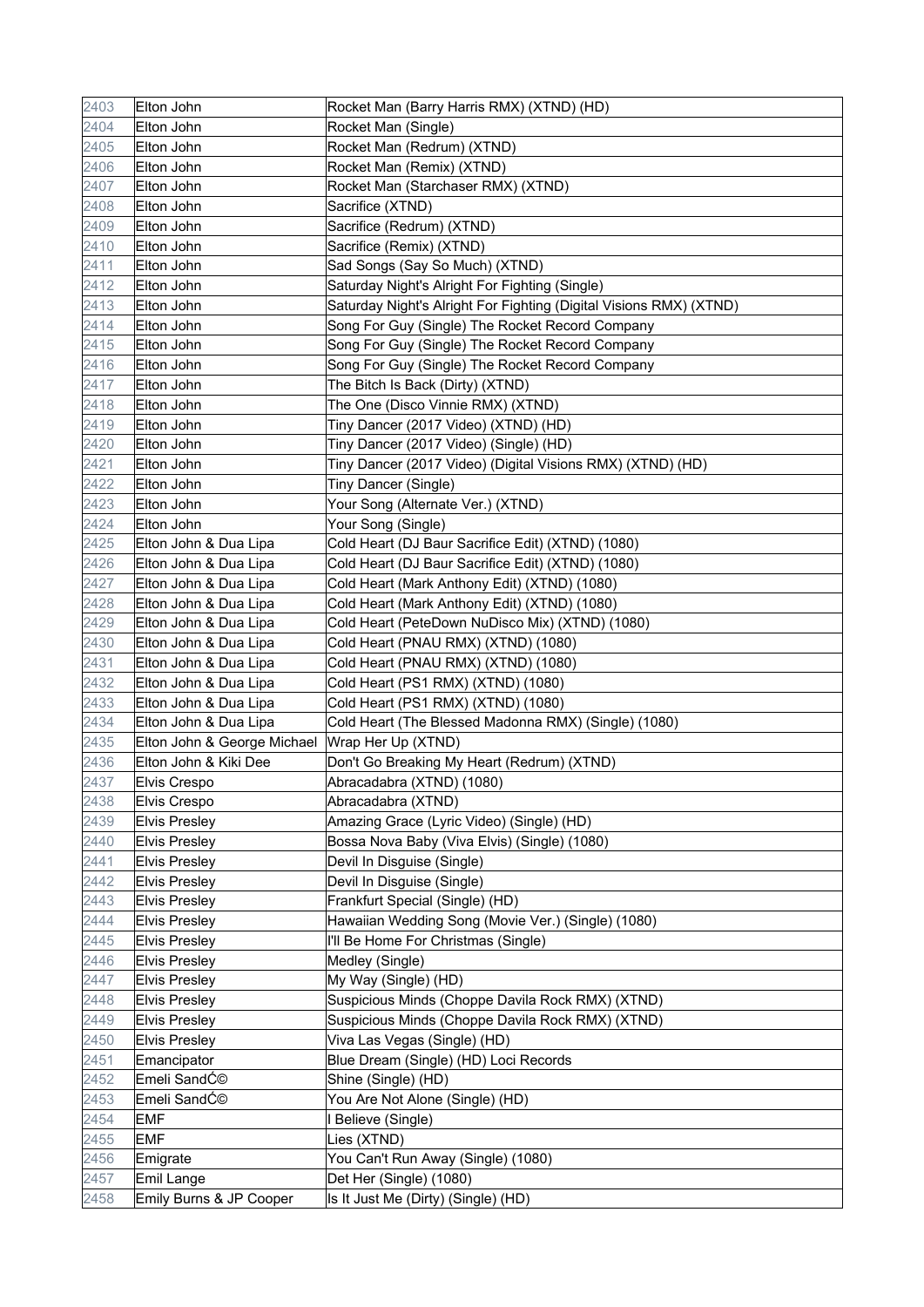| 2459 | Eminem ft Jessie Reyez         | Good Guy (XXX) (Dirty) (XTND) (HD)                                                                |
|------|--------------------------------|---------------------------------------------------------------------------------------------------|
| 2460 | Emma Drobna                    | Words (Single) (HD)                                                                               |
| 2461 | Emma Loredana Berte            | Che Sogno Incredibile (Single) (HD)                                                               |
| 2462 | Emotions                       | Best Of My Love (Digital Visions RMX) (XTND)                                                      |
| 2463 | Emotions                       | Best Of My Love (Digital Visions RMX) (XTND)                                                      |
| 2464 | Endor                          | Pump It Up (XTND) (HD) Defected                                                                   |
| 2465 | <b>Engelbert Humperdinck</b>   | After The Loving (Single)                                                                         |
| 2466 | <b>Engelbert Humperdinck</b>   | Love Me With All Of Your Heart (Single)                                                           |
| 2467 | <b>Engelbert Humperdinck</b>   | One World (Lyric Video) (Single) (HD) White Records                                               |
| 2468 | <b>Engelbert Humperdinck</b>   | Quando Quando Quando (Live) (Single)                                                              |
| 2469 | <b>Engelbert Humperdinck</b>   | Spanish Eyes (Live) (Single)                                                                      |
| 2470 | Engelbert Humperdinck          | Spanish Eyes (Live) (Single)                                                                      |
| 2471 | <b>Engelbert Humperdinck</b>   | Spanish Eyes (Live) (Single)                                                                      |
| 2472 | <b>Engelbert Humperdinck</b>   | The Last Waltz (Single)                                                                           |
| 2473 | Engelbert Humperdinck          | The Last Waltz (Single)                                                                           |
| 2474 | <b>Engelbert Humperdinck</b>   | The Last Waltz (Single)                                                                           |
| 2475 | <b>Engelbert Humperdinck</b>   | The Last Waltz (Single)                                                                           |
| 2476 | <b>Engelbert Humperdinck</b>   | You (Single) (HD) OK! Good Records                                                                |
| 2477 |                                | England Dan & John Ford Coldl'd Really Love To See You Tonight (Starting From Scratch RMX) (XTND) |
| 2478 | <b>England World Cup Squad</b> | We've Got The Whole World At Our Feet (Single)                                                    |
| 2479 | Enigma                         | Age Of Loneliness (Single)                                                                        |
| 2480 | Enigma                         | Beyond The Invisible (Single)                                                                     |
| 2481 | Enigma                         | Gravity Of Love (Single)                                                                          |
| 2482 | Enigma                         | Principles Of Lust (Single)                                                                       |
| 2483 | Enigma                         | Return To Innocence (Single)                                                                      |
| 2484 | Enigma                         | Return To Innocence (Digital Visions RMX) (XTND)                                                  |
| 2485 | Enigma                         | Sadness Part 1 (XTND)                                                                             |
| 2486 | Enposib ft Wendyyy             | Ba L On Bye (Remix) (Single) (1080)                                                               |
| 2487 | Enrique Iglesias               | All About You (Lyric Video) (Single) (HD)                                                         |
| 2488 | Enrique Iglesias               | All About You (Lyric Video) (Single) (HD)                                                         |
| 2489 | Enrique Iglesias               | Chasing The Sun (Lyric Video) (XXX) (Dirty) (Single) (HD)                                         |
| 2490 | Enrique Iglesias               | Escape (Thunderpuss RMX) (XTND)                                                                   |
| 2491 | Enrique Iglesias               | Rhythm Divine (Single)                                                                            |
| 2492 | Enrique Iglesias ft Farruko    | Me Pase (Single) (1080)                                                                           |
| 2493 | Enrique Iglesias ft Farruko    | Me Pase (Redrum) (XTND) (1080)                                                                    |
| 2494 | Enya                           | Book Of Days (Disco Vinnie RMX) (XTND)                                                            |
| 2495 | Erasure                        | A Little Respect (12 Inch House Mix) (XTND)                                                       |
| 2496 | Erasure                        | A Little Respect (Redrum) (XTND)                                                                  |
| 2497 | Erasure                        | A Little Respect (Remix) (XTND)                                                                   |
| 2498 | Erasure                        | Nerves Of Steel (Single) (1080) Mute                                                              |
| 2499 | Erasure                        | Oh L'Amour (Choppe Davila RMX) (XTND)                                                             |
| 2500 | Erasure                        | Oh L'Amour (XTND)                                                                                 |
| 2501 | Erasure                        | Ship Of Fools (Single)                                                                            |
| 2502 | Erasure                        | Stop! (XTND) (1080) Mute                                                                          |
| 2503 | Eric Carmen                    | All By Myself (Single)                                                                            |
| 2504 | <b>Eric Carmen</b>             | Never Gonna Fall In Love Again (Disco Vinnie RMX) (XTND)                                          |
| 2505 | Eric Chase & Amy Perez         | Original (XTND) (1080) Kontor                                                                     |
| 2506 | Eric Clapton                   | After Midnight (Single)                                                                           |
| 2507 | Eric Clapton                   | Cocaine (Single)                                                                                  |
| 2508 | Eric Clapton                   | Lay Down Sally (Single) RSO                                                                       |
| 2509 | Eric Clapton                   | My Father's Eyes (Single)                                                                         |
| 2510 | Eric Clapton                   | Wonderful Tonight (Alternate Video) (Single)                                                      |
| 2511 | Eric Clapton                   | Wonderful Tonight (XTND)                                                                          |
| 2512 | Eric Clapton                   | Wonderful Tonight (XTND)                                                                          |
| 2513 | Eric Clapton                   | Wonderful Tonight (Single)                                                                        |
| 2514 | Eric Prydz                     | Call On Me (XTND) (HD) Ultra                                                                      |
|      |                                |                                                                                                   |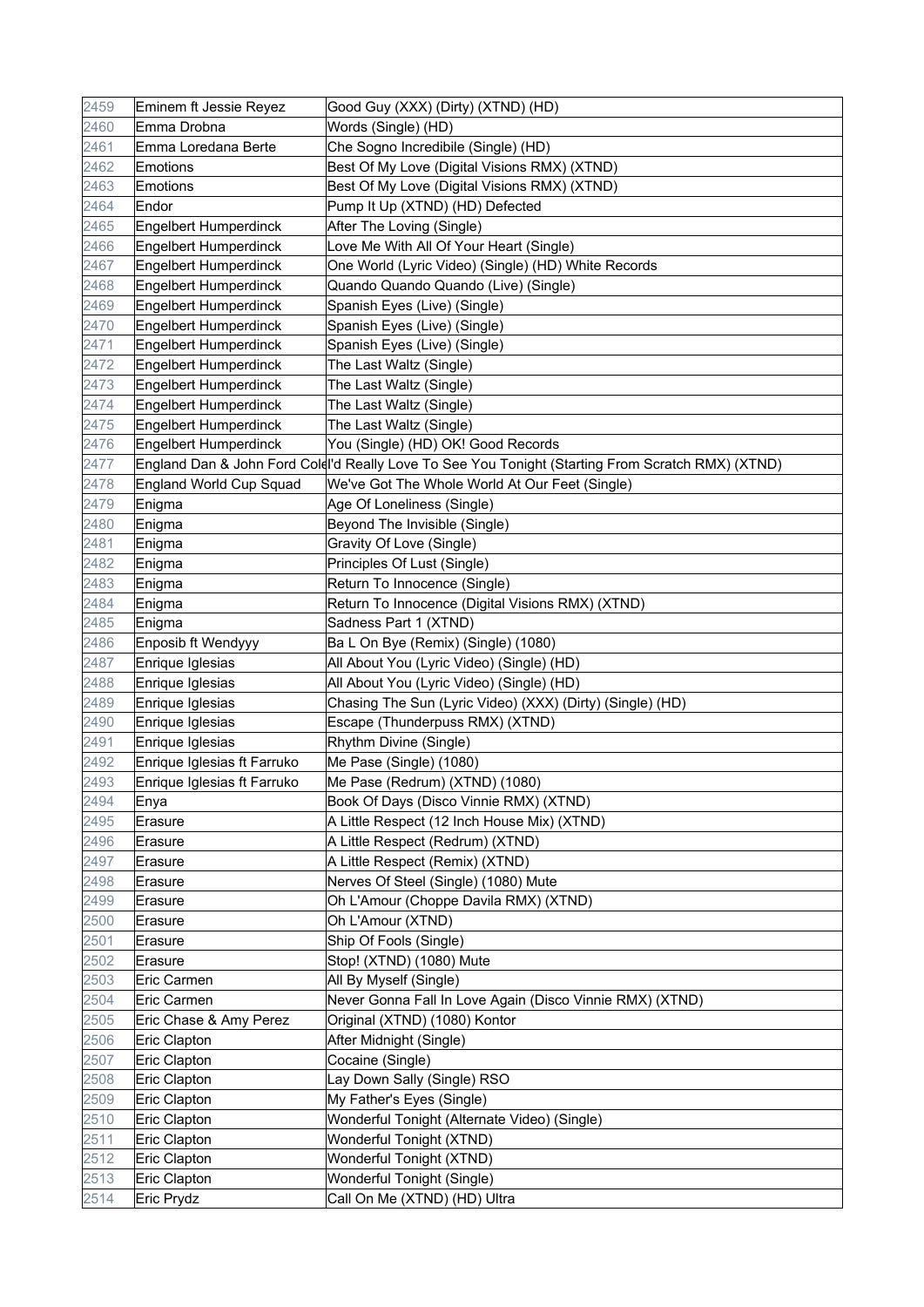| 2515 | Eric Turner Vs. Avicii        | Dancing in My Head (Tom Hangs RMX) (Single) (HD) Million Miles Music                          |
|------|-------------------------------|-----------------------------------------------------------------------------------------------|
| 2516 | Erick E                       | The Beat Is Rockin' (XTND)                                                                    |
| 2517 | Erika                         | Relations (Lyric Video) (XTND) (1080)                                                         |
| 2518 |                               | Ernia & Pinguini Tattici Nuclea Ferma A Guardare (Dirty) (Single) (1080)                      |
| 2519 | Eruption                      | I Can't Stand The Rain (Single)                                                               |
| 2520 | Eruption                      | Leave A Light (Single)                                                                        |
| 2521 | Eruption                      | Party, Party (Single)                                                                         |
| 2522 | Essenger                      | After Dark (Single) (HD) Fixt Neon                                                            |
| 2523 | <b>Esther Phillips</b>        | What A Diff'rence A Day Makes (Alternate Ver.) (XTND) Kudu                                    |
| 2524 | <b>Esther Phillips</b>        | What A Diff'rence A Day Makes (Single) Kudu                                                   |
| 2525 | Eurythmics                    | Here Comes The Rain Again (Redrum) (XTND)                                                     |
| 2526 | Eurythmics                    | Sex Crime (1984) (XTND)                                                                       |
| 2527 | Eurythmics                    | Sex Crime (1984) (Single)                                                                     |
| 2528 | Eurythmics                    | Sweet Dreams (James Hype RMX) (XTND)                                                          |
| 2529 | Eurythmics                    | Sweet Dreams (Redrum) (XTND) (1080)                                                           |
| 2530 | Eurythmics                    | When Tomorrow Comes (Single)                                                                  |
| 2531 | Eurythmics ft Aretha Franklin | Sisters Are Doin' It For Themselves (Single)                                                  |
| 2532 | Eva ft KeBlack & Naza         | Kitoko (Single) (1080) Aldam Production                                                       |
| 2533 | Evelyn Champagne King         | Shame (Digital Visions RMX) (XTND)                                                            |
| 2534 | Evelyn Thomas                 | High Energy (Single) Record Shack Records                                                     |
| 2535 | Everything But The Girl       | Five Fathoms (Single)                                                                         |
| 2536 | Everything But The Girl       | Missing (Single)                                                                              |
| 2537 | Everything But The Girl       | Missing (Till I Cum RMX) (XTND)                                                               |
| 2538 | Everything But The Girl       | Missing (Todd Terry Mix) (XTND)                                                               |
| 2539 | Everything But The Girl       | Wrong (XTND)                                                                                  |
| 2540 | Example                       | All Night (Single) (HD) AWAL Recordings                                                       |
| 2541 | Example                       | Click (XTND) (1080) Awal Recordings                                                           |
| 2542 | Example ft Hayla              | Show Me How To Love (XTND) (HD) Awal Recordings                                               |
| 2543 | Exile                         | Kiss You All Over (Single) RAK                                                                |
| 2544 | F.R. David                    | Pick Up The Phone (Single) Carrere                                                            |
| 2545 | F.R. David                    | Sahara Night (Single)                                                                         |
| 2546 | F <sub>4</sub> ST             | Fun (Single) (HD)                                                                             |
| 2547 | Faithless                     | God Is A DJ (Single)                                                                          |
| 2548 | Faithless                     | God Is A DJ 2.0 (Tiesto RMX) (XTND)                                                           |
| 2549 | Faithless ft Nathan Ball      | Synthesizer (Single) (HD)                                                                     |
| 2550 | Falco                         | Der Kommissar (Single)                                                                        |
| 2551 | Falco                         | Rock Me Amadeus (The American Edit) (XTND)                                                    |
| 2552 | Falco                         | Rock Me Amadeus (The American Edit) (XTND)                                                    |
| 2553 | Falco                         | Vienna Calling (Parov Stelar RMX) (Lyric Video) (Single) (HD)                                 |
| 2554 | Fall Out Boy                  | <b>Grand Theft Autumn (Single)</b>                                                            |
| 2555 | Fancy                         | I'm Still A Fool (Lyric Video) (Single) (HD) Original Records                                 |
| 2556 | Fancy                         | I'm Still A Fool (Lyric Video) (Single) (HD) Original Records                                 |
| 2557 | Fancy                         | I'm Still A Fool (Lyric Video) (Single) (HD) Original Records                                 |
| 2558 | Fancy                         | Lady Of Ice (Single)                                                                          |
| 2559 | Fantasy                       | Casanova (Single) (HD)                                                                        |
| 2560 | Fantasy                       | Casanova (Single) (HD)                                                                        |
| 2561 | Fantasy                       | Casanova (Single) (HD)                                                                        |
| 2562 | Far Corporation               | Stairway To Heaven (Single) ATCO Records                                                      |
| 2563 | Fastball                      | The Way (XTND)                                                                                |
| 2564 | Fastball                      | The Way (Redrum) (XTND)                                                                       |
| 2565 |                               | Fat Joe ft DJ Khaled & Amorph Sunshine (The Light) (The Scene Kings RMX) (XTND) (1080) Empire |
| 2566 | Fatback Band                  | Keep On Steppin' (Single) Event Records                                                       |
| 2567 | <b>Fatboy Slim</b>            | Praise You (Single)                                                                           |
| 2568 | Fatboy Slim                   | Praise You (Dance RMX) (XTND)                                                                 |
| 2569 | Fatboy Slim                   | Praise You (Purple Disco Machine RMX) (XTND) Defected                                         |
| 2570 | Fatboy Slim                   | Praise You (Remix) (XTND)                                                                     |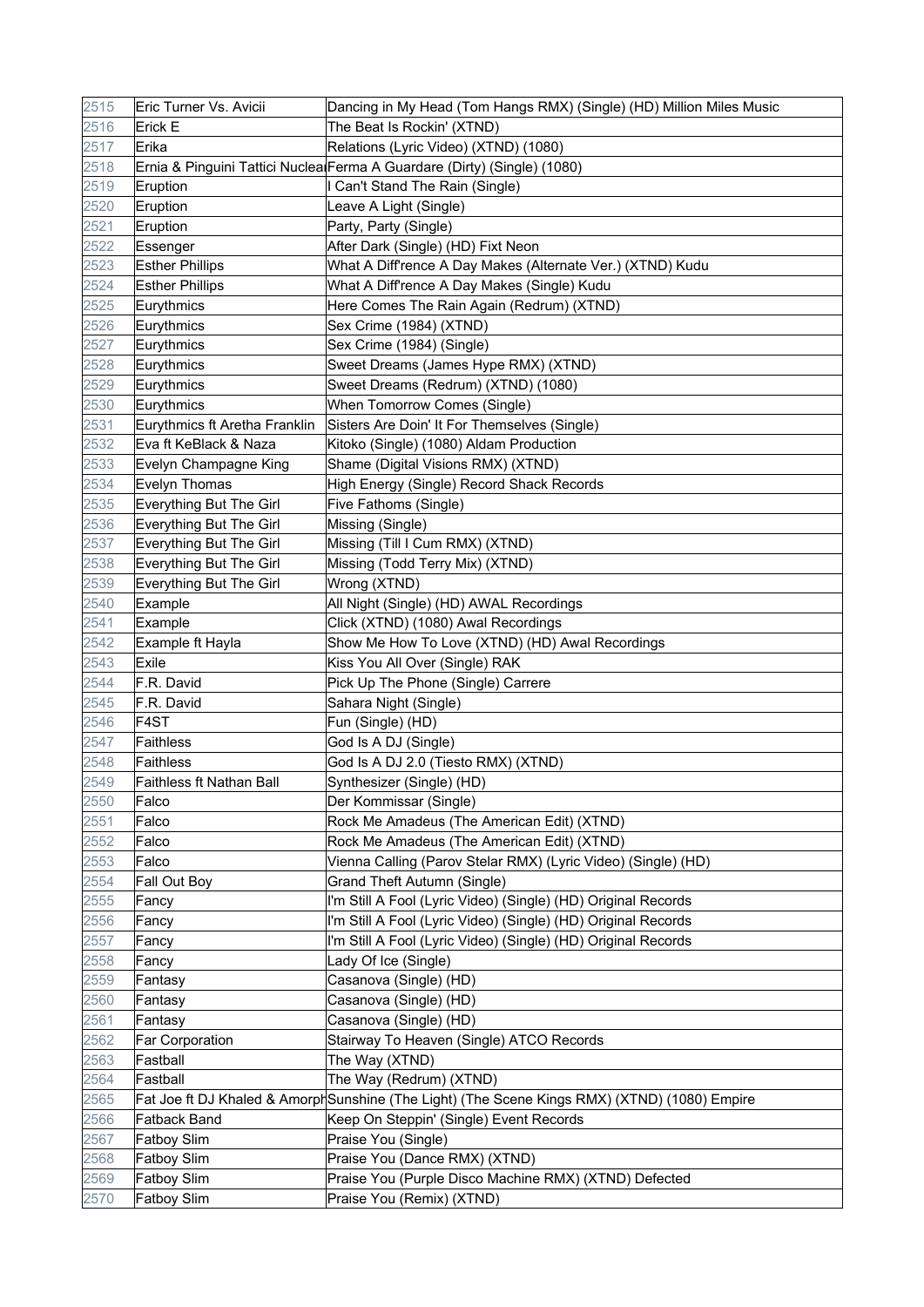| 2571 | <b>Fatboy Slim</b>                                        | Praise You (Remix) (XTND)                                                      |
|------|-----------------------------------------------------------|--------------------------------------------------------------------------------|
| 2572 | <b>Fatboy Slim</b>                                        | Sunset (Bird Of Prey) (Single) (HD)                                            |
| 2573 | Fats Domino                                               | Blueberry Hill (Lyric Video) (Single) (HD) Imperial                            |
| 2574 | Fats Domino                                               | I'm Walking (Single) Imperial                                                  |
| 2575 | Faul & Wad ft Vertue                                      | Tokyo (Single) (HD)                                                            |
| 2576 | Faydee ft Leftside                                        | Habibi Albi (XTND) (1080) Buckle Up Entertainment                              |
| 2577 | Fear & Loathing In Las Vegas Return To Zero (Single) (HD) |                                                                                |
| 2578 | <b>Feargal Sharkey</b>                                    | A Good Heart (Single)                                                          |
| 2579 | <b>Feargal Sharkey</b>                                    | A Good Heart (Division 4 RMX) (XTND)                                           |
| 2580 | <b>Feargal Sharkey</b>                                    | You Little Thief (Single)                                                      |
| 2581 | Fedde Le Grand                                            | Around The World (Single) (HD)                                                 |
| 2582 | Feder ft Emmi                                             | Blind (Filatov & Karas Mix) (XTND) (HD)                                        |
| 2583 | Federico Rossi                                            | Non E Mai Troppo Tardi (Single) (1080)                                         |
| 2584 | Federico Scavo                                            | Parole Parole (Chicco Secci Mix) (XTND) (HD) D-Vision                          |
| 2585 | Federico Scavo                                            | Parole Parole (Chicco Secci Mix) (XTND) (HD) D-Vision                          |
| 2586 | Federico Scavo                                            | Parole Parole (XTND) (HD) D-Vision                                             |
| 2587 | Federico Scavo                                            | Parole Parole (XTND) (HD) D-Vision                                             |
| 2588 | Federico Scavo                                            | Parole Parole (XTND) (HD) D-Vision                                             |
| 2589 | Federico Scavo                                            | Parole Parole (Luca Debonaire Mix) (XTND) (HD) D-Vision                        |
| 2590 | Fedez ft Zara Larrson                                     | Holding Out For You (XTND) (HD)                                                |
| 2591 | Fedo Mora & Camurri                                       | After The Rain (XTND) D-Vision Records                                         |
| 2592 | Feduk & Allj                                              | Rose Wine (Single) (HD) ZBV                                                    |
| 2593 | Felguk                                                    | Train (XTND) (HD)                                                              |
| 2594 | Felguk                                                    | Train (XTND) (HD)                                                              |
| 2595 | Felix                                                     | Don't You Want Me (XTND)                                                       |
| 2596 | Felix                                                     | Don't You Want Me (Hooj Mix) (XTND)                                            |
| 2597 | Felix                                                     | Don't You Want Me (Hooj Mix) (XTND)                                            |
| 2598 | Felix                                                     | Don't You Want Me (Luca Debonaire RMX) (XTND)                                  |
| 2599 | Felix                                                     | Don't You Want Me 2015 (Dimitri Vegas & Like Mike Mix) (XTND) (HD)             |
| 2600 | Felix                                                     | Don't You Want Me 2015 (Dimitri Vegas & Like Mike Mix) (XTND) (HD)             |
| 2601 | Felix                                                     | Don't You Want Me 2015 (Dimitri Vegas & Like Mike Mix) (XTND) (HD)             |
| 2602 | Felix                                                     | Don't You Want Me 2015 (Dimitri Vegas & Like Mike Mix) (XTND) (HD)             |
| 2603 | Felix                                                     | It Will Make Me Crazy (Single)                                                 |
| 2604 | Felix Cartal                                              | Harmony (Single) (1080) Physical Presents                                      |
| 2605 | Felix Cartal ft Kiiara                                    | Happy Hour (Single) (HD) Physical Presents                                     |
| 2606 |                                                           | Felix Cartel ft Sophie Simmons Mine (Blender Mix) (XTND) (HD) Physical Records |
| 2607 | Felix Jaehn & Robin Schulz ft   Got A Feeling (XTND) (HD) |                                                                                |
| 2608 | Felix Jaehn & Robin Schulz ft                             | I Got A Feeling (XTND) (HD)                                                    |
| 2609 | Felix Jaehn & VIZE ft Miss Li                             | Close Your Eyes (XTND) (1080)                                                  |
| 2610 | Felix Jaehn ft Calum Scott                                | Love On Myself (XTND) (HD)                                                     |
| 2611 | Felix Jaehn ft Calum Scott                                | Love On Myself (Keanu Silva RMX) (XTND) (HD)                                   |
| 2612 | Felony                                                    | The Fanatic (Single) Rock'N'Roll Records                                       |
| 2613 | Felony                                                    | The Fanatic (Single) Rock'N'Roll Records                                       |
| 2614 | Ferris Bueller's Day Off                                  | It's Over, Go Home (Single)                                                    |
| 2615 | Ferris Bueller's Day Off                                  | It's Over, Go Home (Single)                                                    |
| 2616 | <b>Fickle Friends</b>                                     | IRL (Single) (1080) Cooking Vinyl                                              |
| 2617 | <b>Fickle Friends</b>                                     | Say No More (Single) (HD)                                                      |
| 2618 | Filatov & Karas                                           | Au Au (XTND) (1080)                                                            |
| 2619 | Filatov & Karas                                           | Au Au (XTND) (1080)                                                            |
| 2620 | Filatov & Karas                                           | Au Au (XTND) (1080)                                                            |
| 2621 | Filatov & Karas & Deepest Blu Give It Away (XTND) (HD)    |                                                                                |
| 2622 |                                                           | Filatov & Karas Vs Viktor Tsoy Ostat'sja S Toboy (XTND) (HD)                   |
| 2623 | Finch                                                     | Letters To You (Single)                                                        |
| 2624 | <b>Fine Young Cannibals</b>                               | Johnny Come Home (Single) London Records                                       |
| 2625 | <b>Fine Young Cannibals</b>                               | She Drives Me Crazy (XTND)                                                     |
| 2626 | <b>Fine Young Cannibals</b>                               | Suspicious Minds (Single)                                                      |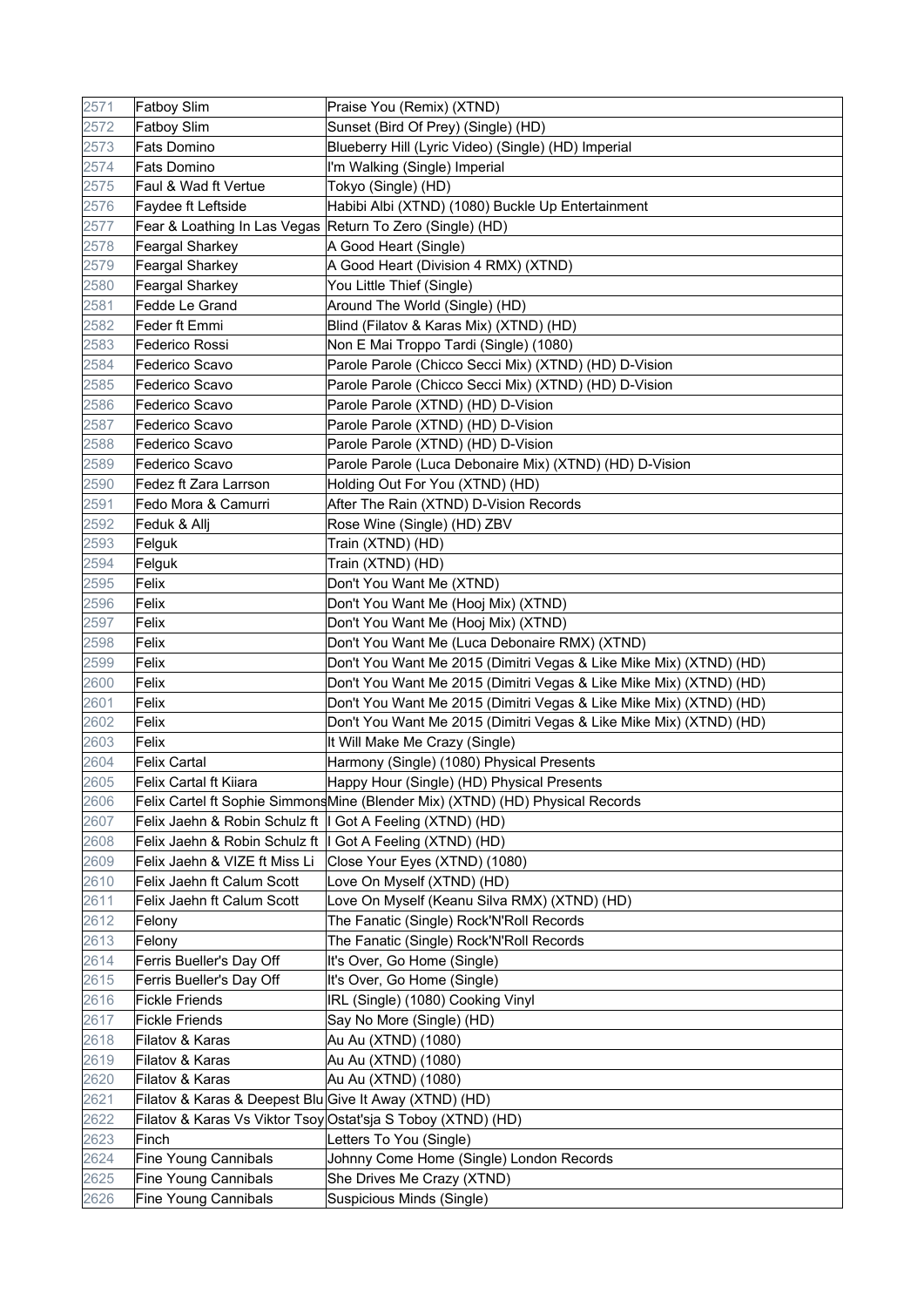| 2627 | Fiorious                                                  | Follow Me (Roger Sanchez RMX) (XTND) (HD) Glitterbox Recordings     |
|------|-----------------------------------------------------------|---------------------------------------------------------------------|
| 2628 |                                                           | Fire Saga (Will Ferrell & Rach Husavik (Movie Ver.) (Single) (1080) |
| 2629 | Firefly                                                   | Love Medley (Single) (HD) Musix Records                             |
| 2630 | <b>First Aid Kit</b>                                      | My Silver Lining (Single) (HD)                                      |
| 2631 | <b>First Aid Kit</b>                                      | My Silver Lining (Single) (HD)                                      |
| 2632 | Fisher                                                    | Just Feels Tight (XTND) (1080) Catch & Release                      |
| 2633 | Fisher                                                    | Just Feels Tight (XTND) (1080) Catch & Release                      |
| 2634 | Five & Queen                                              | We Will Rock You (XTND)                                             |
| 2635 | Five Finger Death Punch                                   | Darkness Settles In (Dirty) (Single) (1080) Better Noise Music      |
| 2636 | Five Finger Death Punch                                   | House Of The Rising Sun (Single) (HD)                               |
| 2637 | Fiyah B                                                   | Juk Down Gals (XTND) (HD) Fuzed Lifestyle                           |
| 2638 | <b>FKA Twigs</b>                                          | Cellophane (Dirty) (Single) (HD) Young Turks Recordings             |
| 2639 | Fleetwood Mac                                             | Albatross (Single)                                                  |
| 2640 | Fleetwood Mac                                             | Albatross (Single)                                                  |
| 2641 | Fleetwood Mac                                             | Dreams (Digital Visions RMX) (XTND)                                 |
| 2642 | Fleetwood Mac                                             | Dreams (Digital Visions RMX) (XTND)                                 |
| 2643 | Fleetwood Mac                                             | Dreams (Gigamesh RMX) (XTND)                                        |
| 2644 | Fleetwood Mac                                             | Dreams (Master Chic Mix) (XTND)                                     |
| 2645 | Fleetwood Mac                                             | Dreams (PeteDown Classic Mix) (XTND)                                |
| 2646 | Fleetwood Mac                                             | Everywhere (XTND)                                                   |
| 2647 | Fleetwood Mac                                             | Everywhere (Redrum) (XTND)                                          |
| 2648 | Fleetwood Mac                                             | Little Lies (Digital Visions RMX) (XTND)                            |
| 2649 | Fleetwood Mac                                             | Need Your Love So Bad (Single) Blue Horizon                         |
| 2650 | Fleetwood Mac                                             | Rhiannon (XTND)                                                     |
| 2651 | Fleetwood Mac                                             | Sara (Single)                                                       |
| 2652 | Fleetwood Mac                                             | Sara (Digital Visions RMX) (XTND)                                   |
| 2653 | Fleetwood Mac                                             | Say You Love Me (XTND)                                              |
| 2654 | Fleetwood Mac                                             | You Make Loving Fun (XTND)                                          |
| 2655 | <b>Flight Of The Conchords</b>                            | Sugalumps (Dirty) (Single) Sub Pop                                  |
| 2656 | <b>Florian Picasso</b>                                    | The Answer (XTND) (HD)                                              |
| 2657 | <b>Florian Picasso</b>                                    | The Answer (Single) (HD)                                            |
| 2658 | Foo Fighters                                              | Best Of You (Redrum) (XTND)                                         |
| 2659 | Foogiano                                                  | Free Foo (XXX) (Dirty) (Single) (1080)                              |
| 2660 | Foreigner                                                 | Love On The Telephone (Single)                                      |
| 2661 | <b>Foster The People</b>                                  | Imagination (XTND) (HD)                                             |
| 2662 | Foster The People                                         | Imagination (XTND) (HD)                                             |
| 2663 | Four Of Diamonds                                          | Eating Me Up (Dirty) (Single) (HD)                                  |
| 2664 | Four Tops                                                 | Can't Help Myself (Sugar Pie, Honey Bunch) (Movie Ver.) (Single)    |
| 2665 | Four Tops                                                 | Reach Out I'll Be There (Single)                                    |
| 2666 | Fox The Fox                                               | Precious Little Diamond (Single)                                    |
| 2667 | Foxy Shazam                                               | Dreamer (Single) (HD) EE OO AH                                      |
| 2668 | Fragma                                                    | Toca's Miracle (XTND) Positiva                                      |
| 2669 | Fragma                                                    | Toca's Miracle (Vocal Edit) (XTND) Orbit Records                    |
| 2670 | <b>France Gall</b>                                        | DƩbranche (Single)                                                  |
| 2671 | <b>France Gall</b>                                        | Ella Elle A (Single)                                                |
| 2672 | Francesco Napoli                                          | Balla Balla (Single) High Fashion Music                             |
| 2673 | Frank Duval & Kalina Maloyer Lovers Will Survive (Single) |                                                                     |
| 2674 | Frank Duval & Kalina Maloyer Lovers Will Survive (Single) |                                                                     |
| 2675 | Frank Sinatra                                             | Come Fly With Me (Lyric Video) (Single) (1080)                      |
| 2676 | Frank Sinatra                                             | Fly Me To The Moon (Single)                                         |
| 2677 | Frank Sinatra                                             | Fly Me To The Moon (Xtedamix Lyric Video) (Single) (1080)           |
| 2678 | <b>Frank Sinatra</b>                                      | High Hopes (Single) (HD)                                            |
| 2679 | <b>Frank Sinatra</b>                                      | I've Got You Under My Skin (Lyric Video) (Single) (1080)            |
| 2680 | <b>Frank Sinatra</b>                                      | Jingle Bells (Single) (1080)                                        |
| 2681 | Frank Sinatra                                             | Luck Be A Lady (Live) (Single)                                      |
| 2682 | <b>Frank Sinatra</b>                                      | Married With Children Theme (Single) (HD)                           |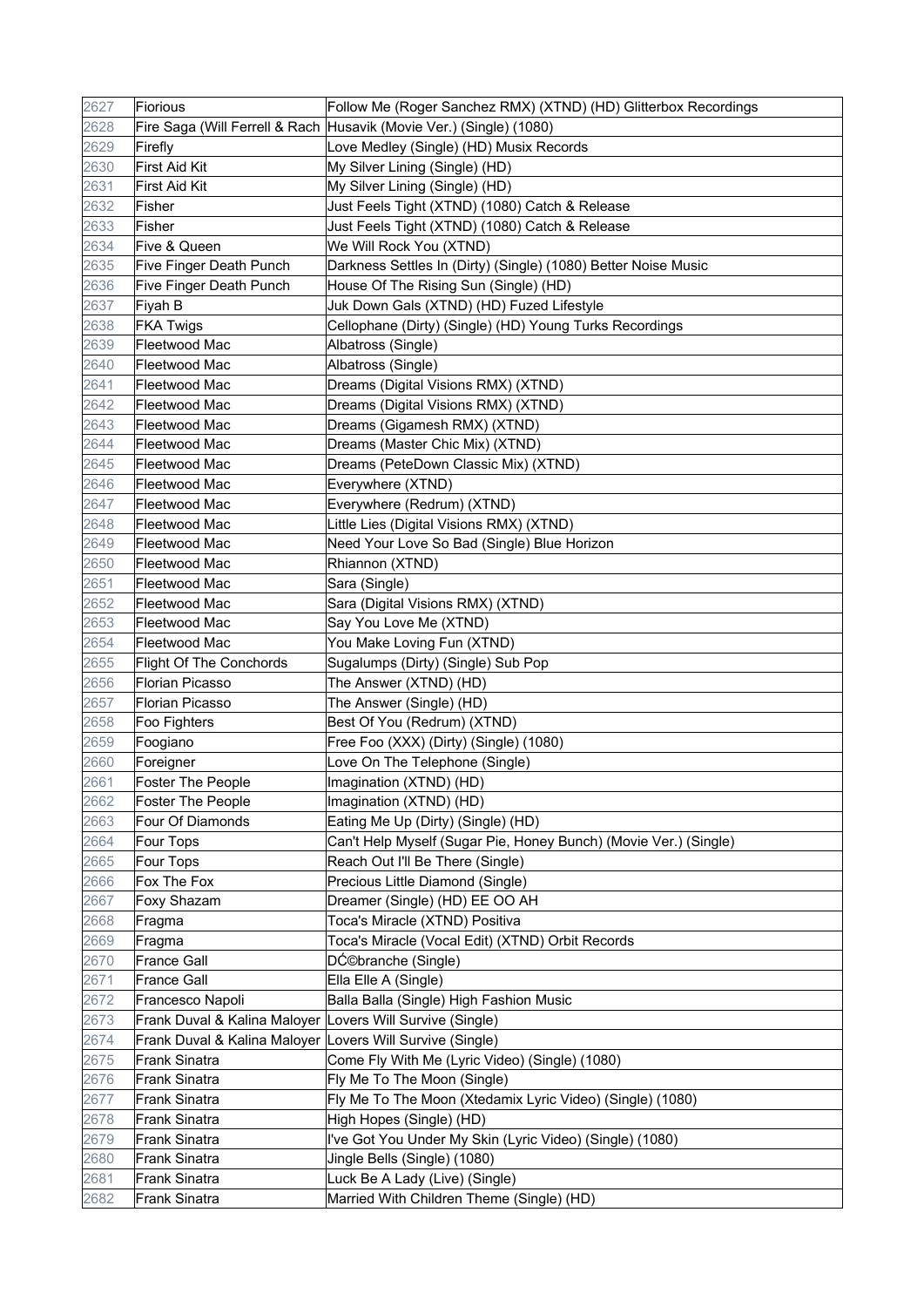| 2683 | <b>Frank Sinatra</b>                                  | Mistletoe & Holly (Single)                                              |
|------|-------------------------------------------------------|-------------------------------------------------------------------------|
| 2684 | <b>Frank Sinatra</b>                                  | My Way (Single)                                                         |
| 2685 | Frank Sinatra                                         | New York New York (Single)                                              |
| 2686 | <b>Frank Sinatra</b>                                  | New York New York (Redrum) (XTND)                                       |
| 2687 | <b>Frank Sinatra</b>                                  | New York New York (Remix) (XTND)                                        |
| 2688 | <b>Frank Sinatra</b>                                  | Santa Claus Is Coming To Town (Single) (HD) Collector's Gold            |
| 2689 | <b>Frank Sinatra</b>                                  | Strangers In The Night (Live) (Single)                                  |
| 2690 | <b>Frank Sinatra</b>                                  | Strangers In The Night (Live) (Single)                                  |
| 2691 | Frank Sinatra                                         | Strangers In The Night (Live) (Single)                                  |
| 2692 | <b>Frank Sinatra</b>                                  | The Christmas Waltz (Lyric Video) (Single) (HD)                         |
| 2693 | Frank Sinatra                                         | The Way You Look Tonight (Lyric Video) (Single) (1080)                  |
| 2694 | Frank Sinatra                                         | The Way You Look Tonight (Lyric Video) (Single) (1080)                  |
| 2695 | Frank Sinatra                                         | The Way You Look Tonight (Lyric Video) (Single) (1080)                  |
| 2696 | <b>Frank Sinatra</b>                                  | The Way You Look Tonight (Lyric Video) (Single) (1080)                  |
| 2697 | Frank Sinatra                                         | Theme From New York (Dj Zago RMX) (XTND)                                |
| 2698 | Frank Sinatra & Bing Crosby                           | Deck The Halls (Single)                                                 |
| 2699 | Frank Sinatra & Bing Crosby                           | The Christmas Song (Single)                                             |
| 2700 | Frank Sinatra & Bing Crosby                           | White Christmas (Single)                                                |
| 2701 | Frank Sinatra & Bono                                  | I've Got You Under My Skin (Single)                                     |
| 2702 | Frank Sinatra & Seal                                  | Santa Claus Is Coming To Town (Single) (HD)                             |
| 2703 | Frank Zander                                          | Nichts Ist Mehr So Wie Es War (I Wanna Wake Up With You) (Single) (HD)  |
| 2704 | Frank Zappa                                           | Valley Girl (Disco Vinnie RMX) (XTND)                                   |
| 2705 | Frank Walker ft Theresa Rex                           | Kiss Me (Single) (HD)                                                   |
| 2706 | Frankie Goes To Hollywood                             | Rage Hard (XTND)                                                        |
| 2707 | Frankie Goes To Hollywood                             | Relax (Laser Ver.) (XTND) ZTT Records                                   |
| 2708 | Frankie Goes To Hollywood                             | Relax (Remix) (XTND) ZTT Records                                        |
| 2709 | Frankie Goes To Hollywood                             | The Power Of Love (Single) ZTT Records                                  |
| 2710 | Frankie Goes To Hollywood                             | Two Tribes (Single) ZTT Records                                         |
| 2711 | Frankie Goes to Hollywood                             | Warriors Of The Wasteland (Single) ZZT Records                          |
| 2712 | <b>Frankie Knuckles</b>                               | It's Hard Sometime (XTND)                                               |
| 2713 | <b>Frankie Knuckles</b>                               | Rain Falls (XTND)                                                       |
| 2714 |                                                       | Frankie Lymon & The Teenage Juvenile Delinquent (Single) (1080)         |
| 2715 | Frankie Valli                                         | Can't Take My Eyes Off Of You (Redrum) (XTND)                           |
| 2716 | Frankie Valli                                         | Grease (Single)                                                         |
| 2717 | Frankie Valli & The Four Seas Beggin' (Single)        |                                                                         |
| 2718 | Frankie Valli & The Four Seas Beggin' (Single)        |                                                                         |
| 2719 |                                                       | Frankie Valli & The Four Seas Sherry (Jersey Boys Ver.) (Single) (1080) |
| 2720 |                                                       | Frankie Valli & The Four Seas Walk Like A Man (Single) Stateside        |
| 2721 | Franko                                                | Coller La Petite (Single) (HD) Juston Records                           |
| 2722 | <b>Franz Ferdinand</b>                                | No You Girls (X-Mix) (XTND)                                             |
| 2723 | Franz Ferdinand                                       | Take Me Out (Daft Punk RMX) (Single)                                    |
| 2724 | Freak                                                 | Les RetombƩes MƩcaniques (Lyric Video) (Single) (HD)                    |
| 2725 |                                                       | Fred Again & The Blessed Ma Marea (We Lost Dancing) (Single) (1080)     |
| 2726 |                                                       | Fred Again & The Blessed Ma Marea (We Lost Dancing) (Single) (1080)     |
| 2727 | Fred De Palma ft Anitta                               | Un Altro Ballo (Single) (HD)                                            |
| 2728 | <b>Freddie Mercury</b>                                | I Was Born To Love You (XTND) (1080)                                    |
| 2729 | <b>Freddie Mercury</b>                                | I Was Born To Love You (Single)                                         |
| 2730 | <b>Freddie Mercury</b>                                | Living On My Own (Dance Mix) (XTND)                                     |
| 2731 | <b>Freddie Mercury</b>                                | Living On My Own (Redrum) (XTND)                                        |
| 2732 | <b>Freddie Mercury</b>                                | Love Kills (Lyric Video) (Single) (HD)                                  |
| 2733 | <b>Freddie Mercury</b>                                | Made In Heaven (Single)                                                 |
| 2734 | <b>Freddie Mercury</b>                                | Time Waits For No One (Single) (HD)                                     |
| 2735 | Freddie Mercury & Montserrat Barcelona (Single)       |                                                                         |
| 2736 | Freddie Mercury & Montserrat How Can I Go On (Single) |                                                                         |
| 2737 | <b>Freddy Mercury</b>                                 | Living On My Own (XTND)                                                 |
| 2738 | <b>Freddy Pfister Band</b>                            | Am Dancefloor Spielns An Boarischn (Single) (HD) Tyrolis                |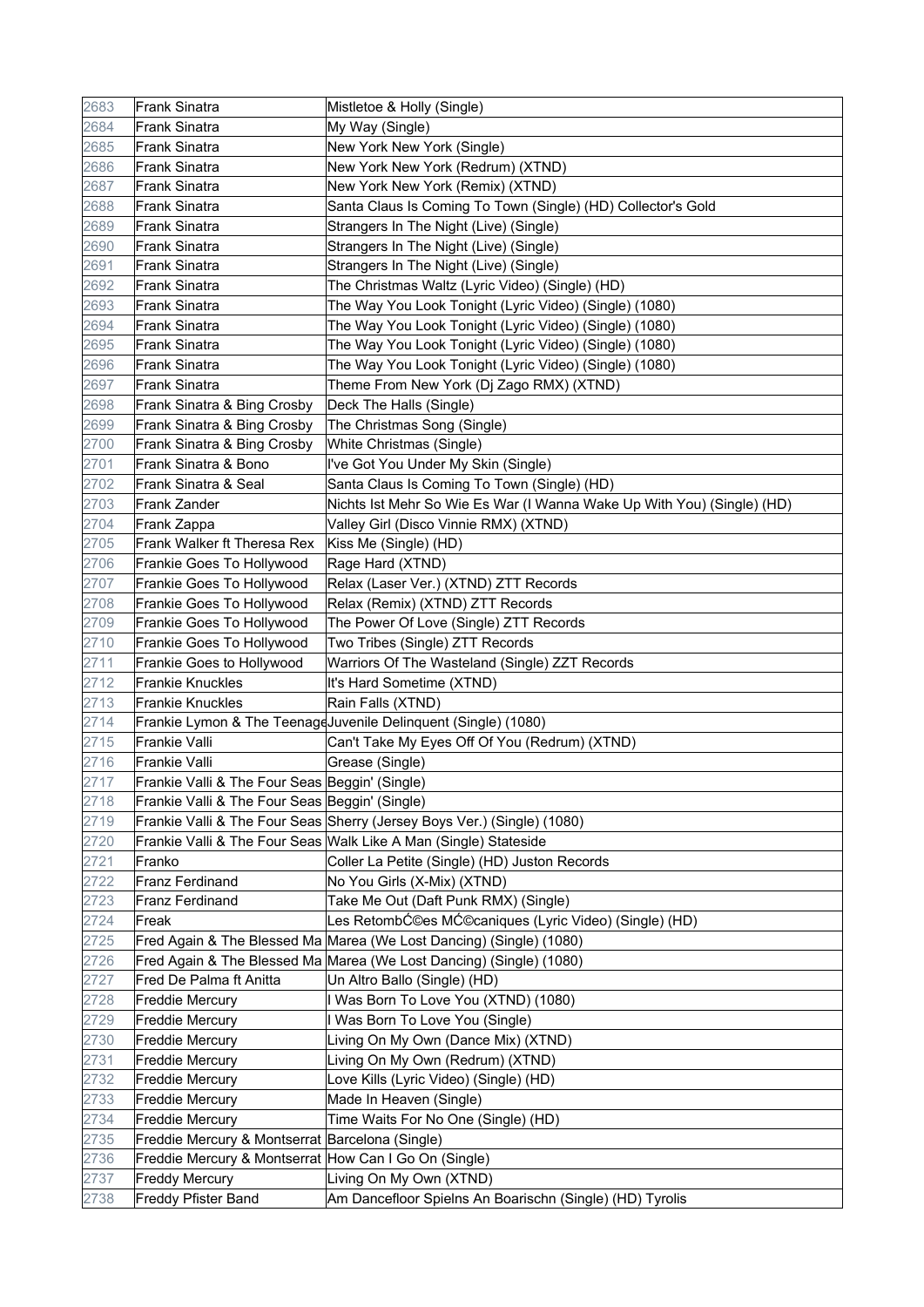| 2739 | Free                                                      | All Right Now (Single)                                                            |
|------|-----------------------------------------------------------|-----------------------------------------------------------------------------------|
| 2740 | Free                                                      | All Right Now (Party Bangaz Mix) (XTND)                                           |
| 2741 | Frenetics                                                 | I Feel A Man (Single) (HD)                                                        |
| 2742 | Freya Ridings                                             | Castles (Single) (1080)                                                           |
| 2743 | Freya Ridings                                             | Love Is Fire (Lyric Video) (Single) (HD) Good Soldier Records                     |
| 2744 | Frida                                                     | I See Red (Single) Polar                                                          |
| 2745 | <b>Fritz Kalkbrenner</b>                                  | Kings & Queens (Single) (HD)                                                      |
| 2746 | <b>Fritz Kalkbrenner</b>                                  | Kings & Queens (Julian Wassermann RMX) (XTND) (HD)                                |
| 2747 | Fugees & Lauryn Hill                                      | Killing Me Softly (XTND)                                                          |
| 2748 | <b>Full Intention</b>                                     | I Love America (XTND)                                                             |
| 2749 | Fyr & Flamme                                              | Ove Os Pa Hinanden (Single) (HD)                                                  |
| 2750 |                                                           | G-Eazy ft Blueface, AllBlack & West Coast (Dirty) (XTND) (HD)                     |
| 2751 | G-Eazy ft Demi Lovato                                     | Breakdown (Dirty) (Single) (1080)                                                 |
| 2752 | Gabbie Hanna                                              | Medicate (Single) (HD)                                                            |
| 2753 | Gabbie Hanna                                              | Pillowcase (Single) (1080)                                                        |
| 2754 | Gabrielle Aplin                                           | Miss You (Single) (HD) Never Fade Records                                         |
| 2755 | Gabrielle Aplin & JP Cooper                               | Losing Me (Single) (1080) Awal Recordings                                         |
| 2756 | Gabry Ponte & Henri PFR                                   | The Feeling (Lyric Video) (XTND) (HD) Heartfeldt Records                          |
| 2757 | Gabry Ponte & Henri PFR                                   | The Feeling (Lyric Video) (XTND) (HD) Heartfeldt Records                          |
| 2758 | Gabry Ponte & Jerome                                      | Lonely (Lyric Video) (Single) (HD)                                                |
| 2759 | Gabry Ponte & Pop X                                       | Tanja (Single) (HD) Dance And Love                                                |
| 2760 | Gaetan Roussel                                            | On Ne Meurt Pas (En Une Seule Fois) (Single) (1080) Clap Hands Productions        |
| 2761 | Gala                                                      | Freed From Desire (Alternate Mix) (Single) Do It Yourself                         |
| 2762 | Gala                                                      | Freed From Desire (Alternate Mix) (Single) Do It Yourself                         |
| 2763 | Galantis & Dolly Parton ft Mr P Faith (Single) (HD)       |                                                                                   |
| 2764 | Galantis & JVKE                                           | Dandelion (Lyric Video) (XTND) (HD)                                               |
| 2765 |                                                           | Galantis ft David Guetta & Littl Heartbreak Anthem (Clean Bandit RMX) (XTND) (HD) |
| 2766 |                                                           | Galantis ft David Guetta & Littl Heartbreak Anthem (Clean Bandit RMX) (XTND) (HD) |
| 2767 |                                                           | Galantis ft David Guetta & Littl Heartbreak Anthem (Lyric Video) (Single) (HD)    |
| 2768 | Galantis ft OneRepublic                                   | Bones (X-Mix) (XTND) (HD)                                                         |
| 2769 | Galwaro, LIZOT & Gabry Pont Like A Prayer (Single) (1080) |                                                                                   |
| 2770 | Gambi                                                     | Popopop (XXX) (Dirty) (XTND) (1080)                                               |
| 2771 | Gamper & Dadoni & D.T.E.                                  | More Than I Can Say (Single) (1080) Big Top Records                               |
| 2772 | Gamper & Dadoni & D.T.E.                                  | More Than I Can Say (Single) (1080) Big Top Records                               |
| 2773 |                                                           | Gamper & Dadoni ft Emily RobBittersweet Symphony (Single) (HD) Big Top Records    |
| 2774 | <b>Gareth Gates</b>                                       | Anyone Of Us (Stupid Mistake) (Single) Ronagold Limited                           |
| 2775 | <b>Gareth Gates</b>                                       | Spirit In The Sky (Single) Ronagold Limited                                       |
| 2776 | Gareth Gates                                              | Unchained Melody (Single)                                                         |
| 2777 | Garou                                                     | Gitan (Single)                                                                    |
| 2778 | Garou                                                     | Le Monde Est Stone (Single)                                                       |
| 2779 | Garou                                                     | Seul (Single)                                                                     |
| 2780 | Gary Barlow ft Michael Buble & Elita (Single) (1080)      |                                                                                   |
| 2781 | Gary Barlow ft Michael Buble & Elita (Single) (1080)      |                                                                                   |
| 2782 | Gary Barlow ft Michael Buble & Elita (Single) (1080)      |                                                                                   |
| 2783 | Gary Barlow ft Michael Buble & Elita (Single) (1080)      |                                                                                   |
| 2784 |                                                           | Gary Caos & Lopez ft Gary NeLove Love Love (Lyric Video) (Single) (HD)            |
| 2785 | <b>Gary Glitter</b>                                       | Dance Me Up (Single)                                                              |
| 2786 | <b>Gary Glitter</b>                                       | Do You Want to Touch Me (Oh Yeah) (Single) Bell Records                           |
| 2787 | <b>Gary Glitter</b>                                       | Remember Me This Way (Single) Bell Records                                        |
| 2788 | <b>Gary Glitter</b>                                       | Rock And Roll (Part 2) (Single)                                                   |
| 2789 | Gary Kemp                                                 | Waiting For The Band (Lyric Video) (Single) (HD)                                  |
| 2790 | <b>Gary Low</b>                                           | La Colegiala (XTND) Hispavox                                                      |
| 2791 | Gary Moore                                                | Still Got The Blues (Single)                                                      |
| 2792 | Gary Numan                                                | Cars (Digital Visions RMX) (XTND) Beggars Banquet                                 |
| 2793 | Gary Numan                                                | Radio Heart (Single) GFM Records                                                  |
| 2794 | Gary Numan                                                | Your Fascination (XTND)                                                           |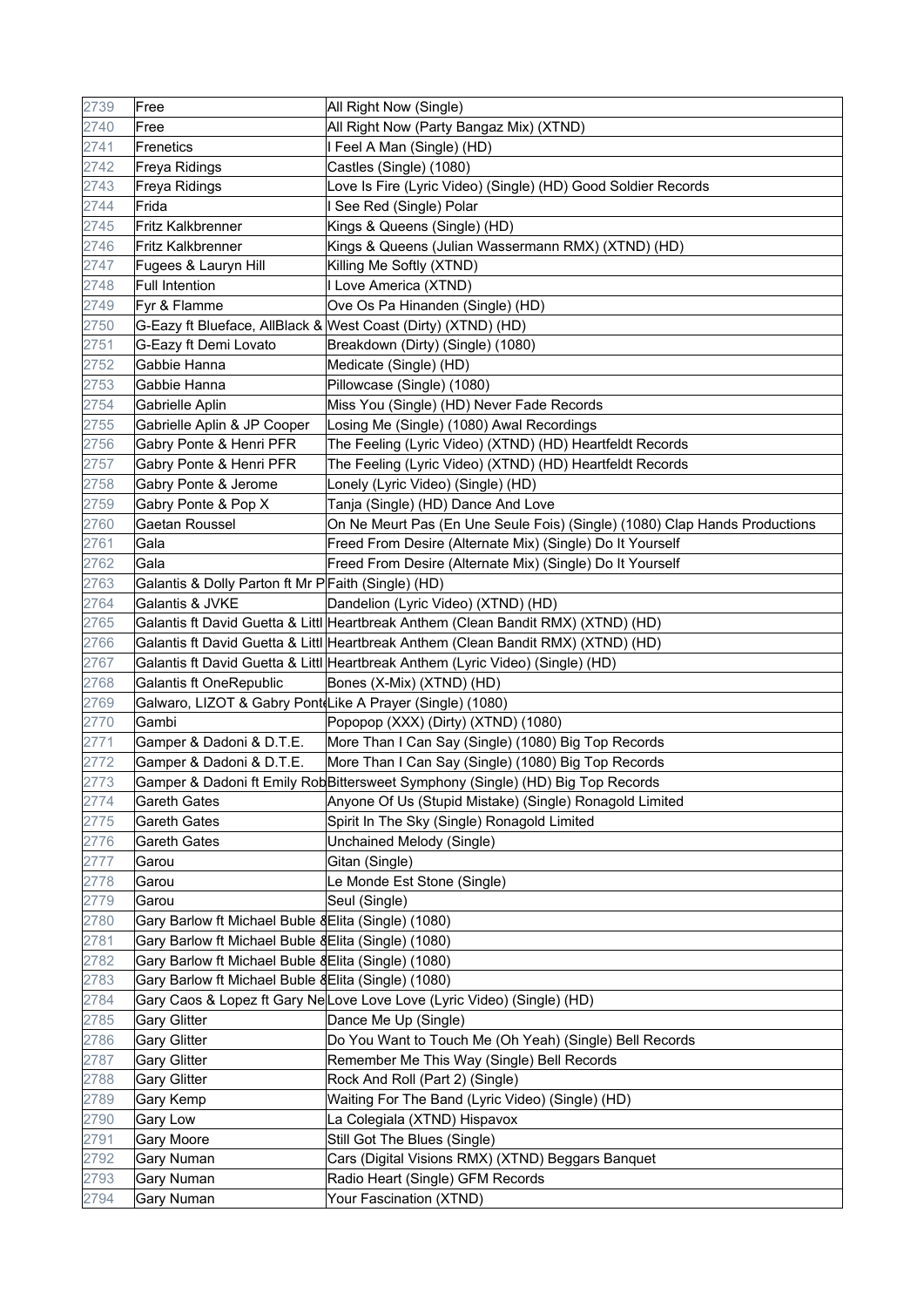| 2795 | Gary's Gang                             | Keep On Dancin' (XTND)                                            |
|------|-----------------------------------------|-------------------------------------------------------------------|
| 2796 | <b>GASHI ft DJ Snake</b>                | Safety (XTND) (HD)                                                |
| 2797 | Gazebo                                  | Lunatic (Single)                                                  |
| 2798 | Gazebo                                  | Masterpiece (XTND)                                                |
| 2799 | Geko                                    | Don Daddy (Single) (HD) 3Beat                                     |
| 2800 | <b>Gene Kelly</b>                       | Singin' In The Rain (Single) MGM Records                          |
| 2801 | <b>Generation X</b>                     | King Rocker (Single)                                              |
| 2802 | Genesis                                 | Abacab (Single)                                                   |
| 2803 | Genesis                                 | Hold On My Heart (Disco Vinnie RMX) (XTND)                        |
| 2804 | Genesis                                 | Misunderstanding (Disco Vinnie RMX) (XTND)                        |
| 2805 | Genesis                                 | No Reply At All (Single)                                          |
| 2806 | Genesis                                 | Throwing It All Away (XTND)                                       |
| 2807 | George Baker Selection                  | Beautiful Rose (Single) Negram                                    |
| 2808 | George Baker Selection                  | Little Green Bag (Single) Stateside                               |
| 2809 | George Baker Selection                  | Manana (Single) Negram                                            |
| 2810 | George Baker Selection                  | Paloma Blanca (Single) Negram                                     |
| 2811 | George Benson                           | Breezin' (Redrum) (XTND)                                          |
| 2812 | George Benson                           | Never Give Up On A Good Thing (Single)                            |
| 2813 | George Eza                              | Hold My Girl (Single) (HD)                                        |
| 2814 | George Ezra                             | Paradise (Single) (HD)                                            |
| 2815 | George Ezra                             | Shotgun (Single) (HD)                                             |
| 2816 | George Ezra                             | Shotgun (Danny Dove RMX) (XTND) (1080)                            |
| 2817 | George Ezra                             | Shotgun (X-Mix) (XTND) (HD)                                       |
| 2818 | George Harrison                         | All Those Years Ago (Single) Dark Horse Records                   |
| 2819 | George Harrison                         | Ding Dong, Ding Dong (Single) Calderstone                         |
| 2820 | George Harrison                         | Got My Mind Set On You (Version 1) (XTND) Dark Horse Records      |
| 2821 | George Harrison                         | Got My Mind Set On You (Version 2) (XTND) Dark Horse Records      |
| 2822 | George Harrison                         | My Sweet Lord (Single)                                            |
| 2823 | George Harrison                         | My Sweet Lord (Starting From Scratch RMX) (XTND)                  |
| 2824 | George McCrae                           | Rock Your Baby (TOTP Ver.) (Single) T.K. Records                  |
| 2825 | George McCrae                           | Rock Your Baby (TOTP) (Redrum) (XTND) T.K. Records                |
| 2826 | George Michael                          | Amazing (Full Intention Mix) (XTND)                               |
| 2827 | George Michael                          | Amazing (Jack N Rory Mix) (XTND)                                  |
| 2828 | George Michael                          | Careless Whisper (Armando Junior Soulful Mix) (XTND)              |
| 2829 | George Michael                          | Careless Whisper (Armando Junior Soulful Mix) (XTND)              |
| 2830 | George Michael                          | Faith (XTND)                                                      |
| 2831 | George Michael                          | Faith (Redrum) (XTND)                                             |
| 2832 | George Michael                          | Flawless (Go To The City) (Dirty) (Single)                        |
| 2833 | George Michael                          | Killer-Papa Was A Rolling Stone (Single)                          |
| 2834 | George Michael                          | Outside (Remix) (XTND)                                            |
| 2835 | George Michael                          | This Is How (We Want You To Get High) (Lyric Video) (Single) (HD) |
| 2836 | George Michael                          | Too Funky (Single)                                                |
| 2837 | George Michael                          | Twentyfive Megamix (Single)                                       |
| 2838 | George Michael & Elton John             | Don't Let The Sun Go Down On Me (Single)                          |
| 2839 | George Michael ft Mary J BligeAs (XTND) |                                                                   |
| 2840 | George Strait                           | Every Little Honky Tonk Bar (Lyric Video) (Single) (HD)           |
| 2841 | Geri Halliwell                          | It's Raining Men (Almighty RMX) (XTND)                            |
| 2842 | Geri Halliwell                          | It's Raining Men (Almighty RMX) (XTND)                            |
| 2843 | Gerry and The Pacemakers                | Girl On A Swing (Single)                                          |
| 2844 | Gerry Rafferty                          | Baker Street (Remix) (XTND)                                       |
| 2845 | <b>Gerry Rafferty</b>                   | Night Owl (Single)                                                |
| 2846 | Gianluca Vacchi ft Alessio              | Waglio (Single) (HD)                                              |
| 2847 | Gianni Morandi                          | L'Allegria (Single) (HD)                                          |
| 2848 | Gibson Brothers                         | Come To America (Single)                                          |
| 2849 | Gibson Brothers                         | Cuba (XTND)                                                       |
| 2850 | <b>Gibson Brothers</b>                  | Cuba (Master Chic Mix) (XTND)                                     |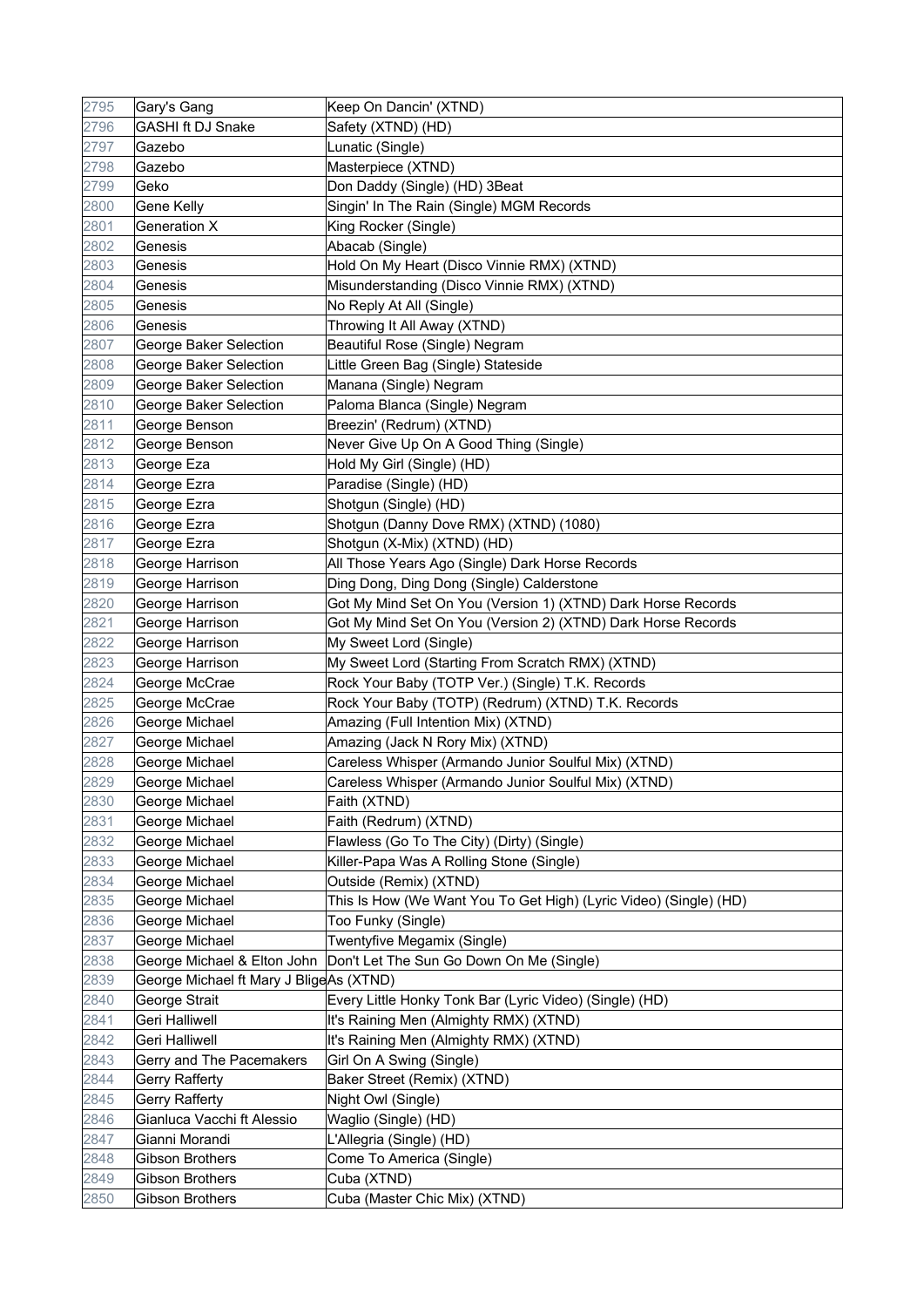| 2851 | <b>Gibson Brothers</b>                             | Non-Stop Dance (Single) Zagora                                                         |
|------|----------------------------------------------------|----------------------------------------------------------------------------------------|
| 2852 | <b>Gibson Brothers</b>                             | Que Sera Mi Vida (XTND)                                                                |
| 2853 | Gidea Park                                         | Beach Boy Gold (Single) Sonet                                                          |
| 2854 | Gigi D'Agostino & Albertino                        | Super (Single) Media Records                                                           |
| 2855 | Gigi D'Agostino & L.A. Vision                      | In & Out (Lyric Video) (Single) (HD)                                                   |
| 2856 | Gigi D'Agostino & L.A. Vision                      | In & Out (Lyric Video) (Single) (HD)                                                   |
| 2857 | Gigi D'Agostino & L.A. Vision                      | In & Out (Lyric Video) (Single) (HD)                                                   |
| 2858 | Gigi D'Agostino & L.A. Vision                      | In & Out (Lyric Video) (Single) (HD)                                                   |
| 2859 | Gigi D'Agostino & L.A. Vision                      | In & Out (Lyric Video) (Single) (HD)                                                   |
| 2860 | Gilbert O'Sullivan                                 | Clair (Single) Music For Pleasure                                                      |
| 2861 | Gino Vannelli                                      | I Just Wanna Stop (Single)                                                             |
| 2862 | Gino Vannelli                                      | It Hurts To Be In Love (Single)                                                        |
| 2863 | Gino Vannelli                                      | It Hurts To Be In Love (Disco Vinnie RMX) (XTND)                                       |
| 2864 | Gino Vannelli                                      | Living Inside Myself (Single)                                                          |
| 2865 | Gino Vannelli                                      | The Wheels Of Life (Single)                                                            |
| 2866 | Gino Vannelli                                      | Wild Horses (PeteDown Classic Mix) (XTND)                                              |
| 2867 | Giorgia                                            | Una Storia Importante (Single) (HD) Microphonica                                       |
| 2868 | Giorgio Moroder                                    | 74 Is The New 24 (Single) (HD)                                                         |
| 2869 | Giorgio Moroder                                    | Chase (XTND) (HD)                                                                      |
| 2870 | Giorgio Moroder                                    | Chase (XTND) (HD)                                                                      |
| 2871 | Giorgio Moroder                                    | Chase (XTND) (HD)                                                                      |
| 2872 | Giorgio Moroder                                    | Chase (XTND) (HD)                                                                      |
| 2873 | Giorgio Moroder                                    | Chase (Single) (HD)                                                                    |
| 2874 | Giorgio Moroder                                    | From Here To Eternity (Single)                                                         |
| 2875 |                                                    | Giorgio Moroder & Philip Oake Together In Electric Dreams (Digital Visions RMX) (XTND) |
| 2876 |                                                    | Giorgio Moroder ft Britney Spe Tom's Diner (Lyric Video) (Single) (HD)                 |
| 2877 |                                                    | Giorgio Moroder ft Kylie Minog Right Here, Right Now (Single) (HD)                     |
| 2878 |                                                    | Giorgio Moroder ft Kylie Minog Right Here, Right Now (Ralphi Rosario RMX) (XTND) (HD)  |
| 2879 |                                                    | Giorgio Moroder ft Kylie Minog Right Here, Right Now (Ralphi Rosario RMX) (XTND) (HD)  |
| 2880 | Giorgio Moroder ft Sia                             | Deja Vu (7th Heaven) (XTND) (HD)                                                       |
| 2881 | Giorgio Moroder ft Sia                             | Deja Vu (7th Heaven) (XTND) (HD)                                                       |
| 2882 | Giorgio Moroder ft Sia                             | Deja Vu (Benny Benassi) (XTND) (HD)                                                    |
| 2883 | Giorgio Moroder ft Sia                             | Deja Vu (Felix Jaehn RMX) (XTND) (HD)                                                  |
| 2884 | Giorgos Alkaios & Friends                          | OPA (Single) (HD) Friends Music Factory                                                |
| 2885 |                                                    | Giovanni Zarrella ft Pietro Lom Senza Te (Ohne Dich) (Single) (HD) Telamo              |
| 2886 | <b>Gipsy Kings</b>                                 | Djobi, Djoba (Single)                                                                  |
| 2887 | Giusy Ferrer & Elettra LamborLa Isla (Single) (HD) |                                                                                        |
| 2888 | Gladys Knight & The Pips                           | Midnight Train to Georgia (Lyric Video) (Single) (1080)                                |
| 2889 | <b>Glass Animals</b>                               | Heat Waves (XTND) (1080)                                                               |
| 2890 | <b>Glass Animals</b>                               | Heat Waves (Single) (1080)                                                             |
| 2891 | <b>Glass Petals</b>                                | Burner (XTND) (HD)                                                                     |
| 2892 | Glen Campbell                                      | Rhinestone Cowboy (Single) (1080)                                                      |
| 2893 | Glen Campbell                                      | Rhinestone Cowboy (VDJ JD Edit) (XTND) (1080)                                          |
| 2894 | Glenn Frey                                         | The Heat Is On (Digital Visions RMX) (XTND)                                            |
| 2895 | Glenn Frey                                         | You Belong To The City (XTND)                                                          |
| 2896 | Glenn Miller                                       | In the Mood (Single)                                                                   |
| 2897 | Gloria Estefan                                     | Rhythm Is Gonna Get You 2020 (Country Club Martini Crew RMX) (XTND)                    |
| 2898 | Gloria Gaynor                                      | I Am What I Am (Single) Silver Blue Records                                            |
| 2899 | Gloria Gaynor                                      | I Will Survive (XTND)                                                                  |
| 2900 | Gloria Gaynor                                      | I Will Survive (Digital Visions RMX) (XTND)                                            |
| 2901 | Gloria Gaynor                                      | I Will Survive (Digital Visions RMX) (XTND)                                            |
| 2902 | Gloria Gaynor                                      | I Will Survive (Master Chic Mix) (XTND)                                                |
| 2903 | Gloria Gaynor                                      | I Will Survive (Redrum) (XTND)                                                         |
| 2904 | Gloria Gaynor                                      | Never Can Say Goodbye (XTND)                                                           |
| 2905 | Gloria Gaynor                                      | Never Can Say Goodbye (Single)                                                         |
| 2906 | Gloria Gaynor                                      | Never Can Say Goodbye (Single)                                                         |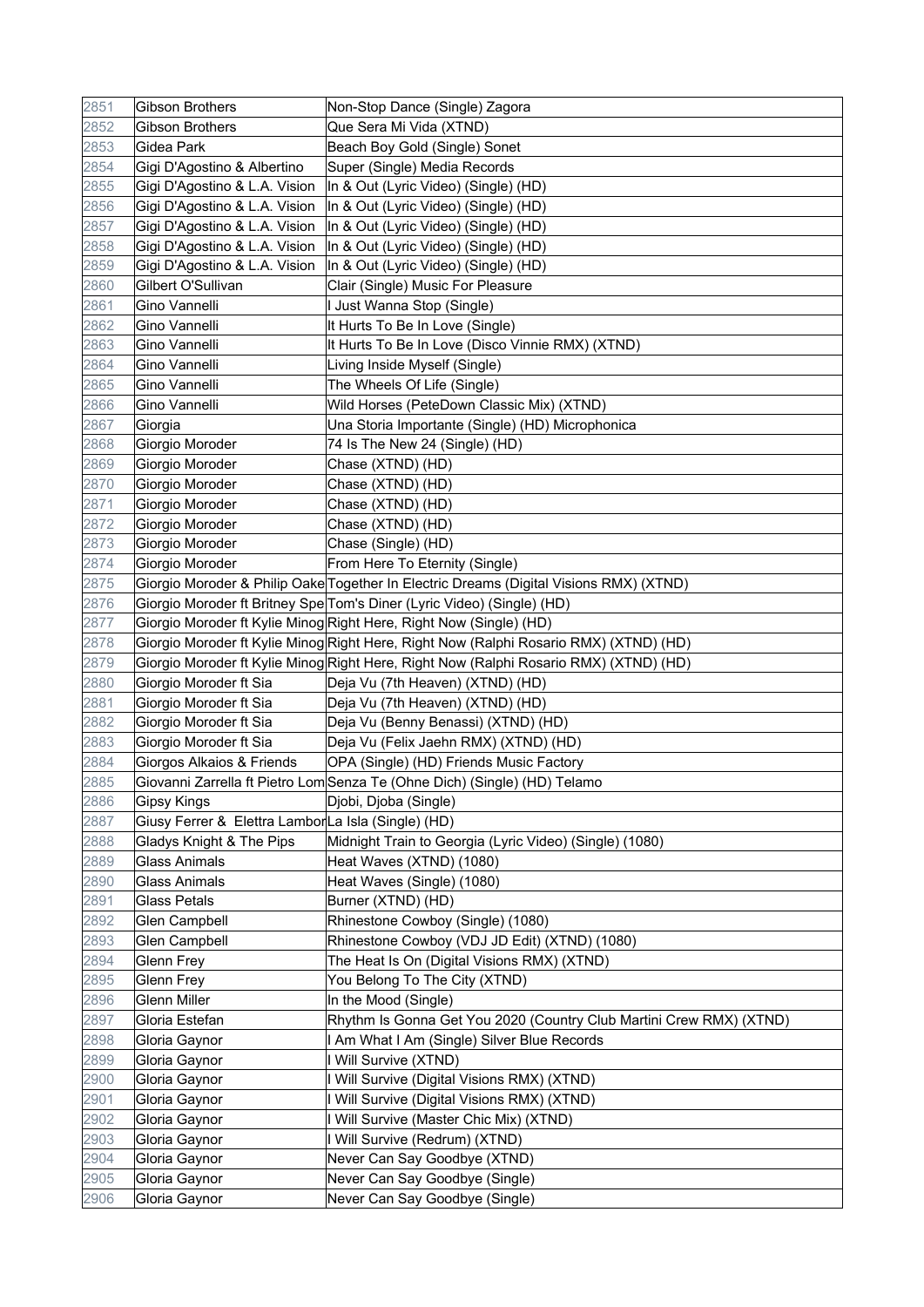| 2907 | Gloria Gaynor              | Never Can Say Goodbye (Digital Visions RMX) (XTND)                                |
|------|----------------------------|-----------------------------------------------------------------------------------|
| 2908 | Gloria Gaynor              | Never Can Say Goodbye (Digital Visions RMX) (XTND)                                |
| 2909 | Gloria Gaynor              | Reach Out I'll Be There (Single)                                                  |
| 2910 | Gloria Gaynor              | Reach Out I'll Be There (Millenium Ver.) (XTND)                                   |
| 2911 | Gloria Gaynor              | Reach Out I'll Be There (Millenium Ver.) (XTND)                                   |
| 2912 | Gloria Gaynor              | Substitute (Single)                                                               |
| 2913 | Gloria Gaynor              | Walk On By (Single) MGM Records                                                   |
| 2914 | Glowie                     | Unlovable (Single) (1080)                                                         |
| 2915 | Godley & Creme             | An Englishman In New York (Single)                                                |
| 2916 | Gogol Bordello             | Start Wearing Purple (Single) SideOneDummy Records                                |
| 2917 | <b>Golden Earring</b>      | Radar Love (Single)                                                               |
| 2918 | Goodboys                   | Bongo Cha Cha Cha (XTND) (HD)                                                     |
| 2919 | Goodboys                   | Bongo Cha Cha Cha (Single) (HD)                                                   |
| 2920 | Goombay Dance Band         | Seven Tears (Single)                                                              |
| 2921 | Goombay Dance Band         | Sun Of Jamaica (Single)                                                           |
| 2922 | Gordon Lightfoot           | If You Could Read My Mind (Single)                                                |
| 2923 | Gordon Lightfoot           | If You Could Read My Mind (Lyric Video) (Single) (HD)                             |
| 2924 | Gordon Lightfoot           | Sundown (Single)                                                                  |
| 2925 | Gorgon City                | Delicious (XTND) (HD)                                                             |
| 2926 | Gorgon City & Hayley May   | Never Let Me Down (Visualizer) (XTND) (1080)                                      |
| 2927 | Gorgon City & Hayley May   | Never Let Me Down (Visualizer) (XTND) (1080)                                      |
| 2928 | Gorillaz                   | Tranz (XTND) (HD)                                                                 |
| 2929 |                            | Gorillaz ft Elton John & 6LACK The Pink Phantom (XTND) (1080)                     |
| 2930 | Got7                       | You Calling My Name (Single) (1080) JYP Entertainment                             |
| 2931 | GQ                         | Disco Nights (XTND)                                                               |
| 2932 | GQ                         | Disco Nights (Redrum) (XTND)                                                      |
| 2933 | Grace Jones                | l've Seen That Face Before (Libertango) (Single)                                  |
| 2934 | Grace Jones                | La Vie En Rose (XTND)                                                             |
| 2935 | Grace Jones                | Slave To The Rhythm (Barry Harris 2021 RMX) (XXX) (XTND)                          |
| 2936 | Grace Jones                | Slave To The Rhythm (Barry Harris 2021 RMX) (XXX) (XTND)                          |
| 2937 | Grace Jones                | Victor Should Have Been A Jazz Musician (Single) Manhattan Records                |
| 2938 | Grace VanderWaal           | Waste My Time (Single) (HD)                                                       |
| 2939 | Gramps Morgan              | People Like You (Single) (1080) Halo Entertainment                                |
| 2940 |                            | Grand Corps Malade & Louand Derriere Le Brouillard (Single) (HD) Caroline         |
| 2941 | <b>Grand Funk Railroad</b> | The Loco-Motion (XTND)                                                            |
| 2942 | <b>Grand Funk Railroad</b> | We're An American Band (XTND)                                                     |
| 2943 | <b>Grandmaster Flash</b>   | The Message (Master Chic Mix) (XTND)                                              |
| 2944 |                            | Granger Smith & Earl Dibbles   Holler (Single) (HD) Wheelhouse Records            |
| 2945 | Greeicy                    | MĆ⊡s Fuerte (Single) (HD)                                                         |
| 2946 | Greg Cerrone ft Koko LaRoo | Rise Together (XTND) (HD) Ultra                                                   |
| 2947 | Gregorian                  | The Sound Of Silence (Single) (HD) Edel                                           |
| 2948 | Grey ft Leon               | Want You Back (XTND) (HD)                                                         |
| 2949 | Griff                      | Black Hole (XTND) (HD)                                                            |
| 2950 | Groove                     | But I Feel Good (Single)                                                          |
| 2951 | Groove                     | If Everybody Looked The Same (XTND)                                               |
| 2952 |                            | Grupo Firme & Lenin Ramirez En Tu Perra Vida (Single) (1080) TuStreams LLC        |
| 2953 | Gryffin & Carly Rae Jepsen | OMG (Lyric Video) (XTND) (HD)                                                     |
| 2954 | Guano Apes                 | Lords Of The Boards (Single) Gun Records                                          |
| 2955 | Guano Apes                 | Open Your Eyes (Single)                                                           |
| 2956 |                            | Guelo Star, Marvel Boy & Anor Ellas Piden (XXX) (Dirty) (XTND) (1080) GLAD Empire |
| 2957 | Guns 'N' Roses             | Absurd (Dirty) (Single) (HD)                                                      |
| 2958 | Guns 'N' Roses             | Absurd (Dirty) (Single) (HD)                                                      |
| 2959 | <b>Guns N Roses</b>        | Estranged (Single)                                                                |
| 2960 | <b>Guns N Roses</b>        | It's So Easy (Dirty) (Single) (HD)                                                |
| 2961 | <b>Guns N Roses</b>        | It's So Easy (Dirty) (Single)                                                     |
| 2962 | <b>Guns N Roses</b>        | Mr Brownstone (Single)                                                            |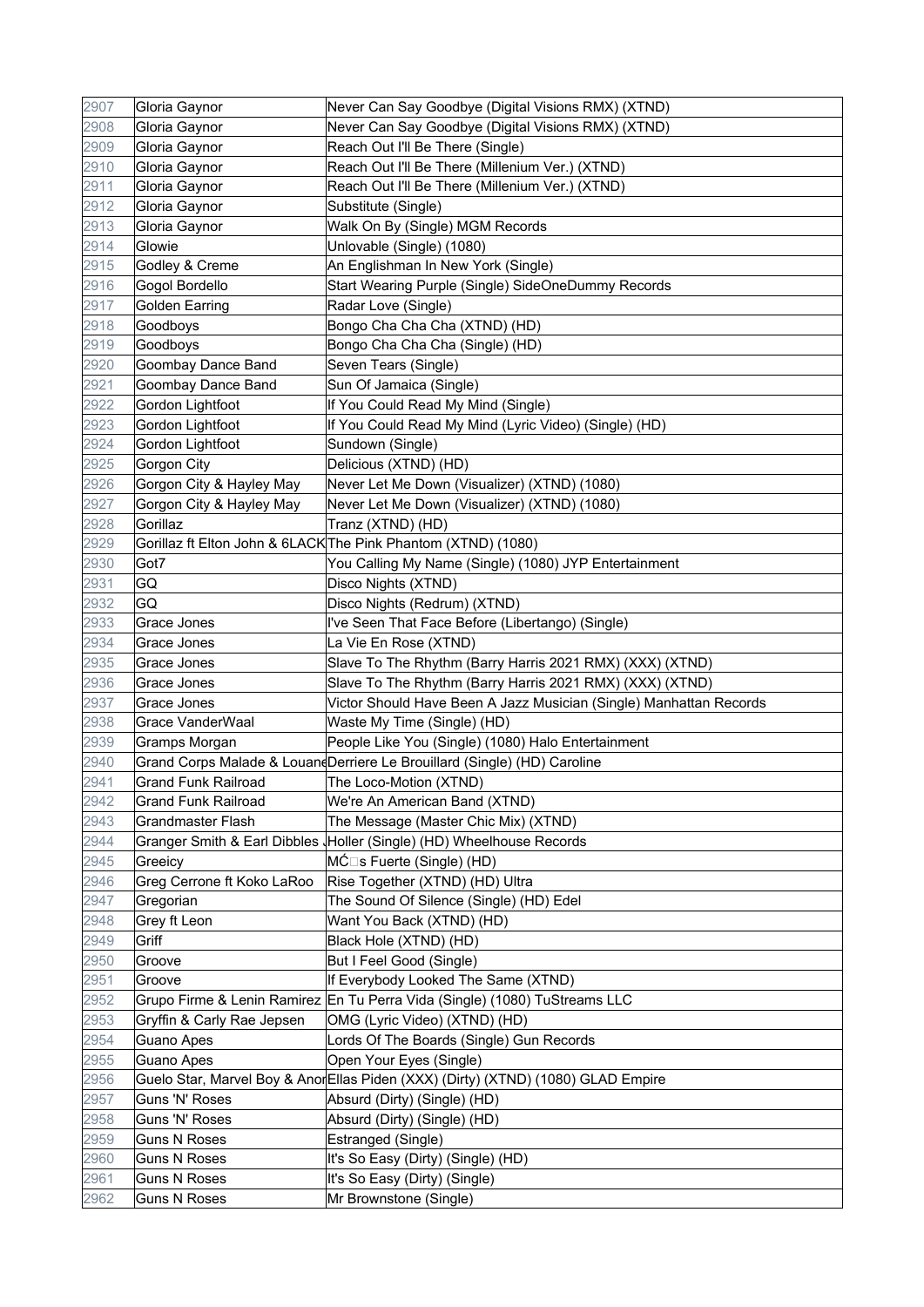| 2963 | Gunship                                            | The Drone Racing League (Single) (HD) Horsie In The Hedge                                       |
|------|----------------------------------------------------|-------------------------------------------------------------------------------------------------|
| 2964 | Gunther & The Sunshine Girls Ding Dong Song (XTND) |                                                                                                 |
| 2965 |                                                    | Gurkan Asik ft Virginia Da CunCan't Drive (XTND) (HD) Sirip Music                               |
| 2966 | Guru Josh                                          | Ray Of Sunshine (XTND) (HD) Ultra                                                               |
| 2967 | Guru Josh Project                                  | Infinity 2008 (XTND) Ultra                                                                      |
| 2968 | Guru Josh Project                                  | Infinity 2012 (DJ Antoine vs. Mad Mark RMX) (XTND) Kontor                                       |
| 2969 | Gusttavo Lima                                      | Balada (Single) Som Livre                                                                       |
| 2970 | Guy Lombardo                                       | Happy New Year & Auld Lang Syne (Vocal Ver.) (Lyric Video) (Single) (HD)                        |
| 2971 | Gwen McCrae                                        | Keep The Fire Burning (XTND)                                                                    |
| 2972 | Haddaway                                           | Life (Mission Control Mix) (XTND)                                                               |
| 2973 | Haddaway                                           | Life (Mission Control Mix) (XTND)                                                               |
| 2974 | Haddaway                                           | Life (Mission Control Mix) (XTND)                                                               |
| 2975 | Haddaway                                           | What Is Love (Digital Visions RMX) (XTND) (HD)                                                  |
| 2976 | Haich Ber Na                                       | The Last Time I Saw You (Dirty) (Single) (HD) Rags                                              |
| 2977 | Haiducii                                           | Dragostea Din Tei (Single) Embassy One                                                          |
| 2978 | Haiducii                                           | Dragostea Din Tei (Gabry Ponte Mix) (XTND) Hitmania                                             |
| 2979 | Hailee Steinfeld                                   | Afterlife (Dickinson) (XTND) (HD)                                                               |
| 2980 | Hailee Steinfeld                                   | Wrong Direction (Single) (HD)                                                                   |
| 2981 |                                                    | Hailee Steinfeld & Alesso ft FI Let Me Go (Full Tilt) (XTND) (HD)                               |
| 2982 | Haim                                               | Don't Wanna (XTND) (1080)                                                                       |
| 2983 | Haim                                               | Hallelujah (Single) (1080)                                                                      |
| 2984 | Haim                                               | Summer Girl (Single) (1080)                                                                     |
| 2985 | <b>Half Alive</b>                                  | Still Feel (XTND) (1080)                                                                        |
| 2986 | Hall & Oates                                       | <b>Adult Education (Single)</b>                                                                 |
| 2987 | Hall & Oates                                       | Back Together (Single)                                                                          |
| 2988 | Hall & Oates                                       | How Does It Feel To Be Back (Single)                                                            |
| 2989 | Hall & Oates                                       | Maneater (XTND)                                                                                 |
| 2990 | Hall & Oates                                       | Maneater (Master Chic Mix) (XTND)                                                               |
| 2991 | Hall & Oates                                       | Maneater (Redrum) (XTND)                                                                        |
| 2992 | Hall & Oates                                       | Out Of Touch (Master Chic Mix) (XTND) (HD)                                                      |
| 2993 | Hall & Oates                                       | Out Of Touch (Remix) (XTND) (HD)                                                                |
| 2994 | Hall & Oates                                       | Private Eyes (Single)                                                                           |
| 2995 | Hall & Oates                                       | Private Eyes (Master Chic Mix) (XTND)                                                           |
| 2996 | Hall & Oates                                       | Rich Girl (Single)                                                                              |
| 2997 | Halloween Light Show                               | Bangarang (Single) (1080)                                                                       |
| 2998 | <b>Halloween Light Show</b>                        | Bohemian Rhapsody (Single) (HD)                                                                 |
| 2999 | <b>Halloween Light Show</b>                        | Ghostbusters (Altenate Video) (Single) (1080)                                                   |
| 3000 | Halloween Light Show                               | The Purge (Single) (HD)                                                                         |
| 3001 | Halloween Light Show                               | Thunder (Single) (HD)                                                                           |
| 3002 | Halsey                                             | Easier Than Lying (Lyric Video) (Single) (HD)                                                   |
| 3003 | Halsey                                             | Finally - Beautiful Stranger (Single) (1080)                                                    |
| 3004 | Halsey                                             | Graveyard (XTND) (HD)                                                                           |
| 3005 | Halsey                                             | Graveyard (Colin Jay RMX) (XTND) (1080)                                                         |
| 3006 | Halsey                                             | Graveyard (X-Mix) (XTND) (HD)                                                                   |
| 3007 | Halsey                                             | I Am Not A Woman, I'm A God (XTND) (1080)                                                       |
| 3008 | Halsey                                             | Nightmare (XXX) (XTND) (HD)                                                                     |
| 3009 | Halsey                                             | Still Learning (Cosmic Dawn RMX) (Lyric Video) (XTND) (HD)                                      |
| 3010 | Halsey                                             | Without Me (Mike D RMX) (XTND) (HD)                                                             |
| 3011 | Halsey                                             | Without Me (Mike D RMX) (Single) (HD)                                                           |
| 3012 | Halsey                                             | Without Me (Mike D RMX) (X-Mix) (XTND) (HD)                                                     |
| 3013 | Hampenberg                                         | Duck Toy (Single) Serious Records                                                               |
| 3014 | Hank Williams Jr                                   | Don Juan D'Bubba (Single) Curb Records                                                          |
| 3015 | Hank Williams Jr                                   | I Ain't Goin' Peacefully (Single) Curb Records                                                  |
| 3016 |                                                    | Hank Williams Jr ft Eric Church Are You Ready For The Country (Single) (HD) Big Machine Records |
| 3017 | Hanoi Rocks                                        | Don't You Ever Leave Me (Single)                                                                |
| 3018 | Hanoi Rocks                                        | Up Around the Bend (Single)                                                                     |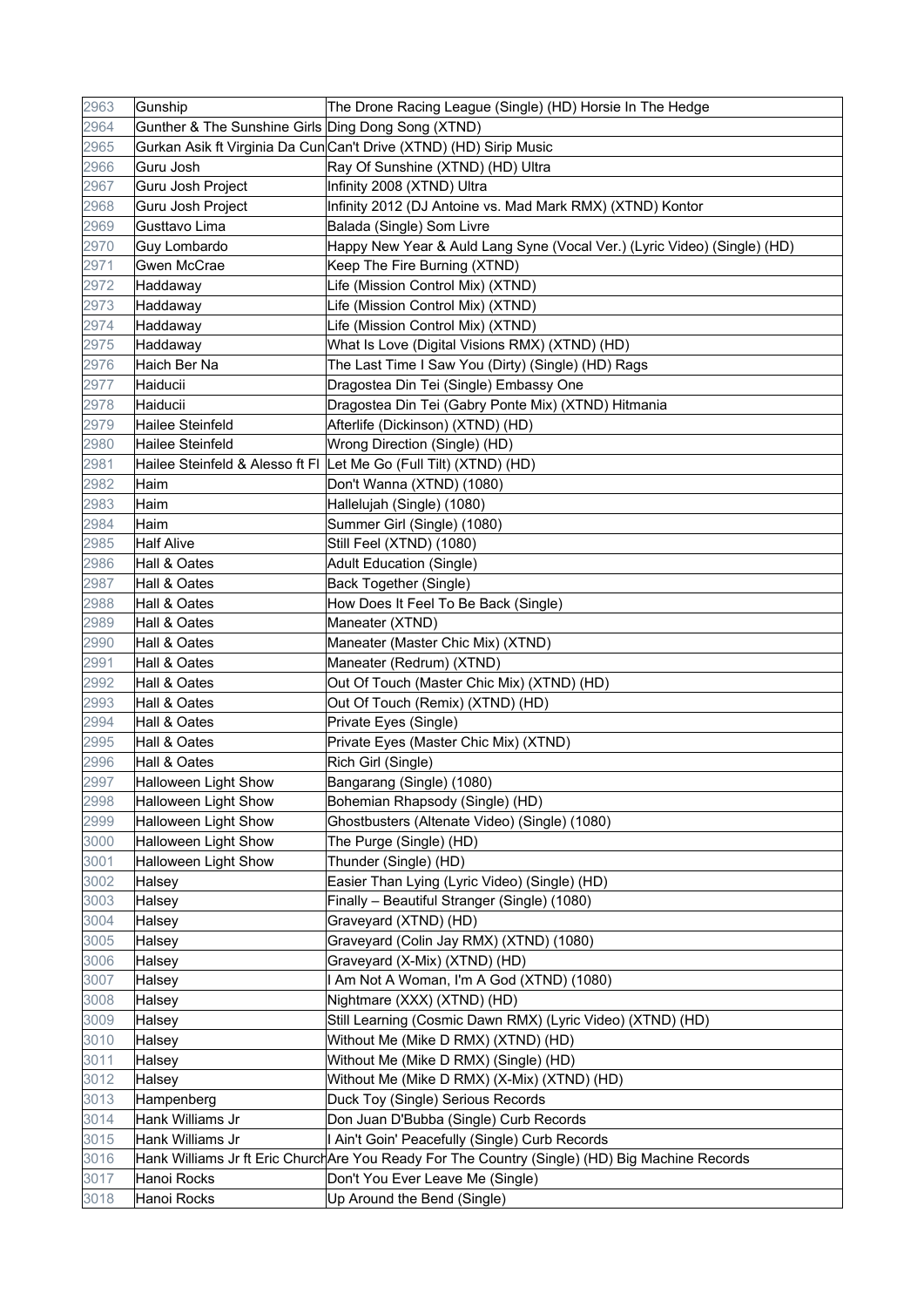| 3019 | Hanson                                                 | MMMbop (Redrum) (XTND)                                                                       |
|------|--------------------------------------------------------|----------------------------------------------------------------------------------------------|
| 3020 | <b>Happy Mondays</b>                                   | Tart Tart (Single) Factory                                                                   |
| 3021 | Hardwell & KSHMR                                       | Power (Lyric Video) (XTND) (HD)                                                              |
| 3022 | Hardwell & Mike Williams                               | I'm Not Sorry (Dirty) (XTND) (HD) Revealed Recordings                                        |
| 3023 | Hardwell & Suyano                                      | Go To War (Lyric Video) (XTND) (HD) Revealed Recordings                                      |
| 3024 | Hardwell ft Mitch Crown                                | Call Me A Spaceman (XTND) Cloud 9 Music                                                      |
| 3025 | Harley Alaska                                          | Lose You Too (Single) (HD)                                                                   |
| 3026 | Harold Faltermeyer                                     | Axel F (Master Chic Mix) (XTND)                                                              |
| 3027 | <b>Harold Faltermeyer</b>                              | Axel F (Master Chic Mix) (XTND)                                                              |
| 3028 | <b>Harold Faltermeyer</b>                              | Axel F (Redrum) (XTND)                                                                       |
| 3029 | Harold Melvin & The Blue NoteBad Luck (Single)         |                                                                                              |
| 3030 |                                                        | Harold Melvin & The Blue Note The Love I Lost (Alternate Video) (Digital Visions RMX) (XTND) |
| 3031 |                                                        | Harold Melvin & The Blue Note The Love I Lost (Alternate Video) (Redrum) (XTND)              |
| 3032 | Harold Melvin & The Blue Note The Love I Lost (Single) |                                                                                              |
| 3033 |                                                        | Harold Melvin & The Blue Note The Love I Lost (Digital Visions RMX) (XTND)                   |
| 3034 |                                                        | Harold Melvin & The Blue Note The Love I Lost (Redrum) (XTND)                                |
| 3035 |                                                        | Harold Melvin & The Blue Note The Love I Lost (Redrum) (XTND)                                |
| 3036 | Harpo                                                  | Moviestar (Single) DJM Records                                                               |
| 3037 | Harpo                                                  | Moviestar (Redrum) (XTND) DJM Records                                                        |
| 3038 | Harris & Ford & HBZ ft Thovi                           | Coco Jambo (Single) (1080)                                                                   |
| 3039 | Harris & Ford & Outsiders                              | Irrenhaus (XTND) (1080) Kontor                                                               |
| 3040 |                                                        | Harris & Ford ft Maxim SchunkLost In You (XTND) (1080) Kontor                                |
| 3041 |                                                        | Harris & Ford ft Maxim SchunkLost In You (XTND) (1080) Kontor                                |
| 3042 | Harry Belafonte                                        | Day-O (Single)                                                                               |
| 3043 | Harry Belafonte                                        | Jump In the Line (Lyric Video) (Single) (HD)                                                 |
| 3044 | <b>Harry Nilsson</b>                                   | Everybody's Talkin' (Single)                                                                 |
| 3045 | <b>Harry Nilsson</b>                                   | Without You (Single)                                                                         |
| 3046 | Harry Styles                                           | Adore You (Single) (1080)                                                                    |
| 3047 | <b>Harry Styles</b>                                    | Golden (Single) (1080)                                                                       |
| 3048 | Harry Styles                                           | Golden (Single) (HD)                                                                         |
| 3049 | <b>Harry Styles</b>                                    | Watermelon Sugar (Choppe Davila RMX) (XTND) (HD)                                             |
| 3050 | <b>Harry Styles</b>                                    | Watermelon Sugar (Dark Intensity RMX) (XTND) (HD)                                            |
| 3051 | Hayley Kiyoko                                          | Demons (Lyric Video) (Single) (HD)                                                           |
| 3052 | Hayley Kiyoko                                          | I Wish (Dirty) (XTND) (1080)                                                                 |
| 3053 | Hayley Kiyoko                                          | L.O.V.E. Me (Single) (HD)                                                                    |
| 3054 | Hayley Kiyoko                                          | L.O.V.E. Me (Single) (HD)                                                                    |
| 3055 | Heart                                                  | Crazy On You (Single)                                                                        |
| 3056 | Heart                                                  | Crazy On You (Starting From Scratch RMX) (XTND)                                              |
| 3057 | Heart                                                  | Dreamboat Annie (Single)                                                                     |
| 3058 | Hearts & Colors                                        | Too Many Friends (Single) (HD)                                                               |
| 3059 | Heatwave                                               | Boogie Nights (Lyric Video) (XTND) (HD) GTO                                                  |
| 3060 | Heaven 17                                              | Temptation (Brothers In Rhythm RMX) (XTND)                                                   |
| 3061 | Helena Vondrackova                                     | Vzhuru K Vyskam (Single) Supraphon                                                           |
| 3062 | Helene Fischer & Tom Jones                             | Sexbomb (Live) (Single) (HD)                                                                 |
| 3063 | Helene Segara, Joe Dassin                              | Et Si Tu N'Existais Pas (Single) (1080) Productions J                                        |
| 3064 | Helene Segara, Joe Dassin                              | Et Si Tu N'Existais Pas (Single) (1080) Productions J                                        |
| 3065 | Helene Segara, Joe Dassin                              | Et Si Tu N'Existais Pas (Single) (1080) Productions J                                        |
| 3066 | Helene Segara, Joe Dassin                              | Et Si Tu N'Existais Pas (Single) (1080) Productions J                                        |
| 3067 | Helene Segara, Joe Dassin                              | Et Si Tu N'Existais Pas (Single) (1080) Productions J                                        |
| 3068 | Helene Segara, Joe Dassin                              | Et Si Tu N'Existais Pas (Single) (1080) Productions J                                        |
| 3069 | Helene Segara, Joe Dassin                              | Et Si Tu N'Existais Pas (Single) (HD) Productions J                                          |
| 3070 | Hello                                                  | New York Groove (XTND) Bell Records                                                          |
| 3071 | Henry Mancini                                          | The Pink Panther Theme (Single) (1080)                                                       |
| 3072 | <b>Herb Alpert</b>                                     | Jump Street (Single)                                                                         |
| 3073 | <b>Herb Alpert</b>                                     | North On South St (Single)                                                                   |
| 3074 | <b>Herb Alpert</b>                                     | Our Song (Single)                                                                            |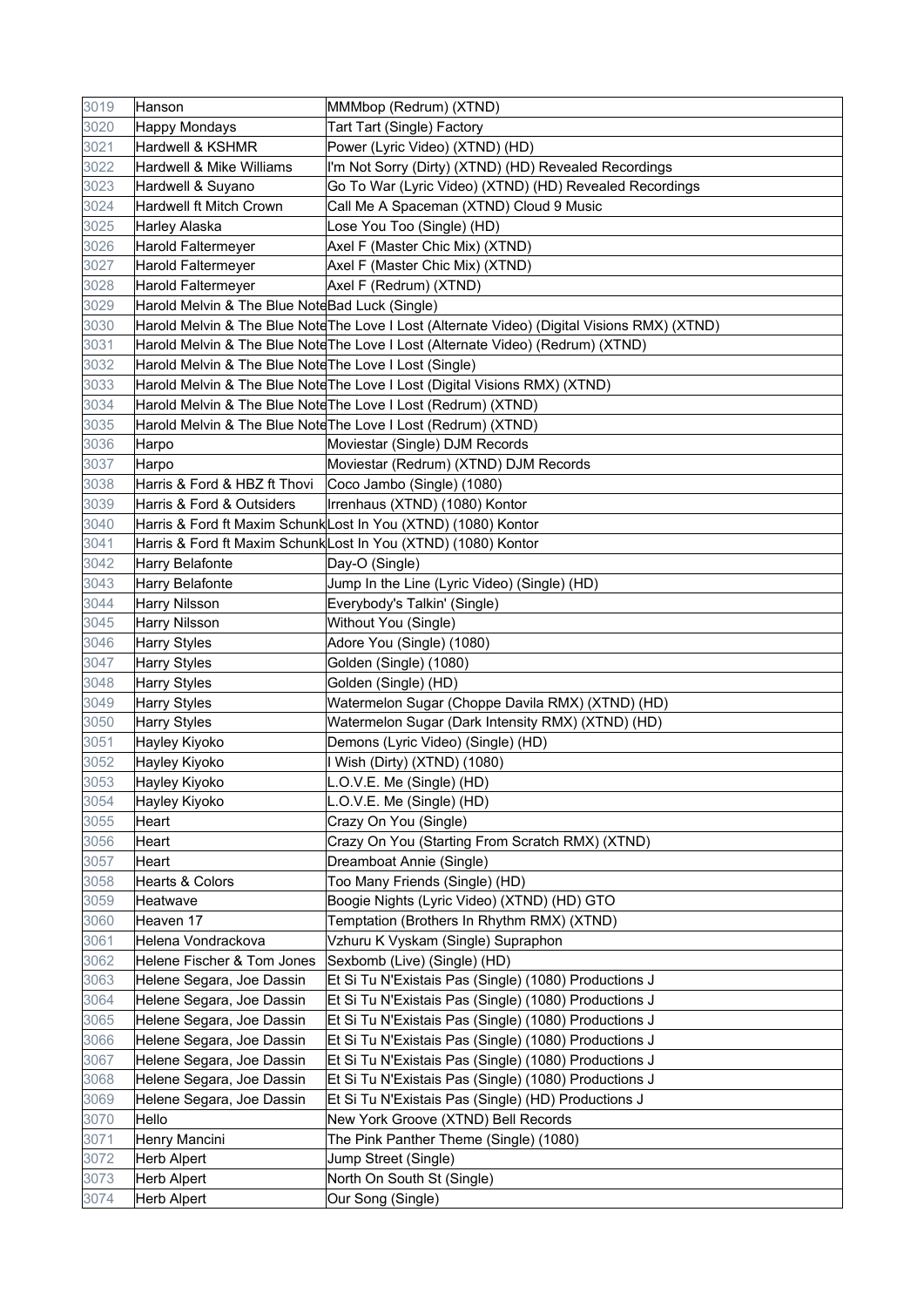| 3075 | <b>Herb Alpert</b>                            | Puttin' On The Ritz (Single) (HD)                                              |
|------|-----------------------------------------------|--------------------------------------------------------------------------------|
| 3076 | Herb Alpert                                   | Rise (XTND)                                                                    |
| 3077 | Herb Alpert                                   | This Guy's In Love With You (Single)                                           |
| 3078 | Herb Alpert & Janet Jackson                   | Diamonds (XTND)                                                                |
| 3079 | Hercules And Love Affair ft An Blind (Single) |                                                                                |
| 3080 |                                               | Hercules And Love Affair ft An Blind (Frankie Knuckles Mix) (XTND)             |
| 3081 | <b>Here Come The Mummies</b>                  | Late Night Booty Call (Single) (HD) Sphinxter                                  |
| 3082 | <b>Herman's Hermits</b>                       | I'm Henry The Eighth I Am (XTND)                                               |
| 3083 | Herman's Hermits                              | I'm Into Something Good (Single) MGM Records                                   |
| 3084 | Herman's Hermits                              | I'm Into Something Good (Disco Vinnie RMX) (XTND) MGM Records                  |
| 3085 | Herman's Hermits                              | I'm Into Something Good (Redrum) (XTND) MGM Records                            |
| 3086 | Herman's Hermits                              | There's A Kind Of Hush (Single) MGM Records                                    |
| 3087 | Herman's Hermits                              | There's A Kind Of Hush (Redrum) (XTND) MGM Records                             |
| 3088 | Hermes House Band                             | Hit The Road Jack (Single) Xplo Music                                          |
| 3089 | <b>Hermes House Band</b>                      | Que Sera Sera (Single) Xplo Music                                              |
| 3090 |                                               | Hermes House Band ft Tony C(Is This The Way) To Amarillo (Single)              |
| 3091 | Herp Alpert                                   | Rise (Single)                                                                  |
| 3092 |                                               | Herve Pagez & Diplo ft Charli Spicy (X-Mix) (XTND) (HD) Mad Decent             |
| 3093 | Heuss L'Enfoire ft Sofiane                    | Khapta (Dirty) Single) (HD) Midi Midi Production                               |
| 3094 | <b>HEX</b>                                    | Paranoia (Dirty) (XTND) (1080)                                                 |
| 3095 | Hi Fashion                                    | Amazing (Dirty) (Single) (HD)                                                  |
| 3096 | Hifi Sean ft Crystal Waters                   | Testify (XTND) (HD) Plastique Recordings                                       |
| 3097 | <b>High School Musical</b>                    | Truth, Justice & Songs In Our Key (Lyric Video) (Single) (HD)                  |
| 3098 | <b>High School Musical</b>                    | Truth, Justice & Songs In Our Key (Lyric Video) (Single) (HD)                  |
| 3099 | <b>High School Musical</b>                    | Truth, Justice & Songs In Our Key (Lyric Video) (Single) (HD)                  |
| 3100 | <b>High School Musical</b>                    | You Are The Music In Me (Single) (1080)                                        |
| 3101 | <b>Hilary Roberts</b>                         | Back To Life (Single) (1080) Red Songbird                                      |
| 3102 | Hobo Johnson                                  | Typical Story (Dirty) (Single) (HD)                                            |
| 3103 | Hohner                                        | Steh Auf, Mach Laut! (Single) (HD)                                             |
| 3104 | <b>Holly Humberstone</b>                      | The Walls Are Way Too Thin (Dirty) (Single) (HD)                               |
| 3105 | Holly Johnson                                 | Love Train (Single)                                                            |
| 3106 | Hoodoo Gurus                                  | Bittersweet (Single)                                                           |
| 3107 | Hootie & The Blowfish                         | Hold On (Single) (HD)                                                          |
| 3108 | Hootie & The Blowfish                         | Hold On (Lyric Video) (Single) (HD)                                            |
| 3109 | Hooverphonic                                  | Uptight (Single) (HD)                                                          |
| 3110 |                                               | Horse Meat Disco ft Amy DougLet's Go Dancing (XTND) (HD) Glitterbox Recordings |
| 3111 | Hozier                                        | Take Me To Church (Mike D RMX) (XTND) (HD)                                     |
| 3112 | Hozier                                        | Take Me To Church (X-Mix) (XTND) (HD)                                          |
| 3113 | <b>Hot Butter</b>                             | Popcorn (Single) Musicor Records                                               |
| 3114 | <b>Hot Butter</b>                             | Popcorn (Digital Visions RMX) (XTND) Musicor Records                           |
| 3115 | Hot Chocolate                                 | Every 1's A Winner (Single)                                                    |
| 3116 | Hot Chocolate                                 | It Started With A Kiss (XTND)                                                  |
| 3117 | Hot Chocolate                                 | So You Win Again (Single)                                                      |
| 3118 | Hot Chocolate                                 | You Sexy Thing (XTND)                                                          |
| 3119 | Hot Chocolate                                 | You Sexy Thing (Redrum) (XTND)                                                 |
| 3120 | House Of Pain                                 | Jump Around (Classic Party Rockers) (XTND)                                     |
| 3121 | House Of Pain                                 | Jump Around (Classic Party Rockers) (XTND)                                     |
| 3122 | House Of Pain                                 | Jump Around (Classic Party Rockers) (XTND)                                     |
| 3123 | House Of Pain                                 | Jump Around (XTND)                                                             |
| 3124 | House Of Pain                                 | Jump Around (Dirty) (XTND)                                                     |
| 3125 | House Of Pain                                 | Jump Around (Dirty) (XTND)                                                     |
| 3126 | House Of Pain                                 | Jump Around (Dirty) (XTND)                                                     |
| 3127 | House Of Pain                                 | Jump Around (Lyric Video) (XXX) (Dirty) (XTND) (HD)                            |
| 3128 | House Of Pain                                 | Jump Around (Lyric Video) (XXX) (Dirty) (XTND) (HD)                            |
| 3129 | House Traffic                                 | Everyday Of My Life (Single) DJ Movement                                       |
| 3130 | <b>Howard Jones</b>                           | What Is Love (Single)                                                          |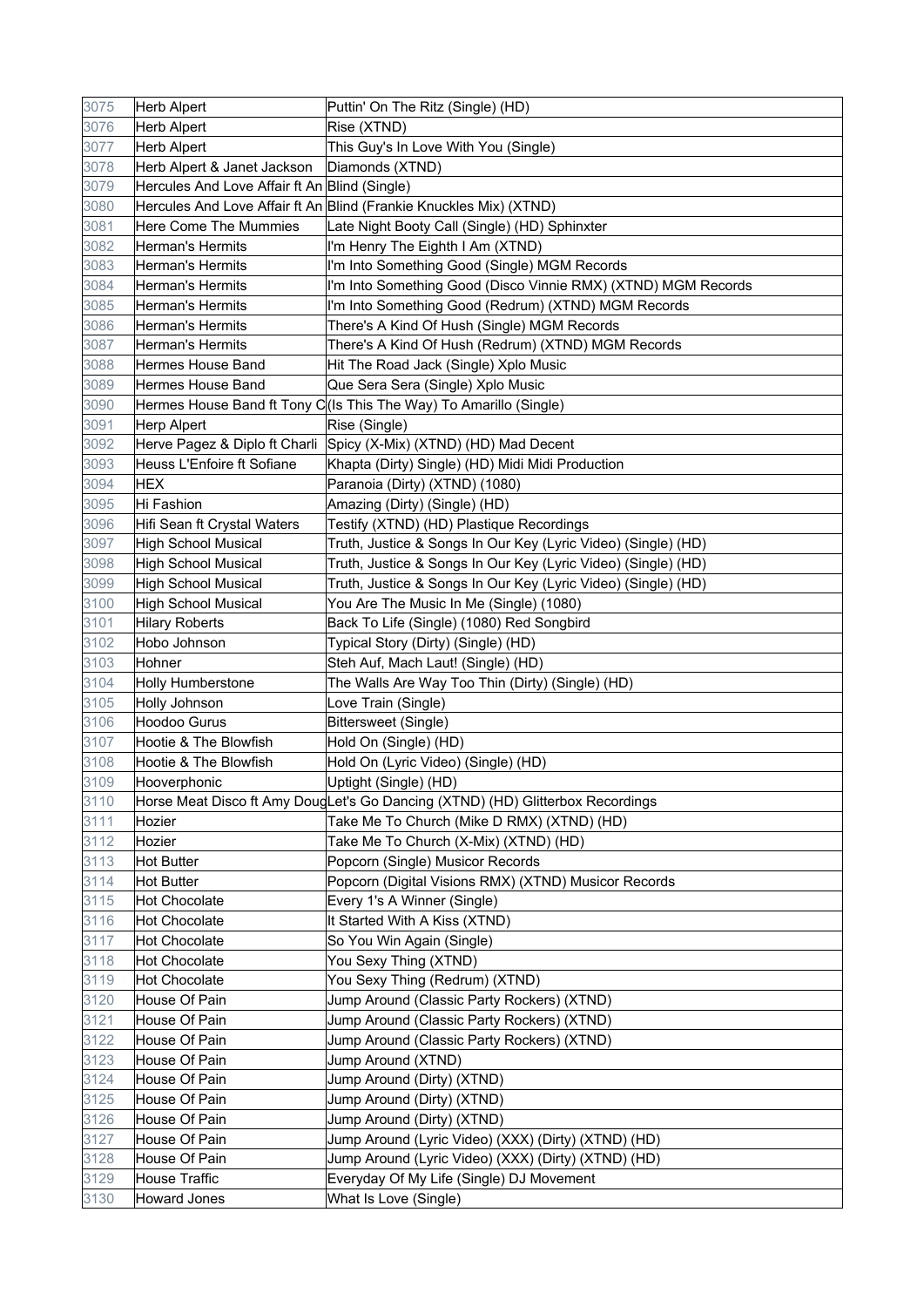| 3131 | <b>Howard Jones</b>                                     | What Is Love (Disco Vinnie RMX) (XTND)                                  |
|------|---------------------------------------------------------|-------------------------------------------------------------------------|
| 3132 | Howard Jones & BT                                       | The One To Love You (XTND) (HD)                                         |
| 3133 | <b>HRVY</b>                                             | 1 Day 2 Nights (Single) (1080)                                          |
| 3134 | <b>HRVY</b>                                             | 1 Day 2 Nights (R3hab RMX) (Single) (1080)                              |
| 3135 | <b>HRVY</b>                                             | Million Ways (Lyric Video) (Single) (HD)                                |
| 3136 | HRVY & Matoma                                           | Good Vibes (Single) (HD)                                                |
| 3137 | Huey Lewis & The News                                   | Do You Believe In Love (XTND) (HD)                                      |
| 3138 | Huey Lewis & The News                                   | Do You Believe In Love (XTND) (HD)                                      |
| 3139 | Huey Lewis & The News                                   | Stuck With You (Digital Visions RMX) (XTND)                             |
| 3140 | Huey Lewis & The News                                   | The Power Of Love (Master Chic Mix) (XTND)                              |
| 3141 | <b>HUGEL ft Amber Van Day</b>                           | Mamma Mia (Dirty) (XTND) (1080)                                         |
| 3142 | <b>HUGEL ft Amber Van Day</b>                           | WTF (Dirty) (Single) (HD)                                               |
| 3143 | Human League                                            | Don't You Want Me (Barry Harris 2021 RMX) (XTND) (HD)                   |
| 3144 | Human League                                            | Don't You Want Me (Barry Harris 2021 RMX) (XTND) (HD)                   |
| 3145 | Human League                                            | Don't You Want Me (Cocktail Bar Edit) (XTND)                            |
| 3146 | Human League                                            | Don't You Want Me (Master Chic Mix) (XTND)                              |
| 3147 | Human League                                            | Don't You Want Me (Redrum) (XTND)                                       |
| 3148 | Human League                                            | Empire State Human (Single)                                             |
| 3149 | Human League                                            | Keep Feeling (Fascination) (XTND)                                       |
| 3150 | Human League                                            | Love Action (I Believe In Love) (XTND)                                  |
| 3151 | Human League                                            | Mirror Man (XTND)                                                       |
| 3152 | Human League                                            | Open Your Heart (Single)                                                |
| 3153 | Human League                                            | The Sound Of The Crowd (XTND)                                           |
| 3154 | Human League                                            | The Sound Of The Crowd (XTND)                                           |
| 3155 | Hurts                                                   | Redemption (Single) (HD) Lento Records                                  |
| 3156 |                                                         | I Don't Know How But They FoDo It All The Time (Single) (HD)            |
| 3157 | lakopo & Wil Make-It                                    | Come My Way (Dirty) (Single) (1080)                                     |
| 3158 | lan Donaldson                                           | Mirror Ball (I Remember) (Single) (HD) World At Love                    |
| 3159 | Ian Dury & The Blockheads                               | Hit Me With Your Rhythm Stick (Single) Stiff Records                    |
| 3160 | Ian Dury & The Blockheads                               | Sex & Drugs & Rock & Roll (Single) Stiff Records                        |
| 3161 | Ian Dury & The Blockheads                               | Sex & Drugs & Rock & Roll (TOTP Ver.) (Single) (HD) Stiff Records       |
| 3162 | Ian Dury & The Blockheads                               | Sex & Drugs & Rock & Roll (TOTP Ver.) (Single) (HD) Stiff Records       |
| 3163 | lan Matthews                                            | Brown Eyed Girl (Single)                                                |
| 3164 | lan Matthews                                            | Gimme An Inch Girl (Single)                                             |
| 3165 | lan Thomas                                              | Pilot (Lyric Video) (Single) (1080) GRT                                 |
| 3166 | lan Thomas                                              | Pilot (Lyric Video) (Single) (1080) GRT                                 |
| 3167 | lan Thomas                                              | Pilot (Lyric Video) (Starting From Scratch RMX) (XTND) (1080)           |
| 3168 | lan Thomas                                              | Pilot (Lyric Video) (Starting From Scratch RMX) (XTND) (1080)           |
| 3169 | lan Thomas                                              | Pilot (Lyric Video) (Starting From Scratch RMX) (XTND) (1080)           |
| 3170 | lan Thomas                                              | Pilot (Lyric Video) (Starting From Scratch RMX) (XTND) (1080)           |
| 3171 | lan Van Dahl                                            | Castles In The Sky (The Scene Kings Classic RMX) (XTND)                 |
| 3172 | lan Van Dahl                                            | Castles In The Sky (The Scene Kings Classic RMX) (XTND)                 |
| 3173 | lan Van Dahl                                            | Castles In The Sky (The Scene Kings Classic RMX) (XTND)                 |
| 3174 | lan Van Dahl                                            | I Can't Let You Go (XTND) Big Star Records                              |
| 3175 | Ice MC                                                  | Think About The Way (Axel Paerel RMX) (XTND)                            |
| 3176 | Icehouse                                                | Hey Little Girl (Single)                                                |
| 3177 | Icona Pop                                               | Feels In My Body (XTND) (1080) Ultra                                    |
| 3178 | Icona Pop                                               | Next Mistake (Lyric Video) (Single) (HD) Ultra                          |
| 3179 | Idina Menzel & Evan Rachel WShow Yourself (Single) (HD) |                                                                         |
| 3180 | Idina Menzel & Evan Rachel WShow Yourself (Single) (HD) |                                                                         |
| 3181 | Idina Menzel ft Aurora                                  | Into The Unknown (Single) (HD)                                          |
| 3182 | Idina Menzel ft Aurora                                  | Into The Unknown (Single) (HD)                                          |
| 3183 | Iggy Azalea & Tinashe                                   | Dance Like Nobody's Watching (Lyric Video) (Dirty) (XTND) (1080) Empire |
| 3184 | Iggy Pop                                                | Lust For Life (Single)                                                  |
| 3185 | Iggy Pop                                                | Lust For Life (Redrum) (XTND)                                           |
| 3186 | Iggy Pop                                                | Lust For Life (The Prodigy RMX) (XTND)                                  |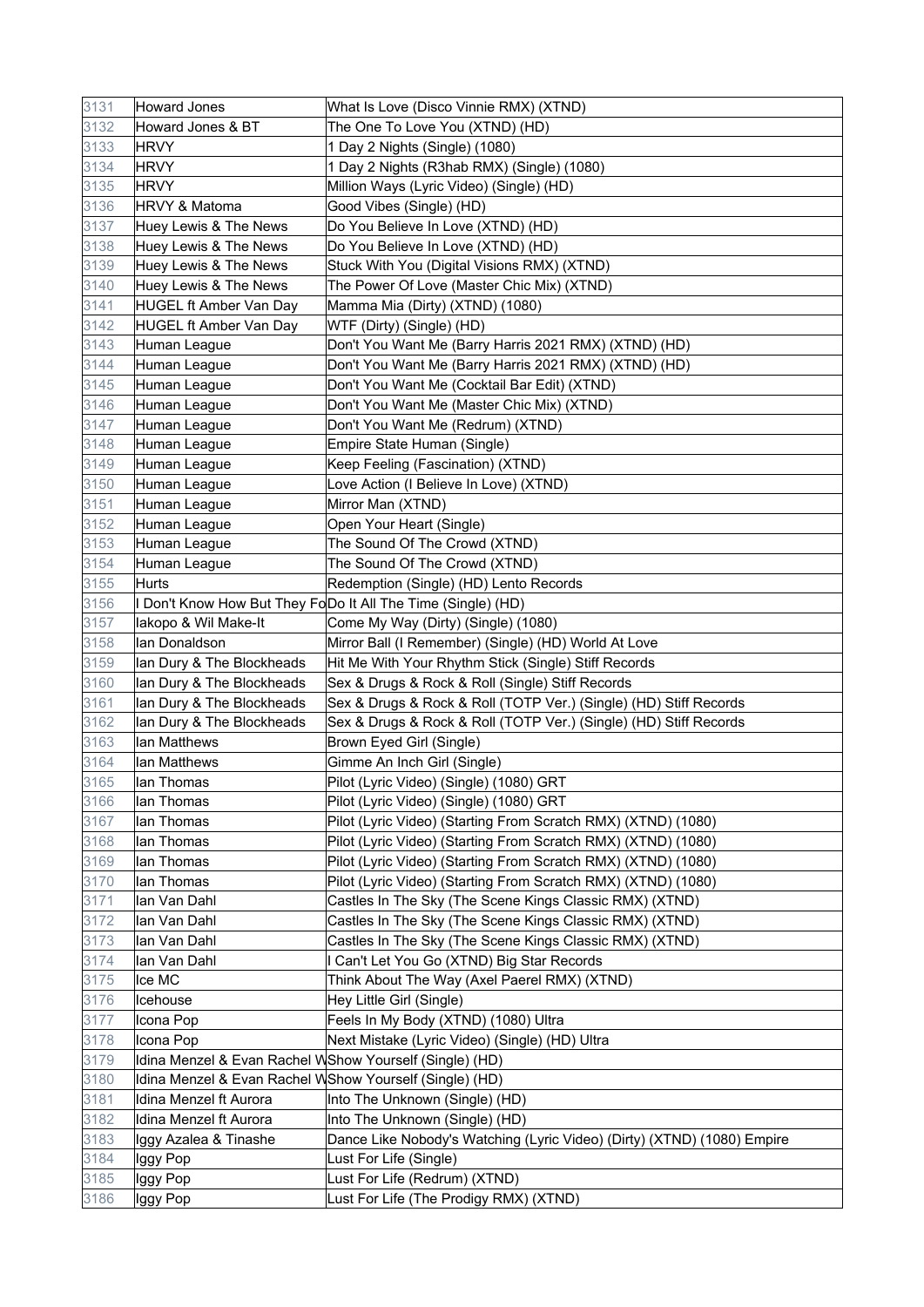| 3187 | Iggy Pop                  | Real Wild Child (Wild One) (Single)                                |
|------|---------------------------|--------------------------------------------------------------------|
| 3188 | Iggy Pop                  | The Passenger (Single)                                             |
| 3189 | Iggy Pop                  | The Passenger (Lyric Video) (Single) (HD)                          |
| 3190 | Ikon                      | I'm OK (Single) (HD) YG Entertainment                              |
| 3191 | Il Divo                   | Mama (Single)                                                      |
| 3192 | Il Pagante                | La Shampista (Single) (HD)                                         |
| 3193 | Il Pagante                | Open Bar (Single) (1080) Believe                                   |
| 3194 | Il Pagante                | Settimana Bianca (Single) (HD)                                     |
| 3195 | Il Pagante                | Ultimo (Single) (HD)                                               |
| 3196 | Ilira                     | Get Off My Dick (Dirty) (Single) (HD)                              |
| 3197 | Illenium & Jon Bellion    | Good Things Fall Apart (X-Mix) (XTND) (1080)                       |
| 3198 | Imaani                    | Where Are You (Single)                                             |
| 3199 | Imaginary Future          | In My Life (Single) (HD)                                           |
| 3200 | Imagination               | Just An Illusion (Luca Debonaire RMX) (XXX) (XTND) Red Bus Records |
| 3201 | Imagination               | Just An Illusion (Master Chic Mix) (XTND)                          |
| 3202 | Imagine Dragons           | Bad Liar (XTND) (HD)                                               |
| 3203 | Imagine Dragons           | Bad Liar (Lyric Video) (Single) (HD)                               |
| 3204 | Imagine Dragons           | Bad Liar (Lyric Video) (X-Mix) (XTND) (HD)                         |
| 3205 | Imagine Dragons           | Bad Liar (X-Mix) (XTND) (HD)                                       |
| 3206 | Imagine Dragons           | Zero (XTND) (HD)                                                   |
| 3207 | Imagine Dragons           | Wrecked (XTND) (1080)                                              |
| 3208 | Imagine Dragons           | Wrecked (Lyric Video) (Single) (HD)                                |
| 3209 | Imagine Dragons           | Wrecked (Lyric Video) (Single) (HD)                                |
| 3210 | Imagine Dragons ft Elisa  | Birds (Animated Video) (XTND) (HD)                                 |
| 3211 | Imanbek & Goodboys        | Goodbye (James Hype RMX) (XTND) (1080)                             |
| 3212 | Imany                     | Silver Lining (Clap Your Hands) (Single) (HD) Ultra                |
| 3213 | Imany                     | You Will Never Know (Single) (HD) Think Zik                        |
| 3214 | Ina Wroldsen              | Haloes (Lyric Video) (Single) (HD)                                 |
| 3215 | Ina Wroldsen & Dynoro     | Obsessed (XTND) (1080)                                             |
| 3216 | Ina Wroldsen & Dynoro     | Obsessed (Single) (HD)                                             |
| 3217 | Ina Wroldsen & Dynoro     | Obsessed (Tiesto RMX) (XTND) (HD)                                  |
| 3218 | Indeep                    | Last Night A DJ Saved My Life (XTND) Sounds Of New York            |
| 3219 | Indeep                    | Last Night A DJ Saved My Life (DBB RMX) (XTND) Sounds Of New York  |
| 3220 | Indeep                    | Last Night A DJ Saved My Life (Remix) (XTND) Sounds Of New York    |
| 3221 | Indeep Vs Michael Jackson | Last Night A DJ Saved My Life Vs Billie Jean (XTND)                |
| 3222 | Indila                    | Derniere Danse (Single) (HD)                                       |
| 3223 | Indochine                 | Nos Celebrations (Single) (HD)                                     |
| 3224 | Ingrid Michaelson ft Zayn | To Begin Again (Single) (HD) Cabin 24 Records                      |
| 3225 | Ini Kamoze                | Pirate (Single)                                                    |
| 3226 | Inna                      | Flashbacks (Single) (1080) Global Records                          |
| 3227 | Inna                      | Not My Baby (Single) (1080) Global Records                         |
| 3228 | Inner Circle              | Bad Boys (XTND)                                                    |
| 3229 | Inner Circle              | Sweat (A La La Long) (XTND)                                        |
| 3230 | Innkreis Buam             | Besondere Momente Voll Musik (Single) (HD)                         |
| 3231 | Innoss'B                  | Meme (Dirty) (Single) (1080) Privaty Prod                          |
| 3232 | <b>INOJ</b>               | Ring My Bell (XTND)                                                |
| 3233 | <b>INOJ</b>               | Time After Time (XTND)                                             |
| 3234 | Inquisitor                | This Is Reality (Single) (HD)                                      |
| 3235 | <b>INXS</b>               | Beautiful Girl (XTND)                                              |
| 3236 | <b>INXS</b>               | By My Side (XTND)                                                  |
| 3237 | <b>INXS</b>               | Don't Change (XTND)                                                |
| 3238 | <b>INXS</b>               | Don't Change (Single)                                              |
| 3239 | <b>INXS</b>               | Don't Change (Redrum) (XTND)                                       |
| 3240 | <b>INXS</b>               | Mystify (XTND)                                                     |
| 3241 | <b>INXS</b>               | Need You Tonight (XTND)                                            |
| 3242 | <b>INXS</b>               | Need You Tonight (Luca Debonaire RMX) (XTND)                       |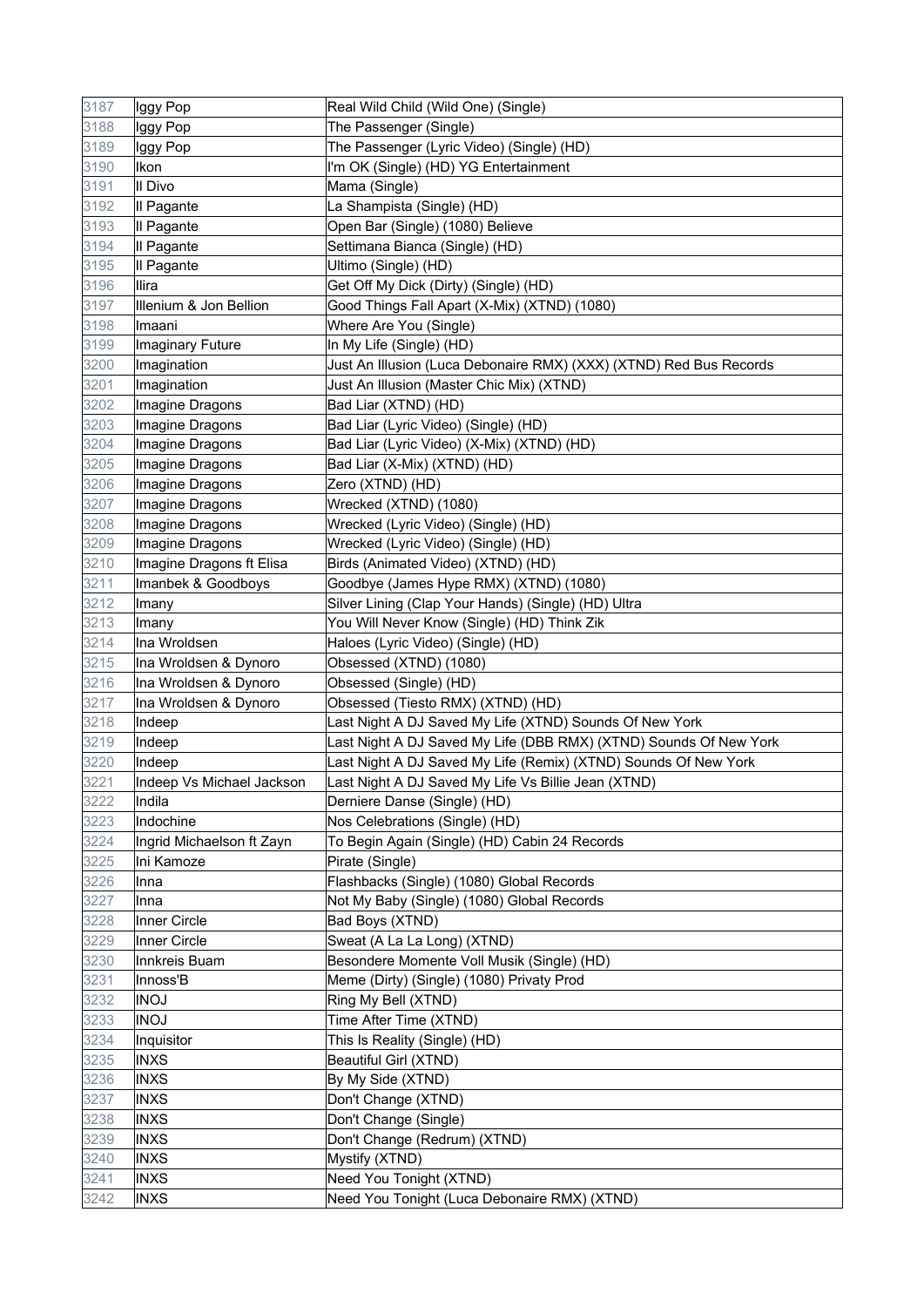| 3243 | <b>INXS</b>                    | Need You Tonight (Master Chic Mix) (XTND)                                           |
|------|--------------------------------|-------------------------------------------------------------------------------------|
| 3244 | <b>INXS</b>                    | Need You Tonight (Pierre M RMX) (XTND)                                              |
| 3245 | <b>INXS</b>                    | Never Tear Us Apart (XTND)                                                          |
| 3246 | <b>INXS</b>                    | Never Tear Us Apart (Single)                                                        |
| 3247 | <b>INXS</b>                    | New Sensation (Choppe Davila RMX) (XTND) (HD)                                       |
| 3248 | <b>INXS</b>                    | Original Sin '95 (XTND)                                                             |
| 3249 | <b>INXS</b>                    | Original Sin (XTND)                                                                 |
| 3250 | <b>INXS</b>                    | Suicide Blonde (XTND)                                                               |
| 3251 | <b>INXS</b>                    | Suicide Blonde (XTND)                                                               |
| 3252 | <b>INXS</b>                    | Suicide Blonde (Redrum) (XTND)                                                      |
| 3253 | <b>INXS</b>                    | Suicide Blonde (Remix) (XTND)                                                       |
| 3254 | <b>INXS</b>                    | The Devil Inside (XTND)                                                             |
| 3255 | Irene Cara                     | Fame (XTND)                                                                         |
| 3256 | <b>Irene Cara</b>              | Fame (Digital Visions RMX) (XTND)                                                   |
| 3257 | <b>Irene Cara</b>              | Flashdance (What A Feeling) (Redrum) (XTND)                                         |
| 3258 | <b>Irene Cara</b>              | Flashdance (What A Feeling) (Remix) (XTND)                                          |
| 3259 | Iron Maiden                    | Run To The Hills (Single)                                                           |
| 3260 | Iron Maiden                    | Speed Of Light (Single) (HD)                                                        |
| 3261 | Iron Maiden                    | The Number Of The Beast (Single)                                                    |
| 3262 | <b>Iron Maiden</b>             | The Trooper (Single)                                                                |
| 3263 | Iron Maiden                    | Women In Uniform (Single)                                                           |
| 3264 |                                | Ironik ft Chipmunk & Elton Joh Tiny Dancer (Hold Me Closer) (Single)                |
| 3265 | Isaac Hayes                    | Theme From Shaft (Single) Stax                                                      |
| 3266 | Isaac Hayes                    | Theme From Shaft (Non-Movie Ver.) (Single) Stax                                     |
| 3267 | Isana ft DJ Daddy Mad          | Kienpok (Single) (1080)                                                             |
| 3268 | Israel Kamakawiwo'ole          | Somewhere Over The Rainbow (Redrum) (XTND)                                          |
| 3269 |                                | Issam Alnajjar, Loud Luxury & Turning Me Up (Hadal Ahbek) (Lyric Video) (XTND) (HD) |
| 3270 | <b>IZA</b>                     | I Put A Spell On You (Single) (HD)                                                  |
| 3271 | ItaloBrothers                  | Down For The Ride (Single) (1080)                                                   |
| 3272 | ItaloBrothers                  | Down For The Ride (Single) (1080)                                                   |
| 3273 | Its Natascha & Shockman        | Whine Dangerous (Dirty) (Single) (HD)                                               |
| 3274 | Itzy                           | Dalla Dalla (Single) (HD)                                                           |
| 3275 | Itzy                           | Icy (Single) (HD) JYP Entertainment                                                 |
| 3276 | Iwan Esseboom                  | Wittie Visie (Gregor Salto RMX) (XTND) (1080) Walboomers Music                      |
| 3277 | Iyaz                           | Replay (Sir Gio My Girl Edit) (XTND) (HD)                                           |
| 3278 | Iyla                           | Shampoo (XTND) (1080) 3T Entertainment                                              |
| 3279 | J Balvin                       | La Rebelion (Single) (HD)                                                           |
| 3280 | J Balvin                       | Reggaeton (XTND) (HD)                                                               |
| 3281 | J Balvin & Skrillex            | In Da Getto (XTND) (1080)                                                           |
| 3282 |                                | J Balvin & Skrillex Vs Federico Cream In Da Getto (DJs From Mars RMX) (XTND) (HD)   |
| 3283 |                                | J Balvin & Skrillex Vs Federico Cream In Da Getto (DJs From Mars RMX) (XTND) (HD)   |
| 3284 | J Balvin & Tainy               | Agua (Da Phonk Club Edit) (XTND) (HD)                                               |
| 3285 | J Balvin ft Bad Bunny          | Que Pretendes (Dirty) (XTND) (1080)                                                 |
| 3286 | J Rey Soul & Will.I.Am ft Nile | Pull Up (Single) (1080)                                                             |
| 3287 | J-AX                           | Sono Un Fan (Single) (1080)                                                         |
| 3288 | J-AX ft Jake La Furia          | Salsa (Dirty) (Single) (1080)                                                       |
| 3289 | J-Hope ft Becky G              | Chicken Noodle Soup (Single) (HD)                                                   |
| 3290 | Jaagup Tuisk                   | Miinusprojekt (Single) (HD) Made In Baltics                                         |
| 3291 | Jack Back                      | (It Happens) Sometimes (XTND) (HD) Defected Records                                 |
| 3292 | Jack Fowler ft Tom Zanetti     | Foolish (XTND) (1080)                                                               |
| 3293 | Jack Fowler ft Tom Zanetti     | Foolish (XTND) (1080)                                                               |
| 3294 | Jack Johnson                   | Banana Pancakes (Acoustic) (Single) (HD)                                            |
| 3295 | Jack Savoretti                 | Greatest Mistake (Single) (1080)                                                    |
| 3296 | Jack Savoretti                 | Love Is On The Line (Single) (HD)                                                   |
| 3297 |                                | Jack Savoretti & Nile Rodgers   Who's Hurting Who (Single) (HD)                     |
| 3298 | Jack Savoretti ft Mika         | Youth & Love (Single) (HD)                                                          |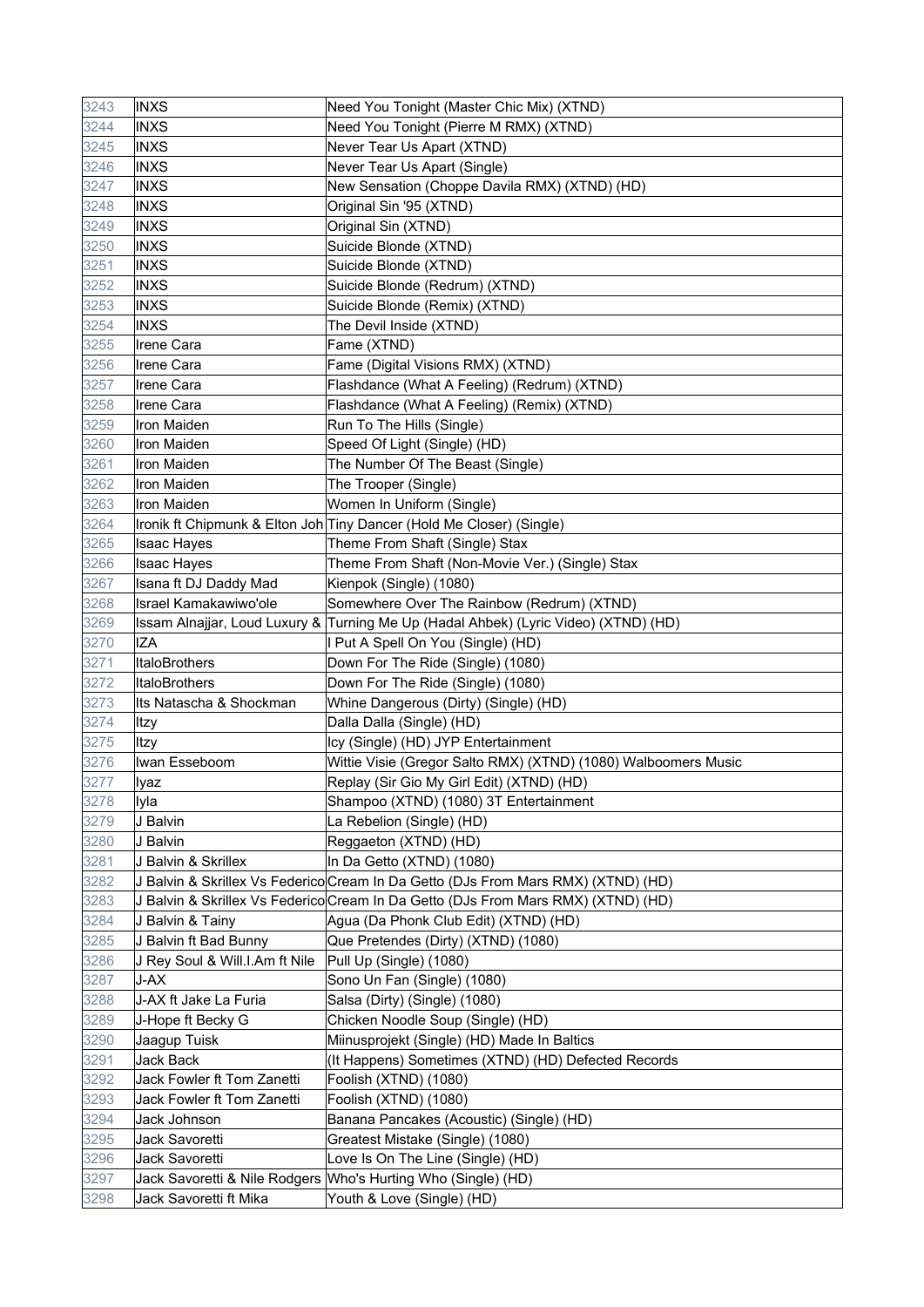| 3299 | Jackie Tech                    | You Can Have It All (Filatov & Karas RMX) (XTND) (HD) Ultra               |
|------|--------------------------------|---------------------------------------------------------------------------|
| 3300 | Jackson 5                      | Dancing Machine (Digital Visions RMX) (XTND)                              |
| 3301 | Jackson 5                      | Dancing Machine (JMMSTR Disco Mix) (XTND)                                 |
| 3302 | Jackson 5                      | I Want You Back (Single)                                                  |
| 3303 | Jackson 5                      | I Want You Back (Redrum) (XTND)                                           |
| 3304 | Jackson 5                      | Never Can Say Goodbye (XTND)                                              |
| 3305 | Jackson Wang                   | 100 Ways (XTND) (HD) 88Rising Records                                     |
| 3306 | Jackson Wang                   | 100 Ways (MK RMX) (XTND) (HD) 88Rising Records                            |
| 3307 | Jackson Wang                   | 100 Ways (X-Mix) (XTND) (HD) 88Rising Records                             |
| 3308 |                                | Jacob Forever, Leslie Shaw & La Culpa (Single) (1080) Forever One Music   |
| 3309 | Jade Bird                      | Uh Huh (Single) (HD) AWAL Recordings                                      |
| 3310 | Jaden                          | Bye (Visualizer) (Dirty) (Single) (HD)                                    |
| 3311 | Jaden                          | Cabin Fever (XTND) (1080) Roc Nation                                      |
| 3312 |                                | Jagermeister DJ Alex & Matty   Auffe Aufn Berg (Single) (HD) Hitmix Music |
| 3313 | Jai Wolf ft Mr Gabriel         | Starlight (Single) (HD) Mom & Pop                                         |
| 3314 | Jake Bugg                      | Lost (Single) (1080)                                                      |
| 3315 | Jake Bugg                      | Lost (Single) (1080)                                                      |
| 3316 | James                          | Sit Down (Single)                                                         |
| 3317 | James Arthur                   | Avalanche (Lyric Video) (Single) (HD)                                     |
| 3318 | James Arthur                   | Quite Miss Home (Single) (1080)                                           |
| 3319 | James Arthur                   | Quite Miss Home (Lyric Video) (Single) (HD)                               |
| 3320 | James Arthur                   | September (Single) (1080)                                                 |
| 3321 | James Arthur & Ty Dolla \$ign_ | Treehouse (Dirty) (Single) (HD)                                           |
| 3322 | James Blake                    | Before (Quarantine Video) (Single) (1080)                                 |
| 3323 | James Blunt                    | 5 Miles (Lyric Video) (Single) (HD)                                       |
| 3324 | James Blunt                    | Cold (Lyric Video) (Single) (HD)                                          |
| 3325 | James Blunt                    | Love Under Pressure (Single) (HD)                                         |
| 3326 | James Blunt                    | Monsters (Single) (HD)                                                    |
| 3327 | James Blunt                    | Monsters (Lyric Video) (Single) (HD)                                      |
| 3328 | James Blunt                    | The Truth (Single) (HD)                                                   |
| 3329 | James Blunt                    | The Truth (Single) (HD)                                                   |
| 3330 | James Blunt                    | The Truth (Lyric Video) (Single) (HD)                                     |
| 3331 | James Blunt                    | Youngster (Lyric Video) (Single) (HD)                                     |
| 3332 | James Brown                    | Get Up Offa That Thing (XTND)                                             |
| 3333 | James Brown                    | Get Up Offa That Thing (Redrum) (XTND)                                    |
| 3334 | James Brown                    | Get Up Offa That Thing (Lyric Video) (Single) (HD)                        |
| 3335 | James Brown                    | I Got You (I Feel Good) (XTND)                                            |
| 3336 | James Brown                    | I Got You (I Feel Good) (Funkastik RMX) (XTND)                            |
| 3337 | James Brown                    | I Got You (I Feel Good) (Funkastik RMX) (XTND)                            |
| 3338 | James Brown                    | I Got You (I Feel Good) (Redrum) (XTND)                                   |
| 3339 | James Brown                    | It's A Man's Man's Man's World (Cartoon Ver.) (XTND) (HD)                 |
| 3340 | James Brown                    | It's A Man's Man's Man's World (Single) Cherry Records                    |
| 3341 | James Brown                    | It's A Man's Man's Man's World (Single) Cherry Records                    |
| 3342 |                                |                                                                           |
| 3343 | James Brown                    | Living In America (XTND) (1080)                                           |
|      | James Brown                    | Living In America (Single)                                                |
| 3344 | James Brown                    | Papa's Got A Brand New Bag (Single)                                       |
| 3345 | James Brown                    | Sex Machine (XTND)                                                        |
| 3346 | James Brown                    | Sex Machine (Kevin D RMX) (XTND)                                          |
| 3347 | James Brown                    | Sex Machine (Master Chic Mix) (XTND)                                      |
| 3348 | James Brown                    | The Payback (Angelo Ferreri Edit) (XTND)                                  |
| 3349 | James Hype ft Craig David      | No Drama (VIP Mix) (XTND) (HD)                                            |
| 3350 | James Hype ft Harlee           | Afraid (Acoustic) (Single) (HD)                                           |
| 3351 | James Hype ft Pia Mia          | Good Luck (James Hype VIP) (XTND) (HD)                                    |
| 3352 | James Hype ft Pia Mia          | Good Luck (James Hype VIP) (XTND) (HD)                                    |
| 3353 | James Indigo                   | Cxntour (XXX) (Dirty) (Single) (1080)                                     |
| 3354 | James Morrison                 | Please Don't Stop The Rain (XTND)                                         |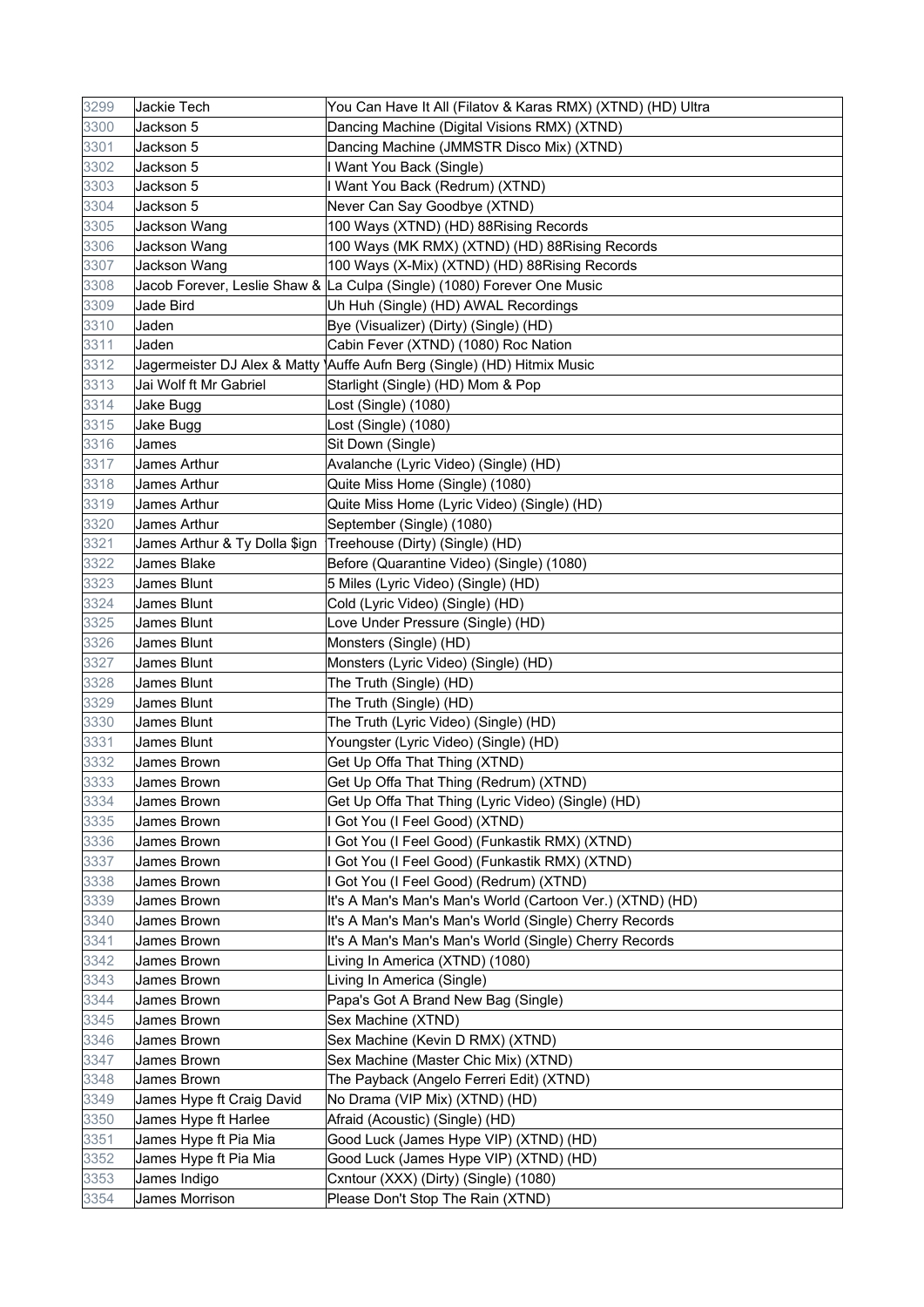| 3355 | James Morrison                                              | You Give Me Something (Single)                                     |
|------|-------------------------------------------------------------|--------------------------------------------------------------------|
| 3356 | James Newman                                                | Embers (Single) (1080)                                             |
| 3357 | James Taylor                                                | You've Got A Friend (Single)                                       |
| 3358 | Jan Hammer                                                  | Miami Vice Theme (Single) (1080)                                   |
| 3359 | Janelle MonĆ⊡e                                              | Crazy, Classic, Life (Dirty) (Single) (HD)                         |
| 3360 | Janet Jackson                                               | All Nite (Don't Stop) (XTND)                                       |
| 3361 | Janet Jackson                                               | Escapade (Division 4 Housescapade RMX) (XTND)                      |
| 3362 | Janet Jackson ft Q-Tip & Joni lGot Till It's Gone (XTND)    |                                                                    |
| 3363 | Janet Jackson ft Q-Tip & Joni  Got Till It's Gone (Single)  |                                                                    |
| 3364 |                                                             | Janet Jackson ft Q-Tip & Joni IGot Till It's Gone (Dirty) (Single) |
| 3365 | Janis lan                                                   | At Seventeen (Single)                                              |
| 3366 | Janis lan                                                   | Fly Too High (Single)                                              |
| 3367 | Janis Joplin                                                | Me & Bobby McGee (Single) (HD)                                     |
| 3368 | Janis Joplin                                                | Mercedes Benz (Single)                                             |
| 3369 | Janis Joplin                                                | Mercedes Benz (Medicine Head RMX) (Single)                         |
| 3370 | Janis Joplin                                                | Mercedes Benz (Redrum) (XTND)                                      |
| 3371 | Janis Joplin                                                | Mercedes Benz (Redrum) (XTND)                                      |
| 3372 | Japan                                                       | Adolescent Sex (Single)                                            |
| 3373 | Japan                                                       | Nightporter (Single)                                               |
| 3374 | Jason Derulo                                                | Acapulco (Single) (1080)                                           |
| 3375 | Jason Derulo                                                | Acapulco (Redrum) (XTND) (1080)                                    |
| 3376 | Jason Derulo                                                | Acapulco (Redrum) (XTND) (1080)                                    |
| 3377 | Jason Derulo                                                | Colors (Single) (HD)                                               |
| 3378 | Jason Derulo                                                | Take You Dancing (XTND) (1080)                                     |
| 3379 | Jason Derulo                                                | Take You Dancing (J Bruss RMX) (XTND) (HD)                         |
| 3380 | Jason Derulo & David Guetta f Goodbye (XTND) (HD)           |                                                                    |
| 3381 | Jason Derulo & David Guetta f Goodbye (Dirty) (XTND) (HD)   |                                                                    |
| 3382 | Jason Derulo & David Guetta f Goodbye (Dirty) (Single) (HD) |                                                                    |
| 3383 |                                                             | Jason Derulo & David Guetta f Goodbye (X-Mix) (XTND) (HD)          |
| 3384 | Jason Derulo ft Adam Levine                                 | Lifestyle (Dance Video) (XTND) (HD)                                |
| 3385 | Jason Derulo ft Adam Levine                                 | Lifestyle (Dance Video) (X-Mix) (XTND) (HD)                        |
| 3386 | Jason Derulo ft Adam Levine                                 | Lifestyle (David Guetta Slap House Mix) (Dirty) (XTND) (HD)        |
| 3387 | Jason Derulo ft Adam Levine                                 | Lifestyle (David Guetta Slap House Mix) (Dirty) (XTND) (HD)        |
| 3388 | Jason Derulo ft Adam Levine                                 | Lifestyle (Mentol RMX) (XTND) (HD)                                 |
| 3389 | Jason Derulo ft Adam Levine                                 | Lifestyle (Mentol RMX) (XTND) (HD)                                 |
| 3390 | Jason Derulo ft Farruko                                     | Mamacita (XTND) (HD)                                               |
| 3391 | Jason Derulo ft Nuka                                        | Love Not War (XTND) (1080)                                         |
| 3392 | Jason Derulo ft Tia Ray                                     | Champion (Single) (HD)                                             |
| 3393 | Jason Donovan                                               | When You Come Back To Me (Single)                                  |
| 3394 | Jason Mraz                                                  | Be Where Your Feet Are (Single) (HD)                               |
| 3395 | Jason Parker                                                | Darla Dirladada (XTND) (HD)                                        |
| 3396 | Jazmine Sullivan                                            | Pick Up Your Feelings (XTND) (1080)                                |
| 3397 | Jazmine Sullivan                                            | Pick Up Your Feelings (Single) (1080)                              |
| 3398 | Javi Mula ft DJ Disciple                                    | Sexy Lady (Dirty) (XTND) (HD)                                      |
| 3399 | Javi Mula ft DJ Disciple                                    | Sexy Lady (Dirty) (XTND) (HD)                                      |
| 3400 | Jawny                                                       | Honeypie (Single) (HD)                                             |
| 3401 | Jawsh 685 & Jason Derulo                                    | Savage Love (X-Mix) (XXX) (XTND) (1080)                            |
| 3402 | Jawsh 685 & Jason Derulo                                    | Savage Love (XXX) (Dirty) (XTND) (HD)                              |
| 3403 | Jax                                                         | 90s Kids (Dirty) (XTND) (1080)                                     |
| 3404 | Jax                                                         | Like My Father (Single) (1080)                                     |
| 3405 | Jax Jones & Bebe Rexha                                      | Harder (XTND) (1080)                                               |
| 3406 | Jax Jones & Bebe Rexha                                      | Harder (KC Lights RMX) (XTND) (1080)                               |
| 3407 | Jax Jones & Bebe Rexha                                      | Harder (KC Lights RMX) (XTND) (1080)                               |
| 3408 | Jax Jones & Tove Lo                                         | Jacques (XTND) (1080)                                              |
| 3409 | Jax Jones & Years & Years                                   | Play (Visualizer) (Single) (HD)                                    |
| 3410 | Jax Jones ft Ella Henderson                                 | This Is Real (Visualizer) (Single) (HD)                            |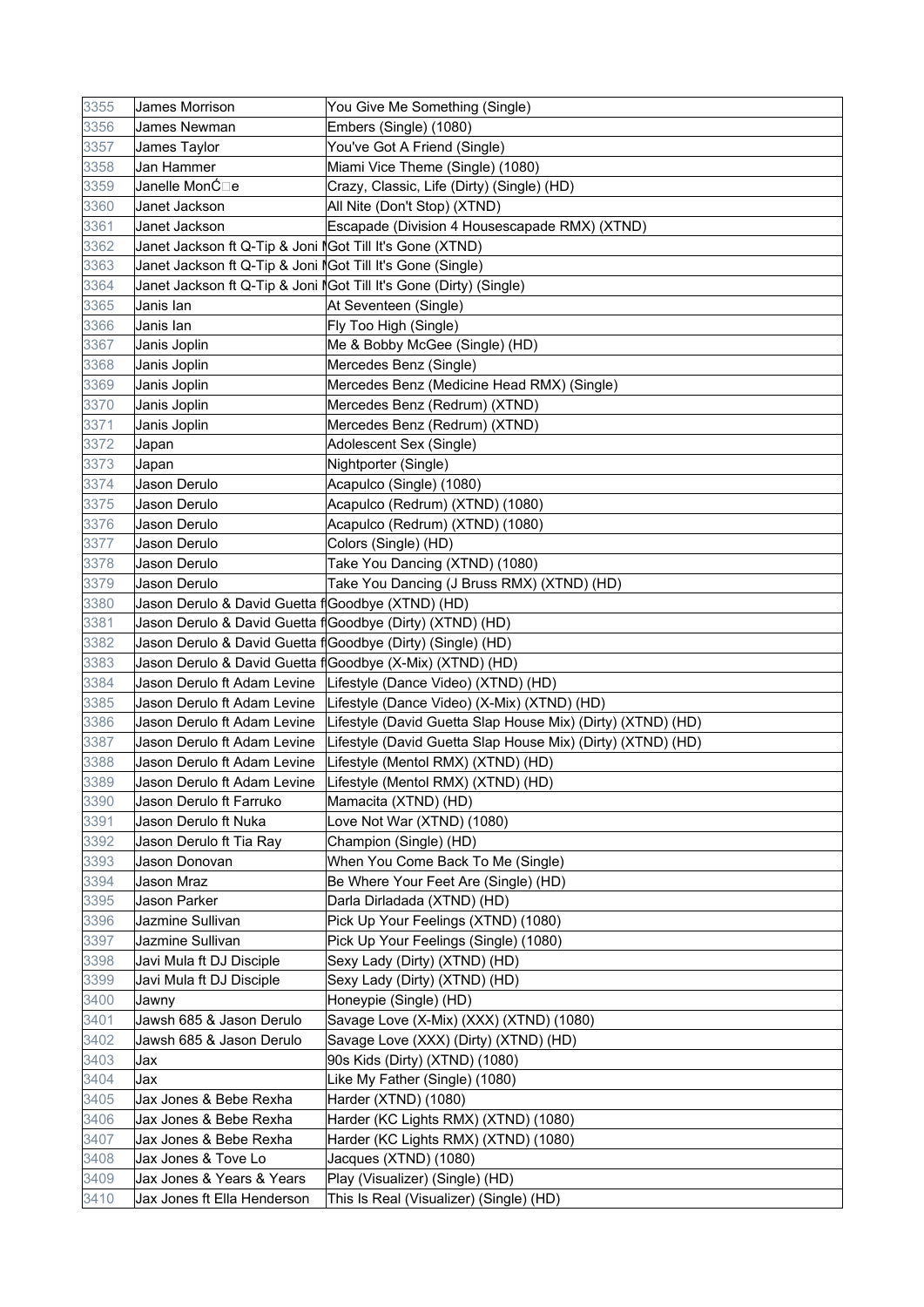| 3412<br>Jay Critch ft French Montana<br>Try It (Dirty) (Single) (HD)<br>3413<br>Jay Hardway<br>Aliens (XTND) (HD)<br>3414<br>Jay Sean & Gucci Mane ft AsiaWith You (XTND) (HD)<br>3415<br>Jay Sean ft Sickick<br>Changing (Lyric Video) (XXX) (Dirty) (Single) (HD) The Heavy Group<br>3416<br>Jay1<br>Your Mrs (XTND) (HD) GRM Records<br>3417<br>Both Of Us (XTND) (HD)<br>Jayda G<br>Don't Say You Love Me (Single) (HD)<br>3418<br>JC Stewart<br>3419<br>L'Oiseau-Vitre (Single) (HD) Grosse Boite<br>Jean Leloup<br>3420<br>Equinoxe 4 (Single)<br>Jean Michel Jarre<br>3421<br>Jean Michel Jarre<br>Equinoxe 4 (Single)<br>3422<br>Jean Michel Jarre<br>Equinoxe Part 5 (Single)<br>3423<br>Jean Michel Jarre<br>Oxygene (Part 4) (Single)<br>3424<br>Jean Michel Jarre<br>Oxygene (Part 4) (Remix) (XTND)<br>3425<br>Fourth Rendez-Vous (Single)<br>Jean-Michel Jarre<br>3426<br>Freefall (XTND) Square Beats<br>Jeckyll & Hyde<br>Frozen Flame (Single) Digidance<br>3427<br>Jeckyll & Hyde<br>3428<br>Video (Single)<br>Jeff Lynne<br>3429<br>Jefferson Airplane<br>Somebody To Love (XTND)<br>3430<br>Jefferson Airplane<br>Somebody To Love (Single)<br>3431<br>Somebody To Love (Redrum) (XTND)<br>Jefferson Airplane<br>3432<br>Jefferson Airplane<br>White Rabbit (Alternate Ver.) (Single)<br>3433<br>Jefferson Airplane<br>White Rabbit (Single)<br>3434<br>Jeffree Star<br>Get Away With Murder (XTND) Popsicle Records<br>3435<br>Jelly Roll ft Mackenzie Nicole<br>Better Off Alone (Single) (1080) War Dog<br>3436<br>Jennifer Lopez<br>Limitless (Single) (HD)<br>3437<br>Jennifer Lopez<br>Medicine (Steve Aoki From The Block RMX) (XTND) (HD) HITCO<br>3438<br>Jerry Lee Lewis<br>Great Balls Of Fire (Single)<br>3439<br>Great Balls Of Fire (Lyric Video) (Single) (HD) Sun<br>Jerry Lee Lewis<br>3440<br>Grab Life (XTND) (HD) Sunglasses Records<br>Jerry Williams<br>3441<br>Jess Glynne<br>No One (XTND) (HD)<br>No One (Jonas Blue RMX) (Single) (HD)<br>3442<br>Jess Glynne<br>3443<br>Jess Glynne<br>Thursday (Jack Wins RMX) (XTND) (HD)<br>3444<br>Jess Glynne & Jax Jones<br>One Touch (XTND) (HD)<br>3445<br>Jesse McCartney<br>Party For Two (Single) (1080) Blue Suit<br>3446<br>Wasted (Single) (HD) Blue Suit<br>Jesse McCartney<br>3447<br>Jesse Rae<br>D.E.S.I.R.E. (Remix) (Single)<br>3448<br>Jessie J<br>Domino (Alternate Video) (XTND) (HD)<br>3449<br>Domino (Alternate Video) (Single) (HD)<br>Jessie J<br>I Want Love (Single) (1080)<br>3450<br>Jessie J<br>3451<br>Jessie J<br>I Want Love (dEVOLVE RMX) (XTND) (1080)<br>3452<br>Jessie J<br>I Want Love (dEVOLVE RMX) (XTND) (1080)<br>3453<br>Please (Single) (HD)<br>Jessie Ware<br>3454<br>Remember Where You Are (Single) (HD)<br>Jessie Ware<br>3455<br>Jessie Ware<br>Soul Control (XTND) (HD)<br>3456<br>Just Like Honey (Single)<br>Jesus & Mary Chain<br>3457<br>International Bright Young Thing (Single)<br>Jesus Jones<br>3458<br>Right Here Right Now (XTND)<br>Jesus Jones<br>Zeroes And Ones (Single) Razor & Tie<br>3459<br>Jesus Jones<br>Hang On (Here We Go) (Electric Circus Theme) (XTND)<br>3460<br>Jet Fuel<br>3461<br>Hang On (Here We Go) (Electric Circus Theme) (Single)<br>Jet Fuel<br>3462<br>Jethro Tull<br>Heavy Horses (Single)<br>3463<br>Jethro Tull<br>Steel Monkey (Single)<br>3464<br>Standing Still (Disco Vinnie's RMX) (XTND)<br>Jewel<br>I Kissed A Girl (Single)<br>3465<br>Jill Sobule<br>All Along The Watchtower (XTND)<br>3466<br>Jimi Hendrix | 3411 | Jax Jones ft Ina Wroldsen | Breathe (XTND) (HD) |
|-----------------------------------------------------------------------------------------------------------------------------------------------------------------------------------------------------------------------------------------------------------------------------------------------------------------------------------------------------------------------------------------------------------------------------------------------------------------------------------------------------------------------------------------------------------------------------------------------------------------------------------------------------------------------------------------------------------------------------------------------------------------------------------------------------------------------------------------------------------------------------------------------------------------------------------------------------------------------------------------------------------------------------------------------------------------------------------------------------------------------------------------------------------------------------------------------------------------------------------------------------------------------------------------------------------------------------------------------------------------------------------------------------------------------------------------------------------------------------------------------------------------------------------------------------------------------------------------------------------------------------------------------------------------------------------------------------------------------------------------------------------------------------------------------------------------------------------------------------------------------------------------------------------------------------------------------------------------------------------------------------------------------------------------------------------------------------------------------------------------------------------------------------------------------------------------------------------------------------------------------------------------------------------------------------------------------------------------------------------------------------------------------------------------------------------------------------------------------------------------------------------------------------------------------------------------------------------------------------------------------------------------------------------------------------------------------------------------------------------------------------------------------------------------------------------------------------------------------------------------------------------------------------------------------------------------------------------------------------------------------------------------------------------------------------------------------------------------------------------------------------------------------------------------------------------------------------------------------------------------------------------------------------------------------------------------------------------------------------------------------------------------------------------------------------------------------------------------------------------------------------|------|---------------------------|---------------------|
|                                                                                                                                                                                                                                                                                                                                                                                                                                                                                                                                                                                                                                                                                                                                                                                                                                                                                                                                                                                                                                                                                                                                                                                                                                                                                                                                                                                                                                                                                                                                                                                                                                                                                                                                                                                                                                                                                                                                                                                                                                                                                                                                                                                                                                                                                                                                                                                                                                                                                                                                                                                                                                                                                                                                                                                                                                                                                                                                                                                                                                                                                                                                                                                                                                                                                                                                                                                                                                                                                                     |      |                           |                     |
|                                                                                                                                                                                                                                                                                                                                                                                                                                                                                                                                                                                                                                                                                                                                                                                                                                                                                                                                                                                                                                                                                                                                                                                                                                                                                                                                                                                                                                                                                                                                                                                                                                                                                                                                                                                                                                                                                                                                                                                                                                                                                                                                                                                                                                                                                                                                                                                                                                                                                                                                                                                                                                                                                                                                                                                                                                                                                                                                                                                                                                                                                                                                                                                                                                                                                                                                                                                                                                                                                                     |      |                           |                     |
|                                                                                                                                                                                                                                                                                                                                                                                                                                                                                                                                                                                                                                                                                                                                                                                                                                                                                                                                                                                                                                                                                                                                                                                                                                                                                                                                                                                                                                                                                                                                                                                                                                                                                                                                                                                                                                                                                                                                                                                                                                                                                                                                                                                                                                                                                                                                                                                                                                                                                                                                                                                                                                                                                                                                                                                                                                                                                                                                                                                                                                                                                                                                                                                                                                                                                                                                                                                                                                                                                                     |      |                           |                     |
|                                                                                                                                                                                                                                                                                                                                                                                                                                                                                                                                                                                                                                                                                                                                                                                                                                                                                                                                                                                                                                                                                                                                                                                                                                                                                                                                                                                                                                                                                                                                                                                                                                                                                                                                                                                                                                                                                                                                                                                                                                                                                                                                                                                                                                                                                                                                                                                                                                                                                                                                                                                                                                                                                                                                                                                                                                                                                                                                                                                                                                                                                                                                                                                                                                                                                                                                                                                                                                                                                                     |      |                           |                     |
|                                                                                                                                                                                                                                                                                                                                                                                                                                                                                                                                                                                                                                                                                                                                                                                                                                                                                                                                                                                                                                                                                                                                                                                                                                                                                                                                                                                                                                                                                                                                                                                                                                                                                                                                                                                                                                                                                                                                                                                                                                                                                                                                                                                                                                                                                                                                                                                                                                                                                                                                                                                                                                                                                                                                                                                                                                                                                                                                                                                                                                                                                                                                                                                                                                                                                                                                                                                                                                                                                                     |      |                           |                     |
|                                                                                                                                                                                                                                                                                                                                                                                                                                                                                                                                                                                                                                                                                                                                                                                                                                                                                                                                                                                                                                                                                                                                                                                                                                                                                                                                                                                                                                                                                                                                                                                                                                                                                                                                                                                                                                                                                                                                                                                                                                                                                                                                                                                                                                                                                                                                                                                                                                                                                                                                                                                                                                                                                                                                                                                                                                                                                                                                                                                                                                                                                                                                                                                                                                                                                                                                                                                                                                                                                                     |      |                           |                     |
|                                                                                                                                                                                                                                                                                                                                                                                                                                                                                                                                                                                                                                                                                                                                                                                                                                                                                                                                                                                                                                                                                                                                                                                                                                                                                                                                                                                                                                                                                                                                                                                                                                                                                                                                                                                                                                                                                                                                                                                                                                                                                                                                                                                                                                                                                                                                                                                                                                                                                                                                                                                                                                                                                                                                                                                                                                                                                                                                                                                                                                                                                                                                                                                                                                                                                                                                                                                                                                                                                                     |      |                           |                     |
|                                                                                                                                                                                                                                                                                                                                                                                                                                                                                                                                                                                                                                                                                                                                                                                                                                                                                                                                                                                                                                                                                                                                                                                                                                                                                                                                                                                                                                                                                                                                                                                                                                                                                                                                                                                                                                                                                                                                                                                                                                                                                                                                                                                                                                                                                                                                                                                                                                                                                                                                                                                                                                                                                                                                                                                                                                                                                                                                                                                                                                                                                                                                                                                                                                                                                                                                                                                                                                                                                                     |      |                           |                     |
|                                                                                                                                                                                                                                                                                                                                                                                                                                                                                                                                                                                                                                                                                                                                                                                                                                                                                                                                                                                                                                                                                                                                                                                                                                                                                                                                                                                                                                                                                                                                                                                                                                                                                                                                                                                                                                                                                                                                                                                                                                                                                                                                                                                                                                                                                                                                                                                                                                                                                                                                                                                                                                                                                                                                                                                                                                                                                                                                                                                                                                                                                                                                                                                                                                                                                                                                                                                                                                                                                                     |      |                           |                     |
|                                                                                                                                                                                                                                                                                                                                                                                                                                                                                                                                                                                                                                                                                                                                                                                                                                                                                                                                                                                                                                                                                                                                                                                                                                                                                                                                                                                                                                                                                                                                                                                                                                                                                                                                                                                                                                                                                                                                                                                                                                                                                                                                                                                                                                                                                                                                                                                                                                                                                                                                                                                                                                                                                                                                                                                                                                                                                                                                                                                                                                                                                                                                                                                                                                                                                                                                                                                                                                                                                                     |      |                           |                     |
|                                                                                                                                                                                                                                                                                                                                                                                                                                                                                                                                                                                                                                                                                                                                                                                                                                                                                                                                                                                                                                                                                                                                                                                                                                                                                                                                                                                                                                                                                                                                                                                                                                                                                                                                                                                                                                                                                                                                                                                                                                                                                                                                                                                                                                                                                                                                                                                                                                                                                                                                                                                                                                                                                                                                                                                                                                                                                                                                                                                                                                                                                                                                                                                                                                                                                                                                                                                                                                                                                                     |      |                           |                     |
|                                                                                                                                                                                                                                                                                                                                                                                                                                                                                                                                                                                                                                                                                                                                                                                                                                                                                                                                                                                                                                                                                                                                                                                                                                                                                                                                                                                                                                                                                                                                                                                                                                                                                                                                                                                                                                                                                                                                                                                                                                                                                                                                                                                                                                                                                                                                                                                                                                                                                                                                                                                                                                                                                                                                                                                                                                                                                                                                                                                                                                                                                                                                                                                                                                                                                                                                                                                                                                                                                                     |      |                           |                     |
|                                                                                                                                                                                                                                                                                                                                                                                                                                                                                                                                                                                                                                                                                                                                                                                                                                                                                                                                                                                                                                                                                                                                                                                                                                                                                                                                                                                                                                                                                                                                                                                                                                                                                                                                                                                                                                                                                                                                                                                                                                                                                                                                                                                                                                                                                                                                                                                                                                                                                                                                                                                                                                                                                                                                                                                                                                                                                                                                                                                                                                                                                                                                                                                                                                                                                                                                                                                                                                                                                                     |      |                           |                     |
|                                                                                                                                                                                                                                                                                                                                                                                                                                                                                                                                                                                                                                                                                                                                                                                                                                                                                                                                                                                                                                                                                                                                                                                                                                                                                                                                                                                                                                                                                                                                                                                                                                                                                                                                                                                                                                                                                                                                                                                                                                                                                                                                                                                                                                                                                                                                                                                                                                                                                                                                                                                                                                                                                                                                                                                                                                                                                                                                                                                                                                                                                                                                                                                                                                                                                                                                                                                                                                                                                                     |      |                           |                     |
|                                                                                                                                                                                                                                                                                                                                                                                                                                                                                                                                                                                                                                                                                                                                                                                                                                                                                                                                                                                                                                                                                                                                                                                                                                                                                                                                                                                                                                                                                                                                                                                                                                                                                                                                                                                                                                                                                                                                                                                                                                                                                                                                                                                                                                                                                                                                                                                                                                                                                                                                                                                                                                                                                                                                                                                                                                                                                                                                                                                                                                                                                                                                                                                                                                                                                                                                                                                                                                                                                                     |      |                           |                     |
|                                                                                                                                                                                                                                                                                                                                                                                                                                                                                                                                                                                                                                                                                                                                                                                                                                                                                                                                                                                                                                                                                                                                                                                                                                                                                                                                                                                                                                                                                                                                                                                                                                                                                                                                                                                                                                                                                                                                                                                                                                                                                                                                                                                                                                                                                                                                                                                                                                                                                                                                                                                                                                                                                                                                                                                                                                                                                                                                                                                                                                                                                                                                                                                                                                                                                                                                                                                                                                                                                                     |      |                           |                     |
|                                                                                                                                                                                                                                                                                                                                                                                                                                                                                                                                                                                                                                                                                                                                                                                                                                                                                                                                                                                                                                                                                                                                                                                                                                                                                                                                                                                                                                                                                                                                                                                                                                                                                                                                                                                                                                                                                                                                                                                                                                                                                                                                                                                                                                                                                                                                                                                                                                                                                                                                                                                                                                                                                                                                                                                                                                                                                                                                                                                                                                                                                                                                                                                                                                                                                                                                                                                                                                                                                                     |      |                           |                     |
|                                                                                                                                                                                                                                                                                                                                                                                                                                                                                                                                                                                                                                                                                                                                                                                                                                                                                                                                                                                                                                                                                                                                                                                                                                                                                                                                                                                                                                                                                                                                                                                                                                                                                                                                                                                                                                                                                                                                                                                                                                                                                                                                                                                                                                                                                                                                                                                                                                                                                                                                                                                                                                                                                                                                                                                                                                                                                                                                                                                                                                                                                                                                                                                                                                                                                                                                                                                                                                                                                                     |      |                           |                     |
|                                                                                                                                                                                                                                                                                                                                                                                                                                                                                                                                                                                                                                                                                                                                                                                                                                                                                                                                                                                                                                                                                                                                                                                                                                                                                                                                                                                                                                                                                                                                                                                                                                                                                                                                                                                                                                                                                                                                                                                                                                                                                                                                                                                                                                                                                                                                                                                                                                                                                                                                                                                                                                                                                                                                                                                                                                                                                                                                                                                                                                                                                                                                                                                                                                                                                                                                                                                                                                                                                                     |      |                           |                     |
|                                                                                                                                                                                                                                                                                                                                                                                                                                                                                                                                                                                                                                                                                                                                                                                                                                                                                                                                                                                                                                                                                                                                                                                                                                                                                                                                                                                                                                                                                                                                                                                                                                                                                                                                                                                                                                                                                                                                                                                                                                                                                                                                                                                                                                                                                                                                                                                                                                                                                                                                                                                                                                                                                                                                                                                                                                                                                                                                                                                                                                                                                                                                                                                                                                                                                                                                                                                                                                                                                                     |      |                           |                     |
|                                                                                                                                                                                                                                                                                                                                                                                                                                                                                                                                                                                                                                                                                                                                                                                                                                                                                                                                                                                                                                                                                                                                                                                                                                                                                                                                                                                                                                                                                                                                                                                                                                                                                                                                                                                                                                                                                                                                                                                                                                                                                                                                                                                                                                                                                                                                                                                                                                                                                                                                                                                                                                                                                                                                                                                                                                                                                                                                                                                                                                                                                                                                                                                                                                                                                                                                                                                                                                                                                                     |      |                           |                     |
|                                                                                                                                                                                                                                                                                                                                                                                                                                                                                                                                                                                                                                                                                                                                                                                                                                                                                                                                                                                                                                                                                                                                                                                                                                                                                                                                                                                                                                                                                                                                                                                                                                                                                                                                                                                                                                                                                                                                                                                                                                                                                                                                                                                                                                                                                                                                                                                                                                                                                                                                                                                                                                                                                                                                                                                                                                                                                                                                                                                                                                                                                                                                                                                                                                                                                                                                                                                                                                                                                                     |      |                           |                     |
|                                                                                                                                                                                                                                                                                                                                                                                                                                                                                                                                                                                                                                                                                                                                                                                                                                                                                                                                                                                                                                                                                                                                                                                                                                                                                                                                                                                                                                                                                                                                                                                                                                                                                                                                                                                                                                                                                                                                                                                                                                                                                                                                                                                                                                                                                                                                                                                                                                                                                                                                                                                                                                                                                                                                                                                                                                                                                                                                                                                                                                                                                                                                                                                                                                                                                                                                                                                                                                                                                                     |      |                           |                     |
|                                                                                                                                                                                                                                                                                                                                                                                                                                                                                                                                                                                                                                                                                                                                                                                                                                                                                                                                                                                                                                                                                                                                                                                                                                                                                                                                                                                                                                                                                                                                                                                                                                                                                                                                                                                                                                                                                                                                                                                                                                                                                                                                                                                                                                                                                                                                                                                                                                                                                                                                                                                                                                                                                                                                                                                                                                                                                                                                                                                                                                                                                                                                                                                                                                                                                                                                                                                                                                                                                                     |      |                           |                     |
|                                                                                                                                                                                                                                                                                                                                                                                                                                                                                                                                                                                                                                                                                                                                                                                                                                                                                                                                                                                                                                                                                                                                                                                                                                                                                                                                                                                                                                                                                                                                                                                                                                                                                                                                                                                                                                                                                                                                                                                                                                                                                                                                                                                                                                                                                                                                                                                                                                                                                                                                                                                                                                                                                                                                                                                                                                                                                                                                                                                                                                                                                                                                                                                                                                                                                                                                                                                                                                                                                                     |      |                           |                     |
|                                                                                                                                                                                                                                                                                                                                                                                                                                                                                                                                                                                                                                                                                                                                                                                                                                                                                                                                                                                                                                                                                                                                                                                                                                                                                                                                                                                                                                                                                                                                                                                                                                                                                                                                                                                                                                                                                                                                                                                                                                                                                                                                                                                                                                                                                                                                                                                                                                                                                                                                                                                                                                                                                                                                                                                                                                                                                                                                                                                                                                                                                                                                                                                                                                                                                                                                                                                                                                                                                                     |      |                           |                     |
|                                                                                                                                                                                                                                                                                                                                                                                                                                                                                                                                                                                                                                                                                                                                                                                                                                                                                                                                                                                                                                                                                                                                                                                                                                                                                                                                                                                                                                                                                                                                                                                                                                                                                                                                                                                                                                                                                                                                                                                                                                                                                                                                                                                                                                                                                                                                                                                                                                                                                                                                                                                                                                                                                                                                                                                                                                                                                                                                                                                                                                                                                                                                                                                                                                                                                                                                                                                                                                                                                                     |      |                           |                     |
|                                                                                                                                                                                                                                                                                                                                                                                                                                                                                                                                                                                                                                                                                                                                                                                                                                                                                                                                                                                                                                                                                                                                                                                                                                                                                                                                                                                                                                                                                                                                                                                                                                                                                                                                                                                                                                                                                                                                                                                                                                                                                                                                                                                                                                                                                                                                                                                                                                                                                                                                                                                                                                                                                                                                                                                                                                                                                                                                                                                                                                                                                                                                                                                                                                                                                                                                                                                                                                                                                                     |      |                           |                     |
|                                                                                                                                                                                                                                                                                                                                                                                                                                                                                                                                                                                                                                                                                                                                                                                                                                                                                                                                                                                                                                                                                                                                                                                                                                                                                                                                                                                                                                                                                                                                                                                                                                                                                                                                                                                                                                                                                                                                                                                                                                                                                                                                                                                                                                                                                                                                                                                                                                                                                                                                                                                                                                                                                                                                                                                                                                                                                                                                                                                                                                                                                                                                                                                                                                                                                                                                                                                                                                                                                                     |      |                           |                     |
|                                                                                                                                                                                                                                                                                                                                                                                                                                                                                                                                                                                                                                                                                                                                                                                                                                                                                                                                                                                                                                                                                                                                                                                                                                                                                                                                                                                                                                                                                                                                                                                                                                                                                                                                                                                                                                                                                                                                                                                                                                                                                                                                                                                                                                                                                                                                                                                                                                                                                                                                                                                                                                                                                                                                                                                                                                                                                                                                                                                                                                                                                                                                                                                                                                                                                                                                                                                                                                                                                                     |      |                           |                     |
|                                                                                                                                                                                                                                                                                                                                                                                                                                                                                                                                                                                                                                                                                                                                                                                                                                                                                                                                                                                                                                                                                                                                                                                                                                                                                                                                                                                                                                                                                                                                                                                                                                                                                                                                                                                                                                                                                                                                                                                                                                                                                                                                                                                                                                                                                                                                                                                                                                                                                                                                                                                                                                                                                                                                                                                                                                                                                                                                                                                                                                                                                                                                                                                                                                                                                                                                                                                                                                                                                                     |      |                           |                     |
|                                                                                                                                                                                                                                                                                                                                                                                                                                                                                                                                                                                                                                                                                                                                                                                                                                                                                                                                                                                                                                                                                                                                                                                                                                                                                                                                                                                                                                                                                                                                                                                                                                                                                                                                                                                                                                                                                                                                                                                                                                                                                                                                                                                                                                                                                                                                                                                                                                                                                                                                                                                                                                                                                                                                                                                                                                                                                                                                                                                                                                                                                                                                                                                                                                                                                                                                                                                                                                                                                                     |      |                           |                     |
|                                                                                                                                                                                                                                                                                                                                                                                                                                                                                                                                                                                                                                                                                                                                                                                                                                                                                                                                                                                                                                                                                                                                                                                                                                                                                                                                                                                                                                                                                                                                                                                                                                                                                                                                                                                                                                                                                                                                                                                                                                                                                                                                                                                                                                                                                                                                                                                                                                                                                                                                                                                                                                                                                                                                                                                                                                                                                                                                                                                                                                                                                                                                                                                                                                                                                                                                                                                                                                                                                                     |      |                           |                     |
|                                                                                                                                                                                                                                                                                                                                                                                                                                                                                                                                                                                                                                                                                                                                                                                                                                                                                                                                                                                                                                                                                                                                                                                                                                                                                                                                                                                                                                                                                                                                                                                                                                                                                                                                                                                                                                                                                                                                                                                                                                                                                                                                                                                                                                                                                                                                                                                                                                                                                                                                                                                                                                                                                                                                                                                                                                                                                                                                                                                                                                                                                                                                                                                                                                                                                                                                                                                                                                                                                                     |      |                           |                     |
|                                                                                                                                                                                                                                                                                                                                                                                                                                                                                                                                                                                                                                                                                                                                                                                                                                                                                                                                                                                                                                                                                                                                                                                                                                                                                                                                                                                                                                                                                                                                                                                                                                                                                                                                                                                                                                                                                                                                                                                                                                                                                                                                                                                                                                                                                                                                                                                                                                                                                                                                                                                                                                                                                                                                                                                                                                                                                                                                                                                                                                                                                                                                                                                                                                                                                                                                                                                                                                                                                                     |      |                           |                     |
|                                                                                                                                                                                                                                                                                                                                                                                                                                                                                                                                                                                                                                                                                                                                                                                                                                                                                                                                                                                                                                                                                                                                                                                                                                                                                                                                                                                                                                                                                                                                                                                                                                                                                                                                                                                                                                                                                                                                                                                                                                                                                                                                                                                                                                                                                                                                                                                                                                                                                                                                                                                                                                                                                                                                                                                                                                                                                                                                                                                                                                                                                                                                                                                                                                                                                                                                                                                                                                                                                                     |      |                           |                     |
|                                                                                                                                                                                                                                                                                                                                                                                                                                                                                                                                                                                                                                                                                                                                                                                                                                                                                                                                                                                                                                                                                                                                                                                                                                                                                                                                                                                                                                                                                                                                                                                                                                                                                                                                                                                                                                                                                                                                                                                                                                                                                                                                                                                                                                                                                                                                                                                                                                                                                                                                                                                                                                                                                                                                                                                                                                                                                                                                                                                                                                                                                                                                                                                                                                                                                                                                                                                                                                                                                                     |      |                           |                     |
|                                                                                                                                                                                                                                                                                                                                                                                                                                                                                                                                                                                                                                                                                                                                                                                                                                                                                                                                                                                                                                                                                                                                                                                                                                                                                                                                                                                                                                                                                                                                                                                                                                                                                                                                                                                                                                                                                                                                                                                                                                                                                                                                                                                                                                                                                                                                                                                                                                                                                                                                                                                                                                                                                                                                                                                                                                                                                                                                                                                                                                                                                                                                                                                                                                                                                                                                                                                                                                                                                                     |      |                           |                     |
|                                                                                                                                                                                                                                                                                                                                                                                                                                                                                                                                                                                                                                                                                                                                                                                                                                                                                                                                                                                                                                                                                                                                                                                                                                                                                                                                                                                                                                                                                                                                                                                                                                                                                                                                                                                                                                                                                                                                                                                                                                                                                                                                                                                                                                                                                                                                                                                                                                                                                                                                                                                                                                                                                                                                                                                                                                                                                                                                                                                                                                                                                                                                                                                                                                                                                                                                                                                                                                                                                                     |      |                           |                     |
|                                                                                                                                                                                                                                                                                                                                                                                                                                                                                                                                                                                                                                                                                                                                                                                                                                                                                                                                                                                                                                                                                                                                                                                                                                                                                                                                                                                                                                                                                                                                                                                                                                                                                                                                                                                                                                                                                                                                                                                                                                                                                                                                                                                                                                                                                                                                                                                                                                                                                                                                                                                                                                                                                                                                                                                                                                                                                                                                                                                                                                                                                                                                                                                                                                                                                                                                                                                                                                                                                                     |      |                           |                     |
|                                                                                                                                                                                                                                                                                                                                                                                                                                                                                                                                                                                                                                                                                                                                                                                                                                                                                                                                                                                                                                                                                                                                                                                                                                                                                                                                                                                                                                                                                                                                                                                                                                                                                                                                                                                                                                                                                                                                                                                                                                                                                                                                                                                                                                                                                                                                                                                                                                                                                                                                                                                                                                                                                                                                                                                                                                                                                                                                                                                                                                                                                                                                                                                                                                                                                                                                                                                                                                                                                                     |      |                           |                     |
|                                                                                                                                                                                                                                                                                                                                                                                                                                                                                                                                                                                                                                                                                                                                                                                                                                                                                                                                                                                                                                                                                                                                                                                                                                                                                                                                                                                                                                                                                                                                                                                                                                                                                                                                                                                                                                                                                                                                                                                                                                                                                                                                                                                                                                                                                                                                                                                                                                                                                                                                                                                                                                                                                                                                                                                                                                                                                                                                                                                                                                                                                                                                                                                                                                                                                                                                                                                                                                                                                                     |      |                           |                     |
|                                                                                                                                                                                                                                                                                                                                                                                                                                                                                                                                                                                                                                                                                                                                                                                                                                                                                                                                                                                                                                                                                                                                                                                                                                                                                                                                                                                                                                                                                                                                                                                                                                                                                                                                                                                                                                                                                                                                                                                                                                                                                                                                                                                                                                                                                                                                                                                                                                                                                                                                                                                                                                                                                                                                                                                                                                                                                                                                                                                                                                                                                                                                                                                                                                                                                                                                                                                                                                                                                                     |      |                           |                     |
|                                                                                                                                                                                                                                                                                                                                                                                                                                                                                                                                                                                                                                                                                                                                                                                                                                                                                                                                                                                                                                                                                                                                                                                                                                                                                                                                                                                                                                                                                                                                                                                                                                                                                                                                                                                                                                                                                                                                                                                                                                                                                                                                                                                                                                                                                                                                                                                                                                                                                                                                                                                                                                                                                                                                                                                                                                                                                                                                                                                                                                                                                                                                                                                                                                                                                                                                                                                                                                                                                                     |      |                           |                     |
|                                                                                                                                                                                                                                                                                                                                                                                                                                                                                                                                                                                                                                                                                                                                                                                                                                                                                                                                                                                                                                                                                                                                                                                                                                                                                                                                                                                                                                                                                                                                                                                                                                                                                                                                                                                                                                                                                                                                                                                                                                                                                                                                                                                                                                                                                                                                                                                                                                                                                                                                                                                                                                                                                                                                                                                                                                                                                                                                                                                                                                                                                                                                                                                                                                                                                                                                                                                                                                                                                                     |      |                           |                     |
|                                                                                                                                                                                                                                                                                                                                                                                                                                                                                                                                                                                                                                                                                                                                                                                                                                                                                                                                                                                                                                                                                                                                                                                                                                                                                                                                                                                                                                                                                                                                                                                                                                                                                                                                                                                                                                                                                                                                                                                                                                                                                                                                                                                                                                                                                                                                                                                                                                                                                                                                                                                                                                                                                                                                                                                                                                                                                                                                                                                                                                                                                                                                                                                                                                                                                                                                                                                                                                                                                                     |      |                           |                     |
|                                                                                                                                                                                                                                                                                                                                                                                                                                                                                                                                                                                                                                                                                                                                                                                                                                                                                                                                                                                                                                                                                                                                                                                                                                                                                                                                                                                                                                                                                                                                                                                                                                                                                                                                                                                                                                                                                                                                                                                                                                                                                                                                                                                                                                                                                                                                                                                                                                                                                                                                                                                                                                                                                                                                                                                                                                                                                                                                                                                                                                                                                                                                                                                                                                                                                                                                                                                                                                                                                                     |      |                           |                     |
|                                                                                                                                                                                                                                                                                                                                                                                                                                                                                                                                                                                                                                                                                                                                                                                                                                                                                                                                                                                                                                                                                                                                                                                                                                                                                                                                                                                                                                                                                                                                                                                                                                                                                                                                                                                                                                                                                                                                                                                                                                                                                                                                                                                                                                                                                                                                                                                                                                                                                                                                                                                                                                                                                                                                                                                                                                                                                                                                                                                                                                                                                                                                                                                                                                                                                                                                                                                                                                                                                                     |      |                           |                     |
|                                                                                                                                                                                                                                                                                                                                                                                                                                                                                                                                                                                                                                                                                                                                                                                                                                                                                                                                                                                                                                                                                                                                                                                                                                                                                                                                                                                                                                                                                                                                                                                                                                                                                                                                                                                                                                                                                                                                                                                                                                                                                                                                                                                                                                                                                                                                                                                                                                                                                                                                                                                                                                                                                                                                                                                                                                                                                                                                                                                                                                                                                                                                                                                                                                                                                                                                                                                                                                                                                                     |      |                           |                     |
|                                                                                                                                                                                                                                                                                                                                                                                                                                                                                                                                                                                                                                                                                                                                                                                                                                                                                                                                                                                                                                                                                                                                                                                                                                                                                                                                                                                                                                                                                                                                                                                                                                                                                                                                                                                                                                                                                                                                                                                                                                                                                                                                                                                                                                                                                                                                                                                                                                                                                                                                                                                                                                                                                                                                                                                                                                                                                                                                                                                                                                                                                                                                                                                                                                                                                                                                                                                                                                                                                                     |      |                           |                     |
|                                                                                                                                                                                                                                                                                                                                                                                                                                                                                                                                                                                                                                                                                                                                                                                                                                                                                                                                                                                                                                                                                                                                                                                                                                                                                                                                                                                                                                                                                                                                                                                                                                                                                                                                                                                                                                                                                                                                                                                                                                                                                                                                                                                                                                                                                                                                                                                                                                                                                                                                                                                                                                                                                                                                                                                                                                                                                                                                                                                                                                                                                                                                                                                                                                                                                                                                                                                                                                                                                                     |      |                           |                     |
|                                                                                                                                                                                                                                                                                                                                                                                                                                                                                                                                                                                                                                                                                                                                                                                                                                                                                                                                                                                                                                                                                                                                                                                                                                                                                                                                                                                                                                                                                                                                                                                                                                                                                                                                                                                                                                                                                                                                                                                                                                                                                                                                                                                                                                                                                                                                                                                                                                                                                                                                                                                                                                                                                                                                                                                                                                                                                                                                                                                                                                                                                                                                                                                                                                                                                                                                                                                                                                                                                                     |      |                           |                     |
|                                                                                                                                                                                                                                                                                                                                                                                                                                                                                                                                                                                                                                                                                                                                                                                                                                                                                                                                                                                                                                                                                                                                                                                                                                                                                                                                                                                                                                                                                                                                                                                                                                                                                                                                                                                                                                                                                                                                                                                                                                                                                                                                                                                                                                                                                                                                                                                                                                                                                                                                                                                                                                                                                                                                                                                                                                                                                                                                                                                                                                                                                                                                                                                                                                                                                                                                                                                                                                                                                                     |      |                           |                     |
|                                                                                                                                                                                                                                                                                                                                                                                                                                                                                                                                                                                                                                                                                                                                                                                                                                                                                                                                                                                                                                                                                                                                                                                                                                                                                                                                                                                                                                                                                                                                                                                                                                                                                                                                                                                                                                                                                                                                                                                                                                                                                                                                                                                                                                                                                                                                                                                                                                                                                                                                                                                                                                                                                                                                                                                                                                                                                                                                                                                                                                                                                                                                                                                                                                                                                                                                                                                                                                                                                                     |      |                           |                     |
|                                                                                                                                                                                                                                                                                                                                                                                                                                                                                                                                                                                                                                                                                                                                                                                                                                                                                                                                                                                                                                                                                                                                                                                                                                                                                                                                                                                                                                                                                                                                                                                                                                                                                                                                                                                                                                                                                                                                                                                                                                                                                                                                                                                                                                                                                                                                                                                                                                                                                                                                                                                                                                                                                                                                                                                                                                                                                                                                                                                                                                                                                                                                                                                                                                                                                                                                                                                                                                                                                                     |      |                           |                     |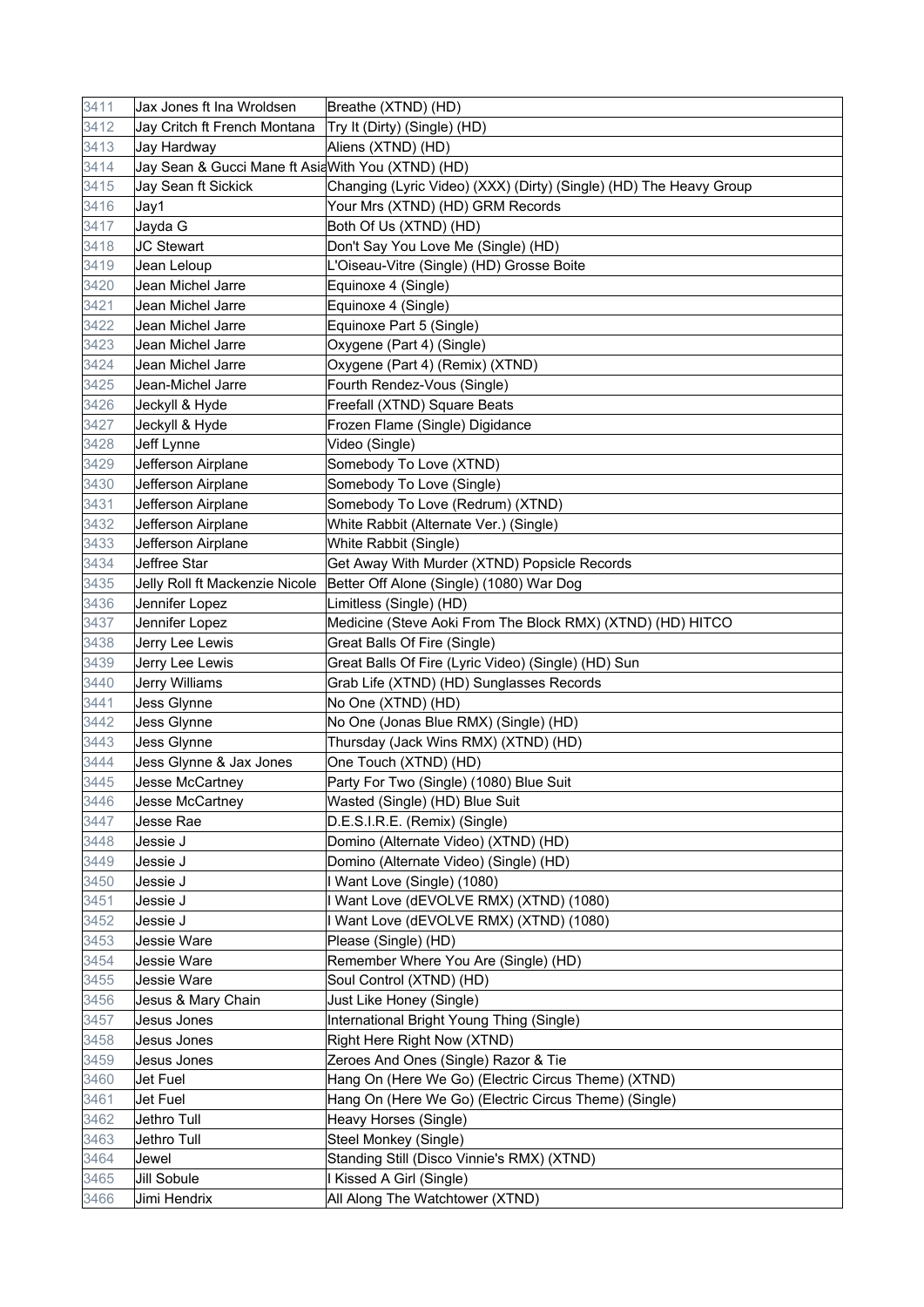| 3467 | Jimi Hendrix                                         | All Along The Watchtower (The Reflex Revision) (XTND) Track Records                |
|------|------------------------------------------------------|------------------------------------------------------------------------------------|
| 3468 | Jimmy Cliff                                          | Wild World (Single)                                                                |
| 3469 | Jimmy Eat World                                      | 555 (Single) (HD)                                                                  |
| 3470 | Jimmy James                                          | I'll Go Where The Music Takes Me (Alternate Ver.) (Single)                         |
| 3471 | Jimmy James                                          | I'll Go Where The Music Takes Me (Alternate Ver.) (Single)                         |
| 3472 | Jimmy James                                          | I'll Go Where The Music Takes Me (Alternate Ver.) (Single)                         |
| 3473 | Jimmy James                                          | I'll Go Where The Music Takes Me (TOTP Ver.) (Single)                              |
| 3474 | Jimmy James & The Vagabon(Now Is The Time (Single)   |                                                                                    |
| 3475 | Jimmy Somerville                                     | To Love Somebody (Single) London Records                                           |
| 3476 | Jimmy Somerville                                     | You Make Me Feel (Mighty Real) (Single)                                            |
| 3477 |                                                      | Jimmy Somerville ft June Miles Comment Te Dire Adieu (Single) London Records       |
| 3478 |                                                      | Jive Bunny & The MastermixerSwing The Mood (Video Ver.) (Single) Music Factory Ent |
| 3479 | <b>JLS</b>                                           | Eternal Love (Single) (1080)                                                       |
| 3480 | Joachim Witt                                         | Goldener Reiter (Neuzeit Mix) (Single) Primadonna                                  |
| 3481 | Joan Armatrading                                     | Me Myself I (Single)                                                               |
| 3482 | Joan Jett                                            | Do You Wanna Touch Me (Single)                                                     |
| 3483 | Joan Jett & The Blackhearts                          | I Hate Myself For Lovin' You (XTND)                                                |
| 3484 | Joan Jett & The Blackhearts                          | I Hate Myself For Lovin' You (Redrum) (XTND)                                       |
| 3485 | Joan Jett N The Blackhearts                          | I Love Rock & Roll (Digital Visions RMX) (XTND) Blackheart Records                 |
| 3486 | Jodie Harsh                                          | No Sleep (Lyric Video) (Single) (HD)                                               |
| 3487 | Jody Bernal & Billy The Kit ft NMacarena (XTND) (HD) |                                                                                    |
| 3488 | Jody Bernal & Billy The Kit ft NMacarena (XTND)      |                                                                                    |
| 3489 | Joe Cocker                                           | Summer In The City (XTND)                                                          |
| 3490 | Joe Cocker                                           | You Can Leave Your Hat On (Single)                                                 |
| 3491 | Joe Dassin                                           | Et Si Tu N'Existais Pas (Version Symphonique) (Single) (HD) Productions J          |
| 3492 | Joe Dassin                                           | L'ƩtƩ Indien (Single) (HD)                                                         |
| 3493 | Joe Dassin                                           | L'ƩtƩ Indien (Single) (HD)                                                         |
| 3494 | Joe Dassin                                           | Salut (Single) (HD)                                                                |
| 3495 | Joe Dolan                                            | You're Such A Good Looking Woman (Single)                                          |
| 3496 | Joe Esposito                                         | Lady, Lady, Lady (Single)                                                          |
| 3497 | Joe Stone                                            | Nothing Else (When I Think Of You) (XTND) (HD)                                     |
| 3498 | Joee                                                 | Angel (Reprise) (Lyric Video) (Single) (HD) Popular Records                        |
| 3499 | Joee                                                 | Angel (Lyric Video) (XTND) (HD) Popular Records                                    |
| 3500 | Joee                                                 | Angel (Lyric Video) (Single) Popular Records                                       |
| 3501 | Joel Corry                                           | Sorry (XTND) (HD)                                                                  |
| 3502 | Joel Corry & MNEK                                    | Head & Heart (J Bruus RMX) (XTND) (1080)                                           |
| 3503 | Joel Corry & MNEK                                    | Head & Heart (TRP & Jason Reilly RMX) (XTND) (1080)                                |
| 3504 |                                                      | Joel Corry ft Jax Jones, Charl  Out Out (Alok RMX) (Lyric Video) (XTND) (HD)       |
| 3505 |                                                      | Joel Corry ft Jax Jones, Charl  Out Out (Apollo RMX) (XTND) (HD)                   |
| 3506 |                                                      | Joel Corry ft Jax Jones, Charl  Out Out (Apollo RMX) (XTND) (HD)                   |
| 3507 |                                                      | Joel Corry ft Jax Jones, Charl   Out Out (Lyric Video) (XTND) (HD)                 |
| 3508 |                                                      | Joel Corry ft Jax Jones, Charl   Out Out (Lyric Video) (XTND) (HD)                 |
| 3509 |                                                      | Joel Corry ft Jax Jones, Charl  Out Out (Lyric Video) (Single) (HD)                |
| 3510 |                                                      | Joel Corry ft Jax Jones, Charl   Out Out (Lyric Video) (Single) (HD)               |
| 3511 | Joel Corry ft MNEK                                   | Head & Heart (Tiesto RMX) (Lyric Video) (Single) (HD)                              |
| 3512 |                                                      | Joel Corry ft RAYE & David GuBed (Bren F RMX) (XTND) (1080)                        |
| 3513 |                                                      | Joel Corry ft RAYE & David GuBed (Bren F RMX) (XTND) (1080)                        |
| 3514 | Joey Scarbury                                        | Believe It Or Not (Digital Visions RMX) (XTND)                                     |
| 3515 | Johannes Oerding                                     | An Guten Tagen (Single) (HD)                                                       |
| 3516 | John Denver                                          | Annie's Song (Single)                                                              |
| 3517 | John Denver                                          | Take Me Home, Country Roads (Single)                                               |
| 3518 | John Denver                                          | Take Me Home, Country Roads (Redrum) (XTND)                                        |
| 3519 | John Duff                                            | Do It (Single) (1080)                                                              |
| 3520 | John Duff ft Lillias White                           | High Heels (Single) (HD)                                                           |
| 3521 | John Fogerty                                         | Centerfield (Single)                                                               |
| 3522 | John Fogerty                                         | Rock And Roll Girls (Single)                                                       |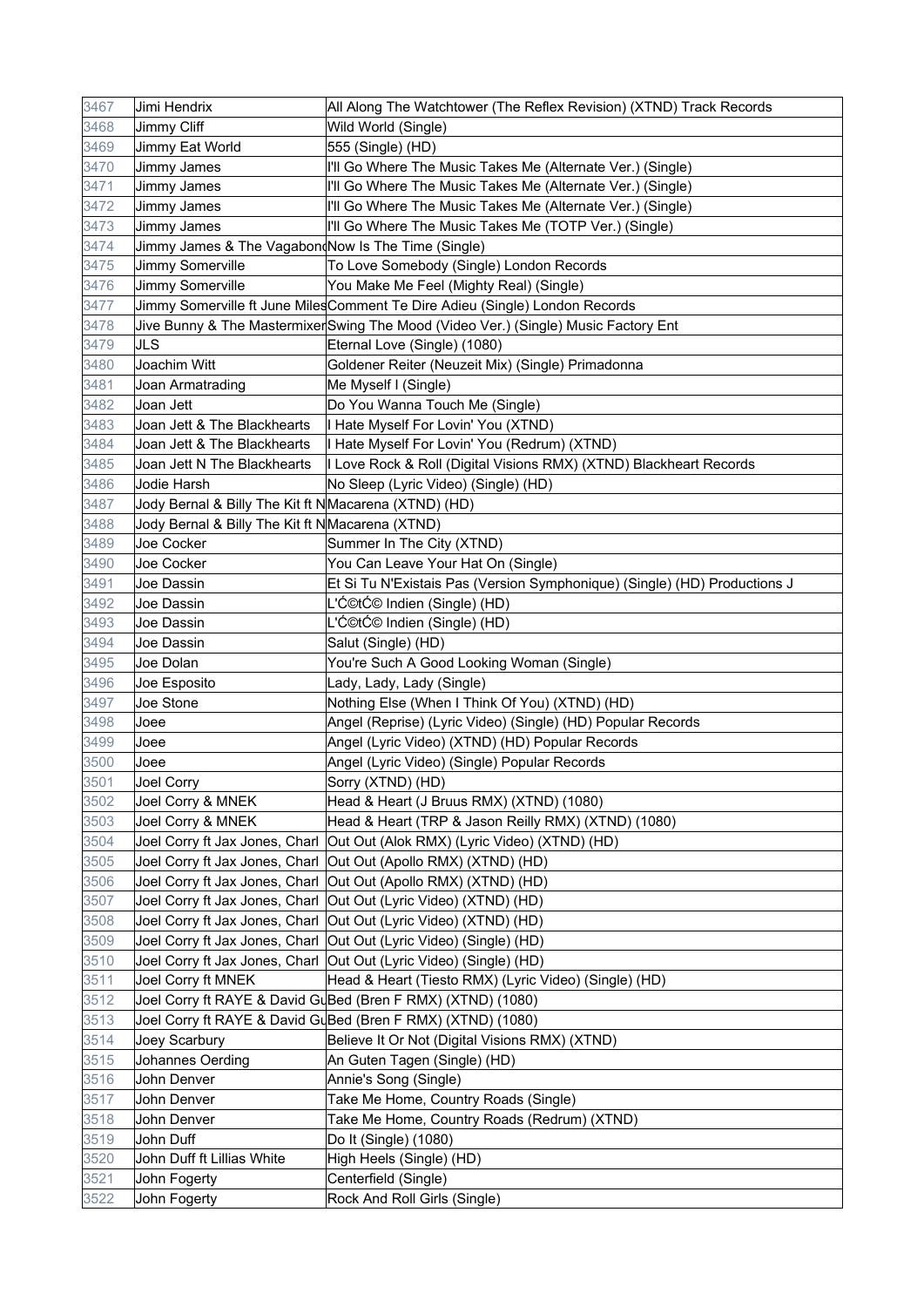| 3523 | John Foxx                                                | Underpass (Single)                                                                  |
|------|----------------------------------------------------------|-------------------------------------------------------------------------------------|
| 3524 | John Gibbons                                             | Sweat (A La La La La Long) (Alphalove RMX) (XTND) (HD)                              |
| 3525 | John Gibbons                                             | Sweat (A La La La La Long) (Single) (HD)                                            |
| 3526 | John Gibbons                                             | Sweat (A La La La La Long) (Lyric Video) (Single) (HD)                              |
| 3527 | John Gibbons & Franklin                                  | Let Me Love You (Visualizer) (Single) (HD)                                          |
| 3528 | John Legend                                              | All Of Me (Remix) (XTND) (HD)                                                       |
| 3529 | John Legend                                              | All Of Me (Tiesto RMX) (X-Mix) (XTND) (HD)                                          |
| 3530 | John Legend                                              | Crowd Go Crazy (Lyric Video) (Single) (HD)                                          |
| 3531 | John Lennon                                              | Imagine (XTND)                                                                      |
| 3532 | John Lennon                                              | Imagine (Redrum) (XTND)                                                             |
| 3533 | John Lennon                                              | Instant Karma! (We All Shine On) (Single)                                           |
| 3534 | John Lennon                                              | Nobody Told Me (Single)                                                             |
| 3535 | John Lennon                                              | Stand By Me (Single)                                                                |
| 3536 | John Mayer                                               | Daughters (Single)                                                                  |
| 3537 | John Mayer                                               | Heartbreak Warefare (X-Mix) (XTND)                                                  |
| 3538 | John Mayer                                               | Shot In The Dark (Single) (1080)                                                    |
| 3539 | John Mayer                                               | Shot In The Dark (Single) (1080)                                                    |
| 3540 | John Mayer                                               | Still Feel Like Your Man (Single) (HD)                                              |
| 3541 | John Mayer                                               | Waiting On The World To Change (Single)                                             |
| 3542 | John Mayer                                               | Wildfire (Lyric Video) (Single) (HD)                                                |
| 3543 | John Mellencamp ft Bruce SpriWasted Days (Single) (1080) |                                                                                     |
| 3544 | John Newman                                              | Feelings (Lyric Video) (Single) (HD)                                                |
| 3545 | John Newman                                              | Love Me Again (Single) (HD)                                                         |
| 3546 | John Newman                                              | Love Me Again (Vice RMX) (XTND) (HD)                                                |
| 3547 |                                                          | John Newman ft Nina Nesbitt  Without You (Visaulizer) (Single) (HD)                 |
| 3548 | John Parr                                                | St Elmo's Fire (Man In Motion) (Single)                                             |
| 3549 | John Paul Young                                          | Love Is In The Air (Digital Visions RMX) (XTND)                                     |
| 3550 | John Paul Young                                          | Love Is In The Air (Master Chic Mix) (XTND)                                         |
| 3551 | John Paul Young                                          | Love Is In The Air (Remix) (XTND)                                                   |
| 3552 | John Paul Young                                          | Love Is In The Air (Remix) (XTND)                                                   |
| 3553 | John Paul Young                                          | Standing In The Rain (XTND) Midsong International                                   |
| 3554 | John Paul Young                                          | Standing In The Rain (Single) Midtown International                                 |
| 3555 | John Paul Young                                          | Yesterday's Hero (Single) Albert Productions                                        |
| 3556 |                                                          | John Travolta & Olivia Newton You're The One That I Want (Almighty Mix) (XTND) (HD) |
| 3557 |                                                          | John Travolta & Olivia Newton You're The One That I Want (Almighty Mix) (XTND) (HD) |
| 3558 | John Waite                                               | Missing You (XTND)                                                                  |
| 3559 | John Waite                                               | Missing You (Redrum) (XTND)                                                         |
| 3560 | Johnny Bristol                                           | Hang On In There Baby (Digital Visions RMX) (XTND)                                  |
| 3561 | Johnny Burnette Trio                                     | Lonesome Train (Single) Coral                                                       |
| 3562 | Johnny Cash                                              | Christmas Time's A-Comin' (Live) (Single)                                           |
| 3563 | Johnny Cash                                              | Folsom Prison Blues (Single)                                                        |
| 3564 | Johnny Cash                                              | Hurt (Single)                                                                       |
| 3565 | Johnny Cash                                              | I Walk The Line (Alternate Ver.) (Redrum) (XTND)                                    |
| 3566 | Johnny Cash                                              | I Walk The Line (Single)                                                            |
| 3567 | Johnny Cash                                              | Ring Of Fire (Single)                                                               |
| 3568 | Johnny Cash & June Carter CaJackson (Live) (Single)      |                                                                                     |
| 3569 | Johnny Hates Jazz                                        | Heart Of Gold (Single)                                                              |
| 3570 | Johnny Hates Jazz                                        | Shattered Dreams (Redrum) (XTND)                                                    |
| 3571 | Johnny Hates Jazz                                        | Shattered Dreams (Remix) (XTND)                                                     |
| 3572 | <b>Johnny Mathis</b>                                     | Chances Are (Lyric Video) (Single) (HD)                                             |
| 3573 | Johnny McGovern                                          | Soccer Practice (XXX) (Dirty) (Single)                                              |
| 3574 | Johnny Nash                                              | I Can See Clearly Now (Single)                                                      |
| 3575 | Johnny Nash                                              | I Can See Clearly Now (Redrum) (XTND)                                               |
| 3576 | <b>Johnny Nash</b>                                       | Rock Me Baby (Single)                                                               |
| 3577 | Johnny O                                                 | Fantasy Girl (Lyric Video) (XTND) (HD) ZYX Music                                    |
| 3578 | <b>Johnny Rivers</b>                                     | Baby, I Need Your Lovin' (Single)                                                   |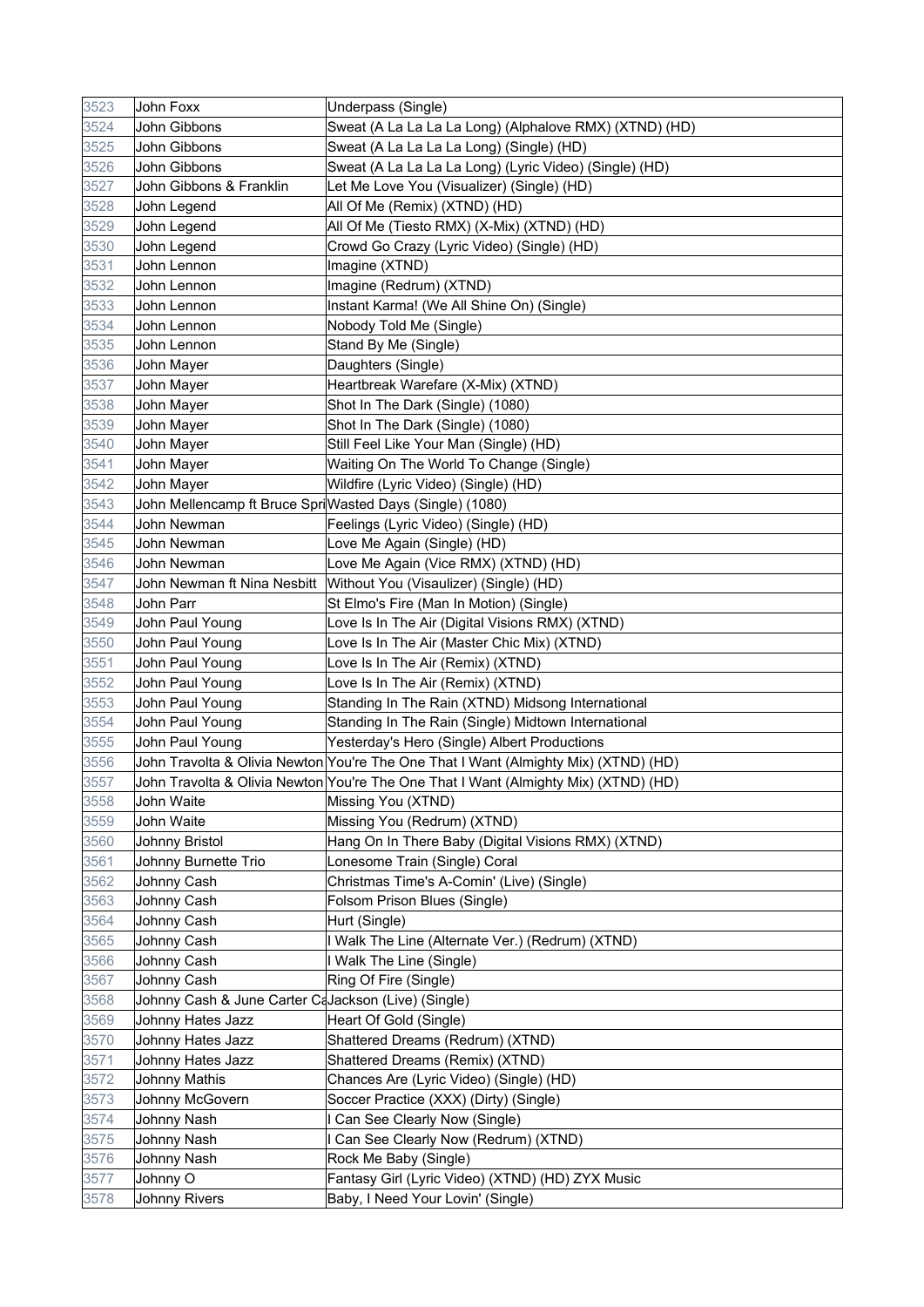| 3579 | <b>Johnny Rivers</b>                                       | Secret Agent Man (Lyric Video) (XTND) (1080) Liberty            |
|------|------------------------------------------------------------|-----------------------------------------------------------------|
| 3580 | Johnny Wakelin                                             | In Zaire (Single)                                               |
| 3581 | Johnny Winter                                              | Johnny B. Good (Single)                                         |
| 3582 | Joji & Diplo                                               | Daylight (Dirty) (XTND) (1080)                                  |
| 3583 | ეიეი                                                       | Creature Of Habit (Single) (1080)                               |
| 3584 | ეიეი                                                       | Worst (I Assume) (Dirty) (Single) (HD)                          |
| 3585 | Jomanda                                                    | Make My Body Rock (Feel It) (1988 Regroove RMX) (XTND)          |
| 3586 | Jon & Vangelis                                             | I'll Find My Way Home (Single)                                  |
| 3587 | Jon & Vangelis                                             | The Friends Of Mr Cairo (Single) (HD)                           |
| 3588 | Jon Anderson & Vangelis                                    | I Hear You Now (Single)                                         |
| 3589 | Jon Bellion ft Travis Mendes                               | Guillotine (Single) (1080)                                      |
| 3590 | Jon Secada                                                 | I'm Free (Disco Vinnie RMX) (XTND)                              |
| 3591 | Jon Secada                                                 | Just Another Day (Redrum) (XTND)                                |
| 3592 | Jon Z ft Baby Rasta & Noriel                               | Peleamos Manana (Dirty) (XTND) (HD) One World Music             |
| 3593 | Jonas Aden                                                 | My Love Is Gone (XTND) (1080)                                   |
| 3594 | Jonas Blue                                                 | I Wanna Dance (Visualiser) (XTND) (HD)                          |
| 3595 | Jonas Blue & AWA                                           | Something Stupid (Majestic RMX) (XTND) (1080)                   |
| 3596 | Jonas Blue & AWA                                           | Something Stupid (Majestic RMX) (XTND) (1080)                   |
| 3597 | Jonas Blue & MAX                                           | Naked (XTND) (HD)                                               |
| 3598 | Jonas Blue ft Joe Jonas                                    | I See Love (Lyric Video) (Single) (HD)                          |
| 3599 | Jonas Blue ft Leon                                         | Hear Me Say (Lyric Video) (XTND) (HD)                           |
| 3600 | Jonas Blue ft Leon                                         | Hear Me Say (Lyric Video) (XTND) (HD)                           |
| 3601 | Jonas Blue ft Liam Payne & Le Polaroid (XTND) (HD)         |                                                                 |
| 3602 |                                                            | Jonas Blue ft Liam Payne & LePolaroid (Lyric Video) (XTND) (HD) |
| 3603 | Jonas Blue ft Paloma Faith                                 | Mistakes (Paul Woolford RMX) (Dirty) (XTND) (1080)              |
| 3604 | Jonas Blue ft Theresa Rex                                  | What I Like About You (Syn Cole RMX) (XTND) (HD)                |
| 3605 | Jonas Brothers                                             | Like It's Christmas (Lyric Video) (Single) (HD)                 |
| 3606 | Jonas Brothers                                             | Only Human (Single) (1080)                                      |
| 3607 | Jonas Brothers                                             | Only Human (X-Mix) (XTND) (1080)                                |
| 3608 | Jonas Brothers                                             | Sucker (Andrew Marks Mix) (XTND) (HD)                           |
| 3609 | Jonas Brothers                                             | Sucker (XTND) (HD)                                              |
| 3610 | Jonas Brothers                                             | Sucker (Dee Jay Silver Mix) (XTND) (HD)                         |
| 3611 | Jonas Brothers                                             | Sucker (Fraze Mix) (XTND) (HD)                                  |
| 3612 | Jonas Brothers                                             | Sucker (Fraze Mix) (XTND) (HD)                                  |
| 3613 | Jonas Brothers                                             | Sucker (The Cube Guys RMX) (XTND) (1080)                        |
| 3614 | Jonas Brothers                                             | Who's In Your Head (XTND) (1080)                                |
| 3615 | Jonas Brothers                                             | Who's In Your Head (XTND) (1080)                                |
| 3616 | Jonas Brothers                                             | Who's In Your Head (Lyric Video) (Single) (HD)                  |
| 3617 | Jonas Brothers ft Karol G                                  | X (Vadim Adamov & Hardphol RMX) (Single) (1080)                 |
| 3618 | Jonasu                                                     | Black Magic (XTND) (HD) 3Beat Productions                       |
| 3619 | Joni Mitchell                                              | Big Yellow Taxi (Lyric Video) (Single) (HD)                     |
| 3620 | Joni Mitchell                                              | Both Sides Now (Lyric Video) (Disco Vinnie RMX) (XTND) (1080)   |
| 3621 | Joni Mitchell                                              | Both Sides Now (Lyric Video) (Disco Vinnie RMX) (XTND) (1080)   |
| 3622 | Jools Holland & Jose Feliciano Feliz Navidad (Single) (HD) |                                                                 |
| 3623 | Jose Feliciano                                             | Feliz Navidad (Redrum) (XTND)                                   |
| 3624 | Josh                                                       | Expresso & Tschianti (XTND) (1080)                              |
| 3625 | Josh Groban                                                | You Raise Me Up (Single)                                        |
| 3626 | Josh Wink                                                  | Are You There (XTND)                                            |
| 3627 | Josie Cotton                                               | Johnny, Are You Queer (Single)                                  |
| 3628 | Journey                                                    | Don't Stop Believin' (Choppe Davila 12 Inch RMX) (XTND)         |
| 3629 | Journey                                                    | Don't Stop Believin' (XTND)                                     |
| 3630 | Journey                                                    | Don't Stop Believin' (House Mix) (XTND)                         |
| 3631 | Journey                                                    | Don't Stop Believin' (Redrum) (XTND)                            |
| 3632 | Journey                                                    | Girl Can't Help It (XTND)                                       |
| 3633 | Journey                                                    | Send Her My Love (Disco Vinnie RMX) (XTND)                      |
| 3634 | <b>Joy Division</b>                                        | Atmosphere (XTND)                                               |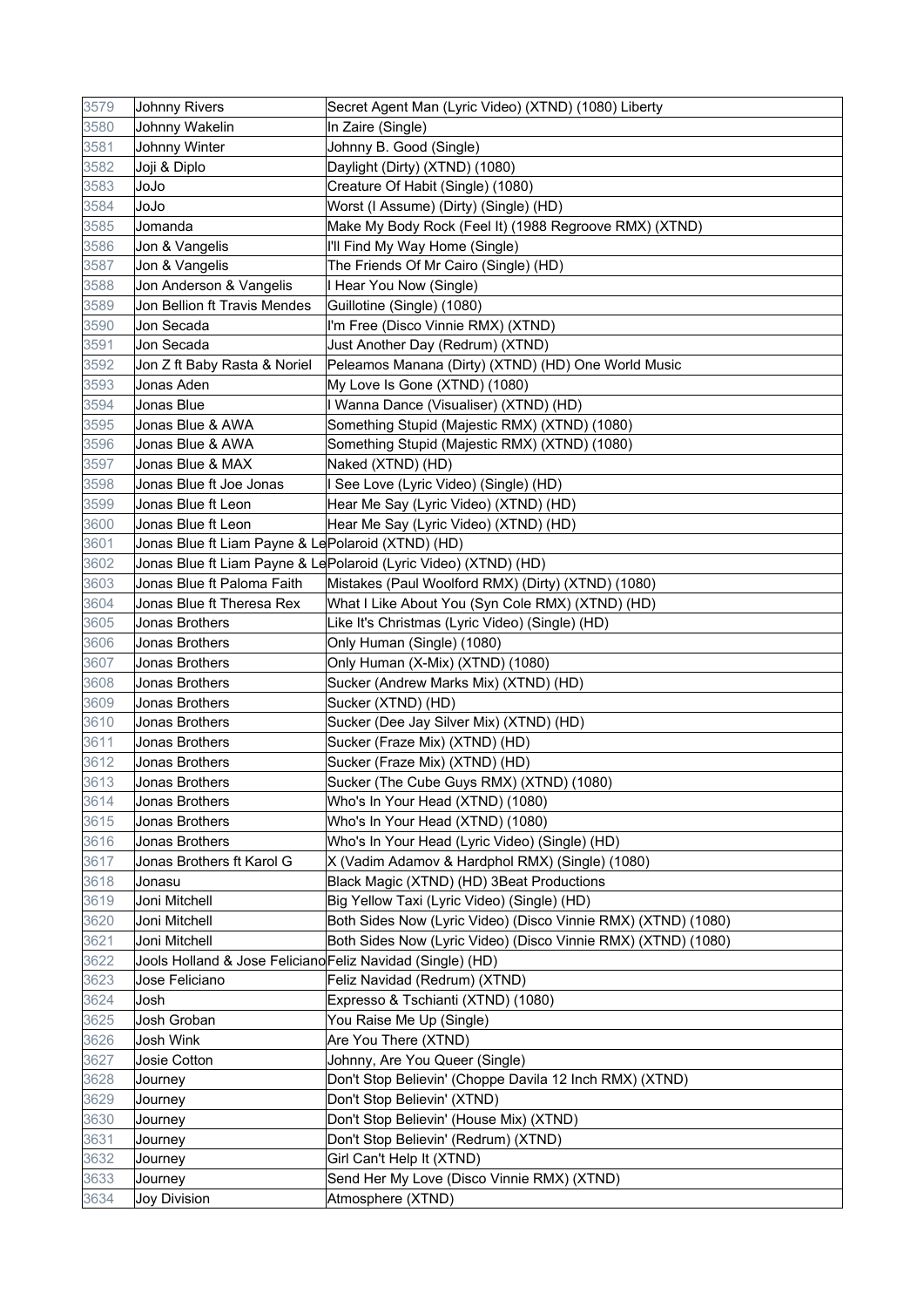| 3635 | Joy Division                                    | Atmosphere (XTND)                                                             |
|------|-------------------------------------------------|-------------------------------------------------------------------------------|
| 3636 | Joy Division                                    | Atmosphere (Single)                                                           |
| 3637 | Joy Division                                    | Disorder (Reimagined Video) (Single) (HD)                                     |
| 3638 | Joy Division                                    | Shadowplay (Single) (HD) London Records                                       |
| 3639 | Joy Division                                    | Transmission (Single) Factory                                                 |
| 3640 | Joy Division                                    | Transmission (Single)                                                         |
| 3641 |                                                 | JP Cooper ft Stefflon Don, Ba The Reason Why (Lyric Video) (Single) (HD)      |
| 3642 | JP Saxe                                         | Dangerous Levels Of Introspection (Lyric Video) (Single) (HD)                 |
| 3643 | <b>JRAFFE</b>                                   | California (XTND) (HD) NHMM                                                   |
| 3644 | JRDN                                            | Rumours (Single) (HD)                                                         |
| 3645 | Jubel                                           | On The Beach (Single) (1080)                                                  |
| 3646 | Jubel                                           | Weekend Vibe (Single) (HD)                                                    |
| 3647 | Jubel                                           | Weekend Vibe (Single) (HD)                                                    |
| 3648 | Judas Priest                                    | Breaking The Law (Single)                                                     |
| 3649 | Judas Priest                                    | Living After Midnight (Single)                                                |
| 3650 | Judas Priest                                    | Turbo Lover (Single)                                                          |
| 3651 | <b>Judy Garland</b>                             | Somewhere Over The Rainbow (Single) Pickwick                                  |
| 3652 | <b>Judy Garland</b>                             | Somewhere Over The Rainbow (Single) Pickwick                                  |
| 3653 | Juice WRLD                                      | Lucid Dreams (Dirty) (XTND) (HD)                                              |
| 3654 | Juice WRLD                                      | Lucid Dreams (X-Mix) (XTND) (HD)                                              |
| 3655 | Juli                                            | Fahrrad (Single) (HD)                                                         |
| 3656 | Julia Michaels                                  | 17 (Single) (1080)                                                            |
| 3657 | Julia Michaels                                  | If You Need Me (Single) (HD)                                                  |
| 3658 |                                                 | Julia Michaels ft Selena Gome Anxiety (Lyric Video) (XXX) (Dirty) (XTND) (HD) |
| 3659 | Julian Lennon                                   | Too Late For Goodbyes (Single)                                                |
| 3660 | Julian Lennon                                   | Too Late for Goodbyes (Digital Visions RMX) (XTND)                            |
| 3661 | <b>Julian Marley</b>                            | Lemme Go (Single) (HD) Ghetto Youths International                            |
| 3662 | Julie Bergan                                    | Commando (Single) (1080)                                                      |
| 3663 | Julie Bergan                                    | Commando (Single) (1080)                                                      |
| 3664 | Julie Brown                                     | The Homecoming Queen's Got A Gun (Single)                                     |
| 3665 | Julio Iglesias                                  | Amor (Single)                                                                 |
| 3666 | Julio Iglesias                                  | Begin The Beguine (Single)                                                    |
| 3667 | Julio Iglesias                                  | Crazy (Single)                                                                |
| 3668 | Julio Iglesias                                  | Gozar La Vida (Single)                                                        |
| 3669 | Julio Iglesias                                  | La Gota Fria (XTND)                                                           |
| 3670 | Julio Iglesias                                  | Moonlight Lady (Single)                                                       |
| 3671 | Julio Iglesias                                  | Un Canto A Galicia (Single)                                                   |
| 3672 | Julio Iglesias                                  | When I Need You (Single)                                                      |
| 3673 | Julio Iglesias & Stevie Wonder My Love (Single) |                                                                               |
| 3674 | Julio Iglesias ft Diana Ross                    | All Of You (Single)                                                           |
| 3675 | Junge Junge ft Kyle Pearce                      | Beautiful Girl (Single) (HD)                                                  |
| 3676 | Jungle                                          | Keep Moving (Single) (1080) Awal Recordings                                   |
| 3677 | Junglebae                                       | Backwardz (XTND) (HD) Cloud 9                                                 |
| 3678 | Junior Jack & Pat PDS                           | Tecky Dream (XTND) (1080) Adesso Music                                        |
| 3679 | Junior Jack & Pat PDS                           | Tecky Dream (XTND) (1080) Adesso Music                                        |
| 3680 | Junior Jack & Pat PDS                           | Tecky Dream (XTND) (1080) Adesso Music                                        |
| 3681 | Junior Jack & Pat PDS                           | Tecky Dream (XTND) (1080) Adesso Music                                        |
| 3682 | Junior Senior                                   | Shake Your Coconuts (Single)                                                  |
| 3683 | Jurgen Drews & Kerstin Ott                      | Irgendwann Irgendwo Irgendwie (Lyric Video) (Single) (1080)                   |
| 3684 | Juri Pootsmann                                  | Nii Voi Naa (Single) (HD)                                                     |
| 3685 | Just Luis                                       | American Pie (XTND) CNR Music                                                 |
| 3686 | Justin Bieber                                   | Anyone (On The Road) (Alternate Video) (Single) (1080)                        |
| 3687 | Justin Bieber                                   | Hold On (XTND) (1080)                                                         |
| 3688 | Justin Bieber                                   | Hold On (Toby Lawrence RMX) (XTND) (1080)                                     |
| 3689 | Justin Bieber                                   | Hold On (W&W Festival Mix) (XTND) (1080)                                      |
| 3690 | Justin Bieber                                   | Hold On (W&W Festival Mix) (XTND) (1080)                                      |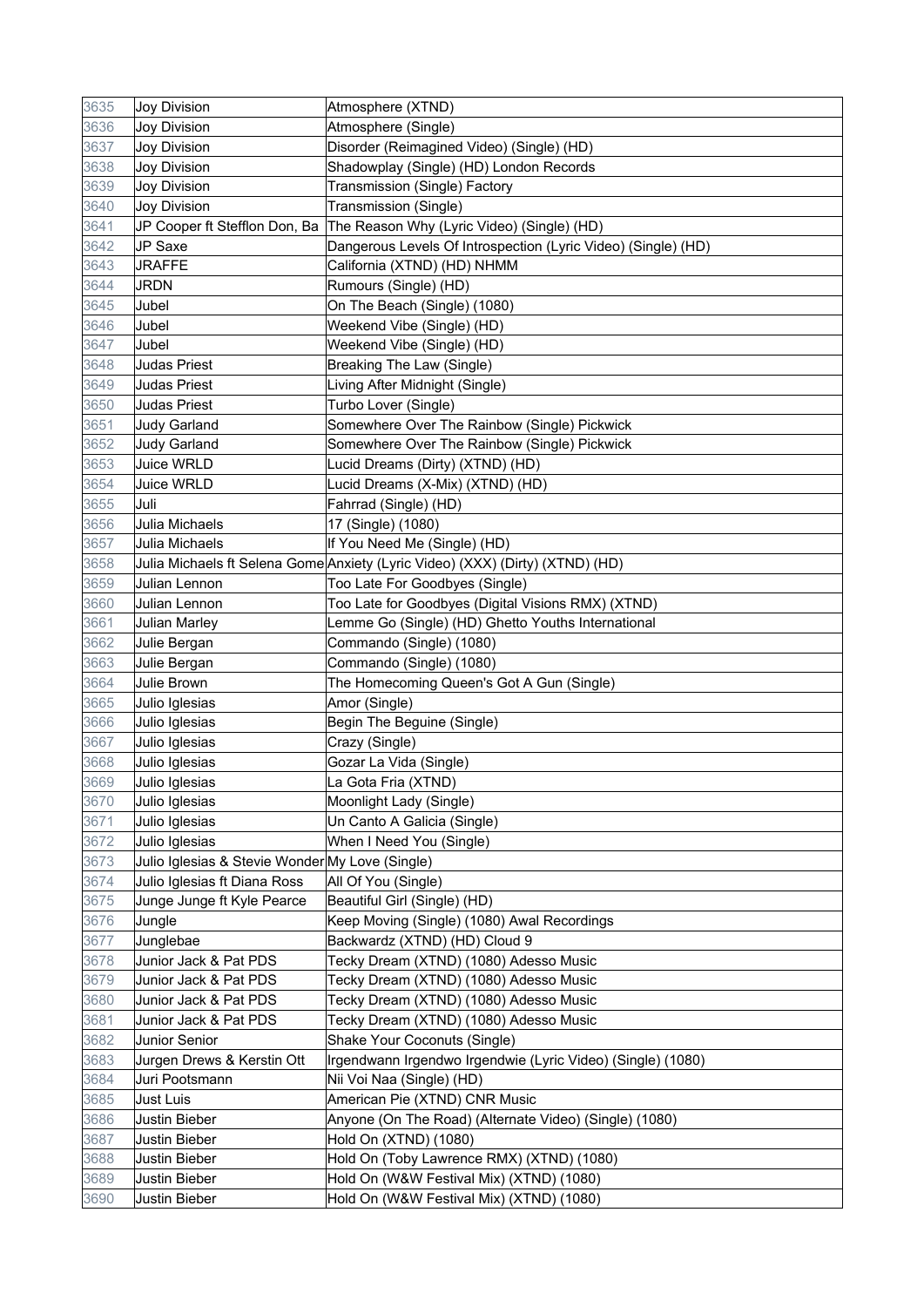| 3691 | Justin Bieber                                               | Hold On (X-Mix) (XTND) (1080)                                                             |
|------|-------------------------------------------------------------|-------------------------------------------------------------------------------------------|
| 3692 | Justin Bieber                                               | Yummy (XTND) (1080)                                                                       |
| 3693 | <b>Justin Bieber</b>                                        | Yummy (Colin Jay RMX) (XTND) (1080)                                                       |
| 3694 | <b>Justin Bieber</b>                                        | Yummy (Kay Stafford At The Ibiza Beach RMX) (XTND) (HD)                                   |
| 3695 | Justin Bieber                                               | Yummy (TRP RMX) (XTND) (1080)                                                             |
| 3696 | Justin Bieber & Benny Blanco Lonely (Dirty) (Single) (1080) |                                                                                           |
| 3697 |                                                             | Justin Bieber & Benny Blanco Lonely (DJ Mike D RMX) (Dirty) (XTND) (1080)                 |
| 3698 | Justin Bieber ft Chance The R Holy (Single) (1080)          |                                                                                           |
| 3699 | Justin Bieber ft Daniel Caesar Peaches (XTND) (1080)        |                                                                                           |
| 3700 | Justin Bieber ft Daniel Caesar Peaches (Single) (1080)      |                                                                                           |
| 3701 |                                                             | Justin Bieber ft Daniel Caesar Peaches (Dirty) (Single) (1080)                            |
| 3702 |                                                             | Justin Bieber ft Daniel Caesar Peaches (X-Mix) (XTND) (1080)                              |
| 3703 |                                                             | Justin Bieber ft Daniel Caesar Peaches (YANISS RMX) (Dirty) (XTND) (1080)                 |
| 3704 |                                                             | Justin Bieber ft Daniel Caesar, Peaches (DJ Mike D Mix) (XTND) (1080)                     |
| 3705 | Justin Bieber ft Quavo                                      | Intentions (PeteDown Flavor Mix Intro) (XTND) (1080)                                      |
| 3706 | Justin Bieber Vs Coolio                                     | Peaches Vs Gangsta's Paradise (DJs From Mars Edit) (XXX) (Dirty) (Single) (HD)            |
| 3707 | Justin Bieber Vs Coolio                                     | Peaches Vs Gangsta's Paradise (DJs From Mars Edit) (XXX) (Dirty) (Single) (HD)            |
| 3708 | Justin Quiles ft Chimbala & Zi Loco (Single) (1080)         |                                                                                           |
| 3709 | <b>Justin Timberlake</b>                                    | Drink You Away (Lyric Video) (Single) (HD)                                                |
| 3710 | <b>Justin Timberlake</b>                                    | Supplies (Single) (HD)                                                                    |
| 3711 |                                                             | Justin Wellington ft Small Jam Iko Iko (My Bestie) (XTND) (HD)                            |
| 3712 |                                                             | Justin Wellington ft Small Jam Iko Iko (My Bestie) (XTND) (HD)                            |
| 3713 |                                                             | Justin Wellington ft Small Jam Iko Iko (My Bestie) (Imanbek RMX) (XTND) (1080)            |
| 3714 |                                                             | Justin Wellington ft Small Jam Iko Iko (My Bestie) (Imanbek RMX) (XTND) (1080)            |
| 3715 |                                                             | Justin Wellington ft Small Jam Iko Iko (My Bestie) (Summer Ver.) (XTND) (1080)            |
| 3716 | <b>JVG</b>                                                  | Frisbee (Single) (HD)                                                                     |
| 3717 | JVG                                                         | Liike On Laake (Single) (HD)                                                              |
| 3718 | <b>JVG</b>                                                  | Liike On Laake (Single) (HD)                                                              |
| 3719 | K-391 ft Alan Walker, Tungev   Play (Single) (HD)           |                                                                                           |
| 3720 | K.D. Lang                                                   | Constant Craving (Single)                                                                 |
| 3721 | Kaelan Mikla                                                | Draumadis (Single) (1080) Artoffact Records                                               |
| 3722 | Kajagoogoo                                                  | Too Shy (XTND)                                                                            |
| 3723 | Kajander                                                    | Nar E Du Klar (Single) (HD)                                                               |
| 3724 | Kalash                                                      | Bonda Manmanw (Dirty) (XTND) (HD)                                                         |
| 3725 |                                                             | Kane Brown ft Swae Lee & Kh <sub>i</sub> Be Like That (X-Mix) (XTND) (HD)                 |
| 3726 | Kansas                                                      | Dust In The Wind (Single)                                                                 |
| 3727 |                                                             | Kanye West & Lil Pump ft Adell Love It (Deville 2021 Bass House Edit) (Dirty) (XTND) (HD) |
| 3728 | Karel Gott                                                  | Je JakĆ⊡ Je (Single) Supraphon                                                            |
| 3729 | Karel Gott                                                  | StokrĆ⊡t ChvĆ⊡lĆm Ä⊡as (Single) Supraphon                                                 |
| 3730 | Karen Young                                                 | Hot Shot (Alternate Ver.) (Single) West End Records                                       |
| 3731 | Karl Wolf                                                   | 80's Baby (Single)                                                                        |
| 3732 | Kasabian                                                    | Shoot The Runner (Single)                                                                 |
| 3733 | Kaskade & Meghan Trainor                                    | With You (Alternate Video) (XTND) (1080)                                                  |
| 3734 | Kaskade & Meghan Trainor                                    | With You (Alternate Video) (X-Mix) (XTND) (1080)                                          |
| 3735 | Kaskade & Meghan Trainor                                    | With You (X-Mix) (XTND) (1080)                                                            |
| 3736 | Kazaka                                                      | Plakala (Š⊡лакала) (XTND) Mamamusic                                                       |
| 3737 | Katarina Knechtova                                          | Rezonancia (Single) (1080)                                                                |
| 3738 | Kate Bush                                                   | Cloudbusting (Single)                                                                     |
| 3739 | Kate Bush                                                   | December Will Be Magic Again (The Nightmare B4 Christmas Ver.) (Single) (HD)              |
| 3740 | Kate Bush                                                   | Hounds Of Love (Single)                                                                   |
| 3741 | Kate Bush                                                   | Rocket Man (Single)                                                                       |
| 3742 | Kate Bush                                                   | Rubberband Girl (Single)                                                                  |
| 3743 | Kate Bush                                                   | Running Up That Hill (Single)                                                             |
| 3744 | Kate Bush                                                   | Sat In Your Lap (Single)                                                                  |
| 3745 | Kate Bush                                                   | This Woman's Work (Single) Noble & Brite                                                  |
| 3746 | Kate Bush                                                   | Wow (Single)                                                                              |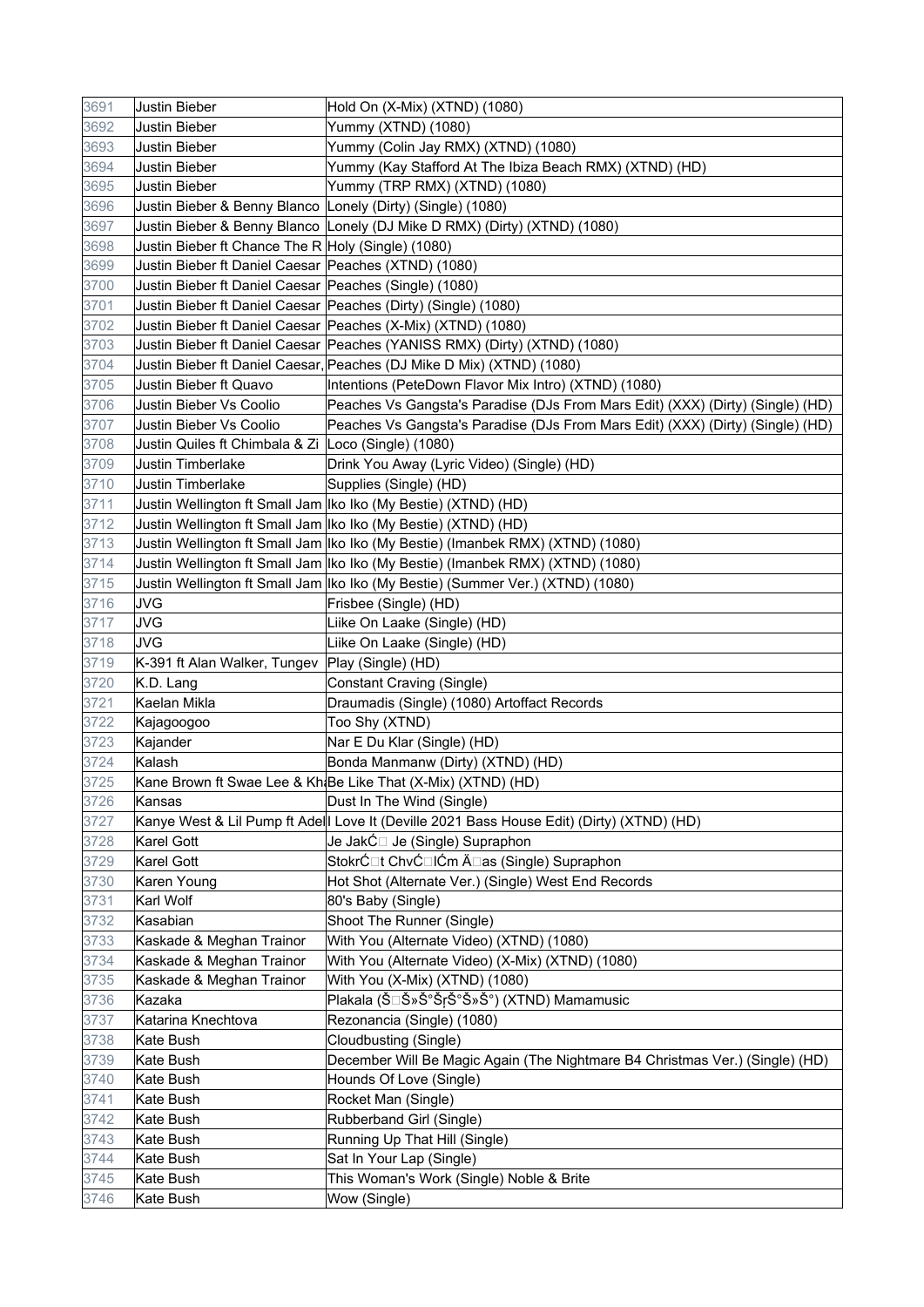| 3747 | Kate Nash                                                | Do-Wah-Doo (Dirty) (Single) (HD)                                        |
|------|----------------------------------------------------------|-------------------------------------------------------------------------|
| 3748 | Kate Ryan                                                | Elle Elle L'a (Club Mix) (XTND)                                         |
| 3749 | Kate Ryan                                                | La Promesse (XTND)                                                      |
| 3750 | Katja Krasavice                                          | Sex Tape (Dirty) (Single) (HD) PMR Music                                |
| 3751 | <b>Katy Perry</b>                                        | Daisies (Alphalove RMX) (XTND) (1080)                                   |
| 3752 | Katy Perry                                               | Daisies (Can't Cancel Pride) (Single) (HD)                              |
| 3753 | Katy Perry                                               | Electric (XTND) (1080)                                                  |
| 3754 | Katy Perry                                               | Harleys In Hawaii (XTND) (1080)                                         |
| 3755 | <b>Katy Perry</b>                                        | Harleys In Hawaii (KANDY RMX) (XTND) (1080)                             |
| 3756 | <b>Katy Perry</b>                                        | I Kissed A Girl (XTND)                                                  |
| 3757 | <b>Katy Perry</b>                                        | Never Really Over (XTND) (1080)                                         |
| 3758 | <b>Katy Perry</b>                                        | Never Really Over (Colin Jay RMX) (XTND) (1080)                         |
| 3759 | <b>Katy Perry</b>                                        | Never Really Over (Syn Cole RMX) (Single) (1080)                        |
| 3760 | <b>Katy Perry</b>                                        | Never Really Over (Syn Cole RMX) (Single) (1080)                        |
| 3761 | <b>Katy Perry</b>                                        | Never Really Over (Syn Cole RMX) (Single) (1080)                        |
| 3762 | <b>Katy Perry</b>                                        | Never Really Over (X-Mix) (XTND) (1080)                                 |
| 3763 | <b>Katy Perry</b>                                        | Small Talk (XTND) (1080)                                                |
| 3764 | <b>Katy Perry</b>                                        | Small Talk (Lyric Video) (Single) (HD)                                  |
| 3765 | <b>Katy Perry</b>                                        | Smile (Joel Corry RMX) (XTND) (HD)                                      |
| 3766 | <b>Katy Perry</b>                                        | Smile (Performance Video) (XTND) (1080)                                 |
| 3767 | <b>Katy Perry</b>                                        | Smile (Performance Video) (Country Club Martini Crew RMX) (XTND) (1080) |
| 3768 | <b>Katy Perry</b>                                        | Ur So Gay (XTND)                                                        |
| 3769 | KC & The Sunshine Band                                   | (Shake, Shake, Shake) Shake Your Booty (Single)                         |
| 3770 | KC & The Sunshine Band                                   | (Shake, Shake, Shake) Shake Your Booty (Digital Visions RMX) (XTND)     |
| 3771 | KC & The Sunshine Band                                   | 20th Anniversary Megamix (Single)                                       |
| 3772 | KC & The Sunshine Band                                   | Boogie Shoes (XTND)                                                     |
| 3773 | KC & The Sunshine Band                                   | Get Down Tonight (Single)                                               |
| 3774 | KC & The Sunshine Band                                   | I'm Your Boogie Man (Remix) (XTND)                                      |
| 3775 | KC & The Sunshine Band                                   | I'm Your Boogie Man (Remix) (XTND)                                      |
| 3776 | KC & The Sunshine Band                                   | Megamix (Long Ver.) (Single)                                            |
| 3777 | KC & The Sunshine Band                                   | Please Don't Go (Single)                                                |
| 3778 | KC & The Sunshine Band                                   | Queen Of Clubs (Single)                                                 |
| 3779 | KC & The Sunshine Band                                   | Queen Of Clubs (Single)                                                 |
| 3780 | KC & The Sunshine Band                                   | Queen Of Clubs (Single)                                                 |
| 3781 | KC & The Sunshine Band                                   | That's The Way I Like It (91' RMX) (Single)                             |
| 3782 | KC & The Sunshine Band                                   | That's The Way I Like It (Alternate Ver.) (Redrum) (XTND)               |
| 3783 | Ke\$ha                                                   | Best Day (Angry Birds 2 RMX) (Single) (HD)                              |
| 3784 | Ke\$ha                                                   | Little Bit Of Love (Dirty) (XTND) (HD)                                  |
| 3785 | Ke\$ha                                                   | My Own Dance (XXX) (XTND) (1080)                                        |
| 3786 | Ke\$ha                                                   | My Own Dance (XXX) (Dirty) (Single) (1080)                              |
| 3787 | Ke\$ha                                                   | Raising Hell (No Rap Mix) (Single) (1080)                               |
| 3788 | Ke\$ha ft Big Freedia                                    | Raising Hell (Dirty) (Single) (1080)                                    |
| 3789 | Keane                                                    | Love Too Much (Single) (HD)                                             |
| 3790 | Keanu Silva                                              | King Of My Castle (Don Diablo Edit) (XTND) (1080) Hexagone              |
| 3791 | Keblack                                                  | Beau Parleur (Single) (1080) Mukongo Business                           |
| 3792 | Kehlani ft Dom Kennedy & Hit-Nunya (Dirty) (Single) (HD) |                                                                         |
| 3793 | Keiino                                                   | Monument (Single) (HD) Caroline International                           |
| 3794 | Keiino                                                   | Spirit In The Sky (Lyric Video) (Single) (HD)                           |
| 3795 | Keith Urban                                              | Somebody Like You (Single) (1080)                                       |
| 3796 | Keith Urban                                              | Somebody Like You (Single) (1080)                                       |
| 3797 | Kelis ft Cee-Lo Green                                    | Lil Star (Single)                                                       |
| 3798 | Kelly Clarkson                                           | Broken & Beautiful (XTND)                                               |
| 3799 | Kelly Clarkson                                           | Christmas Isn't Canceled (Just You) (Lyric Video) (Single) (HD)         |
| 3800 | Kelly Clarkson                                           | What Doesn't Kill You (Stronger) (7th Heaven RMX) (XTND) (HD)           |
| 3801 | <b>Kelly Family</b>                                      | David's Song (Who Will Come With Me) (Single)                           |
| 3802 | <b>Kelly Family</b>                                      | David's Song (Who Will Come With Me) (Single)                           |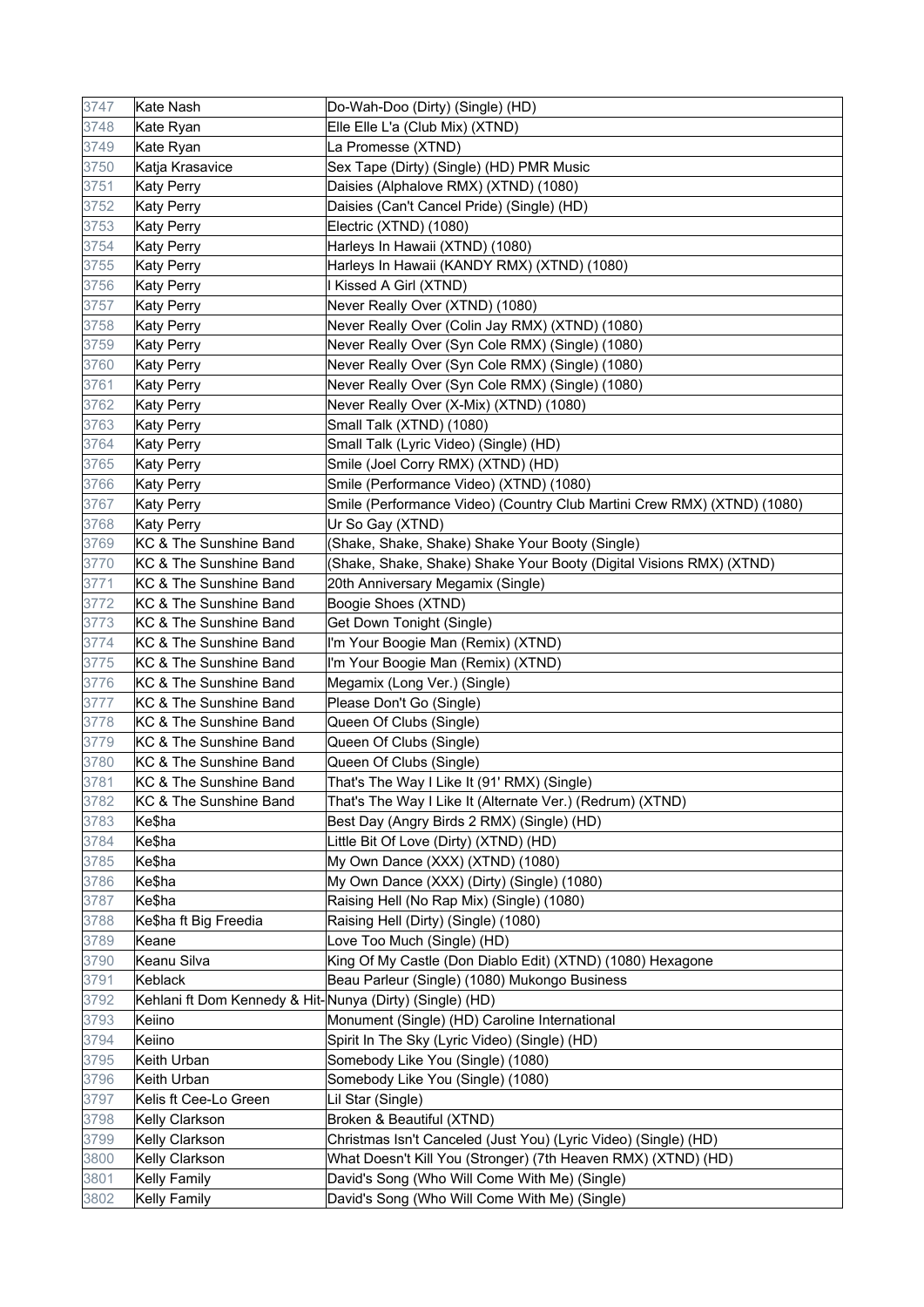| 3803 | <b>Kelly Family</b>                                    | David's Song (Who Will Come With Me) (Single)                     |
|------|--------------------------------------------------------|-------------------------------------------------------------------|
| 3804 | Kelly Family                                           | David's Song (Who Will Come With Me) (Single)                     |
| 3805 | <b>Kelly Family</b>                                    | David's Song (Who Will Come With Me) (Single)                     |
| 3806 | Kelvin EldelagreƱa                                     | Bam Bam (Dirty) (Single) (HD) 913400 Records DK                   |
| 3807 | Ken Laszlo                                             | Hey Hey Guy (XTND) Memory Records                                 |
| 3808 | Kenndog                                                | Beethoven (Dirty) (XTND) (1080)                                   |
| 3809 | Kennedy                                                | Karate (Single) (HD)                                              |
| 3810 | Kenny                                                  | The Bump (Single)                                                 |
| 3811 |                                                        | Kenny Loggins & Kimm Hekke Whenever I Call You Friend (Single)    |
| 3812 | Kenny Rogers                                           | Coward Of The County (Single)                                     |
| 3813 | Kenny Rogers                                           | Lucille (Single) United Artists                                   |
| 3814 | Kenny Rogers                                           | Someone Must Feel Like A Fool Tonight (Lyric Video) (Single) (HD) |
| 3815 | Kenny Rogers                                           | The Gambler (Single)                                              |
| 3816 | Kenny Rogers                                           | The Gambler (Disco Vinnie RMX) (XTND)                             |
| 3817 | Kenny Rogers                                           | The Gambler (Redrum) (XTND)                                       |
| 3818 | Kenny Rogers                                           | Through The Years (Disco Vinnie RMX) (XTND)                       |
| 3819 | Kerstin Ott                                            | Wegen Dir (Nachts Wenn Alles Schlaft) (Lyric Video) (Single) (HD) |
| 3820 | Kevin Owen                                             | Staying Up (Lyric Video) (Single) (HD) Street Royatee Music       |
| 3821 | Khalid                                                 | Talk (Bren F RMX) (XTND) (HD)                                     |
| 3822 | Khalid & Normani                                       | Love Lies (Chinson RMX) (XTND) (HD)                               |
| 3823 | Khalid ft A Boogie Wit Da HoodRight Back (Single) (HD) |                                                                   |
| 3824 | Khalid ft A Boogie Wit Da HoodRight Back (Single) (HD) |                                                                   |
| 3825 | Khalid ft A Boogie Wit Da HoodRight Back (Single) (HD) |                                                                   |
| 3826 | Kiasmos                                                | Blurred (Bonobo RMX) (Single) (HD) Erased Tapes Records           |
| 3827 | Kid Creole & The Coconuts                              | Annie, I'm Not Your Daddy (Single)                                |
| 3828 | Kid Cudi                                               | Day N Nite (Crookers RMX) (X-Mix) (XTND)                          |
| 3829 | Kideko & Saffron Stone                                 | The Music (Lyric Video) (XTND) (HD)                               |
| 3830 | Kideko & Saffron Stone                                 | The Music (Lyric Video) (XTND) (HD)                               |
| 3831 | Kideko & Simon Kidzoo                                  | Shake That (XXX) (Dirty) (XTND) (HD)                              |
| 3832 | Kidz Bop Kids                                          | Senorita (Single) (1080) Razor & Tie                              |
| 3833 | Kidz Bop Kids                                          | This Is Me (Single) (HD) Razor & Tie                              |
| 3834 | Kiesza                                                 | Love Me With Your Lie (Single) (HD) Zebra Spirit Tribe            |
| 3835 | Kiesza                                                 | Sweet Love (Royale Avenue RMX) (XTND) (1080) Zebra Spirit Tribe   |
| 3836 | Kiesza                                                 | You're The Best (Single) (1080) Zebra Spirit Tribe                |
| 3837 | Kiesza                                                 | You're The Best (Single) (1080) Zebra Spirit Tribe                |
| 3838 | Kiesza                                                 | You're The Best (Single) (1080) Zebra Spirit Tribe                |
| 3839 | Kiesza ft Phillippe Sly                                | Phantom Of The Dance Floor (Single) (HD) Reverse Pyscho Logic     |
| 3840 | Killing Joke                                           | Money Is Not Our God (Single)                                     |
| 3841 | Killing Jokes                                          | Kings And Queens (Single)                                         |
| 3842 | <b>Kim Carnes</b>                                      | Bette Davis Eyes (Digital Visions RMX) (XTND)                     |
| 3843 | <b>Kim Carnes</b>                                      | Bette Davis Eyes (Panda Mix) (XTND)                               |
| 3844 | <b>Kim Carnes</b>                                      | Crazy In The Night (Barking At Airplanes) (Single)                |
| 3845 | Kim Petras                                             | Malibu (Visualizer) (Single) (HD) BunHead                         |
| 3846 | Kim Wilde                                              | Born To Be Wild (Single) (HD) Festplatte AG                       |
| 3847 | Kim Wilde                                              | Cambodia (XTND)                                                   |
| 3848 | Kim Wilde                                              | I Can't Get Enough (Of Your Love) (XTND)                          |
| 3849 | Kim Wilde                                              | I Can't Get Enough (Of Your Love) (Single)                        |
| 3850 | Kim Wilde                                              | Kandy Krush (Single) (HD) Wildflower Records                      |
| 3851 | Kim Wilde                                              | Love Blonde (XTND)                                                |
| 3852 | Kim Wilde                                              | Say You Really Want Me (XTND)                                     |
| 3853 | Kim Wilde                                              | View From A Bridge (Single)                                       |
| 3854 | Kim Wilde & Nena                                       | Anyplace Anywhere Anytime (Single) (HD)                           |
| 3855 | Kimbra                                                 | Cameo Lover (Gloves RMX) (XTND) (HD)                              |
| 3856 | Kina ft Adriana Proenza                                | Can We Kiss Forever (Single) (HD)                                 |
| 3857 | King                                                   | Love And Pride (Single)                                           |
| 3858 | King                                                   | Love And Pride (Single)                                           |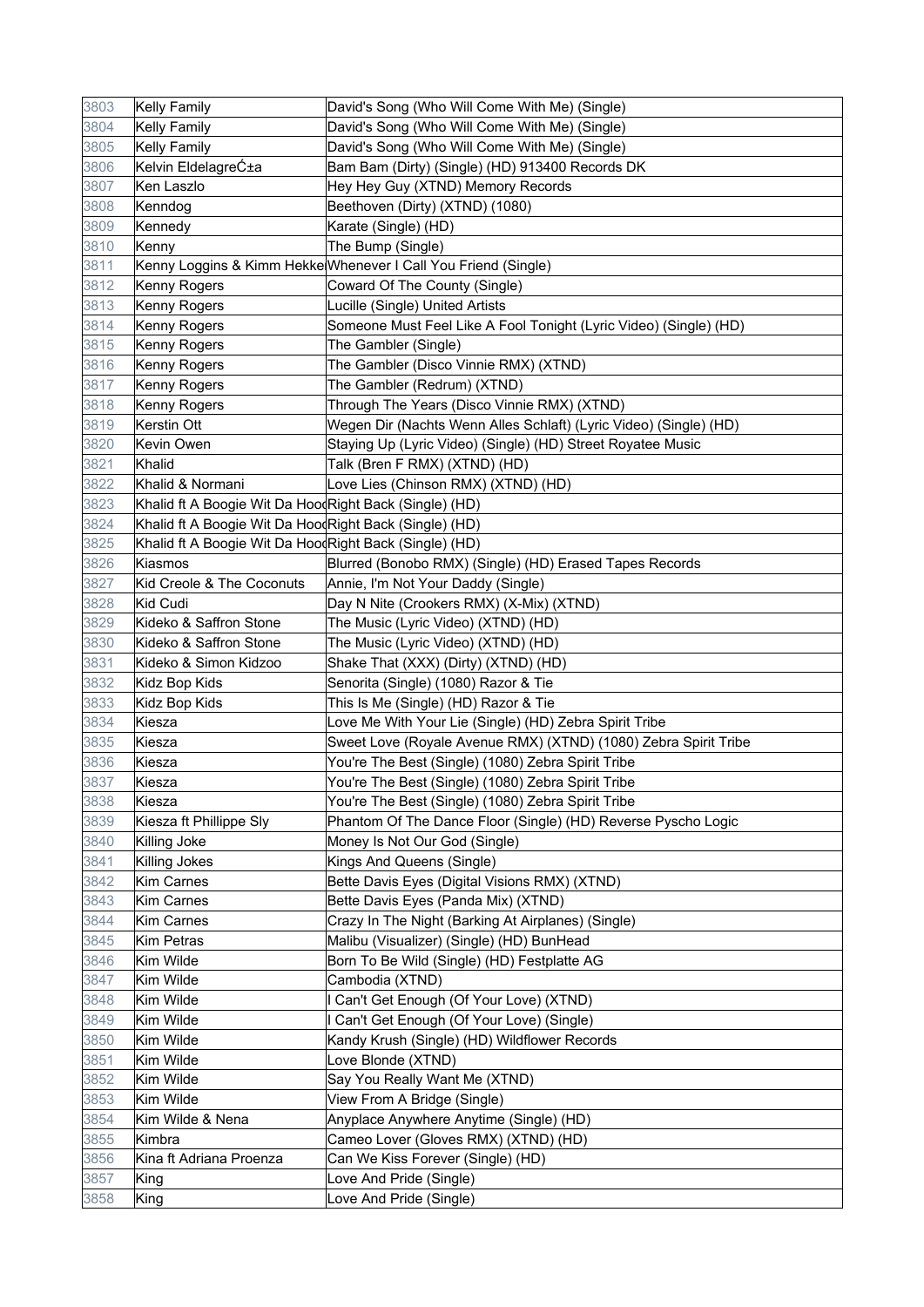| 3859 | King Arthur                    | Rave In The 90's (XTND) (HD)                                    |
|------|--------------------------------|-----------------------------------------------------------------|
| 3860 | King Crimson                   | 21st Century Schizoid Man (Lyric Video) (Single) (HD)           |
| 3861 | <b>King Crimson</b>            | Sleepless (Single)                                              |
| 3862 | King Ivan                      | Neboj Sa (Single) (HD)                                          |
| 3863 | <b>Kinks</b>                   | <b>Father Christmas (Single)</b>                                |
| 3864 | Kinks                          | Sunny Afternoon (Single)                                        |
| 3865 | Kinks                          | You Really Got Me (Single)                                      |
| 3866 | Kinks                          | You Really Got Me (Redrum) (XTND)                               |
| 3867 | Kiss                           | Detroit Rock City (XTND)                                        |
| 3868 | Kiss                           | I Was Made For Loving You (Digital Visions RMX) (XTND)          |
| 3869 | Kiss                           | I Was Made For Loving You (Digital Visions RMX) (XTND)          |
| 3870 | <b>Kiss</b>                    | Rock & Roll All Nite (Alternate Video) (XTND) (HD)              |
| 3871 | Kittin                         | Cosmic Address (Single) (HD) Nobody's Bizzness                  |
| 3872 | <b>KLF &amp; Tammy Wynette</b> | Justified & Ancient (XTND) (1080)                               |
| 3873 | <b>KLF &amp; Tammy Wynette</b> | Justified & Ancient (XTND) (1080)                               |
| 3874 | <b>KLF &amp; Tammy Wynette</b> | Justified & Ancient (XTND) (1080)                               |
| 3875 | <b>KLF &amp; Tammy Wynette</b> | Justified & Ancient (XTND) (1080)                               |
| 3876 | <b>KLF &amp; Tammy Wynette</b> | Justified & Ancient (XTND)                                      |
| 3877 | <b>KLF &amp; Tammy Wynette</b> | Justified & Ancient (Single)                                    |
| 3878 | Koffee                         | Rapture (Colors Show Ver.) (XTND) (HD) Promised Land Recordings |
| 3879 | Komodo ft Isak Heim            | Run To You (Single) (1080)                                      |
| 3880 | Kontravoid                     | Too Deep (Single) (1080) Fleisch Records                        |
| 3881 | Kool & The Gang                | Celebration '91 (XTND)                                          |
| 3882 | Kool & The Gang                | Celebration (Master Chic Mix) (XTND)                            |
| 3883 | Kool & The Gang                | Fresh (Mark Berry RMX) (XTND)                                   |
| 3884 | Kool & The Gang                | Fresh (Remix) (XTND)                                            |
| 3885 | Kool & The Gang                | Get Down On It (XTND)                                           |
| 3886 | Kool & The Gang                | Get Down On It (Eiffel 65 Mix) (XTND)                           |
| 3887 | Kool & The Gang                | Get Down On It (Maloo RMX) (XTND)                               |
| 3888 | Kool & The Gang                | Get Down On It (Oliver Momm Mix) (XTND)                         |
| 3889 | Kool & The Gang                | Get Down On It (Redrum) (XTND)                                  |
| 3890 | Kool & The Gang                | Joanna (Digital Visions 2021 RMX) (XTND)                        |
| 3891 | Kool & The Gang                | Joanna (Digital Visions 2021 RMX) (XTND)                        |
| 3892 | Kool & The Gang                | Jungle Boogie (XTND)                                            |
| 3893 | Kool & The Gang                | Ladies Night (Single)                                           |
| 3894 | Kool & The Gang                | Open Sesame (XTND) De-Lite                                      |
| 3895 | Kool & The Gang                | Open Sesame (Digital Visions RMX) (XTND) De-Lite                |
| 3896 | Kool & The Gang                | Steppin' Out (XTND)                                             |
| 3897 | Kool & The Gang                | Tonight (XTND)                                                  |
| 3898 | Kool Savas ft Nessi            | Deine Mutter (Dirty) (Single) (HD) Essah Media                  |
| 3899 |                                | Koosen ft Steve Void & Strang Push The Feeling On (Single) (HD) |
| 3900 |                                | Koosen ft Steve Void & Strang Push The Feeling On (Single) (HD) |
| 3901 | Koresma                        | Free (Single) (1080)                                            |
| 3902 | Korn                           | You'll Never Find Me (Visualizer) (Single) (HD)                 |
| 3903 | Kosheen                        | Hungry (Single)                                                 |
| 3904 | Kraak & Smaak                  | Squeeze Me (Single) Jalapeno Records                            |
| 3905 | Kraftwerk                      | Autobahn (2009 Animation Ver.) (Single) (HD)                    |
| 3906 | Kraftwerk                      | Computer Love (Single) (HD)                                     |
| 3907 | Kraftwerk                      | Music Non-Stop (2009 Animation Ver.) (Single) (HD)              |
| 3908 | <b>Kraftwerk</b>               | Musique Non Stop (Single) Discomagic Records                    |
| 3909 | Kraftwerk                      | Radioactivity (2009 Animation Ver.) (Single) (HD)               |
| 3910 | Kraftwerk                      | Radioactivity (Single)                                          |
| 3911 | Kraftwerk                      | Technopop (2009 Animation Ver.) (Single) (HD)                   |
| 3912 | Kraftwerk                      | The Man Machine (2009 Animation Ver.) (Single) (HD)             |
| 3913 | Kraftwerk                      | The Model (Single)                                              |
| 3914 | Kraftwerk                      | The Robots (2009 Animation Ver.) (Single) (HD)                  |
|      |                                |                                                                 |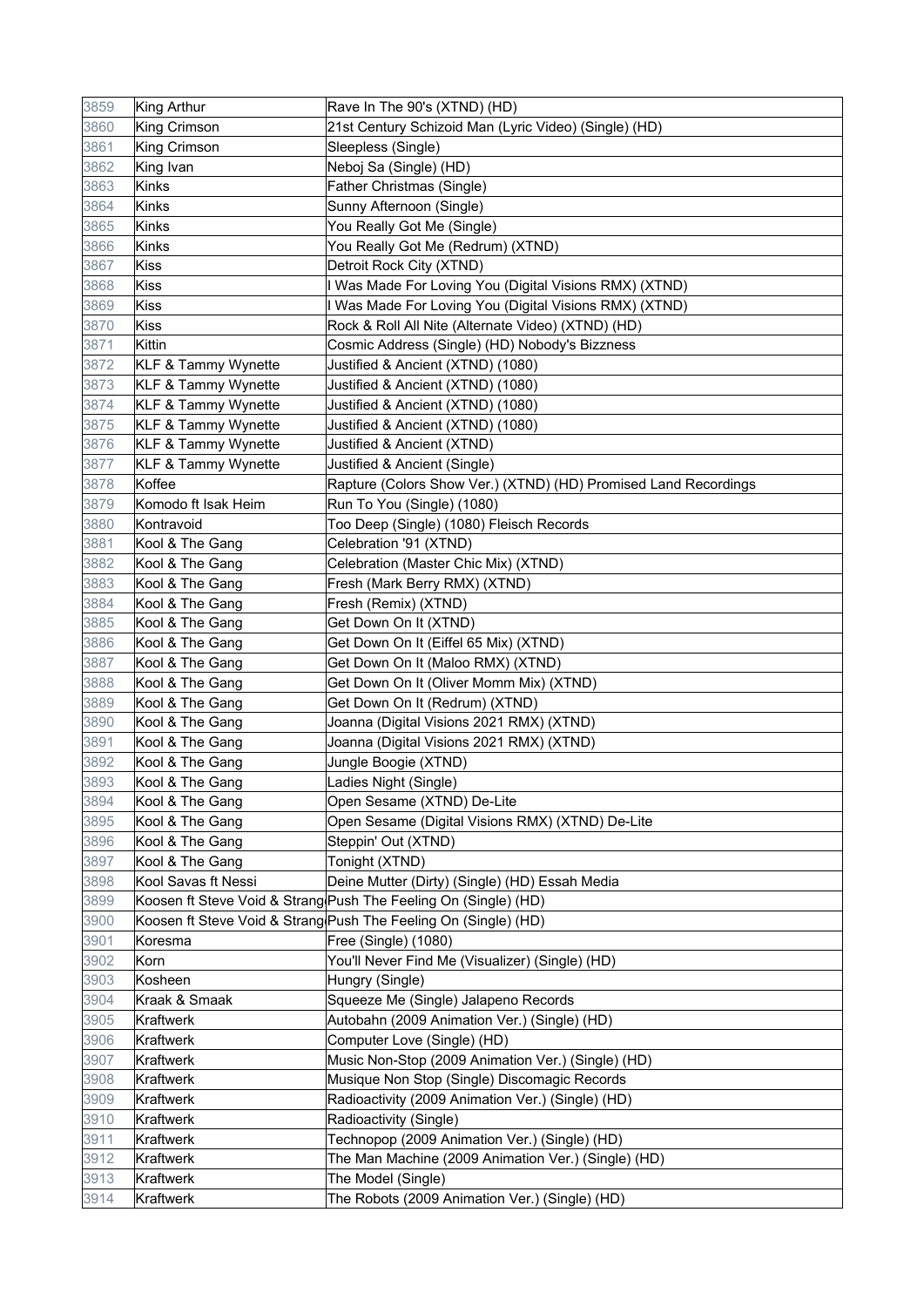| 3915 | Kraftwerk                                                 | The Robots (Single) (HD)                                                     |
|------|-----------------------------------------------------------|------------------------------------------------------------------------------|
| 3916 | Kraftwerk                                                 | The Telephone Call (Single) Discomagic Records                               |
| 3917 | Kraftwerk                                                 | Tour De France (2009 Animation Ver.) (Single) (HD)                           |
| 3918 | Kraftwerk                                                 | Tour De France (Single)                                                      |
| 3919 | Kraftwerk                                                 | Trans Europa Express (Single)                                                |
| 3920 | Kraftwerk                                                 | Trans Europe Express (2009 Animation Ver.) (Single) (HD)                     |
| 3921 | Kranium ft Ty Dolla \$ign                                 | Nobody Has To Know (Major Lazer & KickRaux RMX) (Dirty) (Single) (HD)        |
| 3922 | <b>KREAM</b>                                              | About You (Lyric Video) (XTND) (HD)                                          |
| 3923 | KREAM                                                     | About You (Lyric Video) (XTND) (HD)                                          |
| 3924 | <b>KREAM</b>                                              | Take Control (Lyric Video) (XTND) (HD)                                       |
| 3925 | Kris Kross Amsterdam ft Ally                              | Vamonos (Lyric Video) (XTND) (HD)                                            |
| 3926 | Kryder & Cato Anaya                                       | La Cumbiambera (XTND) (HD)                                                   |
| 3927 | Kryder ft Sam Martin                                      | Billionaire (XTND) (HD)                                                      |
| 3928 | <b>KSI</b>                                                | Holiday (A7S RMX) (Lyric Video) (Single) (HD)                                |
| 3929 | KSI ft Craig David & Digital Fa Really Love (Single) (HD) |                                                                              |
| 3930 | KSI ft YUNGBLUD & Polo G                                  | Patience (Dirty) (XTND) (1080)                                               |
| 3931 | Kungs                                                     | Never Going Home (XTND) (HD)                                                 |
| 3932 | Kungs                                                     | Never Going Home (XTND) (HD)                                                 |
| 3933 | Kungs                                                     | Never Going Home (Single) (HD)                                               |
| 3934 | Kungs                                                     | Never Going Home (Denis Bravo RMX) (XTND) (HD)                               |
| 3935 | Kungs                                                     | Never Going Home (Denis Bravo RMX) (XTND) (HD)                               |
| 3936 | Kungs                                                     | Regarde-Moi (XTND) (1080)                                                    |
| 3937 | Kygo & Donna Summer                                       | Hot Stuff (Single) (1080)                                                    |
| 3938 | Kygo & Imagine Dragons                                    | Born To Be Yours (XTND) (HD)                                                 |
| 3939 | Kygo & Imagine Dragons                                    | Born To Be Yours (Lyric Video) (XTND) (HD)                                   |
| 3940 | Kygo & OneRepublic                                        | Lose Somebody (Andrew Marks RMX) (XTND) (1080)                               |
| 3941 | Kygo & OneRepublic                                        | Lose Somebody (Choppe Davila RMX) (XTND) (1080)                              |
| 3942 | Kygo & OneRepublic                                        | Lose Somebody (XTND) (1080)                                                  |
| 3943 | Kygo & Tina Turner                                        | What's Love Got To Do With It (Redrum) (XTND) (1080)                         |
| 3944 | Kygo & Whitney Houston                                    | Higher Love (Barry Harris House RMX) (XTND) (1080)                           |
| 3945 | Kygo & Whitney Houston                                    | Higher Love (Barry Harris RMX) (XTND) (1080)                                 |
| 3946 | Kygo & Whitney Houston                                    | Higher Love (Barry Harris RMX) (XTND) (1080)                                 |
| 3947 | Kygo & Whitney Houston                                    | Higher Love (XTND) (1080)                                                    |
| 3948 | Kygo & Whitney Houston                                    | Higher Love (XTND) (1080)                                                    |
| 3949 | Kygo & Whitney Houston                                    | Higher Love (Concert Ver.) (XTND)                                            |
| 3950 | Kygo & Whitney Houston                                    | Higher Love (Concert Ver.) (XTND)                                            |
| 3951 | Kygo & Whitney Houston                                    | Higher Love (Concert Ver.) (Kay Stafford At The Ibiza Beach Club Mix) (XTND) |
| 3952 | Kygo & Whitney Houston                                    | Higher Love (Dark Intensity RMX) (XTND) (1080)                               |
| 3953 | Kygo & Whitney Houston                                    | Higher Love (DJ Michaelangelo Vs Dave Aude Mashup) (XTND) (1080)             |
| 3954 | Kygo & Whitney Houston                                    | Higher Love (Perry Twins RMX) (XTND) (1080)                                  |
| 3955 | Kygo & Whitney Houston                                    | Higher Love (Perry Twins RMX) (XTND) (1080)                                  |
| 3956 | Kygo & Whitney Houston                                    | Higher Love (X-Mix) (XTND) (1080)                                            |
| 3957 | Kygo ft Conrad                                            | Firestone (Big Room Edit) (XTND) (HD)                                        |
| 3958 | Kygo ft Zoe Wees                                          | Love Me Now (XTND) (1080)                                                    |
| 3959 | Kygo ft Zoe Wees                                          | Love Me Now (Visualizer) (Single) (HD)                                       |
| 3960 | Kygo ft Zoe Wees                                          | Love Me Now (Visualizer) (Single) (HD)                                       |
| 3961 | Kygo ft Tina Turner                                       | What's Love Got To Do With It (Amice RMX) (XTND) (1080)                      |
| 3962 | Kygo ft Tina Turner                                       | What's Love Got To Do With It (Amice RMX) (XTND) (1080)                      |
| 3963 | Kygo ft Valerie Broussard                                 | Think About You (Ligotti RMX) (XTND) (HD)                                    |
| 3964 | Kylie Minogue                                             | A Lifetime to Repair (Lyric Video) (Single) (HD)                             |
| 3965 | Kylie Minogue                                             | All The Lovers (Single)                                                      |
| 3966 | Kylie Minogue                                             | I Should Be So Lucky (XTND) (1080)                                           |
| 3967 | Kylie Minogue                                             | Should Be So Lucky (XTND)                                                    |
| 3968 | Kylie Minogue                                             | I Should Be So Lucky (Digital Visions RMX) (XTND) (1080)                     |
| 3969 | Kylie Minogue                                             | Locomotion (XTND)                                                            |
| 3970 | Kylie Minogue                                             | Magic (Single) (1080)                                                        |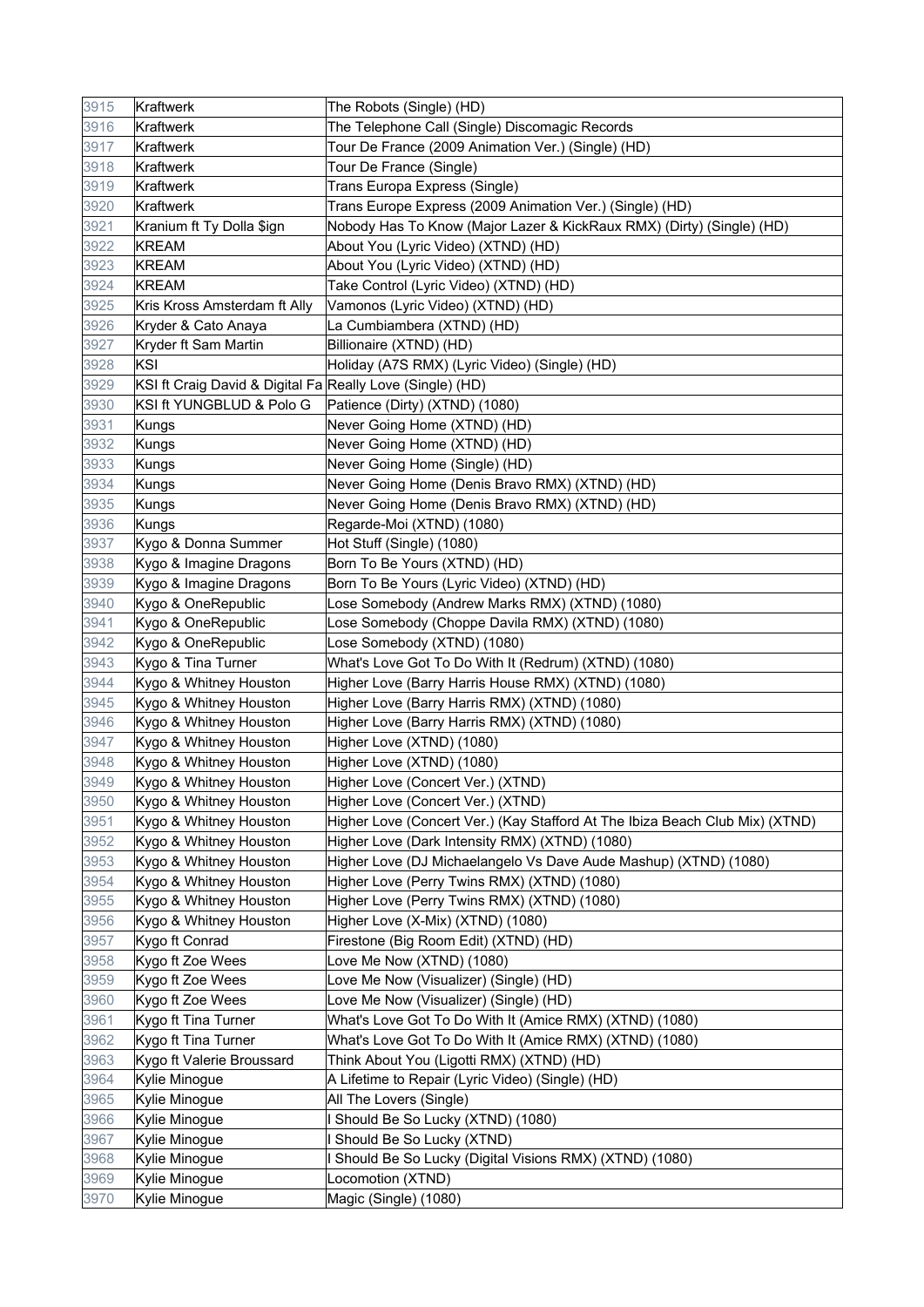| 3971 | Kylie Minogue                                                | New York City (Single) (HD)                                                  |
|------|--------------------------------------------------------------|------------------------------------------------------------------------------|
| 3972 | Kylie Minogue                                                | Real Groove (Single) (HD)                                                    |
| 3973 | Kylie Minogue                                                | Real Groove (Single) (HD)                                                    |
| 3974 | Kylie Minogue                                                | Say Something (XTND) (1080)                                                  |
| 3975 | Kylie Minogue                                                | Say Something (Redrum) (XTND) (1080)                                         |
| 3976 | Kylie Minogue                                                | Say Something (Remix) (XTND) (HD)                                            |
| 3977 | Kylie Minogue                                                | Step Back In Time (F9 Minimix) (Single) (HD)                                 |
| 3978 | Kylie Minogue                                                | Step Back In Time (Remix) (XTND)                                             |
| 3979 | Kylie Minogue                                                | Stop Me From Falling (XTND) (HD)                                             |
| 3980 | Kylie Minogue                                                | The One (Single)                                                             |
| 3981 |                                                              | Kylie Minogue & Jason Donov Especially For You (UK Edit) (Single)            |
| 3982 | Kyo                                                          | Je Saigne Encore (Single)                                                    |
| 3983 | L.A.B.                                                       | In The Air (XTND) (1080) Loop Recordings                                     |
| 3984 | L.A.B.                                                       | In The Air (XTND) (1080) Loop Recordings                                     |
| 3985 | L'Algerino ft Soprano                                        | La Vida (Single) (1080)                                                      |
| 3986 | La Bionda                                                    | I Wanna Be Your Lover (Single)                                               |
| 3987 | La Bouche                                                    | Megamix (Single)                                                             |
| 3988 | La Cream                                                     | You (XTND) Dr. Records                                                       |
| 3989 | La Femme                                                     | Nouvelle-Orleans (Single) (HD) Disque Pointu                                 |
| 3990 | La Maquinaria Nortena                                        | Heroina (Single) (HD) Azteca Records                                         |
| 3991 | LA Vision & Gigi D'Agostino                                  | Hollywood (Lyric Video) (Single) (HD)                                        |
| 3992 | Labrinth                                                     | Something's Got To Give (Single) (1080)                                      |
| 3993 | LadBaby                                                      | We Built This CityOn Sausage Rolls (Single) (HD)                             |
| 3994 | Lady Gaga                                                    | Always Remember Us This Way (Single) (HD)                                    |
| 3995 | Lady Gaga                                                    | Beautiful Dirty Rich (XTND)                                                  |
| 3996 | Lady Gaga                                                    | Born This Way (Liam Pfeifer RMX) (XTND) (HD)                                 |
| 3997 | Lady Gaga & Ariana Grande                                    | Rain On Me (Colin Jay RMX) (XTND) (1080)                                     |
| 3998 | Lady Gaga & Ariana Grande                                    | Rain On Me (Colin Jay RMX) (XTND) (1080)                                     |
| 3999 | Lady Gaga & Ariana Grande                                    | Rain On Me (Dave Aude RMX) (XTND) (1080)                                     |
| 4000 | Lady Gaga & Ariana Grande                                    | Rain On Me (Jack Chang Tribal RMX) (XTND) (1080)                             |
| 4001 | Lady Gaga & Ariana Grande                                    | Rain On Me (Les Bisous RMX) (XTND) (1080)                                    |
| 4002 | Lady Gaga & Ariana Grande                                    | Rain On Me (Purple Disco Machine RMX) (XTND) (1080)                          |
| 4003 | Lady Gaga & Ariana Grande                                    | Rain On Me (X-Mix) (XTND) (1080)                                             |
| 4004 | Lady Gaga & BLACKPINK                                        | Sour Candy (Lyric Video) (Single) (HD)                                       |
| 4005 | Lady Gaga & Bradley Cooper                                   | Shallow (A Star Is Born) (Barry Harris Mix) (XTND) (HD)                      |
| 4006 |                                                              | Lady Gaga & Bradley Cooper Shallow (A Star Is Born) (Single) (HD)            |
| 4007 |                                                              | Lady Gaga & Bradley Cooper Shallow (A Star Is Born) (Lodato RMX) (XTND) (HD) |
| 4008 | Ladytron                                                     | Blue Jeans (Single) Telstar                                                  |
| 4009 | Ladytron                                                     | The Animals (Single) (HD)                                                    |
| 4010 | Laibach                                                      | Tanz Mit Laibach (Single) Mute                                               |
| 4011 | Laid Back                                                    | High Society Girl (Single) Medley Records                                    |
| 4012 | Laidback Luke & Tribbs ft Berti Whistle (XTND) (1080)        |                                                                              |
| 4013 | Laidback Luke & Tribbs ft Berti Whistle (XTND) (1080)        |                                                                              |
| 4014 | <b>Lally Stott</b>                                           | Chirpy Chirpy, Cheep Cheep (Single)                                          |
| 4015 | Lamorn                                                       | Physical Layer (Single) (HD) Mau5trap                                        |
| 4016 | Lana Del Rey                                                 | Arcadia (XXX) (Single) (HD)                                                  |
| 4017 | Lange & Audrey Gallagher                                     | Our Way Home (Single) (HD)                                                   |
| 4018 | Lange & Audrey Gallagher                                     | Our Way Home (Club Mix) (XTND) (HD)                                          |
| 4019 | LANY                                                         | Thru These Tears (XTND) (HD)                                                 |
| 4020 | Lapsley                                                      | Operator (DJ Koze Mix) (XTND) (HD)                                           |
| 4021 | Larry Boone                                                  | Everybody Wants To Be Hank Williams (Single)                                 |
| 4022 | Lartiste ft DJ Vens-T & Caroliir Comme Avant (Single) (1080) |                                                                              |
| 4023 |                                                              | Las Bibas From Vizcaya ft Cd Divadrag (Single) (HD) Okmuzik Records          |
| 4024 | Late Night Alumni                                            | The Ghost (Lyric Video) (Single) (HD) Arkade                                 |
| 4025 | Late Night Alumni                                            | The This This (Single) (HD) Arkade                                           |
| 4026 | LaTour                                                       | People Are Still Having Sex (Digital Visions RMX) (XTND)                     |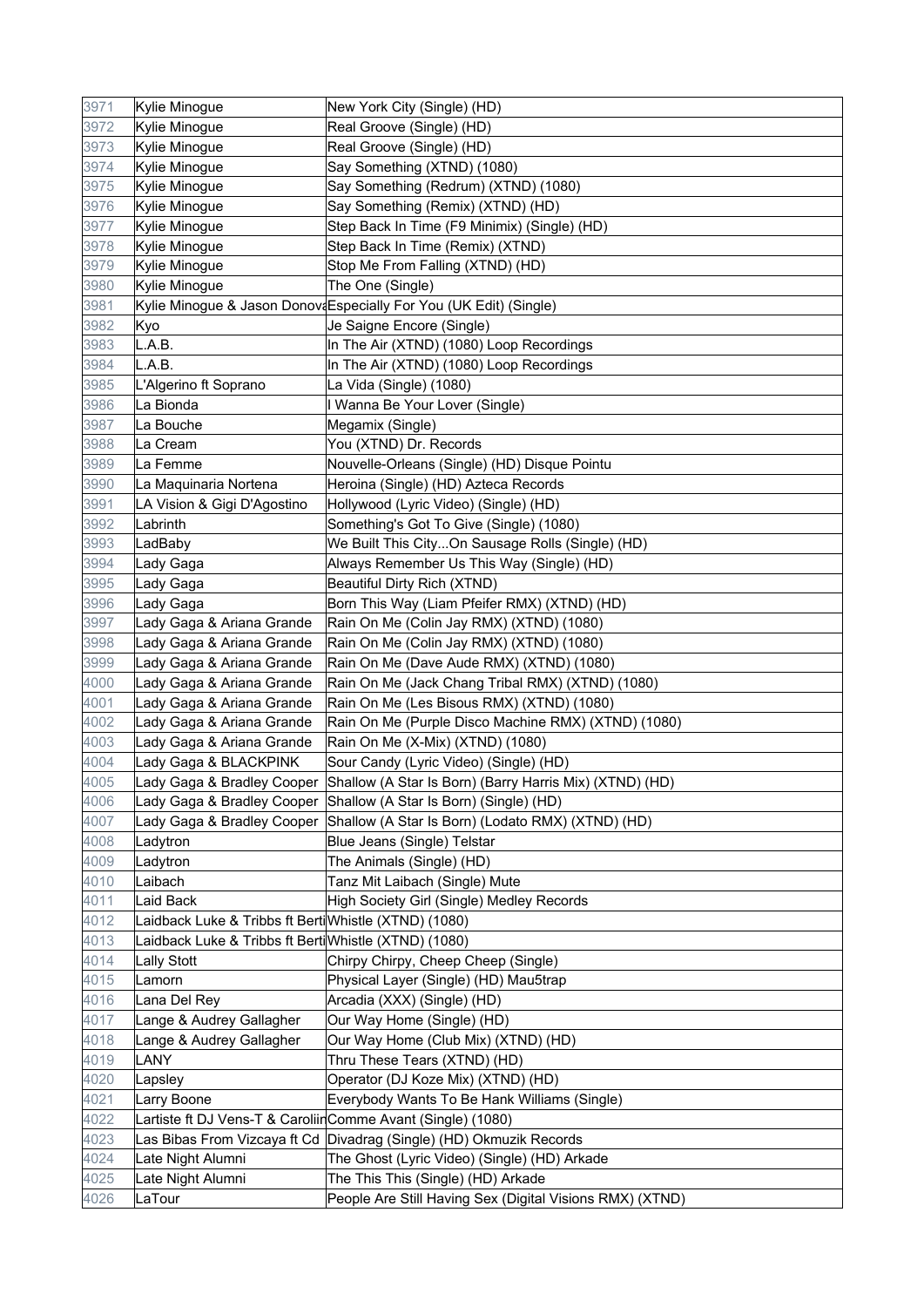| 4027 | LaTour                        | People Are Still Having Sex (Digital Visions RMX) (XTND) |
|------|-------------------------------|----------------------------------------------------------|
| 4028 | Laura Branigan                | Forever Young (Single)                                   |
| 4029 | Laura Branigan                | Self Control (Master Chic Mix) (XTND)                    |
| 4030 | Laura Branigan                | Self Control (Remix) (XTND)                              |
| 4031 | Laura Branigan                | Ti Amo (Single)                                          |
| 4032 | Laura Branigan                | Ti Amo (Single)                                          |
| 4033 | Laura Comfort                 | Take A Chance (Single)                                   |
| 4034 | Laura Mvula                   | Got Me (Single) (HD)                                     |
| 4035 | Laura Tesoro                  | Mutual (Single) (HD)                                     |
| 4036 | Laurell                       | Habit (Single) (1080) FFMM                               |
| 4037 | Laurell                       | Habit (Lyric Video) (Single) (HD) FFRR                   |
| 4038 | Lauren Housley                | This Ain't The Life (Single) (HD) Indpendent             |
| 4039 | Lauv                          | Changes (Single) (HD) AWAL Recordings                    |
| 4040 | Lauv & Troye Sivan            | I'm So Tired(Clean) (XTND) (HD)                          |
| 4041 | Lauv & Troye Sivan            | I'm So Tired(X-Mix) (XTND) (HD)                          |
| 4042 | Lauv ft Anne-Marie            | Fuck I'm Lonely (Dirty) (XTND) (1080)                    |
| 4043 | Lavern Baker                  | Tra La La (Single)                                       |
| 4044 | Lavinia Blackwall             | Troublemakers (Single) (HD)                              |
| 4045 | <b>LCD Soundsystem</b>        | North American Scum (Single)                             |
| 4046 | <b>LCD Soundsystem</b>        | Someone Great (Single)                                   |
| 4047 | <b>LCD Soundsystem</b>        | Tonite (Single) (HD)                                     |
| 4048 | <b>LCD Soundsystem</b>        | Tonite (Single) (HD)                                     |
| 4049 | Le Click                      | Call Me (XTND)                                           |
| 4050 | Le Click                      | Tonight Is The Night (Redrum) (XTND)                     |
| 4051 | Le Click                      | Tonight Is The Night (Redrum) (XTND)                     |
| 4052 | Le Click                      | Tonight Is The Night (X-Mix) (XTND)                      |
| 4053 | Le Click                      | Tonight Is The Night (X-Mix) (XTND)                      |
| 4054 | Le Click ft Kayo              | Don't Go (XTND)                                          |
| 4055 | Le Shuuk & Papi Pepe          | Macarena (Single) (1080) Kontor                          |
| 4056 | Lea Danis                     | Sunshine (Single) (1080)                                 |
| 4057 | Lea Rue                       | Watching You (Single) (1080) CNR Music                   |
| 4058 | Leandro Da Silva              | Chicaboom (XTND) (HD)                                    |
| 4059 | LeAnn Rimes                   | LovE is LovE is LovE (Dave Aude Disco RMX) (XTND) (HD)   |
| 4060 | Led Zeppelin                  | Black Dog (Live) (Single)                                |
| 4061 | Led Zeppelin                  | Rock And Roll (Single) (HD)                              |
| 4062 | Led Zeppelin                  | Stairway To Heaven (Live) (Single)                       |
| 4063 | Led Zeppelin                  | Whole Lotta Love (Single)                                |
| 4064 | Lee Suhyun                    | Alien (Single) (HD) YG Entertainment                     |
| 4065 | Leftwing & Kody               | I Feel It (XTND) (HD)                                    |
| 4066 | Leikeli47                     | Tic Boom (Dirty) (XTND) (HD)                             |
| 4067 | Leila K                       | Ca Plane Pour Moi (Single)                               |
| 4068 | Leila K                       | Open Sesame (Single)                                     |
| 4069 | Lena                          | Strip (Lyric Video) (Single) (HD)                        |
| 4070 | Lendemain De Veille           | Notre Histoire (Single) (1080)                           |
| 4071 | Lenii                         | Yellow (Single) (HD)                                     |
| 4072 | Lennon Stella ft Charlie Puth | Summer Feelings (Single) (HD)                            |
| 4073 | Lenny Kravitz                 | American Woman (XTND)                                    |
| 4074 | Lenny Kravitz                 | Are You Gonna Go My Way (Luca Debonaire RMX) (XTND)      |
| 4075 | Lenny Kravitz                 | Here To Love (Single) (HD)                               |
| 4076 | Lenny Kravitz                 | Here To Love (Single) (HD)                               |
| 4077 | Lenny Kravitz                 | Johnny Cash (Single) (HD)                                |
| 4078 | Leo Sayer                     | How Much Love (Single)                                   |
| 4079 | Leo Sayer                     | The Show Must Go On (Single)                             |
| 4080 | Leo Sayer                     | Thunder In My Heart (Single)                             |
| 4081 | Leo Sayer                     | Thunder In My Heart (Single)                             |
| 4082 | Leo Sayer                     | When I Need You (Single)                                 |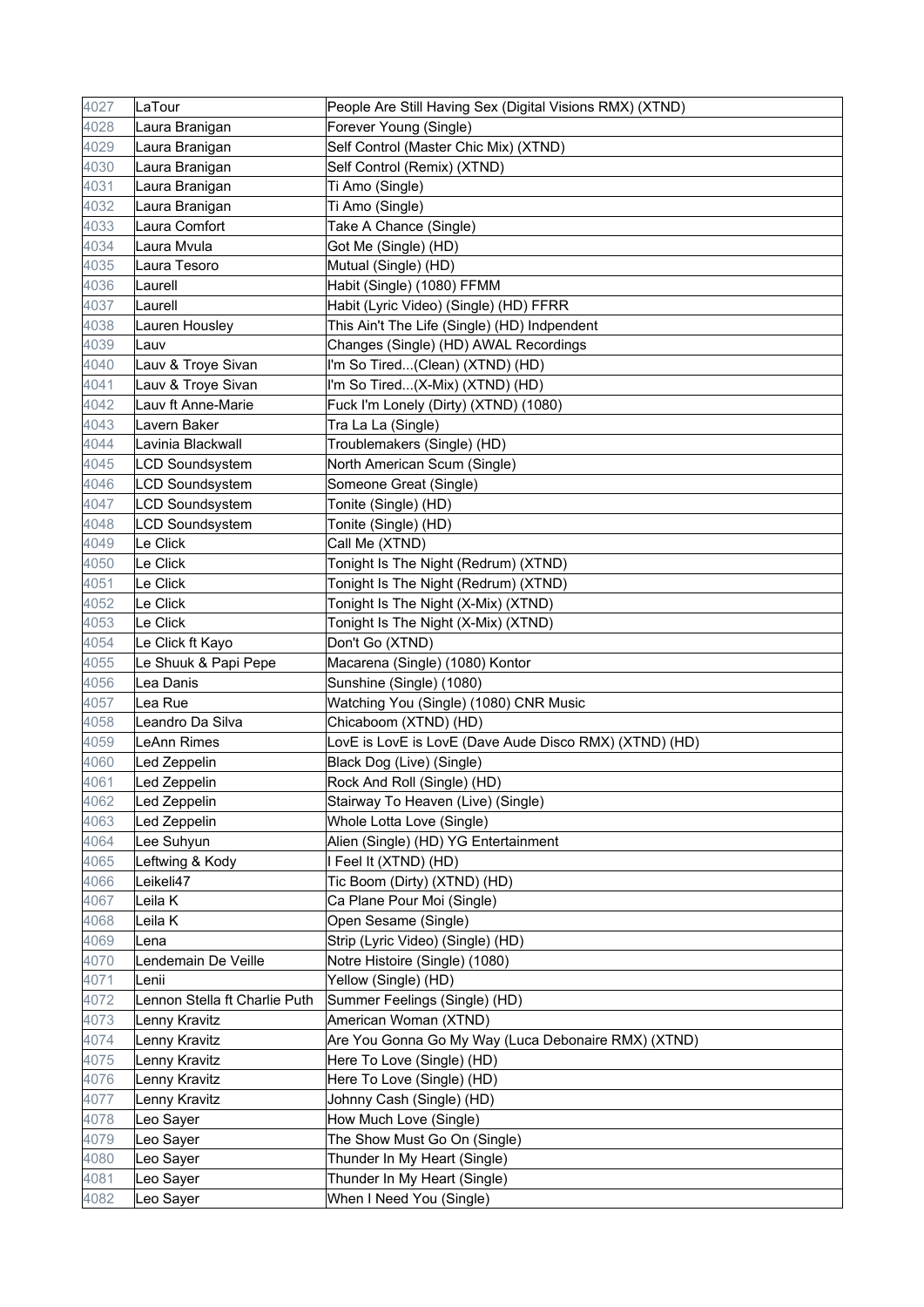| 4083 | Leo Sayer                    | You Make Me Feel Like Dancing (XTND)                                             |
|------|------------------------------|----------------------------------------------------------------------------------|
| 4084 | Leo Sayer                    | You Make Me Feel Like Dancing (D-Funk's Nu Disco Edit) (XTND)                    |
| 4085 | Leo Sayer                    | You Make Me Feel Like Dancing (Digital Visions RMX) (XTND)                       |
| 4086 | Leon Klatzkin                | The Adventures Of Superman Theme (Single) (HD)                                   |
| 4087 | Leonard Cohen                | Hallelujah (Live) (Single)                                                       |
| 4088 | Leony                        | Faded Love (XTND) (1080) Kontor                                                  |
| 4089 | Les BB                       | Fais Attention (Single)                                                          |
| 4090 | Les BB                       | Parfums Du PassƩ (Single)                                                        |
| 4091 | Les BB                       | Parfums Du PassƩ (Single)                                                        |
| 4092 | Les BB                       | Parfums Du PassƩ (Single)                                                        |
| 4093 | Les BB                       | Snob (Single)                                                                    |
| 4094 | Les BB                       | Tu Ne Sauras Jamais (Single)                                                     |
| 4095 | Les Cowboys Fringants        | Sous-Sol (Single) (1080) La Tribu                                                |
| 4096 | Les Frangines                | Donnez-Moi (Single) (HD) Jo&Co                                                   |
| 4097 | Les Humphries Singers        | Mama Loo (Single)                                                                |
| 4098 | Lesley Roy                   | Maps (Single) (HD)                                                               |
| 4099 | Level 42                     | Lessons In Love (XTND)                                                           |
| 4100 | Level 42                     | Running In The Family (XTND)                                                     |
| 4101 | Level 42                     | Something About You (Digital Visions RMX) (XTND)                                 |
| 4102 | Level 42                     | Something About You (Digital Visions RMX) (XTND)                                 |
| 4103 | Lewis Capaldi                | Bruises (Alternate Video) (Single) (HD)                                          |
| 4104 | Lewis Capaldi                | Someone You Loved (Future Humans Mix) (X-Mix) (XTND) (HD)                        |
| 4105 | Lewis Capaldi                | Someone You Loved (Madism RMX) (Single) (HD)                                     |
| 4106 | LGS                          | Le Temps S'ArrĆŖte (Single) (HD) Lafab                                           |
| 4107 | Liam Gallagher               | The River (Why Me Why Not) (Single) (HD)                                         |
| 4108 | Liam Payne                   | All I Want (For Christmas) (Single) (HD)                                         |
| 4109 | Liam Payne                   | All I Want (For Christmas) (Single) (HD)                                         |
| 4110 | Liam Payne                   | All I Want (For Christmas) (Lyric Video) (Single) (HD)                           |
| 4111 | Liam Payne                   | All I Want (For Christmas) (Lyric Video) (Single) (HD)                           |
| 4112 | Liam Payne                   | Sunshine (Single) (1080)                                                         |
| 4113 | Liam Payne & Cheat Codes     | Live Forever (Single) (HD)                                                       |
| 4114 |                              | Liam Payne ft A Boogie Wit DaStack It Up (AZ2A RMX) (Dirty) (XTND) (HD)          |
| 4115 | Liis Lemsalu                 | Kehakeel (Single) (1080) Sargentas                                               |
| 4116 | Lil Duval ft Ty Dolla \$ign  | Pull Up (XTND) (HD) Empire                                                       |
| 4117 | Lil Louis                    | French Kiss (Single) Diamond Records                                             |
| 4118 | Lil Nas X                    | Lost In Citadel (Single) (HD)                                                    |
| 4119 | Lil Nas X                    | Lost In Citadel (Single) (HD)                                                    |
| 4120 | Lil Nas X                    | Montero (Call Me By Your Name) (Amice RMX) (Dirty) (XTND) (1080)                 |
| 4121 | Lil Nas X                    | MONTERO (Call Me By Your Name) (Amice RMX) (Dirty) (XTND) (1080)                 |
| 4122 | Lil Nas X                    | MONTERO (Call Me By Your Name) (Dirty) (XTND) (1080)                             |
| 4123 | Lil Nas X                    | MONTERO (Call Me By Your Name) (X-Mix) (XTND) (1080)                             |
| 4124 | Lil Nas X                    | Panini (X-Mix) (XTND) (1080)                                                     |
| 4125 | Lil Nas X                    | That's What I Want (XXX) (88-176-88) (X-Mix) (XTND) (1080)                       |
| 4126 | Lil Nas X                    | That's What I Want (XXX) (88-176-88) (X-Mix) (XTND) (1080)                       |
| 4127 | Lil Nas X                    | That's What I Want (XXX) (Dirty) (Single) (1080)                                 |
| 4128 | Lil Nas X                    | That's What I Want (XXX) (Dirty) (Single) (1080)                                 |
| 4129 | Lil Nas X                    | That's What I Want (XXX) (X-Mix) (XTND) (1080)                                   |
| 4130 | Lil Nas X ft Billy Ray Cyrus | Old Town Road (Colin Jay RMX) (XTND) (HD)                                        |
| 4131 | Lil Nas X ft Billy Ray Cyrus | Old Town Road (I Got The Horses In The Back) (Sevenn RMX) (XTND) (1080)          |
| 4132 |                              | Lil Nas X ft Billy Ray Cyrus & JSorry Town Road (Choppe Davila Edit) (XTND) (HD) |
| 4133 | Lil Nas X ft Doja Cat        | Scoop (Visualizer) (XXX) (Dirty) (XTND) (HD)                                     |
| 4134 | Lil Suzy                     | Promise Me (Lyric Video) (XTND) (1080)                                           |
| 4135 | Lil Suzy                     | Promise Me (Lyric Video) (Redrum) (XTND) (1080)                                  |
| 4136 | LILHUDDY                     | The Eulogy Of You And Me (Single) (1080)                                         |
| 4137 | Lily Allen                   | Fuck You (Dirty) (Single)                                                        |
| 4138 | Limahl                       | Never Ending Story (Digital Visions RMX) (XTND)                                  |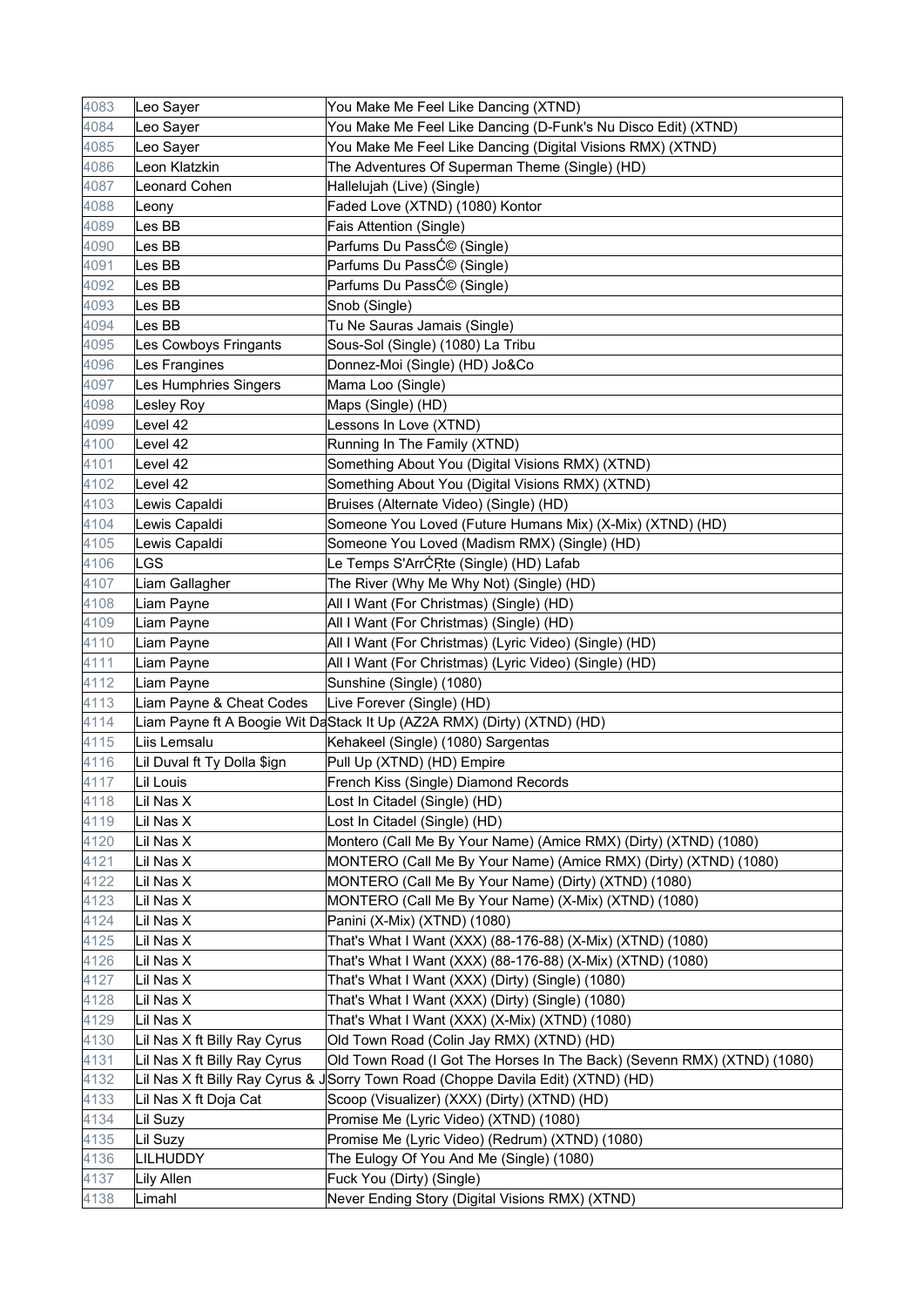| 4139 | Limahl                    | Never Ending Story (Master Chic Mix) (XTND)              |
|------|---------------------------|----------------------------------------------------------|
| 4140 | Limahl                    | Never Ending Story (Master Chic Mix) (XTND)              |
| 4141 | Limahl                    | Only For Love (Single)                                   |
| 4142 | Limahl                    | Only For Love (Disco Vinnie RMX) (XTND)                  |
| 4143 | Limahl                    | Only For Love (Disco Vinnie RMX) (XTND)                  |
| 4144 | Lime                      | Your Love (XTND)                                         |
| 4145 | Limp Bizkit               | Nookie (Single)                                          |
| 4146 | Linda Ronstadt            | Different Drum (Disco Vinnie RMX) (XTND)                 |
| 4147 | Linda Ronstadt            | Tell Him (Single)                                        |
| 4148 | Lindemann                 | Fish On (Dirty) (Single) (HD)                            |
| 4149 | Lindemann                 | Steh Auf (Single) (HD)                                   |
| 4150 | Lindemann ft Haftbefehl   | Mathematik (Dirty) (Single) (HD)                         |
| 4151 | Linkin Park               | Bleed It Out (Dirty) (XTND)                              |
| 4152 | Linkin Park               | Bleed It Out (Dirty) (Single)                            |
| 4153 | Linkin Park               | Bleed It Out (X-Mix) (XTND)                              |
| 4154 | Linkin Park               | In The End (XTND)                                        |
| 4155 | Linkin Park               | In The End (Single)                                      |
| 4156 | Linkin Park               | In The End 2017 (Christian Cole Mix) (XTND)              |
| 4157 | Linkin Park               | In The End 2017 (Christian Cole Mix) (Single)            |
| 4158 | Linkin Park               | Waiting For The End (Single)                             |
| 4159 | Linkin Park               | Waiting For The End (X-Mix) (XTND)                       |
| 4160 | Linkin Park ft Motion Man | Enth E Nd (Kutmaster Kurt RMX) (XTND)                    |
| 4161 | Linkin Park ft Steve Aoki | A Light That Never Comes (XTND) (HD)                     |
| 4162 | Lio                       | Amoureux Solitaires (Single)                             |
| 4163 | Lio                       | Banana Split (Single)                                    |
| 4164 | Lionel Richie             | All Night Long (XTND)                                    |
| 4165 | Lionel Richie             | All Night Long (Digital Visions RMX) (XTND) (HD)         |
| 4166 | Lionel Richie             | All Night Long (Redrum) (XTND)                           |
| 4167 | <b>Lionel Richie</b>      | Angel (Boogieman RMX) (XTND)                             |
| 4168 | Lionel Richie             | Hello (Redrum) (XTND) (HD)                               |
| 4169 | Lionel Richie             | Penny Lover (Master Chic Mix) (XTND)                     |
| 4170 | Lionel Richie             | Say You, Say Me (XTND)                                   |
| 4171 | Lipps Inc                 | Funkytown (XTND)                                         |
| 4172 | Liquido                   | Narcotic (Single)                                        |
| 4173 | Lisa Stansfield           | All Around The World (Norty Cotto RMX) (XTND)            |
| 4174 | Lisa Stansfield           | All Around The World (Redrum) (XTND)                     |
| 4175 | Lisa Stansfield           | All Around The World (Remix) (XTND)                      |
| 4176 | Lisa Stansfield           | All Around The World (Remix) (XTND)                      |
| 4177 | Lisa Stansfield           | Never Ever (XTND) (HD) Edel                              |
| 4178 | Liza                      | Dollar Store (Single) (HD)                               |
| 4179 | Liza Minnelli             | Cabaret (Single) (HD)                                    |
| 4180 | Liza Minnelli             | Cabaret (Single) (HD)                                    |
| 4181 | <b>LIZOT</b>              | Candlelight (XTND) (1080)                                |
| 4182 | LIZOT                     | Candlelight (XTND) (1080)                                |
| 4183 | Lizzo                     | Boys (XTND) (HD)                                         |
| 4184 | Lizzo                     | Boys (Dave Aude RMX) (XTND) (HD)                         |
| 4185 | Lizzo                     | Juice (Dirty) (XTND) (HD)                                |
| 4186 | Lizzo                     | Juice (Dirty) (Single) (HD)                              |
| 4187 | Lizzo                     | Juice (X-Mix) (XTND) (HD)                                |
| 4188 | Lizzo ft Cardi B          | Rumors (Kue RMX) (Dirty) (XTND) (1080)                   |
| 4189 | Lizzo ft Cardi B          | Rumors (Kue RMX) (Dirty) (XTND) (1080)                   |
| 4190 | Lizzo ft Cardi B          | Rumors (PeteDown Flavor Mix) (XXX) (Dirty) (XTND) (1080) |
| 4191 | Lizzo ft Cardi B          | Rumors (PeteDown Flavor Mix) (XXX) (Dirty) (XTND) (1080) |
| 4192 | Lizzo ft Cardi B          | Rumors (XXX) (Dirty) (XTND) (1080)                       |
| 4193 | Little Big                | AK-47 (Single) (HD)                                      |
| 4194 | Little Big                | Big Dick (XXX) (Dirty) (Single) (HD)                     |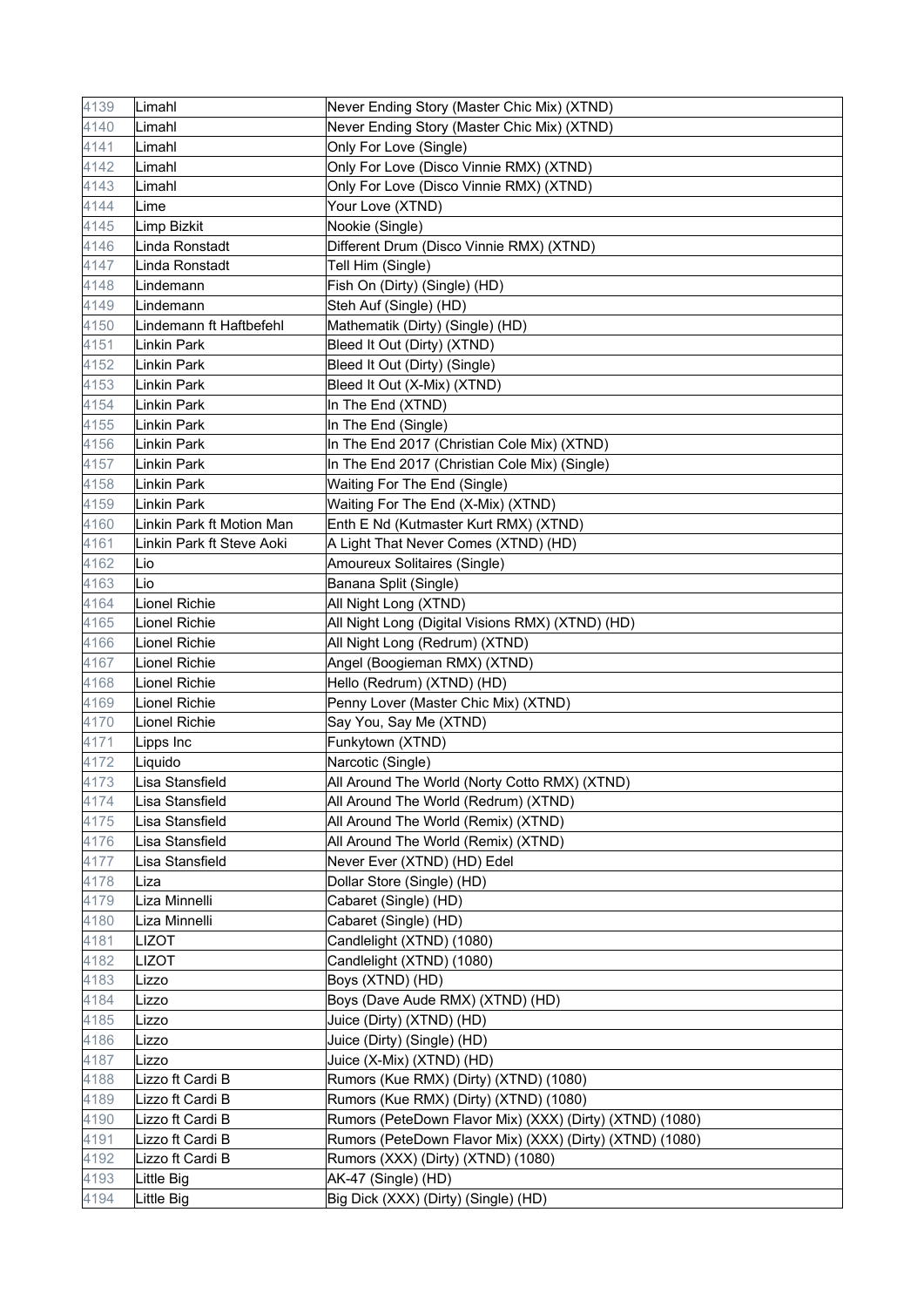| 4195 | Little Big                     | Everybody (Little Big Are Back) (Single) (1080)                     |
|------|--------------------------------|---------------------------------------------------------------------|
| 4196 | Little Big                     | Faradenza (Single) (1080)                                           |
| 4197 | Little Big                     | I'm Ok (Dirty) (Single) (1080)                                      |
| 4198 | Little Big                     | Skibidi (XTND) (HD)                                                 |
| 4199 | Little Big                     | Skibidi (XTND)                                                      |
| 4200 | Little Big                     | Skibidi (Romantic Edition) (Single) (HD)                            |
| 4201 | Little Big                     | Suck My Dick 2020 (XXX) (Dirty) (Single) (1080)                     |
| 4202 | Little Big ft Netta            | Moustache (Single) (HD)                                             |
| 4203 | Little Dragon                  | Lover Chanting (Dirty) (XTND) (HD) Ninja Tune                       |
| 4204 | Little Mix                     | Breakup Song (Single) (1080)                                        |
| 4205 | Little Mix                     | Breakup Song (Single) (1080)                                        |
| 4206 | Little Mix                     | Confetti (Acoustic) (Single) (1080)                                 |
| 4207 | Little Mix                     | Happiness (Lyric Video) (Single) (HD)                               |
| 4208 | Little Mix                     | Holiday (Lyric Video) (Single) (HD)                                 |
| 4209 | Little Mix                     | Holiday (MNEK RMX) (Lyric Video) (Single) (HD)                      |
| 4210 | Little Mix                     | Love (Sweet Love) (Single) (1080)                                   |
| 4211 | Little Mix                     | One I've Been Missing (Lyric Video) (Single) (HD)                   |
| 4212 | Little Mix                     | The Cure (Lyric Video) (Single) (HD)                                |
| 4213 | Little Mix                     | Wasabi (Lyric Video) (Single) (HD)                                  |
| 4214 | Little Mix                     | Woman Like Me (Wideboys RMX) (XTND) (HD)                            |
| 4215 | Little Mix ft Saweetie         | Confetti (Colin Jay RMX) (Dirty) (XTND) (1080)                      |
| 4216 | Little Mix ft Saweetie         | Confetti (Colin Jay RMX) (Dirty) (XTND) (1080)                      |
| 4217 | Little Mix ft Saweetie         | Confetti (Dirty) (XTND) (1080)                                      |
| 4218 | Little Mix ft Sharaya J        | Strip (Single) (HD)                                                 |
| 4219 | Little Mix Vs Dirty Trix       | Bounce Back (Pride Ver.) (Single) (HD)                              |
| 4220 | Little Richard                 | Good Golly Miss Molly (Single)                                      |
| 4221 | Little Richard                 | Good Golly Miss Molly (Redrum) (XTND)                               |
| 4222 | Little Richard                 | Keep A Knockin' (Single)                                            |
| 4223 | Little Richard                 | Long Tall Sally (Single)                                            |
| 4224 | Little Richard                 | Long Tall Sally (Redrum) (XTND)                                     |
| 4225 | <b>Little Richard</b>          | Long Tall Sally (Lyric Video) (Single) (1080)                       |
| 4226 | Little Richard                 | Long Tall Sally (Lyric Video) (Redrum) (XTND) (1080)                |
| 4227 | Little Richard                 | Lucille (Single)                                                    |
| 4228 | Little Richard                 | Tutti Frutti (Single) Specialty Records                             |
| 4229 | Little River Band              | It's A Long Way There (Disco Vinnie RMX) (XTND)                     |
| 4230 | Little Sis Nora                | MDMA (Dirty) (Single) (1080)                                        |
| 4231 | Liv Dawson                     | I Like You (Single) (HD)                                            |
| 4232 | Livvia                         | Damn (X-Mix) (XTND) (HD) 12Tone Music                               |
| 4233 | <b>LMFAO</b>                   | Sexy & I Know It (Animated Skeleton Ver.) (XTND)                    |
| 4234 | Lobo                           | I'd Love You To Want Me (Single) Philips                            |
| 4235 | Lobo                           | Me And You And A Dog Named Boo (Single) Philips                     |
| 4236 | Loboda                         | Under The Ice (Single) (1080)                                       |
| 4237 | Locals Only Sound              | Move With Me (Single) (HD)                                          |
| 4238 | Locals Only Sound              | Move With Me (Grynn Rmx) (Single) (HD)                              |
| 4239 | Lodato                         | Neon Lights (XTND) (1080)                                           |
| 4240 | Lodato                         | Neon Lights (XTND) (1080)                                           |
| 4241 | Logic ft Alessia Cara & Khalid | 1-800-273-8255 (PeteDown Bounce Mix) (Dirty) (XTND) (HD)            |
| 4242 | Lola Indigo & Mala Rodriguez   | Mujer Bruja (Single) (HD)                                           |
| 4243 | Loleatta Holloway              | Love Sensation '06 (Hi Tack Burnin' Up Mix) (XTND) Big Star Records |
| 4244 | Lolita                         | Joli Garcon (Chris & Rob RMX) (XTND) Ultra                          |
| 4245 | LOLO                           | Death Wish (Single) (1080)                                          |
| 4246 | LOLO                           | Die Without You (Dirty) (Single) (1080)                             |
| 4247 | London Boys                    | Requiem (Single) Ultraphone                                         |
| 4248 | London Boys                    | Requiem (Single) Ultraphone                                         |
| 4249 | London Grammar                 | Californian Soil (Single) (HD)                                      |
| 4250 | London Grammar                 | How Does It Feel (Single) (HD)                                      |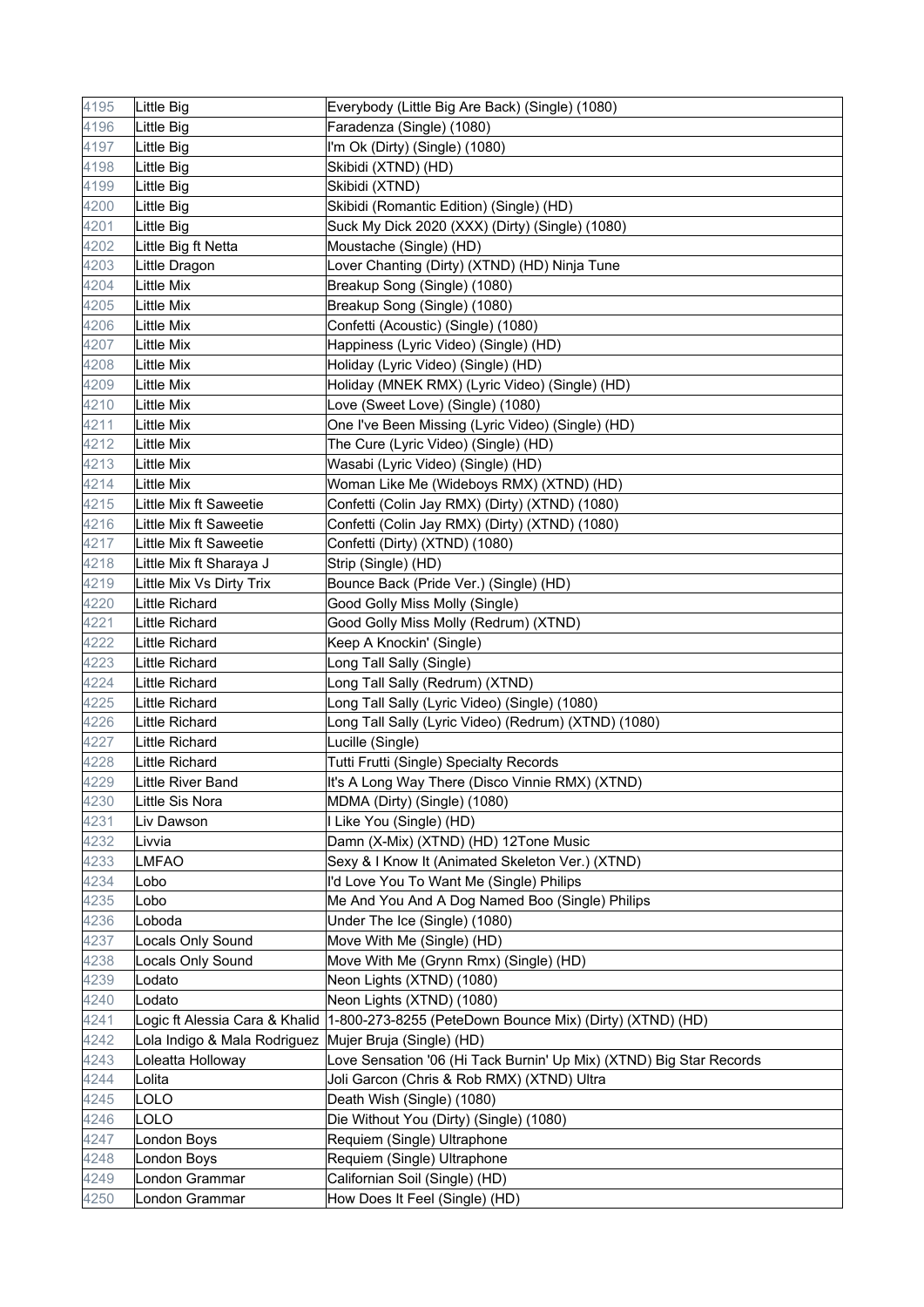| 4251 | Londonbeat                   | I've Been Thinking About You (Choppe Davila 2K21 RMX) (XTND)           |
|------|------------------------------|------------------------------------------------------------------------|
| 4252 | Londonbeat                   | I've Been Thinking About You (Choppe Davila 2K21 RMX) (XTND)           |
| 4253 | Londonbeat                   | I've Been Thinking About You (Def 12 Mix) (XTND)                       |
| 4254 | Londonbeat                   | No Woman No Cry (Single)                                               |
| 4255 | Londonbeat                   | You Bring On The Sun (Charming Horses RMX) (Lyric Video) (XTND) (1080) |
| 4256 | Looney Tunes                 | That's All Folks (Single)                                              |
| 4257 | Loose Ends                   | Hangin' On A String (Contemplating) (Frankie Knuckles RMX) (XTND)      |
| 4258 | Loote ft Joe Jonas           | Longer Than I Thought (Lyric Video) (Single) (HD)                      |
| 4259 | Lorde                        | Mood Ring (Single) (HD)                                                |
| 4260 | Lorde                        | Solar Power (Single) (HD)                                              |
| 4261 | Lorenz Buffel ft DJ Eisbar   | Beate Die Harte (Single) (HD) Summerfield Records                      |
| 4262 | Lorenzo & Henrietta Music    | Home To Emily (Theme From The Bob Newhart Show) (Single) (1080)        |
| 4263 | Lorenzo & Henrietta Music    | Home To Emily (Theme From The Bob Newhart Show) (Single) (1080)        |
| 4264 | Lorenzo & Henrietta Music    | Home To Emily (Theme From The Bob Newhart Show) (Single) (1080)        |
| 4265 | Lori Spee                    | How Many Times (Single) Philips                                        |
| 4266 | Loryn ft Rudimental          | Stand By (Single) (1080) Black Butter Ltd                              |
| 4267 | Los Bravos                   | Black Is Black (Redrum) (XTND)                                         |
| 4268 | Los Bravos                   | Black Is Black (Single)                                                |
| 4269 | Los Lobos                    | Shakin' Shakin' Shakes (Single)                                        |
| 4270 | Lost Frequencies             | Sun Is Shining (Single) (HD)                                           |
| 4271 |                              | Lost Frequencies & Calum ScoWhere Are You Now (Amice RMX) (XTND) (HD)  |
| 4272 |                              | Lost Frequencies & Calum ScqWhere Are You Now (Amice RMX) (XTND) (HD)  |
| 4273 |                              | Lost Frequencies & Calum ScdWhere Are You Now (XTND) (HD)              |
| 4274 |                              | Lost Frequencies & Zonderling Crazy (Mr Belt & Wezol RMX) (XTND) (HD)  |
| 4275 | Lost Frequencies ft Flynn    | Recognise (XTND) (HD)                                                  |
| 4276 | Lost Kings & Loren Gray      | Anti-Everything (Dirty) (Single) (HD)                                  |
| 4277 | Lou Bega                     | Buena Macarena (Single) (1080)                                         |
| 4278 | Lou Bega                     | Buena Macarena (Single) (1080)                                         |
| 4279 | Lou Bega                     | Tricky Tricky (XTND)                                                   |
| 4280 | Lou Reed                     | Walk On The Wild Side (Dirty) (XTND)                                   |
| 4281 | Lou Reed                     | Walk On The Wild Side (DJ-S RMX) (XTND)                                |
| 4282 | Loud                         | Toutes Les Femmes Savent Danser (Single) (HD) Joyride Records          |
| 4283 | Loud Luxury & Bryce Vine     | I'm Not Alright (Lyric Video) (XTND) (HD)                              |
| 4284 | Loud Luxury ft Brando        | Body (Scooter Club Breakerz Mix) (Alternate Video) (XTND) (1080)       |
| 4285 |                              | LOUDPVCK & Gladiator ft NipsTony (Dirty) (XTND) (HD) Ultra             |
| 4286 | Louis Armstrong              | What A Wonderful World (Single)                                        |
| 4287 | Louis Tomlinson              | Two Of Us (Lyric Video) (Single) (HD)                                  |
| 4288 | Louis Tomlinson              | We Made It (Single) (HD)                                               |
| 4289 | Louis Tomlinson              | We Made It (Single) (HD)                                               |
| 4290 | Louise                       | Lead Me On (Single) (HD) Lil Lou Records                               |
| 4291 | Love Affair                  | Everlasting Love (Single)                                              |
| 4292 |                              | Love Regenerator & Steve LacLive Without Your Love (XTND) (1080)       |
| 4293 | Love Unlimited               | It May Be Winter Outside (But In My Heart It's Spring) (Single)        |
| 4294 | Love Unlimited Orchestra     | Love's Theme (Instrumental Ver.) (XTND)                                |
| 4295 | Love Unlimited Orchestra     | Love's Theme (Instrumental Ver.) (XTND)                                |
| 4296 | Love Unlimited Orchestra     | Love's Theme (Vocal Ver.) (XTND)                                       |
| 4297 | Loverboy                     | Working For The Weekend (Single)                                       |
| 4298 | LP                           | Girls Go Wild (XTND) (HD)                                              |
| 4299 | LSD ft Sia, Diplo & Labrinth | No New Friends (PeteDown Club Mix) (XTND) (1080)                       |
| 4300 | LSD ft Sia, Diplo & Labrinth | Thunderclouds (XTND) (HD)                                              |
| 4301 | LSD ft Sia, Diplo & Labrinth | Thunderclouds (X-Mix) (XTND) (HD)                                      |
| 4302 | Luca Hanni                   | Bella Bella (Single) (1080) Muve Recordings                            |
| 4303 | Luca Hanni                   | Diamant (Single) (1080) Muve Recordings                                |
| 4304 | Luca Hanni                   | Shameless (Single) (HD)                                                |
| 4305 | Luca Hanni                   | She Got Me (Single) (HD) Muve Recordings                               |
| 4306 | Luca Hanni                   | She Got Me (Single) (HD) Muve Recordings                               |
|      |                              |                                                                        |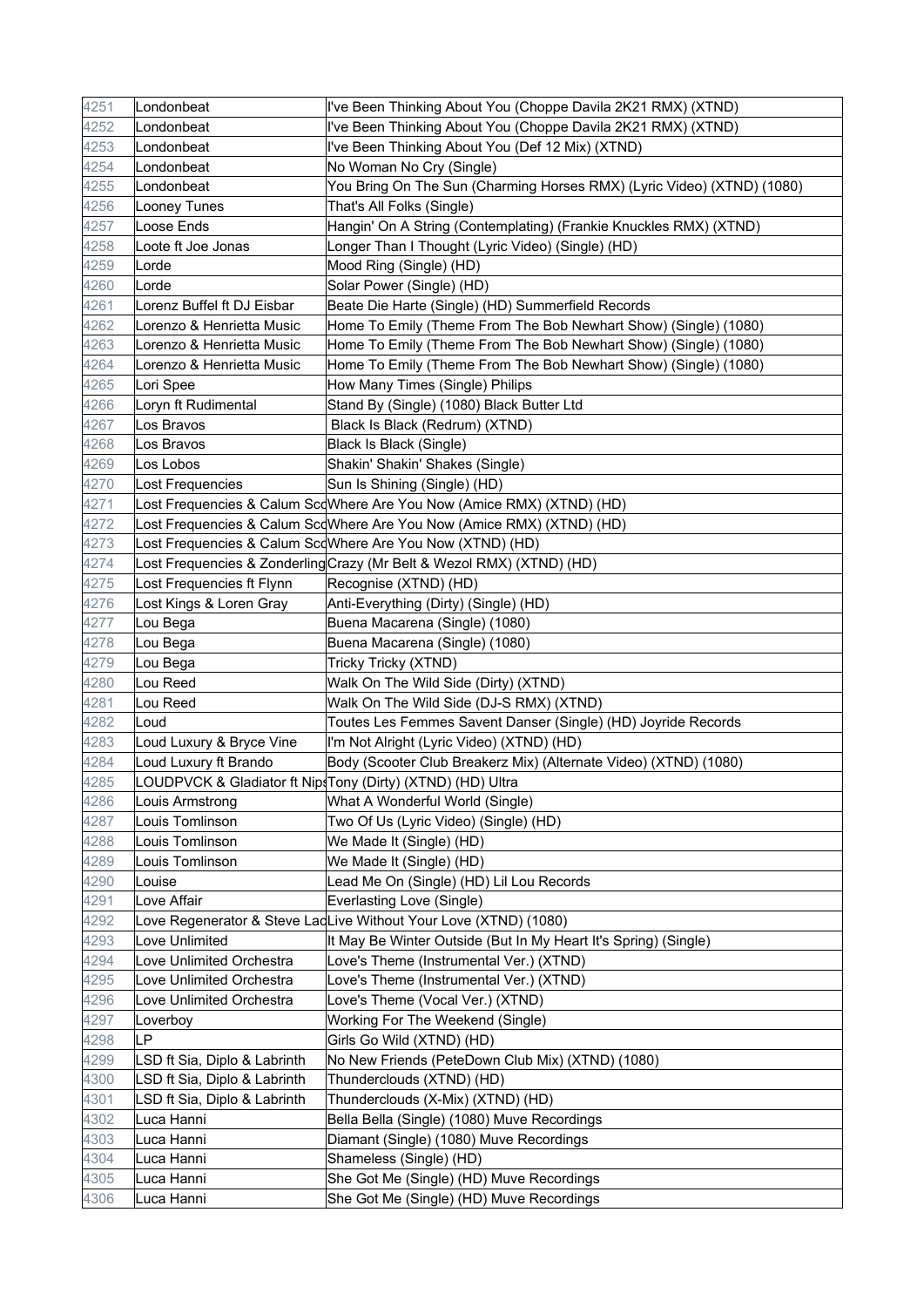| 4307 | Lucas & Steve                | Adagio For Strings (XTND) (HD)                               |
|------|------------------------------|--------------------------------------------------------------|
| 4308 | Lucas & Steve ft Blackstreet | No Diggity (Nathan Dawe RMX) (XTND) (1080)                   |
| 4309 | Lucas & Steve ft Haris       | Perfect (LUM!X RMX) (XTND) (HD)                              |
| 4310 | Lucenzo                      | Bailamos (Single) (1080) Play Two                            |
| 4311 | Ludovick Bourgeois           | Fige Dans Le Temps (Single) (HD) L-A Be                      |
| 4312 | Luisa Fernandez              | Lay Love On You (Single)                                     |
| 4313 | Lukas Graham                 | Lie (Single) (HD)                                            |
| 4314 | Luke Bond ft Sara Skinner    | Right Now (Lyric Video) (XTND) (HD)                          |
| 4315 | Lulu                         | Independence (Brothers In Arms Mix) (XTND)                   |
| 4316 | Lulu & The Lovers            | Shout (Single)                                               |
| 4317 | Luther Vandross              | Never Too Much (Remix) (XTND) (HD)                           |
| 4318 | Luv'                         | Casanova (Single) Philips                                    |
| 4319 | Luv'                         | Trojan Horse (Single) Philips                                |
| 4320 | Luv'                         | You're The Greatest Lover (Single) Philips                   |
| 4321 | Luxor                        | No Cry (Dirty) (Single) (HD) Zion Music                      |
| 4322 | LVNDSCAPE & Rat City         | Down Under (XTND) (HD)                                       |
| 4323 | Lynn Anderson                | Rose Garden (Single)                                         |
| 4324 | Lynryd Skynryd               | What's Your Name (Single)                                    |
| 4325 | Lynyrd Skynyrd               | Sweet Home Alabama (RS) (XTND)                               |
| 4326 | M                            | Pop Muzik (XTND)                                             |
| 4327 | M People                     | Megamix (Single)                                             |
| 4328 | M People                     | Moving On Up (Redrum) (XTND)                                 |
| 4329 | M-22 ft Medina               | First Time (XTND) (HD) 3 Beat                                |
| 4330 | M-22 ft Rhea Melvin          | Gravity (XTND) (HD)                                          |
| 4331 | M-22 ft Rhea Melvin          | Gravity (XTND) (HD)                                          |
| 4332 | M.I.A.                       | XXXO (XTND) (HD)                                             |
| 4333 | M83                          | Midnight City (XTND)                                         |
| 4334 | M83                          | Midnight City (XTND)                                         |
| 4335 | M83                          | Midnight City (Timo Juuti & Hector 87 RMX) (XTND)            |
| 4336 | M83                          | Midnight City (Timo Juuti & Hector 87 RMX) (XTND)            |
| 4337 | Mabel                        | Bad Behaviour (XTND) (1080)                                  |
| 4338 | Mabel                        | Bad Behaviour (James Godfrey RMX) (XTND) (1080)              |
| 4339 | Mabel                        | Boyfriend (XTND) (1080)                                      |
| 4340 | Mabel                        | Boyfriend (XTND) (1080)                                      |
| 4341 | Mabel                        | Don't Call Me Up (Charlie Lane RMX) (XTND) (HD)              |
| 4342 | Mabel                        | Don't Call Me Up (XTND) (HD)                                 |
| 4343 | Mabel                        | Don't Call Me Up (Petedown Moombah Mix) (XTND) (HD)          |
| 4344 | Mabel                        | Don't Call Me Up (X-Mix) (XTND) (HD)                         |
| 4345 | Mabel                        | Let Them Know (Dimitri From Paris RMX) (Dirty) (XTND) (1080) |
| 4346 | Mabel                        | Let Them Know (Dimitri From Paris RMX) (Dirty) (XTND) (1080) |
| 4347 | Mabel                        | Let Them Know (Dirty) (XTND) (1080)                          |
| 4348 | Mabel                        | Let Them Know (Dirty) (XTND) (1080)                          |
| 4349 | Mabel                        | Let Them Know (Dirty) (XTND) (1080)                          |
| 4350 | Mabel                        | Let Them Know (Riton RMX) (XTND) (1080)                      |
| 4351 | Mabel                        | Let Them Know (Riton RMX) (XTND) (1080)                      |
| 4352 | Mabel                        | Take It Home (XTND) (1080)                                   |
| 4353 | Mabel                        | Thinking Of You (Single) (HD)                                |
| 4354 | Mabel                        | Thinking Of You (Single) (HD)                                |
| 4355 | Mabel ft Not3s               | Fine Line (James Hype RMX) (XXX) (XTND) (HD)                 |
| 4356 | Mabel ft Not3s               | Fine Line (James Hype RMX) (XXX) (Single) (HD)               |
| 4357 | Mabel ft Not3s               | Fine Line (James Hype RMX) (XXX) (Dirty) (Single) (HD)       |
| 4358 | Mac Miller                   | Blue World (Visualizer) (XTND) (1080)                        |
| 4359 | Mace ft Blanco & Salmo       | La Canzone Nostra (Single) (1080)                            |
| 4360 | Mace, Blanco & Salmo         | La Conzone Nostra (Single) (1080)                            |
| 4361 | Machine Gun Kelly            | The Break Up (XXX) (Dirty) (XTND) (HD)                       |
| 4362 | Macy Gray                    | I Try (Single)                                               |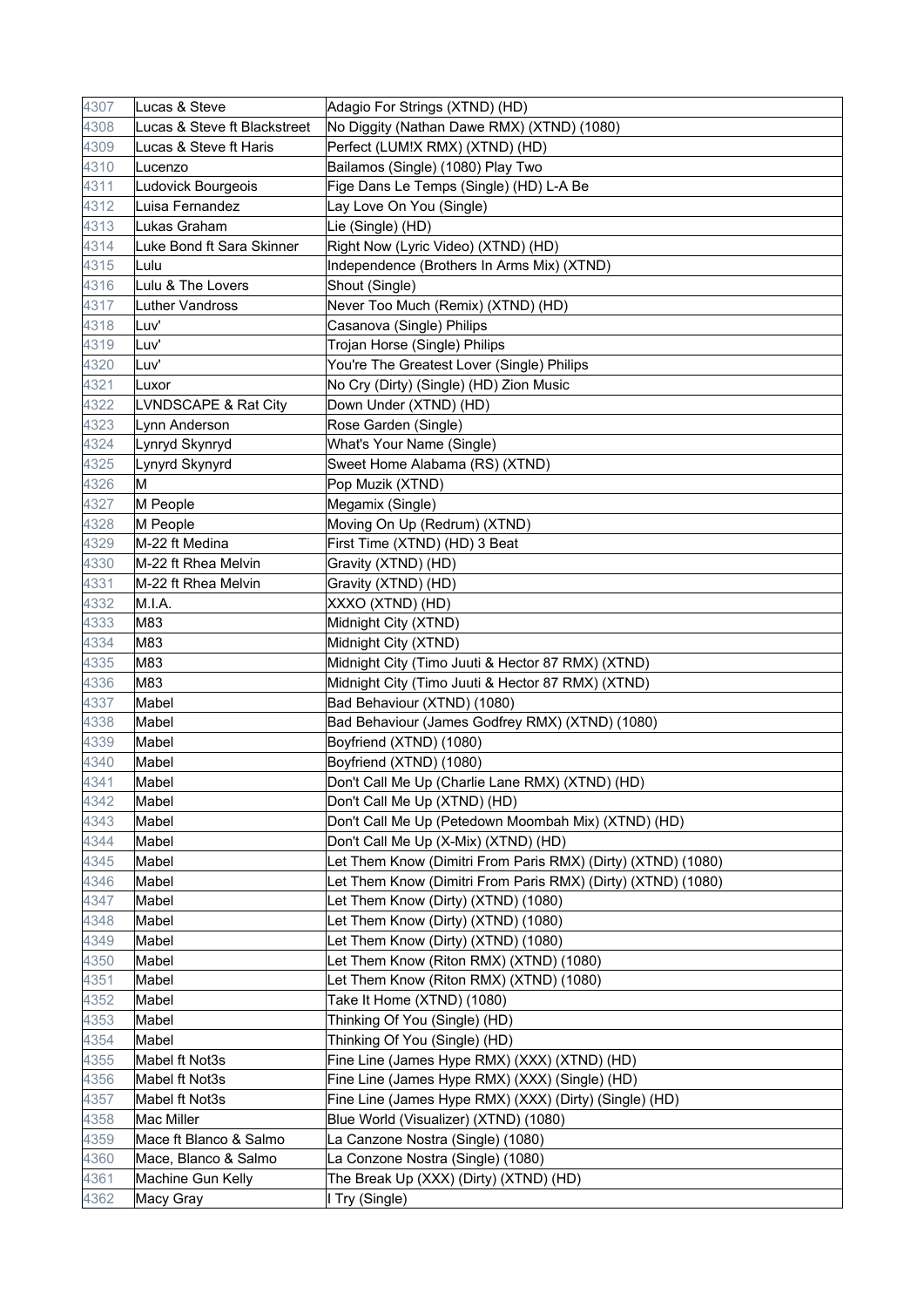| 4363 | Mad Manoush                                          | Train To New Orleans (Single) (HD) Egemann Music                     |
|------|------------------------------------------------------|----------------------------------------------------------------------|
| 4364 | Madame                                               | Marea (Single) (HD)                                                  |
| 4365 | Madcon                                               | Beggin' (XTND)                                                       |
| 4366 | Madcon                                               | Beggin' (X-Mix) (XTND)                                               |
| 4367 | Madeon & Earthgang                                   | No Fear No More (Remix) (Lyric Video) (XTND) (1080)                  |
| 4368 | Madison Avenue                                       | Don't Call Me Baby (20th Anniversary Super Disco Mix) (XTND) Vicious |
| 4369 | <b>Madison Beer</b>                                  | Baby (Single) (1080)                                                 |
| 4370 | <b>Madison Beer</b>                                  | Dear Society (Single) (HD) Access Records                            |
| 4371 | <b>Madison Mars ft Nevve</b>                         | Like Fire (XTND) (HD)                                                |
| 4372 | Madness                                              | My Girl (XTND) Stiff Records                                         |
| 4373 | Madness                                              | My Girl (XTND) Stiff Records                                         |
| 4374 | Madness                                              | One Step Beyond (Single) Stiff Records                               |
| 4375 | Madness                                              | One Step Beyond (Redrum) (XTND) Stiff Records                        |
| 4376 | <b>Madness</b>                                       | Our House (XTND) (1080)                                              |
| 4377 | Madness                                              | Our House (Redrum) (XTND) (1080)                                     |
| 4378 | <b>Madness</b>                                       | The Bullingdon Boys (Single) (HD) Lucky Seven Records                |
| 4379 | Madness                                              | The Prince (Single)                                                  |
| 4380 | Madonna                                              | American Pie (Victor Calderone Mix) (XTND)                           |
| 4381 | Madonna                                              | Bad Girl (Single)                                                    |
| 4382 | Madonna                                              | Batuka (Single) (1080)                                               |
| 4383 | Madonna                                              | Cherish (PeteDown Classic Mix) (XTND) (1080)                         |
| 4384 | Madonna                                              | Dark Ballet (XXX) (Single) (1080)                                    |
| 4385 | Madonna                                              | Don't Cry For Me Argentina (Single)                                  |
| 4386 | Madonna                                              | Erotica (XTND)                                                       |
| 4387 | Madonna                                              | Fever (Hot Sweat Mix) (XTND)                                         |
| 4388 | Madonna                                              | God Control (Single) (1080)                                          |
| 4389 | Madonna                                              | Holiday (Barry & Gibbs Edit) (XTND)                                  |
| 4390 | Madonna                                              | Holiday (Luca Debonaire RMX) (XTND)                                  |
| 4391 | Madonna                                              | Holiday (Luca Debonaire RMX) (XTND)                                  |
| 4392 | Madonna                                              | I Rise (Visualizer) (Single) (HD)                                    |
| 4393 | Madonna                                              | Into The Groove (Remix) (XTND)                                       |
| 4394 | Madonna                                              | La Isla Bonita (Master Chic Mix) (XTND)                              |
| 4395 | Madonna                                              | Like A Prayer (12 Inch Dance Mix) (XTND)                             |
| 4396 | Madonna                                              | Like A Prayer (KaktuZ RMX) (XTND)                                    |
| 4397 | Madonna                                              | Like A Prayer (Les Bisous RMX) (XTND)                                |
| 4398 | Madonna                                              | Like A Prayer (Master Chic Mix) (XTND)                               |
| 4399 | Madonna                                              | Like A Virgin (Master Chic Mix) (XTND)                               |
| 4400 | Madonna                                              | Live To Tell (Luca Debonaire RMX) (XTND)                             |
| 4401 | Madonna                                              | Material Girl (XTND) (1080)                                          |
| 4402 | Madonna                                              | Material Girl (XTND) (1080)                                          |
| 4403 | Madonna                                              | Material Girl (Jellybean Dance RMX) (XTND) (1080)                    |
| 4404 | Madonna                                              | Material Girl (Remix) (XTND) (1080)                                  |
| 4405 | Madonna                                              | Material Girl (Remix) (XTND) (1080)                                  |
| 4406 | Madonna                                              | Papa Don't Preach (Master Chic Mix) (XTND)                           |
| 4407 | Madonna                                              | True Blue (Redrum) (XTND)                                            |
| 4408 | Madonna                                              | Vogue (XTND) (1080)                                                  |
| 4409 | Madonna                                              | Vogue (Master Chic Mix) (XTND)                                       |
| 4410 | Madonna                                              | Who's That Girl (Master Chic Mix) (XTND)                             |
| 4411 | Madonna                                              | Who's That Girl (Master Chic Mix) (XTND)                             |
| 4412 | Madonna & Swae Lee                                   | Crave (Jack Chang RMX) (XTND) (1080)                                 |
| 4413 |                                                      | Madonna ft Nicki Minaj & M.I.A Give Me All Your Luvin (X-Mix) (XTND) |
| 4414 | Mafia Corner & Stefi                                 | Ked Som Sa Vydavala (Single) (HD) Catapult                           |
| 4415 | Maggie Lindemann                                     | Human (Single) (HD) 300 Entertainment                                |
| 4416 | Maggie Reilly                                        | Everytime We Touch (Single)                                          |
| 4417 | Magic System                                         | Tango Tango (Single) (HD)                                            |
| 4418 | Mahmut Orhan & Colonel Bags 6 Days (XTND) (HD) Ultra |                                                                      |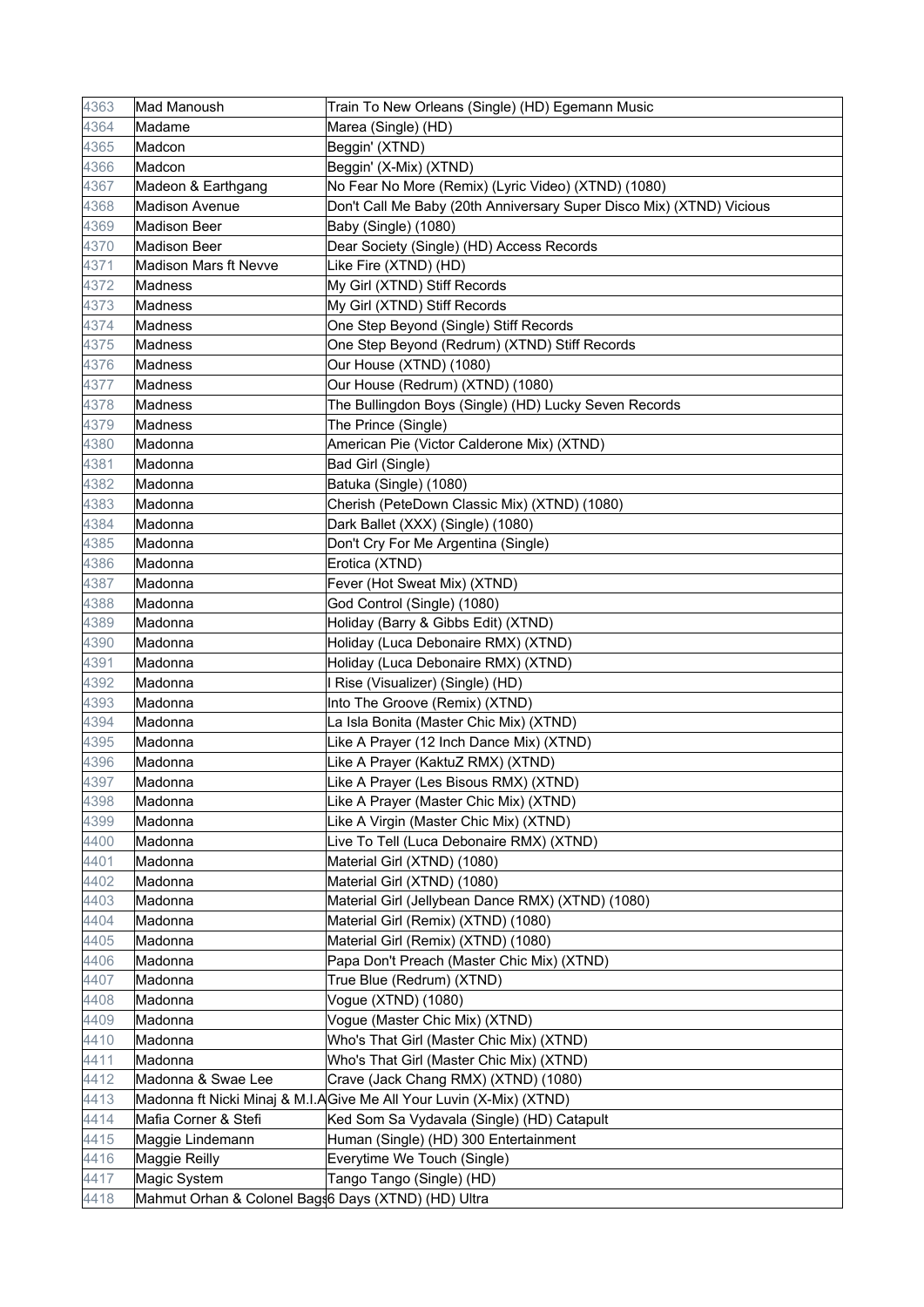| 4419 | Mai Lan                    | Pumper (Single) (HD) Wagram Music                                                       |
|------|----------------------------|-----------------------------------------------------------------------------------------|
| 4420 | Maisie Peters              | Psycho (Single) (HD)                                                                    |
| 4421 | Maisie Peters              | Psycho (Joel Corry RMX) (XTND) (HD)                                                     |
| 4422 | Maisie Peters              | Psycho (Joel Corry RMX) (XTND) (HD)                                                     |
| 4423 | <b>Maite Kelly</b>         | Die Liebe Siegt Sowieso (Single) (HD)                                                   |
| 4424 | Majestic                   | Bodywork (XTND) (HD) Good Company Records                                               |
| 4425 | Majestic & Nightcrawlers   | Losing My Mind (XTND) (1080)                                                            |
| 4426 | Majestic & Nightcrawlers   | Losing My Mind (XTND) (1080)                                                            |
| 4427 | Majestic & Nightcrawlers   | Losing My Mind (Lyric Video) (XTND) (HD)                                                |
| 4428 | Majestic & Nightcrawlers   | Losing My Mind (Lyric Video) (XTND) (HD)                                                |
| 4429 | Majestic ft Boney M        | Rasputin (XTND) (1080)                                                                  |
| 4430 | Majestic ft Boney M        | Rasputin (XTND) (1080)                                                                  |
| 4431 | Majestic ft Boney M        | Rasputin (Remix) (XTND) (1080)                                                          |
| 4432 | Majestic ft Boney M        | Rasputin (Remix) (XTND) (1080)                                                          |
| 4433 | Majestic ft Boney M        | Rasputin (Remix) (XTND) (1080)                                                          |
| 4434 | Majestic ft Kelsey         | Me & U (Lyric Video) (XTND) (HD)                                                        |
| 4435 | Major Lazer                | Watch Out For This (Bumaye) (DJ Maphorisa & DJ Raybel RMX) (XTND) (HD)                  |
| 4436 |                            | Major Lazer & DJ Snake ft Mo Lean On (XTND) (HD) Mad Decent                             |
| 4437 |                            | Major Lazer & DJ Snake ft Mo Lean On (X-Mix) (XTND) (HD) Mad Decent                     |
| 4438 | Major Lazer & Khalid       | Trigger (XTND) (1080)                                                                   |
| 4439 | Major Lazer & Khalid       | Trigger (XTND) (1080)                                                                   |
| 4440 | Major Lazer & Khalid       | Trigger (XTND) (1080)                                                                   |
| 4441 | Major Lazer & Khalid       | Trigger (Lyric Video) (Single) (HD)                                                     |
| 4442 | Major Lazer & Khalid       | Trigger (Lyric Video) (Single) (HD)                                                     |
| 4443 | Major Lazer & Khalid       | Trigger (Lyric Video) (Single) (HD)                                                     |
| 4444 |                            | Major Lazer ft Amber Coffman Get Free (Single) (HD) Mad Decent                          |
| 4445 |                            | Major Lazer ft DJ Snake & Mo Lean On (Mikael Wills RMX) (XTND) (HD) Mad Decent          |
| 4446 |                            | Major Lazer ft DJ Snake & Mo Lean On (Shemce RMX) (XTND) (HD) Mad Decent                |
| 4447 |                            | Major Lazer ft J Balvin & El Alf Que Calor (XTND) (1080) Mad Decent                     |
| 4448 |                            | Major Lazer ft J Balvin & El Alf Que Calor (XTND) (1080) Mad Decent                     |
| 4449 |                            | Major Lazer ft Justin Bieber & Cold Water (Lost Frequencies RMX) (XTND) (HD) Mad Decent |
| 4450 |                            | Major Lazer ft MO & DJ SnakeLean On (Club Killers Mix) (XTND) (HD) Mad Decent           |
| 4451 |                            | Major Lazer ft MO & DJ Snake Lean On (DiscoTech Mix) (XTND) (HD) Mad Decent             |
| 4452 |                            | Major Lazer ft Mo & DJ Snake Lean On (Tiesto & MOTi Mix) (XTND) (HD) Mad Decent         |
| 4453 | Major Lazer ft Sean Paul   | Come On To Me (XTND) (HD)                                                               |
| 4454 | Make The Girl Dance        | Kill Me (XXX) (Dirty) (XTND) Roy Music                                                  |
| 4455 | Makhadzi ft Prince Benza   | Ghanama (XTND) (1080) Open Mic Productions                                              |
| 4456 | Malcolm McLaren            | Madam Butterfly (XXX) (Single)                                                          |
| 4457 | Malia Civetz               | Just A Little Crush (Tazer RMX) (Lyric Video) (Single) (HD)                             |
| 4458 | Malia J                    | Smells Like Teen Spirit (Single) (1080) Think Up Anger Music                            |
| 4459 | Malia J                    | Smells Like Teen Spirit (Single) (1080) Think Up Anger Music                            |
| 4460 | Mallrat & Basenji          | Nobody's Home (Single) (HD) Nettwerk                                                    |
| 4461 | Maluma ft Becky G & Anitta | Mala Mia (Remix) (Lyric Video) (Single) (HD)                                            |
| 4462 | MAMAMOO                    | Hip (Single) (HD) Kakao                                                                 |
| 4463 | Mamma Mia                  | When I Kissed the Teacher (Lyric Video) (Single) (HD)                                   |
| 4464 |                            | Mamma Mia! Here We Go AgaDancing Queen (Lyric Video) (Single) (HD)                      |
| 4465 | Man 2 Man & Man Parrish    | Male Stripper (Single) Bolts Records                                                    |
| 4466 | Man Parrish                | Hip Hop Be Bop (XTND) Importe                                                           |
| 4467 | <b>Mandy Smith</b>         | Boys And Girls (Single) PWL Records                                                     |
| 4468 | Maneskin                   | Beggin' (Lyric Video) (Single) (HD)                                                     |
| 4469 | Maneskin                   | Beggin' (Lyric Video) (Single) (1080)                                                   |
| 4470 | Maneskin                   | Beggin' (Lyric Video) (X-Mix) (XTND) (1080)                                             |
| 4471 | Maneskin                   | Beggin' (Lyric Video) (X-Mix) (XTND) (1080)                                             |
| 4472 | Maneskin                   | I Wanna Be Your Slave (Dirty) (Single) (1080)                                           |
| 4473 | Maneskin                   | Zitti E Buoni (Single) (HD)                                                             |
| 4474 | Manfred Mann               | Do Wah Diddy Diddy (Single)                                                             |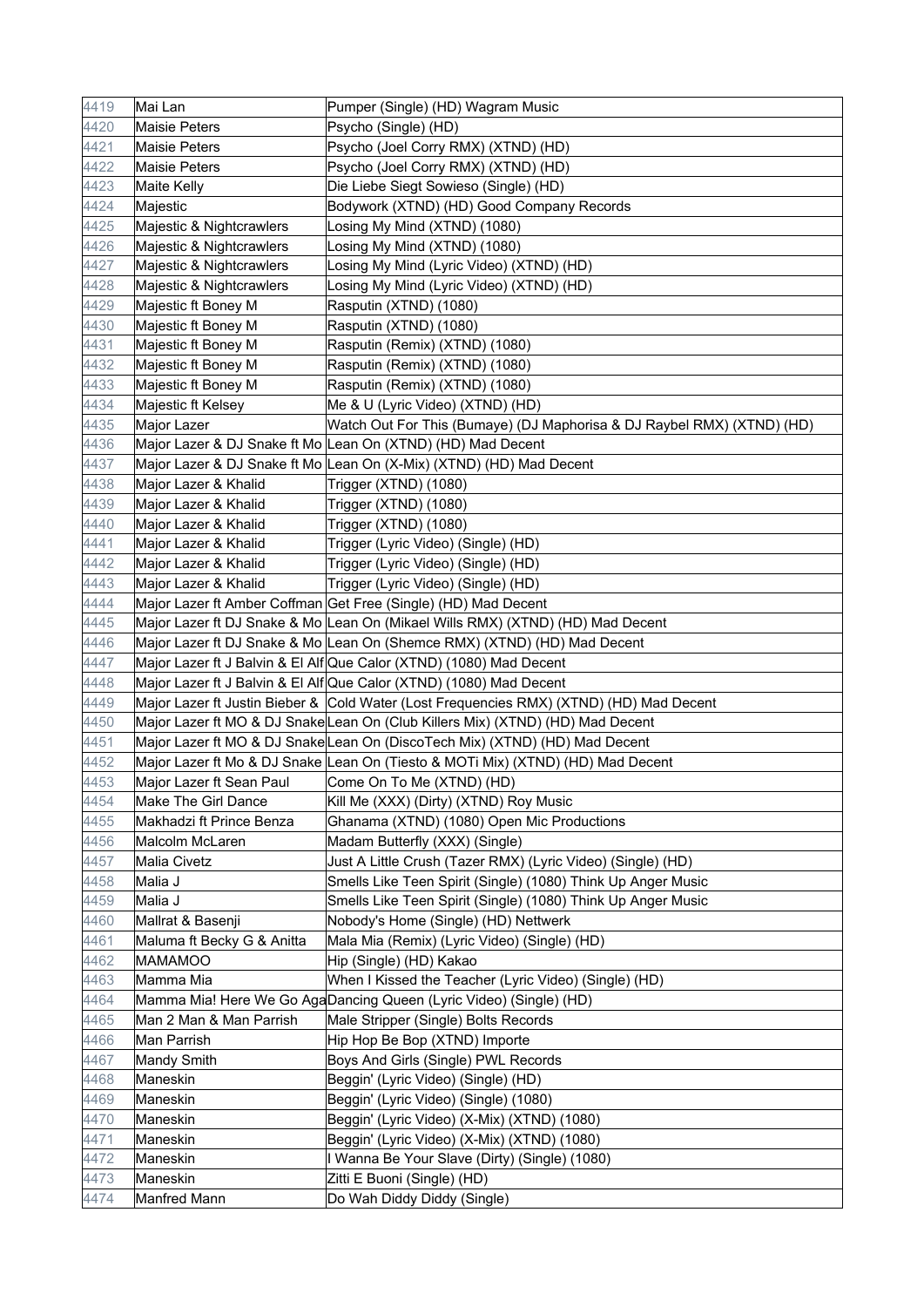| 4475         | <b>Manfred Mann</b>                                       | Do Wah Diddy Diddy (Redrum) (XTND)                                                 |
|--------------|-----------------------------------------------------------|------------------------------------------------------------------------------------|
| 4476         | <b>Manfred Mann</b>                                       | Mighty Quinn (Single)                                                              |
| 4477         | Manfred Mann's Earth Band                                 | Blinded By The Light (Lyric Video) (Single) (HD)                                   |
| 4478         | Manfred Mann's Earth Band                                 | Davy's On The Road Again (Single)                                                  |
| 4479         | Manhattan Transfer                                        | Spice Of Life (Single)                                                             |
| 4480         | <b>Manic Street Preachers</b>                             | From Despair To Where (Single)                                                     |
| 4481         | <b>Manic Street Preachers</b>                             | If You Tolerate This Your Children Will Be Next (Single)                           |
| 4482         | Manila Luzon                                              | Inspire Me (Single) (1080) Producer Entertainment Group                            |
| 4483         | Marc Almond & Bronski Beat                                | I Feel Love (Medley) (Single)                                                      |
| 4484         | Marc Almond & Bronski Beat                                | I Feel Love (Medley) (Single)                                                      |
| 4485         | <b>Marc Anthony</b>                                       | I Need To Know (Single)                                                            |
| 4486         | Marc E. Bassy                                             | Die Hard (Dirty) (XTND) (HD) New Gold Medal                                        |
| 4487         | Marco Borsato ft Armin Van BuHoe Het Danst (Single) (HD)  |                                                                                    |
| 4488         | Marco Borsato, Rolf Sanchez   Hef Je Glas (Single) (1080) |                                                                                    |
| 4489         | Marco Mengoni                                             | Ma Stasera (Single) (1080)                                                         |
| 4490         | <b>Marcus Collins</b>                                     | Seven Nation Army (Single) (HD)                                                    |
| 4491         | Mari Fernandez                                            | NAO, NAO VOU (Passa La Em Casa) (Single) (1080) Waguim Elite CDs                   |
| 4492         | Maria & The Children                                      | Do-Re-Mi (The Sound Of Music) (Single) (HD)                                        |
| 4493         | Maria & The Children                                      | The Lonely Goatherd (The Sound Of Music) (Single) (HD)                             |
| 4494         | Mariah Carey                                              | A No No (Lyric Video) (XXX) (Dirty) (XTND) (HD)                                    |
| 4495         | Mariah Carey                                              | A No No (Lyric Video) (XXX) (Dirty) (Single) (HD)                                  |
| 4496         | Mariah Carey                                              | All I Want For Christmas Is You (2019 Ver.) (XTND) (1080)                          |
| 4497         | Mariah Carey                                              | All I Want For Christmas Is You (Make My Wish Come True Edit) (XTND) (1080)        |
| 4498         | Mariah Carey                                              | Obsessed (XTND)                                                                    |
| 4499         | <b>Mariah Carey</b>                                       | Save The Day (Lyric Video) (Single) (HD)                                           |
| 4500         | Marianne Rosenberg                                        | Ich Bin Wie Du (Single) Philips                                                    |
| 4501         | Marianne Rosenberg                                        | Im Namen der Liebe (Single) (HD) Telamo                                            |
| 4502         | Marianne Rosenberg                                        | Wann (Mr 100 Percent) (Single) (HD)                                                |
| 4503         | Marie Osmond                                              | Paper Roses (Single) MGM Records                                                   |
| 4504         | Marillion                                                 | Kayleigh (Single)                                                                  |
| 4505         | Marillion                                                 | Lavender (Single)                                                                  |
| 4506         | Marilyn Manson                                            | Antichrist Superstar (Single)                                                      |
| 4507         | Marilyn Manson                                            | Disposable Teens (XTND)                                                            |
| 4508         | Marilyn Manson                                            | God's Gonna Cut You Down (XXX) (Single) (HD) Concord                               |
| 4509         | Marilyn Manson                                            | Personal Jesus (XTND)                                                              |
| 4510         | Marilyn Manson                                            | Sweet Dreams (Are Made Of This) (Single)                                           |
| 4511         | Marilyn Manson                                            | Tainted Love (Single)                                                              |
| 4512         | Marina                                                    | Handmade Heaven (Single) (HD)                                                      |
| 4513         | Marina & The Diamonds                                     | Oh! No (Single)                                                                    |
| 4514         | Mario Bischin                                             | Leila (XTND) (HD)                                                                  |
| 4515         | Mario Bischin                                             | Macarena (Single) (HD) Mario Bischin                                               |
| 4516         | Mark Forster & LEA                                        | Drei Uhr Nachts (Single) (1080)                                                    |
| 4517         |                                                           | Mark Knight & Rene Amesz ft   All 4 Love (XTND) (1080) Toolroom Productions        |
| 4518         | Mark Knopfler                                             | Going Home (Theme Of The Local Hero) (Single)                                      |
| 4519         | Mark Oh                                                   | United (XTND) ZYX Music                                                            |
| 4520         | Mark Ronson ft Miley Cyrus                                | Nothing Breaks Like a Heart (XTND) (HD)                                            |
| 4521         | Mark Ronson ft Miley Cyrus                                | Nothing Breaks Like a Heart (X-Mix) (XTND) (HD)                                    |
| 4522         | Mark Ronson ft Yebba                                      | Don't Leave Me Lonely (XTND) (1080)                                                |
| 4523         | Mark With A K                                             | Music Is My Alibi (XTND) (1080) Toffmusic                                          |
| 4524         | Markus P                                                  | Kici Kici Mial (Dirty) (Single) (HD) Dwaem Media Group                             |
| 4525         | Markus Schulz                                             | Do You Dream (XTND) Music                                                          |
| 4526         | Marky Mark & The Funky BundGood Vibrations (XTND)         |                                                                                    |
| 4527         | Maroon 5                                                  | Memories (Dillon Francis RMX) (XTND) (1080)                                        |
|              |                                                           |                                                                                    |
| 4528         | Maroon 5                                                  | Memories (Dillon Francis RMX) (XTND) (1080)                                        |
| 4529<br>4530 | Maroon 5<br>Maroon 5 ft Cardi B                           | Nobody's Love (XXX) (X-Mix) (XTND) (HD)<br>Girls Like You (Mike D Mix) (XTND) (HD) |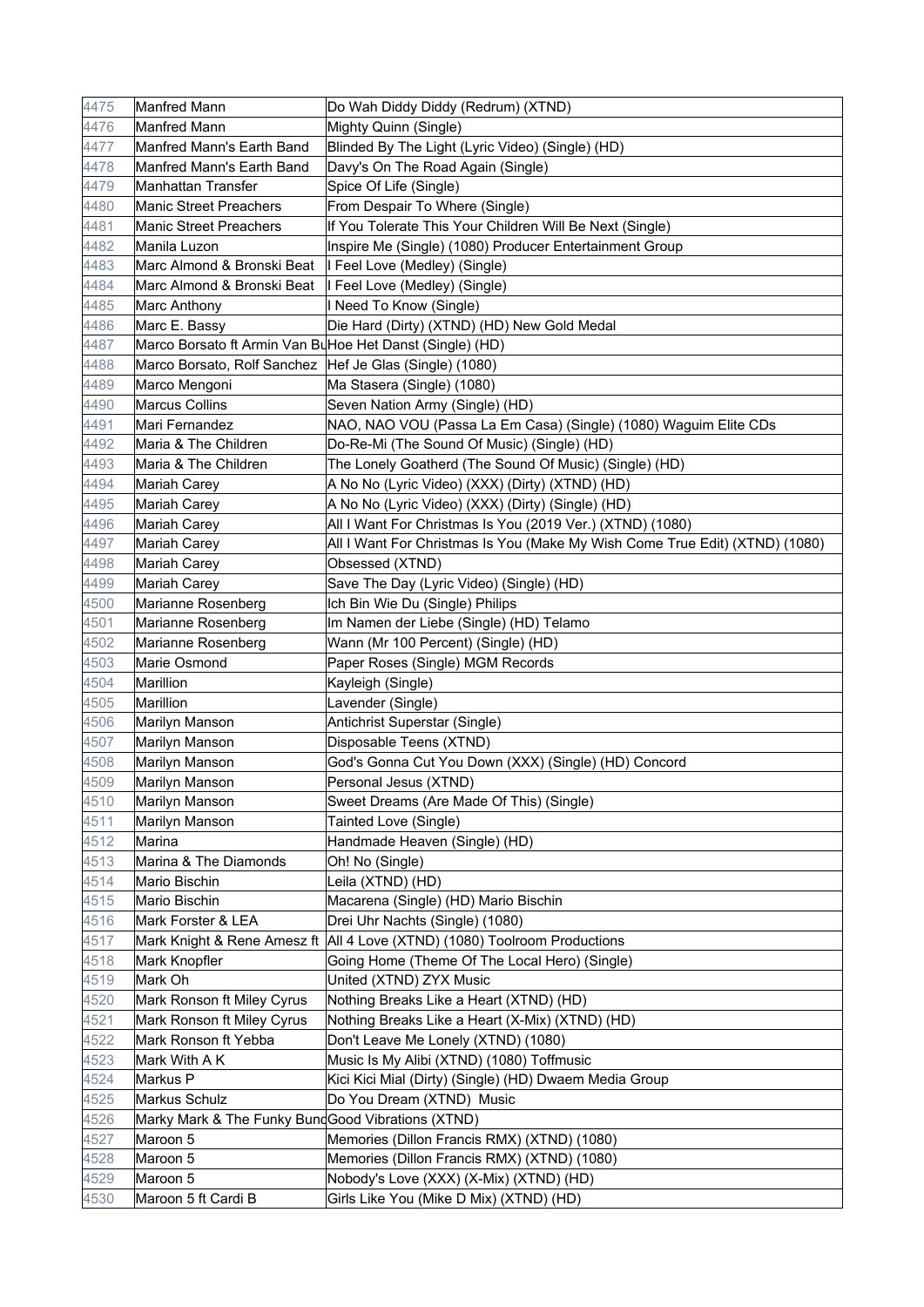| 4531 | Maroon 5 ft Cardi B                                  | Girls Like You (X-Mix) (XTND) (HD)                                                                        |
|------|------------------------------------------------------|-----------------------------------------------------------------------------------------------------------|
| 4532 | Maroon 5 ft Kendrick Lamar                           | Don't Wanna Know (Fraze RMX) (XTND)                                                                       |
| 4533 | Marquess                                             | El Porompompero (Single) (HD) Magic Records                                                               |
| 4534 | <b>Marshall Hain</b>                                 | Dancing In The City (Single)                                                                              |
| 4535 | Marshmello & Bastille                                | Happier (XTND) (HD)                                                                                       |
| 4536 | Marshmello & Bastille                                | Happier (Lyric Video) (XTND) (HD)                                                                         |
| 4537 | Marshmello & Bastille                                | Happier (PeteDown Bounce Mix) (XTND) (HD)                                                                 |
| 4538 | Marshmello & Bastille                                | Happier (X-Mix) (XTND) (HD)                                                                               |
| 4539 | Marshmello & Demi Lovato                             | OK Not To Be OK (XTND) (1080)                                                                             |
| 4540 |                                                      | Marshmello & Imanbek ft Ushe Too Much (XTND) (1080) Joytime Collective                                    |
| 4541 |                                                      | Marshmello & Nitti Gritti ft Meg Bad Bitches (Lyric Video) (XXX) (Dirty) (Single) (HD) Joytime Collective |
| 4542 | Marshmello ft CHVRCHES                               | Here With Me (Colin Jay RMX) (XTND) (HD)                                                                  |
| 4543 |                                                      | Marshmello ft Jonas Brothers Leave Before You Love Me (XTND) (1080)                                       |
| 4544 |                                                      | Marshmello ft Jonas Brothers Leave Before You Love Me (XTND) (1080)                                       |
| 4545 | Marshmello ft Jonas Brothers                         | Leave Before You Love Me (Dark Intensity RMX) (XTND) (1080)                                               |
| 4546 | Marshmello ft Jonas Brothers                         | Leave Before You Love Me (Dark Intensity RMX) (XTND) (1080)                                               |
| 4547 | Marshmello ft Jonas Brothers                         | Leave Before You Love Me (Lyric Video) (Single) (HD)                                                      |
| 4548 | Marshmello ft Kane Brown                             | One Thing Right (Lyric Video) (XTND) (HD) Joytime Collective                                              |
| 4549 | Marshmello ft Kane Brown                             | One Thing Right (X-Mix) (XTND) (HD) Joytime Collective                                                    |
| 4550 | Marshmello ft Kane Brown                             | One Thing Right (X-Mix) (XTND) (HD) Joytime Collective                                                    |
| 4551 | Marshmello ft Kane Brown                             | One Thing Right (X-Mix) (XTND) (HD) Joytime Collective                                                    |
| 4552 | Marshmello ft SOB & RBE                              | Don't Save Me (Dirty) (XTND) (HD) Joytime Collective                                                      |
| 4553 | Martha Wash ft Rupaul                                | It's Raining Men (The Sequel) (Dillon Dickens Vox Mix) (XTND) Logic Records                               |
| 4554 | Martika                                              | Toy Soldiers (Single)                                                                                     |
| 4555 | Martin Garrix & Dean Lewis                           | Used To Love (Single) (1080)                                                                              |
| 4556 | Martin Garrix & Julian Jordan                        | Glitch (XTND) (HD)                                                                                        |
| 4557 | Martin Garrix ft Bonn                                | High On Life (XTND) (HD)                                                                                  |
| 4558 | Martin Garrix ft Bonn                                | Home (Single) (1080)                                                                                      |
| 4559 | Martin Garrix ft Clinton Kane                        | Drown (Lyric Video) (Single) (1080)                                                                       |
| 4560 | Martin Garrix ft JRM                                 | These Are The Times (Single) (HD)                                                                         |
| 4561 | Martin Garrix ft Khalid                              | Ocean (XTND) (HD) STMPD Records                                                                           |
| 4562 | Martin Garrix ft Khalid                              | Ocean (DubVision RMX) (XTND) (HD) STMPD Records                                                           |
| 4563 | Martin Garrix ft Khalid                              | Ocean (DubVision RMX) (XTND) (HD) STMPD Records                                                           |
| 4564 |                                                      | Martin Garrix ft Macklemore & Summer Days (Dirty) (XTND) (1080)                                           |
| 4565 |                                                      | Martin Garrix ft Macklemore & Summer Days (X-Mix) (XTND) (1080)                                           |
| 4566 | Martin Garrix ft Tove Lo                             | Pressure (Single) (1080)                                                                                  |
| 4567 | Martin Garrix, Matisse & Sadk Mistaken (Single) (HD) |                                                                                                           |
| 4568 | Martin Garrix, Matisse & SadkdMistaken (Single) (HD) |                                                                                                           |
| 4569 | Martin Jensen & James Arthur Nobody (XTND) (HD)      |                                                                                                           |
| 4570 | Martin Solveig                                       | C'est La Vie (Fedde Le Grand RMX) (XTND) Mixture Stereophonic                                             |
| 4571 | Martin Solveig ft Dragonette                         | Hello (Mr M!X RMX) (XTND) (HD)                                                                            |
| 4572 | Marusha                                              | Somewhere Over The Rainbow (Single) Low Spirit Recordings                                                 |
| 4573 | Marusha                                              | Somewhere Over The Rainbow (Single) Low Spirit Recordings                                                 |
| 4574 | <b>Marvin Gaye</b>                                   | Got To Give It Up (Single)                                                                                |
| 4575 | Marvin Gaye                                          | I Heard It Through The Grapevine (Redrum) (XTND)                                                          |
| 4576 | Marvin Gaye                                          | Let's Get It On (Single)                                                                                  |
| 4577 | Marvin Gaye                                          | Sexual Healing (XTND)                                                                                     |
| 4578 | Marvin Gaye & Tami Terrell                           | Ain't No Mountain High Enough (Dance RMX) (XTND)                                                          |
| 4579 | Marvin Gaye & Tammi Terrell                          | Ain't No Mountain High Enough (Single)                                                                    |
| 4580 | Marvin Gaye & Tammi Terrell                          | Ain't No Mountain High Enough (Redrum) (XTND)                                                             |
| 4581 | Mary J Blige                                         | A Night To Remember (XTND) (1080)                                                                         |
| 4582 | Mary J Blige                                         | Give Me You (Single)                                                                                      |
| 4583 | Mary J Blige                                         | Give Me You (NiƱo RMX) (XTND)                                                                             |
| 4584 |                                                      | Mas Musiq ft Aymos, DJ Maph Zaka (Dirty) (XTND) (1080) New Money Gang Music                               |
| 4585 | Masked Wolf                                          | Astronaut In The Ocean (Joe Maz RMX) (XTND) (1080)                                                        |
| 4586 | Masked Wolf                                          | Astronaut In The Ocean (Joe Maz RMX) (Dirty) (XTND) (1080)                                                |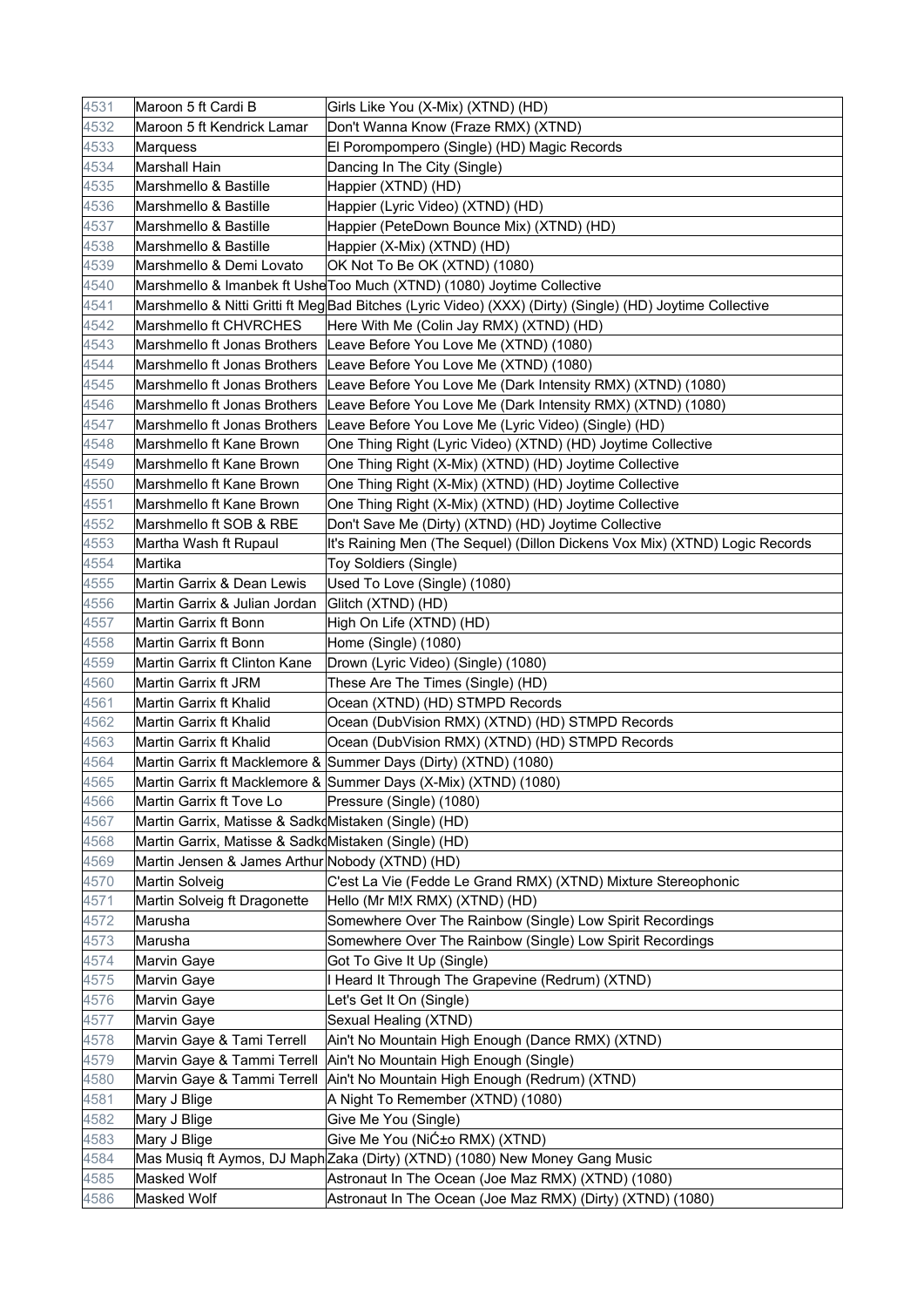| 4587         | Masked Wolf                                              | Astronaut In The Ocean (Joe Maz RMX) (Dirty) (XTND) (1080)                    |
|--------------|----------------------------------------------------------|-------------------------------------------------------------------------------|
| 4588         | Masked Wolf                                              | Astronaut In The Ocean (Joe Maz RMX) (Dirty) (XTND) (1080)                    |
| 4589         | Masked Wolf                                              | Astronaut In The Ocean (Joe Maz RMX) (Dirty) (XTND) (1080)                    |
| 4590         | Masked Wolf                                              | Astronaut In The Ocean (Joe Maz RMX) (Dirty) (XTND) (1080)                    |
| 4591         | Masked Wolf                                              | Astronaut In The Ocean (Mike & Me VIP) (Dirty) (XTND) (1080)                  |
| 4592         | Masked Wolf                                              | Astronaut In The Ocean (Ray Isaac RMX) (XTND) (1080)                          |
| 4593         | Masked Wolf ft X Ambassador Razor's Edge (Single) (1080) |                                                                               |
| 4594         | Massimo Ranieri                                          | Rose Rosse (Lyric Video) (Single) (HD)                                        |
| 4595         | <b>Master Blaster</b>                                    | How Old R U (Single) Clubland Records                                         |
| 4596         | <b>Master Blaster</b>                                    | Hypnotic Tango (Single) Clubland Records                                      |
| 4597         | Master Chic Recordings                                   | Classics RMXed Vol 02 (XTND)                                                  |
| 4598         | Master Chic Recordings                                   | Classics RMXed Vol 03 (Single)                                                |
| 4599         |                                                          | Master KG & David Guetta ft AShine Your Light (Lyric Video) (XTND) (HD)       |
| 4600         |                                                          | Master KG & David Guetta ft AShine Your Light (Lyric Video) (XTND) (HD)       |
| 4601         | Master KG & Nomcebo                                      | Jerusalema (DJ Baur RMX) (XTND) (HD) Africori                                 |
| 4602         | Master KG & Nomcebo                                      | Jerusalema (DJ Baur RMX) (XTND) (HD) Africori                                 |
| 4603         | Master KG & Nomcebo                                      | Jerusalema (DJ Baur RMX) (XTND) (HD) Africori                                 |
| 4604         | Master KG & Nomcebo                                      | Jerusalema (DJ Baur RMX) (XTND) (HD) Africori                                 |
| 4605         |                                                          | Master KG ft Burna Boy & Non Jerusalema (Remix) (XTND) (1080)                 |
| 4606         |                                                          | Master KG ft Burna Boy & Non Jerusalema (Remix) (XTND) (1080)                 |
| 4607         |                                                          | Master KG ft Burna Boy & Non Jerusalema (Remix) (XTND) (1080)                 |
| 4608         |                                                          | Master KG ft Burna Boy & Non Jerusalema (Remix) (XTND) (1080)                 |
| 4609         |                                                          | Master KG ft Burna Boy & Non Jerusalema (Remix) (XTND) (1080)                 |
| 4610         |                                                          | Master KG ft Burna Boy & Non Jerusalema (Remix) (XTND) (1080)                 |
| 4611         | Master KG ft Nomcebo                                     | Jerusalema (Single) (HD) Africori                                             |
| 4612         | Master KG ft Nomcebo                                     | Jerusalema (HUGEL RMX) (XTND) (HD) Africori                                   |
| 4613         | Master KG ft Nomcebo                                     | Jerusalema (Remix) (XTND) (HD) Africori                                       |
| 4614         | Master KG ft Zanda Zakuza                                | Skeleton Move (Single) (HD) Open Mic Productions                              |
|              |                                                          |                                                                               |
| 4615         | Mastodon                                                 | Show Yourself (Single) (HD)                                                   |
| 4616         | Mata                                                     | Kiss Cam (Podryw Roku) (Single) (1080) SBM Label                              |
| 4617         |                                                          | Mata ft Quebonafide & Malik MPapuga (XXX) (Dirty) (XTND) (1080) SBM Label     |
| 4618         | Matchbox                                                 | Rockabilly Rebel (Single) Magnet                                              |
| 4619         | Mathieu Koss & Aloe Blacc                                | Never Growing Up (XTND) (HD) Scorpio Music                                    |
| 4620         | Matia Bazar                                              | Ti Sento (Single)                                                             |
| 4621         |                                                          | Matoma ft MNEK & Kiana Led Bruised Not Broken (Single) (HD)                   |
| 4622         | Matrang                                                  | Medusa (Single) Gazgolder Records                                             |
| 4623         | Matt Bianco                                              | Who's Side Are You On (Single)                                                |
| 4624         | <b>Matt Dusk</b>                                         | Marshmallow World (Single) (HD)                                               |
| 4625         | Matt Dusk & Florence K                                   | Something Stupid (Single) (HD) Productions J                                  |
| 4626         | Matt Nash                                                | Frequency (XTND) (HD)                                                         |
| 4627         | <b>Matt Simons</b>                                       | Better Tomorrow (Single) (HD) Play It Again Sam                               |
| 4628         | <b>Matt Stell</b>                                        | Blinding Lights (Single) (HD)                                                 |
| 4629         | Matthias Reim                                            | Eiskalt (Lyric Video) (Single) (HD)                                           |
| 4630         | Matthias Reim                                            | Nachsten Sommer (Single) (HD)                                                 |
| 4631         | Mattn & Selva                                            | Sandstorm (XTND) (HD) Smash The House                                         |
| 4632         | Mattn & Selva                                            | Sandstorm (XTND) (HD) Smash The House                                         |
| 4633         |                                                          | Maurice Williams & The ZodiadStay (Lyric Video) (Single) (1080) Herald        |
| 4634         |                                                          | Maurice Williams & The ZodiadStay (Lyric Video) (Redrum) (XTND) (1080) Herald |
| 4635         |                                                          | Maurice Williams & The ZodiadStay (Lyric Video) (Redrum) (XTND) (1080) Herald |
| 4636         | MAX & Ali Gatie                                          | Butterflies (Single) (HD)                                                     |
| 4637         | Max ft Chromeo                                           | Checklist (XTND) (HD)                                                         |
| 4638         | Max ft Suga                                              | Blueberry Eyes (Single) (HD)                                                  |
| 4639         | Max George                                               | Barcelona (James Bluck RMX) (XTND) (HD) Silver Max Entertainment              |
| 4640         | Max Raabe                                                | Oops I Did It Again (Single) (HD)                                             |
| 4641<br>4642 | Max-A-Million<br>MaxRiven                                | Fat Boy (Xtendamix RMX) (XTND)<br>Rhythm Is A Dancer (XTND) (HD)              |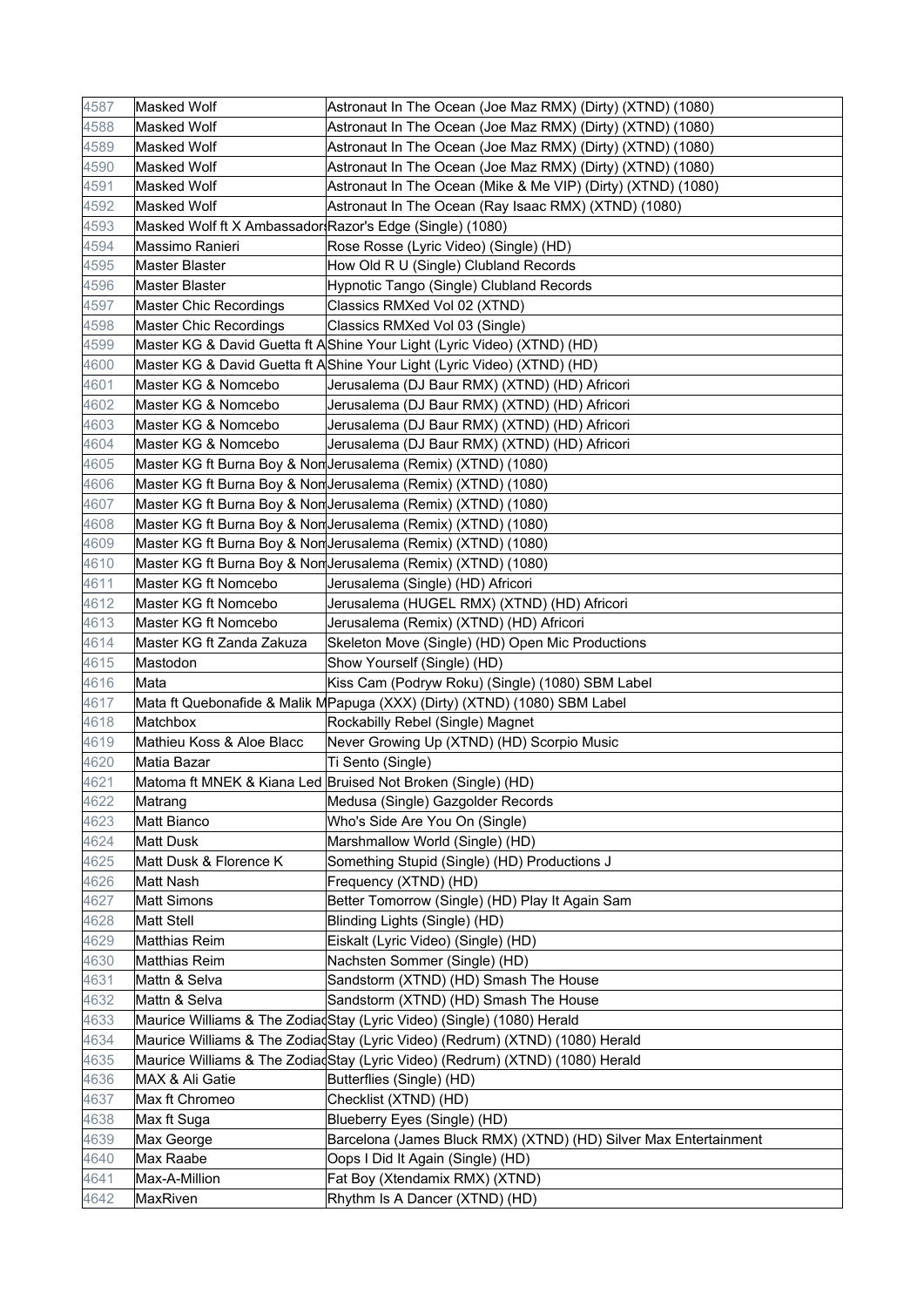| 4643 | <b>MC Fioti</b>                                         | Vacina Butantan (Bum Bum Tam Tam RMX) (XTND) (1080) KondZilla                             |
|------|---------------------------------------------------------|-------------------------------------------------------------------------------------------|
| 4644 | <b>MC Hammer</b>                                        | U Can't Touch This (XTND)                                                                 |
| 4645 | MC Mario feat Cindy Chevaz                              | Last Night A DJ Saved My Life (XTND) Tycoon Records                                       |
| 4646 | MC Miker G & Deejay Sven                                | Holiday Rap (Single) High Fashion Music                                                   |
| 4647 | McFadden & Whitehead                                    | Ain't No Stoppin' Us Now (Luca Debonaire RMX) (XTND)                                      |
| 4648 | <b>McFly</b>                                            | Happiness (Single) (HD)                                                                   |
| 4649 | MĆ□ ft Foster The People                                | Blur (Single) (HD)                                                                        |
| 4650 | Meat Loaf                                               | I'd Do Anything For Love (But I Won't Do That) (Single) (1080)                            |
| 4651 | Meat Loaf                                               | I'd Do Anything For Love (But I Won't Do That) (Single) (HD)                              |
| 4652 | <b>Meat Loaf</b>                                        | I'd Do Anything For Love (But I Won't Do That) (Single)                                   |
| 4653 | Meck ft Leo Sayer                                       | Thunder In My Heart Again (Single) Kontor                                                 |
| 4654 | Meco                                                    | Star Wars Theme (TOTP Performance) (Single) Millenium                                     |
| 4655 | Medina Green ft Mos Def                                 | Yo Yo Yo (Dirty) (XTND) Illson Media                                                      |
| 4656 |                                                         | Meduza ft Becky Hill & Goodb Lose Control (Amice RMX) (XTND) (1080)                       |
| 4657 |                                                         | Meduza ft Becky Hill & Goodb Lose Control (Lyric Video) (XTND) (HD)                       |
| 4658 | Meduza ft Dermot Kennedy                                | Paradise (XTND) (1080)                                                                    |
| 4659 | Meduza ft Dermot Kennedy                                | Paradise (Joe Maz RMX) (XTND) (1080)                                                      |
| 4660 | Meduza ft Dermot Kennedy                                | Paradise (Joe Maz RMX) (XTND) (1080)                                                      |
| 4661 | Meduza ft Goodboys                                      | Piece Of Your Heart (Amice RMX) (XTND) (HD)                                               |
| 4662 | Meduza ft Goodboys                                      | Piece Of Your Heart (DJ Dark & MD DJ RMX) (XTND) (1080)                                   |
| 4663 | Meek Mill ft Drake                                      | Going Bad (Fraze RMX) (Dirty) (XTND) (HD)                                                 |
| 4664 | Meg Myers                                               | Desire (Dirty) (Single) (HD)                                                              |
| 4665 | Megadeth                                                | Anarchy In The U.K. (Single)                                                              |
| 4666 | Megadeth                                                | Anarchy In The U.K. (Single)                                                              |
| 4667 | Megadeth                                                | Wake Up Dead (Single)                                                                     |
| 4668 | <b>Megan Thee Stallion</b>                              | Realer (Dirty) (XTND) (1080) 300 Entertainment                                            |
| 4669 | Meghan Trainor                                          | Hurt Me (Lyric Video) (Single) (HD)                                                       |
| 4670 | Meghan Trainor                                          | Hurt Me (Lyric Video) (Single) (HD)                                                       |
| 4671 | <b>Meghan Trainor</b>                                   | Make You Dance (Dirty) (Single) (HD)                                                      |
| 4672 | <b>Meghan Trainor</b>                                   | Make You Dance (Lyric Video) (XXX) (Dirty) (Single) (HD)                                  |
| 4673 | <b>Meghan Trainor</b>                                   | NO (Bass Junkies RMX) (XTND) (HD)                                                         |
| 4674 | Meghan Trainor                                          | NO (Bass Junkies RMX) (XTND) (HD)                                                         |
| 4675 | <b>Meghan Trainor</b>                                   | NO (Dj X Mix) (XTND) (HD)                                                                 |
| 4676 | Meghan Trainor                                          | You Don't Know Me (Single) (1080)                                                         |
| 4677 | Meghan Trainor ft Dillon Franc Underwater (Single) (HD) |                                                                                           |
| 4678 | Mel Brooks                                              | To Be Or Not To Be (Hitler Rap) (Single)                                                  |
| 4679 | Melanie C                                               | Anymore (Seamus Haji RMX) (XTND) (HD) Red Girl Records                                    |
| 4680 | Melanie C                                               | In And Out Of Love (Single) (HD) Red Girl Media                                           |
| 4681 | Melanie C                                               | In And Out Of Love (Nick Reach Up RMX) (XTND) (HD) Red Girl Media                         |
| 4682 | Melanie C                                               | Touch Me (Single) (HD) Red Girl Media                                                     |
| 4683 | Melanie C                                               | Touch Me (Single) (HD) Red Girl Media                                                     |
| 4684 | Melanie C ft Nadia Rose                                 | Fearless (Single) (HD) Red Girl Media                                                     |
| 4685 | Melanie C ft Sink The Pink                              | High Heels (Moto Blanco RMX) (XTND) (HD) Red Girl Media                                   |
| 4686 | <b>Melanie Martinez</b>                                 | Copy Cat (Dirty) (Single) (HD)                                                            |
| 4687 | Melba Moore                                             | This Is It (Single) Buddah Records                                                        |
| 4688 | Melissa Etheridge                                       | As Cool As You Try (Single) (HD)                                                          |
| 4689 | Men At Work                                             | Down Under (Redrum) (XTND)                                                                |
| 4690 | Men At Work                                             | Who Can It Be Now (Redrum) (XTND)                                                         |
| 4691 | Men Without Hats                                        | Antarctica (Single)                                                                       |
| 4692 | Men Without Hats                                        | Pop Goes The World (Single)                                                               |
| 4693 | Men Without Hats                                        | Pop Goes The World (Redrum) (XTND)                                                        |
| 4694 | Men Without Hats                                        | Safety Dance (Digital Visions RMX) (XTND)                                                 |
| 4695 | Men Without Hats                                        | Safety Dance (Extended Club Mix) (XTND)                                                   |
| 4696 |                                                         | Mental Theo & Zany Vs Partyfr Naar De Klote (Karnaval Festival 2019 Anthem) (Single) (HD) |
| 4697 | Mentis ft Kate Wild                                     | Excuses (Lyric Video) (XTND) (HD)                                                         |
| 4698 | Mephisto                                                | Forever Mine (Lyric Video) (Single) (HD) Happy Music                                      |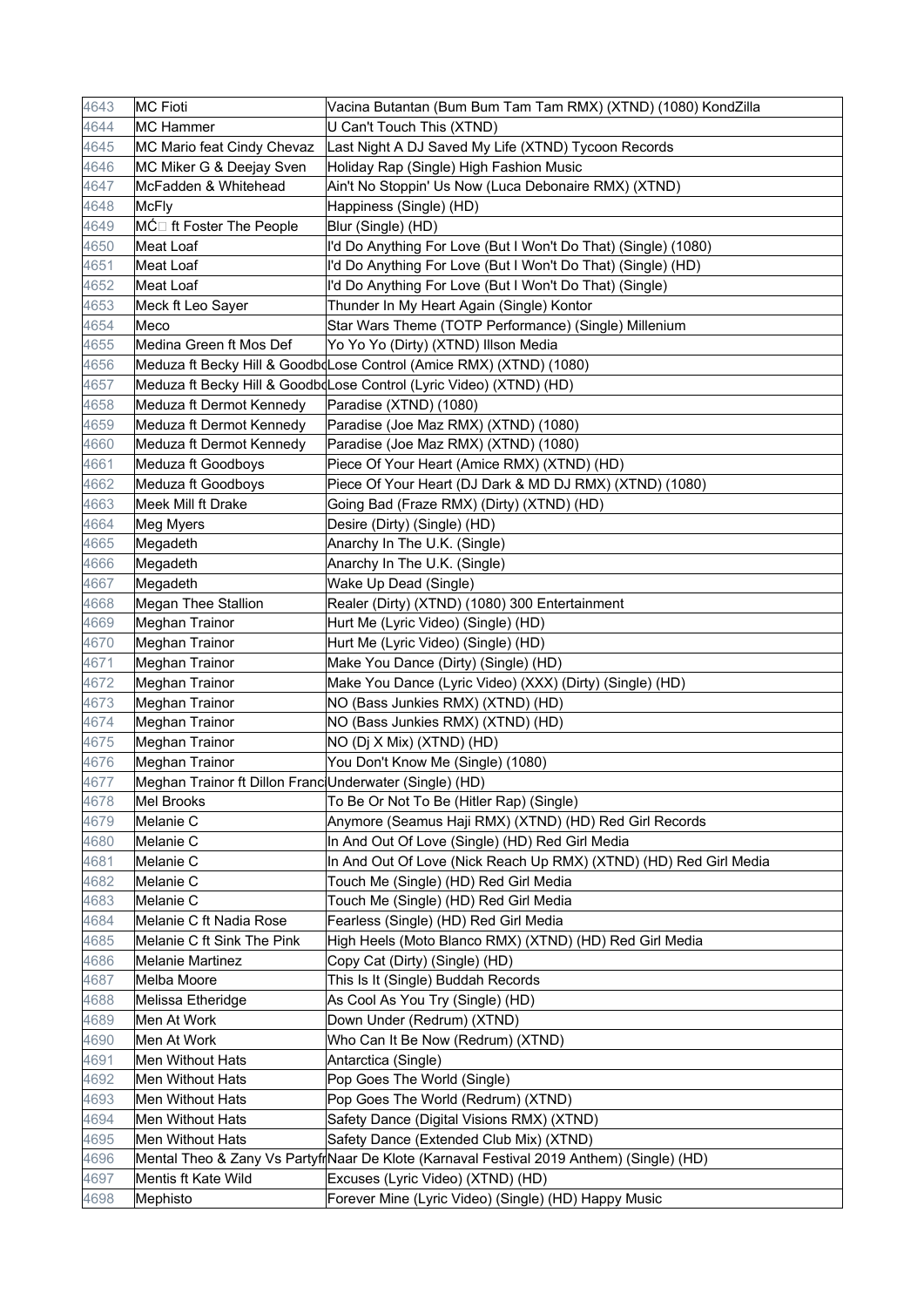| 4699         | MercyMe                            | Flawless (Single) (HD)                                                     |
|--------------|------------------------------------|----------------------------------------------------------------------------|
| 4700         | Mert Abi ft Burry Soprano          | XXLARGE (Dirty) (Single) (HD) Husla Music                                  |
| 4701         | Metalachi ft Felipe Esparza        | Bohemian Rhapsody (Single) (HD)                                            |
| 4702         | Metallica                          | Enter Sandman (XTND)                                                       |
| 4703         | Metallica                          | For Whom The Bell Tolls (Live) (Single)                                    |
| 4704         | Metallica                          | Nothing Else Matters (Single)                                              |
| 4705         | Metallica                          | Sad But True (XTND)                                                        |
| 4706         | Metro & Nelly Furtado              | Sticks & Stones (Lyric Video) (Single) (HD) Radikal Records                |
|              |                                    |                                                                            |
| 4707         | Metsakutsu ft Koit Toome           | Pole Piiri (Single) (HD)                                                   |
| 4708         | <b>MGMT</b>                        | Kids (XTND)                                                                |
| 4709         | <b>MGMT</b>                        | Kids (Pet Shop Boys Synthpop Mix) (XTND)                                   |
| 4710         | Mi Casa                            | La Vida (Single) (HD) Soul Candi Music                                     |
| 4711         | Michael BublC©                     | Forever Now (Lyric Video) (Single) (HD)                                    |
| 4712         | Michael BublC©                     | Forever Now (Lyric Video) (Single) (HD)                                    |
| 4713         | Michael Buble                      | Close Your Eyes (Single) (HD)                                              |
| 4714         | Michael Buble                      | Crazy Love (Single)                                                        |
| 4715         | Michael Buble                      | Everything (Single)                                                        |
| 4716         | Michael Buble                      | Everything (Dance Mix) (Single)                                            |
| 4717         | Michael Buble                      | Feeling Good (Single)                                                      |
| 4718         | Michael Buble                      | Forever Now (Lyric Video) (Single) (HD)                                    |
| 4719         | Michael Buble                      | Home (Single)                                                              |
| 4720         | Michael Buble                      | I Believe In You (Single) (HD)                                             |
| 4721         | <b>Michael Buble</b>               | It's A Beautiful Day (Single) (HD)                                         |
| 4722         | Michael Buble                      | Nobody But Me (Single) (HD)                                                |
| 4723         | Michael Buble                      | Save The Last Dance (Redrum) (XTND)                                        |
| 4724         | Michael Buble                      | Such A Night (Visualizer) (Single) (HD)                                    |
| 4725         | Michael Buble                      | The Way You Look Tonight (Live) (Single)                                   |
| 4726         | Michael Buble                      | When I Fall In Love (Single) (HD)                                          |
| 4727         |                                    | Michael Calfan ft Monique Law Wild Game (Lyric Video) (XTND) (HD)          |
| 4728         | Michael Jackson                    | Beat It (Digital Visions RMX) (XTND)                                       |
| 4729         | Michael Jackson                    | Beat It (Master Chic Shark Mix) (XTND)                                     |
| 4730         | Michael Jackson                    | Billie Jean (XTND)                                                         |
| 4731         | Michael Jackson                    | Billie Jean (Master Chic Mix) (XTND)                                       |
| 4732         | Michael Jackson                    | Billie Jean (Remix) (XTND)                                                 |
| 4733         | Michael Jackson                    | Don't Stop 'Til You Get Enough (Lauren H 2K19 RMX) (XTND)                  |
| 4734         | Michael Jackson                    | Don't Stop 'Til You Get Enough (Master Chic Mix) (XTND)                    |
| 4735<br>4736 | Michael Jackson<br>Michael Jackson | Ghost (Halloween RMX) (XTND)                                               |
|              |                                    | Got To Be There (Single)                                                   |
| 4737<br>4738 | Michael Jackson<br>Michael Jackson | Human Nature (Luca Debonaire RMX) (XTND)                                   |
| 4739         | Michael Jackson                    | I Just Can't Stop Loving You (XTND)                                        |
|              |                                    | Jam (XTND)<br>Leave Me Alone (XTND) (HD)                                   |
| 4740<br>4741 | Michael Jackson<br>Michael Jackson | Pepsi Generation (Billie Jean) (XTND)                                      |
| 4742         | Michael Jackson                    |                                                                            |
| 4743         | Michael Jackson                    | Remember The Time (E-Smoove's Late Nite Mix) (XTND)                        |
| 4744         | Michael Jackson                    | Remember The Time (Silky Soul Mix) (XTND)<br>Rock With You (Redrum) (XTND) |
| 4745         | Michael Jackson                    | Rock With You (Remix) (XTND)                                               |
|              |                                    |                                                                            |
| 4746         | Michael Jackson                    | Slave To The Rhythm (Redrum) (XTND)                                        |
| 4747         | Michael Jackson                    | Smooth Criminal (Redrum) (XTND) (1080)                                     |
| 4748         | Michael Jackson                    | Smooth Criminal (Remix) (XTND) (1080)                                      |
| 4749<br>4750 | Michael Jackson<br>Michael Jackson | The Way You Make Me Feel (Digital Visions RMX) (XTND)                      |
|              | Michael Jackson                    | Thriller (Animated Skeleton Ver.) (XTND) (HD)                              |
| 4751         |                                    | Thriller (XTND) (1080)                                                     |
| 4752<br>4753 | Michael Jackson<br>Michael Jackson | Thriller (XTND) (HD)<br>Thriller (Full Dance Sequence) (XTND) (1080)       |
|              | Michael Jackson                    |                                                                            |
| 4754         |                                    | Thriller (Full Dance Sequence) (Single) (1080)                             |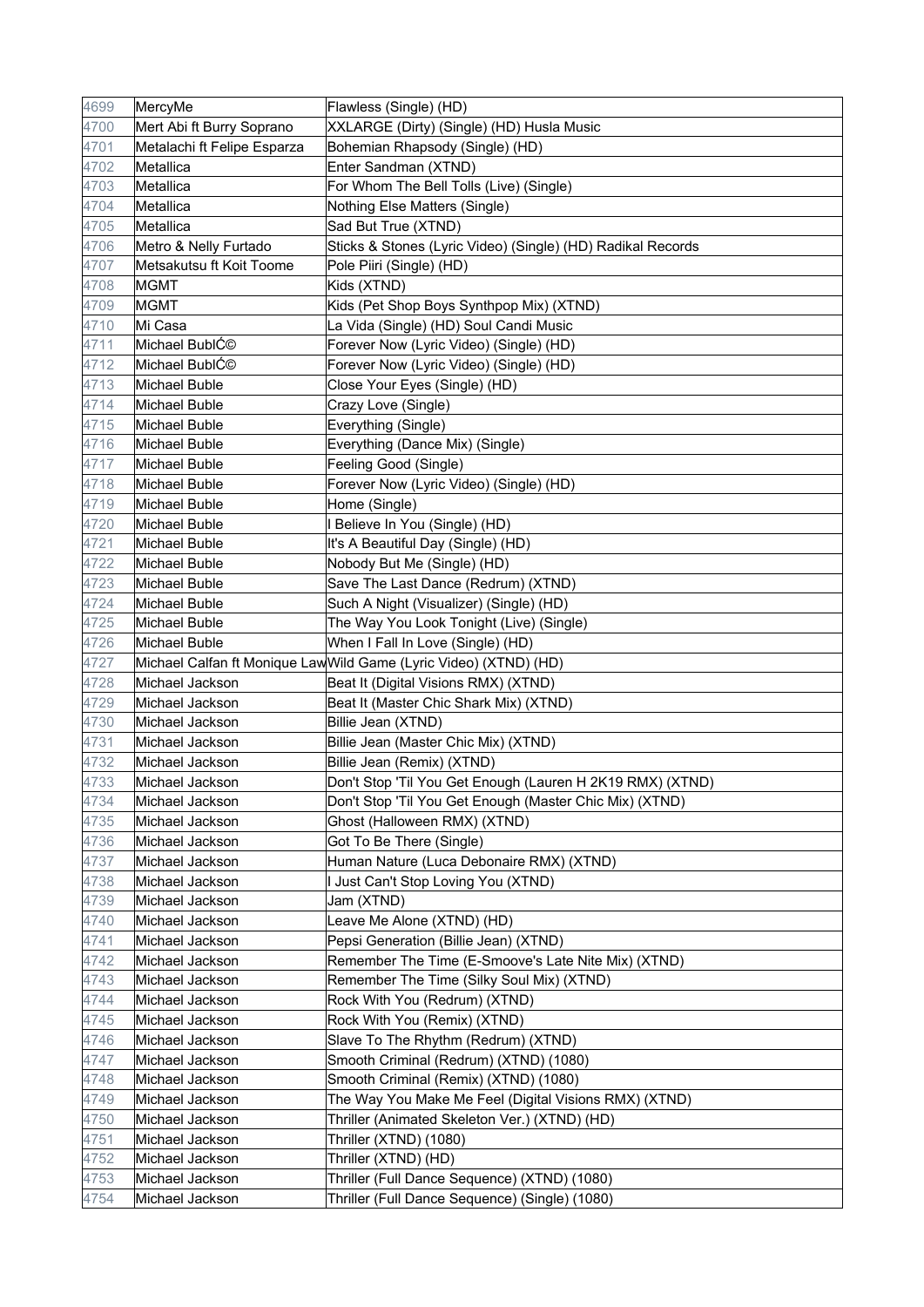| 4755 | Michael Jackson                                   | Thriller (Master Chic Mix) (XTND)                                        |
|------|---------------------------------------------------|--------------------------------------------------------------------------|
| 4756 | Michael Jackson                                   | Working Day And Night (XTND)                                             |
| 4757 |                                                   | Michael Jackson & Paul McCa The Girl Is Mine (Lyric Video) (XTND) (1080) |
| 4758 |                                                   | Michael Jackson ft Janet JacksScream (Def Club Mix) (XXX) (XTND)         |
| 4759 | Michael Oakley                                    | Is There Anybody Out There (Jon Campbell Edit) (Single) (1080)           |
| 4760 | Michael Schulte                                   | All I Need (Single) (HD) WVG Medien                                      |
| 4761 | Michael Sembello                                  | Automatic Man (Disco Vinnie RMX) (XTND)                                  |
| 4762 | Michael Sembello                                  | Automatic Man (Disco Vinnie RMX) (XTND)                                  |
| 4763 | Michael Sembello                                  | Maniac (Digital Vision RMX) (XTND)                                       |
| 4764 | Michael Wendler                                   | Prinzessin (Lyric Video) (Single) (HD) Telamo                            |
| 4765 | <b>Michal David</b>                               | Non Stop (Single) (HD) Supraphon                                         |
| 4766 | Michel Delpech                                    | Pour Un Flirt (Single) Barclay                                           |
| 4767 | Michel Telo                                       | Bara Bara (Bere Bere) (Single) (HD) Somlivre                             |
| 4768 | Michel Telo                                       | Cafe Coado (Single) (HD) Som Livre                                       |
| 4769 | Michel Telo                                       | Pra Ouvir No Fone (Single) (HD) Som Livre                                |
| 4770 | Michelle Weeks                                    | Don't Give Up (XTND)                                                     |
| 4771 | Michou                                            | Fier (Single) (HD)                                                       |
| 4772 | Mickie Krause                                     | Eine Woche Wach (Single) (1080)                                          |
| 4773 | Middle Of The Road                                | Chirpy Chirpy Cheep Cheep (Alternate Ver.) (Single)                      |
| 4774 | Middle Of The Road                                | Chirpy Chirpy Cheep Cheep (Single)                                       |
| 4775 | Middle Of The Road                                | Sacramento (Single)                                                      |
| 4776 | Middle Of The Road                                | Samson & Delilah (Single)                                                |
| 4777 | Middle Of The Road                                | Soley Soley (Single)                                                     |
| 4778 | Middle Of The Road                                | Tweedle Dee Tweedle Dum (Single)                                         |
| 4779 | Midge Ure                                         | Dear God (Single)                                                        |
| 4780 | Midge Ure                                         | No Regrets (Single)                                                      |
| 4781 | Midland                                           | Sunrise Tells The Story (Lyric Video) (Single) (HD)                      |
| 4782 | Midnight Oil                                      | Power & The Passion (XTND)                                               |
| 4783 | Miguel Brown                                      | So Many Men, So Little Time (Single)                                     |
| 4784 | Mika                                              | Big Girl (You Are Beautiful) (Single)                                    |
| 4785 | Mika                                              | Dear Jealousy (Single) (HD)                                              |
| 4786 | Mika                                              | Grace Kelly (Single)                                                     |
| 4787 | Mika                                              | Happy Ending (Single)                                                    |
| 4788 | Mika                                              | Ice Cream (Single) (HD)                                                  |
| 4789 | Mika                                              | Ice Cream (Lyric Video) (Single) (HD)                                    |
| 4790 | Mika                                              | Love Today (Single)                                                      |
| 4791 | Mika                                              | Relax, Take It Easy (Remix) (XTND)                                       |
| 4792 | Mika                                              | Relax, Take It Easy (Remix) (XTND)                                       |
| 4793 | Mike & The Mechanics                              | All I Need Is A Miracle '96 (Single)                                     |
| 4794 | Mike & The Mechanics                              | All I Need Is A Miracle (12 Inch Mix) (XTND)                             |
| 4795 | Mike & The Mechanics                              | Over My Shoulder (Single)                                                |
| 4796 | Mike & The Mechanics                              | Silent Running (PeteDown Classic Mix) (XTND)                             |
| 4797 | Mike & The Mechanics                              | The Living Years (Digital Visions RMX) (XTND)                            |
| 4798 | Mike & The Mechanics                              | The Living Years (Digital Visions RMX) (XTND)                            |
| 4799 | <b>Mike Candys</b>                                | Cry (Lyric Video) (Single) (HD) Sirup Music                              |
| 4800 | Mike Candys                                       | Cry (Lyric Video) (Single) (HD) Sirup Music                              |
| 4801 | Mike Candys                                       | Darkness (Lyric Video) (XTND) (HD) Kontor                                |
| 4802 | Mike Leon Grosch                                  | Nicht Mal Eine Stunde (Single) (HD) Eventline Media                      |
| 4803 | Mike Maureen Vs Da Freaks                         | Love Spy (Reloaded) (Single) A45                                         |
| 4804 | Mike Oldfield                                     | Blue Peter (Single)                                                      |
| 4805 | Mike Oldfield                                     | Five Miles Out (Single)                                                  |
| 4806 | Mike Oldfield                                     | In Dulci Jubilo (Single)                                                 |
| 4807 | Mike Oldfield                                     | Portsmouth (Single)                                                      |
| 4808 | Mike Oldfield                                     | Sailing (Single) (HD) Mercury Records                                    |
| 4809 | Mike Oldfield ft Anita Hegerlan Innocent (Single) |                                                                          |
| 4810 | Mike Oldfield ft Barry Palmer                     | Crime Of Passion (Single)                                                |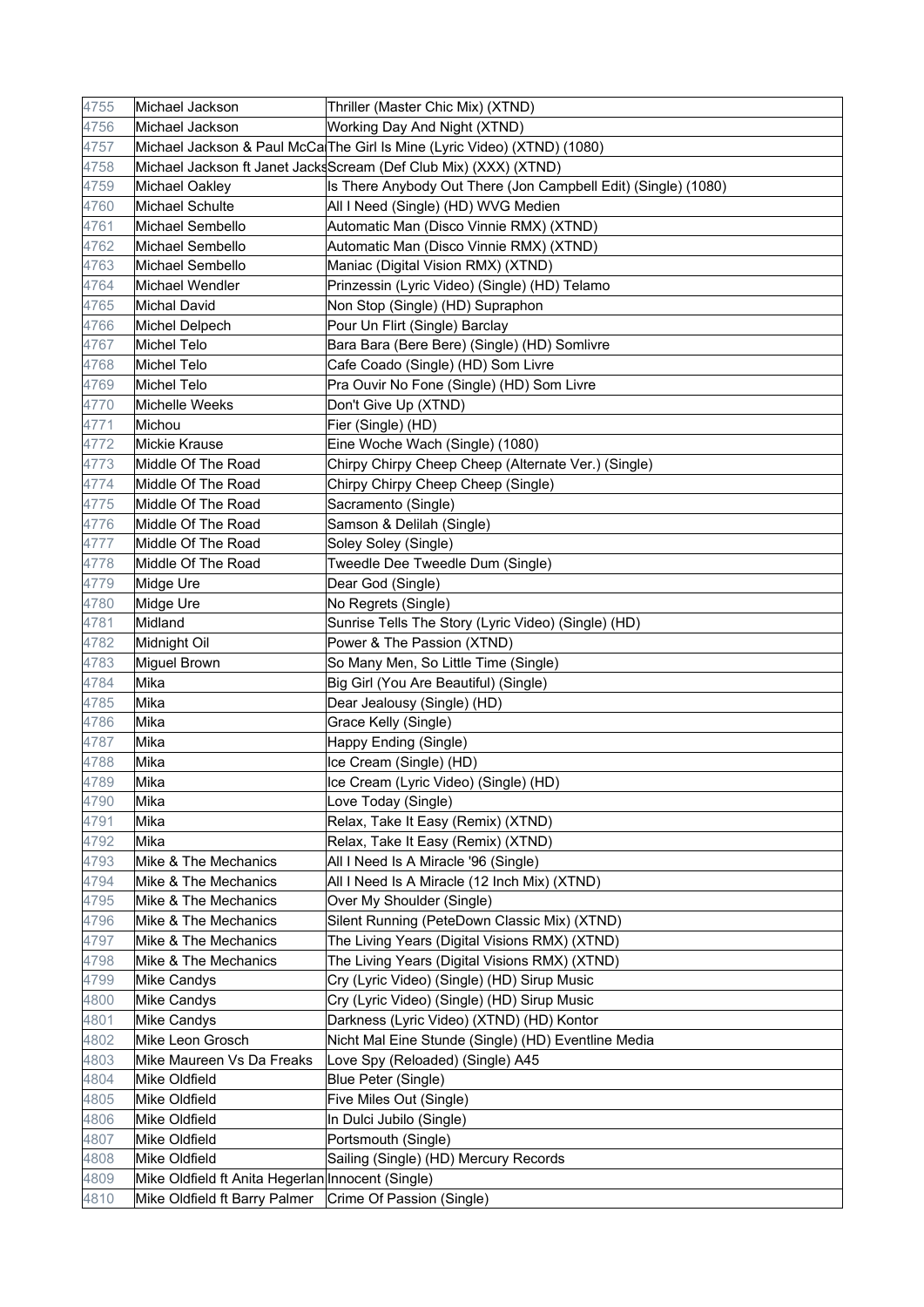| 4811 | Mike Posner                                           | Move On (Vertical Video) (XTND) (HD)                                                   |
|------|-------------------------------------------------------|----------------------------------------------------------------------------------------|
| 4812 | Mike Posner                                           | Move On (Vertical Video) (Single) (HD)                                                 |
| 4813 | Mike Posner & Talib Kweli                             | Legacy (Single) (HD)                                                                   |
| 4814 |                                                       | Mike Posner ft Stanaj & Yung Momma Always Told Me (Dirty) (Single) (1080)              |
| 4815 |                                                       | Mike Post, Pete Carpenter & L Magnum P.I. Theme (Single) (1080)                        |
| 4816 | Mike Williams                                         | Day Or Night (XTND) (HD)                                                               |
| 4817 | <b>Mike Williams</b>                                  | I Got You (Single) (HD)                                                                |
| 4818 | Mike Williams                                         | The Beat (Hardwell RMX) (Single) (HD)                                                  |
| 4819 | Mikolas Josef                                         | Abu Dhabi (Single) (HD)                                                                |
| 4820 | Mikolas Josef                                         | Lie To Me (Single) (HD)                                                                |
| 4821 | Mikolas Josef                                         | Me Gusta (Single) (HD)                                                                 |
| 4822 |                                                       | Mikolas Josef ft Fito Blanko & Acapella (Single) (1080) Vivienne Records               |
| 4823 | <b>Miley Cyrus</b>                                    | Midnight Sky (Single) (1080)                                                           |
| 4824 | <b>Miley Cyrus</b>                                    | Midnight Sky (Dark Intensity RMX) (XTND) (1080)                                        |
| 4825 | Miley Cyrus                                           | Midnight Sky (Division 4 RMX) (XTND) (1080)                                            |
| 4826 | <b>Miley Cyrus</b>                                    | Midnight Sky (Division 4 RMX) (XTND) (1080)                                            |
| 4827 | <b>Miley Cyrus</b>                                    | Midnight Sky (Freemore RMX) (XTND) (1080)                                              |
| 4828 | <b>Miley Cyrus</b>                                    | Mother's Daughter (XXX) (XTND) (1080)                                                  |
| 4829 | Miley Cyrus                                           | Mother's Daughter (XXX) (X-Mix) (XTND) (1080)                                          |
| 4830 | <b>Miley Cyrus</b>                                    | Slide Away (Single) (1080)                                                             |
| 4831 | Miley Cyrus                                           | We Can't Stop (Dirty) (XTND) (HD)                                                      |
| 4832 | <b>Miley Cyrus</b>                                    | We Can't Stop (Mike Rizzo RMX) (XTND) (HD)                                             |
| 4833 | <b>Miley Cyrus</b>                                    | We Can't Stop (X-Mix) (XTND) (HD)                                                      |
| 4834 | Miley Cyrus ft Dua Lipa                               | Prisoner (XTND) (1080)                                                                 |
| 4835 | Miley Cyrus ft Dua Lipa                               | Prisoner (Cosmic Dawn RMX) (XTND) (1080)                                               |
| 4836 | Miley Cyrus ft Dua Lipa                               | Prisoner (X-Mix) (XTND) (1080)                                                         |
| 4837 |                                                       | Miley Cyrus ft Watt, Elton John Nothing Else Matters (Single) (HD)                     |
| 4838 | Milira Jones                                          | Mercy Mercy Me (The Ecology) (Single)                                                  |
| 4839 | Milk & Honey                                          | Hallelujah (Single)                                                                    |
| 4840 | Milk & Sugar                                          | Let The Sun Shine (Purple Disco Machine RMX) (Single) (HD)                             |
| 4841 | Milk & Sugar ft Munchner Sym Pjanoo (Single) (HD)     |                                                                                        |
| 4842 | Milk Inc                                              | Last Night A DJ Saved My Life (XTND) (HD) Regoli Records                               |
| 4843 | Milk Inc                                              | Tainted Love (Single)                                                                  |
| 4844 | Milk Inc                                              | The Sun Always Shines On TV (XTND)                                                     |
| 4845 | Milky Chance                                          | Colorado (Dirty) (Single) (1080) Muggelig Records                                      |
| 4846 | <b>Milky Chance</b>                                   | Colorado (Dirty) (Single) (1080) Muggelig Records                                      |
| 4847 |                                                       | Milky Chance & Jack Johnson Don't Let Me Down (Lyric Video) (XTND) (1080) Neon Records |
| 4848 | Milky Chance & Tash Sultana Daydreaming (Single) (HD) |                                                                                        |
| 4849 | Milky Chance & Tash Sultana Daydreaming (Single) (HD) |                                                                                        |
| 4850 | Milli Vanilli                                         | Girl I'm Gonna Miss You (Single)                                                       |
| 4851 | Milli Vanilli                                         | Girl You Know It's True (XTND)                                                         |
| 4852 | Millie Jackson                                        | The Lies That We Live (Single) Ichiban Records                                         |
| 4853 |                                                       | Milo Manheim ft The Zombies Like The Zombies Do (Single) (1080) Walt Disney            |
| 4854 | MilyPan                                               | Lovesong (Single) (HD) Lemon Records                                                   |
| 4855 | Minelli                                               | Rampampam (Single) (1080) Global Records                                               |
| 4856 | Minnie Ripperton                                      | Loving You (Disco Vinnie RMX) (XTND)                                                   |
| 4857 | Miranda Sex Garden                                    | Gush Forth My Tears (Single) Mute                                                      |
| 4858 | <b>Missy Elliott</b>                                  | Get Ur Freak On (Division 4 RMX) (Dirty) (XTND) (1080) 2021                            |
| 4859 | <b>Missy Elliott</b>                                  | Get Ur Freak On (Division 4 RMX) (Dirty) (XTND) (1080) 2021                            |
| 4860 | <b>Mister Ramsy</b>                                   | Pression Da Tete (Single) (HD) Sneal Prod                                              |
| 4861 | <b>MisterWives</b>                                    | Our Own House (Single) (HD)                                                            |
| 4862 | <b>MisterWives</b>                                    | Our Own House (Single) (HD)                                                            |
| 4863 | МK                                                    | Body 2 Body (Chris Lake RMX) (XTND) (1080)                                             |
| 4864 | МK                                                    | Body 2 Body (Chris Lake RMX) (XTND) (1080)                                             |
| 4865 |                                                       | MK & Sonny Fodera ft RaphaeOne Night (Lyric Video) (Single) (HD) Ultra                 |
| 4866 | <b>MNEK</b>                                           | Girlfriend (Single) (HD)                                                               |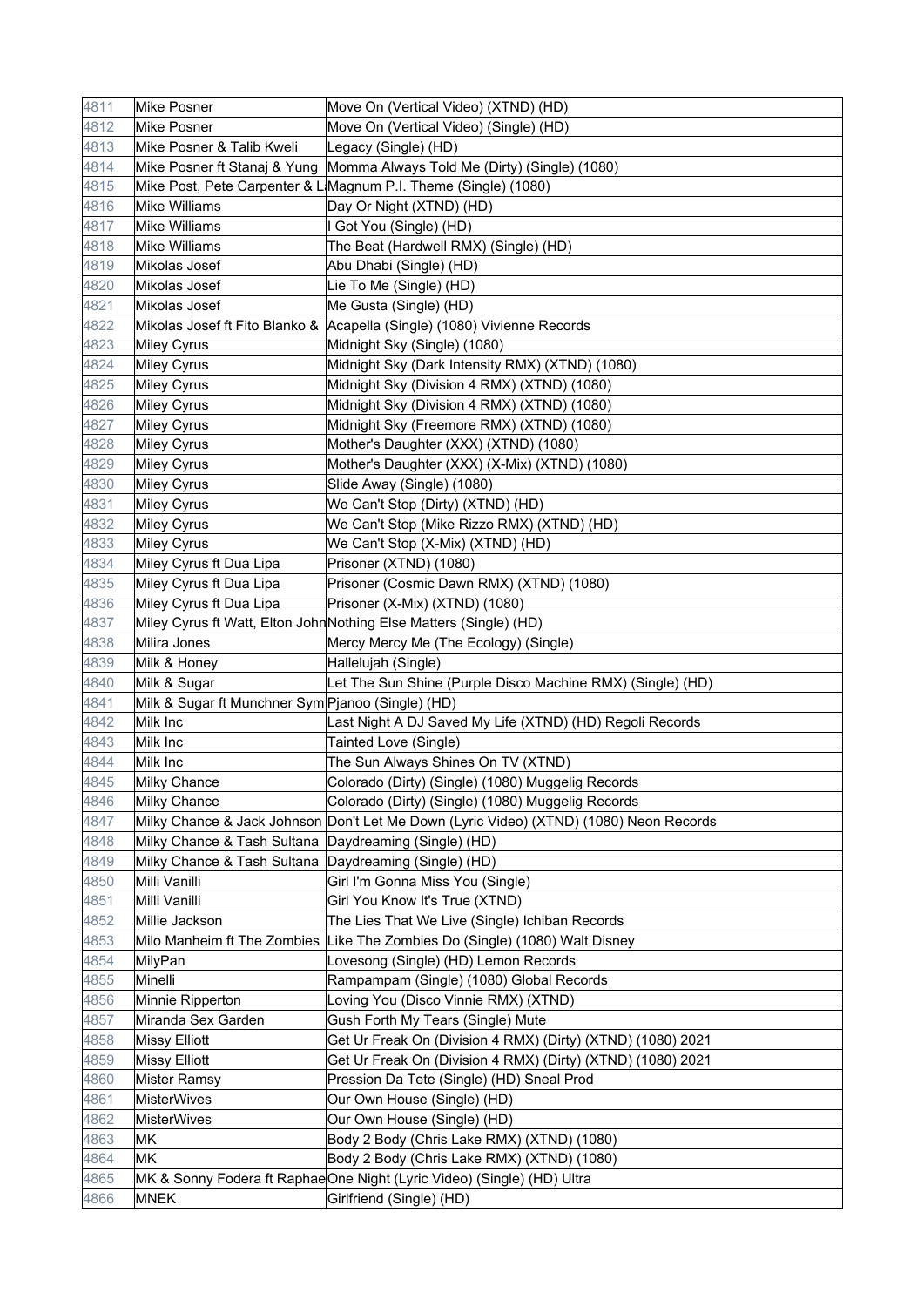| 4867 | Mo                                                      | Beautiful Wreck (Single) (HD)                                      |
|------|---------------------------------------------------------|--------------------------------------------------------------------|
| 4868 | Mo                                                      | Final Song (XTND) (HD)                                             |
| 4869 | Mo                                                      | I Want You (Single) (HD)                                           |
| 4870 | Mo                                                      | Imaginary Friend (Single) (HD)                                     |
| 4871 | Mo & Diplo                                              | Sun In Our Eyes (XTND) (HD)                                        |
| 4872 | Mo & Diplo                                              | Sun In Our Eyes (Redrum) (XTND) (HD)                               |
| 4873 | Mo3 & OG Bobby Billions                                 | Outside (XXX) (Dirty) (XTND) (1080) Empire                         |
| 4874 | Moby                                                    | Go (Single) Instinct Records                                       |
| 4875 | Moby                                                    | James Bond Theme (Moby's Re-Version) (XTND)                        |
| 4876 | Mode & Mavi                                             | Somewhere Over The Rainbow (Single) (HD)                           |
| 4877 | Moderat                                                 | Running (Single) (HD) Monkeytown Music                             |
| 4878 | Modern Romance                                          | Ay Ay Ay Ay Moosey (XTND)                                          |
| 4879 | <b>Modern Talking</b>                                   | There's Too Much Blue In Missing You (Single) Liberation Records   |
| 4880 | <b>Modern Talking</b>                                   | Win The Race (XTND)                                                |
| 4881 | <b>Modern Talking</b>                                   | You Are Not Alone (XTND) Do It Yourself                            |
| 4882 | <b>Modern Talking</b>                                   | You're My Heart, You're My Soul (Digital Visions RMX) (XTND) (HD)  |
| 4883 | <b>Modern Talking</b>                                   | You're My Heart, You're My Soul (Digital Visions RMX) (XTND) (HD)  |
| 4884 | <b>MOGUAI</b>                                           | Commander (Single) (HD)                                            |
| 4885 | Moguai                                                  | Tetra (XTND) (HD)                                                  |
| 4886 | Monatik                                                 | Everytime (Single) (1080) First Music Publishing                   |
| 4887 |                                                         | MONATIK & Nadia Dorofeeva Deep (Single) (1080) Mozgi Entertainment |
| 4888 | Monika Martin                                           | Zwei Stunden Ewigkeit (Single) (HD)                                |
| 4889 | MonoNeon                                                | Invisible (Single) (HD)                                            |
| 4890 | MonoNeon                                                | Invisible (Single) (HD)                                            |
| 4891 | <b>Montana Tucker</b>                                   | Hola (Lyric Video) (XTND) (1080) Mr 305                            |
| 4892 | Montana Tucker ft Todrick HallBe Myself (Single) (1080) |                                                                    |
| 4893 | Monty Python                                            | Always Look On The Bright Side Of Life (Single)                    |
| 4894 | Monty Python                                            | The Silly Walks Song (Single)                                      |
| 4895 | <b>Moody Blues</b>                                      | Nights In White Satin (Single)                                     |
| 4896 | Moody Blues                                             | The Voice (Single)                                                 |
| 4897 | Moonspell                                               | Alma Mater (Live) (Single) (HD) Napalm Records                     |
| 4898 | Morcheeba                                               | Sounds Of Blue (Single) (HD) Sky & Ross                            |
| 4899 | Morgan Page ft The Outfield                             | Your Love (XTND) (HD) Nettwerk                                     |
| 4900 | Morgxn ft Walk The Moon                                 | Home (XTND) (HD) Wxnderlost Records                                |
| 4901 | Morris Day ft Trinidad James                            | Headrush (Single) (1080) MDE                                       |
| 4902 | Morris Day ft Trinidad James                            | Headrush (Single) (1080) MDE                                       |
| 4903 | Morris Day ft Trinidad James                            | Headrush (Single) (1080) MDE                                       |
| 4904 | Morrissey                                               | Back On The Chain Gang (Single) (HD)                               |
| 4905 | Morrissey                                               | Everyday Is Like Sunday (V4YS RMX) (XTND)                          |
| 4906 | Morrissey                                               | Last Of The International Playboys (Single)                        |
| 4907 | Morrissey                                               | Pregnant For the Last Time (Single)                                |
| 4908 | Morrissey                                               | Sunny (Single)                                                     |
| 4909 | Morrissey                                               | We Hate It When Our Friends Become More Successful (Single)        |
| 4910 | Morrissey                                               | You're The One For Me, Fatty (Single)                              |
| 4911 | Morten Harket                                           | Brother (Single) (HD) Compass Point                                |
| 4912 | Mosimann                                                | Voulez-Vous (XTND) (HD)                                            |
| 4913 | <b>MOTi</b>                                             | Ride Wit Me (Lyric Video) (XTND) (HD) Zerocoolrec.com              |
| 4914 | <b>Motley Crue</b>                                      | Girls, Girls, Girls (XXX) (Single)                                 |
| 4915 | <b>Motley Crue</b>                                      | Girls, Girls, Girls (XXX) (Single)                                 |
| 4916 | Motorhead                                               | Ace Of Spades (Single)                                             |
| 4917 | Motorhead                                               | Hellraiser (Single)                                                |
| 4918 | Mouhous                                                 | Frendi (Single) (HD)                                               |
| 4919 | Moussier Tombola                                        | Afro Tombo (Single) (1080) Musicast                                |
| 4920 | Mouth & MacNeal                                         | How Do You Do (Single)                                             |
| 4921 | Movetown                                                | Girl You Know It's True (XTND) (HD) Bigpump Records                |
| 4922 | Mr Belt & Wezol                                         | The Rhythm (XTND) (HD)                                             |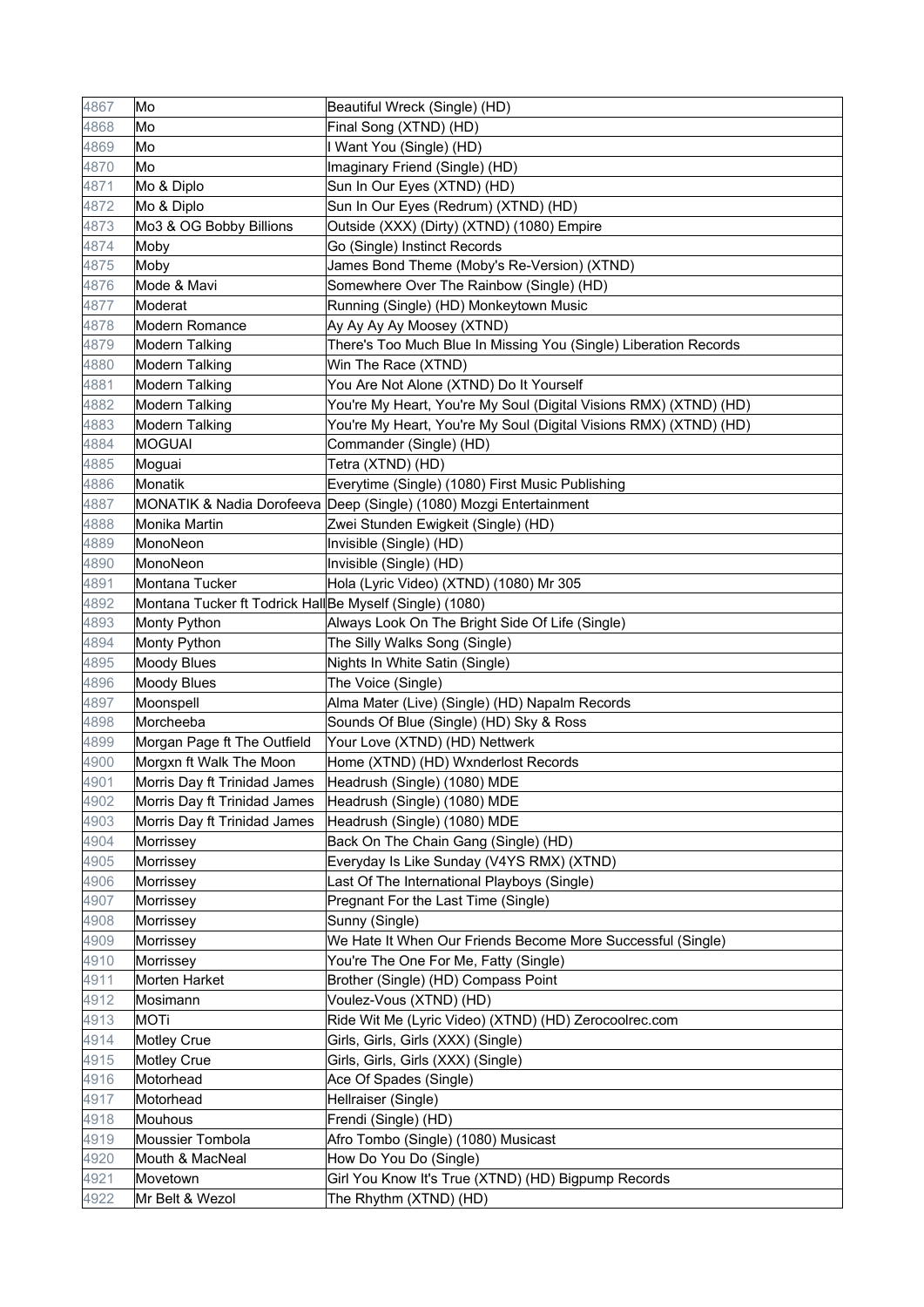| 4923         | Mr Belt & Wezol ft Sander Nijb Do It For Love (XTND) (HD) |                                                                            |
|--------------|-----------------------------------------------------------|----------------------------------------------------------------------------|
| 4924         | Mr Big                                                    | To Be With You (Disco Vinnie RMX) (XTND) (HD)                              |
| 4925         | Mr Mister                                                 | Kyrie (Single)                                                             |
| 4926         | Mr President                                              | Coco Jamboo (Club Mix) (XTND)                                              |
| 4927         | Mr President                                              | Coco Jamboo (Club Mix) (XTND)                                              |
| 4928         | <b>Ms Dynamite</b>                                        | Dy-Na-Mi-Tee (Single)                                                      |
| 4929         | Mud                                                       | Dyna-Mite (Single)                                                         |
| 4930         | Mud                                                       | Rocket (Single) RAK                                                        |
| 4931         | Mud                                                       | Rocket (Single) RAK                                                        |
| 4932         | Mud                                                       | Rocket (Single) RAK                                                        |
| 4933         | Mud                                                       | Rocket (Single) RAK                                                        |
| 4934         | Mud                                                       | Shake It Down (Single) Philips                                             |
| 4935         | Mud                                                       | Tiger Feet (XTND)                                                          |
| 4936         | Mud                                                       | Tiger Feet (Single)                                                        |
| 4937         | Mud                                                       | Tiger Feet (Lyric Video) (XTND) (HD) RAK                                   |
| 4938         | Mufasa & Hypeman                                          | Weekend (Lyric Video) (XTND) (HD)                                          |
| 4939         | Mufasa & Hypeman                                          | Weekend (Lyric Video) (XTND) (HD)                                          |
| 4940         | Mumford & Sons                                            | Guiding Light (XTND) (HD) Glassnote Entertainment                          |
| 4941         | Mungo Jerry                                               | In The Summertime (Single)                                                 |
| 4942         | Murray Head                                               | One Night In Bangkok (XTND)                                                |
| 4943         | Murray Head ft The Trinidad SiSuperstar (Single)          |                                                                            |
| 4944         | Muse                                                      | Algorithm (XTND) (HD)                                                      |
| 4945         | Muse                                                      | Algorithm (XTND)                                                           |
| 4946         | Muse                                                      | Dead Inside (XTND) (HD)                                                    |
| 4947         | Muse                                                      | Dead Inside (XTND)                                                         |
| 4948         | Muse                                                      | Dead Inside (X-Mix) (XTND)                                                 |
| 4949         | Muse                                                      | Knights Of Cydonia (Single)                                                |
| 4950         | Muse                                                      | Panic Station (Single) (HD)                                                |
| 4951         | Muse                                                      | Panic Station (Single)                                                     |
| 4952         | Muse                                                      | Pressure (Single) (HD)                                                     |
| 4953         | Muse                                                      | Something Human (XTND)                                                     |
| 4954         | Muse                                                      | Something Human (Single) (HD)                                              |
| 4955         | Muse                                                      | The Void (Lyric Video) (Single) (HD)                                       |
| 4956         | Muse                                                      | Uprising (Single)                                                          |
| 4957         | Muse                                                      | Uprising (Single)                                                          |
| 4958         | Muse                                                      | Uprising (X-Mix) (XTND)                                                    |
| 4959         | Muse                                                      | Uprising (X-Mix) (XTND)                                                    |
| 4960         | Musikk ft Morten Remar                                    | You Can Call Me Al (Single) (HD)                                           |
| 4961         |                                                           | Myke Towers ft Farruko, ArcanSi Se Da (Remix) (Dirty) (XTND) (HD)          |
| 4962         | <b>Mylene Farmer</b>                                      | Desenchantee (Single) (HD)                                                 |
| 4963         | <b>Mylene Farmer</b>                                      | L'Ame Dans L'Eau (Single) (HD)                                             |
| 4964         | Mylene Farmer                                             | Sans Contrefacon (Single) (HD)                                             |
| 4965         | <b>Mylene Farmer</b>                                      | Sans Contrefacon (Single) (HD)                                             |
| 4966         | Mylo                                                      | Muscle Car (XTND)                                                          |
| 4967         | <b>Mysterious Art</b>                                     | Das Omen (XTND)                                                            |
| 4968         | <b>Mysterious Art</b>                                     | Das Omen (XTND)                                                            |
|              |                                                           |                                                                            |
| 4969<br>4970 | <b>Mysterious Art</b>                                     | Das Omen (XTND)<br>I Want You Back (European Ver.) (Single)                |
|              | N Sync                                                    |                                                                            |
| 4971         | N-Joi                                                     | Mindflux (Single)                                                          |
| 4972         |                                                           | Nafe Smallz ft M Huncho & Gu Broken Homes (Dirty) (XTND) (HD) Plug Records |
| 4973         | Naika                                                     | Sauce (Dirty) (Single) (HD)                                                |
| 4974         | Nala                                                      | Psychic Attack (XTND) (1080) Dirtybird                                     |
| 4975         | Nancy Sinatra                                             | Sugar Town (Single)                                                        |
| 4976         | Naomi Smalls                                              | Pose (Single) (HD) Voss Music                                              |
| 4977         | <b>Naps</b>                                               | La Kiffance (Dirty) (Single) (HD) OK Many Industrie                        |
| 4978         | Narada Michael Walden                                     | Shoulda Loved Ya (XTND)                                                    |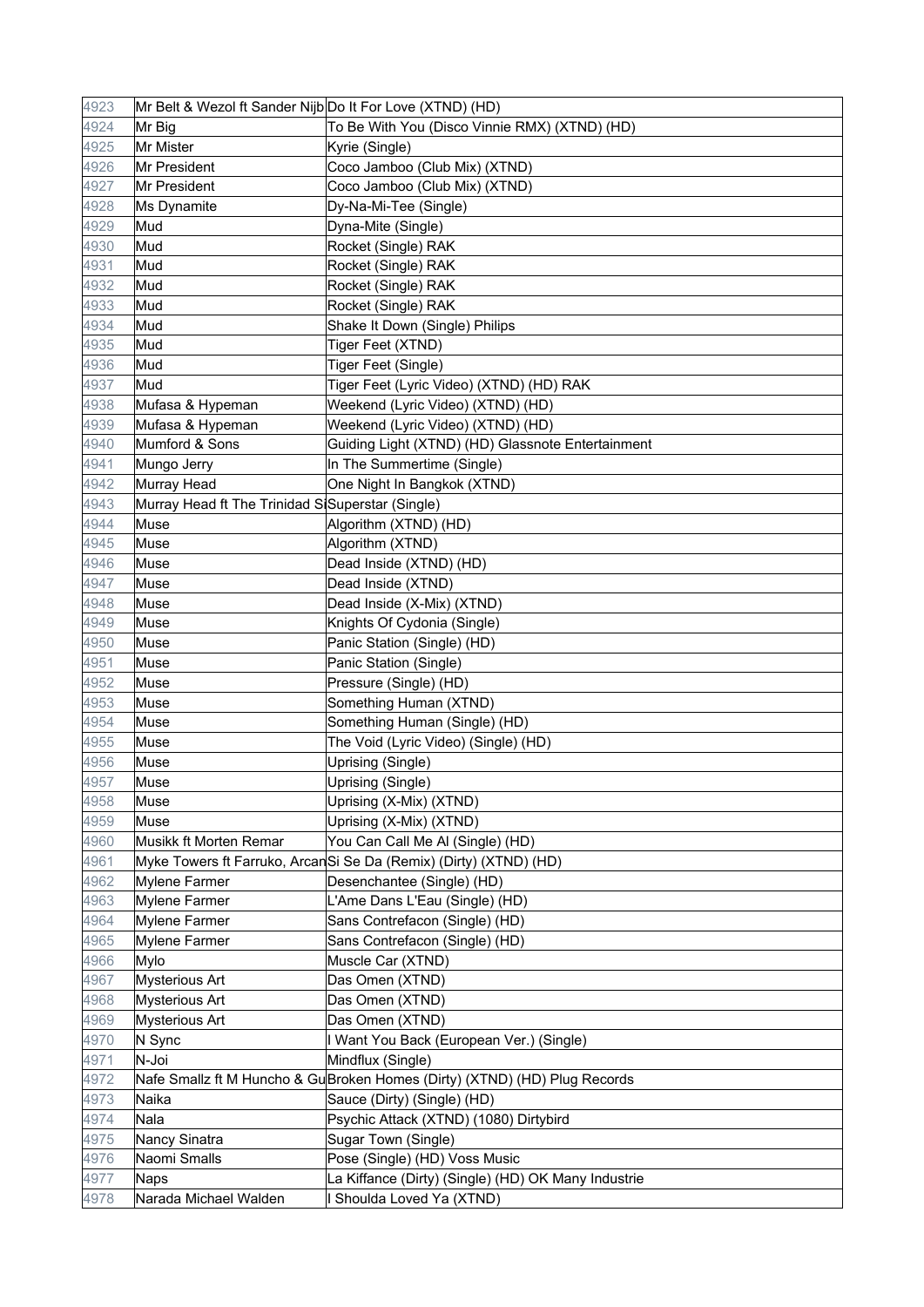| 4979 | Narcotic Thrust                                      | I Like It (XTND) Free2Air                                               |
|------|------------------------------------------------------|-------------------------------------------------------------------------|
| 4980 | Nazareth                                             | Holiday (Single)                                                        |
| 4981 | Nazareth                                             | Love Hurts (Single)                                                     |
| 4982 | Nat King Cole                                        | The Christmas Song (Lyric Video) (Single) (HD)                          |
| 4983 | Nat King Cole                                        | The Christmas Song (Lyric Video) (Single) (HD)                          |
| 4984 | Natalie Cole ft Nat King Cole                        | When I Fall In Love (Single)                                            |
| 4985 | Natalie Cole ft Nat King Cole                        | When I Fall In Love (Single)                                            |
| 4986 | Natalie Imbruglia                                    | On My Way (Single) (1080)                                               |
| 4987 | Natalie Imbruglia                                    | Torn (Redrum) (XTND) (1080)                                             |
| 4988 | Natasha Bedingfield                                  | Kick It (Single) (1080)                                                 |
| 4989 | Nathan Dawe ft Anne-Marie & Way Too Long (XTND) (HD) |                                                                         |
| 4990 | Nathan Dawe ft KSI                                   | Lighter (XTND) (1080)                                                   |
| 4991 | Nathan Dawe ft Little Mix                            | No Time For Tears (Mark Knight RMX) (XTND) (HD)                         |
| 4992 | Nathan Dawe ft T Matthias                            | Goodbye (Lyric Video) (Single) (HD)                                     |
| 4993 | Nathan Evans                                         | Wellerman (Sea Shanty) (220 KID & Billen Ted RMX) (Single) (1080)       |
| 4994 | <b>Nathan Evans</b>                                  | Wellerman (Sea Shanty) (220 KID & Billen Ted RMX) (Single) (1080)       |
| 4995 | <b>Nation In Blue</b>                                | Love Me Or Leave Me (Single) (HD)                                       |
| 4996 | Nation In Blue                                       | Love Me Or Leave Me (Single) (HD)                                       |
| 4997 | <b>National Velvet</b>                               | Flesh Under Skin (Single)                                               |
| 4998 |                                                      | Natti Natasha ft Becky G & Va Ram Pam Pam (Remix) (Dirty) (XTND) (1080) |
| 4999 | Navos                                                | Believe Me (XTND) (1080)                                                |
| 5000 | Neal Hefti                                           | Batman Theme (Single)                                                   |
| 5001 | Neal Hefti                                           | The Odd Couple Theme (Single)                                           |
| 5002 | Neil Diamond                                         | Beautiful Noise (Single)                                                |
| 5003 | Neil Diamond                                         | Cherry Cherry (Single)                                                  |
| 5004 | Neil Diamond                                         | Cracklin' Rose (Single)                                                 |
| 5005 | Neil Diamond                                         | Forever In Blue Jeans (XTND)                                            |
| 5006 | Neil Diamond                                         | Girl, You Il Be A Woman Soon (Lyric Video) (Redrum) (XTND) (1080)       |
| 5007 | Neil Diamond                                         | Happy X-Mas (War Is Over) (Single)                                      |
| 5008 | Neil Diamond                                         | If You Know What I Mean (TOTP Performance) (Single)                     |
| 5009 | <b>Neil Diamond</b>                                  | If You Know What I Mean (TOTP Performance) (Single)                     |
| 5010 | Neil Diamond                                         | If You Know What I Mean (TOTP Performance) (Single)                     |
| 5011 | Neil Diamond                                         | If You Know What I Mean (TOTP Performance) (Single)                     |
| 5012 | Neil Diamond                                         | If You Know What I Mean (TOTP Performance) (Single)                     |
| 5013 | <b>Neil Diamond</b>                                  | Little Drummer Boy (Single)                                             |
| 5014 | Neil Diamond                                         | Longfellow Serenade (Disco Vinnie RMX) (XTND)                           |
| 5015 | <b>Neil Diamond</b>                                  | Morning Has Broken (Single)                                             |
| 5016 | Neil Diamond                                         | Sweet Caroline (Single)                                                 |
| 5017 | Neil Diamond                                         | Sweet Caroline (Digital Visions RMX) (XTND)                             |
| 5018 | Neil Diamond                                         | Sweet Caroline (Redrum) (XTND)                                          |
| 5019 | Neil Diamond                                         | Sweet Caroline (Lyric Video) (XTND) (HD)                                |
| 5020 | Neil Diamond                                         | Sweet Caroline (Lyric Video) (Single) (HD)                              |
| 5021 | Neil Diamond                                         | Sweet Caroline (Lyric Video) (Redrum) (XTND) (HD)                       |
| 5022 | Neil Peart                                           | The Hockey Song (Single) Anthem Entertainment                           |
| 5023 | Neil Sedaka                                          | A Little Lovin' (Single)                                                |
| 5024 | Neil Sedaka                                          | Breaking Up Is Hard To Do (Lyric Video) (Single) (HD)                   |
| 5025 | Neil Sedaka                                          | Laughter In The Rain (XTND)                                             |
| 5026 | Neil Sedaka                                          | Laughter In The Rain (XTND)                                             |
| 5027 | Neil Sedaka                                          | Laughter In The Rain (Redrum) (XTND)                                    |
| 5028 | Neil Young                                           | Harvest Moon (Single)                                                   |
| 5029 | Neil Young                                           | Heart Of Gold (Single)                                                  |
| 5030 | Neil Young                                           | Old Man (Lyric Video) (Single) (HD)                                     |
| 5031 | Nelly Furtado                                        | Maneater (Hypelezz & Sam Collins Edit) (XTND)                           |
| 5032 | Nelly Furtado & Elton John                           | Crocodile Rock (Single) (HD)                                            |
| 5033 | Nelly Furtado ft Timbaland                           | Promiscuous (Axwell RMX) (XTND) (1080)                                  |
| 5034 | Nelly Furtado ft Timbaland                           | Promiscuous (Axwell RMX) (XTND) (1080)                                  |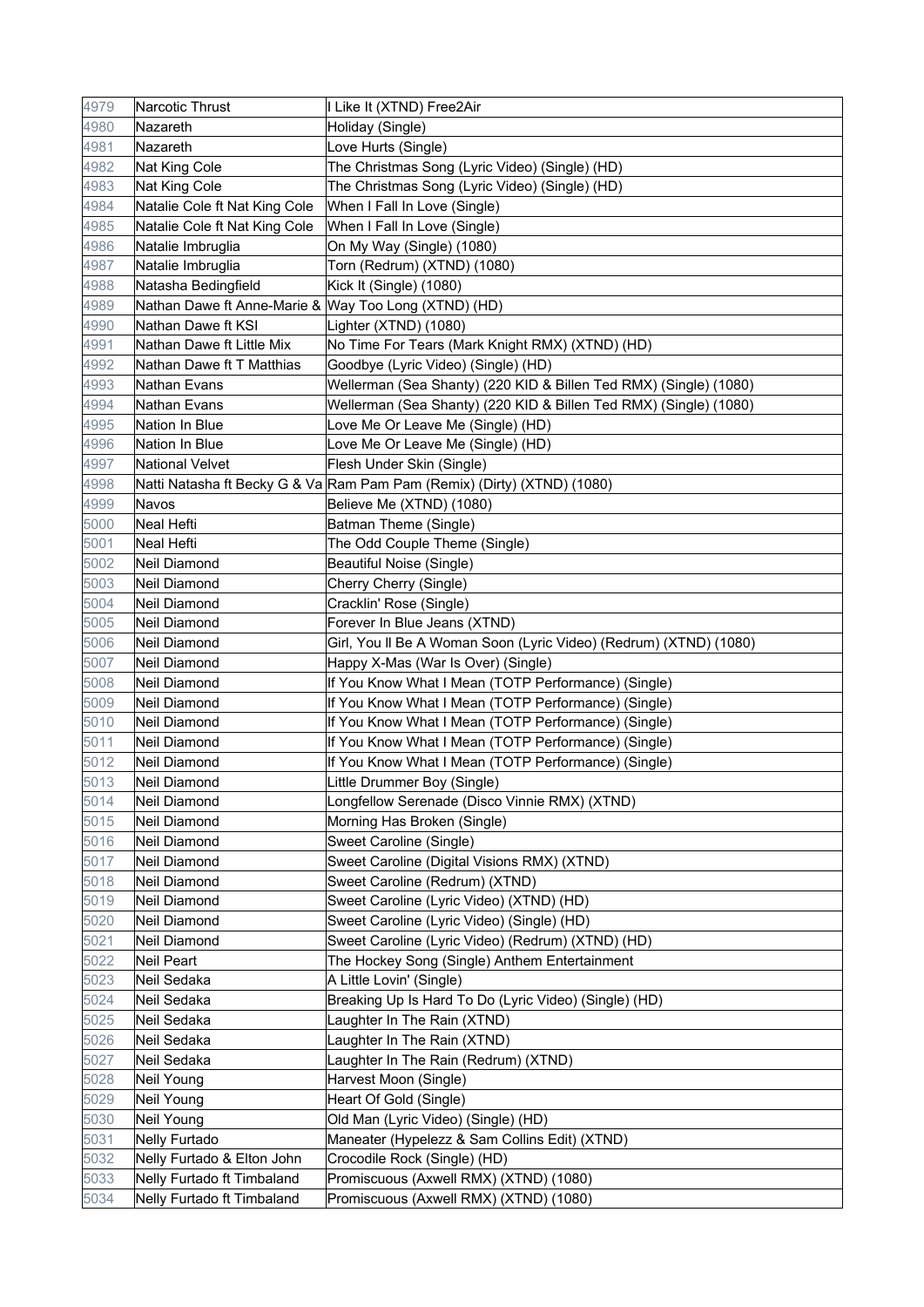| 5035 | Nena                                                   | 99 Luftballons (Single)                                                                  |
|------|--------------------------------------------------------|------------------------------------------------------------------------------------------|
| 5036 | Nena                                                   | 99 Luftballons (Single)                                                                  |
| 5037 | Nena                                                   | 99 Luftballons 2002 (Single)                                                             |
| 5038 | Nena                                                   | 99 Red Balloons (XTND) (1080)                                                            |
| 5039 | Nena                                                   | Irgendwie, Irgendwo, Irgendwann (Single)                                                 |
| 5040 | Neneh Cherry                                           | Buffalo Stance (Redrum) (XTND)                                                           |
| 5041 | Neon Dreams                                            | About You(Clean) (Single) (1080) Dreaming Out Loud Entertainment                         |
| 5042 | Neon Dreams ft 4KORNERS                                | High School Dropout (Remix) (Lyric Video) (XXX) (XTND) (HD)                              |
| 5043 | Neon Dreams ft 4KORNERS                                | High School Dropout (Remix) (Lyric Video) (XXX) (Dirty) (XTND) (HD)                      |
| 5044 | NERVO & Carla Monroe                                   | Gotta Be You (Lyric Video) (XTND) (HD) Thrive Music                                      |
| 5045 | Netta                                                  | Bassa Sababa (Single) (HD)                                                               |
| 5046 | New Hype                                               | Love Again (Lyric Video) (XTND) (HD)                                                     |
| 5047 | New Kids On The Block                                  | Baby, I Believe In You (XTND)                                                            |
| 5048 | New Kids On The Block                                  | Call It What You Want (XTND)                                                             |
| 5049 | New Kids On The Block                                  | Cover Girl (Remix) (XTND)                                                                |
| 5050 | New Kids On The Block                                  | Cover Girl (Remix) (XTND)                                                                |
| 5051 | New Kids On The Block                                  | Tonight (Single)                                                                         |
| 5052 | New Order                                              | Bizarre Love Triangle (Digital Visions RMX) (XTND)                                       |
| 5053 | New Order                                              | Blue Monday (12 Inch Mix) (XTND)                                                         |
| 5054 | New Order                                              | Blue Monday (Freemasons RMX) (XTND)                                                      |
| 5055 | New Order                                              | Blue Monday (Luca Debonaire & Robert Feelgood RMX) (XTND)                                |
| 5056 | <b>New Order</b>                                       | Blue Monday (Luca Debonaire RMX) (XTND)                                                  |
| 5057 | <b>New Order</b>                                       | Here To Stay (Single)                                                                    |
| 5058 | <b>New Order</b>                                       | Jetstream (Single) London Records                                                        |
| 5059 | New Order                                              | Regret (Single)                                                                          |
| 5060 | New Order                                              | Round & Round (XTND)                                                                     |
| 5061 | New Order                                              | Temptation (Single)                                                                      |
| 5062 | New Order                                              | True Faith (XTND)                                                                        |
| 5063 | <b>New Order</b>                                       | True Faith (Perfecto Mix) (XTND)                                                         |
| 5064 | <b>New Order</b>                                       | True Faith (Perfecto Mix) (XTND)                                                         |
| 5065 | <b>Niall Horan</b>                                     | Nice To Meet Ya (Alternate Video) (Single) (HD)                                          |
| 5066 | Niall Horan                                            | Nice To Meet Ya (Single) (HD)                                                            |
| 5067 | Niall Horan                                            | Nice To Meet Ya (X-Mix) (XTND) (HD)                                                      |
| 5068 | Niall Horan                                            | Put A Little Love On Me (Single) (1080)                                                  |
| 5069 | Niall Horan & Diplo                                    | Nice To Meet Ya (Remix) (XTND) (1080)                                                    |
| 5070 | Niall Horan & Diplo                                    | Nice To Meet Ya (Remix) (Single) (1080)                                                  |
| 5071 | Nicholas James                                         | About To Fall (Single) (HD) Riversong Music                                              |
| 5072 | Nick Cave & Kylie Minogue                              | Where The Wild Roses Grow (XTND)                                                         |
| 5073 | Nick Cave & Kylie Minogue                              | Where The Wild Roses Grow (Single)                                                       |
| 5074 | Nick Cave & Kylie Minogue                              | Where The Wild Roses Grow (Single)                                                       |
| 5075 | Nick Jay ft Carlotta Chadwick                          | Rockin For Myself (Lyric Video) (Single) (HD) Velcro                                     |
| 5076 | Nick Kamen                                             | I Promised Myself (XTND)                                                                 |
| 5077 | Nick Kamen                                             | Oh How Happy (XTND)                                                                      |
| 5078 | Nick Lowe                                              | I Love The Sound Of Breaking Glass (Single) Radar Records                                |
| 5079 | Nick Straker Band                                      | A Walk In The Park (Single) Predule Records                                              |
| 5080 | Nickelback                                             | Leader Of Men (Single)                                                                   |
| 5081 | Nickelback                                             | Rockstar (XTND)                                                                          |
| 5082 | Nicki Minaj                                            | Super Bass (James Godfrey & Zillionaire RMX) (XTND) (HD)                                 |
| 5083 | Nicki Minaj ft Alice Deejay                            | Super Bass (JaeBea Better Off Alone Edit) (XTND) (HD)                                    |
| 5084 | Nicky Jam & J Balvin                                   | X (Equis) (X-Mix) (XTND) (HD)                                                            |
| 5085 | Nicky Jam ft J Balvin                                  | X (Equis) (English Ver.) (XTND) (HD)                                                     |
| 5086 | Nicky Jam ft Will Smith & Era I Live It Up (XTND) (HD) |                                                                                          |
| 5087 |                                                        | Nicky Romero & David Guetta Ring The Alarm (Lyric Video) (XTND) (HD) Protocol Recordings |
| 5088 |                                                        | Nicky Romero & Florian PicassMidnight Sun (Lyric Video) (XTND) (HD) Protocol Recordings  |
| 5089 |                                                        | Nico Desideri ft Clementino, SaMade In Napoli (Single) (HD) Dersitalia                   |
| 5090 | Nico Santos                                            | Unforgettable (Single) (1080)                                                            |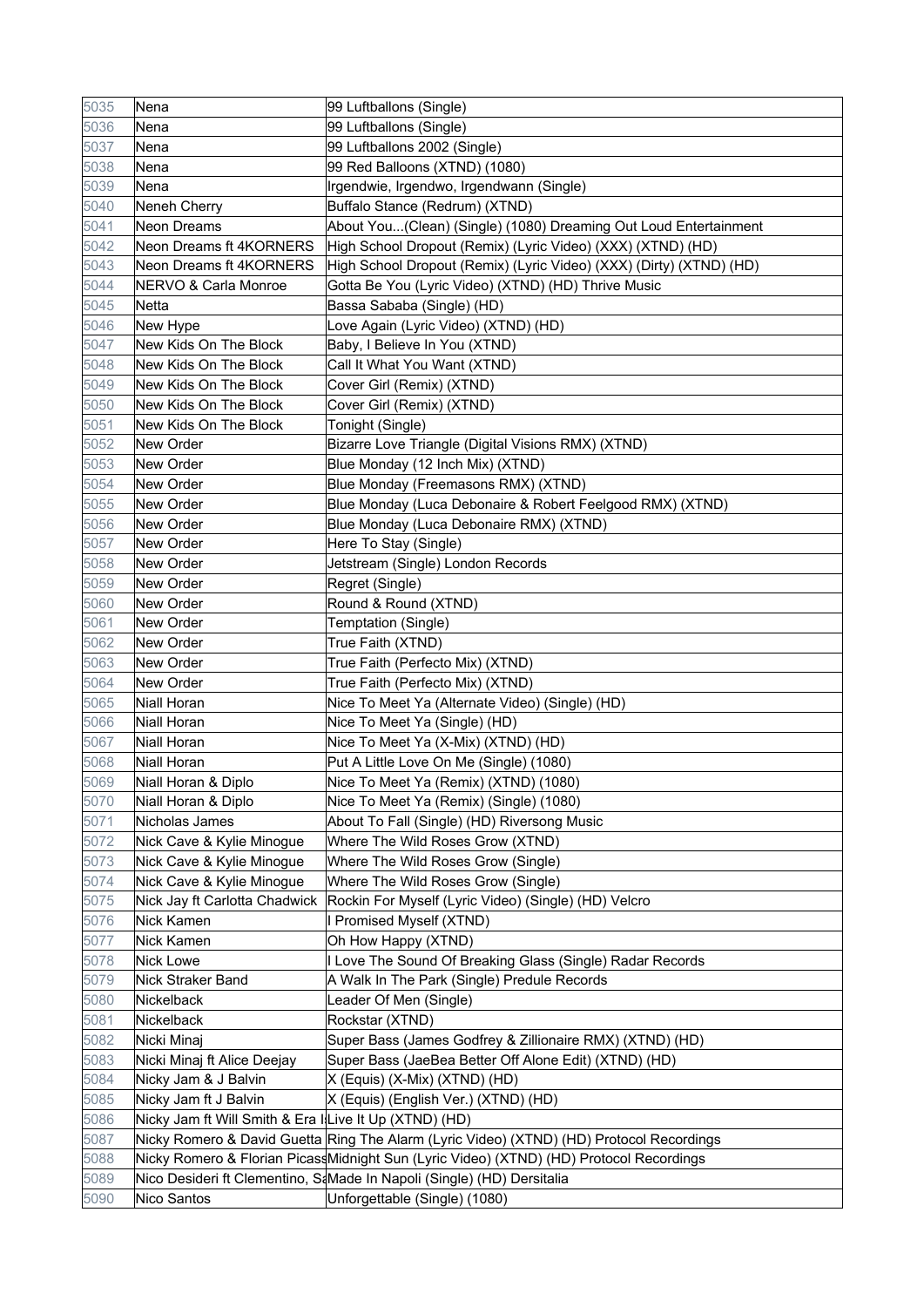| 5091 | Nico Santos & Topic                              | Like I Love You (Single) (1080)                                      |
|------|--------------------------------------------------|----------------------------------------------------------------------|
| 5092 | Nicolette Larson                                 | I Only Want To Be With You (Single)                                  |
| 5093 | Niels Destadsbader & Regi                        | De Wereld Draait Voor Jou (Single) (1080) CNR Music                  |
| 5094 | Niels Van Gogh                                   | Pulverturm (Single) Kosmo Records                                    |
| 5095 | Nigel Stanford                                   | Automatica (Single) (HD)                                             |
| 5096 | Night At The Roxbury                             | Did You Just Grab My Ass (Single)                                    |
| 5097 | Night Club                                       | Need You Tonight (Single) (HD) Gato Blanco                           |
| 5098 | <b>Nik Kershaw</b>                               | The Riddle (XTND)                                                    |
| 5099 | <b>Nik Kershaw</b>                               | Wouldn't It Be Good (Digital Visions RMX) (XTND)                     |
| 5100 | Nik Kershaw                                      | Wouldn't It Be Good (Master Chic Mix) (XTND)                         |
| 5101 | <b>Nik Kershaw</b>                               | Wouldn't It Be Good (Remix) (XTND)                                   |
| 5102 | Nikki Williams                                   | Glowing (XTND) (HD)                                                  |
| 5103 | Niko                                             | Who's That What's That (Dirty) (Single) (HD)                         |
| 5104 | Nile Rodgers & Chic ft Craig D Sober (XTND) (HD) |                                                                      |
| 5105 |                                                  | Nile Rodgers ft Chic & LunchMDo You Wanna Party (Single) (HD)        |
| 5106 | Niloo                                            | Ola Ola (Single) (HD) Global Line Media                              |
| 5107 | Nina Hagen                                       | New York New York (Single)                                           |
| 5108 | Nina Simone                                      | My Baby Just Cares For Me (Single) Charly Records                    |
| 5109 | Nina Simone                                      | Sinnerman (Felix Da Housecat's House Mix) (XTND)                     |
| 5110 | Nina Simone                                      | Sinnerman (Felix Da Housecat's House Mix) (XTND)                     |
| 5111 | Nina West                                        | Hucks (Dirty) (Single) (HD) Producer Entertainment Group             |
| 5112 | Nine Inch Nails                                  | Gave Up (Single)                                                     |
| 5113 | Nine Inch Nails                                  | Happiness In Slavery (XXX) (XTND)                                    |
| 5114 | Nine Inch Nails                                  | Hurt (Dirty) (Single)                                                |
| 5115 | Nini Rosso                                       | Il Silenzio (Single) Sprint                                          |
| 5116 |                                                  | Nio Garcia ft J Balvin & Bad B AM (Remix) (Dirty) (XTND) (1080)      |
| 5117 |                                                  | Nio Garcia ft J Balvin & Bad B AM (Remix) (X-Mix) (XTND) (1080)      |
| 5118 | Nirvana                                          | All Apologies (XTND)                                                 |
| 5119 | Nirvana                                          | All Apologies (Redrum) (XTND)                                        |
| 5120 | Nirvana                                          | Come As You Are (XTND)                                               |
| 5121 | Nirvana                                          | In Bloom (XTND)                                                      |
| 5122 | Nirvana                                          | In Bloom (Dirty) (XTND)                                              |
| 5123 | Nirvana                                          | Lithium (Single)                                                     |
| 5124 | Nirvana                                          | Pennyroyal Tea (MTV Unplugged) (Single) (HD)                         |
| 5125 | Nirvana                                          | Radio Friendly Unit Shifter (Live) (Single)                          |
| 5126 | Nirvana                                          | Sliver (Single)                                                      |
| 5127 | Nirvana                                          | Smells Like Teen Spirit (Full Tilt Mix) (XTND)                       |
| 5128 | Nirvana                                          | The Man Who Sold The World (Single)                                  |
| 5129 | Nirvana                                          | The Man Who Sold The World (Redrum) (XTND)                           |
| 5130 | Nitzer Ebb                                       | Let Your Body Learn (XTND)                                           |
| 5131 | Niviro                                           | The Phoenix (XTND) (1080) Rave Culture                               |
| 5132 | No Doubt                                         | It's My Life (Luca Debonaire RMX) (XTND)                             |
| 5133 | No Doubt                                         | Sunday Morning (Single)                                              |
| 5134 | No Mercy                                         | Where Do You Go (XTND)                                               |
| 5135 |                                                  | No Rome ft Charli XCX & The Spinning (Dirty) (XTND) (1080) Dirty Hit |
| 5136 | Noah Cyrus                                       | July (Single) (HD)                                                   |
| 5137 | Noel                                             | Like A Child (XTND)                                                  |
| 5138 | Noel                                             | Like A Child (XTND)                                                  |
| 5139 | Noemi & Carl Brave                               | Makumba (Single) (1080)                                              |
| 5140 | <b>NOEP</b>                                      | Golden (Single) (HD)                                                 |
| 5141 | Noep                                             | Rooftop (Single) (HD)                                                |
| 5142 | Noep ft Chinchilla                               | Fk This Up (Dirty) (Single) (HD)                                     |
| 5143 | Noir Silence                                     | Ensemble Pour De Vrai (Single) (1080)                                |
| 5144 | Noisestorm                                       | Crab Rave (XTND) (HD) Monstercat                                     |
| 5145 | Noizu                                            | Summer 91 (Looking Back) (Single) (HD)                               |
| 5146 | Nora En Pure                                     | Wetlands (XTND) (1080) Enormous Tunes                                |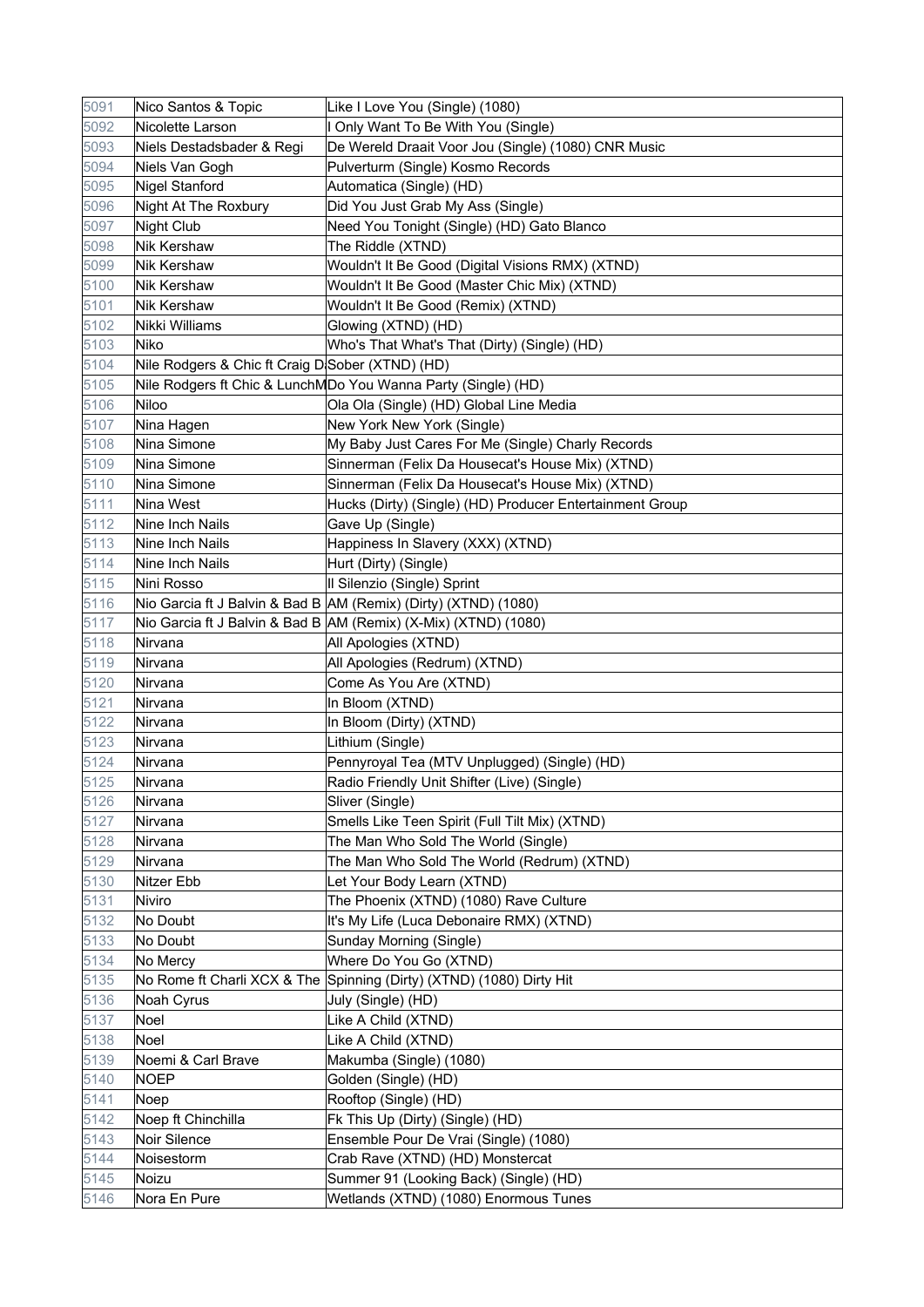| 5147 | Norman Greenbaum                                  | Spirit In The Sky (Single)                                                        |
|------|---------------------------------------------------|-----------------------------------------------------------------------------------|
| 5148 | Normani                                           | Motivation (XTND) (1080)                                                          |
| 5149 | Normani                                           | Motivation (Country Club Martini Crew RMX) (XTND) (1080)                          |
| 5150 | Normani ft Cardi B                                | Wild Side (Dirty) (XTND) (1080)                                                   |
| 5151 | Normani ft Cardi B                                | Wild Side (Dirty) (XTND) (1080)                                                   |
| 5152 | Normani ft Cardi B                                | Wild Side (Dirty) (Single) (1080)                                                 |
| 5153 | <b>NOTD &amp; Catello</b>                         | Nobody (Lyric Video) (XTND) (HD)                                                  |
| 5154 | NOTD & Felix Jaehn ft GeorgiaSo Close (XTND) (HD) |                                                                                   |
| 5155 | Novaspace                                         | Time After Time (XTND) Konsum                                                     |
| 5156 | <b>NRG Band</b>                                   | Honey (Single) (1080) Mete Qaka                                                   |
| 5157 | <b>NWYR ft Andrew Rayel</b>                       | The Melody (XTND) (HD)                                                            |
| 5158 | O-Zone                                            | Dragostea Din Tei (W&W RMX) (XTND) (1080)                                         |
| 5159 | O.M.D.                                            | Call My Name (Single)                                                             |
| 5160 | O.M.D.                                            | Don't Go (Single) (HD)                                                            |
| 5161 | O.M.D.                                            | Dreaming (Redrum) (XTND)                                                          |
| 5162 | O.M.D.                                            | Locomotion (XTND)                                                                 |
| 5163 | O.M.D.                                            | Sailing On The Seven Seas (Single)                                                |
| 5164 | O.M.D.                                            | So In Love (XTND)                                                                 |
| 5165 | O.M.D.                                            | Tesla Girls (XTND)                                                                |
| 5166 |                                                   | O.T. Genasis ft Chris Brown & Back To You (Lyric Video) (XXX) (Dirty) (XTND) (HD) |
| 5167 | Oaktown's 3-5-7                                   | Turn It Up (XTND)                                                                 |
| 5168 | Oasis                                             | Columbia (Lyric Video) (Single) (HD) Big Brother Recordings                       |
| 5169 | Oasis                                             | Wonderwall (Choppe Davila RMX) (XTND)                                             |
| 5170 | Oasis                                             | Wonderwall (Single) (1080)                                                        |
| 5171 | Oasis                                             | Wonderwall (Division 4 RMX) (XTND)                                                |
| 5172 | Oasis                                             | Wonderwall (In The Hood) (XTND)                                                   |
| 5173 | Oasis                                             | Wonderwall (Redrum) (XTND) (1080)                                                 |
| 5174 | Oceana                                            | Endless Summer (Single) Embassy Of Sound                                          |
| 5175 | Octavian ft Skepta & Michael                      | Bet (Dirty) (Single) (HD) Black Butter Records                                    |
| 5176 | Odyssey                                           | Inside Out (Master Chic Mix) (XTND)                                               |
| 5177 | Of Monsters And Men                               | Visitor (Single) (HD)                                                             |
| 5178 | Ofenbach ft Lagique                               | Wasted Love (XTND) (1080)                                                         |
| 5179 | Off                                               | La Casa Latina (Single)                                                           |
| 5180 | Off                                               | Step By Step (Single) ZYX Records                                                 |
| 5181 | Offset                                            | Red Room (Dirty) (Single) (HD)                                                    |
| 5182 | Offspring                                         | Pretty Fly (For A White Guy) (Division 4 RMX) (XTND) (HD)                         |
| 5183 | Ohio Players                                      | Skin Tight (Single)                                                               |
| 5184 | Oliver Cheatham                                   | Get Down Saturday Night (Single) Universal Musuc                                  |
| 5185 | Oliver Cheatham                                   | Get Down Saturday Night (Digital Visions RMX) (XTND)                              |
| 5186 | Oliver Cheatham                                   | Get Down Saturday Night (Master Chic Mix) (XTND)                                  |
| 5187 | <b>Oliver Heldens</b>                             | Aquarius (XTND) (HD)                                                              |
| 5188 |                                                   | Oliver Heldens ft Boy Matthew Details (Lyric Video) (XTND) (HD)                   |
| 5189 | Oliver Heldens ft Shungudzo                       | Fire In My Soul (Single) (HD)                                                     |
| 5190 | Oliver Tree & Little Big ft Tom                   | Turn It Up (Dirty) (Single) (HD)                                                  |
| 5191 | Olivia Holt                                       | Next (Single) (HD)                                                                |
| 5192 | Olivia Newton-John                                | Let Me Be There (Single)                                                          |
| 5193 | Olivia Newton-John                                | Magic (Digital Visions RMX) (XTND)                                                |
| 5194 | Olivia Newton-John                                | Physical (XTND)                                                                   |
| 5195 | Olivia Newton-John ft Electric                    | Xanadu (XTND)                                                                     |
| 5196 |                                                   | Olivia Newton-John ft Electric Xanadu (Digital Visions RMX) (XTND)                |
| 5197 | Olivia Rodrigo                                    | Drivers License (Albert Rosen RMX) (XTND) (1080)                                  |
| 5198 | Olivia Rodrigo                                    | Drivers License (Albert Rosen RMX) (XTND) (1080)                                  |
| 5199 | Olivia Rodrigo                                    | Drivers License (Choppe Davila 12 Inch RMX) (Dirty) (XTND) (1080)                 |
| 5200 | Olivia Rodrigo                                    | Drivers License (Single) (1080)                                                   |
| 5201 | Olivia Rodrigo                                    | Drivers License (Dirty) (XTND) (1080)                                             |
| 5202 | Olivia Rodrigo                                    | Drivers License (Kue RMX) (XTND) (1080)                                           |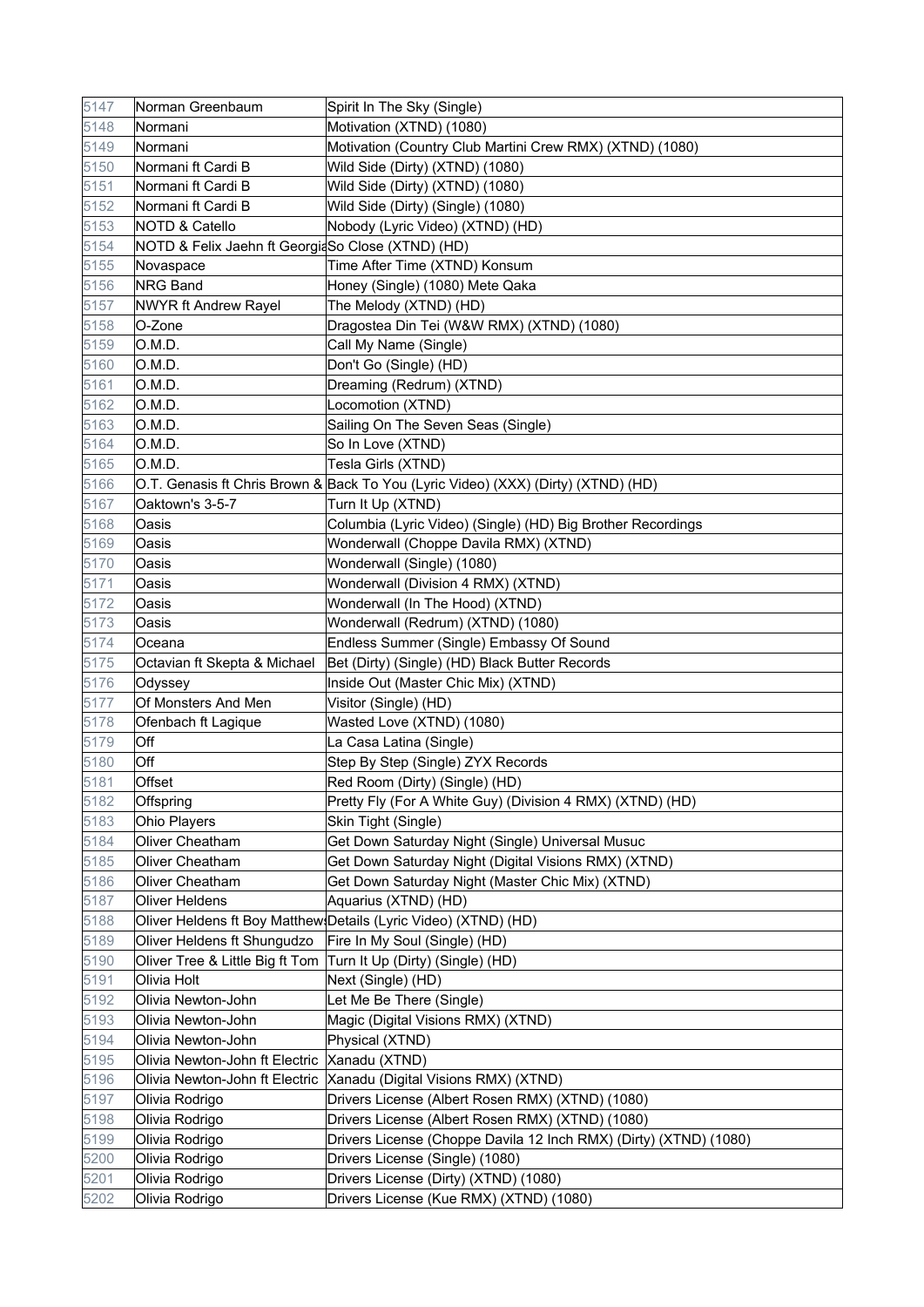| 5203 | Olivia Rodrigo              | Drivers License (Kue RMX) (XTND) (1080)                                                    |
|------|-----------------------------|--------------------------------------------------------------------------------------------|
| 5204 | Olivia Rodrigo              | Drivers License (X-Mix) (XTND) (1080)                                                      |
| 5205 | Olivia Rodrigo              | Good 4 U (Choppe Davila 12 Inch RMX) (Dirty) (XTND) (1080)                                 |
| 5206 | Olivia Rodrigo              | Good 4 U (Single) (1080)                                                                   |
| 5207 | Olivia Rodrigo              | Good 4 U (Feel Good RMX) (XTND) (1080)                                                     |
| 5208 | Olivia Rodrigo              | Good 4 U (Feel Good RMX) (XTND) (1080)                                                     |
| 5209 | Olivia Rodrigo              | Good 4 U (X-Mix) (XTND) (1080)                                                             |
| 5210 | Olivia Rodrigo              | Happier (Liam Pfeifer RMX) (Lyric Video) (XXX) (Dirty) (XTND) (HD)                         |
| 5211 | Olivia Rodrigo              | Happier (Liam Pfeifer RMX) (Lyric Video) (XXX) (Dirty) (XTND) (HD)                         |
| 5212 | Olivia Rodrigo              | Happier (Lyric Video) (XXX) (Dirty) (XTND) (HD)                                            |
| 5213 | <b>Olly Murs</b>            | Excuses (Single) (HD)                                                                      |
| 5214 | Olly Murs ft Snoop Dogg     | Moves (Wideboys RMX) (XTND) (HD)                                                           |
| 5215 | OMI                         | Crazy With Somebody (Lyric Video) (Single) (HD) Ultra                                      |
| 5216 | OMI                         | Crazy With Somebody (Lyric Video) (Single) (HD) Ultra                                      |
| 5217 | <b>OMI</b>                  | l Want You (Lyric Video) (Single) (HD) Ultra                                               |
| 5218 | One Bit ft Laura White      | Back To You (XTND) (HD)                                                                    |
| 5219 | One Direction Vs Taio Cruz  | What Makes You Beautiful (Dynamite RMX) (XTND) (HD)                                        |
| 5220 | One Direction Vs Taio Cruz  | What Makes You Beautiful (Dynamite RMX) (XTND) (HD)                                        |
| 5221 | OneRepublic                 | Connection (X-Mix) (XTND) (HD)                                                             |
| 5222 | OneRepublic                 | If I Lose Myself (Lotten RMX) (XTND) (HD)                                                  |
| 5223 | OneRepublic                 | Rescue Me (XTND) (HD)                                                                      |
| 5224 | OneRepublic                 | Run (Amice RMX) (XTND) (1080)                                                              |
| 5225 | OneRepublic                 | Somebody To Love (Lyric Video) (Single) (HD)                                               |
| 5226 | OneRepublic                 | Someday (Single) (1080)                                                                    |
| 5227 | OneRepublic                 | Wherever I Go (Danny Dove RMX) (XTND) (HD)                                                 |
| 5228 | OneRepublic                 | Wherever I Go (Danny Dove RMX) (XTND) (HD)                                                 |
| 5229 | OneRepublic                 | Wild Life (XTND) (HD)                                                                      |
| 5230 | OneRepublic ft Negramaro    | Better Days Giorni Migliori (Single) (HD)                                                  |
| 5231 | Orgy                        | Blue Monday (Single)                                                                       |
| 5232 |                             | Osmani Garcia ft Pitbull & Sen El Taxi (XTND) (HD) Urban Latin Records                     |
| 5233 |                             | Osmani Garcia ft Pitbull & Sen El Taxi (Grego Salto RMX) (XTND) (HD) Urban Latin Records   |
| 5234 |                             | Osmani Garcia ft Pitbull & Sen El Taxi (Jingle Bells Edit) (XTND) (HD) Urban Latin Records |
| 5235 | Ozzy Osbourne               | Road To Nowhere (Single)                                                                   |
| 5236 | Ozuna                       | Baila Baila Baila (XTND) (HD)                                                              |
| 5237 | Ozuna                       | Te Sone De Nuevo (XTND) (1080)                                                             |
| 5238 | <b>Otis Redding</b>         | (Sittin' On) The Dock Of The Bay (Lyric Video) (Single) (HD)                               |
| 5239 | <b>Otis Redding</b>         | Sitting' On The Dock Of The Bay (2018 Ver.) (Single) (HD)                                  |
| 5240 | <b>Otis Redding</b>         | These Arms Of Mine (Single) (HD)                                                           |
| 5241 | <b>Outhere Brothers</b>     | Boom Boom Boom (Alternate Ver.) (UK Edit) (Dirty) (Single)                                 |
| 5242 | Outsiders & Django Wagner   | Kali (Outsiders RMX) (XTND) (1080) Cloud 9 Recordings                                      |
| 5243 | Owen Mac                    | My Mother My Teacher My Friend (Single) (HD) Sharpe Music                                  |
| 5244 | Pabllo Vittar               | Seu Crime (Single) (HD)                                                                    |
| 5245 | Pabllo Vittar ft Charli XCX | Flash Pose (Single) (1080)                                                                 |
| 5246 | Paille                      | Lalaland (Single) (HD) Workintalents                                                       |
| 5247 | Paloma Faith                | 'Til I'm Done (Single) (HD)                                                                |
| 5248 | Paloma Faith                | 'Til I'm Done (Single) (HD)                                                                |
| 5249 | Paloma Faith                | Make Your Own Kind of Music (Single) (HD)                                                  |
| 5250 | Paloma Faith                | Make Your Own Kind Of Music (F9 RMX) (XTND) (HD)                                           |
| 5251 | Paloma Faith                | Picking Up The Pieces (Single) (HD)                                                        |
| 5252 | Panic! At The Disco         | The Greatest Show (Lyric Video) (Single) (HD)                                              |
| 5253 | Pantera                     | Piss (Dirty) (Single)                                                                      |
| 5254 | Papa Roach                  | Not The Only One (Lyric Video) (Single) (HD) Eleven Seven Music                            |
| 5255 | Papa Zeus                   | Can't Stop (Oh No) (Lyric Video) (Single) (HD)                                             |
|      |                             |                                                                                            |
| 5256 | Papercha\$er ft Corey Hart  | Night Visions (Sunglasses) (Single) (HD)                                                   |
| 5257 | Paradiso Girls              | Who's My Bitch (Dirty) (XTND)                                                              |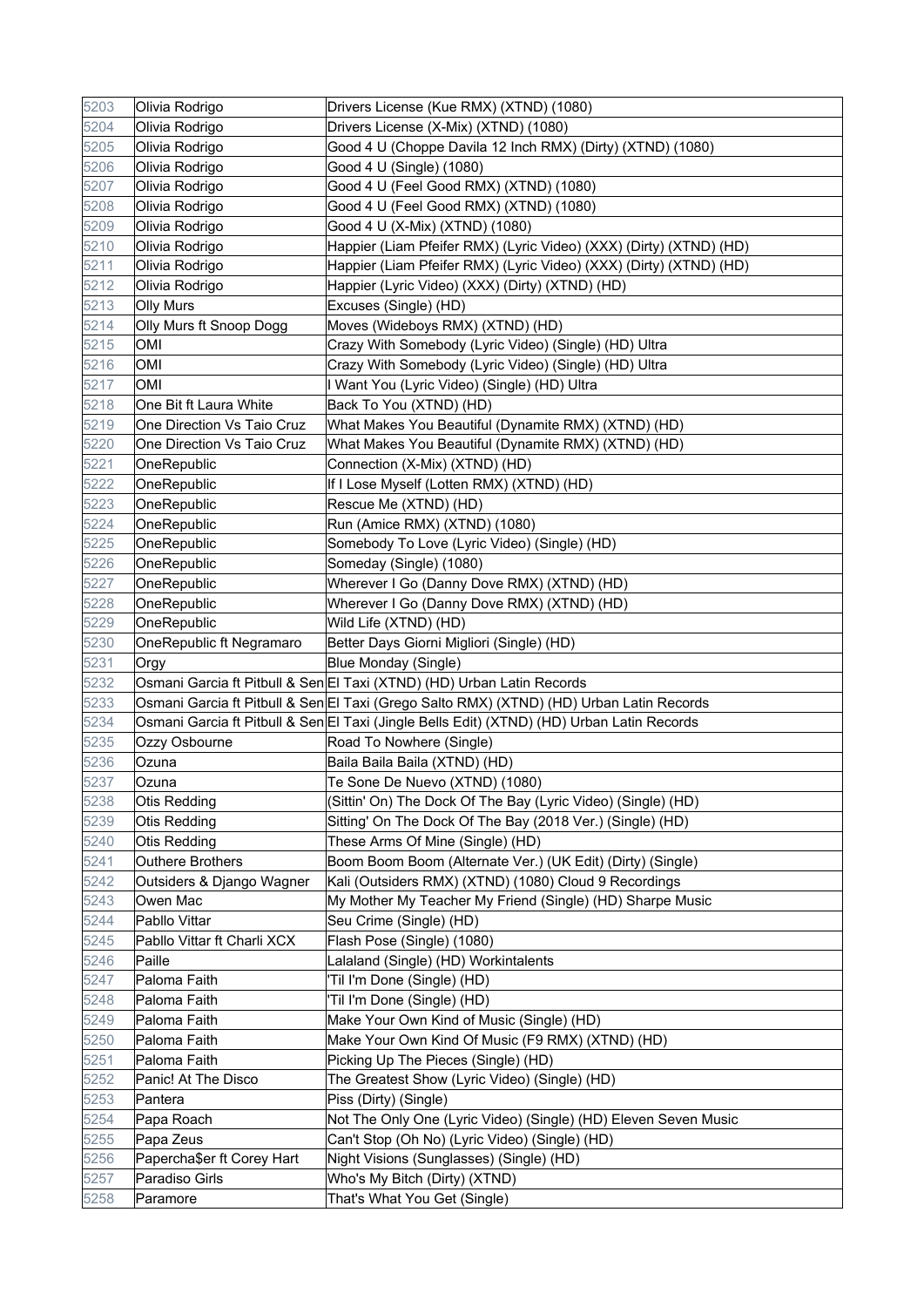| 5259 | Paramore                                           | That's What You Get (X-Mix) (XTND)                           |
|------|----------------------------------------------------|--------------------------------------------------------------|
| 5260 | Parov Stelar                                       | All Night (Single) (HD)                                      |
| 5261 | Parov Stelar                                       | Gringo (Single) (HD) Etage Noir Recordings                   |
| 5262 | Parov Stelar ft Nikki Williams                     | Trouble (Lyric Video) (Single) (HD)                          |
| 5263 | Parra For Cuva                                     | Cupa Cupa (Single) (HD)                                      |
| 5264 | Partyband Du&i                                     | KƤrntner Madl (Single) (HD)                                  |
| 5265 | Pasi Ja Anssi                                      | Komiat Parjaa Aina (Single) (HD)                             |
| 5266 | Pat & Mick                                         | Let's All Chant (Single) PWL Records                         |
| 5267 | Pat Benatar                                        | Hit Me With Your Best Shot (Single)                          |
| 5268 | Pat Benatar                                        | We Belong (Digital Visions RMX) (XTND)                       |
| 5269 | Patra ft Lyn Collins                               | Think (About It) (Hip Hop Mix) (Single)                      |
| 5270 | Patricia Paay                                      | Who's That Lady With My Man (Single)                         |
| 5271 | <b>Patrick Hernandez</b>                           | Born To Be Alive (XTND) Aquarius                             |
| 5272 | Patrick Hernandez                                  | Born To Be Alive (XTND)                                      |
| 5273 | <b>Patrick Hernandez</b>                           | Born To Be Alive (Digital Visions RMX) (XTND) Aquarius       |
| 5274 | <b>Patrick Hernandez</b>                           | Born To Be Alive (Digital Visions RMX) (XTND) Aquarius       |
| 5275 | <b>Patrick Hernandez</b>                           | Born To Be Alive (TOTP Ver.) (XTND) Aquarius                 |
| 5276 | <b>Patrick Hernandez</b>                           | Born To Be Alive (TOTP Ver.) (XTND) Aquarius                 |
| 5277 | <b>Patrick Hernandez</b>                           | Goodbye (Single) Aquarius                                    |
| 5278 | Patrick Juvet                                      | Got A Feeling (Single)                                       |
| 5279 | <b>Patrick Juvet</b>                               | I Love America (Single)                                      |
| 5280 | Patrick Juvet                                      | I Love America (Single)                                      |
| 5281 | Patsy Cline                                        | Walkin' After Midnight (Single) Everest                      |
| 5282 | Patsy Gallant                                      | From New York To L.A. (Single)                               |
| 5283 | Patti Labelle                                      | Lady Marmalade (Redrum) (XTND)                               |
| 5284 | Patti Smith                                        | People Have The Power (Single)                               |
| 5285 | Patti Smith Band                                   | Because The Night (XTND)                                     |
| 5286 | Paul Anka                                          | My Way (Live) (Single) (1080)                                |
| 5287 | Paul Anka                                          | Put Your Head On My Shoulder (Single)                        |
| 5288 | Paul Carrack                                       | You're Not Alone (Single) (1080) Carrack-UK                  |
| 5289 | <b>Paul Carrack</b>                                | You're Not Alone (Single) (1080) Carrack-UK                  |
| 5290 | Paul Carrack                                       | You're Not Alone (Single) (1080) Carrack-UK                  |
| 5291 | Paul Carrack                                       | You're Not Alone (Single) (1080) Carrack-UK                  |
| 5292 | Paul Carrack                                       | You're Not Alone (Single) (1080) Carrack-UK                  |
| 5293 | Paul Da Vinci                                      | Your Baby Ain't Your Baby Anymore (Single) Penny Farthing    |
| 5294 | Paul Jones                                         | I've Been A Bad, Bad Boy (Single) (HD) His Master's Voice    |
| 5295 | Paul Kalkbrenner                                   | Si Soy Fuego (Single) (1080) B1 Recordingss                  |
| 5296 | Paul Kalkbrenner                                   | Si Soy Fuego (Single) (1080) B1 Recordingss                  |
| 5297 | Paul Manchin                                       | Gratification (Lyric Video) (Single) (HD)                    |
| 5298 | Paul Manchin                                       | King (Single) (HD)                                           |
| 5299 | Paul Manchin                                       | One (Black Jack RMX) (Single) (1080) Angel Caesar Publishing |
| 5300 | Paul Manchin                                       | One (Single) (1080) Angel Caesar Publishing                  |
| 5301 | Paul Manchin                                       | Turn It Up (Single) (1080) Angel Caesar Publishing           |
| 5302 | Paul McCartney                                     | Back In Brazil (XTND) (HD)                                   |
| 5303 | Paul McCartney                                     | Back In Brazil (XTND)                                        |
| 5304 | Paul McCartney                                     | Coming Up (Single)                                           |
| 5305 | Paul McCartney                                     | Hope Of Deliverance (Single)                                 |
| 5306 | Paul McCartney                                     | I Don't Know (Lyric Video) (Single) (HD)                     |
| 5307 | Paul McCartney                                     | New (Lyric Video) (Single) (HD)                              |
| 5308 | Paul McCartney                                     | No More Lonely Nights (Single)                               |
| 5309 | Paul McCartney                                     | Pipes Of Peace (Single)                                      |
| 5310 | Paul McCartney & Beck                              | Find My Way (XTND) (HD)                                      |
| 5311 | Paul McCartney & Beck                              | Find My Way (XTND) (HD)                                      |
| 5312 | Paul McCartney & Stevie Won Ebony & Ivory (Single) |                                                              |
| 5313 | Paul McCartney & Wings                             | Band On The Run (Single)                                     |
| 5314 | Paul McCartney & Wings                             | Band On The Run (Digital Visions RMX) (XTND) (HD)            |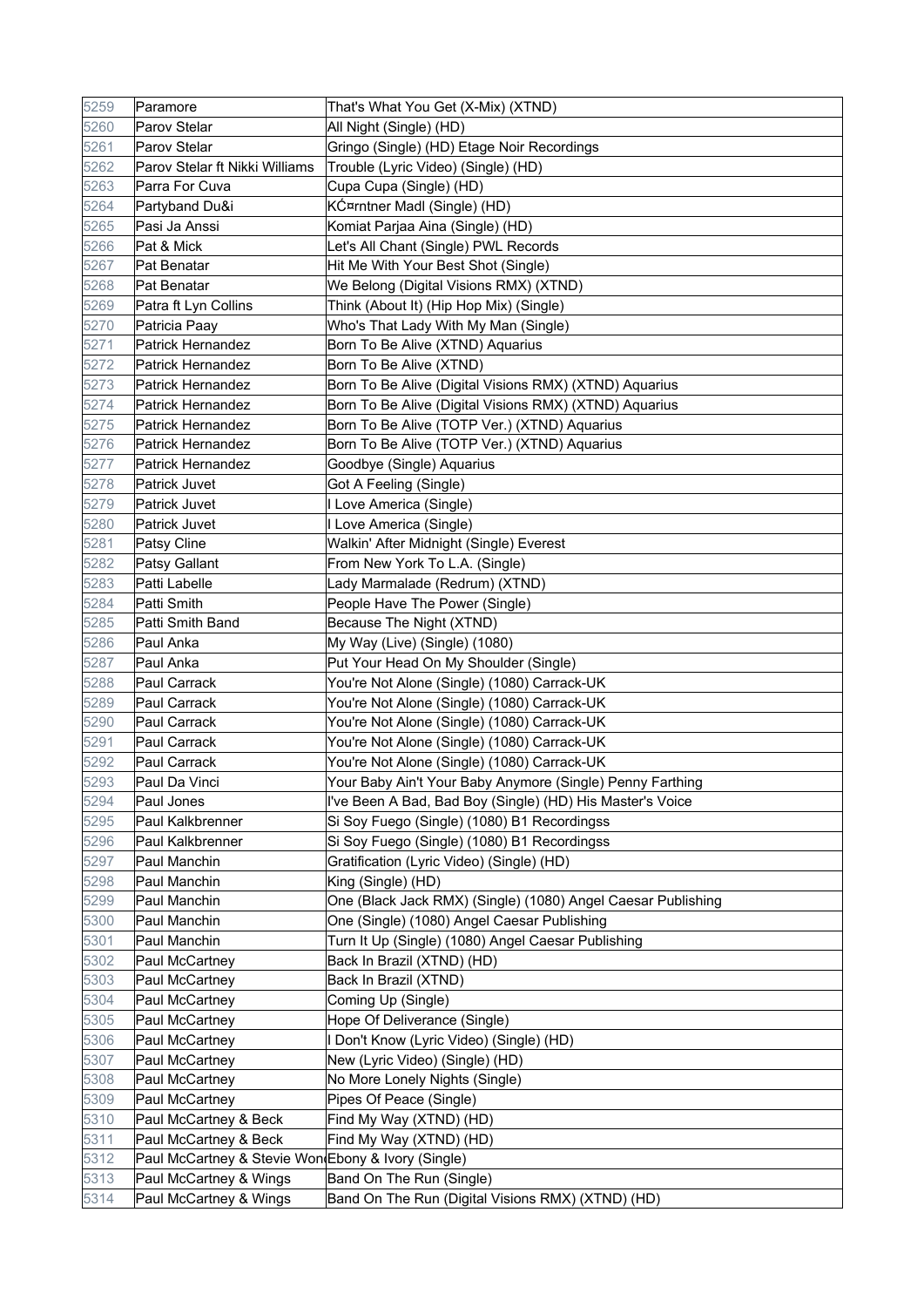| 5315 | Paul McCartney & Wings       | Goodnight Tonight (XTND)                                                  |
|------|------------------------------|---------------------------------------------------------------------------|
| 5316 | Paul McCartney & Wings       | I've Had Enough (Single)                                                  |
| 5317 | Paul McCartney & Wings       | Let 'Em In (XTND)                                                         |
| 5318 | Paul McCartney & Wings       | Live And Let Die (Single)                                                 |
| 5319 |                              | Paul McCartney ft Michael Jac Say Say Say (Digital Visions RMX) (XTND)    |
| 5320 | Paul Oakenfold               | Southern Sun (Tiesto RMX) (XTND) Perfecto                                 |
| 5321 | Paul Simon                   | Slip Slidin' Away (Disco Vinnie RMX) (XTND)                               |
| 5322 | Paul Weller                  | Out Of The Sinking (Single)                                               |
| 5323 | <b>Paul Weller</b>           | Village (Live) (Single) (HD)                                              |
| 5324 | Paul Young                   | Come Back And Stay (Single)                                               |
| 5325 | Paul Young                   | Everytime You Go Away (XTND)                                              |
| 5326 | Paul Young                   | What Christmas Means To Me (Lyric Video) (Single) (HD)                    |
| 5327 | Paul Young                   | Wherever I Lay My Hat (That's My Home) (Single)                           |
| 5328 | Paul Young                   | Wherever I Lay My Hat (That's My Home) (Starting From Scratch RMX) (XTND) |
| 5329 | Paulo Londra                 | Adan Y Eva (Single) (HD)                                                  |
| 5330 | Pavel Callta ft Eva Buresova | Jako By Byl Nas Posledni (Single) (HD)                                    |
| 5331 | Payy & Ardian Bujupi         | Handschellen (Single) (HD)                                                |
| 5332 | Peabo Bryson                 | Love Like Yours & Mine (Single) (HD)                                      |
| 5333 |                              | Peabo Bryson & Roberta Flack Tonight I Celebrate My Love (Single)         |
| 5334 | Pedro Capo & Farruko         | Calma (Choppe Davila RMX) (XTND) (HD)                                     |
| 5335 | Peggy Gou                    | Starry Night (XTND) (HD) Gudu Records                                     |
| 5336 | Pendulum                     | Showdown (Dirty) (Single)                                                 |
| 5337 | Penny McLean                 | Lady Bump (Single) Jupiter Records                                        |
| 5338 | Pentatonix                   | Break My Heart (Single) (HD)                                              |
| 5339 | Pentatonix                   | Coffee In Bed (Single) (1080)                                             |
| 5340 | Pentatonix                   | Daft Punk (Single) (HD)                                                   |
| 5341 | Pentatonix                   | God Only Knows (Single) (HD)                                              |
| 5342 | Pentatonix                   | Mad World (Single) (HD)                                                   |
| 5343 |                              | Pentatonix ft Little Glee MonsteMidnight In Tokyo (Single) (1080)         |
| 5344 |                              | Pentatonix ft Little Glee MonsteMidnight In Tokyo (Single) (1080)         |
| 5345 | People's Choice              | Party Is A Groovy Thing (Single) TSOP                                     |
| 5346 | Pep & Rash                   | Bombaclat (XXX) (XTND) (HD)                                               |
| 5347 | Percy Sledge                 | When A Man Loves A Woman (Single)                                         |
| 5348 | Perfume Genius               | Slip Away (Single) (HD) Matador Records                                   |
| 5349 | Perfume Genius               | Slip Away (Single) (HD) Matador Records                                   |
| 5350 | Perpetual Motion             | Keep On Dancin' (Let's Go) (XTND) Positiva                                |
| 5351 | Pet Shop Boys                | Go West (XTND) (HD)                                                       |
| 5352 | Pet Shop Boys                | Go West (XTND) (HD)                                                       |
| 5353 | Pet Shop Boys                | Heart (XTND)                                                              |
| 5354 | Pet Shop Boys                | Left To My Own Devices (XTND)                                             |
| 5355 | Pet Shop Boys                | Megamix (Single)                                                          |
| 5356 | Pet Shop Boys                | On Social Media (Lyric Video) (Single) (HD) X2 Recordings                 |
| 5357 | Pet Shop Boys                | Opportunities (Let's Make Lots Of Money) (Version Latina) (XTND)          |
| 5358 | Pet Shop Boys                | Paninaro '95 (XTND)                                                       |
| 5359 | Pet Shop Boys                | Paninaro '95 (Single)                                                     |
| 5360 | Pet Shop Boys                | So Hard (Dance Mix) (XTND)                                                |
| 5361 | Pet Shop Boys                | So Hard (Dance Mix) (XTND)                                                |
| 5362 | Pet Shop Boys                | So Hard (Dance Mix) (XTND)                                                |
| 5363 | Pet Shop Boys                | Suburbia (XTND)                                                           |
| 5364 | Pet Shop Boys                | Together (Single)                                                         |
| 5365 | Pet Shop Boys                | West End Girls (Dance Mix) (XTND)                                         |
| 5366 | Pet Shop Boys                | West End Girls (New Lockdown Ver.) (Single) (HD)                          |
| 5367 | Pet Shop Boys                | West End Girls (New Lockdown Ver.) (Single) (HD)                          |
| 5368 | Pet Shop Boys                | West End Girls (New Lockdown Ver.) (Single) (HD)                          |
| 5369 | Pet Shop Boys                | West End Girls (New Lockdown Ver.) (Single) (HD)                          |
| 5370 | Pet Shop Boys                | West End Girls (New Lockdown Ver.) (Single) (HD)                          |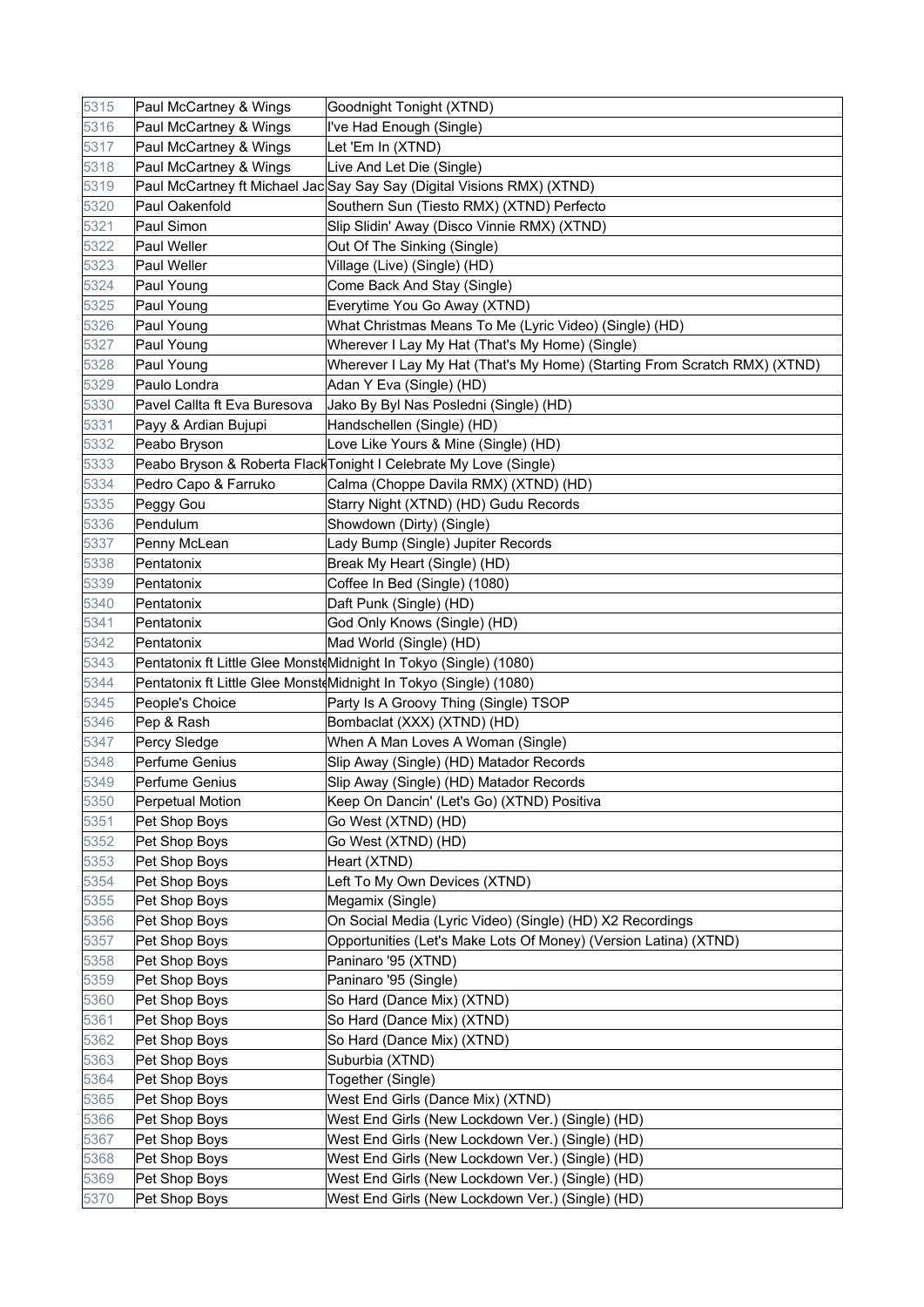| 5371 | Pet Shop Boys                                          | What Are We Going To Do With The Rich (Lyric Video) (Single) (HD)                               |
|------|--------------------------------------------------------|-------------------------------------------------------------------------------------------------|
| 5372 | Pet Shop Boys                                          | Where The Streets Have No Name (XTND)                                                           |
| 5373 | Pet Shop Boys                                          | Where The Streets Have No Name (XTND)                                                           |
| 5374 | Pet Shop Boys                                          | Where The Streets Have No Name (Single)                                                         |
| 5375 |                                                        | Pet Shop Boys & Dusty Spring What Have I Done To Deserve This (Single)                          |
| 5376 |                                                        | Pet Shop Boys & Dusty Spring What Have I Done To Deserve This (Digital Visions RMX) (XTND) (HD) |
| 5377 |                                                        | Pet Shop Boys & Dusty Spring What Have I Done To Deserve This (Digital Visions RMX) (XTND) (HD) |
| 5378 |                                                        | Pet Shop Boys ft Years & YearDreamland (Lyric Video) (Single) (HD) X2 Records                   |
| 5379 | Pete Shelley                                           | On Your Own (Single)                                                                            |
| 5380 | Pete Shelley                                           | On Your Own (New York Mix) (XTND)                                                               |
| 5381 | Pete Shelley                                           | Telephone Operator (Single)                                                                     |
| 5382 | Pete Shelley                                           | Waiting For Love (Single)                                                                       |
| 5383 |                                                        | Pete Tong & The Heritage Orc Sing It Back (Lyric Video) (Single) (HD)                           |
| 5384 | Pete Tong ft The Heritage Orc Killer (Single) (HD)     |                                                                                                 |
| 5385 | Pete Wolf Band                                         | You Raise Me Up (Single) (HD)                                                                   |
| 5386 | Peter Bic Project                                      | Coskoro (Single) (HD)                                                                           |
| 5387 | Peter Bic Project                                      | Vsetko Bude Fajn (Single) (1080)                                                                |
| 5388 | Peter Frampton                                         | Show Me The Way (Single)                                                                        |
| 5389 | Peter Gabriel                                          | Games Without Frontiers (XTND)                                                                  |
| 5390 | Peter Gabriel                                          | Sledgehammer (Redrum) (XTND)                                                                    |
| 5391 | Peter Gabriel & Kate Bush                              | Don't Give Up (Single)                                                                          |
| 5392 | Peter Gabriel & Youssou N'Do Shaking The Tree (Single) |                                                                                                 |
| 5393 | Peter Kent                                             | It's A Real Good Feeling (Single)                                                               |
| 5394 | Peter Schilling                                        | Major Tom (Vƶllig Losgelƶst) (German Ver.) (Single)                                             |
| 5395 | Peter Schilling                                        | The Different Story (XTND)                                                                      |
| 5396 | Peter Wackell                                          | Ich Verkaufe Meinen Kƶrper (Single) (HD) Xtreme Sound                                           |
| 5397 | Petula Clark                                           | Downtown (Single)                                                                               |
| 5398 | Phantoms ft Anna Clendening Say It (Single) (HD)       |                                                                                                 |
| 5399 | <b>Pharrell Williams</b>                               | Happy (Neus RMX) (XTND) (HD)                                                                    |
| 5400 | Pharrell Williams                                      | Marilyn Monroe (XTND)                                                                           |
| 5401 | <b>Phil Collins</b>                                    | You Can't Hurry Love (XTND)                                                                     |
| 5402 | Phil Collins & Philip Bailey                           | Easy Lover (XTND)                                                                               |
| 5403 | Phil Collins & Philip Bailey                           | Easy Lover (Digital Visions RMX) (XTND)                                                         |
| 5404 | Phil Fuldner                                           | Take Me (XTND) (HD)                                                                             |
| 5405 | Phil The Beat & ILIRA                                  | Anytime (XTND) (1080)                                                                           |
| 5406 | Phum Viphurit                                          | Lover Boy (Single) (HD) Rats Records                                                            |
| 5407 | Pickle                                                 | Believe (XTND) (HD)                                                                             |
| 5408 | Pilot                                                  | Magic (Single)                                                                                  |
| 5409 | Pinguini Tattici Nucleari                              | Scrivile Scemo (Single) (HD)                                                                    |
| 5410 | Pink                                                   | God Is A DJ (Single)                                                                            |
| 5411 | Pink                                                   | Secrets (Single) (HD)                                                                           |
| 5412 | Pink                                                   | Secrets (DJ Suri & Chris Daniel Mix) (XTND) (HD)                                                |
| 5413 | Pink                                                   | Walk Me Home (XTND) (HD)                                                                        |
| 5414 | Pink                                                   | Walk Me Home (Lyric Video) (Single) (HD)                                                        |
| 5415 | Pink Floyd                                             | Another Brick In The Wall (XTND)                                                                |
| 5416 |                                                        | Another Brick In The Wall (DiscoTech RMX) (XTND)                                                |
|      | Pink Floyd                                             |                                                                                                 |
| 5417 | Pink Floyd                                             | Another Brick In The Wall (DiscoTech RMX) (XTND)                                                |
| 5418 | Pink Floyd                                             | Another Brick In The Wall (Master Chic Mix) (XTND)                                              |
| 5419 | Pink Floyd                                             | Another Brick In The Wall (Redrum) (XTND)                                                       |
| 5420 | Pink Floyd                                             | Arnold Layne (Single)                                                                           |
| 5421 | Pink Floyd                                             | Comfortably Numb (XTND) (HD)                                                                    |
| 5422 | Pink Floyd                                             | High Hopes (Single)                                                                             |
| 5423 | Pink Floyd                                             | Louder Than Words (Single) (HD)                                                                 |
| 5424 | Pink Floyd                                             | Marooned (Single) (HD)                                                                          |
| 5425 | Pink Floyd                                             | See Emily Play (Single) (HD)                                                                    |
| 5426 | Pink Floyd                                             | Welcome To The Machine (Single) (HD)                                                            |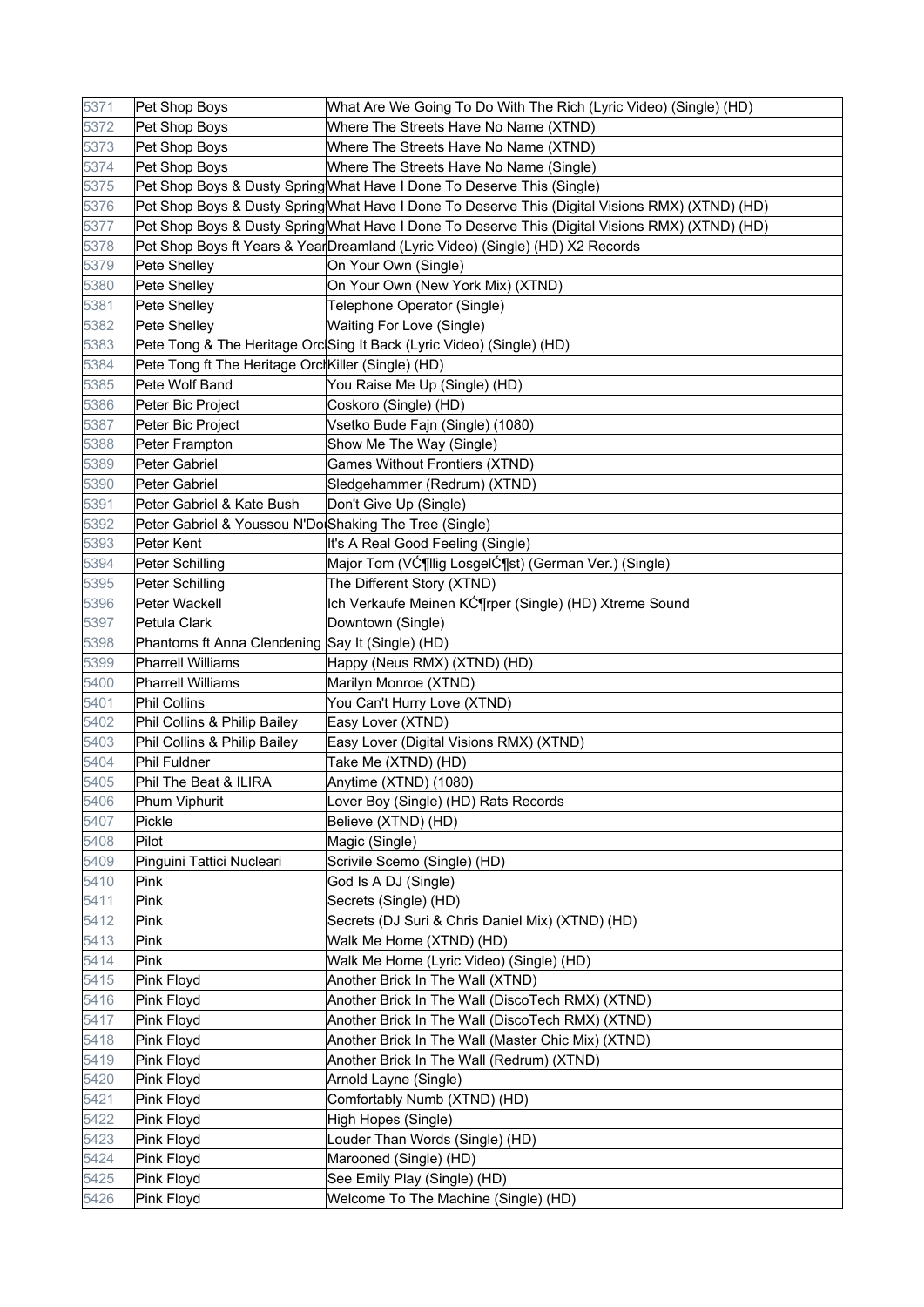| 5427 | Pink Floyd                                                   | Wish You Were Here (Live) (Single) (HD)                                     |
|------|--------------------------------------------------------------|-----------------------------------------------------------------------------|
| 5428 | Pink ft Cash Cash                                            | Can We Pretend (Animated Ver.) (XTND) (HD)                                  |
| 5429 | Pink ft Cash Cash                                            | Can We Pretend (Animated Ver.) (XTND) (HD)                                  |
| 5430 | Pink ft Cash Cash                                            | Can We Pretend (Animated Ver.) (Hook N Sling RMX) (Single) (HD)             |
| 5431 | Pink ft Willow Sage Hart                                     | Cover Me In Sunshine (Single) (1080)                                        |
| 5432 | Pink Panda                                                   | Crazy (XTND) (HD)                                                           |
| 5433 | Pink Panda ft Nyanda                                         | Love It Like That (XTND) (HD)                                               |
| 5434 | Pino D'Angio                                                 | Ma Quale Idea (Master Chic Mix) (XTND) Rifi                                 |
| 5435 | Pitbull                                                      | 3 To Tango (Dirty) (XTND) (HD) Mr 305                                       |
| 5436 |                                                              | Pitbull ft Anthony Watts & DJWI Feel Good (XTND) (1080) Mr 305              |
| 5437 |                                                              | Pitbull ft Anthony Watts & DJWI Feel Good (XTND) (1080) Mr 305              |
| 5438 |                                                              | Pitbull ft Farruko, IAmChino, E Ten Cuidado (Dirty) (XTND) (1080) Mr 305    |
| 5439 | Pitbull ft Stephen Marley                                    | Options (James Hype RMX) (XTND) (HD)                                        |
| 5440 | Pitingo                                                      | Killing Me Softly With His Song (Matame Suavemente Con Tu Cancion) (Single) |
| 5441 | Pixie Lott                                                   | All About Tonight (Single)                                                  |
| 5442 | Pixie Lott                                                   | Boys And Girls (Single) (HD)                                                |
| 5443 | Pixie Lott                                                   | Gravity (Single)                                                            |
| 5444 | Pixie Lott                                                   | Lay Me Down (Single) (HD)                                                   |
| 5445 | Pixies                                                       | Head On (Single)                                                            |
| 5446 | PJ Harvey                                                    | Down By The Water (Single)                                                  |
| 5447 | Placebo                                                      | Every You Every Me (Single)                                                 |
| 5448 | Placebo                                                      | Nancy Boy (Single)                                                          |
| 5449 | Plan B                                                       | Wait So Long (Single) (HD)                                                  |
| 5450 | <b>Planet Patrol</b>                                         | Play At Your Own Risk (Lyric Video) (XTND) (1080)                           |
| 5451 | <b>Planet Soul</b>                                           | Set U Free (Lyric Video) (XTND) (1080) Strictly Rhythm                      |
| 5452 | <b>Plastic Bertrand</b>                                      | Ca Plane Pour Moi (Single)                                                  |
| 5453 | Platinum Blonde                                              | Standing In The Dark (Single)                                               |
| 5454 | Platinum Blonde                                              | Standing In The Dark (PeteDown Classic Mix) (XTND) (1080)                   |
| 5455 | Platinum Blonde                                              | Standing In The Dark (PeteDown Classic Mix) (XTND) (1080)                   |
| 5456 | Plies                                                        | Drip 4 Sale (Single) (HD)                                                   |
| 5457 | Plies                                                        | Drip 4 Sale (Dirty) (XTND) (HD)                                             |
| 5458 | PLL ft DJ Sebb                                               | Ti Madam (Single) (1080)                                                    |
| 5459 |                                                              | PNAU ft Kira Divine & MarquesSolid Gold (XTND) (HD) Etcetc Music            |
| 5460 |                                                              | PNAU ft Kira Divine & MarquesSolid Gold (XTND) (HD) Etcetc Music            |
| 5461 | Poets Of The Fall                                            | Dancing On Broken Glass (Single) (HD)                                       |
| 5462 | Pointer Sisters                                              | Automatic (XTND)                                                            |
| 5463 | <b>Pointer Sisters</b>                                       | Automatic (Single)                                                          |
| 5464 | Pointer Sisters                                              | Fire (Single)                                                               |
| 5465 | <b>Pointer Sisters</b>                                       | Fire (Digital Visions RMX) (XTND)                                           |
| 5466 | Pointer Sisters                                              | Fire (Disco Vinnie RMX) (XTND)                                              |
| 5467 | Pointer Sisters                                              | I'm So Excited (XTND)                                                       |
| 5468 | <b>Pointer Sisters</b>                                       | I'm So Excited (Single)                                                     |
| 5469 | Pointer Sisters                                              | Jump (For My Love) (XTND)                                                   |
| 5470 | Pointer Sisters                                              | Jump (For My Love) (Single)                                                 |
| 5471 | Poison Clan                                                  | Shake Whatcha Mama Gave Ya (Dirty) (XTND) Lil' Joe Records                  |
| 5472 | Poke ft Mensa                                                | Oh Man (Dirty) (Single) (1080) Top Notch Music                              |
| 5473 | Poke ft MocroManiac                                          | In Je Face (Dirty) (Single) (HD) Top Notch Music                            |
| 5474 | Polina                                                       | Fade To Love (XTND) (HD) Happy Music                                        |
| 5475 | Polo & Pan                                                   | Ani Kuni (Single) (HD)                                                      |
| 5476 | Polo & Pan                                                   | Dorothy (XTND) (HD) Caroline                                                |
| 5477 | Pooh Shiesty ft Lil Durk                                     | Back In Blood (XXX) (Dirty) (XTND) (1080)                                   |
| 5478 | Popcaan                                                      | Silence (Dirty) (XTND) (HD) Mixpak Records                                  |
| 5479 | Porter Robinson                                              | Look At The Sky (Lyric Video) (Single) (HD) Mom & Pop                       |
| 5480 | Porter Robinson                                              | Musician (Single) (HD) Mom & Pop                                            |
| 5481 | Portion Boys                                                 | Niin Kuin Ennenkin (Dirty) (Single) (HD)                                    |
| 5482 | Portion Boys & Matti Ja Teppo Vauhti Kiihtyy (Single) (1080) |                                                                             |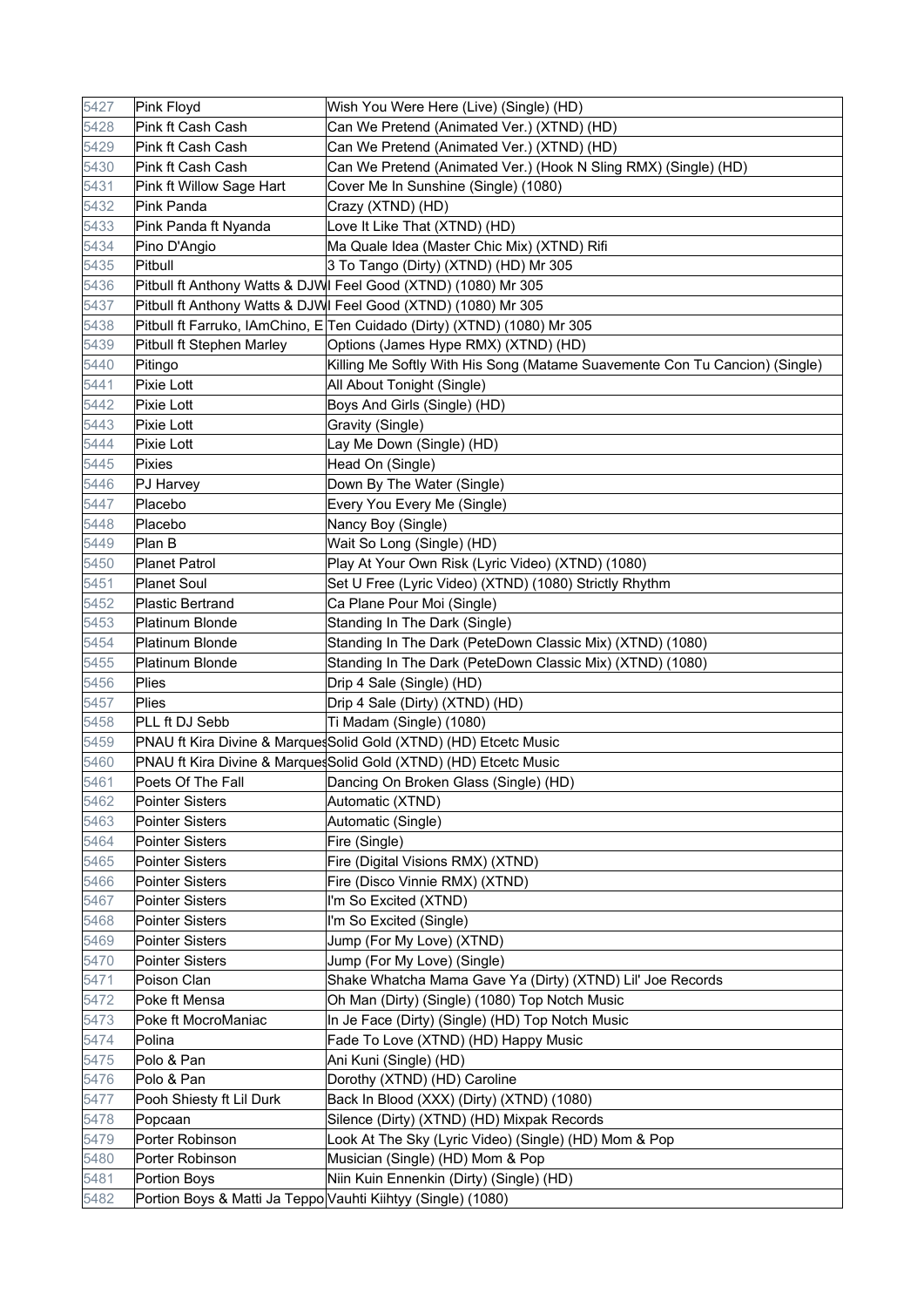| 5483 | Portugal. The Man                                                 | Feel It Still (Single) (HD)                                                          |
|------|-------------------------------------------------------------------|--------------------------------------------------------------------------------------|
| 5484 | Post Malone                                                       | Circles (Charlie Lane RMX) (XTND) (1080)                                             |
| 5485 | Post Malone                                                       | Circles (Charlie Lane RMX) (XTND) (1080)                                             |
| 5486 | Post Malone                                                       | Circles (Charlie Lane RMX) (XTND) (1080)                                             |
| 5487 | Post Malone                                                       | Circles (XTND) (1080)                                                                |
| 5488 | Post Malone                                                       | Circles (XTND) (1080)                                                                |
| 5489 | Post Malone                                                       | Circles (Dirty) (XTND) (1080)                                                        |
| 5490 | Post Malone                                                       | Circles (Dirty) (Single) (1080)                                                      |
| 5491 | Post Malone                                                       | Circles (Dirty) (Single) (1080)                                                      |
| 5492 | Post Malone                                                       | Circles (X-Mix) (XTND) (1080)                                                        |
| 5493 | Post Malone                                                       | Circles (X-Mix) (XTND) (1080)                                                        |
| 5494 | Post Malone                                                       | Wow (Alternate Video) (Dirty) (XTND) (HD)                                            |
| 5495 | Post Malone                                                       | Wow (Bren F RMX) (XTND) (HD)                                                         |
| 5496 | Post Malone                                                       | Wow (Dirty) (XTND) (HD)                                                              |
| 5497 | Post Malone & Swae Lee                                            | Sunflower (Hibell RMX) (XTND) (HD)                                                   |
| 5498 | Post Malone ft 21 Savage                                          | Rockstar (DJ Torben RMX) (XXX) (XTND) (HD)                                           |
| 5499 | Post Malone ft 21 Savage                                          | Rockstar (X-Mix) (XXX) (XTND) (HD)                                                   |
| 5500 | Post Malone ft Tyga & Roddy f Wow (Remix) (XTND) (HD)             |                                                                                      |
| 5501 |                                                                   | Post Malone ft Tyga & Roddy f Wow (Remix) (Xtendamix Video Edit) (Dirty) (XTND) (HD) |
| 5502 | Post Malone ft Young Thug                                         | Goodbyes (Colin Jay RMX) (XTND) (1080)                                               |
| 5503 | Post Malone ft Young Thug                                         | Goodbyes (Colin Jay RMX) (XTND) (1080)                                               |
| 5504 | Post Malone ft Young Thug                                         | Goodbyes (Dirty) (XTND) (1080)                                                       |
| 5505 |                                                                   | Postmodern Jukebox ft Alisan Smells Like Teen Spirit (Single) (HD)                   |
| 5506 |                                                                   | Postmodern Jukebox ft AubreyBennie & The Jets (Single) (1080)                        |
| 5507 |                                                                   | Postmodern Jukebox ft Brielle Genie In A Bottle (Single) (HD)                        |
| 5508 |                                                                   | Postmodern Jukebox ft Casey Sweet Child O' Mine (Single) (HD)                        |
| 5509 |                                                                   | Postmodern Jukebox ft Cristin The Christmas Song (Single) (HD)                       |
| 5510 |                                                                   | Postmodern Jukebox ft Gunhil Dancing Queen (Single) (1080)                           |
| 5511 |                                                                   | Postmodern Jukebox ft Gunhil The Final Countdown (Single) (HD)                       |
| 5512 |                                                                   | Postmodern Jukebox ft Haley <i>Seven Nation Army (Single)</i> (HD)                   |
| 5513 | Postmodern Jukebox ft Kelley Poker Face (Single) (HD)             |                                                                                      |
| 5514 |                                                                   | Postmodern Jukebox ft MichaeVideo Killed The Radio Star (Single) (HD)                |
| 5515 |                                                                   | Postmodern Jukebox ft Mykal (My Heart Will Go On (Single) (HD)                       |
| 5516 | Postmodern Jukebox ft Olivia <i>I</i>  Life On Mars (Single) (HD) |                                                                                      |
| 5517 |                                                                   | Postmodern Jukebox ft Robyn My Favorite Things (Single) (HD)                         |
| 5518 | Postmodern Jukebox ft Sara N  Will Survive (Single) (HD)          |                                                                                      |
| 5519 |                                                                   | Postmodern Jukebox ft Sara NWho Can It Be Now (Single) (HD)                          |
| 5520 | Postmodern Jukebox ft Shosh Poison (Single) (HD)                  |                                                                                      |
| 5521 | Postmodern Jukebox ft Tess MCall Me (Single) (1080)               |                                                                                      |
| 5522 | Postmodern Jukebox ft Wayne Thriller (Single) (1080)              |                                                                                      |
| 5523 | Powfu & Travis Barker                                             | Mario Kart (Single) (1080)                                                           |
| 5524 | <b>Precious Wilson</b>                                            | Cr-Cr-Cr-Cry To Me (XTND)                                                            |
| 5525 | <b>Precious Wilson</b>                                            | Cr-Cr-Cr-Cry To Me (XTND)                                                            |
| 5526 | <b>Precious Wilson</b>                                            | Cr-Cr-Cr-Cry To Me (XTND)                                                            |
| 5527 | <b>Precious Wilson</b>                                            | Cr-Cr-Cr-Cry To Me (XTND)                                                            |
| 5528 | Precious Wilson                                                   | Cr-Cr-Cr-Cry To Me (XTND)                                                            |
| 5529 | Precious Wilson                                                   | Cr-Cr-Cr-Cry To Me (Single)                                                          |
| 5530 | Precious Wilson                                                   | Hold On, I'm Coming (Single)                                                         |
| 5531 | <b>Precious Wilson</b>                                            | Hold On, I'm Coming (Single)                                                         |
| 5532 | <b>Precious Wilson</b>                                            | Hold On, I'm Coming (Single)                                                         |
| 5533 | <b>Precious Wilson</b>                                            | Hold On, I'm Coming (Remix) (XTND)                                                   |
| 5534 | Presidents Of The United Stat Lump (Single)                       |                                                                                      |
| 5535 | PRETTYMUCH                                                        | Jello (Single) (HD)                                                                  |
| 5536 | PRETTYMUCH                                                        | Stars (Lyric Video) (Single) (HD)                                                    |
| 5537 | <b>PRETTYMUCH</b>                                                 | Would You Mind (XTND) (HD)                                                           |
| 5538 | PRETTYMUCH ft Inigo PascuaLove (Single) (HD)                      |                                                                                      |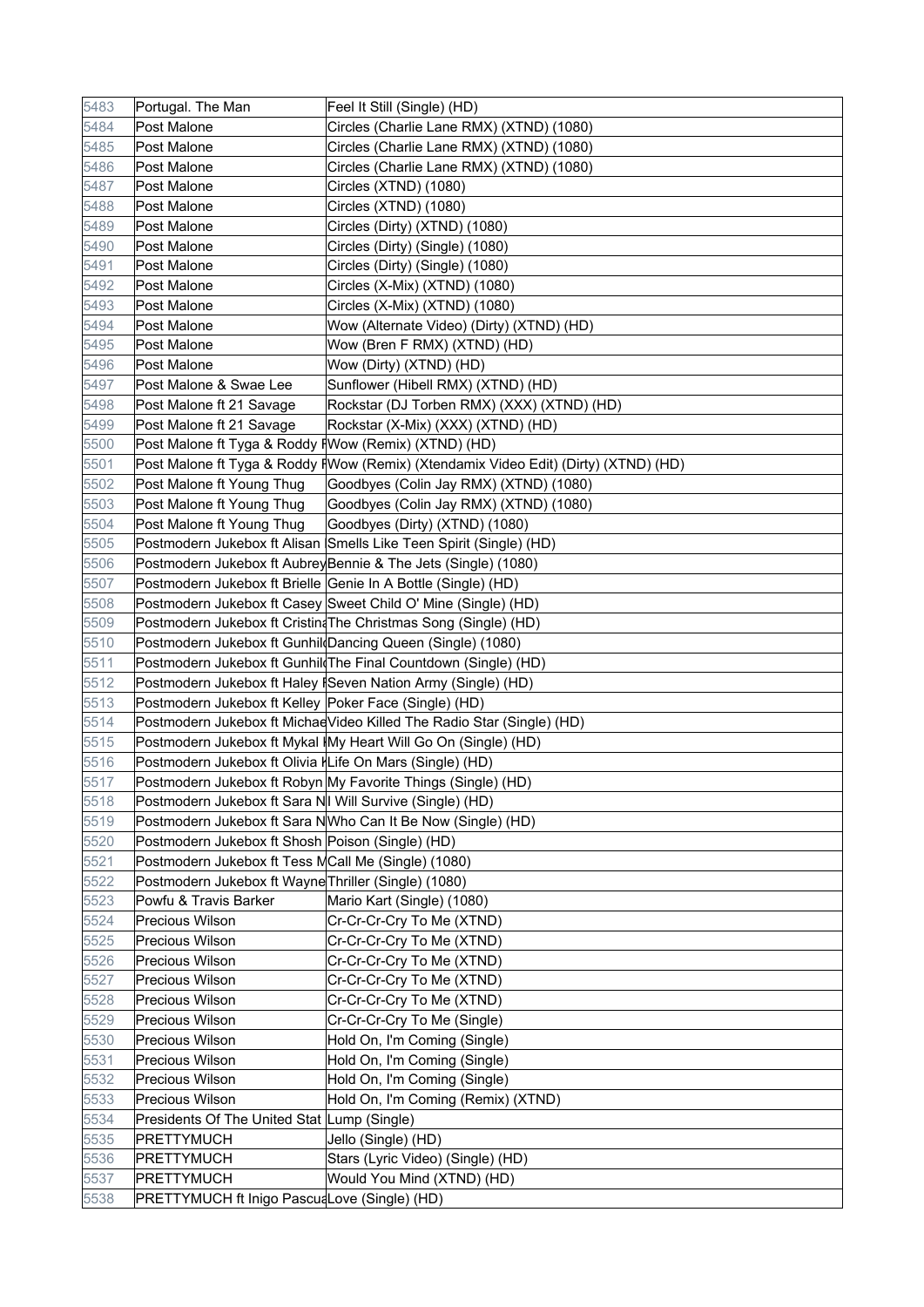| 5539 |                                                           | PRETTYMUCH ft Luisa Sonza The Weekend (Single) (1080) Simco Limited                  |
|------|-----------------------------------------------------------|--------------------------------------------------------------------------------------|
| 5540 | Prince                                                    | 1999 (XTND)                                                                          |
| 5541 | Prince                                                    | 1999 (Digital Visions RMX) (XTND)                                                    |
| 5542 | Prince                                                    | Holly Rock (Dirty) (Single) (1080)                                                   |
| 5543 | Prince                                                    | I Would Die 4 U (Digital Visions RMX) (XTND)                                         |
| 5544 | Prince                                                    | Kiss (Digital Visions RMX) (XTND)                                                    |
| 5545 | Prince                                                    | Kiss (Digital Visions RMX) (XTND)                                                    |
| 5546 | Prince                                                    | Let's Go Crazy (Mr Collipark & DJ Scientist RMX) (XTND)                              |
| 5547 | Prince                                                    | Manic Monday (Single)                                                                |
| 5548 | Prince                                                    | Nothing Compares 2 U (Single)                                                        |
| 5549 | Prince                                                    | Purple Rain (Choppe Davila RMX) (XTND) (HD)                                          |
| 5550 | Prince                                                    | When Doves Cry (Bodenturnen Dance Mix) (XTND)                                        |
| 5551 |                                                           | Prince Royce ft Jennifer Lopez Back It Up (Spanglish Ver.) (XTND) (HD)               |
| 5552 | Problem Child ft Safaree                                  | Flavah (XTND) (1080)                                                                 |
| 5553 | Problem Child ft Safaree                                  | Flavah (Dirty) (XTND) (1080)                                                         |
| 5554 | <b>Procol Harum</b>                                       | A Whiter Shade Of Pale (Single) Deram                                                |
| 5555 | Product G&B ft Carlos Santand Dirty Dancin' (Single)      |                                                                                      |
| 5556 |                                                           | Professor Green ft Alice Chate Got It All (Dirty) (Single) (1080) Green Gang Records |
| 5557 | Professor Green ft Rag'n'Bone Photographs (Single) (HD)   |                                                                                      |
| 5558 | Propaganda                                                | Dr Mabuse (Single) ZTT Records                                                       |
| 5559 | Propaganda                                                | Heaven Give Me Words (Single)                                                        |
| 5560 | Propellerheads ft Shirley Bass History Repeating (Single) |                                                                                      |
| 5561 | Prospa                                                    | Want Need Love (Single) (HD)                                                         |
| 5562 | Prozzak                                                   | Omobolasire (Single)                                                                 |
| 5563 | PS1 ft Alex Hosking                                       | Life Goes On (XTND) (1080)                                                           |
| 5564 | PS1 ft Alex Hosking                                       | Life Goes On (Lyric Video) (XTND) (HD)                                               |
| 5565 | PS1 ft Alex Hosking                                       | Life Goes On (Lyric Video) (XTND) (HD)                                               |
| 5566 | Pseudo Echo                                               | Listening '87 (Single)                                                               |
| 5567 | Pseudo Echo                                               | Living In A Dream (Single)                                                           |
| 5568 | PSY                                                       | New Face (XTND) (HD) YG Entertainment                                                |
| 5569 | Public Image Limited                                      | Public Image (Single)                                                                |
| 5570 | Public Image Limited                                      | This Is Not A Love Song (Single)                                                     |
| 5571 | Public Image Ltd                                          | Bad Life (Single)                                                                    |
| 5572 | Public Image Ltd                                          | Disappointed (Single)                                                                |
| 5573 | Pulp                                                      | Party Hard (Single)                                                                  |
| 5574 | Purple Disco Machine                                      | Dished (Male Stripper) (Alphalove RMX) (XTND) (HD) Club Sweat                        |
| 5575 | Purple Disco Machine                                      | Dished (Male Stripper) (XTND) (HD) Club Sweat                                        |
| 5576 | Purple Disco Machine                                      | Playbox (XTND) (1080)                                                                |
| 5577 | Purple Disco Machine                                      | Playbox (XTND) (1080)                                                                |
| 5578 | Purple Disco Machine ft Eyelar Dopamine (XTND) (HD)       |                                                                                      |
| 5579 | Purple Disco Machine ft Eyelar Dopamine (XTND) (HD)       |                                                                                      |
| 5580 | Purple Disco Machine ft Sophi Hypnotized (XTND) (HD)      |                                                                                      |
| 5581 | Pussycat                                                  | Mississippi (Single) Sonet                                                           |
| 5582 | Pussycat Dolls                                            | Don't Cha (Fraze RMX) (XTND)                                                         |
| 5583 | Pussycat Dolls                                            | Don't Cha (Fraze RMX) (Dirty) (XTND)                                                 |
| 5584 | Quality Control & 24 Heavy ft                             | Longtime (Dirty) (XTND) (1080)                                                       |
| 5585 | Queen                                                     | Another One Bites The Dust (C3T Edit) (XTND) (HD)                                    |
| 5586 | Queen                                                     | Another One Bites The Dust (C3T Edit) (XTND) (HD)                                    |
| 5587 | Queen                                                     | Another One Bites The Dust (Luca Debonaire RMX) (XTND)                               |
| 5588 | Queen                                                     | Another One Bites The Dust (Master Chic Mix) (XTND)                                  |
| 5589 | Queen                                                     | Bicycle Race (XXX) (Single)                                                          |
| 5590 | Queen                                                     | Bohemian Rhapsody (Single) (1080)                                                    |
| 5591 | Queen                                                     | Bohemian Rhapsody (Redrum) (XTND) (1080)                                             |
| 5592 | Queen                                                     | Bohemian Rhapsody (Singing Pumpkins & Skeleton Ver.) (Single) (HD)                   |
| 5593 | Queen                                                     | Don't Stop Me Now (Digital Visions RMX) (XTND)                                       |
| 5594 | Queen                                                     | Don't Stop Me Now (Digital Visions RMX) (XTND)                                       |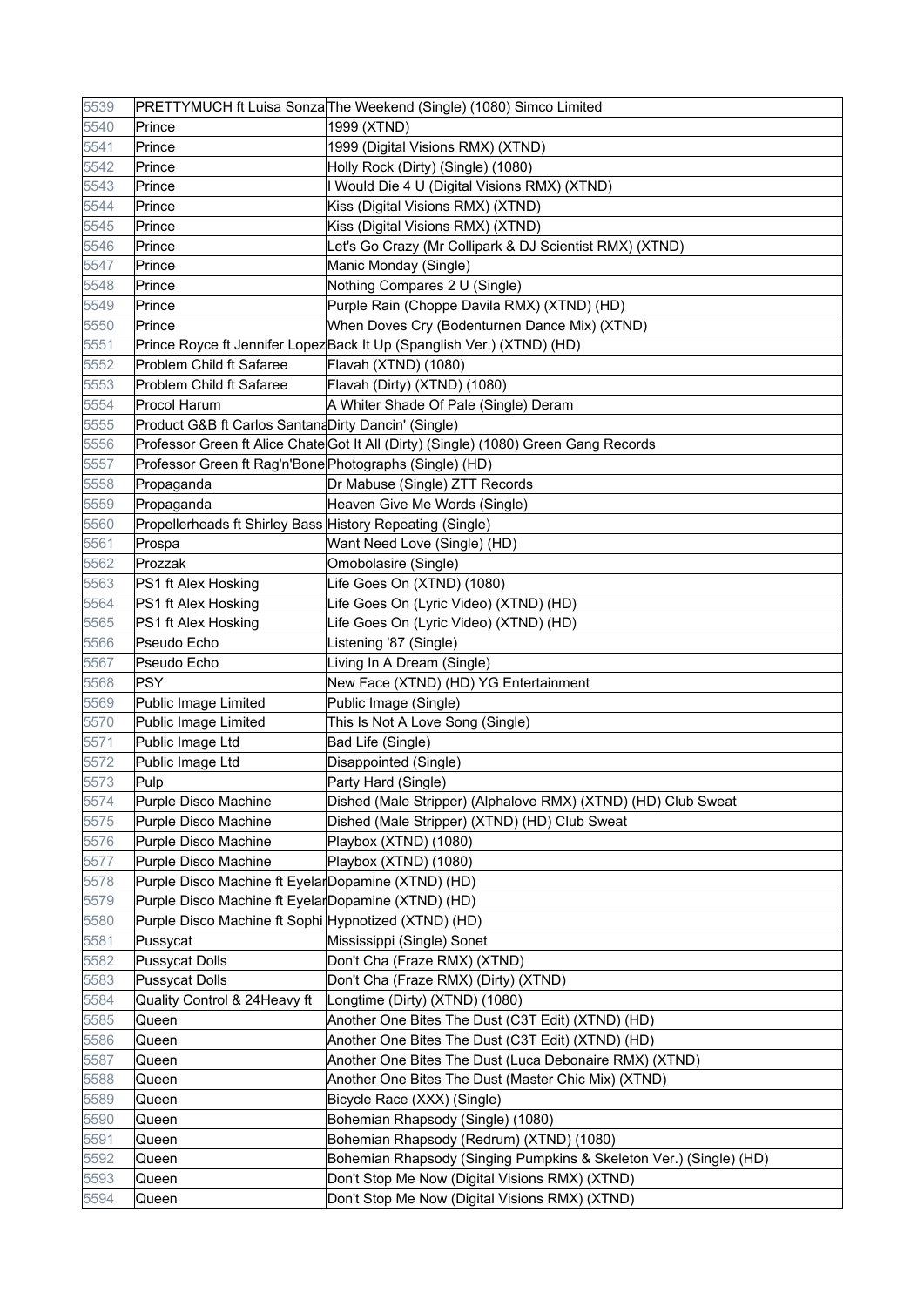| 5595 | Queen                                                 | Fat Bottom Girls (DJ JD Edit) (XTND)                                             |
|------|-------------------------------------------------------|----------------------------------------------------------------------------------|
| 5596 | Queen                                                 | I Want To Break Free (Redrum) (XTND)                                             |
| 5597 | Queen                                                 | I Want To Break Free (The Reflex Revision Mix) (XTND)                            |
| 5598 | Queen                                                 | I Want To Break Free (The Reflex Revision Mix) (XTND)                            |
| 5599 | Queen                                                 | Keep Yourself Alive (Single)                                                     |
| 5600 | Queen                                                 | Keep Yourself Alive (Single)                                                     |
| 5601 | Queen                                                 | Killer Queen (Single)                                                            |
| 5602 | Queen                                                 | Let Me Live (Single)                                                             |
| 5603 | Queen                                                 | Love Of My Life (Single)                                                         |
| 5604 | Queen                                                 | Radio Gaga (Luca Debonaire RMX) (XTND)                                           |
| 5605 | Queen                                                 | Radio Gaga (Master Chic Mix) (XTND)                                              |
| 5606 | Queen                                                 | Somebody To Love (XTND)                                                          |
| 5607 | Queen                                                 | Somebody To Love (Single)                                                        |
| 5608 | Queen                                                 | Somebody To Love (Disco Vinnie RMX) (XTND)                                       |
| 5609 | Queen                                                 | Sweet Lady (Single)                                                              |
| 5610 | Queen                                                 | The Show Must Go On (Single)                                                     |
| 5611 | Queen                                                 | Tie Your Mother Down (Single)                                                    |
| 5612 | Queen                                                 | We Are The Champions (Single)                                                    |
| 5613 | Queen                                                 | We Will Rock You (Division 4 RMX) (XTND)                                         |
| 5614 | Queen                                                 | We Will Rock You (Division 4 RMX) (XTND)                                         |
| 5615 | Queen                                                 | We Will Rock You (Remix) (XTND)                                                  |
| 5616 | Queen                                                 | We Will Rock You & Bohemian Rhapsody (2nd Nature Edit) (Single) (1080)           |
| 5617 | Queen                                                 | Who Wants To Live Forever (Single)                                               |
| 5618 | Queen                                                 | You Are My Best Friend (Single)                                                  |
| 5619 | Queen & David Bowie                                   | Under Pressure (Remix) (XTND)                                                    |
| 5620 |                                                       | Queen ft Wyclef Jean, Canibus Another One Bites The Dust (Remix) (XTND)          |
| 5621 | Queen Latifah                                         | Come Into My House (XTND)                                                        |
| 5622 | Queen Vs The Miami Project                            | Another One Bites the Dust (XTND)                                                |
| 5623 | Queen Vs The Miami Project                            | Another One Bites the Dust (XTND)                                                |
| 5624 | Queen Vs The Miami Project                            | Another One Bites the Dust (XTND)                                                |
| 5625 | Queens Of The Stone Age                               | Feel Good Hit Of The Summer (Single) (HD)                                        |
| 5626 | Queens Of The Stone Age                               | Go With The Flow (Single)                                                        |
| 5627 | Queens Of The Stone Age                               | Head Like A Haunted House (XXX) (Dirty) (Single) (HD) Matador Records            |
| 5628 | Quincy Jones                                          | Soul Bossa Nova (XTND)                                                           |
| 5629 | Quincy Jones & James Ingram One Hundred Ways (Single) |                                                                                  |
| 5630 |                                                       | Quincy Jones, Ray Charles &  I'll Be Good To You (Good For Your Soul Mix) (XTND) |
| 5631 | Quintino                                              | Coming Home (XTND) (1080)                                                        |
| 5632 | Quintino                                              | Coming Home (XTND) (1080)                                                        |
| 5633 | Quintino                                              | Coming Home (XTND) (HD)                                                          |
| 5634 | Quintino                                              | Teqno (Music Is The Answer) (XTND) (HD)                                          |
| 5635 | Qveen Herby                                           | Naughty Girl (Dirty) (Single) (1080) Checkbook Records                           |
| 5636 | Qveen Herby                                           | Sugar Daddy (Dirty) (Single) (1080) Checkbook Records                            |
| 5637 | Qveen Herby                                           | Sugar Daddy (Dirty) (Single) (1080) Checkbook Records                            |
| 5638 | Qveen Herby                                           | Sugar Daddy (XXX) (Dirty) (Single) (1080) Checkbook Records                      |
| 5639 | R Kelly                                               | Christmas I'll Be Steppin' (Lyric Video) (Single) (HD)                           |
| 5640 | R.E.M.                                                | Losing My Religion (Single)                                                      |
| 5641 | R.E.M.                                                | Losing My Religion (KaktuZ RMX) (XTND)                                           |
| 5642 | R.E.M.                                                | Losing My Religion (Redrum) (XTND)                                               |
| 5643 | R.E.M.                                                | Lotus (Single)                                                                   |
| 5644 | R.E.M.                                                | Man On The Moon (Single)                                                         |
| 5645 | R.E.M.                                                | Shiny Happy People (Single)                                                      |
| 5646 | R.I.O.                                                | Hey Mama (XTND) (1080) Kontor                                                    |
| 5647 | R3hab & Sofia Carson                                  | Rumors (C-BooL RMX) (Single) (HD) CYB3RPVNK                                      |
| 5648 | R3hab & Sofia Carson                                  | Rumors (XTND) (HD) CYB3RPVNK                                                     |
| 5649 | R3HAB, Timmy Trumpet & W                              | Distant Memory (XTND) (1080) CYB3RPVNK                                           |
| 5650 | Racey                                                 | Lay Your Love On Me (Single) RAK                                                 |
|      |                                                       |                                                                                  |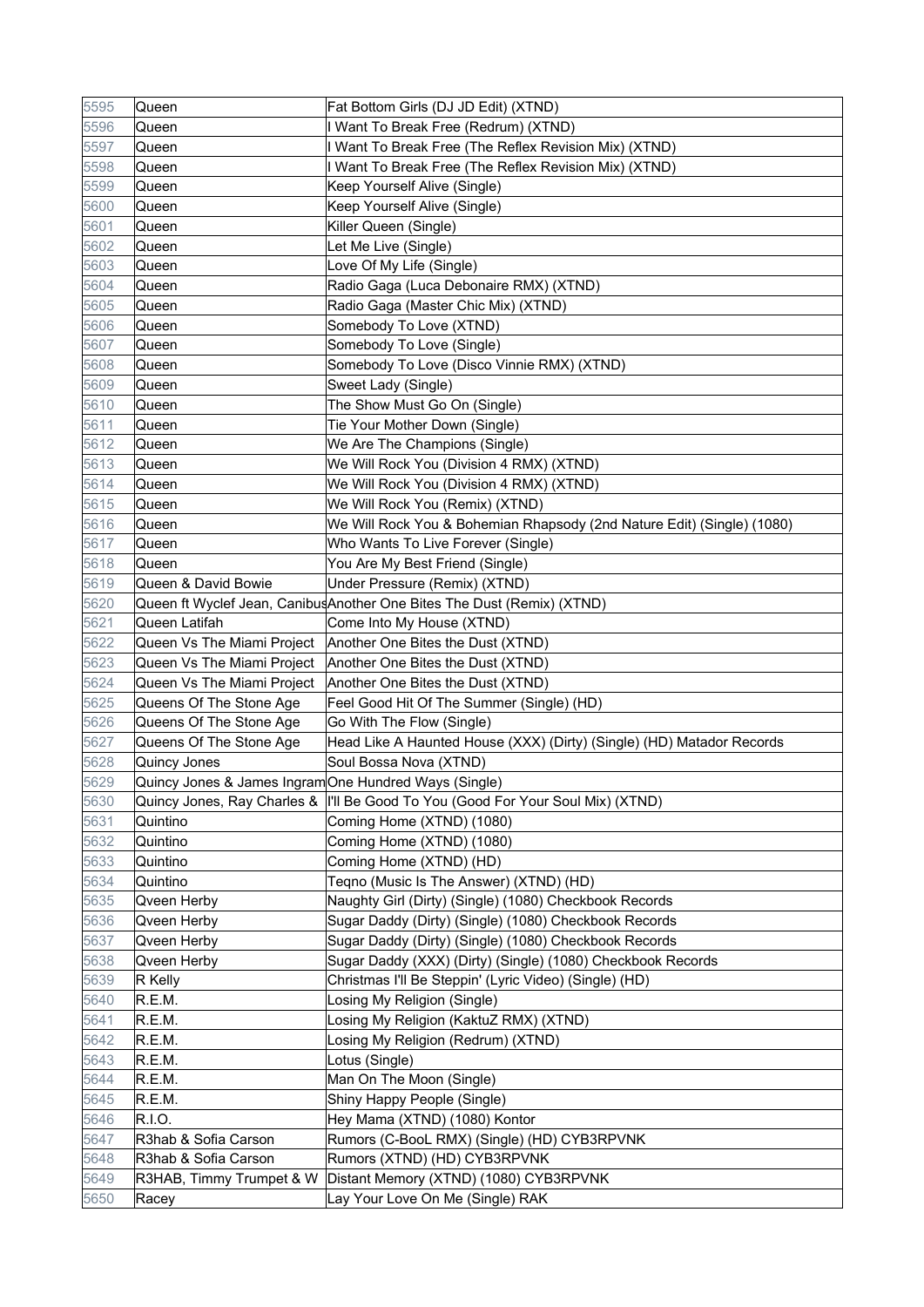| 5651 | Racey                       | Some Girls (XTND) RAK                                                       |
|------|-----------------------------|-----------------------------------------------------------------------------|
| 5652 | <b>Rachel Platten</b>       | Stand By You (Dave Aude RMX) (XTND) (HD)                                    |
| 5653 | Rachel Platten              | Stand By You (Mike D RMX) (XTND) (HD)                                       |
| 5654 | RadioClub                   | Never Gonna Give You Up (Lyric Video) (Single) (1080) The Orchard           |
| 5655 | RadioClub & NEEKA           | I Love You, Always Forever (Lyric Video) (Single) (HD) Jayward Artist Group |
| 5656 | Radiohead                   | Lotus Flower (Single) (HD)                                                  |
| 5657 | Radiohead                   | Man Of War (Single) (HD)                                                    |
| 5658 | Raf & Umberto Tozzi         | Come Una Danza (Single) (HD) Friends & Partners                             |
| 5659 | RAF Camora ft Luciano       | 2CB (Dirty) (XTND) (1080) Groove Attack                                     |
| 5660 | Raffaella Carra             | A Far L'Amore Comincia Tu (XTND)                                            |
| 5661 | Raffaella Carra             | A Far L'Amore Comincia Tu (Single)                                          |
| 5662 | Raffaella Carra             | Do It, Do It Again (Single)                                                 |
| 5663 | Raffaella Carra             | Oh Maria (Single) Hispavox                                                  |
| 5664 | Raffaella Carra             | Tanti Auguri (Single)                                                       |
| 5665 | Rage                        | Run To You (Single) Pulse-8                                                 |
| 5666 | Rainbow                     | All Night Long (Single)                                                     |
| 5667 | Rainbow                     | Can't Let You Go (Single)                                                   |
| 5668 | Rainbow                     | I Surrender (Single)                                                        |
| 5669 | Rainbow                     | Long Live Rock 'N' Roll (Single)                                            |
| 5670 | Rainbow                     | Since You've Been Gone (Single)                                             |
| 5671 | Raleigh Ritchie             | The Greatest (Single) (HD)                                                  |
| 5672 | Ram Jam                     | Black Betty (Rough N' Ready RMX) (Single)                                   |
| 5673 | Rammstein                   | Amerika (Single) (HD)                                                       |
| 5674 | Rammstein                   | Auslander (XXX) (Single) (HD)                                               |
| 5675 | Rammstein                   | Deutschland (XXX) (Single) (HD)                                             |
| 5676 | Rammstein                   | Engel (Single) (HD)                                                         |
| 5677 | Rammstein                   | Feuer Frei! (Single)                                                        |
| 5678 | Rammstein                   | Ich Will (Single)                                                           |
| 5679 | Rammstein                   | Links 2 3 4 (Single)                                                        |
| 5680 | Rammstein                   | Mein Herz Brennt (Dirty) (Single)                                           |
| 5681 | Rammstein                   | Mein Herz Brennt (Piano Ver.) (Single)                                      |
| 5682 | Rammstein                   | Mein Land (Dirty) (Single) (HD)                                             |
| 5683 | Rammstein                   | Radio (XXX) (Single) (1080)                                                 |
| 5684 | Rammstein                   | Radio (XXX) (Single) (HD)                                                   |
| 5685 | Rammstein                   | Rosenrot (Single) (HD)                                                      |
| 5686 | Rammstein                   | Rosenrot (Single)                                                           |
| 5687 | Rammstein                   | Stripped (XXX) (Single)                                                     |
| 5688 | Ramones                     | <b>Blitzkrieg Bop (Single)</b>                                              |
| 5689 | Ramones                     | Do You Wanna Dance (Single)                                                 |
| 5690 | Ramones                     | Sheena Is A Punk Rocker (Single)                                            |
| 5691 | <b>Raphael Butler</b>       | Camping Colibri (Single) (1080)                                             |
| 5692 | Rasmus Seebach              | Sa Laenge Vi Danser (Single) (HD)                                           |
| 5693 | <b>Raw Silk</b>             | Do It To The Music (XTND) West End Records                                  |
| 5694 | Ray Charles                 | Hit The Road Jack (Choppe Davila RMX) (XTND) ABC                            |
| 5695 | Ray Charles                 | Hit The Road Jack (Redrum) (XTND) ABC                                       |
| 5696 | Ray Charles                 | I Can't Stop Loving You (Lyric Video) (Single) (HD)                         |
| 5697 | Ray Charles                 | We Can Make It (Lyric Video) (Single) (HD) Stateside                        |
| 5698 | Ray Charles                 | What'd I Say (Single)                                                       |
| 5699 | Ray Parker Jr               | Ghostbusters (Master Chic Mix) (XTND)                                       |
| 5700 | RAYE                        | Love Me Again (Visualizer) (Single) (HD)                                    |
| 5701 | Raye                        | Please Don't Touch (Visualizer) (Single) (HD)                               |
| 5702 | Rayelle                     | Get Dat (Lyric Video) (XTND) (HD) Happy Owl Records                         |
| 5703 | Rƶyksopp                    | Remind Me (Single)                                                          |
| 5704 | <b>Real Thing</b>           | Can You Feel The Force (Single)                                             |
| 5705 | Reba McEntire ft Vince Gill | The Heart Won't Lie (Single)                                                |
| 5706 | Red Hot Chili Peppers       | Californication (KaktuZ RMX) (XTND)                                         |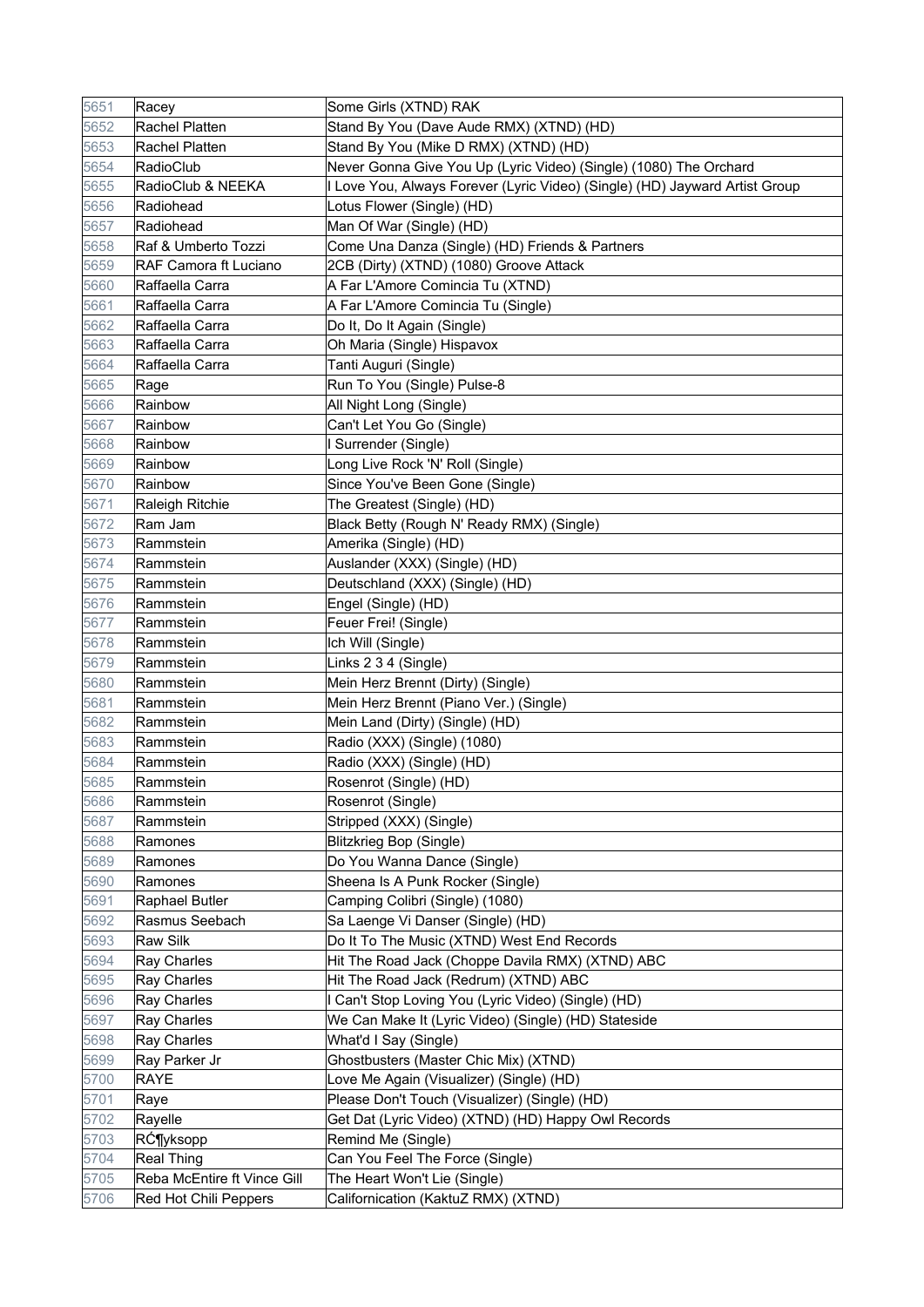| 5707 | Red Hot Chili Peppers                              | Can't Stop (Single)                                                                  |
|------|----------------------------------------------------|--------------------------------------------------------------------------------------|
| 5708 | <b>Red Hot Chili Peppers</b>                       | Give It Away (XTND)                                                                  |
| 5709 | <b>Red Rider</b>                                   | Lunatic Fringe (Digital Visions RMX) (XTND)                                          |
| 5710 | <b>Red Velvet</b>                                  | Sappy (Single) (HD) Avex Entertainment                                               |
| 5711 | Redbone                                            | The Witch Queen Of New Orleans (XTND)                                                |
| 5712 | Redondo Vs Rockefeller                             | Pretty Baby (XTND) (HD)                                                              |
| 5713 | Regard & Raye                                      | Secrets (Dirty) (XTND) (1080)                                                        |
| 5714 | Regard ft Raye                                     | Secrets (Lyric Video) (XTND) (HD)                                                    |
| 5715 | Regard ft Raye                                     | Secrets (Lyric Video) (Dirty) (XTND) (HD)                                            |
| 5716 | Regi & Milo Meskens                                | Ordinary (Lyric Video) (Single) (HD) Mostiko                                         |
| 5717 | Regi & OT                                          | You Have A Heart (Lyric Video) (Single) (HD) CNR Music                               |
| 5718 | Rein Alexander                                     | One Last Time (Single) (1080) GoToGuy Music                                          |
| 5719 | Remady & Manu-L                                    | Another Day In Paradise (Single) (HD) No Superstar Production                        |
| 5720 | Remi Wolf                                          | Disco Man (Little Dragon RMX) (XTND) (1080)                                          |
| 5721 | Rezz ft Dove Cameron                               | Taste Of You (XTND) (1080)                                                           |
| 5722 | Rexxie & MohBad                                    | KPK (Ko Por Ke) (Single) (1080) DVPPER Music                                         |
| 5723 |                                                    | Reykon ft Tyga, Becky G & MaLatina (Remix) (Dirty) (XTND) (HD) Saban Music Group     |
| 5724 |                                                    | Rhythms Del Mundo ft Coldpla Viva La Vida (Africa Mix) (Single) (HD) The End Records |
| 5725 | Ria Mae & Dan Talevski                             | Too Close (Single) (1080)                                                            |
| 5726 | Ria Mae & Dan Talevski                             | Too Close (Single) (1080)                                                            |
| 5727 | Ricchi & Poveri                                    | Sara Perche Ti Amo (XTND) Musart                                                     |
| 5728 | Ricchi & Poveri                                    | Sara Perche Ti Amo (Lyric Video) (Single) (HD) Musart                                |
| 5729 |                                                    | Ricchi & Poveri ft Jose Feliciar Che Sara (Lyric Video) (Single) (HD)                |
| 5730 |                                                    | Ricchi & Poveri ft Jose Feliciar Che Sara (Lyric Video) (Single) (HD)                |
| 5731 | <b>Rich Brian</b>                                  | Love In My Pocket (Alternate Video) (XTND) (1080) 88 Rising Records                  |
| 5732 | <b>Richard Marx</b>                                | Another One Down (Single) (HD)                                                       |
| 5733 | <b>Richard Marx</b>                                | Now & Forever (Disco Vinnie RMX) (XTND)                                              |
| 5734 | <b>Richard Strauss</b>                             | Also Sprach Zarathustra (Theme From 2001 A Space Odyssey) (Single) (1080)            |
| 5735 | <b>Rick Astley</b>                                 | Hold Me in Your Arms (Single)                                                        |
| 5736 | <b>Rick Astley</b>                                 | Megamix (Single)                                                                     |
| 5737 | <b>Rick Astley</b>                                 | My Arms Keep Missing You (Redrum) (XTND)                                             |
| 5738 | Rick Astley                                        | My Arms Keep Missing You (Redrum) (XTND)                                             |
| 5739 | <b>Rick Astley</b>                                 | Never Gonna Give You Up (XTND)                                                       |
| 5740 | <b>Rick Astley</b>                                 | Never Gonna Give You Up (Giovi MMXXI RMX) (XTND) (1080)                              |
| 5741 | <b>Rick Astley</b>                                 | Never Gonna Give You Up (Giovi MMXXI RMX) (XTND) (1080)                              |
| 5742 | <b>Rick Astley</b>                                 | Together Forever (XTND)                                                              |
| 5743 | <b>Rick Astley</b>                                 | Together Forever (Digital Visions RMX) (XTND)                                        |
| 5744 | <b>Rick Astley</b>                                 | Together Forever (Lovers Leap RMX) (XTND) (1080)                                     |
| 5745 | <b>Rick Astley</b>                                 | Together Forever (Lovers Leap RMX) (XTND) (1080)                                     |
| 5746 | <b>Rick Astley</b>                                 | Unwanted (Lyric Video) (XTND) (HD)                                                   |
| 5747 | <b>Rick Astley</b>                                 | When I Fall In Love (Single)                                                         |
| 5748 |                                                    | Rick Astley ft The Unsung Her Every One Of Us (Lyric Video) (Single) (HD)            |
| 5749 | Rick Dees & His Cast Of Idiots Disco Duck (Single) |                                                                                      |
| 5750 |                                                    | Rick Dees & His Cast Of Idiots Disco Duck (Digital Visions RMX) (XTND)               |
| 5751 | <b>Rick James</b>                                  | Mary Jane (Lyric Video) (Redrum) (XTND) (1080)                                       |
| 5752 | <b>Rick James</b>                                  | Super Freak (Redrum) (XTND) (HD)                                                     |
| 5753 | <b>Ricky Martin</b>                                | Maria (Jason Nevins RMX) (XTND)                                                      |
| 5754 | Ricky Martin & Paloma Mami                         | Que Rico Fuera (XTND) (1080)                                                         |
| 5755 |                                                    | Rico Bernasconi ft Marianne RSie Tanzt (Single) (HD) Kontor                          |
| 5756 | Rigel Gemini ft Gia Gunn                           | It's The -- For Me (Single) (1080) Rigel Consulting                                  |
| 5757 | <b>Right Said Fred</b>                             | I'm Too Sexy (Remix) (XTND)                                                          |
| 5758 | <b>Right Said Fred</b>                             | Love Song (Single) Sexy Records                                                      |
| 5759 | <b>Right Said Fred</b>                             | You're My Mate (Single) King Size Records                                            |
| 5760 | Rihanna                                            | Umbrella (Jody Den Broeder RMX) (XTND)                                               |
| 5761 |                                                    | Rihanna ft Kanye West & Paul FourFiveSeconds (X-Mix) (XTND) (HD)                     |
| 5762 | Rihanna Vs Sam Smith                               | Umbrella (Diamonds Edit) (XTND)                                                      |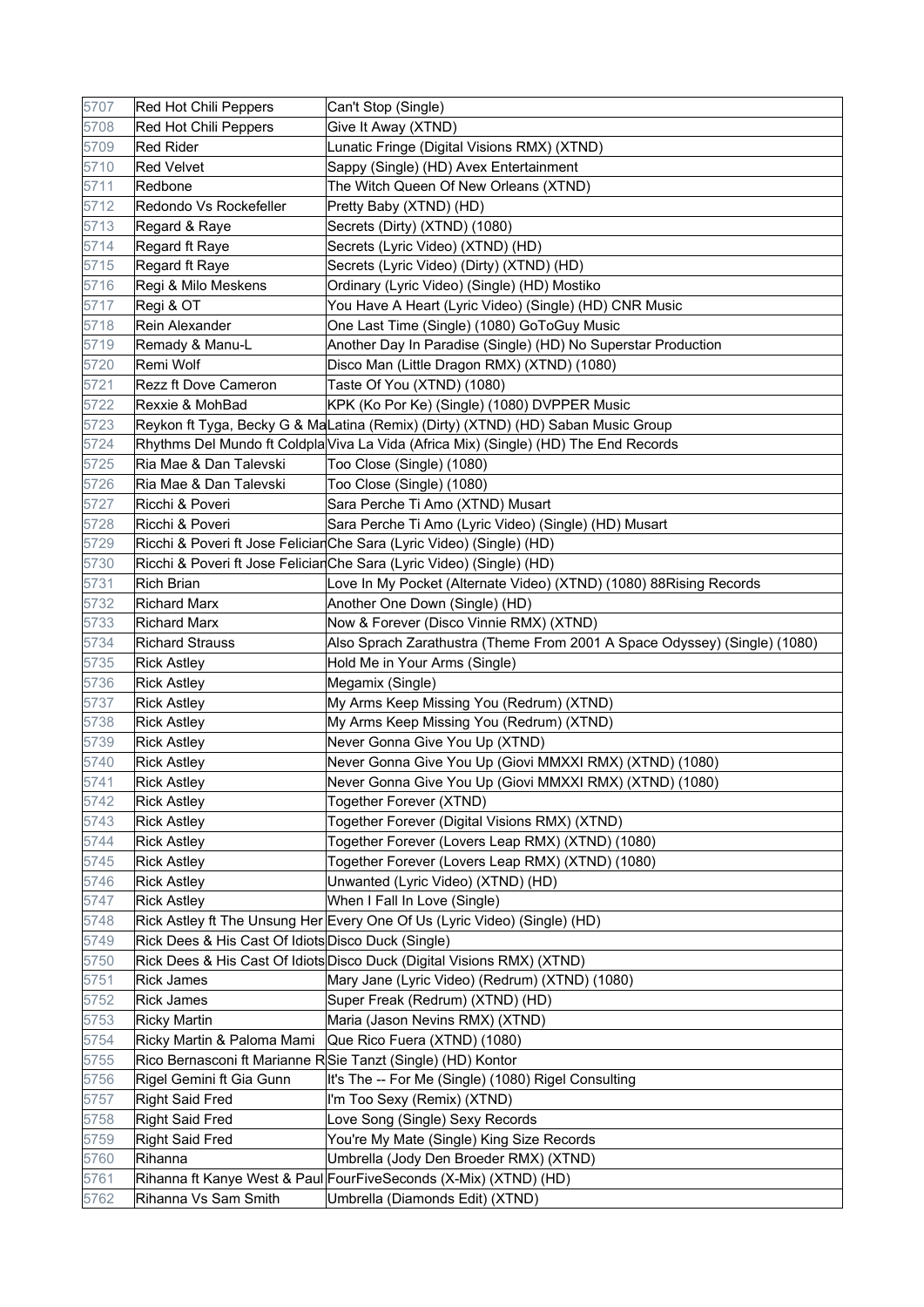| 5763 | RIN ft Bausa                                              | Keine Liebe (Single) (1080)                                                 |
|------|-----------------------------------------------------------|-----------------------------------------------------------------------------|
| 5764 | Ringo Starr                                               | You're Sixteen (You're Beautiful And You're Mine) (XTND)                    |
| 5765 | Ringo Starr                                               | You're Sixteen (You're Beautiful And You're Mine) (Redrum) (XTND)           |
| 5766 | Rita Ora                                                  | Let You Love Me (XTND) (HD)                                                 |
| 5767 | Rita Ora & Imanbek                                        | The One (Visualizer) (Single) (HD)                                          |
| 5768 | Rita Ora ft David Guetta, Ima                             | Big (Amice RMX) (Dirty) (XTND) (HD)                                         |
| 5769 | Rita Ora ft David Guetta, Ima                             | Big (Amice RMX) (Dirty) (XTND) (HD)                                         |
| 5770 | <b>Ritchie Valens</b>                                     | La Bamba (Movie Ver.) (Single) (1080)                                       |
| 5771 | <b>Ritchie Valens</b>                                     | La Bamba (Movie Ver.) (Redrum) (XTND) (1080)                                |
| 5772 | Riton & Nightcrawlers ft Mufa                             | Friday (Dopamine RMX) (XTND) (1080)                                         |
| 5773 | Riton & Oliver Heldens ft Vula                            | Turn Me On (XTND) (1080)                                                    |
| 5774 | Riton & Oliver Heldens ft Vula                            | Turn Me On (XTND) (1080)                                                    |
| 5775 | Riton & Oliver Heldens ft Vula Turn Me On (Single) (1080) |                                                                             |
| 5776 |                                                           | Riton & Oliver Heldens ft Vula Turn Me On (Lyric Video) (Single) (HD)       |
| 5777 | Riton & RAYE                                              | I Don't Want You (Lyric Video) (Single) (HD)                                |
| 5778 | Riton & RAYE                                              | Don't Want You (Lyric Video) (Single) (HD)                                  |
| 5779 | <b>Rival Sons</b>                                         | Do Your Worst (Single) (HD)                                                 |
| 5780 |                                                           | Rob & Laura Boskamp ft DiVin Sweet Lullaby (SPRKZ RMX) (XTND) (HD) DJ-World |
| 5781 | Rob Zombie                                                | We're An American Band (Single) (HD)                                        |
| 5782 | <b>Rob Thomas</b>                                         | One Less Day (Dying Young) (Single) (HD)                                    |
| 5783 | Robbie Mendez                                             | Chicken Nuts (XTND) (HD)                                                    |
| 5784 | Robbie Williams                                           | Andy Warhol (Single) (HD) BMG Rights Managment                              |
| 5785 | Robbie Williams                                           | Love My Life (Adam Turner & James Hurr Mix) (XTND) (HD) Farrell Music       |
| 5786 | Robbie Williams                                           | Millenium (Single)                                                          |
| 5787 | Robbie Williams                                           | Old Before I Die (Single)                                                   |
| 5788 | Robbie Williams                                           | Rock DJ (Choppe Davila RMX) (XTND)                                          |
| 5789 | Robbie Williams & Nicole Kidm Somethin' Stupid (Single)   |                                                                             |
| 5790 |                                                           | Robbie Williams ft Jamie Cullu Merry Xmas Everybody (Single) (HD)           |
| 5791 | Robby Johnson                                             | Comment J'Oublie (Single) (HD) Les Disques Audiogramme                      |
| 5792 | <b>Robert Miles</b>                                       | Children (Alternate Ver.) (X-Mix) (XTND)                                    |
| 5793 | <b>Robert Miles</b>                                       | Children (Remix) (XTND)                                                     |
| 5794 | <b>Robert Miles</b>                                       | Children (Remix) (XTND)                                                     |
| 5795 | Robert Miles ft Kathy Sledge                              | Freedom (Single) Deconstruction                                             |
| 5796 | Robert Palmer                                             | Addicted To Love (XTND)                                                     |
| 5797 | <b>Robert Palmer</b>                                      | Bad Case Of Loving You (Doctor Doctor) (Single)                             |
| 5798 | Robert Palmer                                             | Some Guys Have All The Luck (Single)                                        |
| 5799 | Roberta Flack                                             | Killing Me Softly (Choppe Davila 12 Inch RMX) (XTND)                        |
| 5800 | Roberta Flack                                             | Killing Me Softly (Master Chic Mix) (XTND)                                  |
| 5801 | Roberta Flack                                             | Killing Me Softly With His Song (Single)                                    |
| 5802 | Roberta Flack                                             | Killing Me Softly With His Song (Single)                                    |
| 5803 | Roberta Flack ft Maxi Priest                              | Set The Night To Music (Single)                                             |
| 5804 | Roberto Surace                                            | Joys (Toddy Terry RMX) (XTND) (HD) Defected                                 |
| 5805 | Robin Gibb                                                | Juliet (Single)                                                             |
| 5806 | Robin Schulz ft Erika Sirola                              | Speechless (XTND) (HD)                                                      |
| 5807 | Robin Schulz ft Harloe                                    | All This Love (XTND) (HD)                                                   |
| 5808 | Robin Schulz ft Harloe                                    | All This Love (Lyric Video) (Single) (HD)                                   |
| 5809 | Robin Thicke                                              | Feel Good (Single) (HD)                                                     |
| 5810 | Robin Thicke                                              | Testify (Single) (HD) Empire                                                |
| 5811 | Robin Thicke ft T.I. & Pharrell                           | Blurred Lines (Ice RMX) (Dirty) (XTND) (HD)                                 |
| 5812 | Robin Thicke ft T.I. & Pharrell                           | Blurred Lines (Ice RMX) (Dirty) (XTND) (HD)                                 |
| 5813 | Robo Opatovsky                                            | Muz A Zena (Single) (1080)                                                  |
| 5814 | Robyn                                                     | Dancing On My Own (Luca Debonaire RMX) (XTND) (HD)                          |
| 5815 | Robyn                                                     | Dancing On My Own (Luca Debonaire RMX) (XTND)                               |
| 5816 | Robyn                                                     | Hang With Me (XTND)                                                         |
| 5817 | Robyn                                                     | Honey (XTND) (HD)                                                           |
| 5818 | Rocco Hunt & Ana Mena                                     | Un Bacio All'Improvviso (Single) (1080)                                     |
|      |                                                           |                                                                             |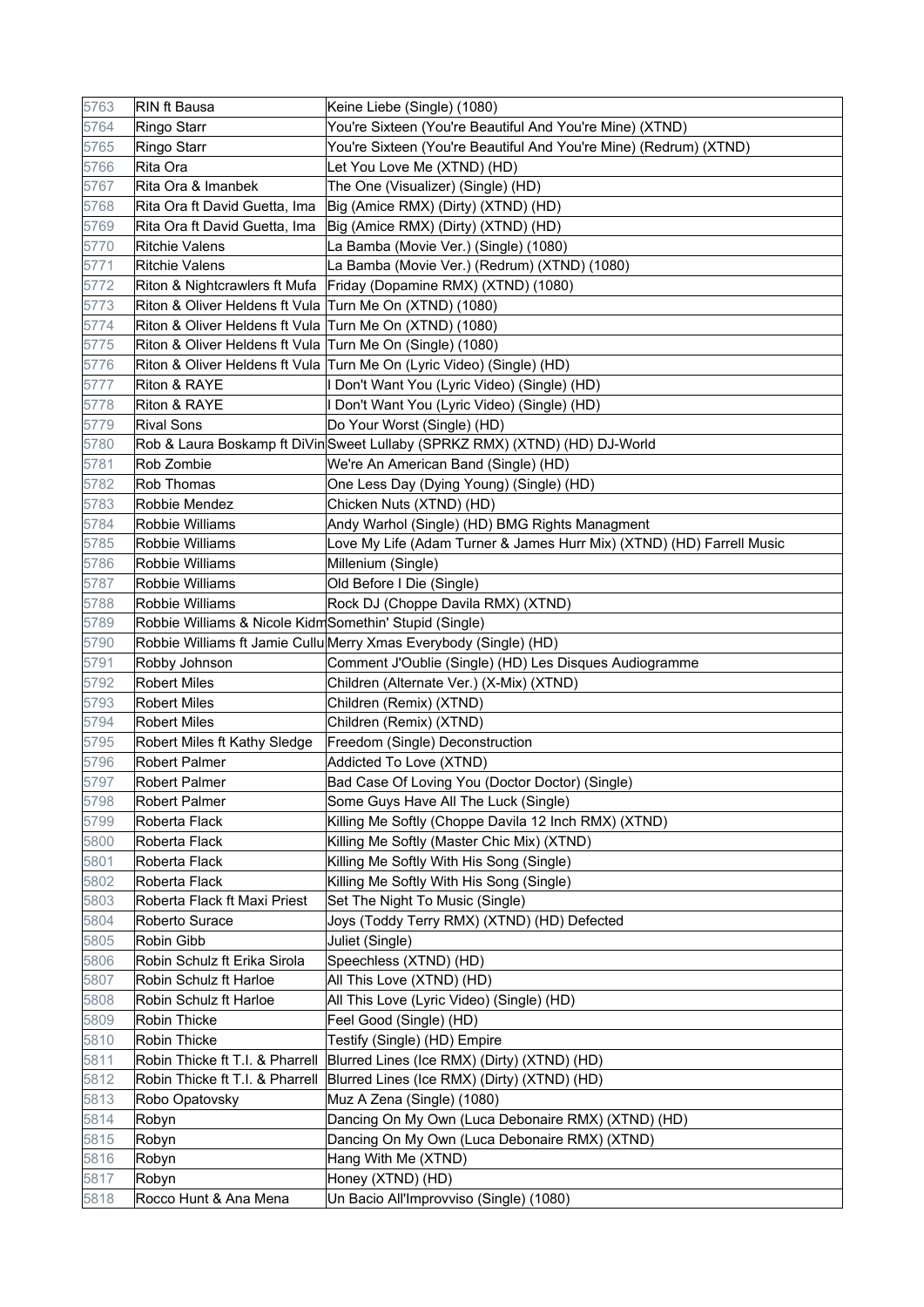| 5819 | Rocco Hunt ft Ana Mena                                 | A Un Passo Dalla Luna (Single) (HD)                                    |
|------|--------------------------------------------------------|------------------------------------------------------------------------|
| 5820 |                                                        | Rocco Hunt ft J-Ax & Boomdat Ti Volevo Dedicare (Single) (HD)          |
| 5821 | <b>Rock Steady Crew</b>                                | (Hey You) Rock Steady Crew (XTND)                                      |
| 5822 | Rockstroh                                              | Tanzen 2019 (XTND) (HD)                                                |
| 5823 | Rocky Horror Picture Show                              | Hot Patootie Bless My Soul (Single) (1080)                             |
| 5824 | Rocky Sharpe & The Replays                             | Rama Lama Ding Dong (Single) Chiswick Records                          |
| 5825 | <b>Rod Stewart</b>                                     | Baby Jane (XTND)                                                       |
| 5826 | Rod Stewart                                            | Do Ya Think I'm Sexy (Barry & Gibbs Edit) (XTND)                       |
| 5827 | <b>Rod Stewart</b>                                     | Do Ya Think I'm Sexy (Redrum) (XTND)                                   |
| 5828 | <b>Rod Stewart</b>                                     | Do Ya Think I'm Sexy (Redrum) (XTND)                                   |
| 5829 | Rod Stewart                                            | Do Ya Think IĀ'm Sexy (Master Chic Mix) (XTND)                         |
| 5830 | <b>Rod Stewart</b>                                     | Do Ya Think IĀ'm Sexy (Master Chic Mix) (XTND)                         |
| 5831 | <b>Rod Stewart</b>                                     | Hot Legs (Single)                                                      |
| 5832 | <b>Rod Stewart</b>                                     | Hot Legs (Digital Visions RMX) (XTND)                                  |
| 5833 | <b>Rod Stewart</b>                                     | I Was Only Joking (Disco Vinnie RMX) (XTND)                            |
| 5834 | <b>Rod Stewart</b>                                     | Maggie May (TOTP Ver.) (XTND)                                          |
| 5835 | <b>Rod Stewart</b>                                     | Maggie May (TOTP Ver.) (Digital Visions RMX) (XTND)                    |
| 5836 | <b>Rod Stewart</b>                                     | One More Time (Single) (1080)                                          |
| 5837 | <b>Rod Stewart</b>                                     | One More Time (Single) (1080)                                          |
| 5838 | <b>Rod Stewart</b>                                     | Passion (Single)                                                       |
| 5839 | <b>Rod Stewart</b>                                     | Rhythm Of My Heart (Single)                                            |
| 5840 | <b>Rod Stewart</b>                                     | Some Guys Have All The Luck (Redrum) (XTND)                            |
| 5841 | Rod Stewart & The Royal Phill Maggie May (Single) (HD) |                                                                        |
| 5842 | Roger Hodgson                                          | Had A Dream (Single)                                                   |
| 5843 | Roger Miller                                           | Engine Engine #9 (Single) Philips                                      |
| 5844 | Roger Miller                                           | King Of The Road (Single)                                              |
| 5845 |                                                        | Roger Sanchez & Oliver Helde Another Chance (Lyric Video) (XTND) (HD)  |
| 5846 |                                                        | Roger Sanchez & Oliver Helde Another Chance (Lyric Video) (XTND) (HD)  |
| 5847 |                                                        | Roger Sanchez ft Cooly's Hot   Never Knew (Single) Incredible          |
| 5848 | Roger Troutman                                         | (Everybody) Get Up (Single)                                            |
| 5849 | Roger Waters                                           | Radio Waves (Single)                                                   |
| 5850 | Roisin Murphy                                          | Overpowered (Single)                                                   |
| 5851 | Roisin Murphy                                          | Plaything (Single) (HD) The Vinyl Factory                              |
| 5852 | <b>Rolling Stones</b>                                  | Start Me Up (XTND)                                                     |
| 5853 | <b>Rolling Stones</b>                                  | Sympathy For The Devil (Fatboy Slim RMX) (Single) Abkco                |
| 5854 | Romanpy ft DJ Sebb                                     | Bordel (XTND) (HD)                                                     |
| 5855 | Romeo Santos & Luis Vargas Los Ultimos (Single) (HD)   |                                                                        |
| 5856 | Rompasso                                               | Oxygen (XTND) (HD)                                                     |
| 5857 |                                                        | Rompasso & Imanbek ft Karma 123 (Dolly Song) (Lyric Video) (XTND) (HD) |
| 5858 |                                                        | Rompasso & Imanbek ft Karma123 (Dolly Song) (Lyric Video) (XTND) (HD)  |
| 5859 | Ron Pope                                               | A Drop In The Ocean (Single) (HD)                                      |
| 5860 | Roosevelt                                              | Elliot (Single) (HD) Greco-Roman                                       |
| 5861 | Rosalia                                                | Fucking Money Man (MilionĆ ria) (Dirty) (Single) (HD)                  |
| 5862 | Rose Royce                                             | Car Wash (Single)                                                      |
| 5863 | Rose Royce                                             | Wishing On A Star (Single)                                             |
| 5864 |                                                        | Roshelle & Shablo ft Gue Peq Ti Amo, Ti Odio (XTND) (1080)             |
| 5865 | Rozalla                                                | Are You Ready To Fly (XTND)                                            |
| 5866 | Rozalla                                                | Everybody's Free (Craig Knight RMX) (XTND)                             |
| 5867 | Rozalla                                                | Everybody's Free (Digital Visions RMX) (XTND)                          |
| 5868 | Rozalla                                                | Everybody's Free (Remix) (XTND)                                        |
| 5869 | Rozalla                                                | Everybody's Free (Remix) (XTND)                                        |
| 5870 | Rozalla                                                | Everybody's Free (Remix) (XTND)                                        |
| 5871 | Rozalla ft David Anthony                               | Everybody's Free (XTND) (HD) Ultra                                     |
| 5872 | Route 94 ft Jess Glynne                                | My Love (Billon Mix) (XTND) (HD)                                       |
| 5873 | Route 94 ft Jess Glynne                                | My Love (Maison Sky Mix) (XTND) (HD)                                   |
| 5874 | Roxette                                                | It Must Have Been Love (Non-Movie Ver.) (Single) (1080)                |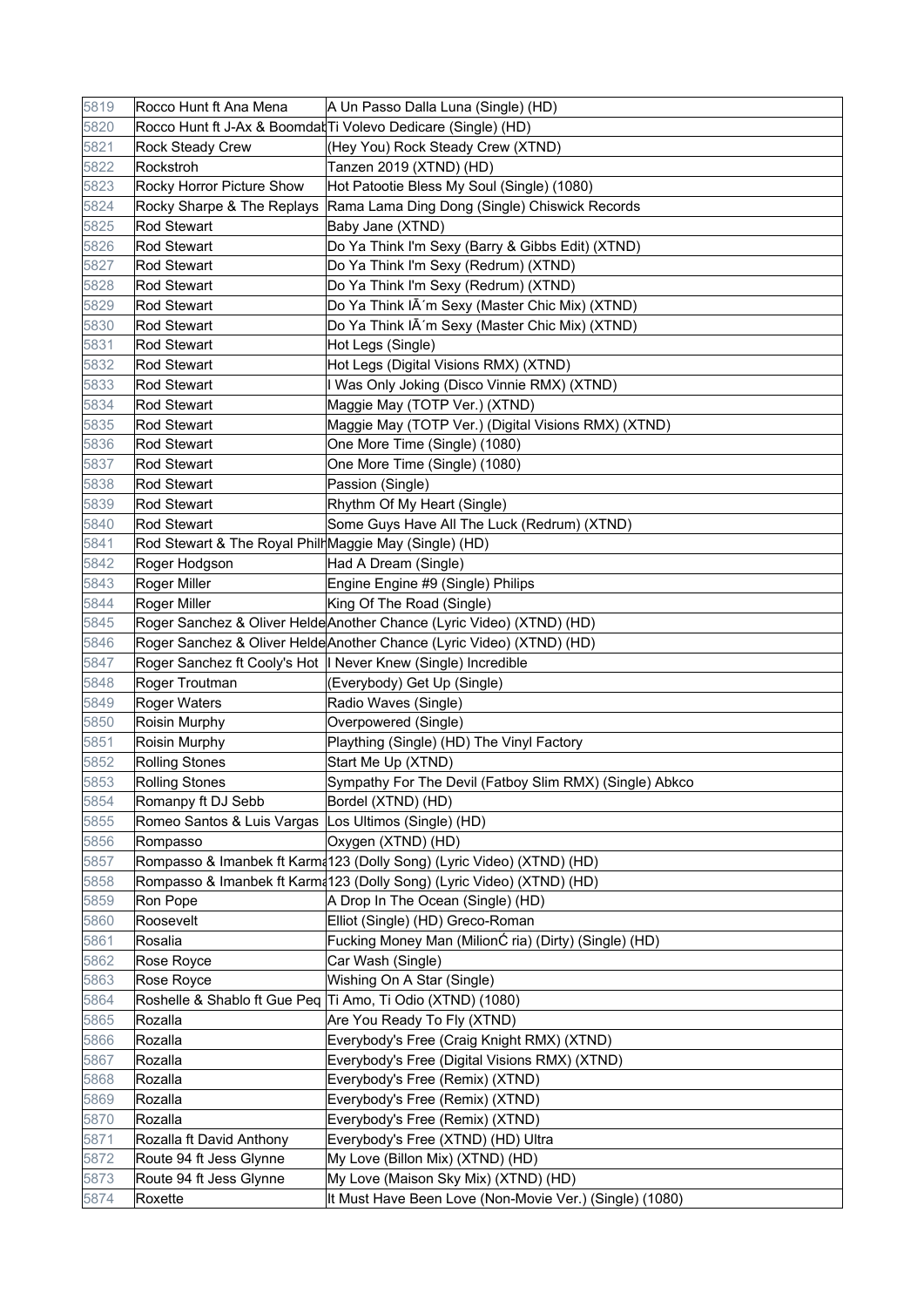| 5875 | Roxette                       | It Must Have Been Love (Non-Movie Ver.) (Single)                                                   |
|------|-------------------------------|----------------------------------------------------------------------------------------------------|
| 5876 | Roxette                       | Let Your Heart Dance With Me (Single) (HD)                                                         |
| 5877 | Roxette                       | Megamix (Single)                                                                                   |
| 5878 | Roxette                       | The Look 2018 (Luca Debonaire RMX) (XTND)                                                          |
| 5879 | <b>Roxy Music</b>             | Virginia Plain (Single)                                                                            |
| 5880 | Roy Orbison                   | I Drove All Night (Single)                                                                         |
| 5881 | Roy Orbison                   | Only The Lonely (XTND) Monument                                                                    |
| 5882 | Roy Orbison                   | Pretty Woman (Choppe Davila RMX) (XTND) (HD)                                                       |
| 5883 | Roy Orbison                   | Pretty Woman (Choppe Davila RMX) (XTND) (HD)                                                       |
| 5884 | Roy Orbison                   | Pretty Woman (Choppe Davila RMX) (XTND) (HD)                                                       |
| 5885 | Roy Orbison                   | Pretty Woman (Redrum) (XTND)                                                                       |
| 5886 | Roy Orbison                   | Pretty Women (Kivanc Onder RMX) (XTND)                                                             |
| 5887 | Roy Orbison                   | She's a Mystery to Me (Single)                                                                     |
| 5888 | Roy Orbison                   | You Got It (XTND)                                                                                  |
| 5889 | Roy Orbison                   | You Got It (Redrum) (XTND)                                                                         |
| 5890 | Roy Orbison                   | You'll Never Walk Alone (Lyric Video) (Single) (HD)                                                |
| 5891 | Royal & The Serpent           | Overwhelmed (Single) (HD)                                                                          |
| 5892 | Royal Gigolos                 | California Dreamin' (Eugene Star Mix) (XTND)                                                       |
| 5893 | Royal Gigolos                 | California Dreamin' (Eugene Star Mix) (XTND)                                                       |
| 5894 | Rudeboy ft Olamide & Phyno    | Double Double (Single) (HD)                                                                        |
| 5895 |                               | Rudimental & Major Lazer ft A Let Me Live (Lyric Video) (XTND) (HD)                                |
| 5896 |                               | Rudimental ft Anne-Marie & T Come Over (Lyric Video) (Single) (HD)                                 |
| 5897 | Rudimental ft MNEK & Syron    | Spoons (Single) (HD)                                                                               |
| 5898 | Rudimental ft Norskov         | Straight From The Heart (XTND) (HD)                                                                |
| 5899 | Rudimental ft Norskov         | Straight From The Heart (Lyric Video) (Single) (HD)                                                |
| 5900 |                               | Rudimental ft Ray BLK & Steff Scared Of Love (Dirty) (Single) (HD)                                 |
| 5901 | Rufus & Chaka Khan            | Tell Me Something Good (Single)                                                                    |
| 5902 | Rufus Du Sol                  | Alive (Single) (HD)                                                                                |
| 5903 | RUFUS DU SOL                  | Sundream (XTND) (HD)                                                                               |
| 5904 | Run DMC                       | Hit It Run (Dirty) (XTND)                                                                          |
| 5905 | Rupaul                        | The Realness (XTND) (HD)                                                                           |
| 5906 | RuPaul ft Big Freedia         | Peanut Butter (Single) (HD)                                                                        |
| 5907 | RuPaul ft Rita Baga, Scarlett | U Wear It Well (Single) (HD)                                                                       |
| 5908 |                               | Rupaul ft Rupaul's Drag Race Read U Wrote U (Dirty) (XTND) (HD)                                    |
| 5909 |                               | RuPaul ft The Cast Of RuPaul' Break Up Bye Bye (Frock Destroyers Ver.) (Lyric Video) (Single) (HD) |
| 5910 |                               | RuPaul ft The Cast Of RuPaul' Cher The Unauthorized Rusical (Dirty) (Single) (HD)                  |
| 5911 |                               | RuPaul ft The Cast Of RuPaul' Queens Everywhere (Cast Ver.) (Dirty) (Single) (HD)                  |
| 5912 |                               | RuPaul ft The Cast Of RuPaul'UK Hun (United Kingdolls Ver.) (Single) (1080)                        |
| 5913 | Russian Radio                 | Red Flag (XTND) Enigma Records                                                                     |
| 5914 | <b>Ryan Paris</b>             | Dolce Vita (Master Chic Mix) (XTND) Discomagic Records                                             |
| 5915 |                               | Ryan Riback & REED ft Suns Papercuts (Lyric Video) (XTND) (HD)                                     |
| 5916 |                               | Ryan Riback & REED ft Suns Papercuts (Lyric Video) (XTND)                                          |
| 5917 | Ryan Riback ft Ryann          | Kinder Eyes (Lyric Video) (XXX) (Single) (HD)                                                      |
| 5918 | Ryan Riback ft Ryann          | Kinder Eyes (Lyric Video) (XXX) (Dirty) (Single) (HD)                                              |
| 5919 | Rye Rye                       | Boom Boom (XTND) (HD)                                                                              |
| 5920 | Rye Rye                       | Boom Boom (Dirty) (XTND) (HD)                                                                      |
| 5921 | <b>Rye Rye</b>                | Boom Boom (Dirty) (Single) (HD)                                                                    |
| 5922 | <b>Ryland James</b>           | In My Head (GRYNN Mix) (Single) (HD)                                                               |
| 5923 | S Club 8 (S Club Juniors)     | Sundown (Single) 19 Recordings                                                                     |
| 5924 | SYZYGYX                       | Ultra Doll (Dirty) (Single) (HD) Negative Gain Productions                                         |
| 5925 | S-Express                     | Theme From S-Express (Digital Visions RMX) (XTND)                                                  |
| 5926 | S.I.T.                        | VroĨe (Single) (HD)                                                                                |
| 5927 | Saara Aalto                   | Monsters (XTND) (HD)                                                                               |
| 5928 | Sabrina                       | Sexy Girl (XTND) Ibiza Records                                                                     |
| 5929 | Sabrina Berger                | Na Und! (Single) (HD)                                                                              |
| 5930 | Sabrina Carpenter             | Paris (XTND) (HD)                                                                                  |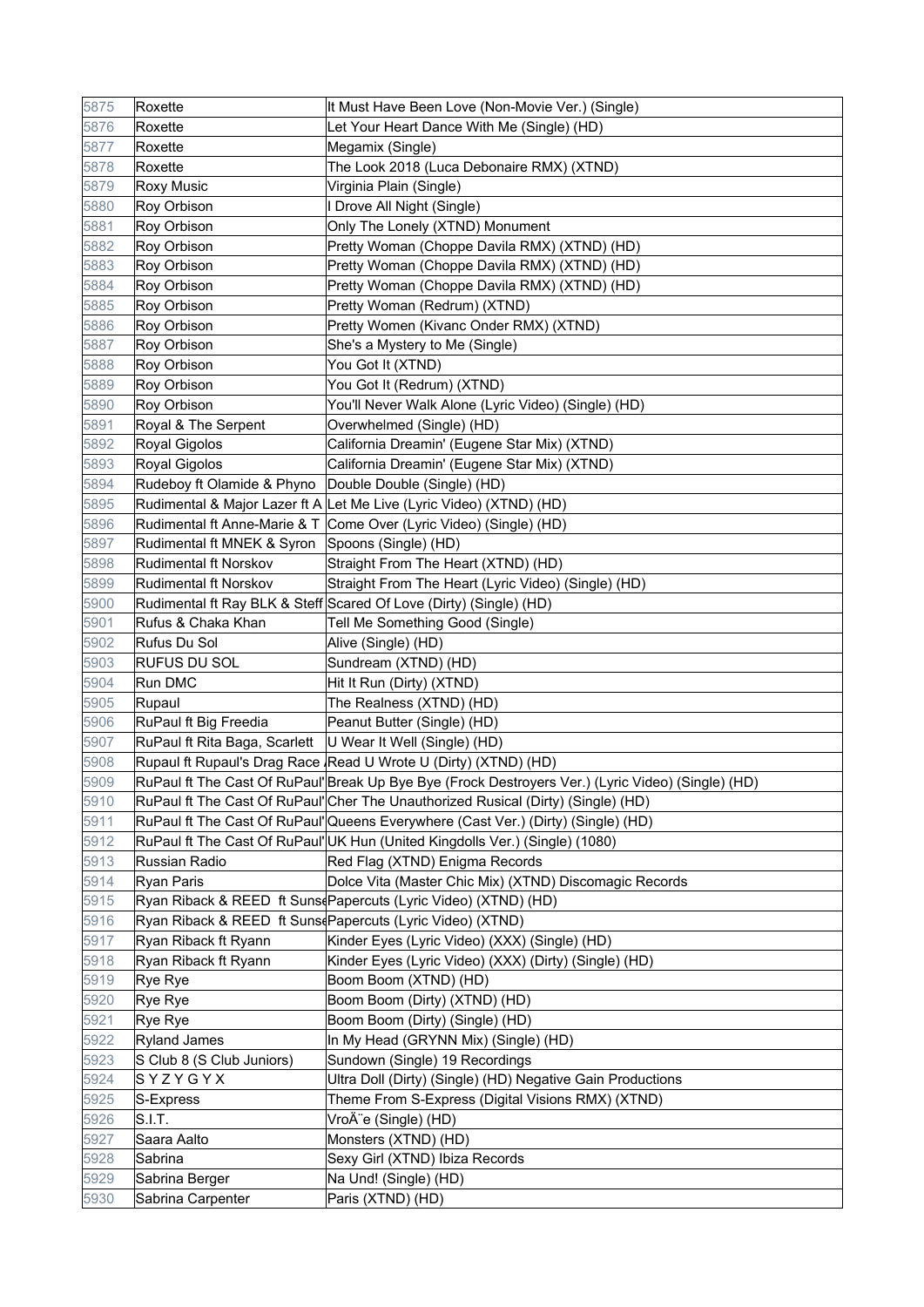| 5931 | Sabrina Carpenter                               | Skin (Kue RMX) (XTND) (HD)                                                |
|------|-------------------------------------------------|---------------------------------------------------------------------------|
| 5932 | Sabrina Carpenter                               | Sue Me (Dave Aude RMX) (XTND) (HD)                                        |
| 5933 | Sada Baby ft Nicki Minaj                        | Whole Lotta Choppas (Remix) (Lyric Video) (Dirty) (XTND) (HD)             |
| 5934 | Sade                                            | No Ordinary Love (XTND)                                                   |
| 5935 | Sade                                            | No Ordinary Love (Redrum) (XTND)                                          |
| 5936 | Sade                                            | Nothing Can Come Between Us (XTND)                                        |
| 5937 | Sade                                            | Smooth Operator (Single)                                                  |
| 5938 | Sade                                            | Smooth Operator (Master Chic Mix) (XTND)                                  |
| 5939 | Sade                                            | Smooth Operator (Redrum) (XTND)                                           |
| 5940 | Sade                                            | Your Love Is King (XTND)                                                  |
| 5941 | Sade                                            | Your Love Is King (Disco Vinnie RMX) (XTND)                               |
| 5942 | Safri Duo                                       | Played-A-Live (The Bongo Song) (Yastreb RMX) (XTND)                       |
| 5943 | Sailor                                          | A Glass Of Champagne (Single)                                             |
| 5944 | Sailor                                          | Girls, Girls, Girls (Single)                                              |
| 5945 | Saint Jhn ft SZA                                | Just For Me (Lyric Video) (XTND) (HD)                                     |
| 5946 | Salem Ilese                                     | Mad At Disney (Lyric Video) (Single) (HD) TenThousand Projects            |
| 5947 | Salt 'N' Pepa                                   | Let's Talk About Sex (Casual Connection RMX) (XTND)                       |
| 5948 | Salt 'N' Pepa                                   | Let's Talk About Sex (Universal Club Mix) (XTND)                          |
| 5949 | Salt 'N' Pepa                                   | Push It (XTND) (1080)                                                     |
| 5950 | Salt 'N' Pepa                                   | Push It (Giovi MMXXI RMX) (XTND) (1080)                                   |
| 5951 | Salt 'N' Pepa                                   | Push It (Giovi MMXXI RMX) (XTND) (1080)                                   |
| 5952 | Salt 'N' Pepa                                   | Push It (Giovi MMXXI RMX) (XTND) (1080)                                   |
| 5953 |                                                 | Salt Cathedral ft Duendita & M How Beautiful (She Is) (Single) (HD) Ultra |
| 5954 | Sam & Dave                                      | Hold On, I'm Comin' (Single)                                              |
| 5955 | Sam & Dave                                      | Soul Man (Remix) (XTND) Stax                                              |
| 5956 | Sam Brown                                       | Stop (Single)                                                             |
| 5957 | Sam Cooke                                       | What A Wonderful World (Lyric Video) (Redrum) (XTND) (HD) Abkco           |
| 5958 |                                                 | Sam Feldt ft Sophie Simmons Magnets (Lyric Video) (XTND) (HD)             |
| 5959 | Sam Fender                                      | Saturday (Single) (1080)                                                  |
| 5960 | Sam Fischer & Demi Lovato                       | What Other People Say (Dirty) (Single) (1080)                             |
| 5961 | Sam Fischer & Demi Lovato                       | What Other People Say (Dirty) (Single) (1080)                             |
| 5962 | Sam Fischer & Demi Lovato                       | What Other People Say (Dirty) (Single) (1080)                             |
| 5963 | Sam Fischer & Demi Lovato                       | What Other People Say (Dirty) (Single) (HD)                               |
| 5964 | Sam Fischer & Demi Lovato                       | What Other People Say (Lyric Video) (XXX) (Dirty) (Single) (HD)           |
| 5965 | Sam Hunt                                        | House Party (Ligotti RMX) (XTND) (HD)                                     |
| 5966 | Sam Smith                                       | Diamonds (Callum Knight RMX) (XTND) (1080)                                |
| 5967 | Sam Smith                                       | Diamonds (XTND) (1080)                                                    |
| 5968 | Sam Smith                                       | Diamonds (Joel Corry RMX) (XTND) (1080)                                   |
| 5969 | Sam Smith                                       | Diamonds (PeteDown NuDisco Mix) (XTND) (1080)                             |
| 5970 | Sam Smith                                       | Diamonds (X-Mix) (XTND) (1080)                                            |
| 5971 | Sam Smith                                       | How Do You Sleep (Apollo RMX) (XTND) (HD)                                 |
| 5972 | Sam Smith                                       | I Feel Love (Lyric Video) (XTND) (HD)                                     |
| 5973 | Sam Smith                                       | Kids Again (Single) (1080)                                                |
| 5974 | Sam Smith                                       | Time After Time (Single) (1080)                                           |
| 5975 | Sam Smith                                       | Too Good At Goodbyes (Alphalove RMX) (XTND) (HD)                          |
| 5976 | Sam Smith & Normani                             | Dancing With A Stranger (XTND) (HD)                                       |
| 5977 | Sam Smith & Normani                             | Dancing With A Stranger (Single) (HD)                                     |
| 5978 | Sam Smith & Normani                             | Dancing With A Stranger (Finlay C RMX) (XTND) (HD)                        |
| 5979 | Sam Smith & Normani                             | Dancing With A Stranger (X-Mix) (XTND) (HD)                               |
| 5980 |                                                 | Sam Smith & Summer Walker You Will Be Found (Single) (1080)               |
| 5981 | Sam Smith ft Burna Boy                          | My Oasis (Lyric Video) (XTND) (HD)                                        |
| 5982 | Sam The Sham & The Pharaol Wooly Bully (Single) |                                                                           |
| 5983 | Samantha Fox                                    | I Only Wanna Be With You (Single)                                         |
| 5984 | Samantha Fox                                    | Touch Me (Redrum) (XTND)                                                  |
| 5985 | Samira Zopunyan                                 | Mermaid Tails (Single) (HD)                                               |
| 5986 | Samm Henshaw ft Earthgang Church (Single) (HD)  |                                                                           |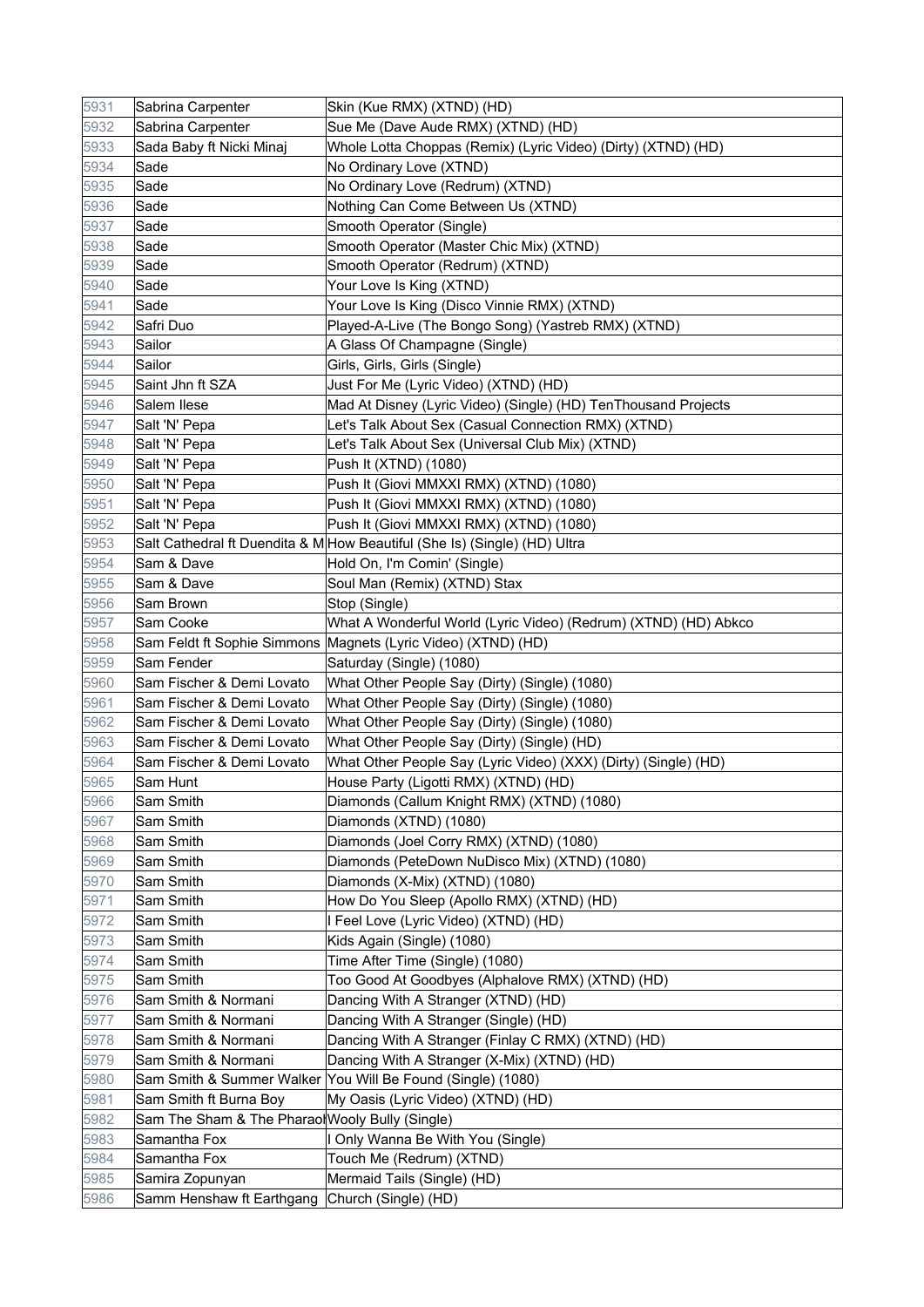| 5987 | Sammi Smith                                          | Help Me Make It Through The Night (Lyric Video) (Single) (1080)      |
|------|------------------------------------------------------|----------------------------------------------------------------------|
| 5988 | Sammy Hagar                                          | I Can't Drive 55 (Disco Vinnie RMX) (XTND)                           |
| 5989 | Sammy Hagar                                          | I Can't Drive 55 (Disco Vinnie RMX) (XTND)                           |
| 5990 | Sander Kleinenberg ft Baby ScLondon Girl (XTND) (HD) |                                                                      |
| 5991 | Sander van Doorn and Pep & White Rabbit (XTND) (HD)  |                                                                      |
| 5992 | Sandra                                               | (I'll Never Be) Maria Magdalena (Digital Visions RMX) (XTND)         |
| 5993 | Sandra                                               | (I'll Never Be) Maria Magdalena (Digital Visions RMX) (XTND)         |
| 5994 | Sandy Rivera & Haze                                  | Dirty Sax (Single) Blackwiz Records                                  |
| 5995 | Santa Esmeralda                                      | Don't Let Me Be Misunderstood (Single) Carrere                       |
| 5996 | Santa Esmeralda                                      | Don't Let Me Be Misunderstood (Digital Visions RMX) (XTND) Carrere   |
| 5997 | Santa Esmeralda                                      | House Of The Rising Sun (TOTP Performance) (Single) Philips          |
| 5998 | Santana                                              | Black Magic Woman (Single)                                           |
| 5999 | Santana                                              | Black Magic Woman (Single)                                           |
| 6000 | Santana                                              | Hold On (Digital Visions Mix) (XTND)                                 |
| 6001 | Santana                                              | Oye Como Va (Single)                                                 |
| 6002 | Santana                                              | Oye Como Va (Redrum) (XTND)                                          |
| 6003 | Santana                                              | Oye Como Va (Lyric Video) (Single) (HD)                              |
| 6004 | Santana                                              | While My Guitar Gently Weeps (Single) (HD)                           |
| 6005 | Santana                                              | Winning (Digital Visions RMX) (XTND)                                 |
| 6006 | Santana ft Buika                                     | Breaking Down The Door (Single) (HD)                                 |
| 6007 | Sara Kays                                            | Remember That Night (Single) (1080)                                  |
| 6008 | Saragossa Band                                       | Rasta Man (Single)                                                   |
| 6009 | Saragossa Band                                       | Zabadak (Single)                                                     |
| 6010 | Sarah Brightman                                      | A Question Of Honour (Single)                                        |
| 6011 | Sarah Brightman                                      | A Whiter Shade Of Pale (Single)                                      |
| 6012 | Sarah Brightman                                      | Time To Say Goodbye (Single)                                         |
| 6013 | Sarah McLachlan                                      | Angel (Disco Vinnie RMX) (XTND) Nettwerk                             |
| 6014 | Sasha Lopez ft Misha Miller                          | Smoke Me (Single) (HD) Roton Music                                   |
| 6015 | Savage                                               | Radio (Single)                                                       |
| 6016 | Savage Garden                                        | Truly Madly Deeply (Single)                                          |
| 6017 | Savage Garden                                        | Truly Madly Deeply (Redrum) (XTND)                                   |
| 6018 | Saweetie ft Doja Cat                                 | Best Friend (XTND) (1080)                                            |
| 6019 | Saweetie ft Doja Cat                                 | Best Friend (Single) (1080)                                          |
| 6020 | Sawyer Fredericks                                    | What A Wonderful World (Single) (HD) Windrake Recordings             |
| 6021 | Scary Pockets ft Judith Hill                         | We Can Work It Out (Single) (HD)                                     |
| 6022 | Scatman John                                         | Song Of Scatland (Single)                                            |
| 6023 | Scatman John ft Lou Bega                             | Scatman & Hatman (Single) (HD) Iceberg Records                       |
| 6024 | Scatman John ft Lou Bega                             | Scatman & Hatman (Single) (HD) Iceberg Records                       |
| 6025 | Schara                                               | Real Love (Single) (HD)                                              |
| 6026 | Schara                                               | Real Love (Single) (HD)                                              |
| 6027 | Schara                                               | Real Love (Single) (HD)                                              |
| 6028 | Schiller & Anggun                                    | Always You (Single) (HD)                                             |
| 6029 | Schiller ft Peter Heppner                            | LebanI Feel You (Single) Sleepingroom                                |
| 6030 | Schiller ft Schwarz                                  | Avalanche (Single) (HD)                                              |
| 6031 | <b>Schiller With Schwarz</b>                         | New Day (Single) (1080)                                              |
| 6032 | Schlagerkids                                         | Phanomen (Single) (HD)                                               |
| 6033 | Schlagerkids                                         | Regenbogenfarben (Single) (HD)                                       |
| 6034 |                                                      | Schlagerkids ft Burger Lars DidFusball Ist Unser Leben (Single) (HD) |
| 6035 | <b>Scissor Sisters</b>                               | Filthy Gorgeous (XTND)                                               |
| 6036 | Scooter                                              | 999 (Call The Police) (Single) (1080) Kontor                         |
| 6037 | Scooter                                              | And No Matches (XTND) Sheffield Tunes                                |
| 6038 | Scooter                                              | FCK 2020 (XXX) (Dirty) (XTND) (1080) Kontor                          |
| 6039 | Scooter                                              | Hyper Hyper (Single) Kontor                                          |
| 6040 | Scooter                                              | Hyper Hyper (Single) Kontor                                          |
| 6041 | Scooter                                              | Shake That (XXX) (XTND) Kontor                                       |
| 6042 | Scooter                                              | Suavemente (XTND) Sheffield Tunes                                    |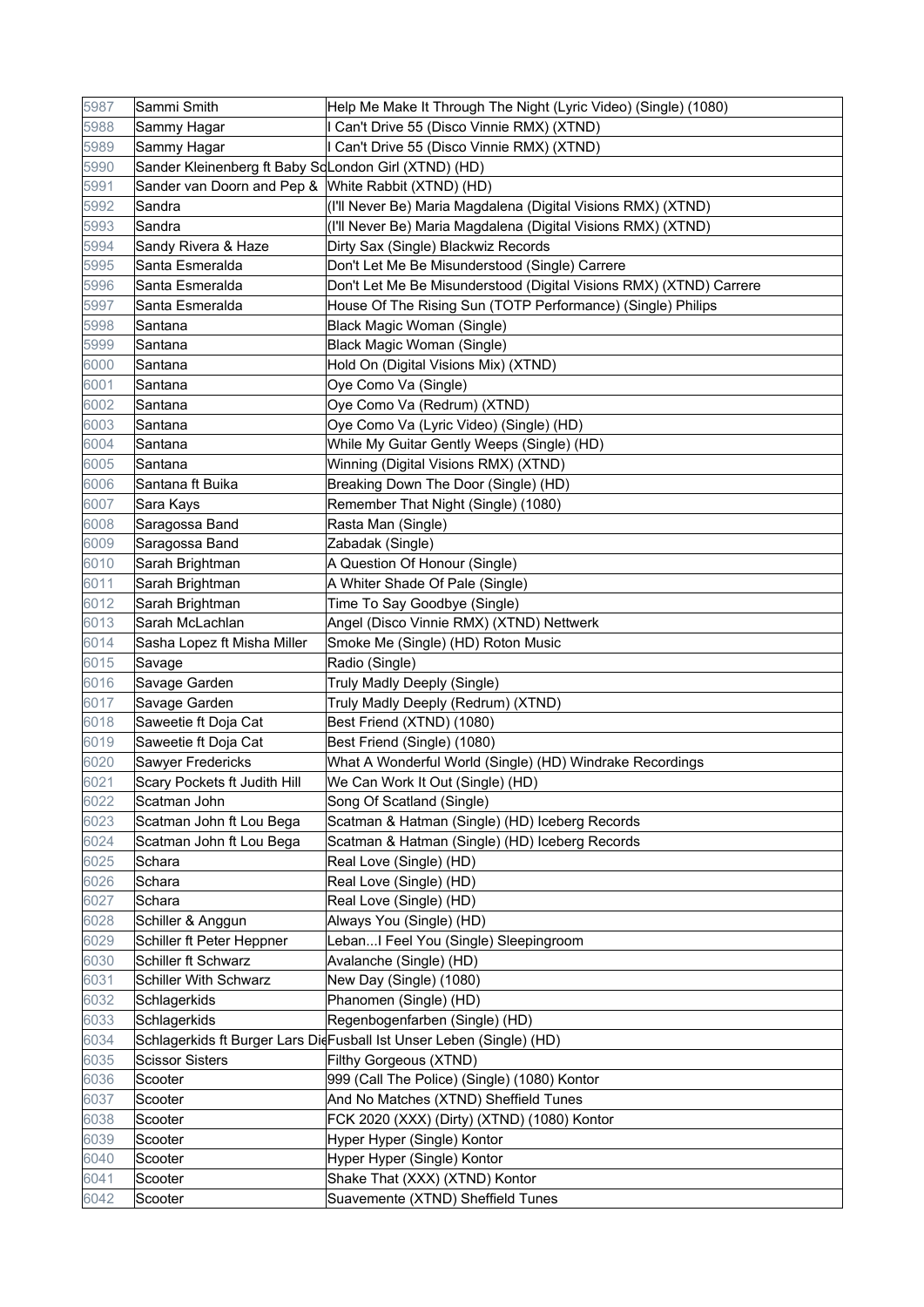| 6043 | Scooter                                         | Ti Sento (XTND) Sheffield Tunes                                                                      |
|------|-------------------------------------------------|------------------------------------------------------------------------------------------------------|
| 6044 | Scooter & Finch Asozial                         | Bassdrum (Single) (1080) Kontor                                                                      |
| 6045 | Scooter & Finch Asozial                         | Bassdrum (CNBK Hardstyle Mix) (XTND) (1080) Kontor                                                   |
| 6046 | Scooter & Finch Asozial                         | Bassdrum (CNBK Hardstyle Mix) (XTND) (1080) Kontor                                                   |
| 6047 | Scooter ft Vicky Leandros                       | C'est Bleu (XTND) (HD) Sheffield Tunes                                                               |
| 6048 | Scooter ft Vicky Leandros                       | C'est Bleu (XTND) (HD) Sheffield Tunes                                                               |
| 6049 | Scooter ft Vicky Leandros                       | C'est Bleu (XTND) (HD) Sheffield Tunes                                                               |
| 6050 | Scooter ft Vicky Leandros                       | C'est Bleu (Single) (HD) Sheffield Tunes                                                             |
| 6051 | Scooter Vs Status Quo                           | Jump That Rock (Whatever You Want) (XTND) Sheffield Tunes                                            |
| 6052 | Scotch                                          | Disco Band (XTND) ZYX Records                                                                        |
| 6053 | Scotch                                          | Mirage (Single) ZYX Records                                                                          |
| 6054 | Scott Helman                                    | Wait No More (Single) (HD)                                                                           |
| 6055 | Scotty & Wilcox                                 | Gimme! Gimme! Gimme! (A Man After Midnight) (XTND) (HD) A45 Music                                    |
| 6056 | Scotty & Wilcox                                 | Gimme! Gimme! Gimme! (A Man After Midnight) (XTND) (HD) A45 Music                                    |
| 6057 | SDJM & Conor Maynard                            | That Way (XTND) (HD)                                                                                 |
| 6058 | Seal                                            | Crazy (XTND)                                                                                         |
| 6059 | Seal                                            | Crazy (Master Chic Mix) (XTND)                                                                       |
| 6060 | Seal                                            | I Can't Stand The Rain (Single)                                                                      |
| 6061 | Sean Finn & Guru Josh                           | Infinity 2018 (Klaas RMX) (XTND) (HD)                                                                |
| 6062 | Sean Finn & Paul Jockey                         | Dare Me (XTND) (HD) Tribal Kitchen                                                                   |
| 6063 | Sean Paul                                       | Hold On To The Dream (Single) (HD)                                                                   |
| 6064 | Seba                                            | BBQ (Single) (1080) L-A Be                                                                           |
| 6065 |                                                 | Sebastian Ingrosso & Alesso f Calling (Lose My Mind) (Olive Oil & Deen Anthony 2019 RMX) (XTND) (HD) |
| 6066 | <b>Secret Service</b>                           | Oh Susie (Single) Sonet                                                                              |
| 6067 | <b>Secret Service</b>                           | Ten O'Clock Postman (Single) Sonet Records                                                           |
| 6068 | <b>Secret Service</b>                           | Ye-Si-Ca (Single) Sonet                                                                              |
| 6069 | <b>Secret Service</b>                           | Ye-Si-Ca (Single) Sonet                                                                              |
| 6070 | Sekai No Owari                                  | Dragon Night (Japanese Ver.) (XTND) (1080)                                                           |
| 6071 | Selena Gomez                                    | Bad Liar (X-Mix) (XTND) (HD)                                                                         |
| 6072 | Selena Gomez                                    | Look At Her Now (Single) (1080)                                                                      |
| 6073 | Selena Gomez                                    | Lose You To Love Me (XTND) (1080)                                                                    |
| 6074 | Selena Gomez                                    | Lose You To Love Me (XTND) (1080)                                                                    |
| 6075 | Selena Gomez                                    | Lose You To Love Me (Single) (1080)                                                                  |
| 6076 | Selena Gomez                                    | Lose You To Love Me (Liam Pfeifer RMX) (XTND) (1080)                                                 |
| 6077 | Selena Gomez                                    | Lose You To Love Me (X-Mix) (XTND) (1080)                                                            |
| 6078 | Selena Gomez                                    | Lose You To Love Me (X-Mix) (XTND) (1080)                                                            |
| 6079 | Selena Gomez                                    | Rare (Charlie Lane RMX) (XTND) (1080)                                                                |
| 6080 | Sepultura                                       | Refuse-Resist (Single)                                                                               |
| 6081 | Serebro                                         | Chico Loco (XTND) (HD) Ego                                                                           |
| 6082 | Serebro                                         | Gun (Single) (HD) Ego                                                                                |
| 6083 | Sergey Lazarev                                  | I'm Not Afraid (Single) (1080)                                                                       |
| 6084 | Sergey Lazarev                                  | I'm Not Afraid (Single) (1080)                                                                       |
| 6085 | Sergey Lazarev                                  | I'm Not Afraid (Single) (1080)                                                                       |
| 6086 | Sergio Mendes                                   | Magalenha (Miguel Vargas Mix) (XTND)                                                                 |
| 6087 | Sergio Mendes                                   | Magalenha (Miguel Vargas Mix) (XTND)                                                                 |
| 6088 | Sergio Mendes & Brasil 66                       | Mais Que Nada (Single)                                                                               |
| 6089 | Sergio Mendes & Brasil 66                       | Mais Que Nada (Redrum) (XTND)                                                                        |
| 6090 | Sergio Mendes ft Erykah Badu That Heat (Single) |                                                                                                      |
| 6091 | Sergiu Bolota                                   | We Were Young (Single) (HD)                                                                          |
| 6092 | Serhat                                          | Say Na Na Na (Single) (HD) CAP-Sounds                                                                |
| 6093 | Sevenn, Flaremode & Dlay                        | The Hills (Dirty) (XTND) (1080) Purple Fly Records                                                   |
| 6094 | <b>Sexual Purity</b>                            | Never (Single) (HD) 2618230 Records DK                                                               |
| 6095 | <b>Sgt Slick</b>                                | Gimme Gimme Gimme (Sgt Slick's Melbourne Recut) (XXX) (XTND) (1080)                                  |
| 6096 | Shaft                                           | (Mucho Mambo) Sway (Remix) (XTND)                                                                    |
| 6097 | Shakatak                                        | Night Birds (Master Chic Mix) (XTND)                                                                 |
| 6098 |                                                 | Shakespears Sister ft Richard When She Finds You (Single) (HD) London Music Stream Ltd               |
|      |                                                 |                                                                                                      |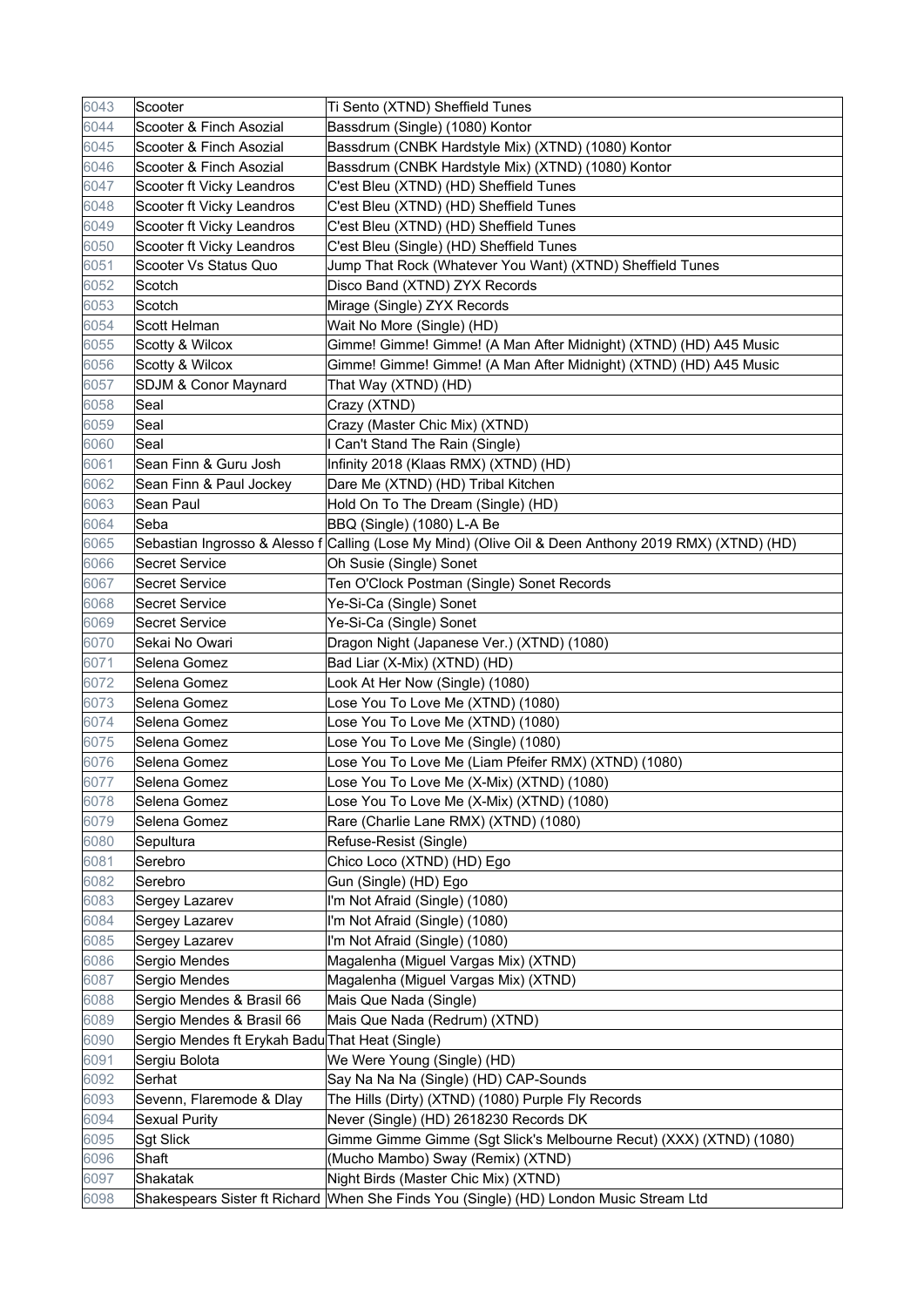| 6099 | Shakin' Stevens                                          | Marie, Marie (Single)                                                                 |
|------|----------------------------------------------------------|---------------------------------------------------------------------------------------|
| 6100 | Shakin' Stevens                                          | Oh Julie (Single)                                                                     |
| 6101 | Shakin' Stevens                                          | You Drive Me Crazy (Single)                                                           |
| 6102 | Shakira                                                  | Don't Wait Up (Single) (1080)                                                         |
| 6103 | Shakira                                                  | Don't Wait Up (Riton Mix) (Lyric Video) (Single) (HD)                                 |
| 6104 | Shakira                                                  | Nada (XTND) (HD)                                                                      |
| 6105 | Shalamar                                                 | Right In The Socket (Single)                                                          |
| 6106 | Shalamar                                                 | Second Time Around (Master Chic Mix) (XTND)                                           |
| 6107 | Shamen                                                   | Boss Drum (Single) One Little Indian                                                  |
| 6108 | Shamen                                                   | Comin' On (XTND) One Little Indian                                                    |
| 6109 | Shamen                                                   | Destination Eschaton (XTND)                                                           |
| 6110 | Shamen                                                   | Ebeneezer Goode (Single)                                                              |
| 6111 | Shamen                                                   | L.S.I. (Love Sex Intelligence) (Single) One Little Indian                             |
| 6112 | Shamen                                                   | Move Any Mountain (Single)                                                            |
| 6113 | Shane Codd                                               | Get Out My Head (Lyric Video) (Single) (HD)                                           |
| 6114 |                                                          | Shane Codd ft Charlotte Hainir Always On My Mind (XTND) (HD)                          |
| 6115 |                                                          | Shane Codd ft Charlotte Hainir Always On My Mind (XTND) (HD)                          |
| 6116 |                                                          | Shane Codd ft Charlotte HainirAlways On My Mind (Single) (HD)                         |
| 6117 | Shannon                                                  | Let The Music Play (Digital Visions RMX) (XTND)                                       |
| 6118 | Shapeshifters                                            | Lola's Theme (Kid Massive Edit) (XTND)                                                |
| 6119 | Shapeshifters                                            | Lola's Theme (Kid Massive Edit) (XTND)                                                |
| 6120 |                                                          | Shaun Frank ft Ryland James Save Me (Visualizer) (XTND) (HD) Physical Presents        |
| 6121 |                                                          | Shaun Frank ft Ryland James Save Me (Visualizer) (XTND) (HD) Physical Presents        |
| 6122 | <b>Shawn Mendes</b>                                      | If I Can't Have You (XTND) (HD)                                                       |
| 6123 | <b>Shawn Mendes</b>                                      | If I Can't Have You (Country Club Martini Crew RMX) (XTND) (1080)                     |
| 6124 | <b>Shawn Mendes</b>                                      | If I Can't Have You (Kue RMX) (XTND) (1080)                                           |
| 6125 | Shawn Mendes                                             | If I Can't Have You (X-Mix) (XTND) (1080)                                             |
| 6126 | Shawn Mendes                                             | In My Blood (XTND) (HD)                                                               |
| 6127 | <b>Shawn Mendes</b>                                      | Nervous (XTND) (HD)                                                                   |
| 6128 | <b>Shawn Mendes</b>                                      | Stitches (Dark Intensity RMX) (XTND) (HD)                                             |
| 6129 | Shawn Mendes                                             | Stitches (SeeB RMX) (XTND) (HD)                                                       |
| 6130 | <b>Shawn Mendes</b>                                      | Treat You Better (XTND) (HD)                                                          |
| 6131 | Shawn Mendes                                             | Treat You Better (Mike D Mix) (XTND) (HD)                                             |
| 6132 | Shawn Mendes                                             | Treat You Better (X-Mix) (XTND) (HD)                                                  |
| 6133 |                                                          | Shawn Mendes & Camila Cab(Senorita (Barry Harris Club Mix) (XTND) (1080)              |
| 6134 |                                                          | Shawn Mendes & Camila Cab Senorita (X-Mix) (XTND) (1080)                              |
| 6135 | Shawn Mendes & Tainy                                     | Summer Of Love (XTND) (1080)                                                          |
| 6136 | Shawn Mendes & Tainy                                     | Summer Of Love (XTND) (1080)                                                          |
| 6137 | Shawn Mendes & Tainy                                     | Summer Of Love (X-Mix) (XTND) (1080)                                                  |
| 6138 | Shea CouleƩ ft Lila Star & ThCocky (Dirty) (Single) (HD) |                                                                                       |
| 6139 | Sheena Easton                                            | Do It For Love (XTND)                                                                 |
| 6140 | Sheena Easton                                            | Telefone (Long Distance Love Affair) (Single)                                         |
| 6141 | Sheila & B. Devotion                                     | Spacer (Single) Carrere                                                               |
| 6142 | Sheila B Devotion                                        | Love Me Baby (Single) Carrere                                                         |
| 6143 | Sheila B. Devotion                                       | Singin' In The Rain (Single) Carrere                                                  |
| 6144 | Sheila B. Devotion                                       | Singin' In The Rain (Single) Carrere                                                  |
| 6145 | Sheila E & Snoop Dogg                                    | No Line (Single) (HD) Stiletto Flatts Music                                           |
| 6146 | Shenseea                                                 | Tie Me Up (Dirty) (XTND) (HD) JA Productions                                          |
| 6147 | Sheppard                                                 | Coming Home (Single) (HD)                                                             |
| 6148 | Shermanology                                             | Boyz N Da Club (XTND) (HD) D'Eaupe                                                    |
| 6149 | Shermanology                                             | Boyz N Da Club (XTND) (HD) D'Eaupe                                                    |
| 6150 | <b>Sheryl Crow</b>                                       | In The End (Single) (1080) Big Machine Records                                        |
| 6151 |                                                          | Sheryl Crow ft Chuck D, Andra Story Of Everything (Single) (1080) Big Machine Records |
| 6152 | Shift K3Y                                                | Rhythm Of The Drum (XTND) (HD)                                                        |
| 6153 | Shift K3Y ft Tinashe                                     | Love Line (XTND) (1080)                                                               |
| 6154 | Shift K3Y ft Tinashe                                     | Love Line (XTND) (1080)                                                               |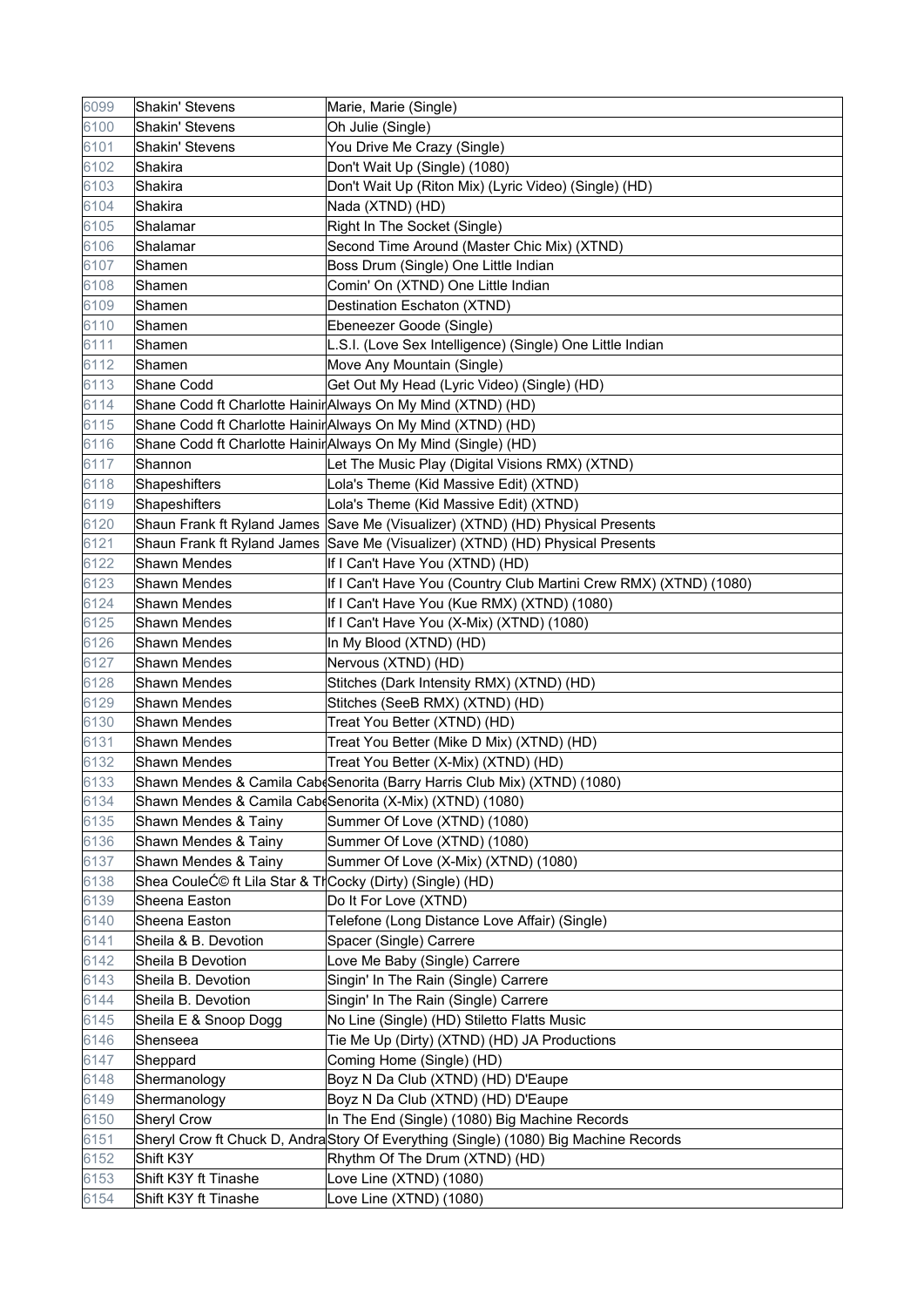| 6155         | Shirley & Lee                 | Let the Good Times Roll (Lyric Video) (Single) (1080) Aladdin                                        |
|--------------|-------------------------------|------------------------------------------------------------------------------------------------------|
| 6156         | <b>Shocking Blue</b>          | Mighty Joe (Single) Pink Elephant                                                                    |
| 6157         | <b>Shocking Blue</b>          | Venus (Redrum) (XTND) Colossus                                                                       |
| 6158         | Shorty ft MC Bin Laden, Gue   | Madrugada (XTND) (HD) Planet Records                                                                 |
| 6159         | Shouse                        | Love Tonight (Single) (HD) Hell Beach                                                                |
| 6160         | Shouse                        | Love Tonight (Single) (HD) Hell Beach                                                                |
| 6161         | Shouse                        | Love Tonight (David Guetta RMX) (Lyric Video) (XTND) (HD) Onelove                                    |
| 6162         | Shouse                        | Love Tonight (Joe Maz RMX) (XTND) (HD) Onelove                                                       |
| 6163         | Shouse                        | Love Tonight (Vintage Culture & Kiko Franco RMX) (Lyric Video) (XTND) (HD)                           |
| 6164         | Shouse Vs OT Quartet          | Love Tonight Vs Hold That Sucker Down (DJs From Mars Edit) (Single) (HD)                             |
| 6165         | Showaddywaddy                 | Dancin' Party (XTND)                                                                                 |
| 6166         | Showaddywaddy                 | Hey Rock N Roll (Single)                                                                             |
| 6167         | Showaddywaddy                 | Hey Rock N Roll (Single)                                                                             |
| 6168         | Showaddywaddy                 | Under The Moon Of Love (XTND) Bell Records                                                           |
| 6169         | Showaddywaddy                 | When (Single)                                                                                        |
| 6170         | Showtek & Sevenn              | Pum Pum (XTND) (1080) Kontor                                                                         |
| 6171         | Showtek & Sevenn              | Pum Pum (XTND) (1080) Kontor                                                                         |
| 6172         | Shy Luv                       | First Fires (Single) (HD) Black Butter Limited                                                       |
| 6173         | Sia                           | Chandelier (X-Mix) (XTND) (HD)                                                                       |
| 6174         | Sia                           | Together (Charlie Lane RMX) (XTND) (HD)                                                              |
| 6175         | Sia                           | Together (Single) (HD)                                                                               |
| 6176         | Sia                           | Unstoppable (XTND) (HD)                                                                              |
| 6177         | Sia & David Guetta            | Floating Through Space (XTND) (HD)                                                                   |
| 6178         | Sia & David Guetta            | Floating Through Space (J Bruus RMX) (XTND) (HD)                                                     |
| 6179         | Sia ft Amir                   | 1+1 (Banx & Ranx RMX) (Lyric Video) (Single) (HD)                                                    |
| 6180         | Sia ft Diplo                  | Elastic Heart (Cosmic Dawn & BTS RMX) (XTND) (HD)                                                    |
| 6181         | Sia ft Diplo                  | Elastic Heart (Cosmic Dawn & BTS RMX) (XTND) (HD)                                                    |
| 6182         | Sia ft Sean Paul              | Cheap Thrills (Mr Collipark RMX) (XTND) (HD)                                                         |
| 6183         | Sia ft Sean Paul              | Cheap Thrills (Mr Collipark RMX) (XTND) (HD)                                                         |
| 6184         | Sigala & Becky Hill           | Wish You Well (XTND) (1080)                                                                          |
| 6185         | Sigala & Becky Hill           | Wish You Well (eSQUIRE RMX) (XTND) (1080)                                                            |
| 6186         | Sigala & Becky Hill           | Wish You Well (Twin Lee RMX) (Single) (1080)                                                         |
| 6187         | Sigala & Rita Ora             | You For Me (XTND) (1080)                                                                             |
| 6188         | Sigala ft James Arthur        | Lasting Lover (Vertical Lyric Video) (Single) (HD)                                                   |
| 6189         | Sigala ft Kylie Minogue       | What You Waiting For (Lyric Video) (Single) (HD)                                                     |
| 6190         | Sigma                         | Anywhere (Lyric Video) (Single) (HD) 3 Beat                                                          |
| 6191         | Sigma                         | Dilemma (XTND) (1080) 3 Beat                                                                         |
| 6192         | Sigma ft Birdy                | Find Me (Zac Samuel Mix) (XTND) (HD) All Around The World                                            |
| 6193         | Sigma ft John Newman          | High On You (XTND) (HD) 3 Beat                                                                       |
| 6194         | Sigma ft Paloma Faith         | Changing (Klingande Mix) (XTND) (HD) All Around The World                                            |
| 6195         | Sigrid                        | Don't Feel Like Crying (XTND) (HD)                                                                   |
| 6196         | Sigrid                        | Mirror (Paul Woolford RMX) (XTND) (1080)                                                             |
| 6197         | Sigrid                        | Sucker Punch (XTND) (HD)                                                                             |
| 6198         | Sigrid                        | Sucker Punch (Dirty) (XTND) (HD)                                                                     |
| 6199         | Sigue Sigue Sputnik           | 21st Century Boy (Single)                                                                            |
| 6200         | Sigue Sigue Sputnik           | Love Missile F1-11 (Single)                                                                          |
| 6201         | Sigue Sigue Sputnik           | Success (Single)                                                                                     |
| 6202         | Silent Circle                 | Hide Away - Man Is Comin! (Single) Blow Up                                                           |
| 6203         | <b>Silent Circle</b>          | Stop The Rain (XTND) Intercord                                                                       |
| 6204         | Silicon Dream                 | Andromeda (Single) Intercord                                                                         |
| 6205         | Silk City & Dua Lipa ft Diplo | Electricity (X-Mix) (XTND) (HD)                                                                      |
| 6206         | Silk City ft Dua Lipa         | Electricity (Rip City Boys RMX) (XTND) (HD)                                                          |
| 6207         |                               | Silk City ft Mark Ronson, Diplo Only Can Get Better (XTND) (HD)                                      |
| 6208<br>6209 | <b>Silver Convention</b>      | Silk City ft Mark Ronson, Diplo Only Can Get Better (Single) (HD)                                    |
| 6210         | <b>Silver Convention</b>      | Fly Robin Fly (Single) Jupiter Records<br>Fly Robin Fly (Digital Visions RMX) (XTND) Jupiter Records |
|              |                               |                                                                                                      |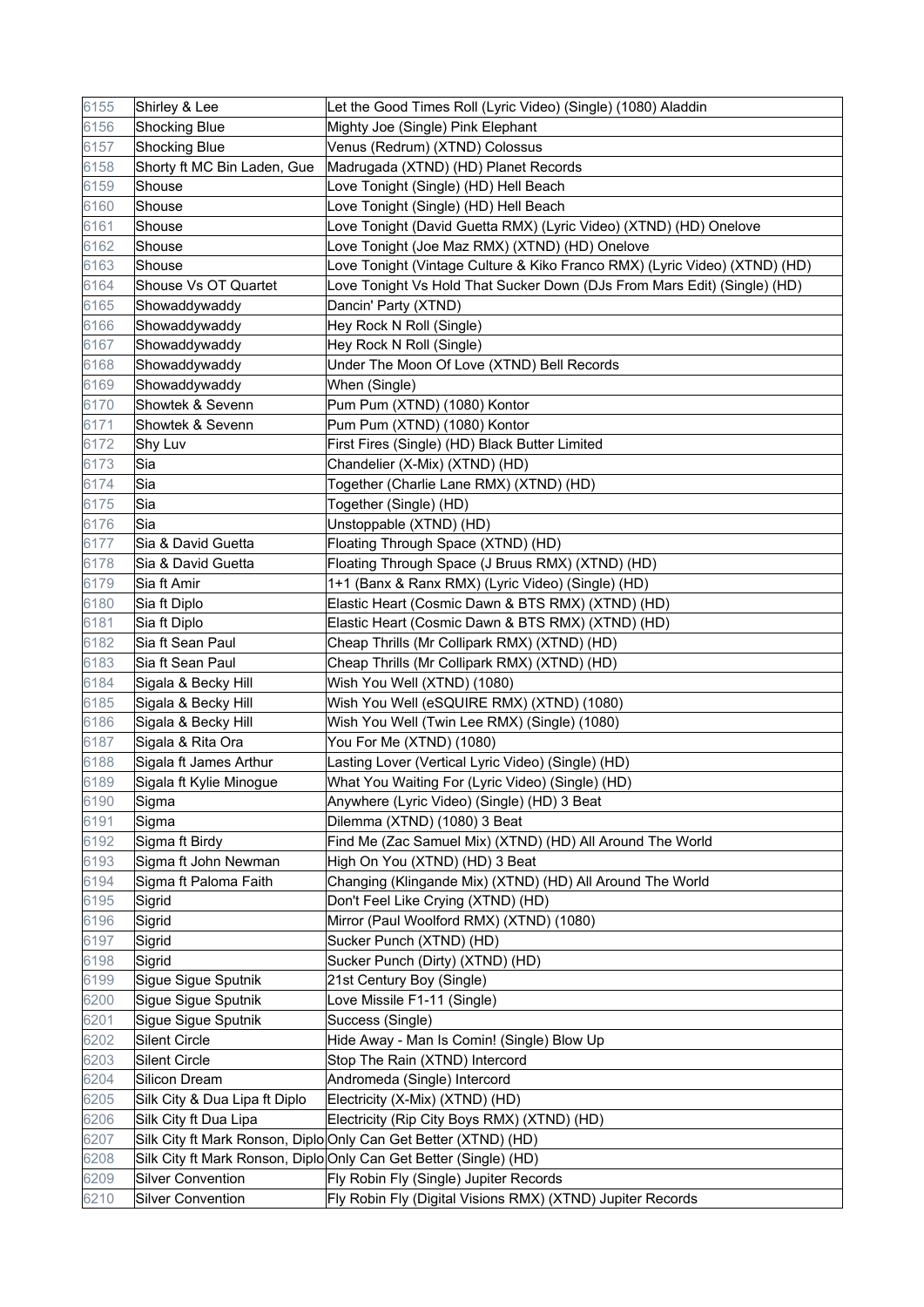| 6211 | <b>Silver Convention</b>                              | Get Up And Boogie (Single)                                      |
|------|-------------------------------------------------------|-----------------------------------------------------------------|
| 6212 | Sima                                                  | Je Mi Jedno (Single) (HD)                                       |
| 6213 | Simon & Garfunkel                                     | <b>Bridge Over Troubled Water (Single)</b>                      |
| 6214 | Simon & Garfunkel                                     | Hazy Shade Of Winter (Single)                                   |
| 6215 | Simon & Garfunkel                                     | Kodachrome (Single)                                             |
| 6216 | Simon & Garfunkel                                     | Kodachrome (Digital Visions RMX) (XTND)                         |
| 6217 | Simon & Garfunkel                                     | Mrs Robinson (Single)                                           |
| 6218 | Simon & Garfunkel                                     | Mrs Robinson (Redrum) (Short Edit) (XTND)                       |
| 6219 | Simon & Garfunkel                                     | The Sound Of Silence (Choppe Davila RMX) (XTND)                 |
| 6220 | Simon & Garfunkel                                     | The Sound Of Silence (Single)                                   |
| 6221 | Simon & Garfunkel                                     | The Sound Of Silence (Redrum) (XTND)                            |
| 6222 | Simon & Garfunkel                                     | The Sound Of Silence (Remix) (XTND)                             |
| 6223 | Simon Patterson ft Sarah How Here & Now (Single) (HD) |                                                                 |
| 6224 | Simon Patterson ft Sarah How Here & Now (Single) (HD) |                                                                 |
| 6225 |                                                       | Simon Patterson ft Sarah How Here & Now (Club Mix) (XTND) (HD)  |
| 6226 | Simple Minds                                          | Don't You (Forget About Me) (XTND)                              |
| 6227 | Simple Minds                                          | Don't You (Forget About Me) (Redrum) (XTND)                     |
| 6228 | Simply Red                                            | Earth In A Lonely Space (Single) (1080)                         |
| 6229 | Simply Red                                            | Jericho (Single)                                                |
| 6230 | Simply Red                                            | Sweet Child (Lyric Video) (Single) (HD)                         |
| 6231 | Simply Red                                            | Thinking Of You (Lyric Video) (Single) (HD)                     |
| 6232 | Sinitta                                               | Hitchin' A Ride (Single) Fanfare Records                        |
| 6233 | Sinitta                                               | Hitchin' A Ride (Single) Fanfare Records                        |
| 6234 | Siouxsie & The Banshees                               | Dazzle (Single)                                                 |
| 6235 | Siouxsie & The Banshees                               | Hong Kong Garden (Single)                                       |
| 6236 | Siouxsie & The Banshees                               | The Passenger (Single)                                          |
| 6237 | Sir Babygirl                                          | Heels (Single) (HD) Father Daughter Records                     |
| 6238 | Sister Sledge                                         | Got To Love Somebody (Single)                                   |
| 6239 | Sister Sledge                                         | He's The Greatest Dancer (Remix) (XTND) Warner Msuic            |
| 6240 | Sister Sledge                                         | Lost In Music (XTND)                                            |
| 6241 | Sister Sledge                                         | We Are Family (XTND)                                            |
| 6242 | Sister Sledge                                         | We Are Family (Kay Stafford At The Ibiza Beach Club Mix) (XTND) |
| 6243 | Sister Sledge                                         | We Are Family (Luca Debonaire RMX) (XTND)                       |
| 6244 | Sister Sledge                                         | We Are Family (Sure Is Pure Mix) (XTND)                         |
| 6245 | <b>SIX60</b>                                          | All She Wrote (Single) (1080)                                   |
| 6246 | Skandy                                                | Paye Tout (XXX) (Dirty) (XTND) (HD)                             |
| 6247 | <b>Skeeter Davis</b>                                  | The End Of The World (Single)                                   |
| 6248 | Skrillex ft Starrah & Four Tet                        | Butterflies (XTND) (HD)                                         |
| 6249 | <b>Skylar Grey</b>                                    | Everything I Need (Lyric Video) (Single) (HD)                   |
| 6250 | Skytech ft Fafaq & All That M                         | Scrolling Up (XTND) (HD) CVB3RPVNK                              |
| 6251 | Skytech ft Fafaq & All That M                         | Scrolling Up (XTND) (HD) CVB3RPVNK                              |
| 6252 | Slade                                                 | Coz I Luv You (Single)                                          |
| 6253 | Slade                                                 | Cum On Feel The Noize (Single)                                  |
| 6254 | Slade                                                 | Everyday (Single)                                               |
| 6255 | Slade                                                 | Far Far Away (Single)                                           |
| 6256 | Slade                                                 | Look Wot You Dun (Single)                                       |
| 6257 | Slade                                                 | My Oh My (Single)                                               |
| 6258 | Slade                                                 | Run Runaway (Single)                                            |
| 6259 | Slashstreet Boys                                      | I'll Kill You That Way (Dirty) (Single) (HD)                    |
| 6260 | Slashstreet Boys                                      | Slashing Bodies (With Skit) (Dirty) (Single) (HD)               |
| 6261 | Slayyyter                                             | Troubled Paradise (Single) (HD) Fader Label                     |
| 6262 | Sleepwalkrs ft MNEK                                   | More Than Words (Lyric Video) (Single) (HD)                     |
| 6263 | Slik                                                  | Forever And Ever (Single) Bell Records                          |
| 6264 | Slik (Midge Ure)                                      | Requiem (Single) Bell Records                                   |
| 6265 | Slipknot                                              | All Out Life (Dirty) (Single) (HD)                              |
| 6266 | Slipknot                                              | Birth Of The Cruel (Dirty) (Single) (HD)                        |
|      |                                                       |                                                                 |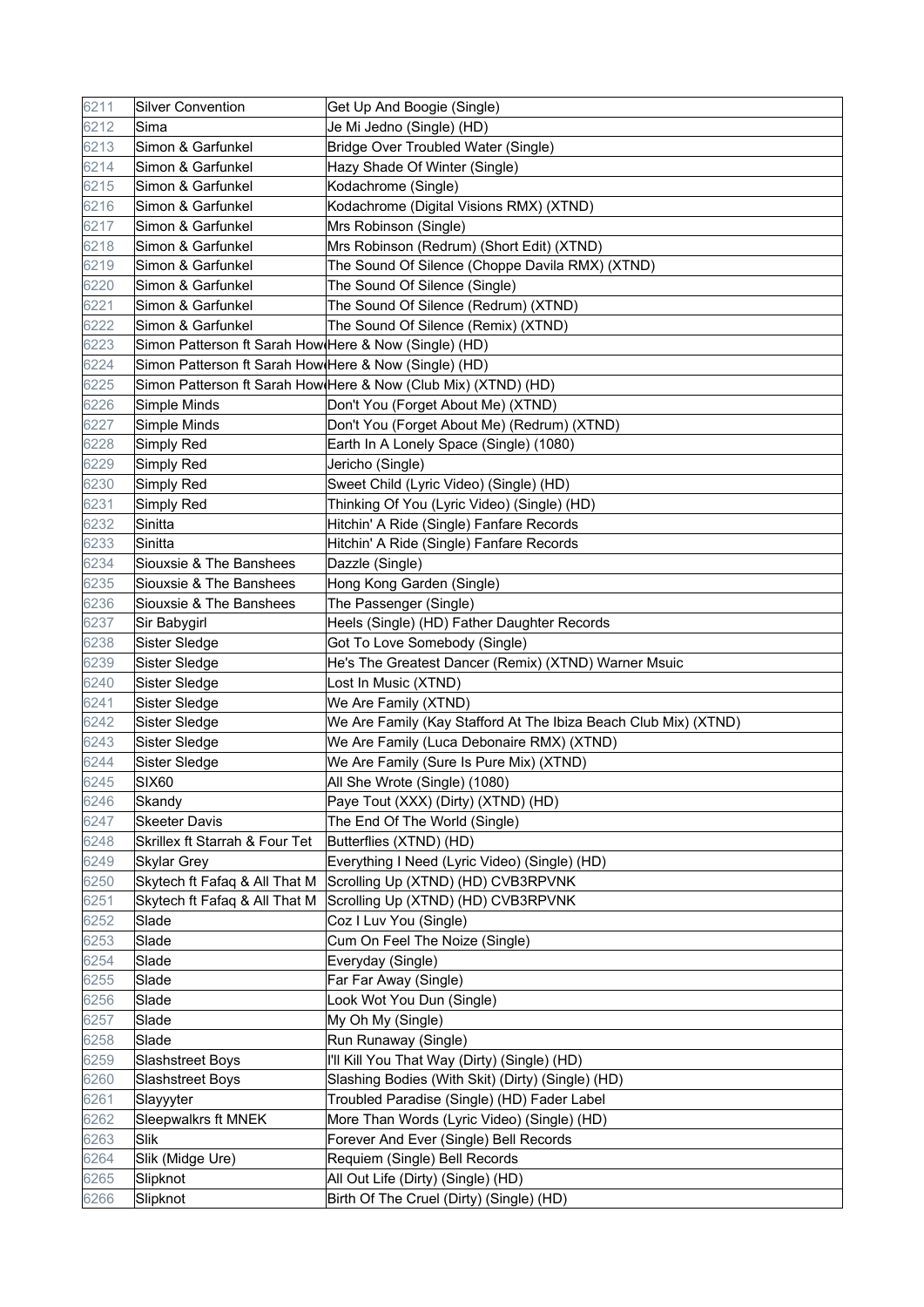| 6267 | Slipknot                                           | Birth Of The Cruel (Dirty) (Single) (HD)                                    |
|------|----------------------------------------------------|-----------------------------------------------------------------------------|
| 6268 | Slipknot                                           | Birth Of The Cruel (Dirty) (Single) (HD)                                    |
| 6269 | Slipknot                                           | Birth Of The Cruel (Dirty) (Single) (HD)                                    |
| 6270 | Slipknot                                           | Nero Forte (Dirty) (Single) (HD)                                            |
| 6271 | Slipknot                                           | Unsainted (Dirty) (Single) (HD)                                             |
| 6272 | <b>SLVR</b>                                        | Endless (XTND) (HD)                                                         |
| 6273 | Sly                                                | Mix Up (XTND) (1080)                                                        |
| 6274 | Sly & The Family Stone                             | Dance To The Music (Single)                                                 |
| 6275 | Sly & The Family Stone                             | Everyday People (Single)                                                    |
| 6276 | Sly & The Family Stone                             | Hot Fun In The Summertime (Lyric Video) (XTND) (1080)                       |
| 6277 | Sly & The Family Stone                             | Thank You (Falettinme Be Mice Elf Agin) (Single)                            |
| 6278 | Sly & The Family Stone                             | Thank You (Falettinme Be Mice Elf Agin) (Single)                            |
| 6279 | Small Faces                                        | Itchycoo Park (Single) Immediate                                            |
| 6280 | Smokie                                             | Living Next Door To Alice (Who The Fuck Is Alice Edit) (Dirty) (Single) RAK |
| 6281 | Snails & Botnek                                    | Waffle House (XTND) (HD) OWSLA                                              |
| 6282 | Snakehips ft Earthgang                             | Run It Up (Lyric Video) (Single) (HD) Never Worry Records                   |
| 6283 |                                                    | Snakehips ft Rivers Cuomo &  Gucci Rock N Rolla (Single) (HD)               |
| 6284 | Snap!                                              | Rhythm Is A Dancer (Digital Visions RMX) (XTND) (1080)                      |
| 6285 | Snap!                                              | Rhythm Is A Dancer (Digital Visions RMX) (XTND) (1080)                      |
| 6286 | Snap!                                              | The Power (Dancehall RMX) (XTND)                                            |
| 6287 | Snap!                                              | The Power (Dancehall RMX) (XTND)                                            |
| 6288 | Snap!                                              | The Power (Eugene Star RMX) (XTND)                                          |
| 6289 | Snap!                                              | The Power (Eugene Star RMX) (XTND)                                          |
| 6290 | <b>Sneaker Pimps</b>                               | Post Modern Sleaze (Single)                                                 |
| 6291 | <b>Sneaker Pimps</b>                               | Six Underground (Nush Mix) (XTND) Clean Up Records                          |
| 6292 | Sneaker Pimps                                      | Spin Spin Sugar (Armand's Dark Garage Mix) (XTND)                           |
| 6293 | <b>Sneaky Sound System</b>                         | Can't Help The Way That I Feel (David Penn RMX) (XTND) (HD)                 |
| 6294 | Snollebollekes                                     | Snollebolleke (Single) (HD) Berk Music Productions                          |
| 6295 | Snow                                               | Informer (XTND)                                                             |
| 6296 | Snow                                               | Informer (Single)                                                           |
| 6297 | Snow                                               | Informer (Luca Debonaire RMX) (XTND)                                        |
| 6298 | Sofi Tukker                                        | Fantasy (XTND) (HD) Ultra                                                   |
| 6299 | Sofi Tukker                                        | Purple Hat (XTND) (1080) Ultra                                              |
| 6300 | Sofi Tukker                                        | Purple Hat (XTND) (1080) Ultra                                              |
| 6301 | Sofi Tukker                                        | Purple Hat (XTND) (1080) Ultra                                              |
| 6302 | Sofi Tukker & Gorgon City                          | House Arrest (XTND) (HD) Ultra                                              |
| 6303 | Sofia Carson                                       | Fool's Gold (XTND) (1080)                                                   |
| 6304 | Sofia Carson                                       | Fool's Gold (XTND) (1080)                                                   |
| 6305 | Sofia Carson                                       | Fool's Gold (X-Mix) (XTND) (1080)                                           |
| 6306 | Sofia Reyes ft Rita Ora & Anitt R.I.P. (XTND) (HD) |                                                                             |
| 6307 | Soft Cell                                          | Northern Lights (Single) (HD)                                               |
| 6308 | Soft Cell                                          | Tainted Love (XTND)                                                         |
| 6309 | Soft Cell                                          | Tainted Love (Freejak RMX) (XTND)                                           |
| 6310 | Soft Cell                                          | Tainted Love (Party Bangaz) (XTND)                                          |
| 6311 | Sohne Mannheims                                    | Vielleicht (Single)                                                         |
| 6312 | Solid Base                                         | Stay With Me (Lyric Video) (Remix) (XTND) (1080)                            |
| 6313 | Solid Base                                         | Stay With Me (Lyric Video) (Remix) (XTND) (1080)                            |
| 6314 | Solid Base                                         | Stay With Me (Lyric Video) (Remix) (XTND) (1080)                            |
| 6315 | Solid Base                                         | This Is How You Do It (Xtendamix RMX) (XTND)                                |
| 6316 | Solomun                                            | Customer Is King (Single) (HD) Diynamic Music                               |
| 6317 | Solomun ft Jamie Foxx                              | Ocean (Single) (HD)                                                         |
| 6318 | Sonia                                              | Be Young, Be Foolish, Be Happy (Single)                                     |
| 6319 | Sonic Dream Collective                             | Oh Baby All (Single)                                                        |
| 6320 | Sonic Dream Collective                             | Oh Baby All (Single)                                                        |
| 6321 | Sonique                                            | I Put A Spell On You (Single)                                               |
| 6322 | Sonique                                            | I Put A Spell On You (Single)                                               |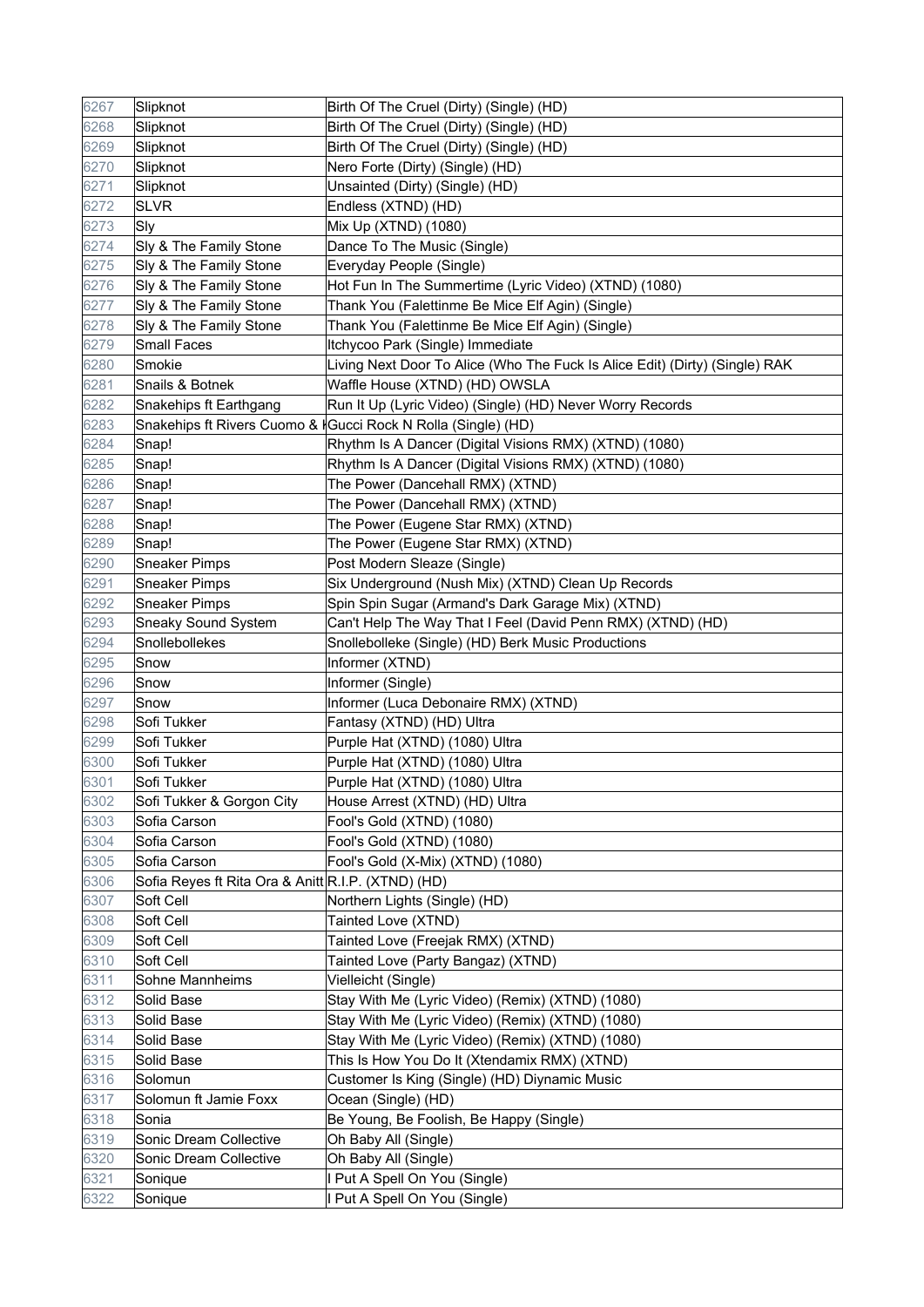| 6323 | Sonique                                            | It Feels So Good (XTND)                                              |
|------|----------------------------------------------------|----------------------------------------------------------------------|
| 6324 | Sonique                                            | It Feels So Good (XTND)                                              |
| 6325 | Sonny Fodera & Just Kiddin ft Closer (Single) (HD) |                                                                      |
| 6326 | Soolking                                           | Dalida (Dirty) (Single) (HD)                                         |
| 6327 | Soolking ft Heuss L'Enfoire                        | La Kichta (Single) (1080) Affranchis                                 |
| 6328 | Sophie Ellis Bexter                                | Music Gets The Best Of Me (Flip & Fill Mix) (XTND) (HD)              |
| 6329 | Sophie Ellis-Bextor                                | Crying At The Discotheque (Single) (HD) Cooking Vinyl                |
| 6330 | Sophie Ellis-Bextor                                | Me & My Imagination (Single)                                         |
| 6331 | Sophie Ellis-Bextor                                | Murder On The Dancefloor (Knight Horse RMX) (XTND)                   |
| 6332 | Sophie Ellis-Bextor                                | Murder On The Dancefloor (Knight Horse RMX) (XTND)                   |
| 6333 | Sophie Ellis-Bextor                                | Runaway Daydreamer (Single) (HD) Douglas Valentine                   |
| 6334 | Sophie Ellis-Bextor                                | Take Me Home (Orchestral Ver.) (Single) (HD) Cooking Vinyl           |
| 6335 | Sophie Francis                                     | Weekend Love (XTND) (HD)                                             |
| 6336 |                                                    | Sophie Lloyd ft Dames Brown Calling Out (XTND) (HD) Defected Records |
| 6337 | Soprano ft Vincenzo                                | Le Coach (Single) (HD)                                               |
| 6338 | Soso Maness ft PLK                                 | Petrouchka (Dirty) (Single) (1080)                                   |
| 6339 | Souf                                               | Ca C'est Fait (Single) (HD)                                          |
| 6340 | Soul Asylum                                        | Runaway Train (Single)                                               |
| 6341 | Sound Of Legend                                    | Dream On (Single) (HD) Ripmusic                                      |
| 6342 | Sound Of Legend                                    | Sweet Dreams (Are Made Of This) (Lyric Video) (Single) (HD)          |
| 6343 | Space Cowboy ft The ParadisdFalling Down (XTND)    |                                                                      |
| 6344 | Spagna                                             | Call Me (XTND)                                                       |
| 6345 | Spandau Ballet                                     | Gold (XTND) (1080)                                                   |
| 6346 | Spandau Ballet                                     | Gold (XTND)                                                          |
| 6347 | Spandau Ballet                                     | Gold (Digital Visions RMX) (XTND)                                    |
| 6348 | Sparks                                             | Beat The Clock (XTND)                                                |
| 6349 | Sparks                                             | Edith Piaf (Said It Better Than Me) (Single) (HD)                    |
| 6350 | Sparks                                             | Edith Piaf (Said It Better Than Me) (Single)                         |
| 6351 | Sparks                                             | La Dolce Vita (Single)                                               |
| 6352 | Sparks                                             | The No. 1 Song In Heaven (Single) Little Beethoven                   |
| 6353 | Sparks                                             | The No. 1 Song In Heaven (Single) Little Beethoven                   |
| 6354 | Sparks                                             | This Town Ain't Big Enough For Both Of Us (Single)                   |
| 6355 | Sparks                                             | Tryouts For The Human Race (Single) Lil Beethoven                    |
| 6356 | Sparks                                             | With All My Might (Single)                                           |
| 6357 | <b>Spice Girls</b>                                 | Mama (XTND) (1080)                                                   |
| 6358 | <b>Spice Girls</b>                                 | Stop (XTND)                                                          |
| 6359 | <b>Spice Girls</b>                                 | Wannabe (XTND)                                                       |
| 6360 | Spice Girls                                        | Wannabe (Division 4 RMX) (XTND) (1080)                               |
| 6361 | <b>Spice Girls</b>                                 | Wannabe (Division 4 RMX) (XTND)                                      |
| 6362 | <b>Spice Girls</b>                                 | Who Do You Think You Are (Single) (1080)                             |
| 6363 | Spiller ft Sophie Ellis Bextor                     | Groovejet (If This Ain't Love) (XTND)                                |
| 6364 | Spin Doctors                                       | Two Princes (XTND)                                                   |
| 6365 | Spin Doctors                                       | Two Princes (Single)                                                 |
| 6366 | <b>Spinners</b>                                    | The Rubberband Man (Single)                                          |
| 6367 | Spiritualized                                      | Medication (Single)                                                  |
| 6368 | Squash                                             | Trending (Dirty) (XTND) (HD) 21st Hapilos                            |
| 6369 | Stacey Q                                           | Two Of Hearts (XTND)                                                 |
| 6370 | Stacey Q                                           | Two Of Hearts (XTND)                                                 |
| 6371 | Stacey Q                                           | Two Of Hearts (XTND)                                                 |
| 6372 | Stacey Q                                           | Two Of Hearts (XTND)                                                 |
| 6373 | Stacey Q                                           | Two Of Hearts (XTND)                                                 |
| 6374 | Stacey Q                                           | Two Of Hearts (XTND)                                                 |
| 6375 | Stacey Q                                           | Two Of Hearts (Digital Visions RMX) (XTND)                           |
| 6376 | Stacey Q                                           | Two Of Hearts (Digital Visions RMX) (XTND)                           |
| 6377 | Stacey Q                                           | Two Of Hearts (Digital Visions RMX) (XTND)                           |
| 6378 | Stacey Q                                           | We Connect (XTND)                                                    |
|      |                                                    |                                                                      |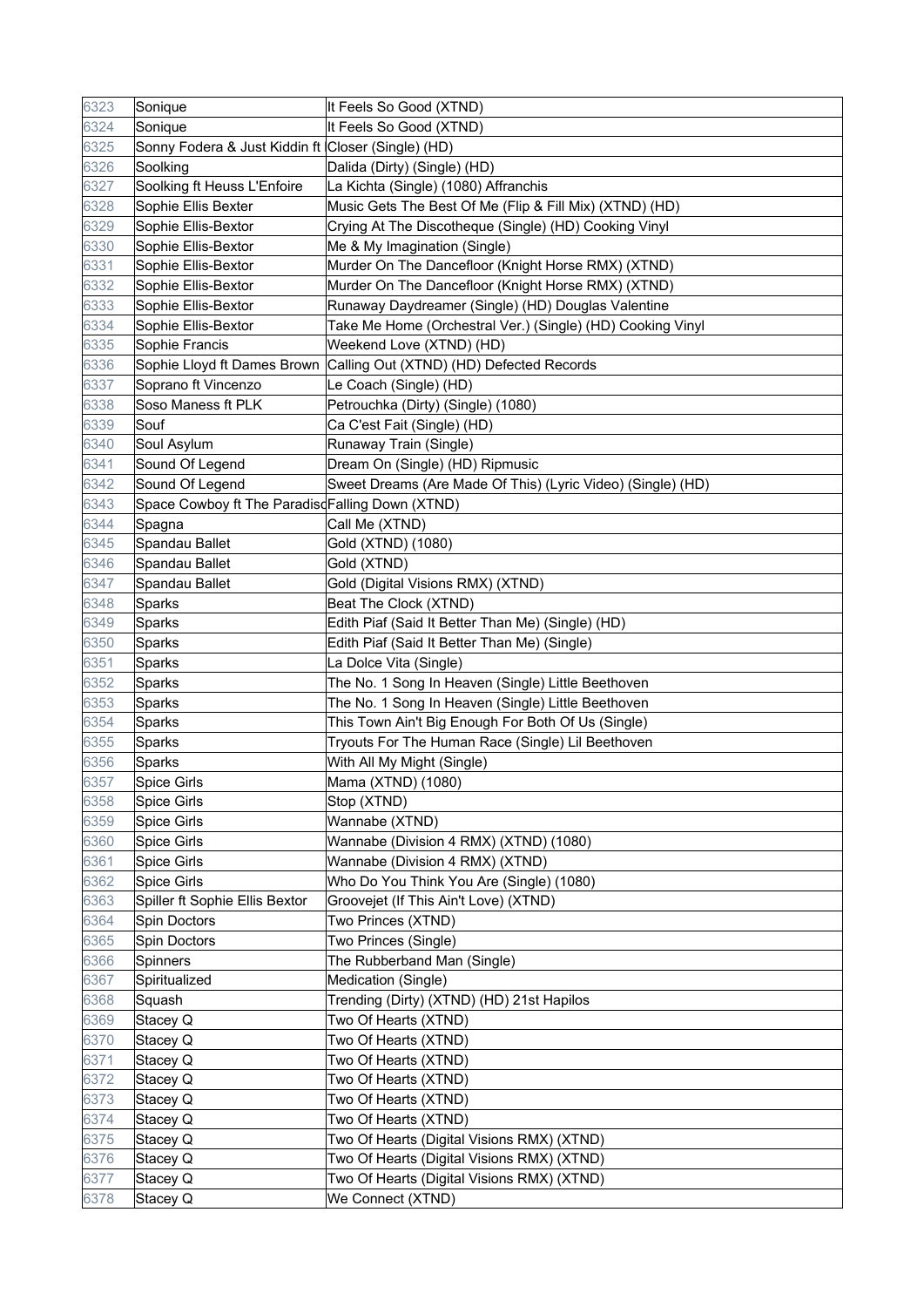| 6379 | Starcadian ft Hayley                              | New Cydonia (Single) (HD) Starcadian                                    |
|------|---------------------------------------------------|-------------------------------------------------------------------------|
| 6380 | Stardust                                          | Music Sounds Better With You (Kent & Harleatz RMX) (XTND)               |
| 6381 | Stardust                                          | Music Sounds Better With You (Metro Mix) (XTND) (1080)                  |
| 6382 | Stardust                                          | Music Sounds Better With You (Metro Mix) (XTND)                         |
| 6383 | Stars On 45                                       | Abba Medley (XTND)                                                      |
| 6384 | Stars On 45                                       | Beatles Medley (Single)                                                 |
| 6385 | Stars On 45                                       | Stars On Stevie (Single) Red Bullet                                     |
| 6386 | Stars On 45                                       | Stars Sisters (Single) Red Bullet                                       |
| 6387 | Starship                                          | Nothing's Gonna Stop Us Now (Choppe Davila RMX) (XTND)                  |
| 6388 | Starship                                          | Nothing's Gonna Stop Us Now (XTND)                                      |
| 6389 | Starship                                          | Nothing's Gonna Stop Us Now (ReDrum) (XTND)                             |
| 6390 | Stas Kostyushkin ft Shura                         | 90's Style (Single) (1080)                                              |
| 6391 | Static & Ben El ft Black Eyed                     | Shake Ya Boom Boom (Single) (HD) S&B Entertainment                      |
| 6392 | <b>Status Quo</b>                                 | Rockin All Over The World (Single)                                      |
| 6393 | Steam                                             | Na Na Hey Hey Kiss Him Goodbye (Lyric Video) (Single) (1080)            |
| 6394 | Steam                                             | Na Na Hey Hey Kiss Him Goodbye (Lyric Video) (Single) (1080)            |
| 6395 | Steam                                             | Na Na Hey Hey Kiss Him Goodbye (Lyric Video) (Single) (HD)              |
| 6396 | <b>Steel Panther</b>                              | Community Property (Dirty) (Single)                                     |
| 6397 | <b>Steel Panther</b>                              | Fat Girl (Dirty) (Single)                                               |
| 6398 | <b>Steely Dan</b>                                 | Do It Again (Redrum) (XTND) ABC Records                                 |
| 6399 | Stefan Stürmer                                    | Bambule (Single) (HD) Villa-Productions                                 |
| 6400 |                                                   | Steff Da Campo & Chico Rose 5 On It (71 Digits RMX) (XTND) (HD)         |
| 6401 |                                                   | Steff Da Campo & Chico Rose 5 On It (71 Digits RMX) (XTND) (HD)         |
| 6402 | <b>Stellar</b>                                    | Ashes (Dirty) (Single) (1080)                                           |
| 6403 | Stephanie Mills                                   | Never Knew Love Like This Before (Barry Harris Club Mix) (XTND) (HD)    |
| 6404 | <b>Stephanie Mills</b>                            | Never Knew Love Like This Before (Digital Visions RMX) (XTND)           |
| 6405 | Stephen Bishop                                    | It Might Be You (Disco Vinnie RMX) (XTND)                               |
| 6406 | Stephen Sharer                                    | Jump In! (Single) (1080) Fun Fam Records                                |
| 6407 | Steppenwolf                                       | Born To Be Wild (Single)                                                |
| 6408 | Steppenwolf                                       | Born To Be Wild (Redrum) (XTND)                                         |
| 6409 | Steps                                             | Something In Your Eyes (Single) (1080)                                  |
| 6410 | <b>Steps</b>                                      | To The Beat Of My Heart (Lyric Video) (Single) (HD)                     |
| 6411 | <b>Steps</b>                                      | Tragedy (Single)                                                        |
| 6412 | Steps                                             | W.I.P. Megamix (Single)                                                 |
| 6413 |                                                   | Steps ft Tina Cousins, Cleopat Thank Abba For The Music (Single)        |
| 6414 | Steve Angello vs Dimitri Vang Payback (XTND) (HD) |                                                                         |
| 6415 |                                                   | Steve Angello, Laidback Luke Show Me Love (Wh0 RMX) (XTND) Ultra        |
| 6416 |                                                   | Steve Angello, Laidback Luke Show Me Love (Wh0 RMX) (XTND) Ultra        |
| 6417 |                                                   | Steve Aoki & Backstreet Boys Let It Be Me (XTND) (HD) Ultra             |
| 6418 | Steve Aoki & Bassjackers                          | I Wanna Rave (Single) (1080) Ultra                                      |
| 6419 | Steve Aoki & Monsta X                             | Play It Cool (XTND) (HD) Ultra                                          |
| 6420 |                                                   | Steve Aoki & Willy William ft S Mambo (XTND) (HD) Dim Mak               |
| 6421 | Steve Aoki ft BTS                                 | Waste It On Me (W&W RMX) (XTND) (HD) Ultra                              |
| 6422 |                                                   | Steve Harley & Cockney Rebe Make Me Smile (Come Up And See Me) (Single) |
| 6423 |                                                   | Steve Kroeger ft J\$N & Skye HKids (Achtabahn Mix) (Single) (HD)        |
| 6424 | Steve Miller Band                                 | The Joker (Remix) (XTND) (HD)                                           |
| 6425 | <b>Steve Perry</b>                                | No Erasin' (Single) (HD)                                                |
| 6426 | Steve Winwood                                     | Valerie (XTND)                                                          |
| 6427 | Steve Winwood                                     | Valerie (Redrum) (XTND)                                                 |
| 6428 | Steven Wilson                                     | Eminent Sleaze (Single) (1080) Caroline International                   |
| 6429 | Steven Wilson                                     | King Ghost (Single) (1080) Caroline International                       |
| 6430 | Steven Wilson                                     | Permanating (Single) (HD)                                               |
| 6431 | Stevie B                                          | Because I Love You (The Postman Song) (Disco Vinnie RMX) (XTND)         |
| 6432 | Stevie B                                          | Because I Love You (The Postman Song) (Disco Vinnie RMX) (XTND)         |
| 6433 | <b>Stevie Nicks</b>                               | Stand Back (Morgan Page RMX) (XTND)                                     |
| 6434 | <b>Stevie Nicks</b>                               | Stand Back (Morgan Page RMX) (XTND)                                     |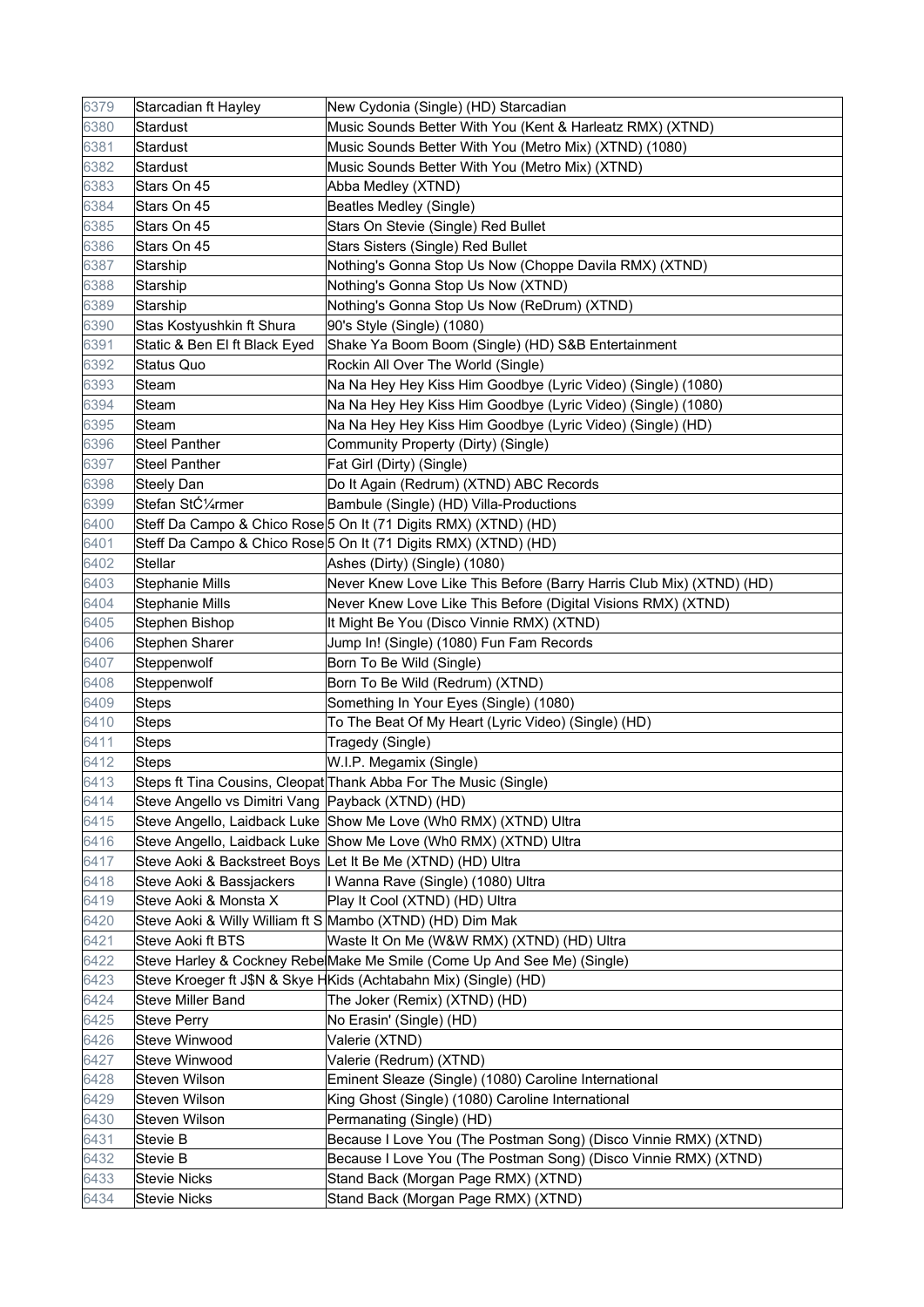| 6435 | Stevie Ray Vaughan & Double Pride And Joy (Single)        |                                                                           |
|------|-----------------------------------------------------------|---------------------------------------------------------------------------|
| 6436 | <b>Stevie Wonder</b>                                      | Don't You Worry 'Bout A Thing (Live) (Single)                             |
| 6437 | <b>Stevie Wonder</b>                                      | For Once In My Life (Remix) (XTND)                                        |
| 6438 | Stevie Wonder                                             | Happy Birthday (XTND)                                                     |
| 6439 | <b>Stevie Wonder</b>                                      | Isn't She Lovely (Single)                                                 |
| 6440 | <b>Stevie Wonder</b>                                      | Isn't She Lovely (Single)                                                 |
| 6441 | <b>Stevie Wonder</b>                                      | Isn't She Lovely (Single)                                                 |
| 6442 | <b>Stevie Wonder</b>                                      | Isn't She Lovely (Single)                                                 |
| 6443 | <b>Stevie Wonder</b>                                      | Isn't She Lovely (Single)                                                 |
| 6444 | <b>Stevie Wonder</b>                                      | Isn't She Lovely (Performance Video) (Remix) (XTND) (HD)                  |
| 6445 | <b>Stevie Wonder</b>                                      | Isn't She Lovely (Redrum) (XTND)                                          |
| 6446 | <b>Stevie Wonder</b>                                      | Isn't She Lovely (Redrum) (XTND)                                          |
| 6447 | <b>Stevie Wonder</b>                                      | Isn't She Lovely (Redrum) (XTND)                                          |
| 6448 | <b>Stevie Wonder</b>                                      | Isn't She Lovely (Redrum) (XTND)                                          |
| 6449 | <b>Stevie Wonder</b>                                      | Isn't She Lovely (Redrum) (XTND)                                          |
| 6450 | <b>Stevie Wonder</b>                                      | My Cherie Amour (Single) (HD)                                             |
| 6451 | <b>Stevie Wonder</b>                                      | My Cherie Amour (Master Chic Mix) (XTND)                                  |
| 6452 | Stevie Wonder                                             | My Cherie Amour (Redrum) (XTND)                                           |
| 6453 | <b>Stevie Wonder</b>                                      | Overjoyed (Disco Vinnie RMX) (XTND)                                       |
| 6454 | <b>Stevie Wonder</b>                                      | Overjoyed (Disco Vinnie RMX) (XTND)                                       |
| 6455 | <b>Stevie Wonder</b>                                      | Pastime Paradise (Lyric Video) (Single) (1080)                            |
| 6456 | <b>Stevie Wonder</b>                                      | Pastime Paradise (Lyric Video) (Redrum) (XTND) (1080)                     |
| 6457 | <b>Stevie Wonder</b>                                      | Signed, Sealed, Delivered (Single)                                        |
| 6458 | <b>Stevie Wonder</b>                                      | Signed, Sealed, Delivered I'm Yours (Single)                              |
| 6459 | <b>Stevie Wonder</b>                                      | Signed, Sealed, Delivered I'm Yours (Remix) (XTND)                        |
| 6460 | <b>Stevie Wonder</b>                                      | Signed, Sealed, Delivered I'm Yours (Remix) (XTND)                        |
| 6461 | <b>Stevie Wonder</b>                                      | Sir Duke (Alternate Ver.) (XTND) (HD)                                     |
| 6462 | <b>Stevie Wonder</b>                                      | Sir Duke (Single)                                                         |
| 6463 | <b>Stevie Wonder</b>                                      | Skeletons (XTND)                                                          |
| 6464 | <b>Stevie Wonder</b>                                      | Superstition (Single)                                                     |
| 6465 | <b>Stevie Wonder</b>                                      | Uptight (Everythings Alright) (XTND)                                      |
| 6466 | <b>Stevie Wonder</b>                                      | Uptight (Everythings Alright) (Redrum) (XTND)                             |
| 6467 | Stevie Wonder                                             | You Are The Sunshine Of My Life (Lyric Video) (Single) (1080)             |
| 6468 | <b>Stevie Wonder</b>                                      | You Are The Sunshine Of My Life (Lyric Video) (Single) (1080)             |
| 6469 | Stevie Wonder                                             | You Are The Sunshine Of My Life (Lyric Video) (Redrum) (XTND) (1080)      |
| 6470 | Stevie Wonder                                             | You Are The Sunshine Of My Life (Lyric Video) (Redrum) (XTND) (1080)      |
| 6471 | Stevie Wonder                                             | You Are The Sunshine Of My Life (Lyric Video) (Scratch RMX) (XTND) (1080) |
| 6472 | Stevie Wonder                                             | You Are The Sunshine Of My Life (Lyric Video) (Scratch RMX) (XTND) (1080) |
| 6473 | Stevie Wonder                                             | You Are The Sunshine Of My Life (Lyric Video) (Scratch RMX) (XTND) (1080) |
| 6474 |                                                           | Stevie Wonder ft Ariana Grand Faith (Lyric Video) (Single) (HD)           |
| 6475 | Stig                                                      | Kuningaskobra (Single) (1080)                                             |
| 6476 | Stig                                                      | Kuningaskobra (Single) (1080)                                             |
| 6477 | <b>Stina Talling</b>                                      | BlimE (XTND) (1080)                                                       |
| 6478 | Sting                                                     | Englishman In New York (Starting From Scratch RMX) (XTND)                 |
| 6479 | Sting                                                     | Rushing Water (Single) (HD)                                               |
| 6480 | Sting                                                     | Russians (Single)                                                         |
| 6481 | Sting                                                     | Shape Of My Heart (Single)                                                |
| 6482 | Sting                                                     | Shape Of My Heart (Single)                                                |
| 6483 | Sting                                                     | Shape Of My Heart (Single)                                                |
| 6484 | Stockanotti                                               | Summer In The City (Finkennest Edit) (XTND) (1080) Kontor                 |
| 6485 | Stokley ft The Bonfyre                                    | Cascade (Single) (1080) Perspective                                       |
| 6486 | Stonebridge Vs Ultra Nate                                 | Freak On (XTND) Hed Kandi                                                 |
| 6487 | Stormzy ft Ed Sheeran & Burn Own It (XTND) (HD)           |                                                                           |
| 6488 | Stormzy ft Ed Sheeran & Burn Own It (Dirty) (XTND) (HD)   |                                                                           |
| 6489 | Stormzy ft Ed Sheeran & Burn Own It (Dirty) (Single) (HD) |                                                                           |
| 6490 | Strange Advance                                           | We Run (PeteDown Classic Mix) (XTND)                                      |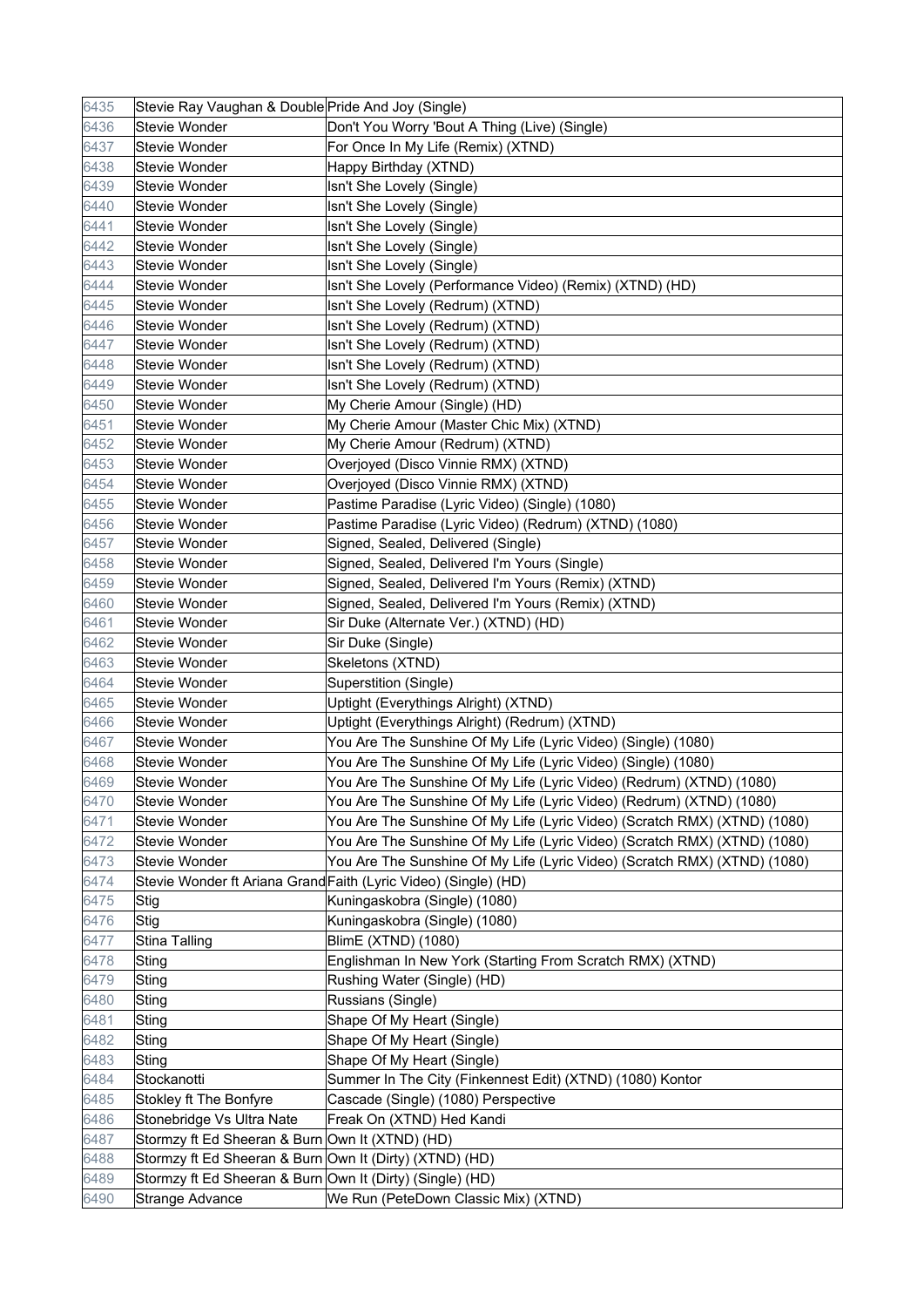| 6491 | <b>Stray Cats</b>                                    | (She's) Sexy & 17 (Single)                                         |
|------|------------------------------------------------------|--------------------------------------------------------------------|
| 6492 | <b>Stray Cats</b>                                    | Runaway Boys (Single)                                              |
| 6493 | <b>Stray Kids</b>                                    | Astronaut (Single) (HD) JYP Entertainment                          |
| 6494 | Stromae                                              | Alors On Danse (XTND)                                              |
| 6495 | Stromae                                              | Alors On Danse (Dubdogz RMX) (XTND)                                |
| 6496 | Stu Phillips & Glen A. Larson                        | Knight Rider Theme (Single) (1080)                                 |
| 6497 | Stylo G                                              | X5 (XXX) (XTND) 365 Records                                        |
| 6498 | Stylo G ft Spice & Sean Paul                         | Dumpling (Remix) (Dirty) (XTND) (1080) 3 Beat                      |
| 6499 | <b>Styx</b>                                          | Mr Roboto (XTND)                                                   |
| 6500 | <b>Styx</b>                                          | Mr Roboto (XTND)                                                   |
| 6501 | Sub Urban & Bella Poarch                             | Inferno (Single) (1080)                                            |
| 6502 | Sub Urban & Bella Poarch                             | Inferno (Single) (1080)                                            |
| 6503 | Sugarcult                                            | Pretty Girl (The Way) (Single)                                     |
| 6504 | Sugarhill Gang                                       | Rapper's Delight (The Fundamentals RMX) (XTND)                     |
| 6505 | Sultan & Shepard ft Showtek                          | We Found Love (Lyric Video) (XTND) (HD)                            |
| 6506 | Sunrise Inc & Liviu Hodor                            | Still The Same (XTND) (HD)                                         |
| 6507 | Super Disco Club                                     | We Are One (Lyric Video) (Single) (HD) Vicious                     |
| 6508 | Supermax                                             | Lovemachine (XTND) Carrere                                         |
| 6509 | Supertramp                                           | Dreamer (Single)                                                   |
| 6510 | Supertramp                                           | Give A Little Bit (Choppe Davila RMX) (XTND)                       |
| 6511 | Supertramp                                           | The Logical Song (Single)                                          |
| 6512 | Supertramp                                           | The Logical Song (Digital Visions RMX) (XTND)                      |
| 6513 | Supertramp                                           | The Logical Song (Redrum) (XTND)                                   |
| 6514 | Supertramp                                           | The Logical Song (Redrum) (XTND)                                   |
| 6515 | Supertramp                                           | The Logical Song (Redrum) (XTND)                                   |
| 6516 | Supertramp                                           | The Logical Song (Redrum) (XTND)                                   |
| 6517 | Supertramp                                           | The Logical Song (Redrum) (XTND)                                   |
| 6518 | Supertramp                                           | The Logical Song (Remix) (XTND)                                    |
| 6519 | Surf Mesa ft Emilee                                  | ILY (I Love You Baby) (Redrum) (XTND) (HD)                         |
| 6520 | Surf Mesa ft Emilee                                  | ILY (I Love You Baby) (Topic RMX) (XTND) (HD)                      |
| 6521 | Surf Mesa ft Emilee                                  | ILY (I Love You Baby) (Visualizer) (Single) (HD)                   |
| 6522 | Surf Mesa ft Madison Beer                            | Carried Away (Lyric Video) (Single) (HD)                           |
| 6523 | Survivor                                             | Eye Of The Tiger (Digital Visions RMX) (XTND)                      |
| 6524 | Survivor                                             | Eye Of The Tiger (Hot Tracks) (XTND)                               |
| 6525 | Suzanne Vega ft DNA                                  | Tom's Diner (Chaap Tech Edit) (XTND)                               |
| 6526 | Suzanne Vega ft DNA                                  | Tom's Diner (Redrum) (XTND)                                        |
| 6527 | Suzi Quatro                                          | 48 Crash (Single)                                                  |
| 6528 | Suzi Quatro                                          | Can The Can (Single) RAK Records                                   |
| 6529 | Suzi Quatro                                          | Devil Gate Drive (Single)                                          |
| 6530 | Suzi Quatro                                          | If You Can't Give Me Love (Single) RAK Records                     |
| 6531 | Suzi Quatro                                          | Rock Hard (Single) Dreamland Records                               |
| 6532 | Suzi Quatro                                          | She's In Love With You (Single) RAK                                |
| 6533 | Suzi Quatro & Chris Norman                           | Stumblin' In (Digital Visions RMX) (XTND) RSO                      |
| 6534 | Suzi Quatro & Chris Norman                           | Stumblin' In (Digital Visions RMX) (XTND) RSO                      |
| 6535 | Svenson & Gielen                                     | Twisted (XTND)                                                     |
| 6536 |                                                      | Swae Lee ft Tyga & Lil Mosey Krabby Step (Lyric Video) (XTND) (HD) |
| 6537 | Swanky Tunes ft Christian Bur Supersonic (XTND) (HD) |                                                                    |
| 6538 | Swappi                                               | Properly (Single) (1080)                                           |
| 6539 | Swedish House Mafia                                  | Don't You Worry Child (Reidiculous Mix) (XTND)                     |
| 6540 | Swedish House Mafia                                  | It Gets Better (Charlie Lane RMX) (XTND) (1080)                    |
| 6541 | Swedish House Mafia                                  | It Gets Better (XTND) (1080)                                       |
| 6542 | Swedish House Mafia                                  | It Gets Better (XTND) (1080)                                       |
| 6543 | Swedish House Mafia                                  | It Gets Better (Single) (1080)                                     |
| 6544 | Swedish House Mafia                                  | It Gets Better (Jean Luc RMX) (XTND) (1080)                        |
| 6545 | Swedish House Mafia                                  | It Gets Better (Jean Luc RMX) (XTND) (1080)                        |
| 6546 | Swedish House Mafia ft PharreOne (Your Name) (XTND)  |                                                                    |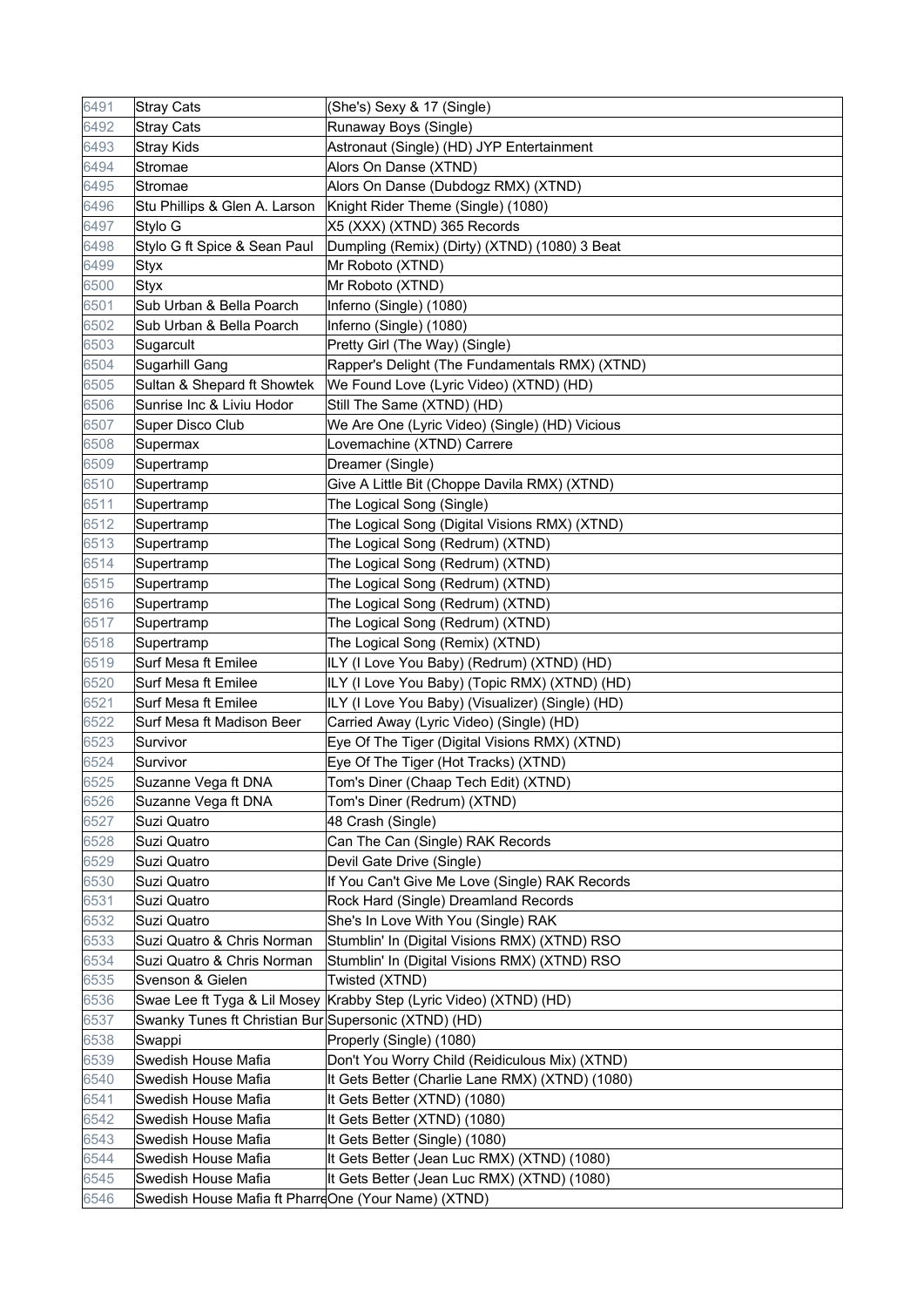| 6547 | Swedish House Mafia ft Tinie   Miami 2 Ibiza (XTND) (HD)   |                                                                                                    |
|------|------------------------------------------------------------|----------------------------------------------------------------------------------------------------|
| 6548 | Swedish House Mafia ft Tinie   Miami 2 Ibiza (Single) (HD) |                                                                                                    |
| 6549 |                                                            | Swedish House Mafia ft Tinie Miami 2 Ibiza (Dirty) (XTND) (HD)                                     |
| 6550 |                                                            | Swedish House Mafia ft Tinie   Miami 2 Ibiza (Dirty) (Single) (HD)                                 |
| 6551 |                                                            | Swedish House Mafia Vs B.B. [Lifetime Vs Seven Days And One Week (DJs From Mars RMX) (Single) (HD) |
| 6552 | Sweet                                                      | Action (Single) (HD)                                                                               |
| 6553 | Sweet                                                      | Blockbuster (Single)                                                                               |
| 6554 | Sweet                                                      | Love Is Like Oxygen (Single)                                                                       |
| 6555 | Sweet                                                      | Love Is Like Oxygen (Single)                                                                       |
| 6556 | Swervedriver                                               | Never Lose That Feeling (Single) Creation Records                                                  |
| 6557 |                                                            | Swing Republic ft Karina Kapp Fall (XTND) (HD) Freshly Squeezed                                    |
| 6558 | <b>Switch Disco</b>                                        | Everything (Lyric Video) (XTND) (HD)                                                               |
| 6559 | <b>Sydney Yungins</b>                                      | Eshays (Dirty) (Single) (1080) BHQ Records                                                         |
| 6560 | Sylvester                                                  | Do You Wanna Funk (Single) CNR Music                                                               |
| 6561 | Sylvester                                                  | Don't Stop (Single)                                                                                |
| 6562 | Sylvester                                                  | Someone Like You (XTND)                                                                            |
| 6563 | Sylvester                                                  | You Make Me Feel (Mighty Real) (12 Inch Mix) (Lyric Video) (Single) (HD)                           |
| 6564 | Sylvester                                                  | You Make Me Feel (Mighty Real) (XTND) (HD) Concord                                                 |
| 6565 | Sylvester                                                  | You Make Me Feel (Mighty Real) (XTND) Concord                                                      |
| 6566 | Sylvester                                                  | You Make Me Feel (Mighty Real) (XTND) Concord                                                      |
| 6567 | Sylvester                                                  | You Make Me Feel (Mighty Real) (Digital Visions RMX) (XTND) (HD)                                   |
| 6568 | Sylvester                                                  | You Make Me Feel (Mighty Real) (Michael Grey RMX) (XTND)                                           |
| 6569 | Sylvester                                                  | You Make Me Feel (Mighty Real) (Michael Grey RMX) (XTND)                                           |
| 6570 | Sylvester                                                  | You Make Me Feel (Mighty Real) (Michael Grey RMX) (XTND)                                           |
| 6571 | Sylvester                                                  | You Make Me Feel (Mighty Real) (Remix) (XTND) (HD)                                                 |
| 6572 | Syn Cole ft Dakota                                         | Lights Go Down (Lyric Video) (XTND) (HD)                                                           |
| 6573 | Syreeta                                                    | Spinnin' And Spinnin' (Single)                                                                     |
| 6574 | System Of A Down                                           | Boom! (Dirty) (Single)                                                                             |
| 6575 | System Of A Down                                           | Sugar (Dirty) (Single)                                                                             |
| 6576 | Zak Abel                                                   | Be Kind (Single) (HD)                                                                              |
| 6577 | Zapp                                                       | Itchin' For Your Twitchin' (Single)                                                                |
| 6578 | Zara Larsson                                               | All The Time (XTND) (1080)                                                                         |
| 6579 | Zara Larsson                                               | All The Time (Don Diablo RMX) (XTND) (1080)                                                        |
| 6580 | Zara Larsson                                               | All The Time (X-Mix) (XTND) (1080)                                                                 |
| 6581 | Zara Larsson                                               | Invisible (Single) (1080)                                                                          |
| 6582 | Zara Larsson                                               | Look What You've Done (Performance Video) (Single) (1080)                                          |
| 6583 | Zara Larsson                                               | Love Me Land (Amice RMX) (XTND) (1080)                                                             |
| 6584 | Zara Larsson                                               | Love Me Land (Amice RMX) (XTND) (1080)                                                             |
| 6585 | Zara Larsson                                               | Love Me Land (XTND) (1080)                                                                         |
| 6586 | Zara Larsson                                               | Love Me Land (Secondcity RMX) (Single) (1080)                                                      |
| 6587 | Zara Larsson                                               | Right Here (Alok RMX) (XTND) (1080)                                                                |
| 6588 | Zara Larsson                                               | Right Here (Alok RMX) (Single) (1080)                                                              |
| 6589 | Zara Larsson                                               | Right Here (Alok RMX) (Single) (1080)                                                              |
| 6590 | Zara Larsson ft Young Thug                                 | Talk About Love (Single) (1080)                                                                    |
| 6591 | Zara Larsson ft Young Thug                                 | Talk About Love (X-Mix) (XTND) (1080)                                                              |
| 6592 | Zaz                                                        | Je Veux (Single) (HD)                                                                              |
| 6593 | Zayn                                                       | Good Years (Lyric Video) (Single) (HD)                                                             |
| 6594 | Zayn                                                       | Satisfaction (Single) (HD)                                                                         |
| 6595 | Zayn                                                       | Vibez (Redrum) (XTND)                                                                              |
| 6596 | Zedd & Jasmine Thompson                                    | Funny (XTND) (HD)                                                                                  |
| 6597 | Zedd & Kehlani                                             | Good Thing (Dirty) (XTND) (HD)                                                                     |
| 6598 |                                                            | Zembo Latifa, Full Ferry & Bru One Night (Single) (1080) Aquarius Records                          |
| 6599 | ZHU                                                        | Cocaine Model (Single) (HD)                                                                        |
| 6600 | Zig-Zag                                                    | The Bump (Single) Magnet                                                                           |
| 6601 | Zivert                                                     | Life (Single) (1080) First Music Publishing                                                        |
| 6602 | Zivert                                                     | Life (Single) (1080) First Music Publishing                                                        |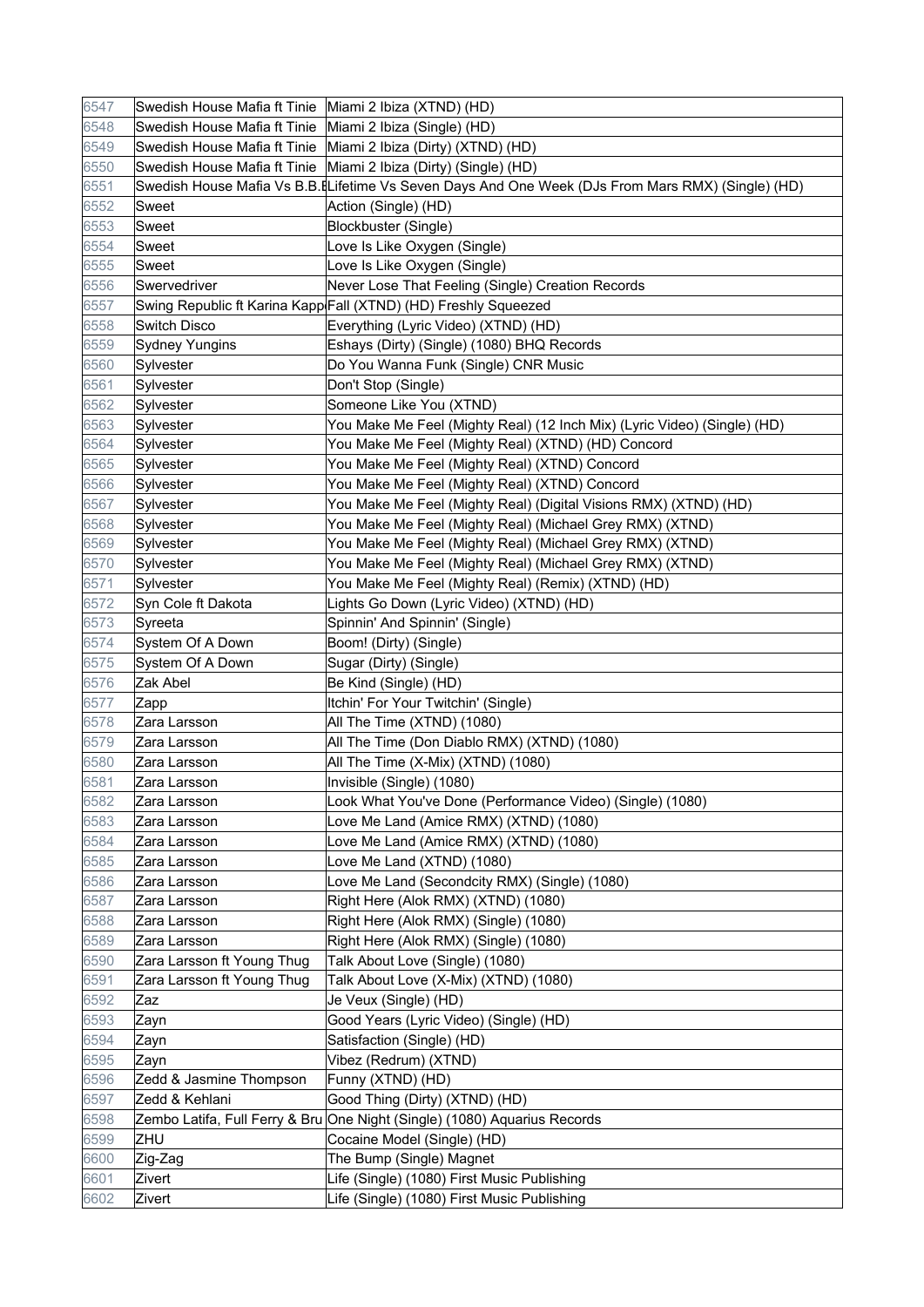| 6603 | Zivert                                                 | Life (Mellen Gi RMX) (Single) (HD)                           |
|------|--------------------------------------------------------|--------------------------------------------------------------|
| 6604 | Zivert                                                 | Life (Mellen Gi RMX) (Single) (HD)                           |
| 6605 | Zivert                                                 | Life (Shnaps & Jay Filler RMX) (Single) (HD)                 |
| 6606 | Zivert                                                 | Life (Shnaps & Jay Filler RMX) (Single) (HD)                 |
| 6607 | Zoe Wees                                               | Girls Like Us (XTND) (HD)                                    |
| 6608 | Zoe Wees                                               | Girls Like Us (XTND) (HD)                                    |
| 6609 | <b>Zombie Nation</b>                                   | Kernkraft 400 (W&W RMX) (XTND) Radikal Records               |
| 6610 | <b>Zombie Nation</b>                                   | Kernkraft 400 (W&W RMX) (XTND) Radikal Records               |
| 6611 |                                                        | Lifetime (XTND) (HD)                                         |
|      | Zonderling ft Josh Cumbee &<br>Zucchero ft Mousse T    |                                                              |
| 6612 | T-Killah ft Maria Kakdela                              | Il Grande Baboomba (Single)                                  |
| 6613 |                                                        | Love Me Love (Single) (1080) Klever Label                    |
| 6614 | T. Rex                                                 | 20th Century Boy (Single)                                    |
| 6615 | T. Rex                                                 | Bang A Gong (Get It On) (Single)                             |
| 6616 | T. Rex                                                 | Children Of The Revolution (Single)                          |
| 6617 | T. Rex                                                 | Hot Love (Single)                                            |
| 6618 | T. Rex                                                 | Jeepster (Single)                                            |
| 6619 | T. Rex                                                 | Telegram Sam (Single) (1080)                                 |
| 6620 | T.A.T.U.                                               | All About Us (Single)                                        |
| 6621 | T.A.T.U.                                               | All The Things She Said (Single)                             |
| 6622 | T.G. Sheppard                                          | Last Cheater's Waltz (Lyric Video) (Single) (HD)             |
| 6623 | Taco                                                   | Puttin' On The Ritz (XTND) Rag Squad Music                   |
| 6624 | Taco                                                   | Puttin' On The Ritz (XTND) Rag Squad Music                   |
| 6625 | Tai Verdes                                             | A-O-K (XXX) (Dirty) (Single) (1080)                          |
| 6626 | Tai Verdes                                             | A-O-K (XXX) (Dirty) (Single) (1080)                          |
| 6627 | Taio Cruz ft Flo Rida                                  | Hangover (Dirty) (XTND) (HD)                                 |
| 6628 | Takagi & Ketra & Elodie ft Mar Ciclone (Single) (1080) |                                                              |
| 6629 |                                                        | Takagi & Ketra ft Marco MengoVenere E Marte (Single) (1080)  |
| 6630 |                                                        | Takagi & Ketra ft Marco MengdVenere E Marte (Single) (1080)  |
| 6631 |                                                        | Takagi & Ketra ft Tommaso PaLa Luna E La Gatta (Single) (HD) |
| 6632 | <b>Take That</b>                                       | Could It Be Magic (Single)                                   |
| 6633 | <b>Take That</b>                                       | Do What You Like (Single)                                    |
| 6634 | <b>Take That</b>                                       | How Deep Is Your Love (Single)                               |
| 6635 | Take That                                              | Relight My Fire (Single)                                     |
| 6636 | <b>Talk Talk</b>                                       | It's My Life (XTND)                                          |
| 6637 | <b>Talk Talk</b>                                       | It's My Life (Master Chic Mix) (XTND)                        |
| 6638 | <b>Talk Talk</b>                                       | It's My Life (The Reflex Revision) (XTND)                    |
| 6639 | <b>Talk Talk</b>                                       | Such A Shame (Single)                                        |
| 6640 | <b>Talk Talk</b>                                       | Talk Talk (XTND)                                             |
| 6641 | <b>Talking Heads</b>                                   | Burning Down The House (XTND)                                |
| 6642 | <b>Talking Heads</b>                                   | Burning Down The House (XTND)                                |
| 6643 | <b>Talking Heads</b>                                   | Once In A Lifetime (Single)                                  |
| 6644 | <b>Talking Heads</b>                                   | Psycho Killer (Redrum) (XTND)                                |
| 6645 | Tame Impala                                            | Is It True (Lyric Video) (XTND) (HD) Modular Recordings      |
| 6646 | Tammy Wynette                                          | Stand By Your Man (Single)                                   |
| 6647 | Tancredi                                               | Las Vegas (Single) (1080)                                    |
| 6648 | Tanja Lasch                                            | Marie (Single) (HD) Telamo                                   |
| 6649 | Taron Egerton                                          | I'm Still Standing (Single) (HD)                             |
| 6650 | <b>Taron Egerton</b>                                   | Rocket Man (Single) (HD)                                     |
| 6651 | Taron Egerton & Kit Connor                             | Saturday Night's Alright (For Fighting) (Single) (1080)      |
| 6652 | Taron Egerton & Kit Connor                             | Saturday Night's Alright (For Fighting) (Single) (1080)      |
| 6653 | Tate McRae                                             | Bad Ones (Single) (1080)                                     |
| 6654 | Tate McRae                                             | You Broke Me First (XTND) (HD)                               |
| 6655 | Tate McRae & Khalid                                    | Working (Single) (1080)                                      |
| 6656 | Tate McRae & Khalid                                    | Working (X-Mix) (XTND) (1080)                                |
| 6657 | Tate McRae ft Lil Mosey                                | Vicious (Lyric Video) (XTND) (HD)                            |
| 6658 | Tavares                                                | Don't Take Away The Music (Single)                           |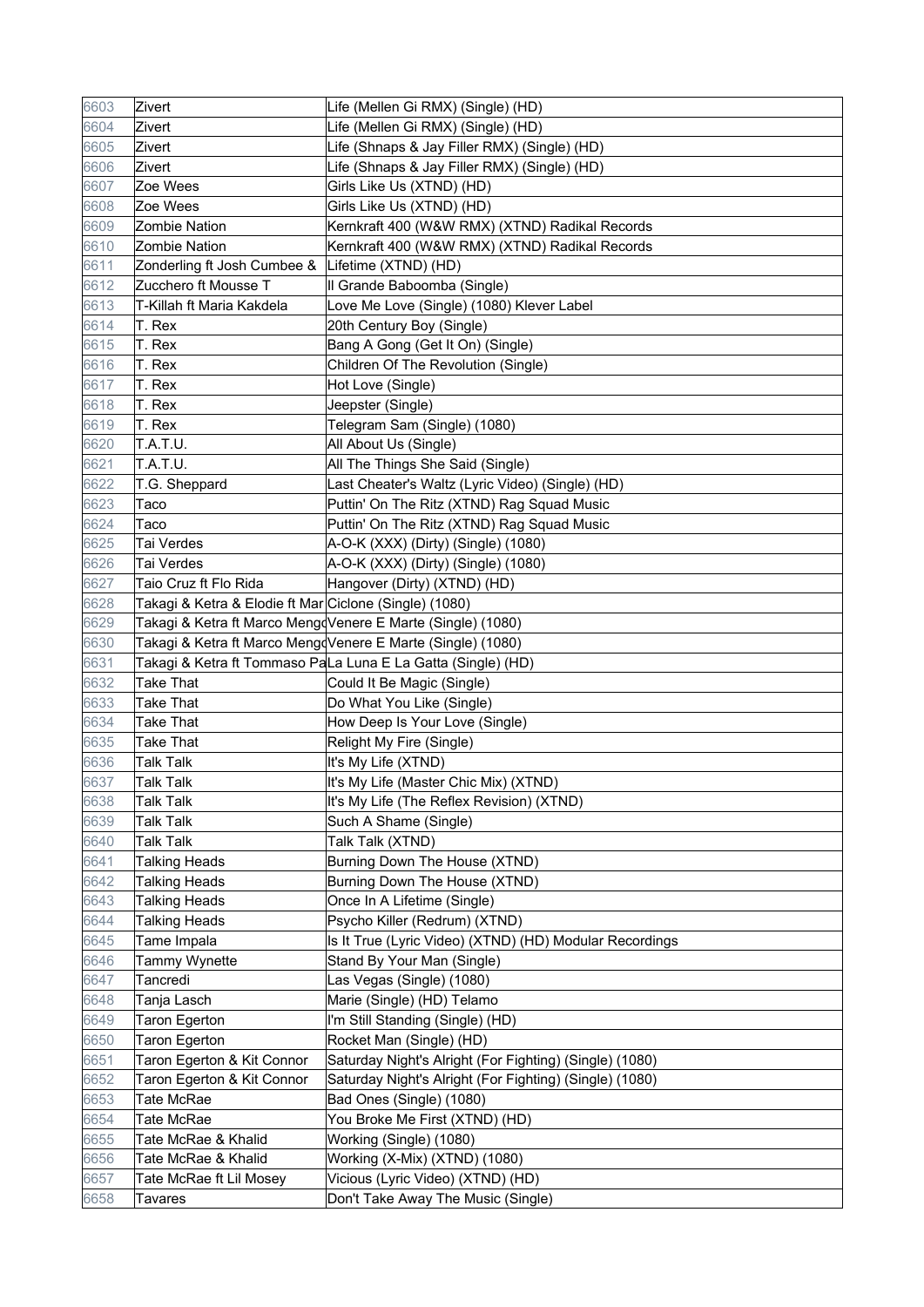| 6659 | <b>Tavares</b>                                          | Don't Take Away The Music (Digital Visions RMX) (XTND)                                  |
|------|---------------------------------------------------------|-----------------------------------------------------------------------------------------|
| 6660 | <b>Tavares</b>                                          | Heaven Must Be Missing An Angel (Single)                                                |
| 6661 | <b>Tavares</b>                                          | Heaven Must Be Missing An Angel (Redrum) (XTND)                                         |
| 6662 | <b>Taylor Swift</b>                                     | Beautiful Ghosts (Lyric Video) (Single) (HD)                                            |
| 6663 | <b>Taylor Swift</b>                                     | Betty (Lyric Video) (XXX) (Dirty) (Single) (HD)                                         |
| 6664 | <b>Taylor Swift</b>                                     | Cardigan (Cabin In Candlelight Ver.) (Single) (HD)                                      |
| 6665 | <b>Taylor Swift</b>                                     | Hoax (Lyric Video) (Single) (HD)                                                        |
| 6666 | <b>Taylor Swift</b>                                     | Lover (XTND) (1080)                                                                     |
| 6667 | <b>Taylor Swift</b>                                     | Lover (XTND) (1080)                                                                     |
| 6668 | <b>Taylor Swift</b>                                     | Mad Woman (Lyric Video) (XXX) (Dirty) (Single) (HD)                                     |
| 6669 | <b>Taylor Swift</b>                                     | Shake It Off (XTND) (HD)                                                                |
| 6670 | <b>Taylor Swift</b>                                     | Shake It Off (X-Mix) (XTND) (HD)                                                        |
| 6671 |                                                         | ∣Taylor Swift ft Ed Sheeran & F(End Game (PeteDown Mix) (XTND) (HD) Big Machine Records |
| 6672 | <b>Taylor Swift ft Maren Morris</b>                     | You All Over Me (Lyric Video) (Single) (HD)                                             |
| 6673 | <b>Tears For Fears</b>                                  | Everybody Wants To Rule The World (XTND) (HD)                                           |
| 6674 | <b>Tears For Fears</b>                                  | Everybody Wants To Rule The World (XTND)                                                |
| 6675 | <b>Tears For Fears</b>                                  | Everybody Wants To Rule The World (Starting From Scratch RMX) (XTND) (HD)               |
| 6676 | Technotronic                                            | Get Up (Before The Night Is Over) (XTND)                                                |
| 6677 | Technotronic                                            | Pump Up The Jam (Digital Visions RMX) (XTND)                                            |
| 6678 | Technotronic                                            | Pump Up The Jam (Les Bisous RMX) (XTND)                                                 |
| 6679 | <b>Ted Nugent</b>                                       | Cat Scratch Fever (Single)                                                              |
| 6680 | <b>Teddy Pendergrass</b>                                | Don't Love You Anymore (Single)                                                         |
| 6681 | <b>Teddy Swims</b>                                      | Broke (Single) (1080)                                                                   |
| 6682 | <b>Teddy Swims</b>                                      | You're Still The One (Shania Twain Cover) (Single) (1080)                               |
| 6683 | Teenage Mutants & Laura Wel Falling For You (XTND) (HD) |                                                                                         |
| 6684 | Teflon Brothers & Pandora                               | I Love You (Lyric Video) (Single) (1080) Johanna Kustannus                              |
| 6685 | Teflon Brothers & Pandora                               | I Love You (Lyric Video) (Single) (1080) Johanna Kustannus                              |
| 6686 | Tegan & Sara                                            | Boyfriend (XTND) (HD)                                                                   |
| 6687 | <b>Ten Sharp</b>                                        | You (Single)                                                                            |
| 6688 | TenSecondSongs                                          | Enter Sandman In The Style Of David Bowie (Single) (1080)                               |
| 6689 | TenSecondSongs                                          | Enter Sandman In The Style Of David Bowie (Single) (1080)                               |
| 6690 | Tensnake                                                | Coma Cat (Mark Knight RMX) (XTND) Defected                                              |
| 6691 | <b>Terence Trent D'Arby</b>                             | Wishing Well (XTND)                                                                     |
| 6692 | <b>Terry Jacks</b>                                      | Seasons In The Sun (Digital Visions 2021 RMX) (XTND) Bell Records                       |
| 6693 | Tesher & Jason Derulo                                   | Jalebi Baby (Dirty) (XTND) (1080)                                                       |
| 6694 | Tesher & Jason Derulo                                   | Jalebi Baby (Lyric Video) (XTND) (HD)                                                   |
| 6695 | Teyana Taylor                                           | WTP (Zookƫper RMX) (XXX) (Single) (HD)                                                  |
| 6696 | Teyana Taylor                                           | WTP (Zookƫper RMX) (XXX) (Dirty) (Single) (HD)                                          |
| 6697 | Teyana Taylor                                           | WTP (XXX) (Dirty) (XTND) (HD)                                                           |
| 6698 | The 1975                                                | I Like America & America Likes Me (Lyric Video) (Single) (HD)                           |
| 6699 | The 1975                                                | If You're Too Shy Let Me Know (Single) (1080)                                           |
| 6700 | The Afghan Whigs                                        | Miles Iz Ded (Single) Sub Pop Records                                                   |
| 6701 |                                                         | The All Seeing I ft Tony Christi Walk Like A Panther (Single) Earth Records             |
| 6702 | The Angels                                              | My Boyfriend's Back (Single) Philips                                                    |
| 6703 | The Animals                                             | Don't Let Me Be Misunderstood (Single)                                                  |
| 6704 | The Animals                                             | House Of The Rising Sun (Single)                                                        |
| 6705 | The APX                                                 | Jupiter (XTND) (1080)                                                                   |
| 6706 | The APX                                                 | Jupiter (XTND) (1080)                                                                   |
| 6707 | The APX                                                 | Jupiter (XTND) (1080)                                                                   |
| 6708 | The APX                                                 | Jupiter (XTND) (HD)                                                                     |
| 6709 | The APX                                                 | Lucid Dream 2.0 (XTND) (1080) House Of Funk                                             |
| 6710 | The APX                                                 | Lucid Dream 2.0 (XTND) (1080) House Of Funk                                             |
| 6711 | The Archies                                             | Sugar Sugar (Digital Visions RMX) (XTND)                                                |
| 6712 | The Archies                                             | Sugar Sugar (Digital Visions RMX) (XTND)                                                |
| 6713 | The Archies                                             | Sugar Sugar (Redrum) (XTND)                                                             |
| 6714 | The Association                                         | Along Comes Mary (XTND) Valiant Records                                                 |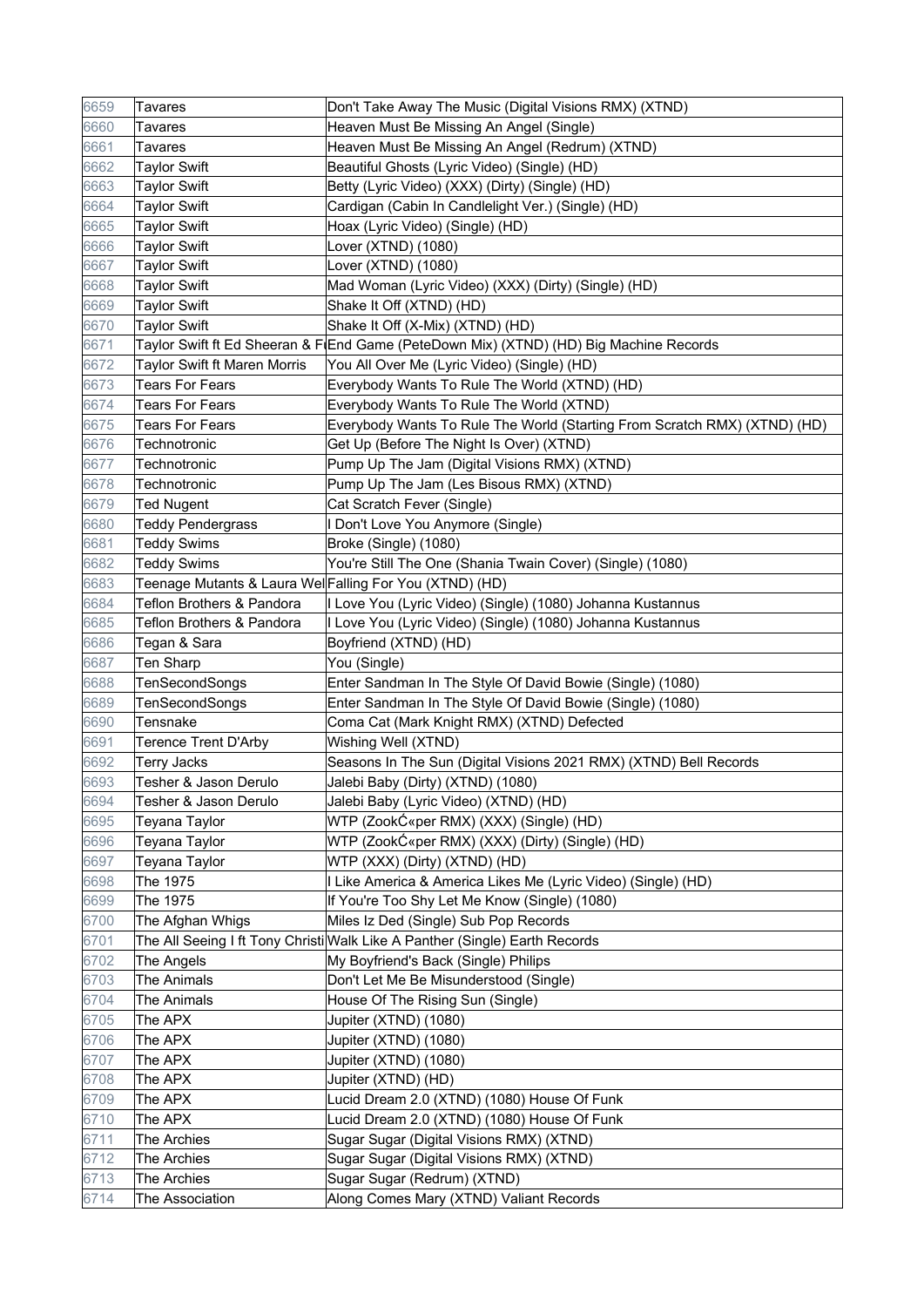| 6715 | The Avalanches                                      | Frankie Sinatra (Dirty) (Single) (HD)                             |
|------|-----------------------------------------------------|-------------------------------------------------------------------|
| 6716 | The Avener ft Bipolar SunshindBeautiful (XTND) (HD) |                                                                   |
| 6717 | The Babys                                           | Everytime I Think Of You (Single)                                 |
| 6718 | The Babys                                           | Isn't It Time (Single)                                            |
| 6719 | The Band Perry                                      | The Good Life (Dirty) (XTND) (HD) TheTenTwentySix                 |
| 6720 | The Bangles                                         | Manic Monday (Single)                                             |
| 6721 | The Bangles                                         | Walk Like An Egyptian (Single)                                    |
| 6722 | The Beach Boys                                      | California Girls (XTND)                                           |
| 6723 | The Beach Boys                                      | California Girls (Disco Vinnie RMX) (XTND)                        |
| 6724 | The Beach Boys                                      | California Girls (Disco Vinnie RMX) (XTND)                        |
| 6725 | The Beach Boys                                      | Crocodile Rock (Single)                                           |
| 6726 | The Beach Boys                                      | Do It Again (Single)                                              |
| 6727 | The Beach Boys                                      | Good Vibrations (Disco Vinnie RMX) (XTND)                         |
| 6728 | The Beach Boys                                      | Good Vibrations (Disco Vinnie RMX) (XTND)                         |
| 6729 | The Beatles                                         | Across The Universe (Single)                                      |
| 6730 | <b>The Beatles</b>                                  | Birthday (Lyric Video) (Single) (1080)                            |
| 6731 | The Beatles                                         | Birthday (Lyric Video) (Redrum) (XTND) (1080)                     |
| 6732 | <b>The Beatles</b>                                  | Come Together (Digital Visions RMX) (XTND) (1080)                 |
| 6733 | The Beatles                                         | Eleanor Rigby (XTND) (1080)                                       |
| 6734 | <b>The Beatles</b>                                  | Eleanor Rigby (Redrum) (XTND) (1080)                              |
| 6735 | The Beatles                                         | Glass Onion (2018 Mix) (Single) (HD)                              |
| 6736 | The Beatles                                         | Here Comes The Sun (2019 Video Ver.) (Single) (1080)              |
| 6737 | The Beatles                                         | Here Comes The Sun (2019 Video Ver.) (Redrum) (XTND) (1080)       |
| 6738 | <b>The Beatles</b>                                  | Here Comes The Sun (Lyric Video) (Redrum) (XTND) (1080)           |
| 6739 | The Beatles                                         | Hey Jude (Digital Visions RMX) (XTND) (1080)                      |
| 6740 | <b>The Beatles</b>                                  | I Feel Fine (Single) (HD)                                         |
| 6741 | The Beatles                                         | I Saw Her Standing There (Single) (HD)                            |
| 6742 | The Beatles                                         | Let It Be (Single) (HD)                                           |
| 6743 | The Beatles                                         | Megamix (Single) (HD)                                             |
| 6744 | The Beatles                                         | Ob-La-Di, Ob-La-Da (Lyric Video) (XTND) (1080)                    |
| 6745 | The Beatles                                         | Ob-La-Di, Ob-La-Da (Lyric Video) (XTND) (1080)                    |
| 6746 | The Beatles                                         | Revolution (Single) (HD)                                          |
| 6747 | The Beatles                                         | Two Of Us (Single)                                                |
| 6748 | The Beatles                                         | Two Of Us (Starting From Scratch RMX) (XTND)                      |
| 6749 | The Beatles                                         | With A Little Help From My Friends (XTND)                         |
| 6750 | The Beatles                                         | Yesterday (Single) (1080)                                         |
| 6751 | The Beatles                                         | Yesterday (Redrum) (XTND) (1080)                                  |
| 6752 | The Beautiful South                                 | Don't Marry Her (Single)                                          |
| 6753 | The Beautiful South                                 | Everybody's Talkin' (Single)                                      |
| 6754 | The Beloved                                         | Outerspace Girl (Single)                                          |
| 6755 | The Big Bopper                                      | Chantilly Lace (Single)                                           |
| 6756 | The Bluebells                                       | Young At Heart (Single)                                           |
| 6757 | The Bluebells                                       | Young At Heart (Single)                                           |
| 6758 | The Blues Brothers                                  | Shake A Tailfeather (Movie Ver.) (Single) (1080)                  |
| 6759 | The Blues Brothers                                  | Shake A Tailfeather (Movie Ver.) (Single) (1080)                  |
| 6760 | The Blues Brothers                                  | Shake A Tailfeather (Movie Ver.) (Single) (1080)                  |
| 6761 | The Blues Brothers                                  | Shake A Tailfeather (Movie Ver.) (Single) (1080)                  |
| 6762 | The Blues Brothers                                  | Shake A Tailfeather (Movie Ver.) (Single) (1080)                  |
| 6763 | The Blues Brothers                                  | Sweet Home Chicago (Movie Ver.) (Single) (1080)                   |
| 6764 | The Bodega Brovas                                   | We Got It (Single) (1080)                                         |
| 6765 | The Bodega Brovas                                   | We Got It (Dirty) (Single) (1080)                                 |
| 6766 | The Box                                             | Carry On (Single)                                                 |
| 6767 | The Boys                                            | A Little Romance (XTND)                                           |
| 6768 | The Brian Setzer Ochestra                           | Jump Jive and Wail (Single)                                       |
| 6769 | The Bucketheads                                     | The Bomb (These Sounds Fall Into My Mind) (Les Bisous RMX) (XTND) |
| 6770 | The Buggles                                         | Video Killed The Radio Star (Digital Visions RMX) (XTND)          |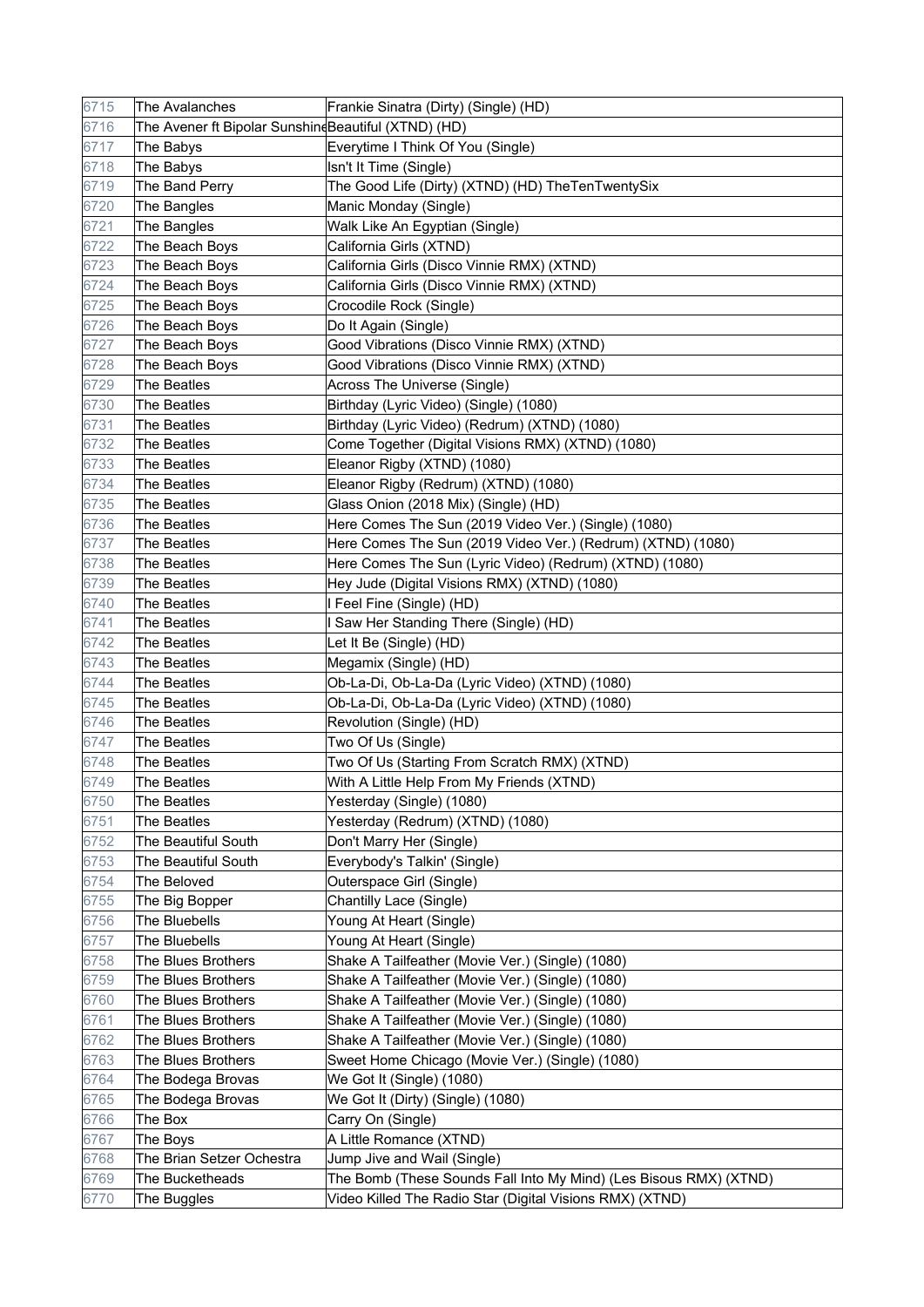| 6771 | The Buggles                                                 | Video Killed The Radio Star (Digital Visions RMX) (XTND)                                |
|------|-------------------------------------------------------------|-----------------------------------------------------------------------------------------|
| 6772 | The Buggles                                                 | Video Killed The Radio Star (Digital Visions RMX) (XTND)                                |
| 6773 | The Buggles                                                 | Video Killed The Radio Star (Digital Visions RMX) (XTND)                                |
| 6774 | The Byrds                                                   | All I Really Want To Do (Single)                                                        |
| 6775 | The Byrds                                                   | Turn! Turn! Turn! (Single)                                                              |
| 6776 | The Calypso Twins ft Ainsley HKitchen Calypso (Single) (HD) |                                                                                         |
| 6777 | The Carpenters                                              | Hurting Each Other (Single)                                                             |
| 6778 | The Carpenters                                              | Jambalaya (On The Bayou) (Single)                                                       |
| 6779 | The Carpenters                                              | Jambalaya (On The Bayou) (Single)                                                       |
| 6780 | The Carpenters                                              | Superstar (Single)                                                                      |
| 6781 | The Cars                                                    | Drive (African Poverty Ver.) (Single)                                                   |
| 6782 | The Cars                                                    | Drive (XTND)                                                                            |
| 6783 | The Cars                                                    | You Might Think (XTND)                                                                  |
| 6784 | The Cats                                                    | Vaya Con Dios (Single) Imperial                                                         |
| 6785 | The Celebs                                                  | Rock With Rudolph (Single) (HD) Saga Entertainment                                      |
| 6786 | The Chainsmokers                                            | Kills You Slowly (Lyric Video) (XXX) (XTND) (HD)                                        |
| 6787 | The Chainsmokers                                            | Kills You Slowly (Lyric Video) (XXX) (Dirty) (Single) (HD)                              |
| 6788 | The Chainsmokers                                            | The Reaper (Lyric Video) (Single) (HD)                                                  |
| 6789 |                                                             | The Chainsmokers & 5 Second Who Do You Love (XTND) (HD)                                 |
| 6790 |                                                             | The Chainsmokers & 5 Second Who Do You Love (Dirty) (Single) (HD)                       |
| 6791 | The Chainsmokers & Illenium fTakeaway (Single) (HD)         |                                                                                         |
| 6792 | The Chainsmokers & Kygo                                     | Family (Single) (HD)                                                                    |
| 6793 | The Chainsmokers & Kygo                                     | Family (Lyric Video) (Single) (HD)                                                      |
| 6794 |                                                             | The Chainsmokers ft 5 Secon   Who Do You Love (Lyric Video) (XXX) (Dirty) (Single) (HD) |
| 6795 |                                                             | The Chainsmokers ft 5 SecondWho Do You Love (Performance Video) (Single) (HD)           |
| 6796 |                                                             | The Chainsmokers ft Blink-182P.S. I Hope You're Happy (Lyric Video) (XXX) (Single) (HD) |
| 6797 |                                                             | The Chainsmokers ft Sabrina (See The Way (Lyric Video) (Single) (HD)                    |
| 6798 | The Chi-Lites                                               | Have You Seen Her (Single) Brunswick Records                                            |
| 6799 | The Chi-Lites                                               | Have You Seen Her (Single) Brunswick Records                                            |
| 6800 | The Choir                                                   | O Canada (Starting From Scratch RMX) (XTND) (1080)                                      |
| 6801 | The Chordettes                                              | Mr Sandman (Single) Cadence                                                             |
| 6802 | The Chordettes                                              | Mr Sandman (Single) Cadence                                                             |
| 6803 | The Clash                                                   | London Calling (Single)                                                                 |
| 6804 | The Clash                                                   | Rock The Casbah (XTND)                                                                  |
| 6805 | The Clash                                                   | Rock The Casbah (Redrum) (XTND)                                                         |
| 6806 | The Clash                                                   | Should I Stay Or Should I Go (Single)                                                   |
| 6807 | The Clash                                                   | Should I Stay Or Should I Go (Digital Visions RMX) (XTND)                               |
| 6808 | The Clash                                                   | Train In Vain (XTND)                                                                    |
| 6809 | The Clash                                                   | Train In Vain (Redrum) (XTND)                                                           |
| 6810 | The Coasters                                                | Yakety Yak (XTND) ATCO                                                                  |
| 6811 | The Coasters                                                | Yakety Yak (Lyric Video) (Single) (1080) ATCO                                           |
| 6812 | The Comet Is Coming                                         | Summon The Fire (Single) (HD)                                                           |
| 6813 | The Communards                                              | For A Friend (Single) London Records                                                    |
| 6814 |                                                             | The Communards ft Jimmy So Never Can Say Goodbye (XTND)                                 |
| 6815 |                                                             | The Communards ft Jimmy So Never Can Say Goodbye (XTND)                                 |
| 6816 |                                                             | The Communards ft Jimmy So Never Can Say Goodbye (Single)                               |
| 6817 | The Contours                                                | Do You Love Me (XTND)                                                                   |
| 6818 | The Corrs                                                   | Summer Sunshine (Single)                                                                |
| 6819 | The Cranberries                                             | All Over Now (Single) (HD)                                                              |
| 6820 | The Cranberries                                             | Never Grow Old (Single) (HD)                                                            |
| 6821 | The Crests                                                  | 16 Candles (Lyric Video) (Single) (1080) Coed                                           |
| 6822 | The Cult                                                    | Revolution (Single) Beggars Banquet                                                     |
| 6823 | The Cure                                                    | Boys Don't Cry (Single)                                                                 |
| 6824 | The Cure                                                    | Friday I'm In Love (Single)                                                             |
| 6825 | The Cure                                                    | Friday I'm In Love (Redrum) (XTND)                                                      |
| 6826 | The Cure                                                    | In Between Days (Single)                                                                |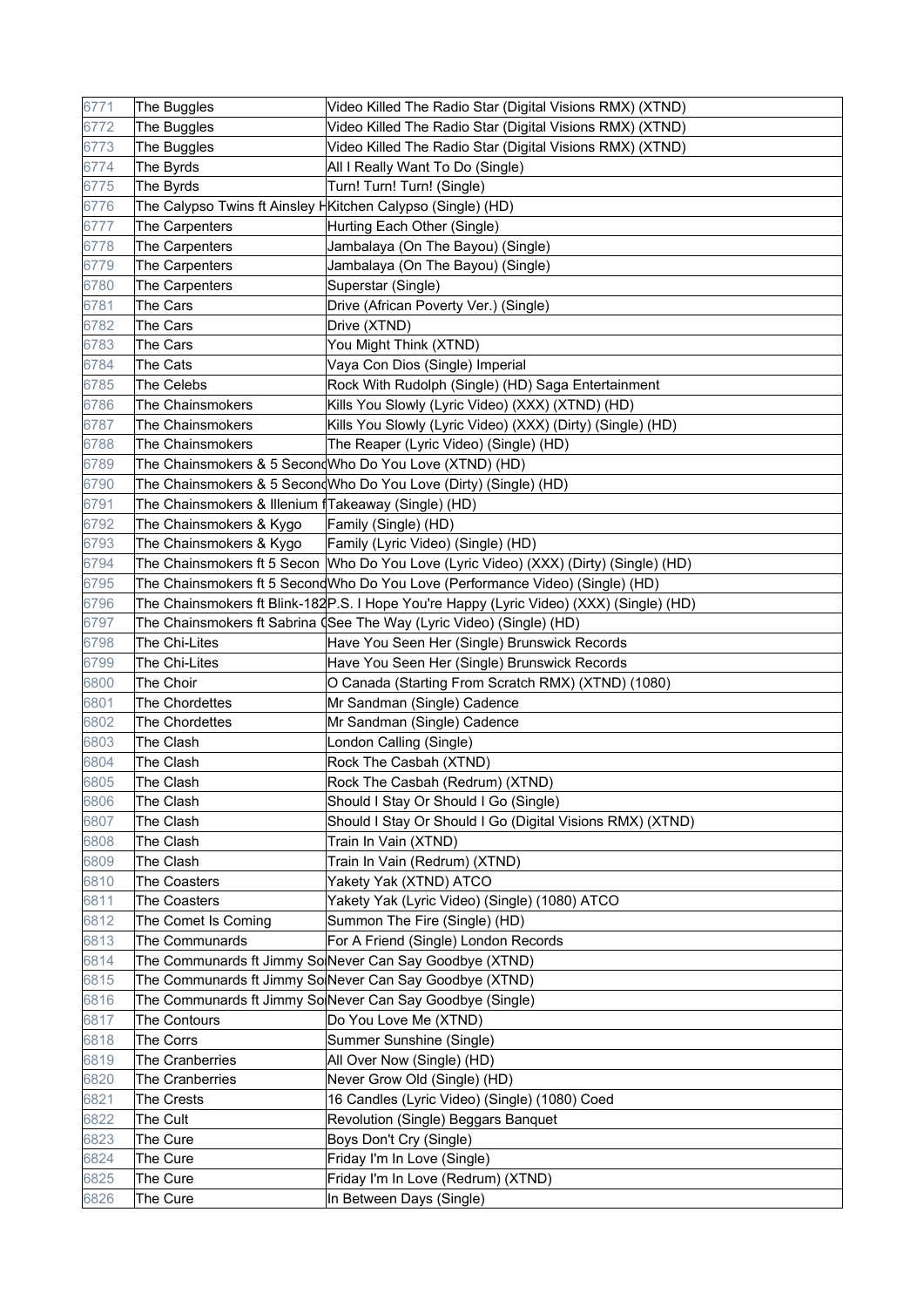| 6827 | The Cure               | Jumping Someone Else's Train (Single) Fiction Records                                     |
|------|------------------------|-------------------------------------------------------------------------------------------|
| 6828 | The Cure               | Just Like Heaven (XTND)                                                                   |
| 6829 | The Cure               | Lovesong (XTND)                                                                           |
| 6830 | The Cure               | Lovesong (Redrum) (XTND)                                                                  |
| 6831 | The Cure               | Lullaby (XTND)                                                                            |
| 6832 | The Cure               | Play For Today (Single)                                                                   |
| 6833 | The Damned             | Shadow Of Love (Single)                                                                   |
| 6834 | The Damned             | Smash It Up (Single) Chiswick Records                                                     |
| 6835 | The Dixie Cups         | Chapel Of Love (Remix) (XTND) Red Bird                                                    |
| 6836 | The Doobie Brothers    | China Grove (Lyric Video) (Redrum) (XTND) (HD)                                            |
| 6837 | The Doobie Brothers    | Listen To The Music (XTND)                                                                |
| 6838 | The Doobie Brothers    | Listen To The Music (Redrum) (XTND)                                                       |
| 6839 | The Doobie Brothers    | Long Train Runnin' (Master Chic Mix) (XTND)                                               |
| 6840 | The Doobie Brothers    | Long Train Runnin' (Master Chic Mix) (XTND)                                               |
| 6841 | The Doobie Brothers    | Long Train Runnin' (Remix) (XTND)                                                         |
| 6842 | The Doors              | Break On Through (To The Other Side) (Single)                                             |
| 6843 | The Doors              | Gloria (Single)                                                                           |
| 6844 | The Doors              | Hello I Love You (Single)                                                                 |
| 6845 | <b>The Doors</b>       | L.A. Woman (XXX) (Single)                                                                 |
| 6846 | The Doors              | Light My Fire (Choppe Davila RMX) (XTND) (HD)                                             |
| 6847 | The Doors              | Light My Fire (Single)                                                                    |
| 6848 | The Doors              | Love Me Two Times (Single)                                                                |
| 6849 | The Doors              | Moonlight Drive (XTND) (HD)                                                               |
| 6850 | The Doors              | Roadhouse Blues (Single)                                                                  |
| 6851 | The Doors              | Touch Me (The Reflex Revision) (XTND)                                                     |
| 6852 | The Drifters           | There Goes My First Love (Lyric Video) (Single) (HD) Bell Records                         |
| 6853 | The Drifters           | Under The Boardwalk (Lyric Video) (XTND) (HD)                                             |
| 6854 | The Drifters           | Under The Boardwalk (Lyric Video) (XTND)                                                  |
| 6855 | The Eagles             | Hotel California (Redrum) (XTND)                                                          |
| 6856 | The Eagles             | Peaceful Easy Feeling (Single)                                                            |
| 6857 | The Eagles             | Take It Easy (Disco Vinnie RMX) (XTND)                                                    |
| 6858 | The Edgar Winter Group | Frankenstein (Single)                                                                     |
| 6859 | The Everly Brothers    | All I Have To Do Is Deam (Single)                                                         |
| 6860 | The Everly Brothers    | Bye Bye Love (XTND) Cadence                                                               |
| 6861 | The Everly Brothers    | Bye Bye Love (Lyric Video) (Single) (1080) Cadence                                        |
| 6862 | The Everly Brothers    | Bye Bye Love (Lyric Video) (Redrum) (XTND) (1080) Cadence                                 |
| 6863 | The Everly Brothers    | Wake Up Little Susie (Single) Cadence                                                     |
| 6864 | The Fans               | Ole Ole (Soccer Song) (Single)                                                            |
| 6865 | The Fans               | Ole Ole (Soccer Song) (Single)                                                            |
| 6866 | The Fifth Dimension    | Up, Up & Away (Single) Soul City                                                          |
| 6867 | The Fizz               | T.O.T.P. (Single) (HD) MPG Ltd                                                            |
| 6868 | The Flirts             | Passion (Single) O Records                                                                |
| 6869 | The Flying Lizards     | Money (Single)                                                                            |
| 6870 | The Flying Lizards     | Money (TOTP Ver.) (Single)                                                                |
| 6871 |                        | The Funk Hunters ft Moontrick(Get Up N Go (Lyric Video) (Single) (HD) Westwood Recordings |
| 6872 |                        | The Glenn Miller Orchestra & L I Know Why (And So Do You) (Single)                        |
| 6873 | The Goodmen            | Give It Up (Luca Debonaire RMX) (XTND)                                                    |
| 6874 | The Guess Who          | American Woman (Single)                                                                   |
| 6875 | The Hollies            | I'm Alive (Single)                                                                        |
| 6876 | The Isley Brothers     | It's Your Thing (Single)                                                                  |
| 6877 | The Isley Brothers     | Shout (Lyric Video) (Single) (HD)                                                         |
| 6878 | The Jacksons           | Blame It On The Boogie (Digital Visions RMX) (XTND)                                       |
| 6879 | The Jacksons           | Blame It On The Boogie (Digital Visions RMX) (XTND)                                       |
| 6880 | The Jacksons           | Blame It On The Boogie (Master Chic Mix) (XTND)                                           |
| 6881 | The Jacksons           | Blame It On The Boogie (Redrum) (XTND)                                                    |
| 6882 | The Jacksons           | Blame It On The Boogie (Remix) (XTND)                                                     |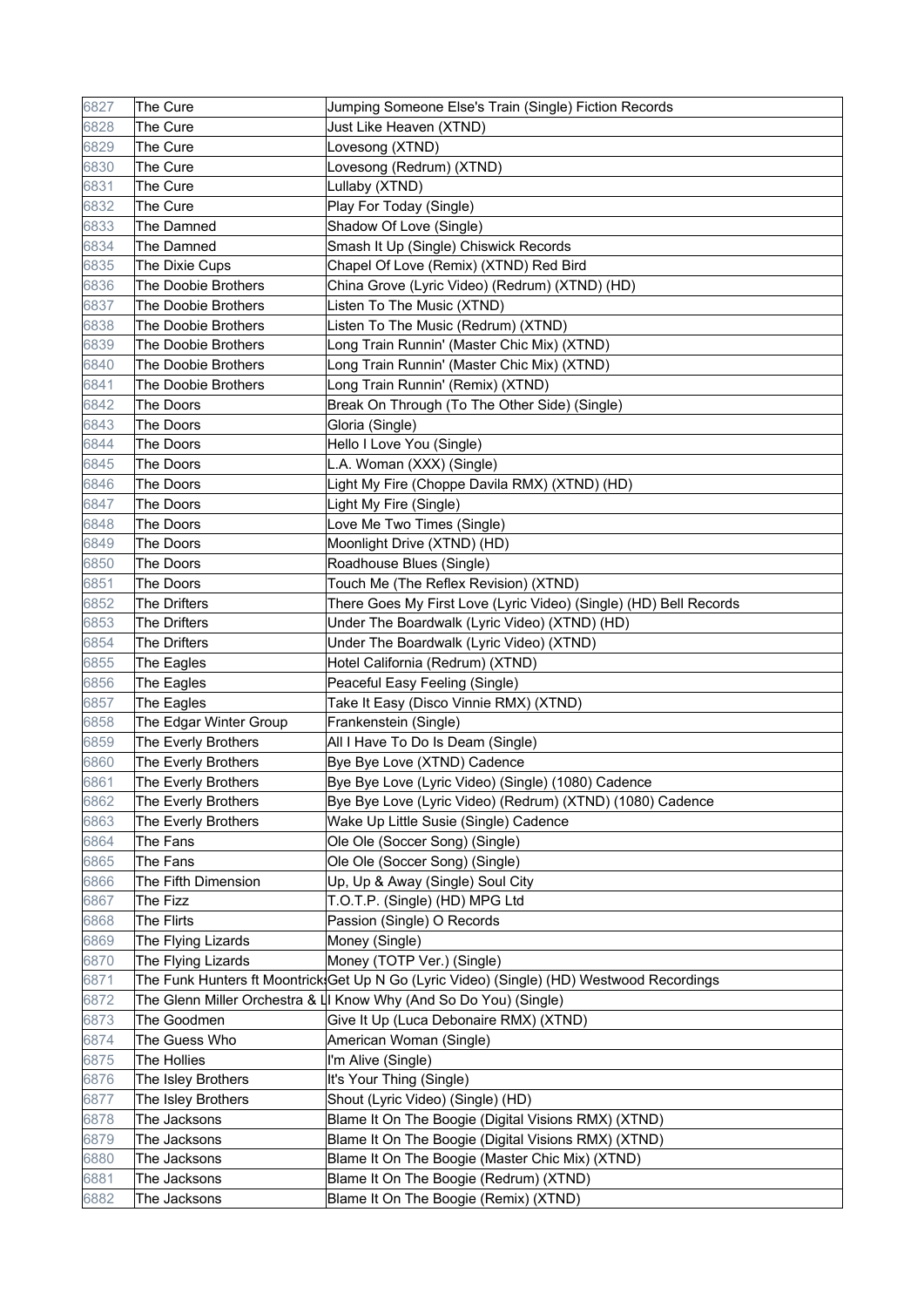| 6883 | The Jacksons                                             | Rockin' Robin (Single)                                                    |
|------|----------------------------------------------------------|---------------------------------------------------------------------------|
| 6884 | The Jacksons                                             | Rockin' Robin (Redrum) (XTND)                                             |
| 6885 | The Jacksons                                             | Shake Your Body (Barry & Gibbs Edit) (XTND)                               |
| 6886 | The Jacksons                                             | Torture (Single)                                                          |
| 6887 | The Jags                                                 | Back Of My Hand (Single) (HD)                                             |
| 6888 | The Jam                                                  | The Eton Rifles (Single)                                                  |
| 6889 | The Jungle Book                                          | Bare Necessities (Movie Ver.) (Single) (1080) Walt Disney                 |
| 6890 | The Kid Laroi                                            | Without You (James Godfrey RMX) (Dirty) (XTND) (HD)                       |
| 6891 | The Kid Laroi                                            | Without You (James Godfrey RMX) (Dirty) (XTND) (HD)                       |
| 6892 | The Kid Laroi ft Justin Bieber                           | Stay (Haechi RMX) (XXX) (Dirty) (XTND) (1080)                             |
| 6893 | The Kid Laroi ft Justin Bieber                           | Stay (Haechi RMX) (XXX) (Dirty) (XTND) (1080)                             |
| 6894 | The Kid Laroi ft Justin Bieber                           | Stay (Jordan Magro RMX) (XXX) (Dirty) (XTND) (1080)                       |
| 6895 | The Kid Laroi ft Justin Bieber                           | Stay (Jordan Magro RMX) (XXX) (Dirty) (XTND) (1080)                       |
| 6896 | The Kid Laroi ft Justin Bieber                           | Stay (RetroVision Flip) (XXX) (Dirty) (XTND) (1080)                       |
| 6897 | The Kid Laroi ft Justin Bieber                           | Stay (RetroVision Flip) (XXX) (Dirty) (XTND) (1080)                       |
| 6898 | The Kid Laroi ft Justin Bieber                           | Stay (Tim Hox RMX) (XXX) (Dirty) (XTND) (1080)                            |
| 6899 | The Kid Laroi ft Justin Bieber                           | Stay (Tim Hox RMX) (XXX) (Dirty) (XTND) (1080)                            |
| 6900 | The Kid Laroi ft Justin Bieber                           | Stay (XXX) (Dirty) (XTND) (1080)                                          |
| 6901 | The Kid Laroi ft Justin Bieber                           | Stay (XXX) (Dirty) (XTND) (1080)                                          |
| 6902 | The Kid Laroi ft Justin Bieber                           | Stay (XXX) (Dirty) (Single) (1080)                                        |
| 6903 | The Kid Laroi ft Miley Cyrus                             | Without You (Remix) (Dirty) (XTND) (1080)                                 |
| 6904 | The Kiffness                                             | Alugalug Cat (Visualizer) (XTND) (HD)                                     |
| 6905 | The Kiffness                                             | Alugalug Cat (Visualizer) (XTND) (HD)                                     |
| 6906 | The Kiki Dee Band                                        | I've Got The Music In Me (Disco Vinnie RMX) (XTND)                        |
| 6907 | The Killers                                              | Human (Armin Van Buuren Mix) (XTND)                                       |
| 6908 | <b>The Killers</b>                                       | Human (XTND)                                                              |
| 6909 | The Killers                                              | Spaceman (Single) (HD)                                                    |
| 6910 | The Killers ft Bruce Springstee Dustland (Single) (1080) |                                                                           |
| 6911 | The Killers ft Bruce Springstee Dustland (Single) (1080) |                                                                           |
| 6912 | <b>The Kinks</b>                                         | Come Dancing (Single)                                                     |
| 6913 | <b>The Kinks</b>                                         | Lola (Single)                                                             |
| 6914 | <b>The Kinks</b>                                         | Waterloo Sunset (Single)                                                  |
| 6915 | The Knack                                                | My Sharona (Single)                                                       |
| 6916 |                                                          | The Knocks ft Foster The PeorAll About You (Tensnake RMX) (XTND) (1080)   |
| 6917 |                                                          | The Knocks ft Foster The PeorAll About You (Tensnake RMX) (XTND) (1080)   |
| 6918 |                                                          | The Knocks ft Foster The PeorAll About You (Tensnake RMX) (XTND) (1080)   |
| 6919 | The Korgis                                               | Rovers Return (Single) Rialto                                             |
| 6920 | The Lawyer                                               | I Wanna Mmm (Single)                                                      |
| 6921 | The Lawyer                                               | I Wanna Mmm (Single)                                                      |
| 6922 | The Lemonheads                                           | Mrs Robinson (Single)                                                     |
| 6923 | The Les Reed Orchestra                                   | Man Of Action (Single)                                                    |
| 6924 | The Lovelocks                                            | Time After Time (Single) (HD) MDM Recordings                              |
| 6925 | The Lovin' Spoonful                                      | Do You Believe in Magic (XTND) Kama Sutra                                 |
| 6926 | The Lovin' Spoonful                                      | Do You Believe in Magic (Redrum) (XTND) Kama Sutra                        |
| 6927 | The Lumineers                                            | Gloria (XTND) (1080) Dualtone                                             |
| 6928 | The Lumineers                                            | Leader Of The Landslide (Dirty) (Single) (HD) Dualtone                    |
| 6929 | The Lumineers                                            | Left For Denver (Single) (1080) Dualtone                                  |
| 6930 | The Mamas And The Papas                                  | California Dreaming (Single)                                              |
| 6931 | The Mamas And The Papas                                  | Monday Monday (Single)                                                    |
| 6932 |                                                          | The Manhattans ft Gerald Alst Shining Star (Disco Vinnie RMX) (XTND) (HD) |
| 6933 | The Marmalade                                            | Ob-La-Di Ob-La-Da (Single) CBS                                            |
| 6934 | The Michael Zager Band                                   | Let's All Chant (XTND) Private Stock                                      |
| 6935 | The Monkees                                              | (Theme From) The Monkees (Single) (1080)                                  |
| 6936 | The Monkees                                              | I'm A Believer (Single) Colgems                                           |
| 6937 | The Monkees                                              | I'm A Believer (Digital Visions RMX) (XTND) Colgems                       |
| 6938 | The Monkees                                              | I'm A Believer (Digital Visions RMX) (XTND) Colgems                       |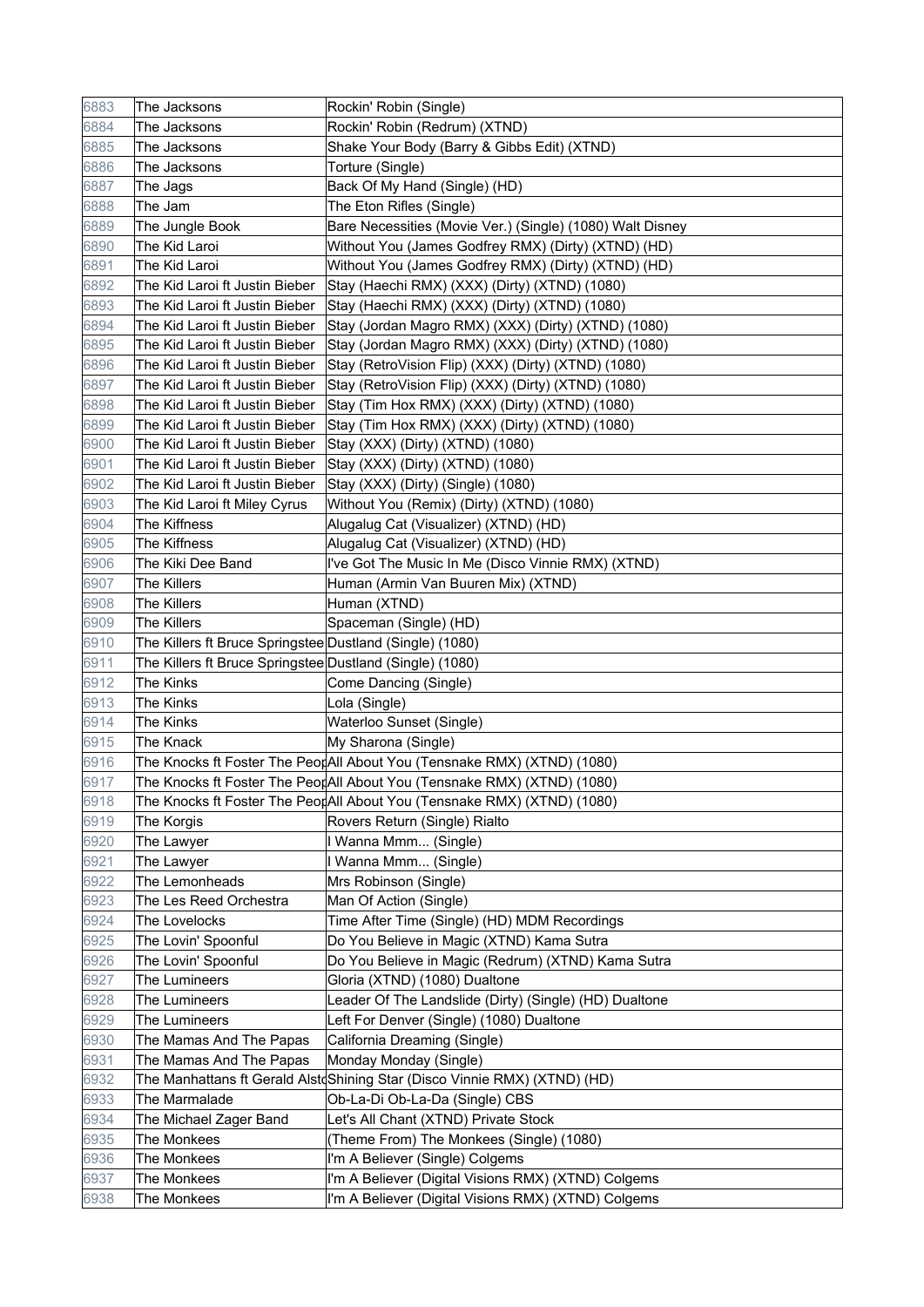| 6939 | The Monkees          | Unwrap You At Christmas (Lyric Video) (Single) (HD)                      |
|------|----------------------|--------------------------------------------------------------------------|
| 6940 | The Moonglows        | Over And Over Again (Single)                                             |
| 6941 | The Motels           | Take The L (Disco Vinnie RMX) (XTND)                                     |
| 6942 | The Motors           | Airport (Single)                                                         |
| 6943 | <b>The National</b>  | I Need My Girl (Single) (HD) 4AD                                         |
| 6944 |                      | The New Parachute Collective Rise Up (Diesel Mix) (Single) (HD)          |
| 6945 | The New Seekers      | Beg Steal Or Borrow (Single)                                             |
| 6946 | The Nolans           | I'm In The Mood For Dancing (Single)                                     |
| 6947 | The O'Jays           | For The Love Of Money (Single)                                           |
| 6948 | The O'Jays           | Love Train (Redrum) (XTND)                                               |
| 6949 | The O'Jays           | Love Train (Redrum) (XTND)                                               |
| 6950 | The O'Jays           | Love Train (Lyric Video) (XTND) (HD)                                     |
| 6951 | The O'Jays           | Love Train (Lyric Video) (XTND)                                          |
| 6952 | The O'Jays           | Love Train (Lyric Video) (Single) (HD)                                   |
| 6953 | The O'Jays           | Love Train (Lyric Video) (Single)                                        |
| 6954 | The Only Ones        | Another Girl, Another Planet (Single)                                    |
| 6955 | The Outfield         | Your Love (XTND)                                                         |
| 6956 | The Piano Guys       | Better Days (Lyric Video) (Single) (HD)                                  |
| 6957 | The Piano Guys       | Rewrite the Stars (Single) (HD)                                          |
| 6958 | The Plastic Ono Band | Give Peace A Chance (Single)                                             |
| 6959 | The Platters         | Only You (Single)                                                        |
| 6960 | <b>The Platters</b>  | Smoke Gets In Your Eyes (Single)                                         |
| 6961 | <b>The Platters</b>  | The Great Pretender (Single) (1080)                                      |
| 6962 | The Pogues           | Tuesday Morning (Single)                                                 |
| 6963 | The Police           | Can't Stand Losing You (Single)                                          |
| 6964 | The Police           | Every Breath You Take (Deep Chills RMX) (XTND)                           |
| 6965 | The Police           | Every Little Thing She Does Is Magic (XTND) (1080)                       |
| 6966 | The Police           | Every Little Thing She Does Is Magic (Digital Visions RMX) (XTND) (1080) |
| 6967 | The Police           | Every Little Thing She Does Is Magic (Redrum) (XTND) (1080)              |
| 6968 | The Police           | Message In A Bottle (Single)                                             |
| 6969 | The Police           | Roxanne (XTND)                                                           |
| 6970 | The Police           | Walking On The Moon (Single)                                             |
| 6971 | The Pretenders       | Brass In My Pocket (Single)                                              |
| 6972 | The Prince Karma     | Later Bitches (Single) (HD) Ultra                                        |
| 6973 | The Proclaimers      | I'm Gonna Be (500 Miles) (2 Verse Edit) (XTND)                           |
| 6974 | The Proclaimers      | I'm Gonna Be (500 Miles) (XTND)                                          |
| 6975 | The Proclaimers      | I'm On My Way (Single)                                                   |
| 6976 | The Proclaimers      | King Of The Road (Single)                                                |
| 6977 | The Prodigy          | Light Up The Sky (Lyric Video) (Single) (HD)                             |
| 6978 | The Prodigy          | Need Some1 (XTND) (HD)                                                   |
| 6979 | The Prodigy          | Spitfire (XTND)                                                          |
| 6980 | The Psychedelic Furs | Pretty In Pink (Single)                                                  |
| 6981 | The Psychedelic Furs | The Ghost In You (Redrum) (XTND)                                         |
| 6982 | The Reklaws          | Roots (2020 World Junior Song) (Single) (HD)                             |
| 6983 | The Rezillos         | Top Of The Pops (Single)                                                 |
| 6984 | The Ritchie Family   | Best Disco In Town (XTND) Marlin                                         |
| 6985 | The Robocop Kraus    | In Fact You're Just Fiction (Single) Epitaph                             |
| 6986 | The Rolling Stones   | 2000 Man (Lyric Video) (Single) (HD) Abkco                               |
| 6987 | The Rolling Stones   | Angie (Single)                                                           |
| 6988 | The Rolling Stones   | Dear Doctor (Lyric Video) (Single) (HD) Abkco                            |
| 6989 | The Rolling Stones   | Don't Lie To Me (Lyric Video) (Single) (HD) ABKCO                        |
| 6990 | The Rolling Stones   | Get Off Of My Cloud (Lyric Video) (Single) (HD) Abkco                    |
| 6991 | The Rolling Stones   | Gimme Shelter (Lyric Video) (Single) (HD) Abkco                          |
| 6992 | The Rolling Stones   | Honky Tonk Women (Lyric Video) (Single) (HD) ABKCO                       |
| 6993 | The Rolling Stones   | It's All Over Now (Lyric Video) (Single) (HD) Abkco                      |
| 6994 | The Rolling Stones   | Living In The Heart Of Love (Single) (1080)                              |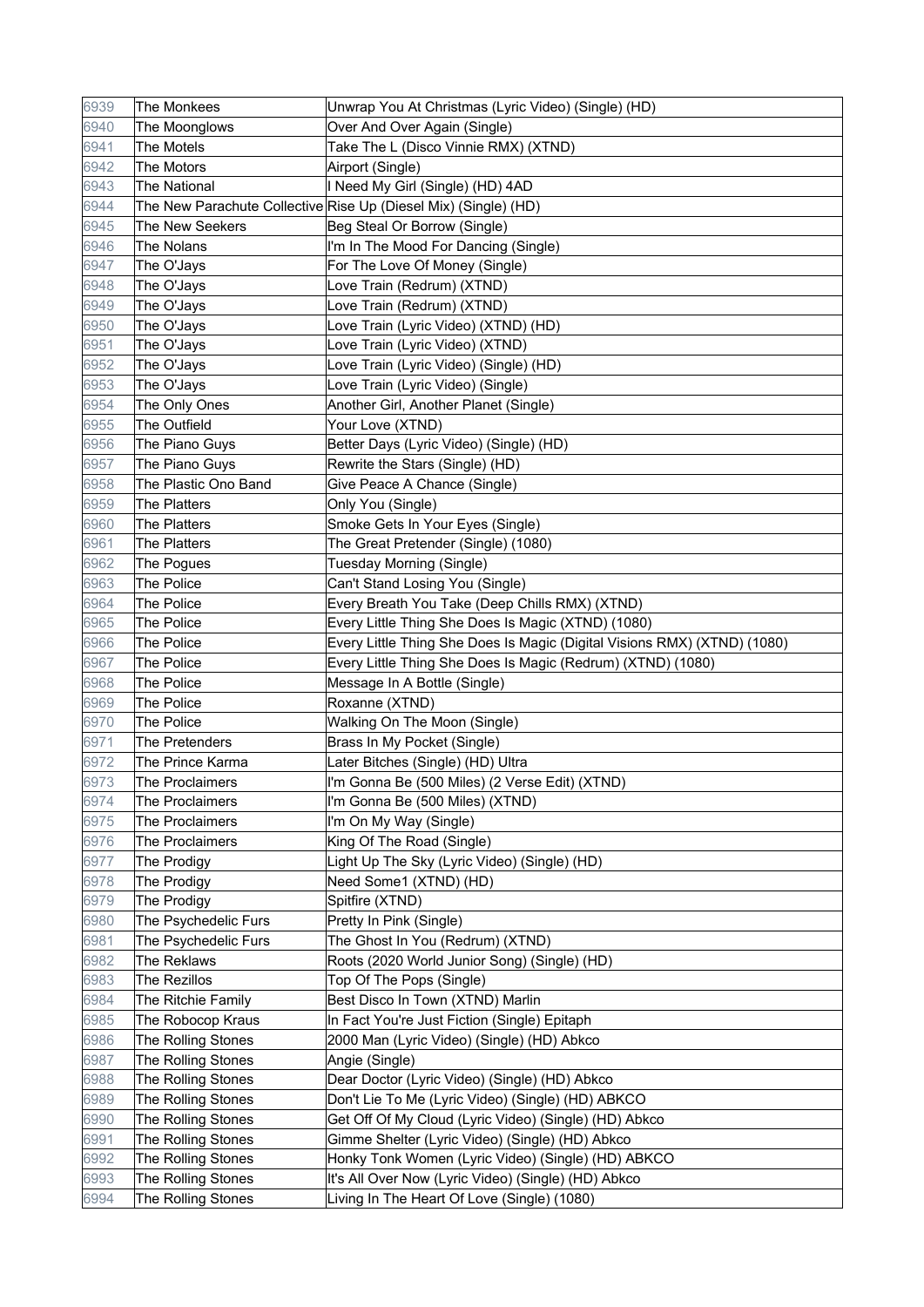| 6995 | The Rolling Stones                                       | Monkey Man (Lyric Video) (HD)                                    |
|------|----------------------------------------------------------|------------------------------------------------------------------|
| 6996 | The Rolling Stones                                       | My Obsession (Lyric Video) (Single) (HD) Abcko                   |
| 6997 | The Rolling Stones                                       | Ruby Tuesday (Single) Abkco                                      |
| 6998 | The Rolling Stones                                       | Ruby Tuesday (Disco Vinnie RMX) (XTND) Abkco                     |
| 6999 | The Rolling Stones                                       | Sympathy For The Devil (Lyric Video) (Single) (HD) Abkco         |
| 7000 | The Rolling Stones                                       | Sympathy For The Devil (Lyric Video) (Remix) (XTND) (HD)         |
| 7001 | The Rolling Stones                                       | Time Is On My Side (XTND) (1080)                                 |
| 7002 | The Rolling Stones                                       | Under My Thumb (Lyric Video) (XTND) (HD) Abcko                   |
| 7003 | The Ronettes                                             | Be My Baby (Single) London Records                               |
| 7004 | The Ronettes                                             | Be My Baby (Redrum) (XTND) London Records                        |
| 7005 | <b>The Ronettes</b>                                      | Be My Baby (Xtendamxix Lyric Video) (Single) (HD) London Records |
| 7006 | <b>The Ronettes</b>                                      | Sleigh Ride (Lyric Video) (Single) (1080) Philles Records        |
| 7007 | The Ronettes                                             | Sleigh Ride (Lyric Video) (Single) (1080) Philles Records        |
| 7008 | The Roop                                                 | Discoteque (Single) (HD)                                         |
| 7009 | The Roop                                                 | Discoteque (Single) (HD)                                         |
| 7010 | The Royal Philharmonic Orche Hooked On Classics (Single) |                                                                  |
| 7011 | The Rubettes                                             | Sugar Baby Love (Single)                                         |
| 7012 | The Script                                               | I Want It All (Single) (1080)                                    |
| 7013 | The Script                                               | If You Don't Love Yourself (Lyric Video) (Single) (HD)           |
| 7014 | The Script                                               | Same Time (Lyric Video) (Single) (HD)                            |
| 7015 | <b>The Seekers</b>                                       | The Carnival Is Over (Single)                                    |
| 7016 | The Shamen                                               | Move Any Mountain - Progen 91 (P.Oakenfold RMX) (XTND)           |
| 7017 | The Sheepdogs                                            | Keep On Loving You (Single) (1080)                               |
| 7018 | The Smiths                                               | Bigmouth Strikes Again (Single) Rough Trade                      |
| 7019 | The Smiths                                               | How Soon Is Now (Redrum) (XTND)                                  |
| 7020 | The Smiths                                               | This Charming Man (Single)                                       |
| 7021 | The Smiths                                               | This Charming Man (Redrum) (XTND)                                |
| 7022 | The Snowmen                                              | Hokey Cokey (Single) Slack Records                               |
| 7023 | The Sound Of Philadelphia                                | Soul Train Theme (Live) (Single) (HD)                            |
| 7024 | The Spinners                                             | Could It Be I'm Falling In Love (Single)                         |
| 7025 | The Spinners                                             | I'll Be Around (Master Chic Mix) (XTND)                          |
| 7026 | The Spinners                                             | Working My Way Back To You (XTND)                                |
| 7027 | The Staple Singers                                       | I'll Take You There (Lyric Video) (Single) (HD) Stax             |
| 7028 | The Staple Singers                                       | I'll Take You There (Lyric Video) (Redrum) (XTND) (HD) Stax      |
| 7029 | The Star Sisters                                         | A Tribute To Marilyn Monroe (Single) CNR                         |
| 7030 | The Stranglers                                           | Always The Sun (Single)                                          |
| 7031 | The Stranglers                                           | Golden Brown (Single)                                            |
| 7032 | The Strokes                                              | Juicebox (Single)                                                |
| 7033 | The Strokes                                              | You Only Live Once (Single)                                      |
| 7034 | The Strumbellas                                          | Greatest Enemy (Single) (1080) eOne                              |
| 7035 | The Strumbellas                                          | Greatest Enemy (Single) (1080) eOne                              |
| 7036 | The Strumbellas                                          | I'll Wait (Single) (HD) eOne                                     |
| 7037 | The Strumbellas                                          | Salvation (Single) (HD) eOne                                     |
| 7038 | The Style Council                                        | Long Hot Summer (Single)                                         |
| 7039 | The Supremes                                             | The Happening (Single)                                           |
| 7040 | The Supremes                                             | You Keep Me Hangin' On (Ping Pong Ver.) (Single)                 |
| 7041 | The Supremes                                             | You Keep Me Hangin' On (Ping Pong Ver.) (Redrum) (XTND)          |
| 7042 | The Sweet                                                | Ballroom Blitz (Single)                                          |
| 7043 | The Sweet                                                | Ballroom Blitz (Redrum) (XTND)                                   |
| 7044 | The Sweet                                                | Co-Co (Single)                                                   |
| 7045 | The Sweet                                                | Fox On The Run (Single)                                          |
| 7046 | The Sweet                                                | Little Willy (Single)                                            |
| 7047 | The Sweet                                                | Poppa Joe (Single)                                               |
| 7048 | The Sweet                                                | Teenage Rampage (Single)                                         |
| 7049 | The Sweet                                                | Wig Wam Bam (Single)                                             |
| 7050 | The Sweet                                                | Wig Wam Bam (Single)                                             |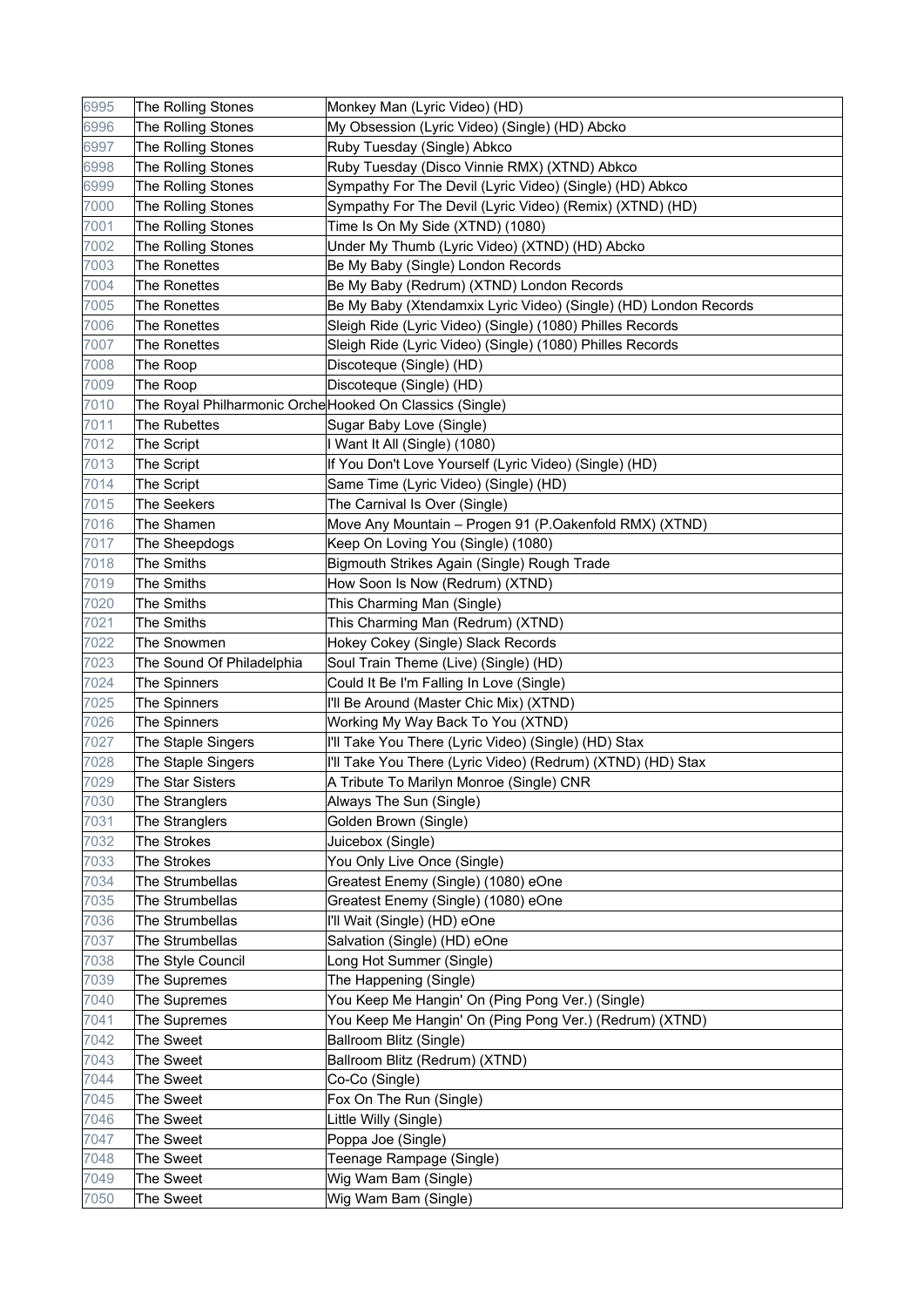| 7051 | The Swinging Blue Jeans | Hippy Hippy Shake (Single) Imperial                |
|------|-------------------------|----------------------------------------------------|
| 7052 | The Temptations         | Can't Get Next To You (Single)                     |
| 7053 | The Temptations         | My Girl (Digital Visions RMX) (XTND)               |
| 7054 | The Temptations         | Papa Was A Rolling Stone (Single)                  |
| 7055 | The Temptations         | Papa Was A Rolling Stone (Master Chic Mix) (XTND)  |
| 7056 | The Three Degrees       | Giving Up, Giving In (Single)                      |
| 7057 | The Three Degrees       | The Runner (Single)                                |
| 7058 | The Trammps             | Disco Inferno (Barry & Gibbs RMX) (XTND)           |
| 7059 | The Trammps             | Disco Inferno (Barry & Gibbs RMX) (XTND)           |
| 7060 | The Trammps             | Disco Inferno (Barry & Gibbs RMX) (XTND)           |
| 7061 | The Trammps             | Disco Inferno (Barry & Gibbs RMX) (XTND)           |
| 7062 | The Trammps             | Disco Inferno (Barry & Gibbs RMX) (XTND)           |
| 7063 | The Trammps             | Disco Inferno (Barry & Gibbs RMX) (XTND)           |
| 7064 | The Trammps             | Disco Inferno (XTND)                               |
| 7065 | The Trammps             | Disco Inferno (Master Chic Mix) (XTND)             |
| 7066 | The Trammps             | Disco Inferno (Master Chic Mix) (XTND)             |
| 7067 | The Trammps             | Disco Inferno (Redrum) (XTND)                      |
| 7068 | The Trammps             | Disco Inferno (Redrum) (XTND)                      |
| 7069 | The Trammps             | Hold Back The Night (Single)                       |
| 7070 | The Trammps             | Shout (XTND)                                       |
| 7071 | The Trammps             | Where Do We Go From Here (Single) (1080)           |
| 7072 | The Traveling Wilburys  | End Of The Line (Single)                           |
| 7073 | The Traveling Wilburys  | Handle With Care (Single)                          |
| 7074 | The Troggs              | Wild Thing (Single)                                |
| 7075 | The Twang               | Either Way (Single)                                |
| 7076 | The Tweets              | Birdie Song (Single) PRT                           |
| 7077 | The Tweets              | Birdie Song (Single) PRT                           |
| 7078 | The Tweets              | Birdie Song (Single) PRT                           |
| 7079 | The Twins               | <b>Ballet Dancer (Single)</b>                      |
| 7080 | The Twins               | Face To Face - Heart To Heart (Single)             |
| 7081 | The Veronicas           | Think Of Me (Single) (HD)                          |
| 7082 | The Verve               | <b>Bittersweet Symphony (Single)</b>               |
| 7083 | The Verve               | Bittersweet Symphony (Redrum) (XTND)               |
| 7084 | The Verve               | History (Single)                                   |
| 7085 | The Verve               | On Your Own (Single)                               |
| 7086 | The Village People      | Can't Stop The Music (Single)                      |
| 7087 | The Village People      | Go West (Single)                                   |
| 7088 | The Village People      | In Hollywood (Everybody Is A Star) (Single)        |
| 7089 | The Village People      | Macho Man (XTND)                                   |
| 7090 | The Village People      | We Want You (Megamix) (Single)                     |
| 7091 | The Village People      | Y.M.C.A. (Remix) (XTND)                            |
| 7092 | The Voidz               | Pyramid Of Bones (Single) (HD)                     |
| 7093 | The Walker Brothers     | No Regrets (Single) GTO                            |
| 7094 | The Walker Brothers     | The Sun Ain't Gonna Shine Anymore (Single) Philips |
| 7095 | The Walkers             | Oh, Lonesome Me (Single)                           |
| 7096 | The Wallflowers         | Heroes (Single)                                    |
| 7097 | The Washboard Union     | She Gets Me (Single) (HD)                          |
| 7098 | The Way Through         | Midnight Dream (Single) (HD)                       |
| 7099 | The Way Through         | Midnight Dream (Single) (HD)                       |
| 7100 | The Weather Girls       | It's Raining Men (Redrum) (XTND)                   |
| 7101 | The Weeknd              | Blinding Lights (Mercedes Ver.) (XTND) (HD)        |
| 7102 | The Weeknd              | Blinding Lights (Mercedes Ver.) (X-Mix) (XTND)     |
| 7103 | The Weeknd              | Save Your Tears (Choppe Davila RMX) (XTND) (1080)  |
| 7104 | The Weeknd              | Save Your Tears (Scissors RMX) (XTND) (1080)       |
| 7105 | The Weeknd              | Save Your Tears (Scissors RMX) (XTND) (1080)       |
| 7106 | The Weeknd              | Take My Breath (Amice RMX) (XTND) (1080)           |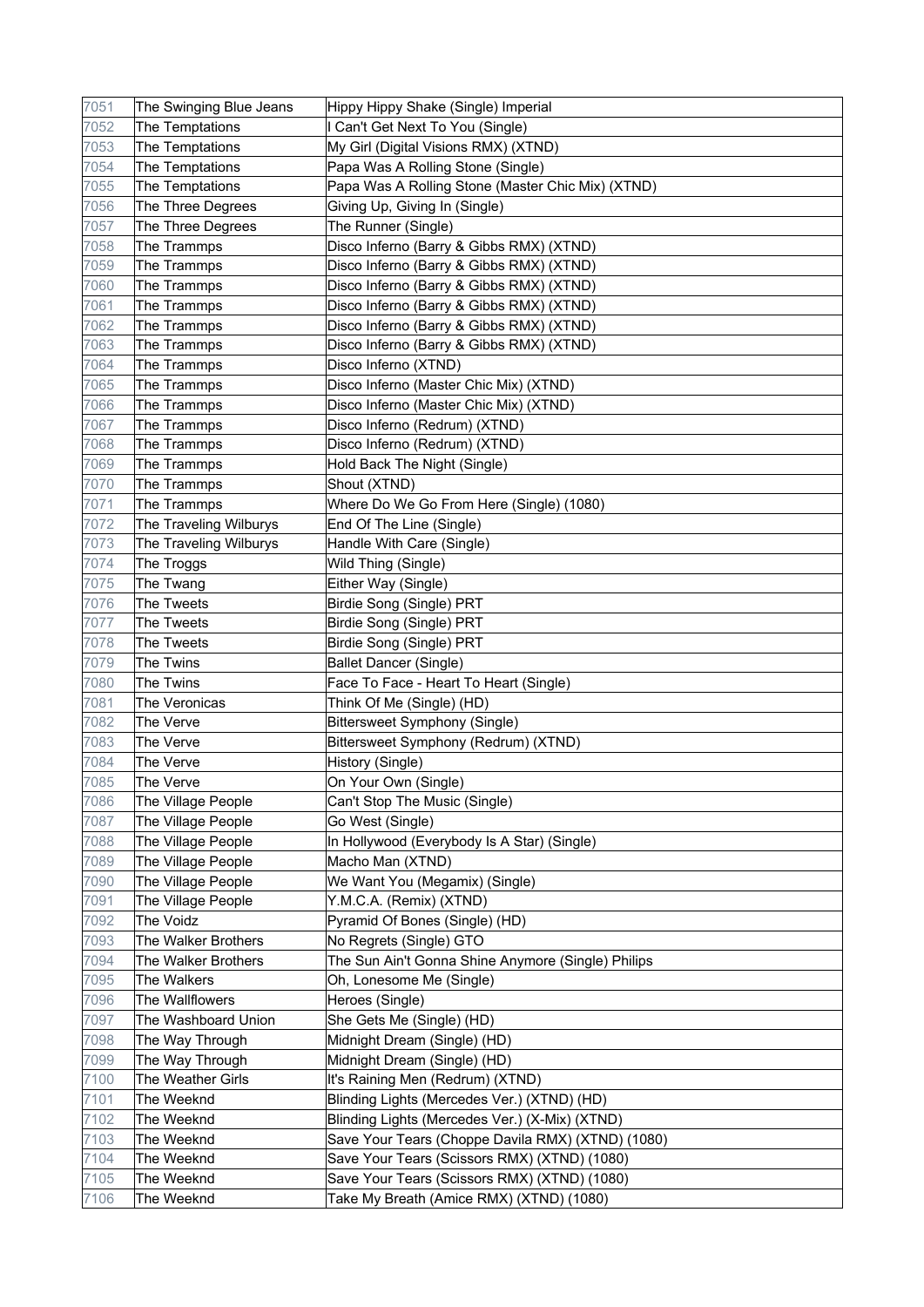| 7107 | The Weeknd                                          | Take My Breath (XTND) (1080)                                                                    |
|------|-----------------------------------------------------|-------------------------------------------------------------------------------------------------|
| 7108 | The Weeknd                                          | Take My Breath (XTND) (1080)                                                                    |
| 7109 | The Weeknd                                          | Take My Breath (Dark Intensity RMX) (XTND) (1080)                                               |
| 7110 | The Weeknd                                          | Take My Breath (Dark Intensity RMX) (XTND) (1080)                                               |
| 7111 | The Weeknd                                          | Take My Breath (DJ Arman Aveiru Edit) (XTND) (1080)                                             |
| 7112 | The Weeknd                                          | Take My Breath (DJ Arman Aveiru Edit) (XTND) (1080)                                             |
| 7113 | The Weeknd                                          | Take My Breath (Joe Maz RMX) (XTND) (1080)                                                      |
| 7114 | The Weeknd                                          | Take My Breath (Joe Maz RMX) (XTND) (1080)                                                      |
| 7115 | The Weeknd                                          | Take My Breath (Ray Isaac RMX) (XTND) (1080)                                                    |
| 7116 | The Weeknd                                          | Take My Breath (Ray Isaac RMX) (XTND) (1080)                                                    |
| 7117 |                                                     | The Weeknd Vs Alesso & One Save Your Tears Vs If I Lose Myself (DJs From Mars Edit) (XTND) (HD) |
| 7118 | The Whispers                                        | (Let's Go) All The Way (Single)                                                                 |
| 7119 | The Whispers                                        | And The Beat Goes On (Single)                                                                   |
| 7120 | The Whispers                                        | And The Beat Goes On (Master Chic Mix) (XTND)                                                   |
| 7121 | The White Stripes                                   | Seven Nation Army (XTND)                                                                        |
| 7122 | The Who                                             | Pinball Wizzard (Single)                                                                        |
| 7123 | The Who                                             | Saturday Night's Alright (For Fighting) (Single)                                                |
| 7124 | The Wombats                                         | Kill The Director (Single)                                                                      |
| 7125 | The Wombats                                         | Let's Dance To Joy Division (Single)                                                            |
| 7126 | <b>The Wurzels</b>                                  | The Combine Harvester (Single)                                                                  |
| 7127 | The Yardbirds                                       | For Your Love (Single)                                                                          |
| 7128 | Thelma Houston                                      | Don't Leave Me This Way (Single)                                                                |
| 7129 | Thelma Houston                                      | Don't Leave Me This Way (Digital Visions RMX) (XTND)                                            |
| 7130 | Thelma Houston                                      | Don't Leave Me This Way (Re-Recorded) (Single)                                                  |
| 7131 | Thelma Houston                                      | Don't Leave Me This Way (TOTP Ver.) (Single)                                                    |
| 7132 | Theme From Jeopardy                                 | The DJ Is On Break (Single)                                                                     |
| 7133 | Then Jerico                                         | Big Area (Single) London Records                                                                |
| 7134 | <b>Thin Lizzy</b>                                   | Whiskey In The Jar (Single)                                                                     |
| 7135 | Thom Yorke ft Radiohead                             | Creep (Very 2021 RMX) (Single) (HD)                                                             |
| 7136 |                                                     | Thomas Anders & Florian SilbeSie Sagte Doch Sie Liebt Mich (Single) (HD)                        |
| 7137 | <b>Thomas Dolby</b>                                 | Airhead (XTND)                                                                                  |
| 7138 | <b>Thomas Dolby</b>                                 | Europa And The Pirate Twins (Single)                                                            |
| 7139 | <b>Thomas Dolby</b>                                 | One Of Our Submarines Is Missing (XTND) Lost Toy People                                         |
| 7140 | Thomas Dolby                                        | Radio Silence (XTND)                                                                            |
| 7141 | <b>Thomas Dolby</b>                                 | She Blinded Me With Science (Single)                                                            |
| 7142 | <b>Thomas Dolby</b>                                 | She Blinded Me With Science (Redrum) (XTND)                                                     |
| 7143 | <b>Thompson Twins</b>                               | Doctor Doctor (XTND)                                                                            |
| 7144 | <b>Thompson Twins</b>                               | Doctor Doctor (Redrum) (XTND)                                                                   |
| 7145 | <b>Thompson Twins</b>                               | Lies (XTND)                                                                                     |
| 7146 | <b>Thompson Twins</b>                               | Lies (XTND)                                                                                     |
| 7147 | Tia Kofi                                            | Outside In (Single) (HD)                                                                        |
| 7148 |                                                     | Tiƫsto ft Aloe Blacc & Starga(Carry You Home (XTND) (HD)                                        |
| 7149 | Tiesto                                              | Adagio For Strings (XTND)                                                                       |
| 7150 | Tiesto                                              | The Business (220 KID RMX) (Dirty) (Single) (HD)                                                |
| 7151 | Tiesto                                              | The Business (XTND) (HD)                                                                        |
| 7152 | Tiesto                                              | The Business (Dirty) (XTND) (HD)                                                                |
| 7153 | Tiesto                                              | The Business (Ray Isaac RMX) (XTND) (HD)                                                        |
| 7154 |                                                     | Tiesto & Dzeko ft Preme & PosJackie Chan (Keanu Silva RMX) (Dirty) (XTND) (HD)                  |
| 7155 | Tiesto & Karol G                                    | Don't Be Shy (Dirty) (XTND) (1080)                                                              |
| 7156 | Tiesto & Karol G                                    | Don't Be Shy (Dirty) (XTND) (1080)                                                              |
| 7157 | Tiesto & Karol G                                    | Don't Be Shy (Division 4 RMX) (XTND) (1080)                                                     |
| 7158 | Tiesto & Karol G                                    | Don't Be Shy (DJ Baur VIP RMX) (XTND) (1080)                                                    |
| 7159 | Tiesto & Karol G                                    | Don't Be Shy (DJ Baur VIP RMX) (XTND) (1080)                                                    |
| 7160 | Tiesto & Ty Dolla \$ign                             | The Business Pt II (Clean Bandit RMX) (Dirty) (XTND) (1080)                                     |
| 7161 | Tiesto ft 433                                       | Tomorrow (XTND) (HD)                                                                            |
| 7162 | Tiesto ft Jonas Blue & Rita OraRitual (XTND) (1080) |                                                                                                 |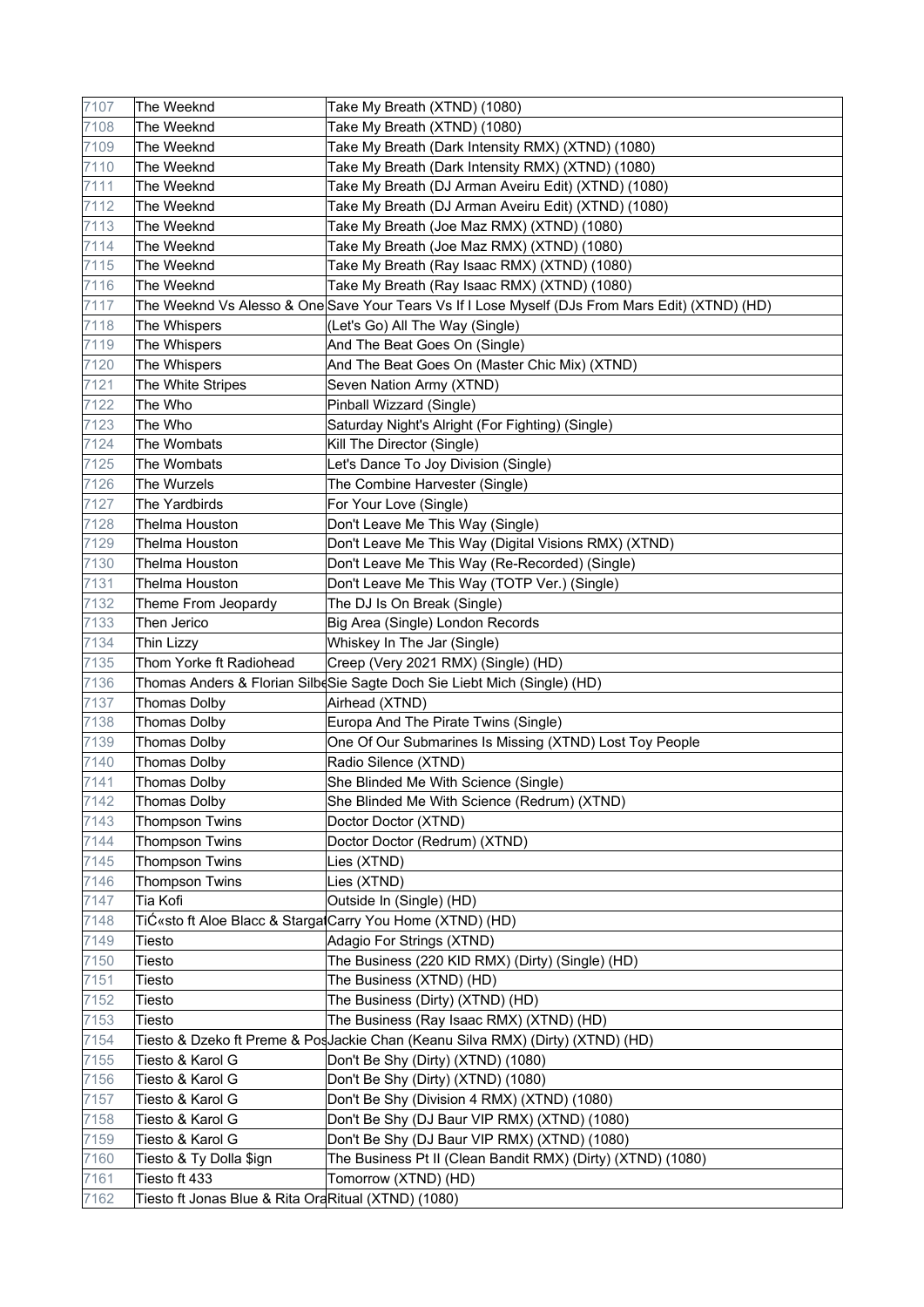| 7163 |                                                  | Tiesto ft Stargate & Aloe Blacc Carry You Home (Lyric Video) (Single) (HD) |
|------|--------------------------------------------------|----------------------------------------------------------------------------|
| 7164 | Tiesto Vs Energy 52                              | The Business At Cafe Del Mar (DJs From Mars Mix) (XTND) (1080)             |
| 7165 | Tiffany                                          | I Think We're Alone Now (Remix) (XTND)                                     |
| 7166 | Tiffany                                          | I Think We're Alone Now (Remix) (XTND)                                     |
| 7167 | <b>Til Tuesday</b>                               | Love In A Vacuum (Single)                                                  |
| 7168 | <b>Till Lindemann</b>                            | Favorite City (Single) (HD)                                                |
| 7169 | <b>Till Lindemann</b>                            | Ich Hasse Kinder (Single) (1080)                                           |
| 7170 | <b>Till Lindemann</b>                            | Lubimiy Gorod (Single) (1080)                                              |
| 7171 | <b>Till Lindemann</b>                            | Lubimiy Gorod (Single) (1080)                                              |
| 7172 | Till Lindemann                                   | Lubimiy Gorod (Single) (1080)                                              |
| 7173 | Timbaland ft Keri Hilson                         | The Way I Are (Stavros Martina & Kevin D RMX) (XTND)                       |
| 7174 | Timbaland ft Keri Hilson                         | The Way I Are (Stavros Martina & Kevin D RMX) (XTND)                       |
| 7175 |                                                  | Timbaland ft Nelly Furtado & J Give It To Me (Freejak RMX) (Dirty) (XTND)  |
| 7176 |                                                  | Timbaland ft Nelly Furtado & J Give It To Me (Freejak RMX) (Dirty) (XTND)  |
| 7177 | <b>Timmy Trumpet</b>                             | World At Our Feet (Lyric Video) (Single) (HD) Hussle Recordings            |
| 7178 | Timmy Trumpet & Afrojack                         | Stay Mine (XTND) (HD)                                                      |
| 7179 | Timmy Trumpet & Afrojack                         | Stay Mine (XTND) (HD)                                                      |
| 7180 | <b>Tina Charles</b>                              | Dance Little Lady Dance (Single)                                           |
| 7181 | <b>Tina Charles</b>                              | I Love To Love (Deep Love Mix) (XTND)                                      |
| 7182 | <b>Tina Charles</b>                              | I Love To Love (Redrum) (XTND)                                             |
| 7183 | <b>Tina Charles</b>                              | You Set My Heart On Fire (Single)                                          |
| 7184 | Tina Karol                                       | All Of Me (Single) (HD)                                                    |
| 7185 | <b>Tina Turner</b>                               | Disco Inferno (XTND)                                                       |
| 7186 | <b>Tina Turner</b>                               | Goldeneye (Single)                                                         |
| 7187 | <b>Tina Turner</b>                               | I Don't Wanna Fight (XTND)                                                 |
| 7188 | <b>Tina Turner</b>                               | Private Dancer (Disco Vinnie RMX) (XTND)                                   |
| 7189 | <b>Tina Turner</b>                               | Private Dancer (Disco Vinnie RMX) (XTND)                                   |
| 7190 | <b>Tina Turner</b>                               | The Best (Schitt's Creek Ver.) (Redrum) (XTND) (1080)                      |
| 7191 | <b>Tina Turner</b>                               | The Best (Schitt's Creek Ver.) (Redrum) (XTND) (1080)                      |
| 7192 | <b>Tina Turner</b>                               | What You Get Is What You See (Single)                                      |
| 7193 | Tinie ft Elettra Lamborghini                     | Whoppa (Lyric Video) (Single) (HD)                                         |
| 7194 | Tinie Tempah ft Sofia Reyes & Whoppa (XTND) (HD) |                                                                            |
| 7195 | Tinlicker & Helsloot                             | Because You Move Me (XTND) (1080) Armada                                   |
| 7196 | Tinlicker & Helsloot                             | Because You Move Me (XTND) (1080)                                          |
| 7197 | <b>Tiziano Ferro</b>                             | Buona (Cattiva) Sorte (Single) (HD)                                        |
| 7198 |                                                  | Tituss Burgess ft Imani CoppolDance M.F. (Dirty) (Single) (HD)             |
| 7199 | TJR & Vinai                                      | Bounce Generation (XTND) (HD)                                              |
| 7200 | Tobee                                            | Lotusblume (Single) (HD) Xtreme Sound Cologne                              |
| 7201 | Tocadisco ft Meral Al-Mer                        | Streetgirls (XTND) Superstar Recordings                                    |
| 7202 |                                                  | Todd Terry ft Martha Wash & JKeep On Jumpin' (Giovi MMXXI RMX) (XTND)      |
| 7203 |                                                  | Todd Terry ft Martha Wash & JKeep On Jumpin' (Giovi MMXXI RMX) (XTND)      |
| 7204 | Todrick                                          | I Like Boys (Dirty) (Single) (1080)                                        |
| 7205 | <b>Todrick Hall</b>                              | Fag (XXX) (Dirty) (Single) (HD)                                            |
| 7206 | <b>Todrick Hall</b>                              | Glitter (Lyric Video) (Single) (HD)                                        |
| 7207 | <b>Todrick Hall</b>                              | Mask, Gloves, Soap, Scrubs (Single) (HD) Independent                       |
| 7208 | <b>Todrick Hall</b>                              | Nails, Hair, Hips, Heels (Dirty) (Single) (HD)                             |
| 7209 | <b>Todrick Hall</b>                              | Rainin' Fellas (XXX) (Dirty) (Single) (1080)                               |
| 7210 | <b>Todrick Hall</b>                              | Wig (XXX) (Dirty) (Single) (HD)                                            |
| 7211 |                                                  | Todrick Hall ft Bob the Drag Q Wrong Bitch (Dirty) (Single) (HD)           |
| 7212 | <b>Todrick Hall ft Rupaul</b>                    | Dem Beats (Dirty) (Single) (HD)                                            |
| 7213 | Todrick Hall ft Tiffany Hadish                   | Dripeesha (XXX) (Dirty) (XTND) (HD)                                        |
| 7214 | <b>Todrick Hall ft Ts Madison</b>                | Dick This Big (XXX) (Dirty) (Single) (1080)                                |
| 7215 | <b>Together X Tomorrow</b>                       | Blue Hour (Single) (1080)                                                  |
| 7216 | Tokischa & Rosalia                               | Linda (Dirty) (Single) (HD)                                                |
| 7217 | Tokischa & Rosalia                               | Linda (Dirty) (Single) (HD)                                                |
| 7218 | Tom Browne                                       | Funkin' For Jamaica (Master Chic Mix) (XTND)                               |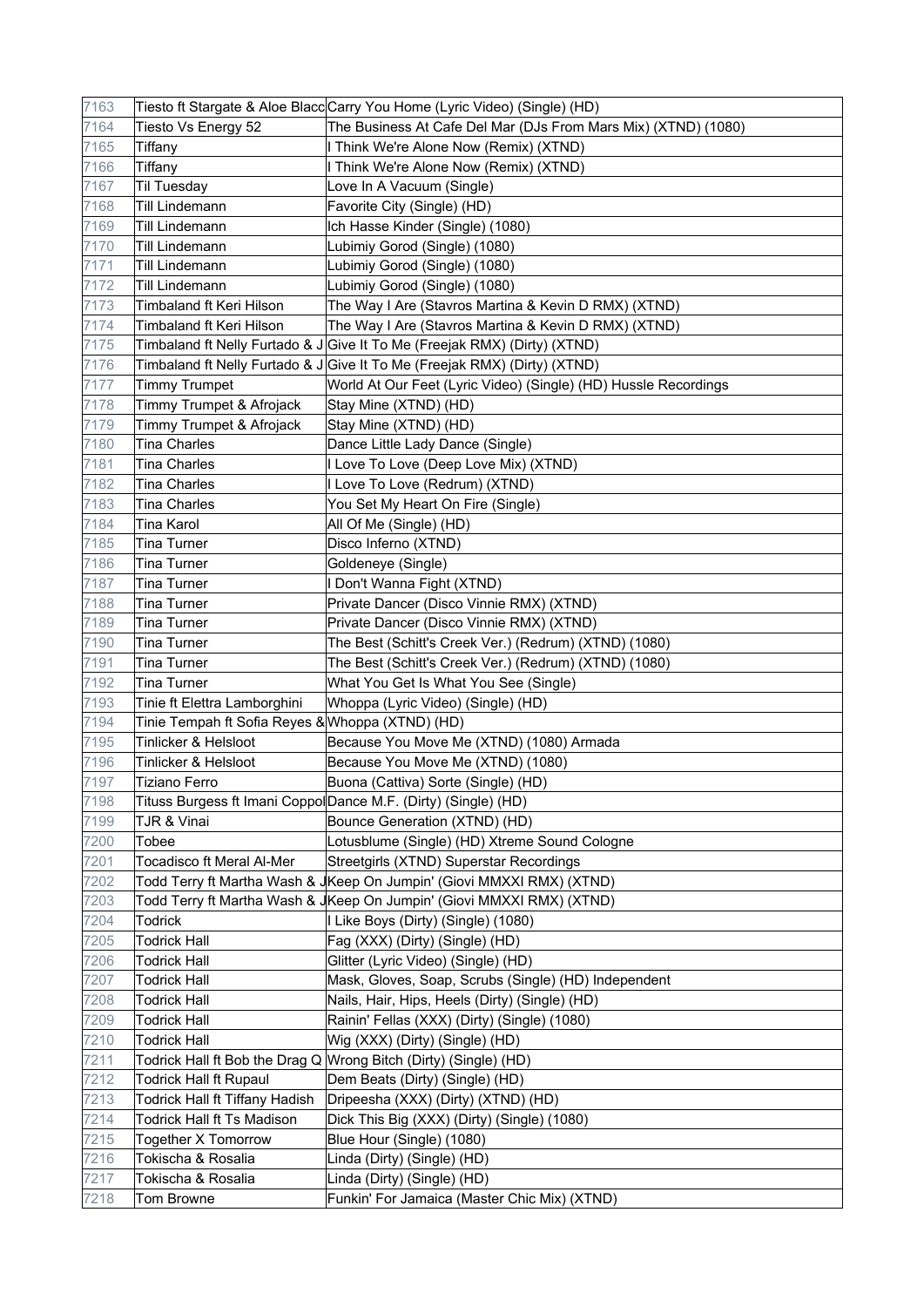| 7219 | Tom Fletcher                                          | Afraid Of Heights (Single) (HD)                                            |
|------|-------------------------------------------------------|----------------------------------------------------------------------------|
| 7220 | Tom Gregory                                           | Small Steps (Single) (1080) Kontor                                         |
| 7221 | Tom Gregory                                           | Small Steps (Single) Kontor                                                |
| 7222 | <b>Tom Grennan</b>                                    | Little Bit Of Love (Single) (1080)                                         |
| 7223 | Tom Grennan                                           | Sober (Single) (HD)                                                        |
| 7224 | Tom Jones                                             | Black Betty (XTND) V2                                                      |
| 7225 | Tom Jones                                             | Green Green Grass Of Home (Single)                                         |
| 7226 | Tom Jones                                             | Green Green Grass Of Home (Single)                                         |
| 7227 | Tom Jones                                             | If I Only Knew (Single)                                                    |
| 7228 | Tom Jones                                             | It's Four In The Morning (Lyric Video) (Single) (HD)                       |
| 7229 | Tom Jones                                             | It's Not Unusual (Carlton Montage) (Starting From Scratch RMX) (XTND) (HD) |
| 7230 | Tom Jones                                             | No Hole In My Head (Single) (1080)                                         |
| 7231 | Tom Jones                                             | No Hole In My Head (Single) (1080)                                         |
| 7232 | Tom Jones                                             | No Hole In My Head (Single) (1080)                                         |
| 7233 | Tom Jones                                             | No Hole In My Head (Single) (1080)                                         |
| 7234 | Tom Jones                                             | No Hole In My Head (Single) (1080)                                         |
| 7235 | Tom Jones                                             | No Hole In My Head (Single) (1080)                                         |
| 7236 | Tom Jones                                             | No Hole In My Head (Single) (HD)                                           |
| 7237 | Tom Jones                                             | No Hole In My Head (Single) (HD)                                           |
| 7238 | Tom Jones                                             | Pop Star (Single) (1080)                                                   |
| 7239 | Tom Jones                                             | She's A Lady (Single)                                                      |
| 7240 | Tom Jones                                             | She's A Lady (Junior Vasquez Mix) (XTND) Decca Music Group                 |
| 7241 | Tom Jones                                             | She's A Lady (Junior Vasquez Mix) (XTND)                                   |
| 7242 | Tom Jones                                             | You Can Leave Your Hat On (XTND)                                           |
| 7243 | Tom Jones & Heather Small                             | You Need Love Like I Do (Single) Gut Records                               |
| 7244 | Tom Jones & Isaac Hayes                               | Don't Let Go (Live) (Single)                                               |
| 7245 | Tom Jones & The Cardigans                             | Burning Down The House (XTND) Gut Records                                  |
| 7246 | Tom Jones ft Art Of Noise                             | Kiss (The Battery Mix) (XTND)                                              |
| 7247 | Tom Jones ft Art Of Noise                             | Kiss (The Battery Mix) (XTND)                                              |
| 7248 | <b>Tom Petty</b>                                      | Free Fallin' (Single)                                                      |
| 7249 | Tom Petty                                             | Free Fallin' (Redrum) (XTND)                                               |
| 7250 | Tom Petty                                             | Saving Grace (Single)                                                      |
| 7251 |                                                       | Tom Petty & The Heartbreaker 105 Degrees (Lyric Video) (Single) (HD)       |
| 7252 | Tom Petty & The HeartbreakerRefugee (Single)          |                                                                            |
| 7253 | Tom Zanetti                                           | Didn't Know (XTND) (1080) Sic Records                                      |
| 7254 | Tom Zanetti                                           | Didn't Know (XTND) (1080)                                                  |
| 7255 | Tommaso Paradiso                                      | Non Avere Paura (Single) (HD)                                              |
| 7256 | Tommaso Paradiso                                      | Ricordami (Dirty) (Single) (HD)                                            |
| 7257 | Tommy Cash                                            | Little Molly (Dirty) (Single) (1080) PC Music                              |
| 7258 | Tommy Cash                                            | WINALOTO (XXX) (Dirty) (Single) (HD)                                       |
| 7259 | Tommy Cash                                            | X-Ray (Single) (HD)                                                        |
| 7260 |                                                       | Tommy James & The Shondel I Think We're Alone Now (Single) Roulette        |
| 7261 | Tommy James & The ShondellMony Mony (Single) Roulette |                                                                            |
| 7262 | Tones & I                                             | Can't Be Happy All The Time (Dirty) (Single) (HD) Bad Batch Records        |
| 7263 | Tones & I                                             | Won't Sleep (XTND) (1080)                                                  |
| 7264 | Tones And I                                           | Bad Child (Dirty) (XTND) (1080) Bad Batch Records                          |
| 7265 | Tones And I                                           | Bad Child (Lyric Video) (XXX) (Dirty) (Single) (HD) Bad Batch Records      |
| 7266 | Tones And I                                           | Cloudy Day (Animated Video) (Charlie Lane RMX) (XTND) (HD)                 |
| 7267 | Tones And I                                           | Cloudy Day (Animated Video) (Single) (HD)                                  |
| 7268 | Tones And I                                           | Dance Monkey (Amice RMX) (XTND) (1080) Bad Batch Records                   |
| 7269 | Tones And I                                           | Dance Monkey (Amice RMX) (Single) (1080) Bad Batch Records                 |
| 7270 | Tones And I                                           | Dance Monkey (Single) (HD) Bad Batch Records                               |
| 7271 | Tones And I                                           | Dance Monkey (Redrum) (XTND) (HD) Bad Batch Records                        |
| 7272 | Tones And I                                           | Johnny Run Away (Single) (1080) Bad Batch Records                          |
| 7273 | Tones And I                                           | Never Seen The Rain (XTND) (1080) Bad Batch Records                        |
| 7274 | Tones And I                                           | Never Seen The Rain (Single) (1080) Bad Batch Records                      |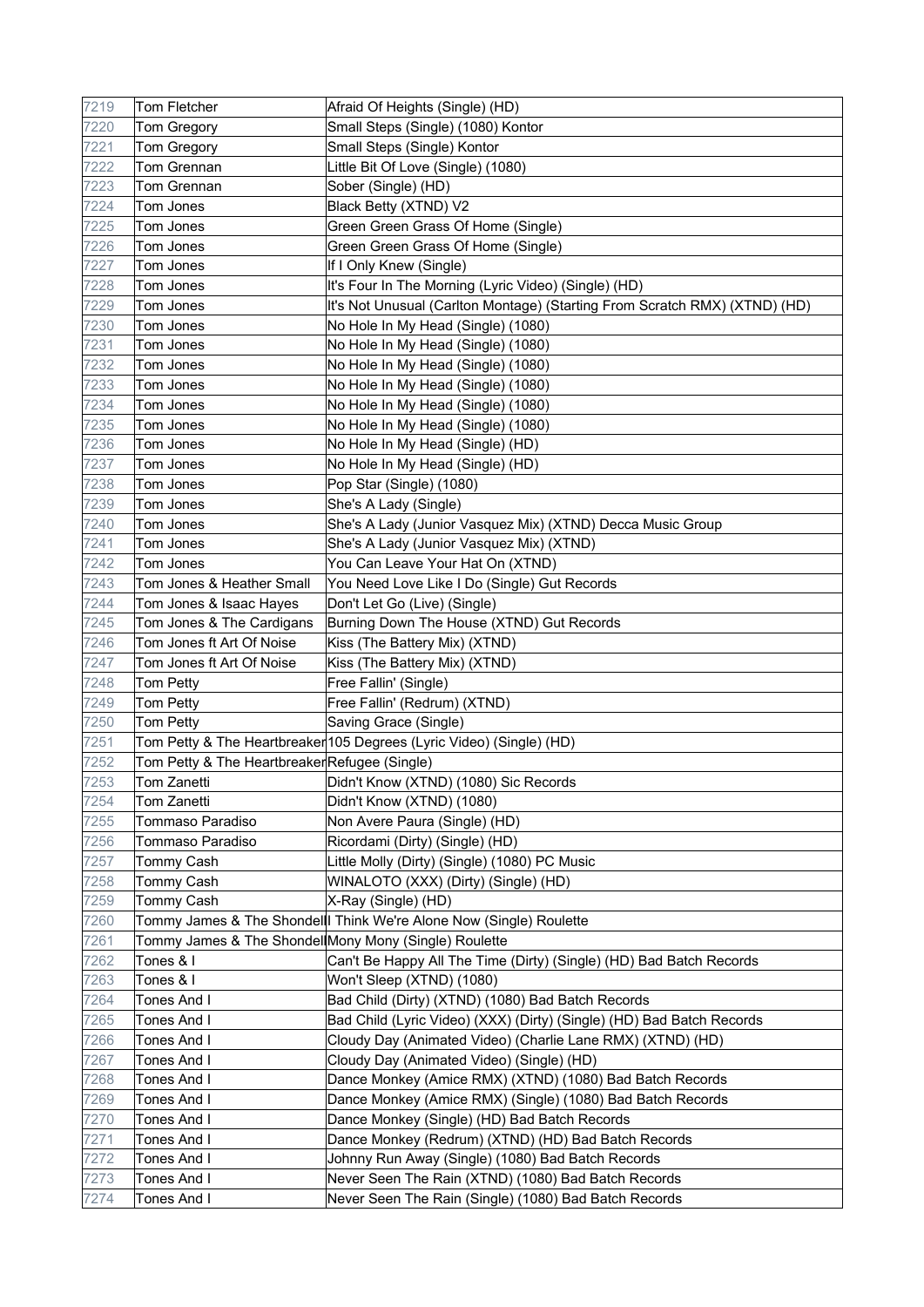| 7275 | Tones And I                                           | The Kids Are Coming (XTND) (HD)                                       |
|------|-------------------------------------------------------|-----------------------------------------------------------------------|
| 7276 | Tones And I                                           | The Time (Lyric Video) (Single) (HD) Bad Batch Records                |
| 7277 | Tones And I                                           | Ur So Fucking Cool (Dirty) (Single) (HD) Bad Batch Records            |
| 7278 | Tones And I Vs Tujamo                                 | Dance Monkey Who (Djs From Mars RMX) (XTND) (HD)                      |
| 7279 | Toni Braxton                                          | Dance (Dave Aude RMX) (XTND) (HD)                                     |
| 7280 | <b>Tony Bennett</b>                                   | I'll Be Home For Christmas (Live) (Single) ('94 Ver.)                 |
| 7281 | Tony Bennett & Lady Gaga                              | Anything Goes (Single) (HD)                                           |
| 7282 | Tony Bennett ft Lady Gaga                             | I've Got You Under My Skin (Single) (1080)                            |
| 7283 | Tony Bennett ft Lady Gaga                             | Love For Sale (Single) (HD)                                           |
| 7284 | <b>Tony Christie</b>                                  | Avenues And Alleyways (Single)                                        |
| 7285 | <b>Tony Christie</b>                                  | I Did What I For Maria (Single)                                       |
| 7286 | Tony Christie ft Peter Kay                            | (Is This The Way To) Amarillo (Single)                                |
| 7287 | <b>Tony Esposito</b>                                  | Kalimba De Luna (XTND)                                                |
| 7288 | Tony Igy                                              | Astronomia (XTND) (HD) Discowax                                       |
| 7289 | Tony Igy                                              | Astronomia (Derex Hardstyle RMX) (Single) (1080) Discowax             |
| 7290 | Tony Igy                                              | Astronomia (Never Go Home) (Single) (1080)                            |
| 7291 | Tony Igy                                              | Astronomia (Never Go Home) (Single) (1080)                            |
| 7292 | Tony Orlando & Dawn                                   | Knock Three Times (Digital Visions RMX) (XTND)                        |
| 7293 | Tool                                                  | Aenima (Dirty) (Single)                                               |
| 7294 | Tool                                                  | Prison Sex (Single)                                                   |
| 7295 | Tool                                                  | Schism (Single)                                                       |
| 7296 | Tool                                                  | Sober (Single)                                                        |
| 7297 | Tool                                                  | Stinkfist (Single)                                                    |
| 7298 | Topic ft A7S                                          | Breaking Me (XTND) (HD)                                               |
| 7299 | Topic ft A7S                                          | Breaking Me (X-Mix) (XTND) (HD)                                       |
| 7300 | Topic ft Bebe Rexha                                   | Chain My Heart (XTND) (1080)                                          |
| 7301 | Topic ft Bebe Rexha                                   | Chain My Heart (XTND) (1080)                                          |
| 7302 | Topic ft Bebe Rexha                                   | Chain My Heart (Single) (1080)                                        |
| 7303 | Tori Amos                                             | Professional Widow (Armand's Mix) (XTND)                              |
| 7304 | Tori Kelly                                            | Unbothered (Lyric Video) (Single) (HD)                                |
| 7305 | Tori Kelly                                            | Unbothered (Lyric Video) (Single) (HD)                                |
| 7306 |                                                       | Tory Lanez ft A Boogie Wit Da If It Ain't Right (Dirty) (Single) (HD) |
| 7307 | Toto                                                  | Africa (Barry Harris Mix) (XTND)                                      |
| 7308 | Toto                                                  | Africa (Kamarena RMX) (XTND)                                          |
| 7309 | Toto                                                  | Africa (Kamarena RMX) (XTND)                                          |
| 7310 | Toto                                                  | Africa (Master Chic Mix) (XTND)                                       |
| 7311 | Toto                                                  | Georgy Porgy (Master Chic Mix) (XTND)                                 |
| 7312 | Toto                                                  | Hold The Line (Redrum) (XTND)                                         |
| 7313 | Tove Lo ft ALMA                                       | Bad As The Boys (Lyric Video) (Single) (HD)                           |
| 7314 | Tove Lo ft Kylie Minogue                              | Really Don't Like U (Lyric Video) (XTND) (HD)                         |
| 7315 | Tove Lo ft MC Zaac                                    | Are U Gonna Tell Her (Dirty) (Single) (HD)                            |
| 7316 | <b>Tracey Ullman</b>                                  | They Don't Know (XTND) Razor & Tie                                    |
| 7317 | <b>Tracey Ullman</b>                                  | They Don't Know (Disco Vinnie RMX) (XTND) Razor & Tie                 |
| 7318 | <b>Tracy Chapman</b>                                  | Baby Can I Hold You (Redrum) (XTND)                                   |
| 7319 | <b>Tracy Chapman</b>                                  | Fast Car (Redrum) (XTND)                                              |
| 7320 | <b>Tracy Thorn</b>                                    | Queen (Single) (HD) Merge Records                                     |
| 7321 | Train                                                 | Hey Soul Sister (Division 4 RMX) (XTND)                               |
| 7322 | Train                                                 | Marry Me (Single) (HD)                                                |
| 7323 | Train                                                 | Marry Me (Redrum) (XTND) (HD)                                         |
| 7324 | Train ft Kenny G                                      | Careless Whisper (Single) (HD)                                        |
| 7325 | Trans-Siberian Orchestra                              | Music Box Blues (Single)                                              |
| 7326 | Trans-Siberian Orchestra                              | O Come All Ye Faithful - O Holy Night (Single)                        |
| 7327 | Trans-Siberian Orchestra                              | Promises To Keep (Single)                                             |
| 7328 | Trans-Siberian Orchestra                              | This Christmas Day (Single)                                           |
| 7329 |                                                       | Trans-Siberian Orchestra ft Je Hark! The Herald Angels Sing (Single)  |
| 7330 | Trans-Siberian Orchestra ft Mi Oh Holy Night (Single) |                                                                       |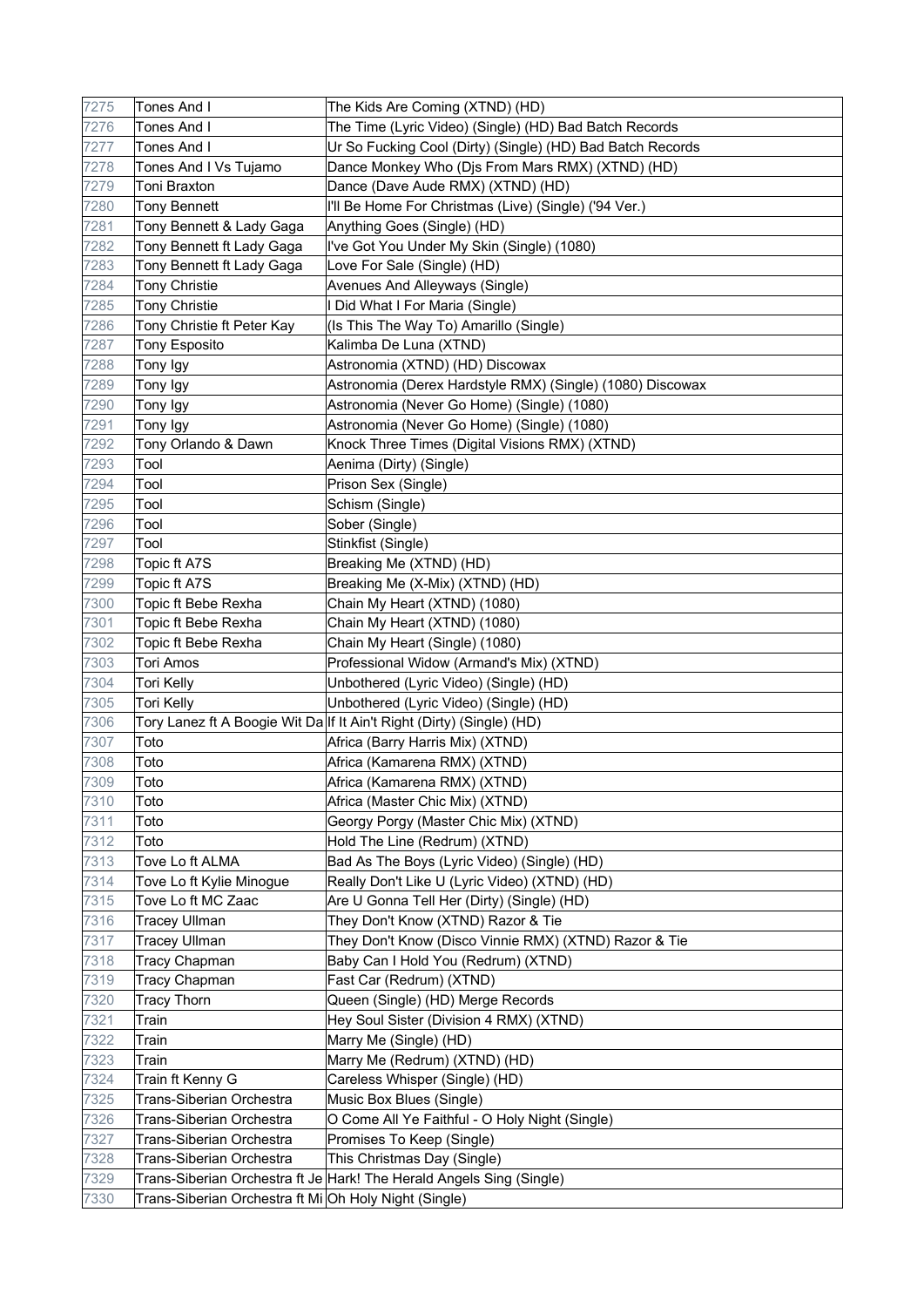| 7331 | Trans-X                                              | Living On Video (XTND)                                        |
|------|------------------------------------------------------|---------------------------------------------------------------|
| 7332 | Trans-X                                              | Living On Video (Redrum) (XTND)                               |
| 7333 | Trans-X                                              | Message On The Radio (Remix) (XTND)                           |
| 7334 | Trans-X                                              | Message On The Radio (Remix) (XTND)                           |
| 7335 | Trans-X                                              | Message On The Radio (Remix) (XTND)                           |
| 7336 | <b>Transvision Vamp</b>                              | Baby I Don't Care (Single)                                    |
| 7337 | <b>Transvision Vamp</b>                              | Born To Be Sold (Single)                                      |
| 7338 | <b>Transvision Vamp</b>                              | I Want Your Love (Single)                                     |
| 7339 | <b>Transvision Vamp</b>                              | I Want Your Love (Single)                                     |
| 7340 | <b>Transvision Vamp</b>                              | If Looks Could Kill (Single)                                  |
| 7341 | <b>Transvision Vamp</b>                              | Tell That Girl To Shut Up (Single)                            |
| 7342 | Travis Scott & HVME                                  | Goosebumps (Remix) (XTND) (1080)                              |
| 7343 | Travis Scott & HVME                                  | Goosebumps (Remix) (Dirty) (XTND) (1080)                      |
| 7344 | Travis Scott & HVME                                  | Goosebumps (Remix) (X-Mix) (XTND) (1080)                      |
| 7345 | Trettmann ft Alli Neumann                            | Zeit Steht (Single) (HD) SoulForce Records                    |
| 7346 | <b>Trevor Daniel</b>                                 | Falling (XTND) (HD) Alamo Records                             |
| 7347 | Trevor Daniel                                        | Falling (X-Mix) (XTND) (HD) Alamo Records                     |
| 7348 | <b>Trevor Daniel</b>                                 | Falling (X-Mix) (XTND) (HD) Alamo Records                     |
| 7349 | Trevor Daniel & Selena Gomez Past Life (XTND) (1080) |                                                               |
| 7350 | <b>Trinix</b>                                        | Sweet Dreams (XTND) (1080)                                    |
| 7351 | <b>Trinix</b>                                        | Sweet Dreams (XTND) (1080)                                    |
| 7352 | Trisha Paytas                                        | Six Feet Under (Single) (HD)                                  |
| 7353 | Trobi ft Randy Valentine                             | Angelina (XTND) (HD)                                          |
| 7354 | <b>Trois Cafes Gourmands</b>                         | On T'emmene (Single) (HD) Play Two                            |
| 7355 | TroyBoi                                              | Do You (XTND) (1080) OWSLA                                    |
| 7356 | <b>Troye Sivan</b>                                   | Bloom (XTND) (HD)                                             |
| 7357 | <b>Troye Sivan</b>                                   | Easy (XTND) (HD)                                              |
| 7358 | <b>Troye Sivan</b>                                   | Lucky Strike (XTND) (HD)                                      |
| 7359 | Tryo ft McFly & Carlito                              | Desole Pour Hier Soir XXV (Single) (HD) Salut O Productions   |
| 7360 | <b>Tubeway Army</b>                                  | Are Friends Electric (Single) Beggars Banquet                 |
| 7361 | Tujamo                                               | Candy On The Dancefloor (XTND) (HD)                           |
| 7362 | Tungevaag ft Kid Ink                                 | Ride With Me (RetroVision RMX) (Dirty) (XTND) (HD)            |
| 7363 | Tungevaag ft Kid Ink                                 | Ride With Me (RetroVision RMX) (Dirty) (XTND) (HD)            |
| 7364 | Tungevaag ft Sick Individuals                        | Miss You (XTND) (1080)                                        |
| 7365 | <b>Turtles</b>                                       | Happy Together (Single)                                       |
| 7366 | Turtles                                              | Happy Together (Redrum) (XTND)                                |
| 7367 | Tuxedo & Zapp                                        | Shy (XTND) (HD) Stones Throw Records                          |
| 7368 | Tuxedo & Zapp                                        | Shy (Single) (HD) Stones Throw Records                        |
| 7369 | Twenty 4 Seven                                       | Do You Want Me (Single) (1080) RVR Music                      |
| 7370 | <b>Twenty One Pilots</b>                             | Saturday (Charlie Lane RMX) (XTND) (1080)                     |
| 7371 | <b>Twenty One Pilots</b>                             | Saturday (Charlie Lane RMX) (XTND) (1080)                     |
| 7372 | Two Door Cinema Club                                 | Talk (XTND) (HD) Play It Again Sam                            |
| 7373 | Twocolors                                            | Bloodstream (Single) (1080)                                   |
| 7374 | Twocolors                                            | Lovefool (XTND) (HD)                                          |
| 7375 | Tyga                                                 | Ayy Macarena (XXX) (Dirty) (XTND) (HD) Last Kings Records     |
| 7376 | <b>Tyler Shaw</b>                                    | I See You (Single) (1080)                                     |
| 7377 | <b>Tyler Shaw</b>                                    | Remember (Single) (HD)                                        |
| 7378 | <b>Tyler Shaw</b>                                    | With You (Single) (HD)                                        |
| 7379 | <b>Typically Tropical</b>                            | Barbados (Single) Gull                                        |
| 7380 | U.S.U.R.A.                                           | Open Your Mind (Single)                                       |
| 7381 | U <sub>2</sub>                                       | Get Out Of Your Own Way (XTND) (HD)                           |
| 7382 | U <sub>2</sub>                                       | Hold Me, Thrill Me, Kiss Me, Kill Me (Single)                 |
| 7383 | U <sub>2</sub>                                       | Pride (In The Name Of Love) (Choppe Davila RMX) (XTND) (1080) |
| 7384 | U <sub>2</sub>                                       | Pride (In The Name Of Love) (Choppe Davila RMX) (XTND) (1080) |
| 7385 | U <sub>2</sub>                                       | Pride (In The Name Of Love) (Choppe Davila RMX) (XTND)        |
|      |                                                      |                                                               |
| 7386 | U2                                                   | Pride (In The Name Of Love) (Choppe Davila RMX) (XTND)        |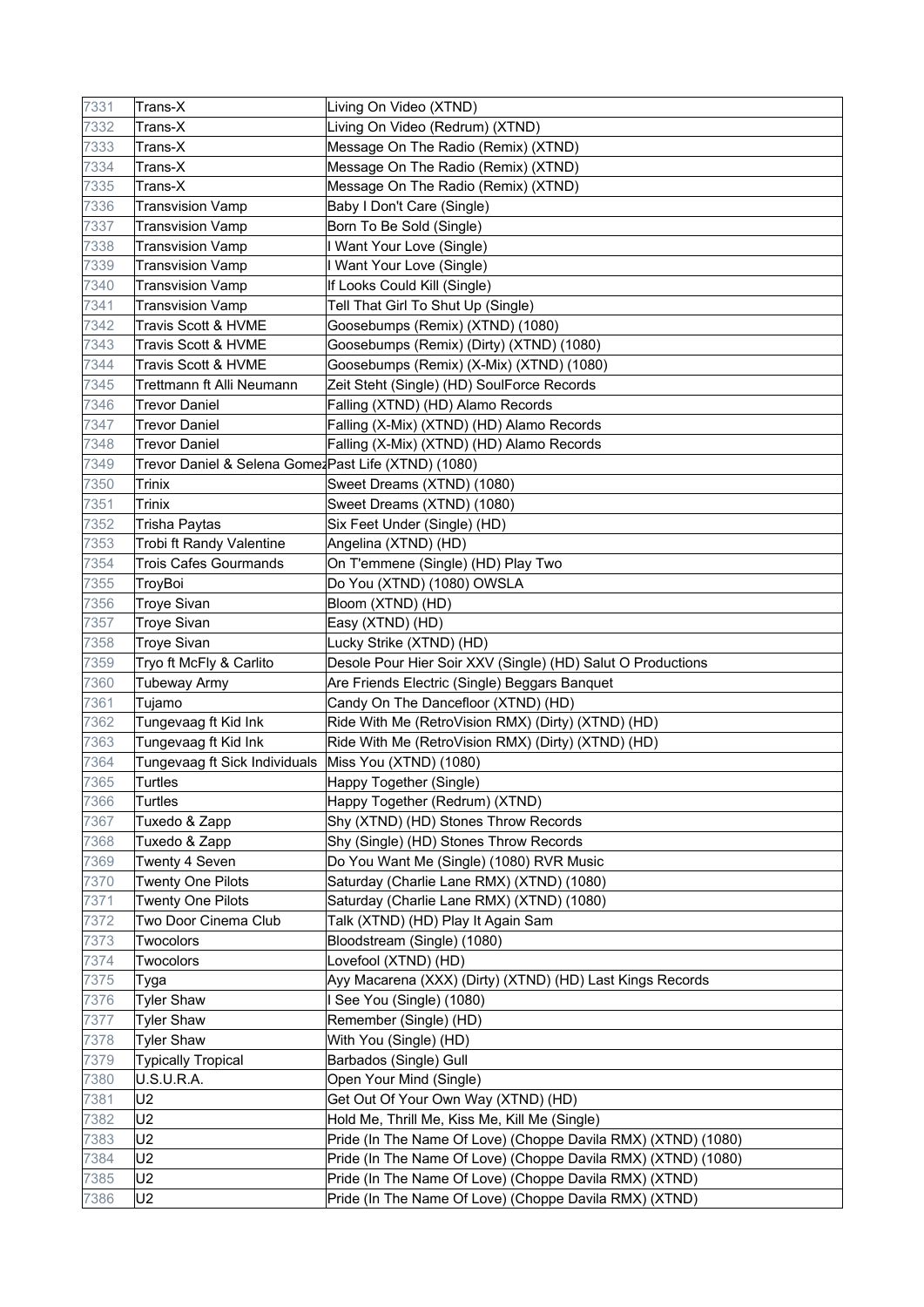| 7387 | U <sub>2</sub>                                  | Pride (In The Name Of Love) (Redrum) (XTND) (1080)                                           |
|------|-------------------------------------------------|----------------------------------------------------------------------------------------------|
| 7388 | U <sub>2</sub>                                  | Sunday Bloody Sunday (XTND) (HD)                                                             |
| 7389 | U <sub>2</sub>                                  | Where The Streets Have No Name (XTND) (1080)                                                 |
| 7390 | U <sub>2</sub>                                  | Where The Streets Have No Name (Single)                                                      |
| 7391 | U <sub>2</sub>                                  | Where The Streets Have No Name (Johnny Vicious RMX) (XTND) (1080)                            |
| 7392 | U <sub>2</sub>                                  | Where The Streets Have No Name (Johnny Vicious RMX) (XTND) (1080)                            |
| 7393 | U <sub>2</sub>                                  | Where The Streets Have No Name (Johnny Vicious RMX) (XTND)                                   |
| 7394 | U <sub>2</sub>                                  | Where The Streets Have No Name (Redrum) (XTND) (1080)                                        |
| 7395 | U <sub>2</sub>                                  | With Or Without You (Daft Punk Redrum) (XTND)                                                |
| 7396 | U <sub>2</sub>                                  | With Or Without You (Dr Kucho RMX) (XTND)                                                    |
| 7397 | U2 & A.R Rahman                                 | Ahimsa (Lyric Video) (Single) (HD)                                                           |
| 7398 | U96                                             | Love Sees No Colour (XTND)                                                                   |
| 7399 | U96                                             | Love Sees No Colour (Eurodance RMX) (XTND)                                                   |
| 7400 | <b>UB40</b>                                     | Can't Help Falling In Love (XTND)                                                            |
| 7401 | <b>UB40</b>                                     | Kingston Town (XTND)                                                                         |
| 7402 | Udo Lindenberg                                  | Wenn Du Durchhangst (Single)                                                                 |
| 7403 | Udo Wenders                                     | Amada Mia Amore Mio (Single) (HD) Homerun Music 2015                                         |
| 7404 | <b>Udo Wenders</b>                              | Amada Mia Amore Mio (Single) (HD) Homerun Music 2015                                         |
| 7405 | <b>Ultra Nate</b>                               | Free (Giovi MMXXI RMX) (XTND) Strictly Rhythm                                                |
| 7406 | Ultra Nate                                      | Free (Live Your Life) (B-Sights RMX) (Single) (1080) Peace Bisquit                           |
| 7407 | Ultravox                                        | The Voice (Single)                                                                           |
| 7408 | Umberto Tozzi                                   | Gloria (Alternate Video) (Single)                                                            |
| 7409 | Umberto Tozzi                                   | Gloria (Single)                                                                              |
| 7410 | Umberto Tozzi                                   | Gloria (Single)                                                                              |
| 7411 | Umberto Tozzi                                   | Ti Amo (Single) CDG                                                                          |
| 7412 | Ummet Ozcan & DJ Ghost                          | Airport (XTND) (HD)                                                                          |
| 7413 | Ummet Ozcan ft Mo-Do                            | Eins Zwei (XTND) (HD)                                                                        |
| 7414 | Ummet Ozcan ft PollyAnna                        | Starchild (XTND) (HD)                                                                        |
| 7415 | Ummet Ozcan ft Robin Valo                       | I Don't Care (XTND) (HD)                                                                     |
| 7416 | Underworld                                      | Another Silent Way (Single) (HD) Smith Hyde Productions                                      |
| 7417 | Unknown Mortal Orchestra                        | Everyone Acts Crazy Nowadays (Single) (HD) Jagjaguwar                                        |
| 7418 | Unknown Mortal Orchestra                        | Hunnybee (Single) (HD) Jagjaguwar                                                            |
| 7419 | <b>UPSAHL</b>                                   | Drugs (XXX) (Single) (1080)                                                                  |
| 7420 | <b>Urban Cookie Collective</b>                  | The Key The Secret (Luca Debonaire RMX) (XTND) Pulse-8                                       |
| 7421 | <b>Urge Overkill</b>                            | Girl, You'll Be A Woman Soon (Single)                                                        |
| 7422 | Uriah Heep                                      | Easy Livin' (Single)                                                                         |
| 7423 | Uriah Heep                                      | Sympathy (Single) Bronze                                                                     |
| 7424 | Us The Duo                                      | No Matter Where You Are (Wedding Ver.) (Single) (HD) Rastonea Records                        |
| 7425 |                                                 | Usain Bolt ft Ding Dong, Dexta Olympe Rose Medley (Dirty) (XTND) (1080) Rajah Karanja Nelson |
| 7426 | Valentino Khan                                  | BRB (Single) (HD) Mad Decent                                                                 |
| 7427 | ValsBezig                                       | Buk (Single) (HD) Top Notch Music                                                            |
| 7428 | Van Halen                                       | Don't Tell Me (What Love Can Do) (Single)                                                    |
| 7429 | Van Halen                                       | Feels So Good (Single)                                                                       |
| 7430 | Van Halen                                       | Jump (Armin Van Buuren RMX) (XTND)                                                           |
| 7431 | Van Halen                                       | Jump (Armin Van Buuren RMX) (Xtendamix Rework) (XTND)                                        |
| 7432 | Van Halen                                       | You Really Got Me (Single)                                                                   |
| 7433 | Van McCoy                                       | Soul Cha Cha (Single) H & L Records                                                          |
| 7434 | Van McCoy                                       | Soul Cha Cha (Single) H & L Records                                                          |
| 7435 | Van McCoy & The Soul City S The Hustle (Single) |                                                                                              |
| 7436 | Van McCoy & The Soul City S The Hustle (Single) |                                                                                              |
| 7437 |                                                 | Van McCoy & The Soul City S The Hustle (Digital Visions RMX) (XTND)                          |
| 7438 |                                                 | Van McCoy & The Soul City S The Hustle (Master Chic Mix) (XTND)                              |
| 7439 | Van Morrison                                    | Brown Eyed Girl (Movie Ver.) (Single)                                                        |
| 7440 | Van Morrison                                    | Brown Eyed Girl (Movie Ver.) (Redrum) (XTND)                                                 |
| 7441 | Van Morrison                                    | Only A Song (Single) (HD)                                                                    |
| 7442 | Van Morrison                                    | The Healing Game (Single)                                                                    |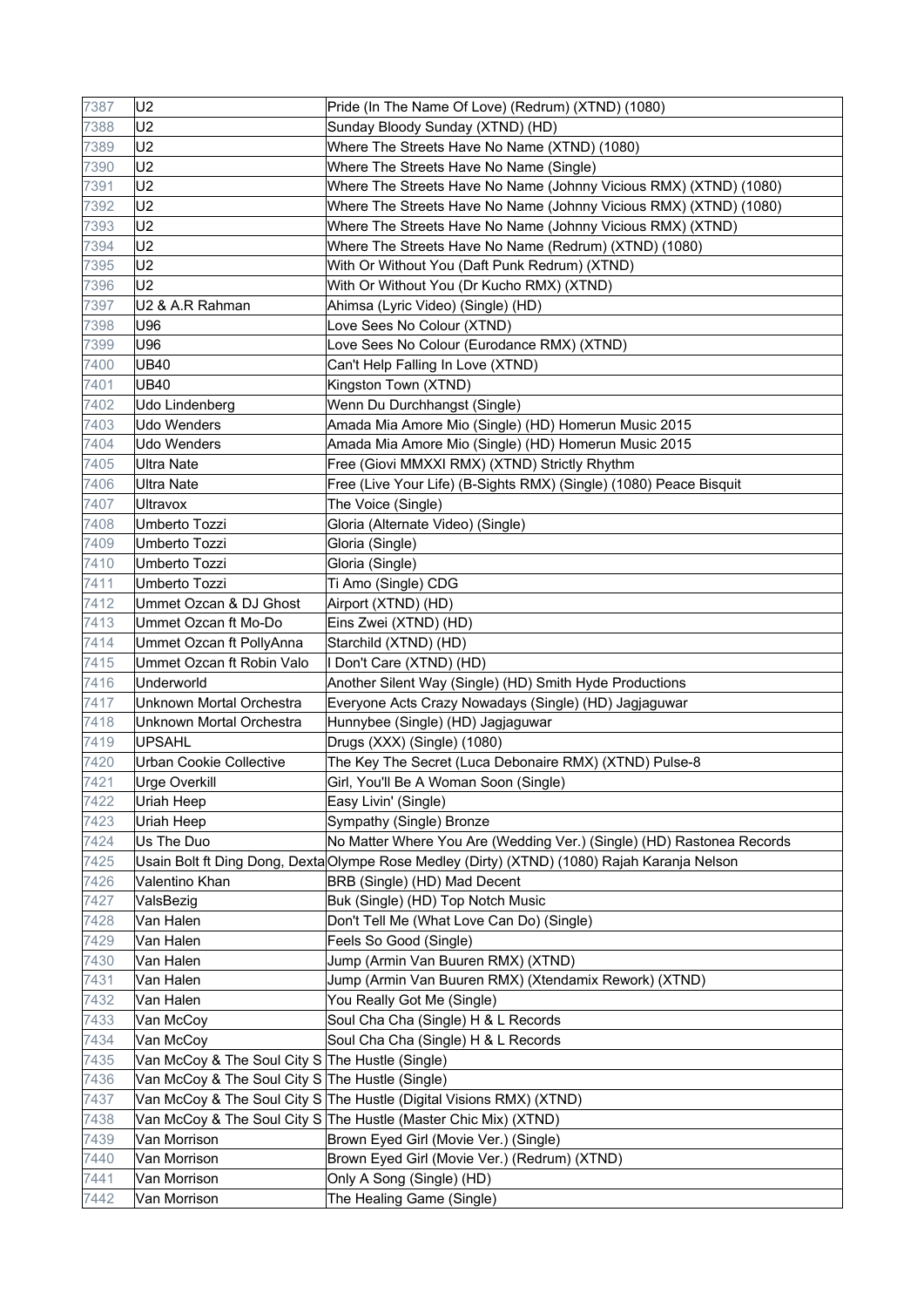| 7444<br>Vanessa Carlton<br>Die, Dinosaur (Single) (HD) Dine Alone Music<br>7445<br>Vanessa Mai<br>Beste Ver. (Single) (HD)<br>7446<br>Vangelis<br>Chariots Of Fire (Single)<br>7447<br>The Conquest Of Paradise (Single)<br>Vangelis<br>7448<br>You Keep Me Hangin' On (XTND) ATCO Records<br>Vanilla Fudge<br>7449<br>Vanilla Ice<br>Ice Baby (Remix) (Single)<br>7450<br>Vanilla Ice<br>Ice Ice Baby (XTND) (1080)<br>7451<br>Vanilla Ice<br>Ice Ice Baby (Yastreb RMX) (XTND)<br>7452<br>Vanilla Ice<br>Ice Ice Baby (Yastreb RMX) (XTND)<br>7453<br>Vanilla Ice<br>Play That Funky Music (Single)<br>7454<br>Vanilla Ice<br>Play That Funky Music (Single)<br>7455<br>Vanilla Ice<br>Satisfaction (Single)<br>7456<br><b>Various Artists</b><br>80's Party Pop Mix (XTND)<br>7457<br><b>Various Artists</b><br>80's Party Pop Mix (XTND)<br>7458<br><b>Various Artists</b><br>80's Party Pop Mix (XTND)<br>7459<br><b>Various Artists</b><br>80's Party Pop Mix (XTND)<br>7460<br><b>Various Artists</b><br>80's Party Pop Mix (XTND)<br>7461<br><b>Various Artists</b><br>Classic Party Disco Mix (XTND)<br>7462<br><b>Various LGBTQIA Artists</b><br>Celebrate Love (Single) (HD) FlipMusic Records<br>7463<br>Vasco Rossi<br>Una Canzone D'Amore Buttata Via (Single) (1080)<br>7464<br>Vasco Rossi<br>Una Canzone D'Amore Buttata Via (Single) (HD)<br>7465<br>Vasco Rossi<br>Una Canzone D'Amore Buttata Via (Single) (HD)<br>7466<br>Vasco Rossi<br>Una Canzone D'Amore Buttata Via (Single) (HD)<br>7467<br>Concrete Heart (XTND) (HD) KMV Music<br>Vassy<br>7468<br>Vassy<br>History (Jump Smokers RMX) (XTND)<br>7469<br>Vaughan Mason & Crew<br>Bounce, Rock, Skate, Roll (Digital Visions RMX) (XTND) Brunswick<br>7470<br>VAVO ft ZHIKO<br>Anything For You (Single) (HD) Kess Records<br>Vaya Con Dios<br>What's A Woman (Single)<br>7471<br>7472<br>Vegedream ft Jessica Aire, Anilbiza (Dirty) (Single) (HD)<br>Elle Est Bonne Sa MĆØre (Dirty) (Single) (HD)<br>Vegedream ft Ninho<br>7473<br>7474<br>Velvet 99<br>These Boots Are Made For Walkin' (Single) B.I.G<br>7475<br>We Like To Party (XTND)<br>Venga Boys<br>7476<br>Vengaboys<br>1999 (I Wanna Go Back) (XTND) (1080) Violent Music<br>7477<br>1999 (I Wanna Go Back) (Single) (1080) Violent Music<br>Vengaboys<br>1999 (I Wanna Go Back) (Single) (1080) Violent Music<br>7478<br>Vengaboys<br>Vengaboys<br>Cheekah Bow Bow (That Computer Song) (XTND) (HD) Violent Music<br>7479<br>7480<br>Versus ft Praxis & Kathy Browr Turn Me Out (Lyric Video) (Single) (HD) Ultra<br>7481<br>Versus ft Praxis & Kathy Browr Turn Me Out (Lyric Video) (Single) (HD) Ultra<br>7482<br>Green Acres Theme (Single)<br>Vic Mizzy<br>7483<br>Vicki Sue Robinson<br>Turn The Beat Around (Digital Visions RMX) (XTND)<br>7484<br>Turn The Beat Around (Lyric Video) (XTND) (1080)<br>Vicki Sue Robinson<br>7485<br>Tango D'Amor (Single) Philips<br>Vicky Leandros<br>7486<br><b>Victor Crone</b><br>Storm (Single) (HD) Storm Management<br>7487<br>Victoria Monet<br>Jaguar (Single) (1080) Tribe Records<br>7488<br>Village People<br>Milkshake (Single)<br>7489<br>Rise Up (Lyric Video) (XTND) (HD)<br><b>VINAI ft Vamero</b><br>7490<br><b>VINAI ft Vamero</b><br>Rise Up (Lyric Video) (XTND) (HD) | 7443 | Vance Joy  | Missing Piece (Single) (1080)                               |
|-------------------------------------------------------------------------------------------------------------------------------------------------------------------------------------------------------------------------------------------------------------------------------------------------------------------------------------------------------------------------------------------------------------------------------------------------------------------------------------------------------------------------------------------------------------------------------------------------------------------------------------------------------------------------------------------------------------------------------------------------------------------------------------------------------------------------------------------------------------------------------------------------------------------------------------------------------------------------------------------------------------------------------------------------------------------------------------------------------------------------------------------------------------------------------------------------------------------------------------------------------------------------------------------------------------------------------------------------------------------------------------------------------------------------------------------------------------------------------------------------------------------------------------------------------------------------------------------------------------------------------------------------------------------------------------------------------------------------------------------------------------------------------------------------------------------------------------------------------------------------------------------------------------------------------------------------------------------------------------------------------------------------------------------------------------------------------------------------------------------------------------------------------------------------------------------------------------------------------------------------------------------------------------------------------------------------------------------------------------------------------------------------------------------------------------------------------------------------------------------------------------------------------------------------------------------------------------------------------------------------------------------------------------------------------------------------------------------------------------------------------------------------------------------------------------------------------------------------------------------------------------------------------------------------------------------------------------------------------------------------------------------------------------------------------------------------------------------------------------------------------------------------------------------------------------------------------------------------------------------------------------------------------|------|------------|-------------------------------------------------------------|
|                                                                                                                                                                                                                                                                                                                                                                                                                                                                                                                                                                                                                                                                                                                                                                                                                                                                                                                                                                                                                                                                                                                                                                                                                                                                                                                                                                                                                                                                                                                                                                                                                                                                                                                                                                                                                                                                                                                                                                                                                                                                                                                                                                                                                                                                                                                                                                                                                                                                                                                                                                                                                                                                                                                                                                                                                                                                                                                                                                                                                                                                                                                                                                                                                                                                               |      |            |                                                             |
|                                                                                                                                                                                                                                                                                                                                                                                                                                                                                                                                                                                                                                                                                                                                                                                                                                                                                                                                                                                                                                                                                                                                                                                                                                                                                                                                                                                                                                                                                                                                                                                                                                                                                                                                                                                                                                                                                                                                                                                                                                                                                                                                                                                                                                                                                                                                                                                                                                                                                                                                                                                                                                                                                                                                                                                                                                                                                                                                                                                                                                                                                                                                                                                                                                                                               |      |            |                                                             |
|                                                                                                                                                                                                                                                                                                                                                                                                                                                                                                                                                                                                                                                                                                                                                                                                                                                                                                                                                                                                                                                                                                                                                                                                                                                                                                                                                                                                                                                                                                                                                                                                                                                                                                                                                                                                                                                                                                                                                                                                                                                                                                                                                                                                                                                                                                                                                                                                                                                                                                                                                                                                                                                                                                                                                                                                                                                                                                                                                                                                                                                                                                                                                                                                                                                                               |      |            |                                                             |
|                                                                                                                                                                                                                                                                                                                                                                                                                                                                                                                                                                                                                                                                                                                                                                                                                                                                                                                                                                                                                                                                                                                                                                                                                                                                                                                                                                                                                                                                                                                                                                                                                                                                                                                                                                                                                                                                                                                                                                                                                                                                                                                                                                                                                                                                                                                                                                                                                                                                                                                                                                                                                                                                                                                                                                                                                                                                                                                                                                                                                                                                                                                                                                                                                                                                               |      |            |                                                             |
|                                                                                                                                                                                                                                                                                                                                                                                                                                                                                                                                                                                                                                                                                                                                                                                                                                                                                                                                                                                                                                                                                                                                                                                                                                                                                                                                                                                                                                                                                                                                                                                                                                                                                                                                                                                                                                                                                                                                                                                                                                                                                                                                                                                                                                                                                                                                                                                                                                                                                                                                                                                                                                                                                                                                                                                                                                                                                                                                                                                                                                                                                                                                                                                                                                                                               |      |            |                                                             |
|                                                                                                                                                                                                                                                                                                                                                                                                                                                                                                                                                                                                                                                                                                                                                                                                                                                                                                                                                                                                                                                                                                                                                                                                                                                                                                                                                                                                                                                                                                                                                                                                                                                                                                                                                                                                                                                                                                                                                                                                                                                                                                                                                                                                                                                                                                                                                                                                                                                                                                                                                                                                                                                                                                                                                                                                                                                                                                                                                                                                                                                                                                                                                                                                                                                                               |      |            |                                                             |
|                                                                                                                                                                                                                                                                                                                                                                                                                                                                                                                                                                                                                                                                                                                                                                                                                                                                                                                                                                                                                                                                                                                                                                                                                                                                                                                                                                                                                                                                                                                                                                                                                                                                                                                                                                                                                                                                                                                                                                                                                                                                                                                                                                                                                                                                                                                                                                                                                                                                                                                                                                                                                                                                                                                                                                                                                                                                                                                                                                                                                                                                                                                                                                                                                                                                               |      |            |                                                             |
|                                                                                                                                                                                                                                                                                                                                                                                                                                                                                                                                                                                                                                                                                                                                                                                                                                                                                                                                                                                                                                                                                                                                                                                                                                                                                                                                                                                                                                                                                                                                                                                                                                                                                                                                                                                                                                                                                                                                                                                                                                                                                                                                                                                                                                                                                                                                                                                                                                                                                                                                                                                                                                                                                                                                                                                                                                                                                                                                                                                                                                                                                                                                                                                                                                                                               |      |            |                                                             |
|                                                                                                                                                                                                                                                                                                                                                                                                                                                                                                                                                                                                                                                                                                                                                                                                                                                                                                                                                                                                                                                                                                                                                                                                                                                                                                                                                                                                                                                                                                                                                                                                                                                                                                                                                                                                                                                                                                                                                                                                                                                                                                                                                                                                                                                                                                                                                                                                                                                                                                                                                                                                                                                                                                                                                                                                                                                                                                                                                                                                                                                                                                                                                                                                                                                                               |      |            |                                                             |
|                                                                                                                                                                                                                                                                                                                                                                                                                                                                                                                                                                                                                                                                                                                                                                                                                                                                                                                                                                                                                                                                                                                                                                                                                                                                                                                                                                                                                                                                                                                                                                                                                                                                                                                                                                                                                                                                                                                                                                                                                                                                                                                                                                                                                                                                                                                                                                                                                                                                                                                                                                                                                                                                                                                                                                                                                                                                                                                                                                                                                                                                                                                                                                                                                                                                               |      |            |                                                             |
|                                                                                                                                                                                                                                                                                                                                                                                                                                                                                                                                                                                                                                                                                                                                                                                                                                                                                                                                                                                                                                                                                                                                                                                                                                                                                                                                                                                                                                                                                                                                                                                                                                                                                                                                                                                                                                                                                                                                                                                                                                                                                                                                                                                                                                                                                                                                                                                                                                                                                                                                                                                                                                                                                                                                                                                                                                                                                                                                                                                                                                                                                                                                                                                                                                                                               |      |            |                                                             |
|                                                                                                                                                                                                                                                                                                                                                                                                                                                                                                                                                                                                                                                                                                                                                                                                                                                                                                                                                                                                                                                                                                                                                                                                                                                                                                                                                                                                                                                                                                                                                                                                                                                                                                                                                                                                                                                                                                                                                                                                                                                                                                                                                                                                                                                                                                                                                                                                                                                                                                                                                                                                                                                                                                                                                                                                                                                                                                                                                                                                                                                                                                                                                                                                                                                                               |      |            |                                                             |
|                                                                                                                                                                                                                                                                                                                                                                                                                                                                                                                                                                                                                                                                                                                                                                                                                                                                                                                                                                                                                                                                                                                                                                                                                                                                                                                                                                                                                                                                                                                                                                                                                                                                                                                                                                                                                                                                                                                                                                                                                                                                                                                                                                                                                                                                                                                                                                                                                                                                                                                                                                                                                                                                                                                                                                                                                                                                                                                                                                                                                                                                                                                                                                                                                                                                               |      |            |                                                             |
|                                                                                                                                                                                                                                                                                                                                                                                                                                                                                                                                                                                                                                                                                                                                                                                                                                                                                                                                                                                                                                                                                                                                                                                                                                                                                                                                                                                                                                                                                                                                                                                                                                                                                                                                                                                                                                                                                                                                                                                                                                                                                                                                                                                                                                                                                                                                                                                                                                                                                                                                                                                                                                                                                                                                                                                                                                                                                                                                                                                                                                                                                                                                                                                                                                                                               |      |            |                                                             |
|                                                                                                                                                                                                                                                                                                                                                                                                                                                                                                                                                                                                                                                                                                                                                                                                                                                                                                                                                                                                                                                                                                                                                                                                                                                                                                                                                                                                                                                                                                                                                                                                                                                                                                                                                                                                                                                                                                                                                                                                                                                                                                                                                                                                                                                                                                                                                                                                                                                                                                                                                                                                                                                                                                                                                                                                                                                                                                                                                                                                                                                                                                                                                                                                                                                                               |      |            |                                                             |
|                                                                                                                                                                                                                                                                                                                                                                                                                                                                                                                                                                                                                                                                                                                                                                                                                                                                                                                                                                                                                                                                                                                                                                                                                                                                                                                                                                                                                                                                                                                                                                                                                                                                                                                                                                                                                                                                                                                                                                                                                                                                                                                                                                                                                                                                                                                                                                                                                                                                                                                                                                                                                                                                                                                                                                                                                                                                                                                                                                                                                                                                                                                                                                                                                                                                               |      |            |                                                             |
|                                                                                                                                                                                                                                                                                                                                                                                                                                                                                                                                                                                                                                                                                                                                                                                                                                                                                                                                                                                                                                                                                                                                                                                                                                                                                                                                                                                                                                                                                                                                                                                                                                                                                                                                                                                                                                                                                                                                                                                                                                                                                                                                                                                                                                                                                                                                                                                                                                                                                                                                                                                                                                                                                                                                                                                                                                                                                                                                                                                                                                                                                                                                                                                                                                                                               |      |            |                                                             |
|                                                                                                                                                                                                                                                                                                                                                                                                                                                                                                                                                                                                                                                                                                                                                                                                                                                                                                                                                                                                                                                                                                                                                                                                                                                                                                                                                                                                                                                                                                                                                                                                                                                                                                                                                                                                                                                                                                                                                                                                                                                                                                                                                                                                                                                                                                                                                                                                                                                                                                                                                                                                                                                                                                                                                                                                                                                                                                                                                                                                                                                                                                                                                                                                                                                                               |      |            |                                                             |
|                                                                                                                                                                                                                                                                                                                                                                                                                                                                                                                                                                                                                                                                                                                                                                                                                                                                                                                                                                                                                                                                                                                                                                                                                                                                                                                                                                                                                                                                                                                                                                                                                                                                                                                                                                                                                                                                                                                                                                                                                                                                                                                                                                                                                                                                                                                                                                                                                                                                                                                                                                                                                                                                                                                                                                                                                                                                                                                                                                                                                                                                                                                                                                                                                                                                               |      |            |                                                             |
|                                                                                                                                                                                                                                                                                                                                                                                                                                                                                                                                                                                                                                                                                                                                                                                                                                                                                                                                                                                                                                                                                                                                                                                                                                                                                                                                                                                                                                                                                                                                                                                                                                                                                                                                                                                                                                                                                                                                                                                                                                                                                                                                                                                                                                                                                                                                                                                                                                                                                                                                                                                                                                                                                                                                                                                                                                                                                                                                                                                                                                                                                                                                                                                                                                                                               |      |            |                                                             |
|                                                                                                                                                                                                                                                                                                                                                                                                                                                                                                                                                                                                                                                                                                                                                                                                                                                                                                                                                                                                                                                                                                                                                                                                                                                                                                                                                                                                                                                                                                                                                                                                                                                                                                                                                                                                                                                                                                                                                                                                                                                                                                                                                                                                                                                                                                                                                                                                                                                                                                                                                                                                                                                                                                                                                                                                                                                                                                                                                                                                                                                                                                                                                                                                                                                                               |      |            |                                                             |
|                                                                                                                                                                                                                                                                                                                                                                                                                                                                                                                                                                                                                                                                                                                                                                                                                                                                                                                                                                                                                                                                                                                                                                                                                                                                                                                                                                                                                                                                                                                                                                                                                                                                                                                                                                                                                                                                                                                                                                                                                                                                                                                                                                                                                                                                                                                                                                                                                                                                                                                                                                                                                                                                                                                                                                                                                                                                                                                                                                                                                                                                                                                                                                                                                                                                               |      |            |                                                             |
|                                                                                                                                                                                                                                                                                                                                                                                                                                                                                                                                                                                                                                                                                                                                                                                                                                                                                                                                                                                                                                                                                                                                                                                                                                                                                                                                                                                                                                                                                                                                                                                                                                                                                                                                                                                                                                                                                                                                                                                                                                                                                                                                                                                                                                                                                                                                                                                                                                                                                                                                                                                                                                                                                                                                                                                                                                                                                                                                                                                                                                                                                                                                                                                                                                                                               |      |            |                                                             |
|                                                                                                                                                                                                                                                                                                                                                                                                                                                                                                                                                                                                                                                                                                                                                                                                                                                                                                                                                                                                                                                                                                                                                                                                                                                                                                                                                                                                                                                                                                                                                                                                                                                                                                                                                                                                                                                                                                                                                                                                                                                                                                                                                                                                                                                                                                                                                                                                                                                                                                                                                                                                                                                                                                                                                                                                                                                                                                                                                                                                                                                                                                                                                                                                                                                                               |      |            |                                                             |
|                                                                                                                                                                                                                                                                                                                                                                                                                                                                                                                                                                                                                                                                                                                                                                                                                                                                                                                                                                                                                                                                                                                                                                                                                                                                                                                                                                                                                                                                                                                                                                                                                                                                                                                                                                                                                                                                                                                                                                                                                                                                                                                                                                                                                                                                                                                                                                                                                                                                                                                                                                                                                                                                                                                                                                                                                                                                                                                                                                                                                                                                                                                                                                                                                                                                               |      |            |                                                             |
|                                                                                                                                                                                                                                                                                                                                                                                                                                                                                                                                                                                                                                                                                                                                                                                                                                                                                                                                                                                                                                                                                                                                                                                                                                                                                                                                                                                                                                                                                                                                                                                                                                                                                                                                                                                                                                                                                                                                                                                                                                                                                                                                                                                                                                                                                                                                                                                                                                                                                                                                                                                                                                                                                                                                                                                                                                                                                                                                                                                                                                                                                                                                                                                                                                                                               |      |            |                                                             |
|                                                                                                                                                                                                                                                                                                                                                                                                                                                                                                                                                                                                                                                                                                                                                                                                                                                                                                                                                                                                                                                                                                                                                                                                                                                                                                                                                                                                                                                                                                                                                                                                                                                                                                                                                                                                                                                                                                                                                                                                                                                                                                                                                                                                                                                                                                                                                                                                                                                                                                                                                                                                                                                                                                                                                                                                                                                                                                                                                                                                                                                                                                                                                                                                                                                                               |      |            |                                                             |
|                                                                                                                                                                                                                                                                                                                                                                                                                                                                                                                                                                                                                                                                                                                                                                                                                                                                                                                                                                                                                                                                                                                                                                                                                                                                                                                                                                                                                                                                                                                                                                                                                                                                                                                                                                                                                                                                                                                                                                                                                                                                                                                                                                                                                                                                                                                                                                                                                                                                                                                                                                                                                                                                                                                                                                                                                                                                                                                                                                                                                                                                                                                                                                                                                                                                               |      |            |                                                             |
|                                                                                                                                                                                                                                                                                                                                                                                                                                                                                                                                                                                                                                                                                                                                                                                                                                                                                                                                                                                                                                                                                                                                                                                                                                                                                                                                                                                                                                                                                                                                                                                                                                                                                                                                                                                                                                                                                                                                                                                                                                                                                                                                                                                                                                                                                                                                                                                                                                                                                                                                                                                                                                                                                                                                                                                                                                                                                                                                                                                                                                                                                                                                                                                                                                                                               |      |            |                                                             |
|                                                                                                                                                                                                                                                                                                                                                                                                                                                                                                                                                                                                                                                                                                                                                                                                                                                                                                                                                                                                                                                                                                                                                                                                                                                                                                                                                                                                                                                                                                                                                                                                                                                                                                                                                                                                                                                                                                                                                                                                                                                                                                                                                                                                                                                                                                                                                                                                                                                                                                                                                                                                                                                                                                                                                                                                                                                                                                                                                                                                                                                                                                                                                                                                                                                                               |      |            |                                                             |
|                                                                                                                                                                                                                                                                                                                                                                                                                                                                                                                                                                                                                                                                                                                                                                                                                                                                                                                                                                                                                                                                                                                                                                                                                                                                                                                                                                                                                                                                                                                                                                                                                                                                                                                                                                                                                                                                                                                                                                                                                                                                                                                                                                                                                                                                                                                                                                                                                                                                                                                                                                                                                                                                                                                                                                                                                                                                                                                                                                                                                                                                                                                                                                                                                                                                               |      |            |                                                             |
|                                                                                                                                                                                                                                                                                                                                                                                                                                                                                                                                                                                                                                                                                                                                                                                                                                                                                                                                                                                                                                                                                                                                                                                                                                                                                                                                                                                                                                                                                                                                                                                                                                                                                                                                                                                                                                                                                                                                                                                                                                                                                                                                                                                                                                                                                                                                                                                                                                                                                                                                                                                                                                                                                                                                                                                                                                                                                                                                                                                                                                                                                                                                                                                                                                                                               |      |            |                                                             |
|                                                                                                                                                                                                                                                                                                                                                                                                                                                                                                                                                                                                                                                                                                                                                                                                                                                                                                                                                                                                                                                                                                                                                                                                                                                                                                                                                                                                                                                                                                                                                                                                                                                                                                                                                                                                                                                                                                                                                                                                                                                                                                                                                                                                                                                                                                                                                                                                                                                                                                                                                                                                                                                                                                                                                                                                                                                                                                                                                                                                                                                                                                                                                                                                                                                                               |      |            |                                                             |
|                                                                                                                                                                                                                                                                                                                                                                                                                                                                                                                                                                                                                                                                                                                                                                                                                                                                                                                                                                                                                                                                                                                                                                                                                                                                                                                                                                                                                                                                                                                                                                                                                                                                                                                                                                                                                                                                                                                                                                                                                                                                                                                                                                                                                                                                                                                                                                                                                                                                                                                                                                                                                                                                                                                                                                                                                                                                                                                                                                                                                                                                                                                                                                                                                                                                               |      |            |                                                             |
|                                                                                                                                                                                                                                                                                                                                                                                                                                                                                                                                                                                                                                                                                                                                                                                                                                                                                                                                                                                                                                                                                                                                                                                                                                                                                                                                                                                                                                                                                                                                                                                                                                                                                                                                                                                                                                                                                                                                                                                                                                                                                                                                                                                                                                                                                                                                                                                                                                                                                                                                                                                                                                                                                                                                                                                                                                                                                                                                                                                                                                                                                                                                                                                                                                                                               |      |            |                                                             |
|                                                                                                                                                                                                                                                                                                                                                                                                                                                                                                                                                                                                                                                                                                                                                                                                                                                                                                                                                                                                                                                                                                                                                                                                                                                                                                                                                                                                                                                                                                                                                                                                                                                                                                                                                                                                                                                                                                                                                                                                                                                                                                                                                                                                                                                                                                                                                                                                                                                                                                                                                                                                                                                                                                                                                                                                                                                                                                                                                                                                                                                                                                                                                                                                                                                                               |      |            |                                                             |
|                                                                                                                                                                                                                                                                                                                                                                                                                                                                                                                                                                                                                                                                                                                                                                                                                                                                                                                                                                                                                                                                                                                                                                                                                                                                                                                                                                                                                                                                                                                                                                                                                                                                                                                                                                                                                                                                                                                                                                                                                                                                                                                                                                                                                                                                                                                                                                                                                                                                                                                                                                                                                                                                                                                                                                                                                                                                                                                                                                                                                                                                                                                                                                                                                                                                               |      |            |                                                             |
|                                                                                                                                                                                                                                                                                                                                                                                                                                                                                                                                                                                                                                                                                                                                                                                                                                                                                                                                                                                                                                                                                                                                                                                                                                                                                                                                                                                                                                                                                                                                                                                                                                                                                                                                                                                                                                                                                                                                                                                                                                                                                                                                                                                                                                                                                                                                                                                                                                                                                                                                                                                                                                                                                                                                                                                                                                                                                                                                                                                                                                                                                                                                                                                                                                                                               |      |            |                                                             |
|                                                                                                                                                                                                                                                                                                                                                                                                                                                                                                                                                                                                                                                                                                                                                                                                                                                                                                                                                                                                                                                                                                                                                                                                                                                                                                                                                                                                                                                                                                                                                                                                                                                                                                                                                                                                                                                                                                                                                                                                                                                                                                                                                                                                                                                                                                                                                                                                                                                                                                                                                                                                                                                                                                                                                                                                                                                                                                                                                                                                                                                                                                                                                                                                                                                                               |      |            |                                                             |
|                                                                                                                                                                                                                                                                                                                                                                                                                                                                                                                                                                                                                                                                                                                                                                                                                                                                                                                                                                                                                                                                                                                                                                                                                                                                                                                                                                                                                                                                                                                                                                                                                                                                                                                                                                                                                                                                                                                                                                                                                                                                                                                                                                                                                                                                                                                                                                                                                                                                                                                                                                                                                                                                                                                                                                                                                                                                                                                                                                                                                                                                                                                                                                                                                                                                               |      |            |                                                             |
|                                                                                                                                                                                                                                                                                                                                                                                                                                                                                                                                                                                                                                                                                                                                                                                                                                                                                                                                                                                                                                                                                                                                                                                                                                                                                                                                                                                                                                                                                                                                                                                                                                                                                                                                                                                                                                                                                                                                                                                                                                                                                                                                                                                                                                                                                                                                                                                                                                                                                                                                                                                                                                                                                                                                                                                                                                                                                                                                                                                                                                                                                                                                                                                                                                                                               |      |            |                                                             |
|                                                                                                                                                                                                                                                                                                                                                                                                                                                                                                                                                                                                                                                                                                                                                                                                                                                                                                                                                                                                                                                                                                                                                                                                                                                                                                                                                                                                                                                                                                                                                                                                                                                                                                                                                                                                                                                                                                                                                                                                                                                                                                                                                                                                                                                                                                                                                                                                                                                                                                                                                                                                                                                                                                                                                                                                                                                                                                                                                                                                                                                                                                                                                                                                                                                                               |      |            |                                                             |
|                                                                                                                                                                                                                                                                                                                                                                                                                                                                                                                                                                                                                                                                                                                                                                                                                                                                                                                                                                                                                                                                                                                                                                                                                                                                                                                                                                                                                                                                                                                                                                                                                                                                                                                                                                                                                                                                                                                                                                                                                                                                                                                                                                                                                                                                                                                                                                                                                                                                                                                                                                                                                                                                                                                                                                                                                                                                                                                                                                                                                                                                                                                                                                                                                                                                               |      |            |                                                             |
|                                                                                                                                                                                                                                                                                                                                                                                                                                                                                                                                                                                                                                                                                                                                                                                                                                                                                                                                                                                                                                                                                                                                                                                                                                                                                                                                                                                                                                                                                                                                                                                                                                                                                                                                                                                                                                                                                                                                                                                                                                                                                                                                                                                                                                                                                                                                                                                                                                                                                                                                                                                                                                                                                                                                                                                                                                                                                                                                                                                                                                                                                                                                                                                                                                                                               |      |            |                                                             |
|                                                                                                                                                                                                                                                                                                                                                                                                                                                                                                                                                                                                                                                                                                                                                                                                                                                                                                                                                                                                                                                                                                                                                                                                                                                                                                                                                                                                                                                                                                                                                                                                                                                                                                                                                                                                                                                                                                                                                                                                                                                                                                                                                                                                                                                                                                                                                                                                                                                                                                                                                                                                                                                                                                                                                                                                                                                                                                                                                                                                                                                                                                                                                                                                                                                                               |      |            |                                                             |
|                                                                                                                                                                                                                                                                                                                                                                                                                                                                                                                                                                                                                                                                                                                                                                                                                                                                                                                                                                                                                                                                                                                                                                                                                                                                                                                                                                                                                                                                                                                                                                                                                                                                                                                                                                                                                                                                                                                                                                                                                                                                                                                                                                                                                                                                                                                                                                                                                                                                                                                                                                                                                                                                                                                                                                                                                                                                                                                                                                                                                                                                                                                                                                                                                                                                               |      |            |                                                             |
|                                                                                                                                                                                                                                                                                                                                                                                                                                                                                                                                                                                                                                                                                                                                                                                                                                                                                                                                                                                                                                                                                                                                                                                                                                                                                                                                                                                                                                                                                                                                                                                                                                                                                                                                                                                                                                                                                                                                                                                                                                                                                                                                                                                                                                                                                                                                                                                                                                                                                                                                                                                                                                                                                                                                                                                                                                                                                                                                                                                                                                                                                                                                                                                                                                                                               |      |            |                                                             |
|                                                                                                                                                                                                                                                                                                                                                                                                                                                                                                                                                                                                                                                                                                                                                                                                                                                                                                                                                                                                                                                                                                                                                                                                                                                                                                                                                                                                                                                                                                                                                                                                                                                                                                                                                                                                                                                                                                                                                                                                                                                                                                                                                                                                                                                                                                                                                                                                                                                                                                                                                                                                                                                                                                                                                                                                                                                                                                                                                                                                                                                                                                                                                                                                                                                                               | 7491 | Vince Gill | Don't Let Our Love Start Slippin' Away (VDJ JD Edit) (XTND) |
| 7492<br>Vince Gill<br>Don't Let Our Love Start Slippin' Away (VDJ JD Edit) (XTND)                                                                                                                                                                                                                                                                                                                                                                                                                                                                                                                                                                                                                                                                                                                                                                                                                                                                                                                                                                                                                                                                                                                                                                                                                                                                                                                                                                                                                                                                                                                                                                                                                                                                                                                                                                                                                                                                                                                                                                                                                                                                                                                                                                                                                                                                                                                                                                                                                                                                                                                                                                                                                                                                                                                                                                                                                                                                                                                                                                                                                                                                                                                                                                                             |      |            |                                                             |
| 7493<br>Vince Gill<br>Tryin' To Get Over You (Single)                                                                                                                                                                                                                                                                                                                                                                                                                                                                                                                                                                                                                                                                                                                                                                                                                                                                                                                                                                                                                                                                                                                                                                                                                                                                                                                                                                                                                                                                                                                                                                                                                                                                                                                                                                                                                                                                                                                                                                                                                                                                                                                                                                                                                                                                                                                                                                                                                                                                                                                                                                                                                                                                                                                                                                                                                                                                                                                                                                                                                                                                                                                                                                                                                         |      |            |                                                             |
| 7494<br>Vince Gill<br>Tryin' To Get Over You (Single)                                                                                                                                                                                                                                                                                                                                                                                                                                                                                                                                                                                                                                                                                                                                                                                                                                                                                                                                                                                                                                                                                                                                                                                                                                                                                                                                                                                                                                                                                                                                                                                                                                                                                                                                                                                                                                                                                                                                                                                                                                                                                                                                                                                                                                                                                                                                                                                                                                                                                                                                                                                                                                                                                                                                                                                                                                                                                                                                                                                                                                                                                                                                                                                                                         |      |            |                                                             |
| 7495<br>Vini Vici Vs Jean Marie ft HilighMoyoni (XTND) (HD) Smash The House                                                                                                                                                                                                                                                                                                                                                                                                                                                                                                                                                                                                                                                                                                                                                                                                                                                                                                                                                                                                                                                                                                                                                                                                                                                                                                                                                                                                                                                                                                                                                                                                                                                                                                                                                                                                                                                                                                                                                                                                                                                                                                                                                                                                                                                                                                                                                                                                                                                                                                                                                                                                                                                                                                                                                                                                                                                                                                                                                                                                                                                                                                                                                                                                   |      |            |                                                             |
| Vinny Vibe & Calv<br>El Sueno (XTND) (1080) Barnaton<br>7496                                                                                                                                                                                                                                                                                                                                                                                                                                                                                                                                                                                                                                                                                                                                                                                                                                                                                                                                                                                                                                                                                                                                                                                                                                                                                                                                                                                                                                                                                                                                                                                                                                                                                                                                                                                                                                                                                                                                                                                                                                                                                                                                                                                                                                                                                                                                                                                                                                                                                                                                                                                                                                                                                                                                                                                                                                                                                                                                                                                                                                                                                                                                                                                                                  |      |            |                                                             |
| 7497<br>Vintage Culture & Adam K ft<br>Save Me (XTND) (HD)                                                                                                                                                                                                                                                                                                                                                                                                                                                                                                                                                                                                                                                                                                                                                                                                                                                                                                                                                                                                                                                                                                                                                                                                                                                                                                                                                                                                                                                                                                                                                                                                                                                                                                                                                                                                                                                                                                                                                                                                                                                                                                                                                                                                                                                                                                                                                                                                                                                                                                                                                                                                                                                                                                                                                                                                                                                                                                                                                                                                                                                                                                                                                                                                                    |      |            |                                                             |
| 7498<br>Vintage Culture & Pimpo Gam Yesterday (Lyric Video) (XTND) (HD)                                                                                                                                                                                                                                                                                                                                                                                                                                                                                                                                                                                                                                                                                                                                                                                                                                                                                                                                                                                                                                                                                                                                                                                                                                                                                                                                                                                                                                                                                                                                                                                                                                                                                                                                                                                                                                                                                                                                                                                                                                                                                                                                                                                                                                                                                                                                                                                                                                                                                                                                                                                                                                                                                                                                                                                                                                                                                                                                                                                                                                                                                                                                                                                                       |      |            |                                                             |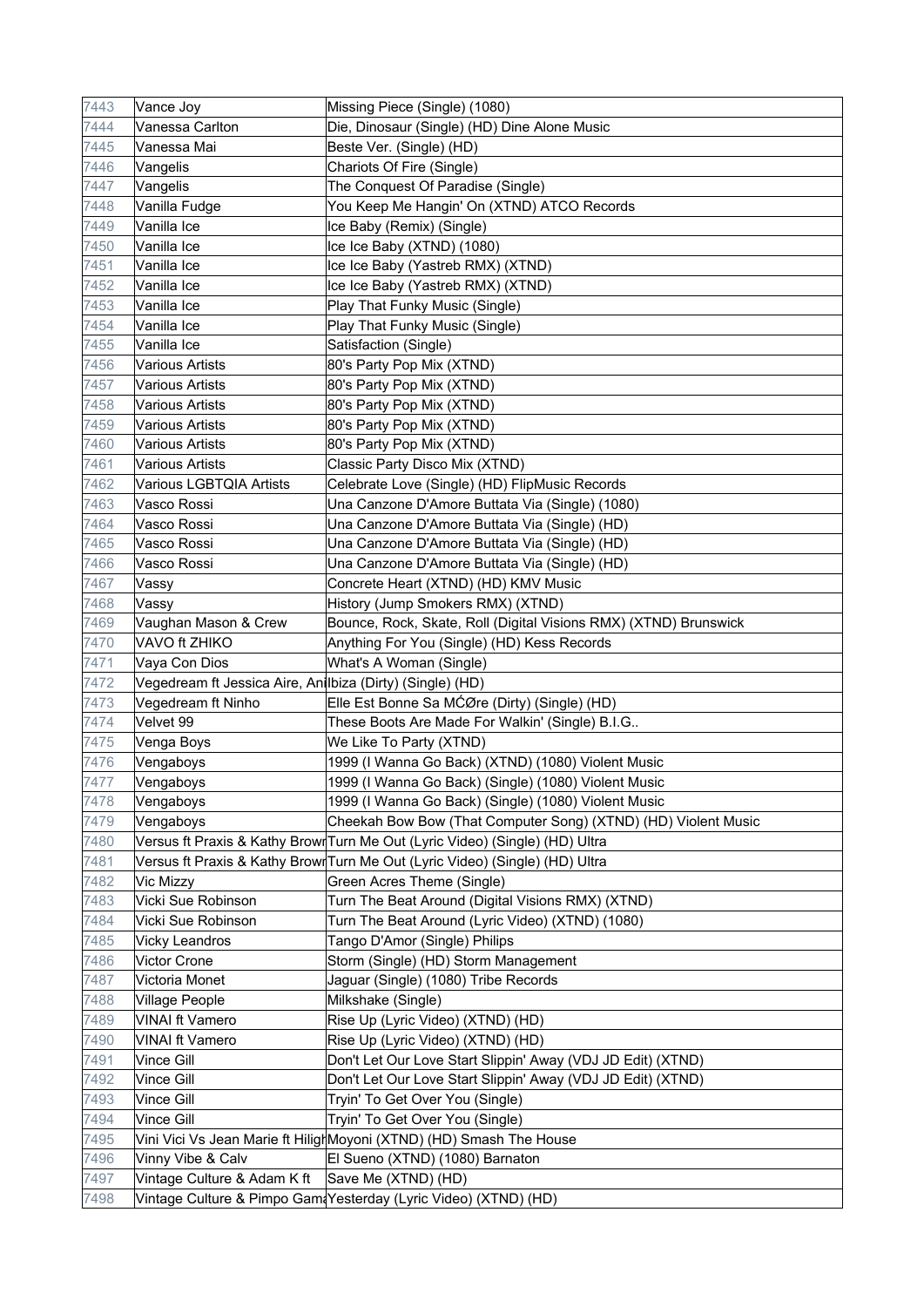| 7499 | Viola Wills                                             | If You Could Read My Mind (Single)                                                |
|------|---------------------------------------------------------|-----------------------------------------------------------------------------------|
| 7500 | Viola Wills                                             | If You Could Read My Mind (Redrum) (XTND)                                         |
| 7501 | Virginia To Vegas ft NOTD                               | Malibu (Lyric Video) (XXX) (Dirty) (Single) (HD) Wax Records                      |
| 7502 | Visage                                                  | Fade To Grey (Master Chic Mix) (XTND)                                             |
| 7503 | Visage                                                  | The Damned Don't Cry (Single)                                                     |
| 7504 | Visage                                                  | Visage (Single)                                                                   |
| 7505 | Vishal & Shekhar, Shreya Gho Radha (Single) (1080)      |                                                                                   |
| 7506 | VIZE & Alan Walker ft Leony                             | Space Melody (Edward Artemyev) (Lyric Video) (Single) (HD)                        |
| 7507 | VIZE & Joker Bra & Leony                                | Paradise (Single) (1080) Kontor                                                   |
| 7508 | VIZE & Tom Gregory                                      | Never Let Me Down (XTND) (HD) Kontor                                              |
| 7509 | <b>VIZE ft Laniia</b>                                   | Stars (XTND) (HD) Kontor                                                          |
| 7510 | Vitalic                                                 | Poison Lips (Single) Play It Again Sam                                            |
| 7511 | Vitamin Z                                               | Circus Ring (We Scream About) (XTND)                                              |
| 7512 | Vitas                                                   | 7th Element (Single)                                                              |
| 7513 | Vitas ft Nappy Roots                                    | Roll With The Beat (XTND) (1080) Monatomic Music                                  |
| 7514 | Vitesse                                                 | Rock 'N' Roll Band (Single) Negram                                                |
| 7515 | Vivabeat                                                | The House Is Burning (But There's No One Home) (Single) Permanent Press           |
| 7516 | <b>VJ Loops</b>                                         | Halloween Loops - Halloween Night 01 (2019) (Single) (1080)                       |
| 7517 | VJ Loops                                                | Halloween Loops - Halloween Night 01 (2019) (Single) (1080)                       |
| 7518 | VJ Loops                                                | Halloween Loops - Halloween Night 01 (2019) (Single) (1080)                       |
| 7519 | VJ Loops                                                | Halloween Loops - Halloween Night 01 (2019) (Single) (1080)                       |
| 7520 | VJ Loops                                                | Halloween Loops - Halloween Night 01 (2019) (Single) (1080)                       |
| 7521 | VJ Loops                                                | Halloween Visuals 2019 (Single) (HD)                                              |
| 7522 | VJ Loops                                                | Snow Village (Single) (HD)                                                        |
| 7523 | VJ Loops                                                | Winter Christmas Scene Moving Background (Single) (HD)                            |
| 7524 | Voyce                                                   | All Of Me (German Ver.) (Single) (HD)                                             |
| 7525 | Voyce                                                   | Bad Habits (German Ver.) (Single) (HD)                                            |
| 7526 | Vremya & Steklo                                         | Last Dance (Single) (1080) Mozgi Entertainment                                    |
| 7527 | <b>Vybz Kartel</b>                                      | Dem No Ready (XTND) (1080) Redboom Supamix                                        |
| 7528 | W&W                                                     | Moscow (XTND) (HD)                                                                |
| 7529 | W&W & Axmo ft Giin                                      | Skydance (XTND) (1080) Rave Culture                                               |
| 7530 |                                                         | W&W & Martin Jensen ft Linn   Greece 2021 (XTND) (HD) Rave Culture Music          |
| 7531 | W&W ft Eva Simons                                       | Caribbean Rave (XTND) (1080)                                                      |
| 7532 |                                                         | Walk Off The Earth & Lukas G Love You Right (Single) (1080) Golden Carrot Records |
| 7533 | <b>Wallace Collection</b>                               | Daydream (Single) Odeon                                                           |
| 7534 | <b>Walter Murphy Band</b>                               | A Fifth Of Beethoven (Single) Private Stock                                       |
| 7535 | Walter Murphy Band                                      | A Fifth Of Beethoven (Digital Visions RMX) (XTND)                                 |
| 7536 | Wang Chung                                              | Dance Hall Days (Orchestral Ver.) (Single) (1080)                                 |
| 7537 | Wang Chung                                              | Everybody Have Fun Tonight (Orchestral Ver.) (Single) (1080)                      |
| 7538 | War                                                     | Low Rider (Single)                                                                |
| 7539 | War                                                     | Why Can't We Be Friends (XTND) (1080)                                             |
| 7540 | <b>Warp Brothers</b>                                    | We Will Survive (XTND) Kontor                                                     |
| 7541 | <b>Warren Smith</b>                                     | Red Cadillac And A Black Moustache (Lyric Video) (Single) (1080)                  |
| 7542 | <b>Warren Zevon</b>                                     | Werewolves Of London (Redrum) (XTND)                                              |
| 7543 | Was (Not Was)                                           | Papa Was A Rolling Stone (Single)                                                 |
| 7544 | WasteLand ft Benzey                                     | La La Land (Single) (HD) Central Station Records                                  |
| 7545 | Waterparks                                              | Dream Boy (Single) (HD) Hopeless Records                                          |
| 7546 | Wax                                                     | Right Between The Eyes (12 Inch Mix) (XTND)                                       |
| 7547 | Waylon Jennings & Hank Willia The Conversation (Single) |                                                                                   |
| 7548 | Weezer                                                  | Buddy Holly (XTND)                                                                |
| 7549 | Weezer                                                  | Buddy Holly (Single)                                                              |
| 7550 | Weezer                                                  | Lost In The Woods (Single) (HD)                                                   |
| 7551 | Weezer                                                  | The End Of The Game (Single) (1080)                                               |
| 7552 |                                                         | Wenzday & Capozzi ft Lil Debt Bright Lights (Dirty) (XTND) (1080) Confession      |
| 7553 | West End Girls                                          | Domino Dancing (XTND)                                                             |
| 7554 | Westbam-ML ft The Beloved                               | Sky Is The Limit (XTND) (HD) WG Records                                           |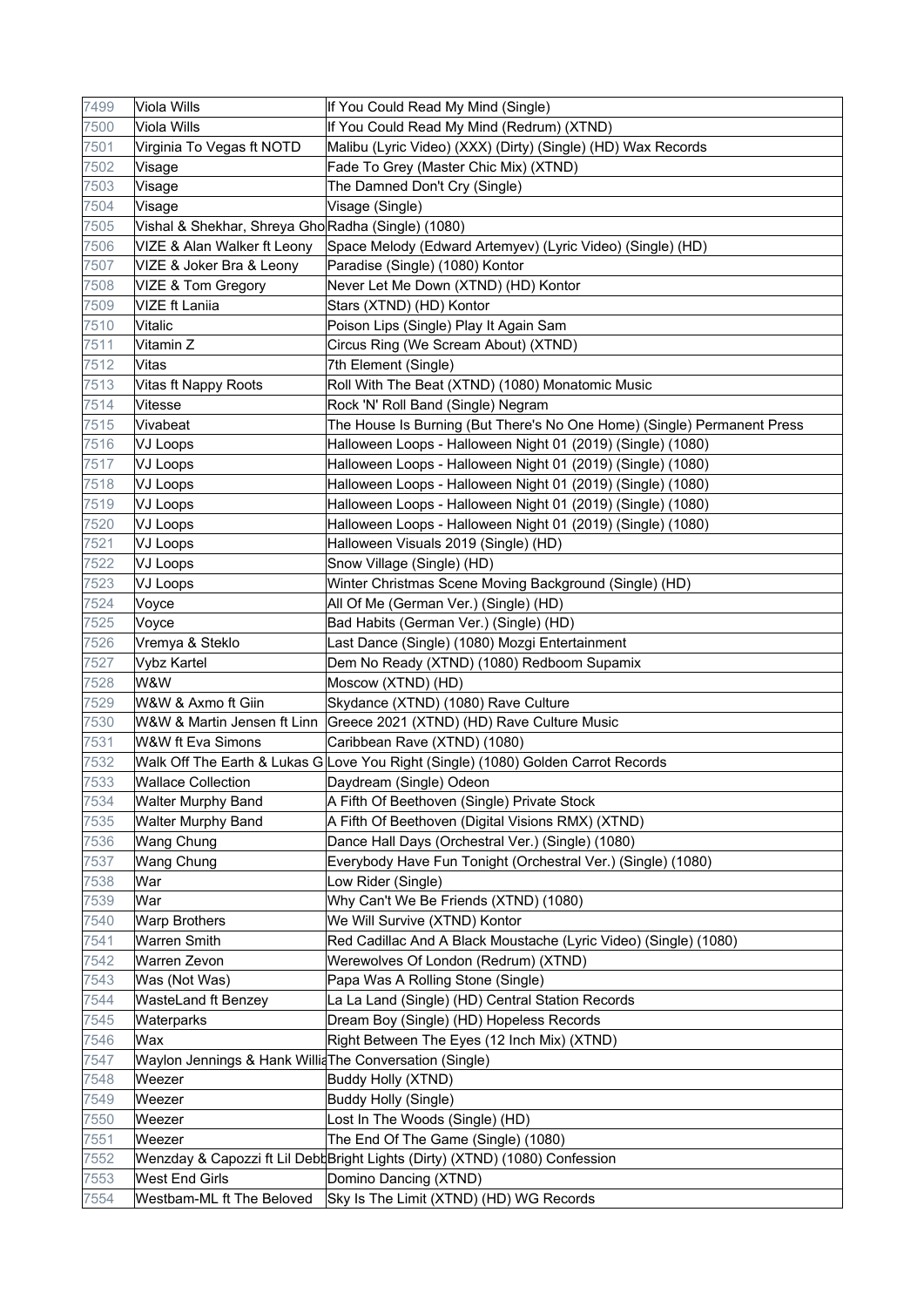| 7555 | Westlife                                          | Ain't That A Kick In The Head (Single)                                      |
|------|---------------------------------------------------|-----------------------------------------------------------------------------|
| 7556 | Westlife                                          | Amazing (Single)                                                            |
| 7557 | Westlife                                          | Dynamite (Single) (1080)                                                    |
| 7558 | Westlife                                          | Dynamite (Redrum) (XTND) (1080)                                             |
| 7559 | Westlife                                          | Hello My Love (Single) (HD)                                                 |
| 7560 | Westlife                                          | I Have A Dream (Single)                                                     |
| 7561 | Westlife                                          | Seasons In The Sun (Single)                                                 |
| 7562 | Westlife                                          | Swear It Again (Single)                                                     |
| 7563 | Westlife                                          | You Raise Me Up (Single)                                                    |
| 7564 | Wham!                                             | Everything She Wants (XTND)                                                 |
| 7565 | Wham!                                             | Everything She Wants (Jet Boot Jack RMX) (XTND)                             |
| 7566 | Wham!                                             | Everything She Wants (Luca Debonaire Omerta Mix) (XTND)                     |
| 7567 | Wham!                                             | Everything She Wants (The Reflex Revision) (XTND)                           |
| 7568 | Wham!                                             | Last Christmas (Lyric Video) (Single) (1080)                                |
| 7569 | Wham!                                             | Last Christmas (Redrum) (XTND)                                              |
| 7570 | Wham!                                             | Last Christmas (Spanish Lyric Video) (Single) (HD)                          |
| 7571 | Wham!                                             | The Edge Of Heaven (Single)                                                 |
| 7572 | Wham!                                             | Wake Me Up Before You Go Go (XTND) (1080)                                   |
| 7573 | Wham!                                             | Wake Me Up Before You Go Go (Redrum) (XTND) (1080)                          |
| 7574 | Wham! ft George Michael                           | Careless Whisper (XTND)                                                     |
| 7575 | Whigfield                                         | Another Day (Club RMX) (XTND) Energy Music                                  |
| 7576 | Whigfield                                         | Another Day (Club RMX) (XTND) Energy Music                                  |
| 7577 | Whigfield                                         | Megamix (Single) Energy Production                                          |
| 7578 | <b>Whirlpool Productions</b>                      | From Disco To Disco (Single) Landomat 2000                                  |
| 7579 | <b>White Lies</b>                                 | Falling Out Without Me (Lyric Video) (Single) (HD) PIAS Recordings          |
| 7580 | Whitesnake                                        | Don't Break My Heart Again (Single)                                         |
| 7581 | Whitey's Lindy Hoppers                            | Lindy Hop (Hellzapoppin' Movie Ver.) (Single)                               |
| 7582 | <b>Whitney Houston</b>                            | I Wanna Dance With Somebody (Digital Visions RMX) (XTND)                    |
| 7583 | <b>Whitney Houston</b>                            | I Wanna Dance With Somebody (Master Chic Mix) (XTND)                        |
| 7584 | <b>Whitney Houston</b>                            | I Will Always Love You (Disco Vinnie RMX) (XTND) (1080)                     |
| 7585 | <b>Whitney Houston</b>                            | I Will Always Love You (Disco Vinnie Shorter RMX) (XTND) (1080)             |
| 7586 | Whitney Houston                                   | I'm Every Woman (Clivilles & Cole 12 Inch House Mix) (XTND)                 |
| 7587 | <b>Whitney Houston</b>                            | It's Not Right, But It's Okay (Liam Pfeifer RMX) (XTND)                     |
| 7588 | <b>Whitney Houston</b>                            | Love Will Save The Day (Lyric Video) (Master Chic Mix) (XTND) (1080)        |
| 7589 | <b>Whitney Houston</b>                            | Love Will Save The Day (Lyric Video) (Master Chic Mix) (XTND) (1080)        |
| 7590 | <b>Whitney Houston</b>                            | Step By Step (Remix) (XTND)                                                 |
| 7591 |                                                   | Whitney Houston & Enrique Ig Could I Have This Kiss Forever (Single)        |
| 7592 |                                                   | Whitney Houston & Enrique Ig Could I Have This Kiss Forever (Redrum) (XTND) |
| 7593 | Why Don't We                                      | Chills (Single) (HD)                                                        |
| 7594 | Why Don't We                                      | Cold In LA (Single) (HD)                                                    |
| 7595 | Why Don't We                                      | Fallin' (X-Mix) (XTND) (HD)                                                 |
| 7596 | Why Don't We                                      | Unbelievable (Lyric Video) (Single) (HD)                                    |
| 7597 |                                                   | Why Don't We & Macklemore   Don't Belong In This Club (XTND) (HD)           |
| 7598 | <b>Wild Cherry</b>                                | Play That Funky Music (Disco RMX) (XTND)                                    |
| 7599 | <b>Wild Cherry</b>                                | Play That Funky Music (Disco RMX) (XTND)                                    |
| 7600 | Wild Cherry                                       | Play That Funky Music (Funky RMX) (XTND)                                    |
| 7601 | Wild Cherry                                       | Play That Funky Music (Master Chic Mix) (XTND)                              |
| 7602 | <b>Wild Thing</b>                                 | Fancy (Single)                                                              |
| 7603 |                                                   | Wiley ft Stefflon Don, Sean Pa Boasty (Bren F RMX) (Dirty) (XTND) (1080)    |
| 7604 | Wiley ft Stefflon Don, Sean Pa Boasty (XTND) (HD) |                                                                             |
| 7605 | Will Smith                                        | Friend Like Me (Single) (HD)                                                |
| 7606 | Will Smith                                        | Friend Like Me (Single) (HD)                                                |
| 7607 | <b>Will Smith</b>                                 | Friend Like Me (Single) (HD)                                                |
| 7608 | Will Smith                                        | Miami (Dance RMX) (XTND)                                                    |
| 7609 | <b>Will Smith</b>                                 | Miami (Dance RMX) (XTND)                                                    |
| 7610 | Will Sparks & Danny Avila                         | Fat Beat (XTND) (HD)                                                        |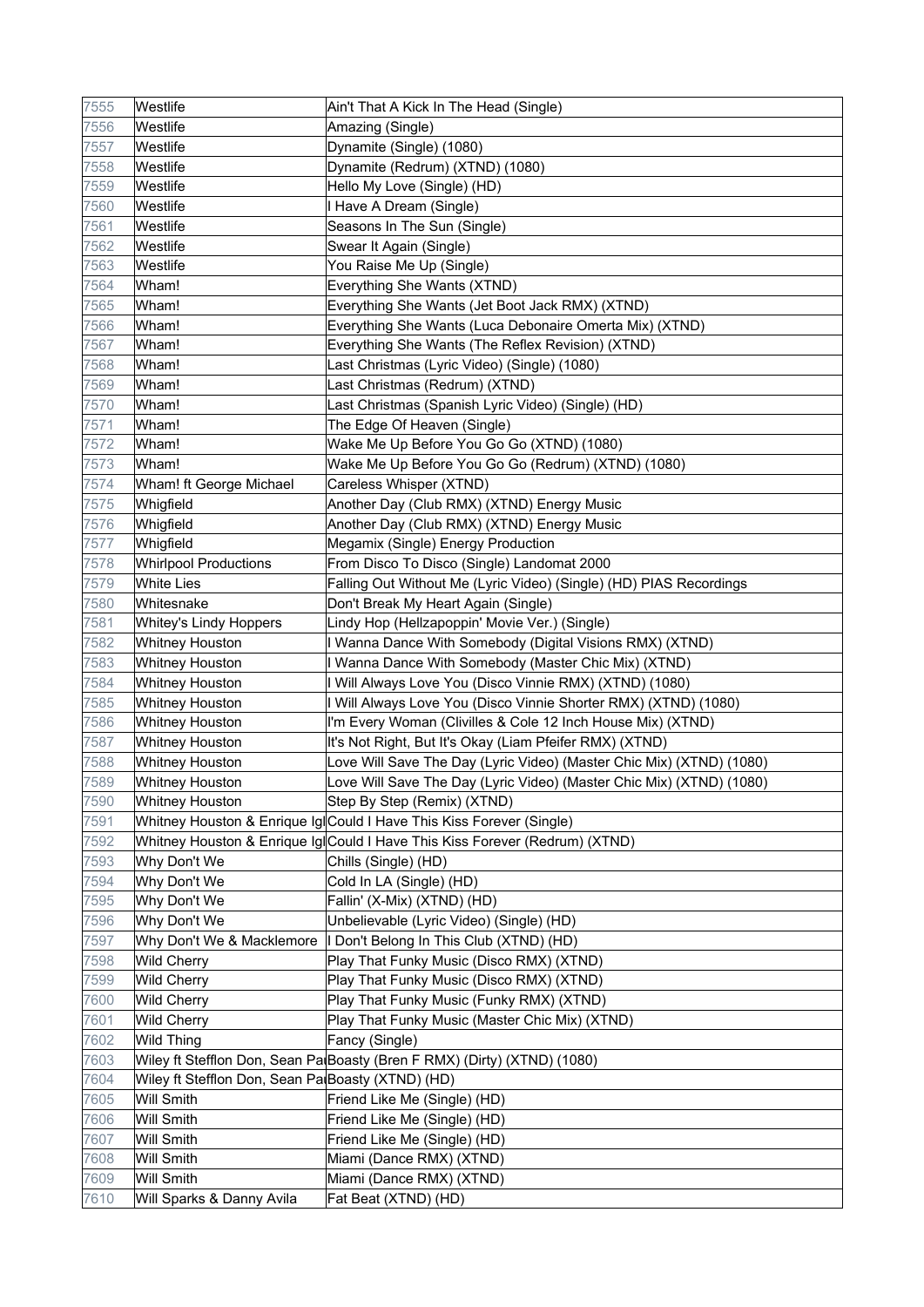| 7611 | <b>Will Young</b>              | Jealousy (Single) (HD) Ronagold Limited                                     |
|------|--------------------------------|-----------------------------------------------------------------------------|
| 7612 | Will.I.Am ft Britney Spears    | Scream & Shout (X-Mix) (XTND) (HD)                                          |
| 7613 | Will.I.Am. ft Britney Spears V | Scream & Shout Vs I'm In Miami Bitch (XXX) (Dirty) (XTND)                   |
| 7614 | Will.I.Am. ft Britney Spears V | Scream & Shout Vs I'm In Miami Bitch (XXX) (Dirty) (XTND)                   |
| 7615 | Willam & Rhea Litre            | Let's Have A KaiKai (Dirty) (Single) (HD)                                   |
| 7616 | Willam ft Detox & Vicky Vox    | Boy Is A Bottom (Dirty) (Single) (HD)                                       |
| 7617 | Willam ft Latrice Royale       | Thick Thighs (Single) (HD)                                                  |
| 7618 |                                | William Hanna & Joseph BarbeMeet The Flintstones (Single) (1080)            |
| 7619 | <b>William Orbit</b>           | Barber's Adagio For Strings (Single)                                        |
| 7620 | <b>William Orbit</b>           | Barber's Adagio For Strings (Single)                                        |
| 7621 | Willie Nelson                  | Always On My Mind (Live) (Single)                                           |
| 7622 | Willie Nelson & Julio Iglesias | To All The Girls I've Loved Before (Single)                                 |
| 7623 | Willie Nelson & Ray Charles    | Seven Spanish Angels (Live) (Single)                                        |
| 7624 | Willie Peyote                  | Mai Dire Mai (La Locura) (Dirty) (XTND) (1080)                              |
| 7625 | Willy Beaman                   | Her Problem (Live) (Single) (HD)                                            |
| 7626 | Willy William & J Balvin       | Mi Gente (DJ Prymetime New Year's Eve Edit) (XTND) (HD)                     |
| 7627 | <b>Wilson Pickett</b>          | Land Of 1000 Dances (Single)                                                |
| 7628 | <b>Wilson Pickett</b>          | Land Of A Thousand Dances (Single)                                          |
| 7629 | <b>Wilson Pickett</b>          | Land Of A Thousand Dances (Redrum) (XTND)                                   |
| 7630 | Wings                          | Silly Love Songs (Single)                                                   |
| 7631 | Wings                          | Silly Love Songs (Redrum) (XTND) (HD)                                       |
| 7632 | Winona Oak                     | Break My Broken Heart (XXX) (Single) (HD)                                   |
| 7633 | Winona Oak & Robin Schulz      | Oxygen (XXX) (XTND) (HD)                                                    |
| 7634 | Wiz Khalifa ft Charlie Puth    | See You Again (Remix) (XTND) (HD)                                           |
| 7635 | <b>Wolf Alice</b>              | Beautifully Unconventional (Single) (HD)                                    |
| 7636 | <b>Wolfgang Petry</b>          | Ganz Oder Gar Nicht (Tanzbar) (Lyric Video) (XTND) (HD)                     |
| 7637 | Wyclef Jean ft Tom Jones       | Pussycat (XTND)                                                             |
| 7638 | X-Session                      | On & On (XTND) CNR Music                                                    |
| 7639 | Xtendamix                      | Auld Lang Syne (Gay Gordon & The Mince Pies Ver.) (Single) (1080)           |
| 7640 | Xtendamix                      | Happy New Year Loop (No Audio) (Single)                                     |
| 7641 | Xtendamix                      | NYE Countdown (60 Seconds) (Generic) (Single)                               |
| 7642 | Xtendamix                      | NYE Countdown 2019 (1 Minute Ver.) (No Voiced Countdown) (Single) (HD)      |
| 7643 | Xtendamix                      | NYE Countdown 2019 (4 Minute Dance Ver.) (Single) (HD)                      |
| 7644 | Xtendamix                      | NYE Countdown 2019 (4 Minute Dance Ver.) (No Voiced Minutes) (Single) (HD)  |
| 7645 | Xtendamix                      | NYE Countdown 2019 (4 Minute Top 40 Ver.) (Dirty) (Single) (HD)             |
| 7646 | Xtendamix                      | NYE Countdown 2019 (4 Minute Top 40 Ver.) (No Voiced Minutes) (Single) (HD) |
| 7647 | Xtendamix                      | NYE Countdown 2019 (No Voiced Minutes) (Classic Ver. With Feeling) (Single) |
| 7648 | Xtendamix                      | NYE Countdown 2019 (No Voiced Minutes) (Dance Ver.) (Single) (HD)           |
| 7649 | Xtendamix                      | NYE Countdown 2019 (No Voiced Minutes) (Top 40 Ver.) (Single) (HD)          |
| 7650 | Xtendamix                      | NYE Countdown 2019 (No Voiced Minutes) (Top 40 Ver.) (Dirty) (Single) (HD)  |
| 7651 | Xtendamix                      | NYE Countdown 2019 (Top 40 Ver.) (Dirty) (Single) (HD)                      |
| 7652 | Xtendamix                      | NYE Countdown 2019 (Trap Urban Ver.) (XXX) (Dirty) (Single) (HD)            |
| 7653 | Xtendamix                      | NYE Countdown 2019 (Urban Ver.) (Dirty) (Single) (HD)                       |
| 7654 | Xtendamix                      | NYE Countdown 2020 (Classics Ver.) (Single) (1080)                          |
| 7655 | Xtendamix                      | NYE Countdown 2020 (Classics Ver.) (No Auld Lang Syne) (Single) (1080)      |
| 7656 | Xtendamix                      | NYE Countdown 2020 (Dance Ver.) (Single) (1080)                             |
| 7657 | Xtendamix                      | NYE Countdown 2020 (Dance Ver.) (No Auld Lang Syne) (Single) (1080)         |
| 7658 | Xtendamix                      | NYE Countdown 2020 (Generic) (Single) (1080)                                |
| 7659 | Xtendamix                      | NYE Countdown 2020 (Generic) (Single) (1080)                                |
| 7660 | Xtendamix                      | NYE Countdown 2020 (Generic) (Single) (1080)                                |
| 7661 | Xtendamix                      | NYE Countdown 2020 (Hotel & Restaurant Ver.) (Single) (1080)                |
| 7662 | Xtendamix                      | NYE Countdown 2020 (Hotel & Restaurant Ver.) (No Auld Lang Syne) (1080)     |
| 7663 | Xtendamix                      | NYE Countdown 2020 (Top 40 Ver.) (Single) (1080)                            |
| 7664 | Xtendamix                      | NYE Countdown 2020 (Top 40 Ver.) (No Auld Lang Syne) (Single) (1080)        |
| 7665 | <b>XXXTENTACION</b>            | Bad (XTND) (HD)                                                             |
| 7666 | <b>XXXTENTACION</b>            | Moonlight (Single) (HD)                                                     |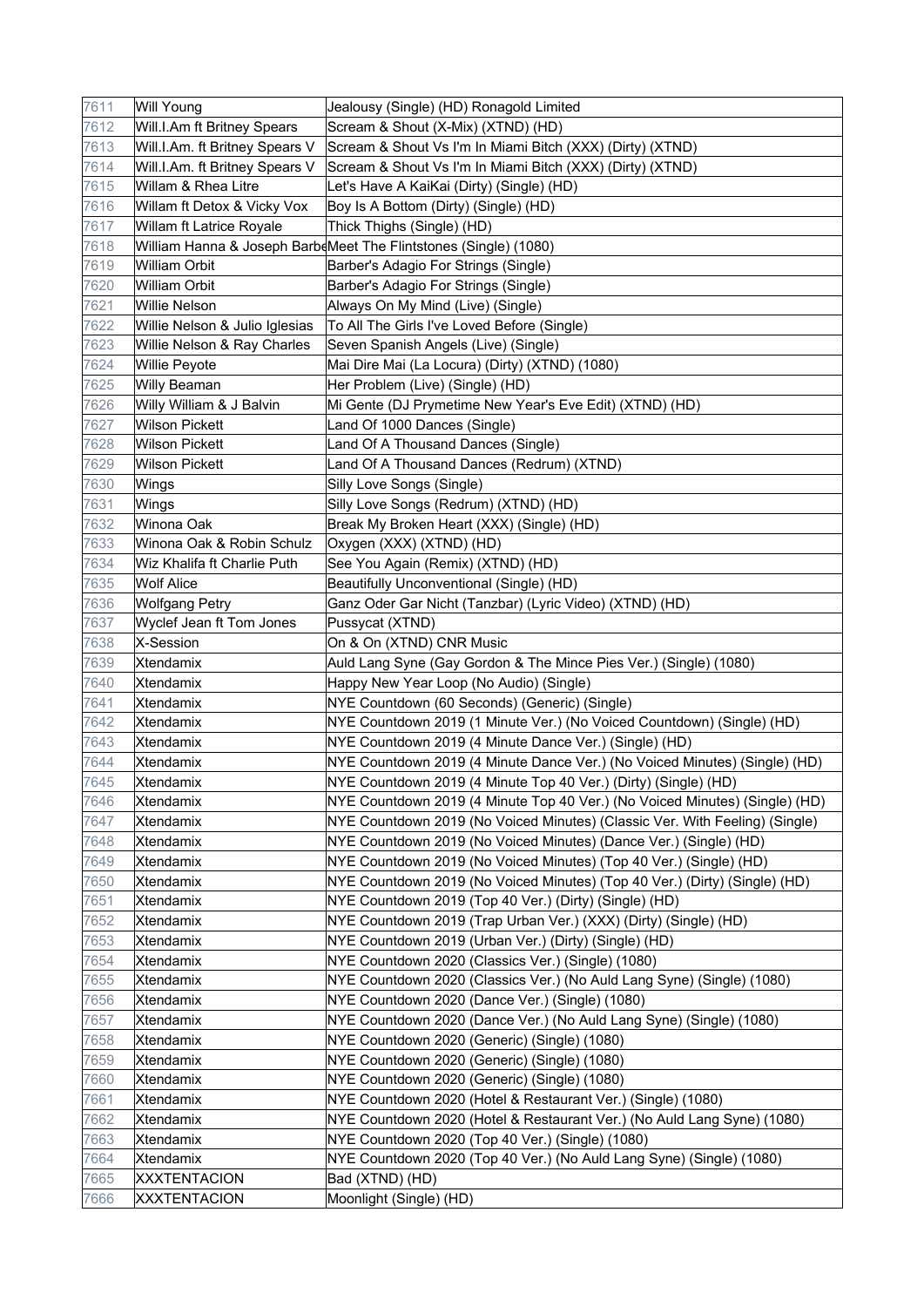| 7667 | <b>XXXTENTACION</b>                         | Moonlight (Dirty) (XTND) (HD) Bad Vibes Forever                                          |
|------|---------------------------------------------|------------------------------------------------------------------------------------------|
| 7668 | <b>XXXTENTACION</b>                         | Moonlight (Dirty) (XTND) (HD)                                                            |
| 7669 | <b>XXXTENTACION</b>                         | Sad (Single) (HD)                                                                        |
| 7670 | <b>XXXTENTACION</b>                         | Sad (Lyric Video) (XTND) (HD)                                                            |
| 7671 | <b>XXXTENTACION</b>                         | Sad (Lyric Video) (Single) (HD)                                                          |
| 7672 | <b>XXXTENTACION</b>                         | Sauce (Dirty) (Single) (HD)                                                              |
| 7673 |                                             | XXXTENTACION & Lil Pump f(Arms Around You (Single) (HD)                                  |
| 7674 |                                             | XXXTENTACION & Lil Pump f Arms Around You (Lyric Video) (XXX) (Single) (HD)              |
| 7675 | Xymox                                       | Obsession (Single)                                                                       |
| 7676 | Xymox                                       | Obsession (Club Mix) (Single)                                                            |
| 7677 | Xymox                                       | Obsession (Club Mix) (Single)                                                            |
| 7678 | Y2K & Bbno\$                                | Lalala (Oliver Heldens RMX) (Dirty) (XTND) (1080)                                        |
| 7679 |                                             | Y2K ft Bbno\$, Enrique Iglesias∣Lalala (Remix) (Lyric Video) (XXX) (Dirty) (Single) (HD) |
| 7680 | Yankey Boy                                  | Handful (XTND) (1080) Fox Fuse                                                           |
| 7681 | Yankey Boy                                  | Handful (XTND) (1080)                                                                    |
| 7682 | Yankey Boy                                  | Handful (XTND) (1080)                                                                    |
| 7683 | <b>Yankey Boy</b>                           | Handful (XTND) (1080)                                                                    |
| 7684 | Yazoo                                       | Don't Go (Todd Terry's Freeze Mix) (XTND)                                                |
| 7685 | Yazoo                                       | Nobody's Diary (Single) Mute                                                             |
| 7686 | Yazoo                                       | Nobody's Diary (Disco Vinnie RMX) (XTND) Mute                                            |
| 7687 | Yazoo                                       | Nobody's Diary (Disco Vinnie RMX) (XTND) Mute                                            |
| 7688 | Yazoo                                       | Only You (TOTP Ver.) (XTND) Mute                                                         |
| 7689 | Yazoo                                       | Situation (Alternate Ver.) (XTND)                                                        |
| 7690 | Years & Years                               | It's A Sin (La Dance Mix) (Montage Video) (Single) (1080)                                |
| 7691 | Years & Years                               | It's A Sin (La Dance Mix) (Montage Video) (Single) (1080)                                |
| 7692 | Years & Years                               | Starstruck (Paul Woolford RMX) (Visualizer) (Single) (1080)                              |
| 7693 | Years & Years                               | Starstruck (Paul Woolford RMX) (Visualizer) (Single) (1080)                              |
| 7694 | Yeasayer                                    | Ecstatic Baby (Single) (HD)                                                              |
| 7695 | Yello                                       | Bostich (Single)                                                                         |
| 7696 | Yello                                       | Call It Love (Single)                                                                    |
| 7697 | Yello                                       | Desire (Single)                                                                          |
| 7698 | Yello                                       | Goldrush (Single)                                                                        |
| 7699 | Yello                                       | I Love You (Single)                                                                      |
| 7700 | Yello                                       | Oh Yeah (XTND)                                                                           |
| 7701 | Yello                                       | Out Of Sight (Single) (HD)                                                               |
| 7702 | Yello                                       | The Race (Single)                                                                        |
| 7703 | Yello                                       | The Rhythm Divine (Single)                                                               |
| 7704 | Yello                                       | Vicious Games (Single)                                                                   |
| 7705 | Yellow Claw ft Euro Trash, Ps               | Trust You (Dirty) (Single) (HD) Ingrooves                                                |
| 7706 | Yes                                         | It Can Happen (Single)                                                                   |
| 7707 | Yes                                         | Leave It (Single) ATCO                                                                   |
| 7708 | Yes                                         | Love Will Find A Way (Single)                                                            |
| 7709 | Yes                                         | Owner Of A Lonely Heart (Master Chic Mix) (XTND)                                         |
| 7710 | Yes                                         | Owner Of A Lonely Heart (Remix) (XTND)                                                   |
| 7711 | Yes                                         | Wonderous Stories (Single)                                                               |
| 7712 | Yngwie Malmsteen                            | I'll See The Light Tonight (Single)                                                      |
| 7713 | Yngwie Malmsteen                            | Teaser (Single)                                                                          |
| 7714 | Yola                                        | Faraway Look (Single) (1080) Easy Eye Sound                                              |
| 7715 | Yolanda Be Cool                             | Dance And Chant (XTND) (HD) Sweat It Out                                                 |
| 7716 | Yolanda Be Cool & DCUP                      | Sugar Man (XTND) (HD)                                                                    |
| 7717 | Yolanda Be Cool ft Crystal WaLe Bump (XTND) |                                                                                          |
| 7718 | York                                        | On The Beach (Kryder & JenJammin Sax RMX) (XTND) (HD)                                    |
| 7719 | York                                        | On The Beach (Kryder & JenJammin Sax RMX) (XTND) (HD)                                    |
| 7720 | York                                        | On The Beach (Kryder RMX) (XTND) (HD)                                                    |
| 7721 | York                                        | On The Beach (Kryder RMX) (XTND) (HD)                                                    |
| 7722 | Younger Hunger                              | Second Best (Single) (HD) Regnuoy Regnuh                                                 |
|      |                                             |                                                                                          |